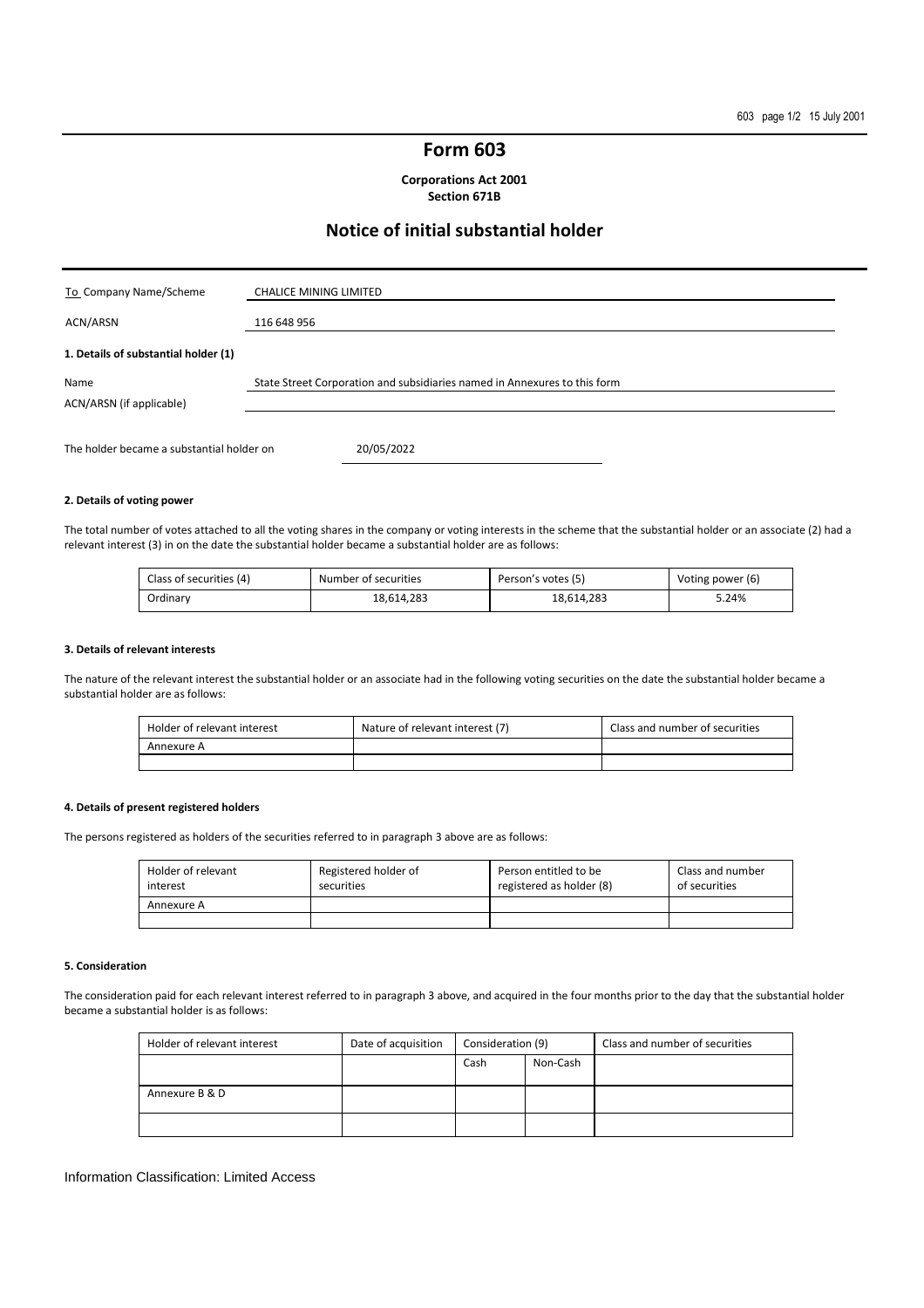#### **6. Associates**

The reasons the persons named in paragraph 3 above are associates of the substantial holder are as follows:

| Name and ACN/ARSN (if applicable) | Nature of association |
|-----------------------------------|-----------------------|
| Annexure A                        |                       |

#### **7. Addresses**

The addresses of persons named in this form are as follows:

| Name       | Address |
|------------|---------|
| Annexure C |         |
|            |         |

**Signature** 

| print name | Elizabeth Schaefer |                                                                             | Capacity: Authorised signatory |
|------------|--------------------|-----------------------------------------------------------------------------|--------------------------------|
| sign here  |                    | Digitally signed by Elizabeth Schaefer<br>Date: 2022.05.23 16:45:32 -04'00' | date 24/05/2022                |

#### **DIRECTIONS**

- (1) If there are a number of substantial holders with similar or related relevant interests (eg a corporation and its related corporations, or the manager and trustee of an equity trust), the names could be included in an annexure to the form. If the relevant interests of a group of persons are essentially similar, they may be referred to throughout the form as a specifically named group if the membership of each group, with the names and addresses of members is clearly set out in paragraph 7 of the form.
- (2) See the definition of "associate" in section 9 of the Corporations Act 2001.
- (3) See the definition of "relevant interest" in sections 608 and 671B(7) of the Corporations Act 2001.
- (4) The voting shares of a company constitute one class unless divided into separate classes.
- (5) The total number of votes attached to all the voting shares in the company or voting interests in the scheme (if any) that the person or an associate has a relevant interest in.
- (6) The person's votes divided by the total votes in the body corporate or scheme multiplied by 100.
- (7) Include details of:
	- (a) any relevant agreement or other circumstances by which the relevant interest was acquired. If subsection 671B(4) applies, a copy of any document setting out the terms of any relevant agreement, and a statement by the person giving full and accurate details of any contract, scheme or arrangement, must accompany this form, together with a written statement certifying this contract, scheme or arrangement; and
	- (b) any qualification of the power of a person to exercise, control the exercise of, or influence the exercise of, the voting powers or disposal of the securities to which the relevant interest relates (indicating clearly the particular securities to which the qualification applies).

See the definition of "relevant agreement" in section 9 of the Corporations Act 2001.

- (8) If the substantial holder is unable to determine the identity of the person (eg if the relevant interest arises because of an option) write "unknown".
- (9) Details of the consideration must include any and all benefits, money and other, that any person from whom a relevant interest was acquired has, or may, become entitled to receive in relation to that acquisition. Details must be included even if the benefit is conditional on the happening or not of a contingency. Details must be included of any benefit paid on behalf of the substantial holder or its associate in relation to the acquisitions, even if they are not paid directly to the person from whom the relevant interest was acquired.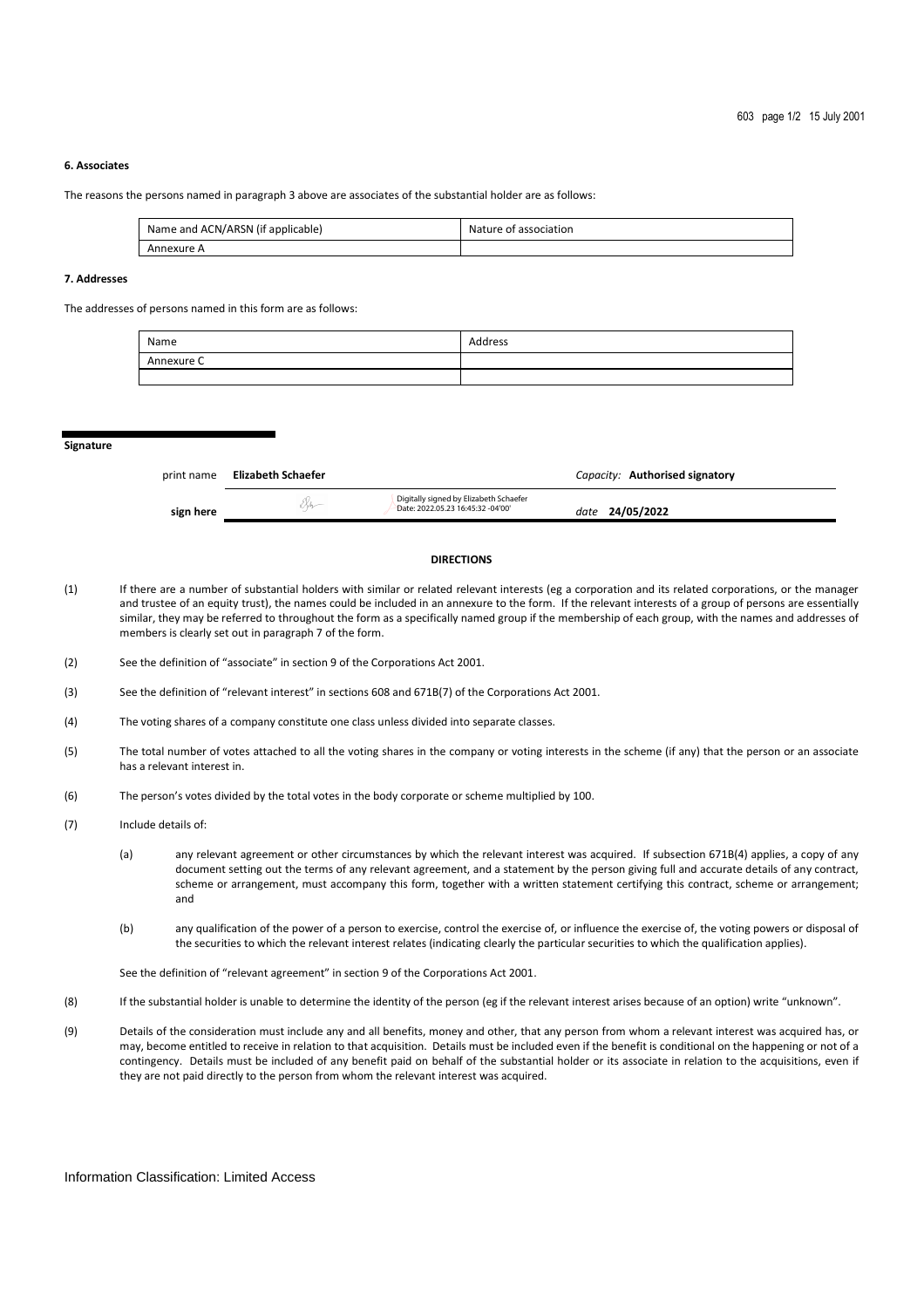## **This is Annexure A referred to in Form 603 Notice of initial substantial holder**

Digitally signed by Elizabeth Schaefer Date: 2022.05.23 16:47:36 -04'00'

**\_\_\_\_\_\_\_\_\_\_\_\_\_\_\_\_\_\_\_\_\_\_\_\_\_\_\_\_\_\_\_\_\_\_\_\_\_\_ 24 May 2022 Elizabeth Schaefer Authorised Signatory**

**3. Details of relevant interests 4. Details of present registered holders 6. Associates**

| <b>Holder of relevant interest</b><br>(Section 3, 4 and 6) | <b>Nature of Relevant Interest</b><br>(Section 3)                                                                                                                                                                                                       | <b>Registered Holder of securities</b><br>(Section 4)                        | Person Entitled to be registered as holder<br>(Section 4)   | Class and number of Securities<br>(Section 3 and 4) |        | <b>Nature of Association</b><br>(Section 6)         |
|------------------------------------------------------------|---------------------------------------------------------------------------------------------------------------------------------------------------------------------------------------------------------------------------------------------------------|------------------------------------------------------------------------------|-------------------------------------------------------------|-----------------------------------------------------|--------|-----------------------------------------------------|
| STATE STREET GLOBAL ADVISORS TRUST COMPANY                 | ower to control the exercise of a right to vote                                                                                                                                                                                                         | <b>Iorthern Trust Company</b>                                                | ı/a                                                         | Ordinary                                            | 38,629 | <b>Subsidiary of State Street</b>                   |
|                                                            | attached to securities and/or the power to dispose of<br>securities as investment manager or trustee                                                                                                                                                    |                                                                              |                                                             |                                                     |        | Corporation                                         |
| STATE STREET GLOBAL ADVISORS TRUST COMPANY                 | Power to control the exercise of a right to vote<br>attached to securities and/or the power to dispose of<br>securities as investment manager or trustee                                                                                                | State Street Bank and Trust Co                                               | n/a                                                         | Ordinary                                            |        | 1,497,795 Subsidiary of State Street<br>Corporation |
| STATE STREET GLOBAL ADVISORS TRUST COMPANY                 | Power to control the exercise of a right to vote<br>attached to securities and/or the power to dispose of<br>securities as investment manager or trustee                                                                                                | PMorgan AG                                                                   | n/a                                                         | Ordinary                                            |        | 41,848 Subsidiary of State Street<br>Corporation    |
| STATE STREET GLOBAL ADVISORS TRUST COMPANY                 | Power to control the exercise of a right to vote<br>attached to securities and/or the power to dispose of<br>securities as investment manager or trustee                                                                                                | The Bank of New York Mellon                                                  | n/a                                                         | Ordinary                                            |        | 140.049 Subsidiary of State Street<br>Corporation   |
| SSGA FUNDS MANAGEMENT, INC.                                | Power to control the exercise of a right to vote                                                                                                                                                                                                        | State Street Bank and Trust Co                                               | ٦/a                                                         | Ordinary                                            |        | 839,523 Subsidiary of State Street                  |
|                                                            | attached to securities and/or the power to dispose of<br>securities as investment manager or trustee                                                                                                                                                    |                                                                              |                                                             |                                                     |        | Corporation                                         |
| STATE STREET GLOBAL ADVISORS EUROPE LIMITED                | Power to control the exercise of a right to vote<br>attached to securities and/or the power to dispose of<br>securities as investment manager or trustee                                                                                                | Bank of New York Mellon                                                      | n/a                                                         | Ordinary                                            |        | 23,470 Subsidiary of State Street<br>Corporation    |
| STATE STREET GLOBAL ADVISORS EUROPE LIMITED                | Power to control the exercise of a right to vote<br>attached to securities and/or the power to dispose of<br>securities as investment manager or trustee                                                                                                | State Street Bank and Trust Co                                               | n/a                                                         | Ordinary                                            |        | 28,280 Subsidiary of State Street<br>Corporation    |
| STATE STREET GLOBAL ADVISORS LIMITED                       | Power to control the exercise of a right to vote<br>attached to securities and/or the power to dispose of<br>securities as investment manager or trustee                                                                                                | JPMorgan AG                                                                  | n/a                                                         | Ordinary                                            |        | 25,773 Subsidiary of State Street<br>Corporation    |
| STATE STREET GLOBAL ADVISORS LIMITED                       | ower to control the exercise of a right to vote<br>attached to securities and/or the power to dispose of<br>securities as investment manager or trustee                                                                                                 | he Bank of New York Mellon                                                   | n/a                                                         | Ordinary                                            |        | 130,126 Subsidiary of State Street<br>Corporation   |
| STATE STREET GLOBAL ADVISORS, AUSTRALIA,<br>LIMITED        | Power to control the exercise of a right to vote<br>attached to securities and/or the power to dispose of<br>securities as investment manager or trustee                                                                                                | Northern Trust Company                                                       | n/a                                                         | Ordinary                                            |        | 2,558,756 Subsidiary of State Street<br>Corporation |
| STATE STREET GLOBAL ADVISORS, AUSTRALIA,<br>LIMITED        | Power to control the exercise of a right to vote<br>attached to securities and/or the power to dispose of<br>securities as investment manager or trustee                                                                                                | State Street Bank and Trust Co                                               | n/a                                                         | Ordinary                                            |        | 3,676,314 Subsidiary of State Street<br>Corporation |
| STATE STREET GLOBAL ADVISORS, AUSTRALIA,<br>LIMITED        | Power to control the exercise of a right to vote<br>attached to securities and/or the power to dispose of<br>securities as investment manager or trustee                                                                                                | <b>IPMorgan AG</b>                                                           | n/a                                                         | Ordinary                                            |        | 824,171 Subsidiary of State Street<br>Corporation   |
| STATE STREET GLOBAL ADVISORS, AUSTRALIA,<br>LIMITED        | Power to control the exercise of a right to vote<br>attached to securities and/or the power to dispose of<br>securities as investment manager or trustee                                                                                                | <b>BNP Paribas</b>                                                           | n/a                                                         | Ordinary                                            |        | 10,441 Subsidiary of State Street<br>Corporation    |
| STATE STREET GLOBAL ADVISORS, AUSTRALIA,                   | Power to control the exercise of a right to vote                                                                                                                                                                                                        | Citibank NA                                                                  | n/a                                                         | Ordinary                                            |        | 129,444 Subsidiary of State Street                  |
| <b>LIMITED</b>                                             | attached to securities and/or the power to dispose of<br>securities as investment manager or trustee                                                                                                                                                    |                                                                              |                                                             |                                                     |        | Corporation                                         |
| STATE STREET BANK AND TRUST COMPANY                        | For Lent securities:<br>televant interest under section 608(8A) being the<br>holder of securities subject to an obligation to return<br>under a securities lending agreement. State Street<br>Bank and Trust Company has lent the securities and        | AWARE SUPER PTY LTD AS TRUSTEE OF THE<br><b>AWARE SUPER</b>                  | AWARE SUPER PTY LTD AS TRUSTEE OF THE<br><b>AWARE SUPER</b> | Ordinary                                            |        | 2,406,786 Subsidiary of State Street<br>Corporation |
| STATE STREET BANK AND TRUST COMPANY                        | retains a relevant interest<br>For Lent securities:<br>Relevant interest under section 608(8A) being the<br>holder of securities subject to an obligation to return                                                                                     | LOS ANGELES COUNTY EMPLOYEES RETIREMENT<br>SSOCIATION                        | LOS ANGELES COUNTY EMPLOYEES<br>RETIREMENT ASSOCIATION      | Ordinary                                            |        | 47,791 Subsidiary of State Street<br>Corporation    |
| STATE STREET BANK AND TRUST COMPANY                        | under a securities lending agreement. State Street<br>Bank and Trust Company has lent the securities and<br>retains a relevant interest<br>For Lent securities:                                                                                         | THE REGENTS OF THE UNIVERSITY OF CALIFORNIA THE REGENTS OF THE UNIVERSITY OF |                                                             | Ordinary                                            |        | 100,409 Subsidiary of State Street                  |
|                                                            | Relevant interest under section 608(8A) being the<br>holder of securities subject to an obligation to return<br>under a securities lending agreement. State Street<br>Bank and Trust Company has lent the securities and                                |                                                                              | <b>ALIFORNIA</b>                                            |                                                     |        | Corporation                                         |
| STATE STREET BANK AND TRUST COMPANY                        | retains a relevant interest<br>For Lent securities:                                                                                                                                                                                                     | CALSTRS                                                                      | CALSTRS                                                     | Ordinary                                            |        | 180,671 Subsidiary of State Street                  |
|                                                            | Relevant interest under section 608(8A) being the<br>holder of securities subject to an obligation to return<br>under a securities lending agreement. State Street<br>Bank and Trust Company has lent the securities and                                |                                                                              |                                                             |                                                     |        | Corporation                                         |
| STATE STREET BANK AND TRUST COMPANY                        | retains a relevant interest<br>or Lent securities:                                                                                                                                                                                                      | DIMENSIONAL FUND ADVISORS                                                    | DIMENSIONAL FUND ADVISORS                                   | Ordinary                                            |        | 49,819 Subsidiary of State Street                   |
|                                                            | Relevant interest under section 608(8A) being the<br>holder of securities subject to an obligation to return<br>under a securities lending agreement. State Street<br>Bank and Trust Company has lent the securities and<br>retains a relevant interest |                                                                              |                                                             |                                                     |        | Corporation                                         |
| STATE STREET RANK AND TRUST COMPANY                        | For Lent securities:<br>Relevant interest under section 608(8A) being the<br>holder of securities subject to an obligation to return<br>under a securities lending agreement. State Street<br>Bank and Trust Company has lent the securities and        | SSGA SPDR INDEX SHARE FUNDS                                                  | SSGA SPDR INDEX SHARE FUNDS                                 | Ordinary                                            |        | 12,519 Subsidiary of State Street<br>Corporation    |
| STATE STREET BANK AND TRUST COMPANY                        | retains a relevant interest<br>For Lent securities:                                                                                                                                                                                                     | AL MEHWAR COMMERCIAL INVESTMENTS LLC                                         | AL MEHWAR COMMERCIAL INVESTMENTS LLC Ordinary               |                                                     |        | 110,000 Subsidiary of State Street<br>Corporation   |
|                                                            | Relevant interest under section 608(8A) being the<br>holder of securities subject to an obligation to return<br>under a securities lending agreement. State Street<br>Bank and Trust Company has lent the securities and<br>retains a relevant interest |                                                                              |                                                             |                                                     |        |                                                     |
| STATE STREET BANK AND TRUST COMPANY                        | For collateral securities:<br>Relevant interest under section 608(8A) being the right,<br>as lender, to dispose of shares transferred to secure a                                                                                                       | THE ING GROUP                                                                | THE ING GROUP                                               | Ordinary                                            |        | 1,913,909 Subsidiary of State Street<br>Corporation |
| STATE STREET BANK AND TRUST COMPANY                        | securities Ioan<br>or collateral securities                                                                                                                                                                                                             | <b>HE GOLDMAN SACHS GROUP</b>                                                | HE GOLDMAN SACHS GROUP                                      | Ordinary                                            |        | 3,827,760 Subsidiary of State Street<br>Corporation |
|                                                            | Relevant interest under section 608(8A) being the right,<br>as lender, to dispose of shares transferred to secure a<br>securities Ioan                                                                                                                  |                                                                              |                                                             |                                                     |        |                                                     |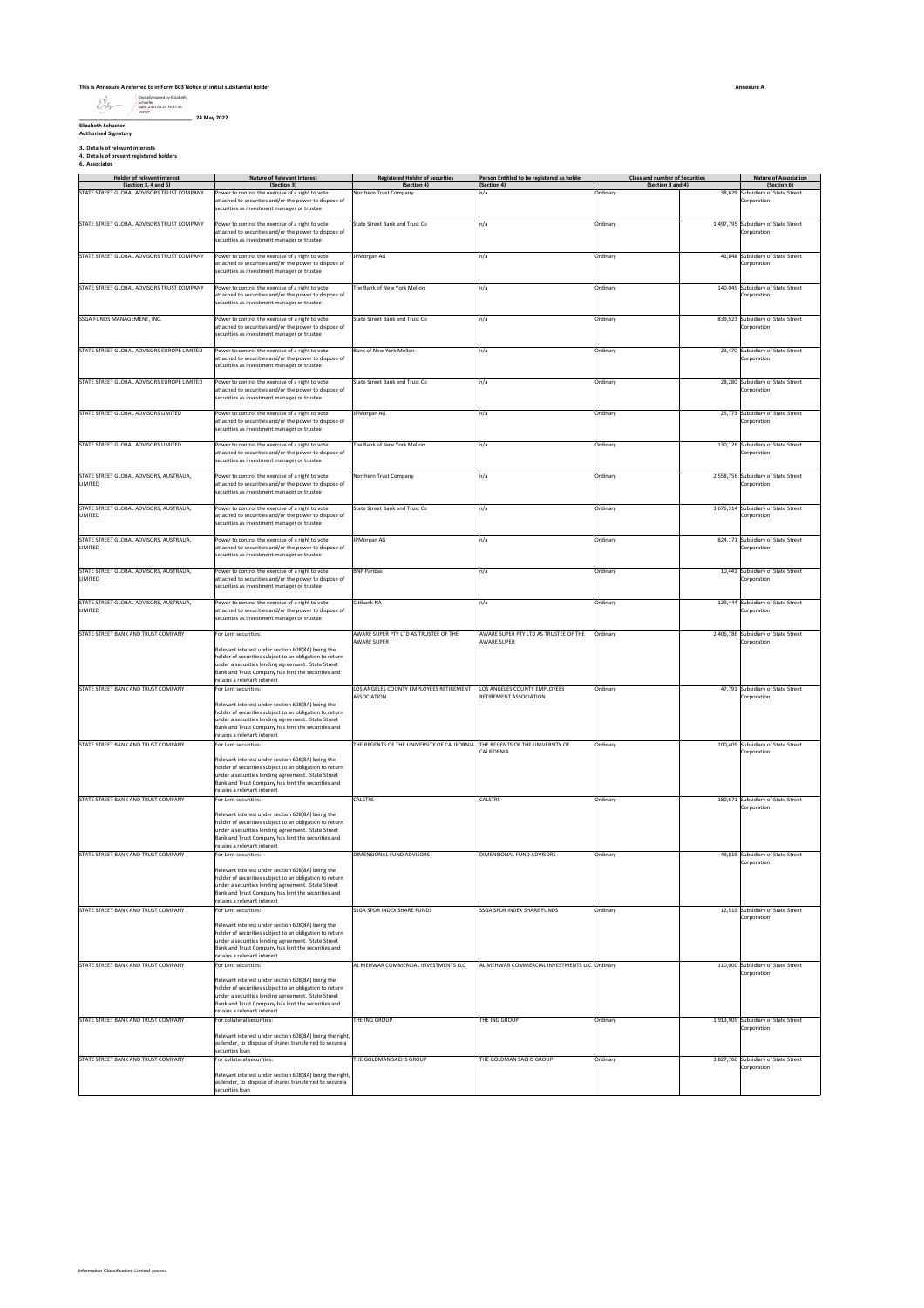#### **This is Annexure B referred to in Form 603 Notice of initial substantial holder**

| <b>Authorised Signatory</b>                                                                          |                            |                                                                                                                                       |                 |                                         |                  |
|------------------------------------------------------------------------------------------------------|----------------------------|---------------------------------------------------------------------------------------------------------------------------------------|-----------------|-----------------------------------------|------------------|
| 5. Consideration<br><b>Holder of relevant interest</b>                                               | <b>Date of Acquisition</b> | <b>Nature of transaction</b>                                                                                                          | Consideration   | Class and number of Securities affected |                  |
| STATE STREET GLOBAL ADVISORS, INC.                                                                   |                            | 2-Feb-22 In Specie Contribution                                                                                                       | n/a             | Ordinary                                | 3,410            |
| STATE STREET GLOBAL ADVISORS, INC.                                                                   |                            | 4-Feb-22 In Specie Contribution                                                                                                       | n/a             | Ordinary                                | 21               |
| STATE STREET GLOBAL ADVISORS, INC.                                                                   |                            | 8-Feb-22 In Specie Contribution                                                                                                       | n/a             | Ordinary                                | 2,037            |
| STATE STREET GLOBAL ADVISORS, INC.                                                                   |                            | 31-Jan-22 In Specie Contribution                                                                                                      | n/a             | Ordinary                                | 2,064            |
| STATE STREET GLOBAL ADVISORS, INC.<br>STATE STREET GLOBAL ADVISORS, INC.                             |                            | 15-Feb-22 In Specie Contribution<br>20-Jan-22 In Specie Contribution                                                                  | n/a<br>n/a      | Ordinary<br>Ordinary                    | 3,414<br>2,736   |
| STATE STREET GLOBAL ADVISORS, INC.                                                                   |                            | 24-Feb-22 In Specie Contribution                                                                                                      | n/a             | Ordinary                                | 2,744            |
| STATE STREET GLOBAL ADVISORS, INC.                                                                   |                            | 9-Mar-22 In Specie Contribution                                                                                                       | n/a             | Ordinary                                | 677              |
| STATE STREET GLOBAL ADVISORS, INC.                                                                   |                            | 28-Mar-22 In Specie Contribution                                                                                                      | n/a             | Ordinary                                | 3,087            |
| STATE STREET GLOBAL ADVISORS, INC.                                                                   |                            | 31-Mar-22 Purchase                                                                                                                    | 7.07            | Ordinary                                | 18,770           |
| STATE STREET GLOBAL ADVISORS, INC.                                                                   |                            | 7-Feb-22 In Specie Contribution                                                                                                       | n/a             | Ordinary                                | 3,420            |
| STATE STREET GLOBAL ADVISORS, INC.<br>STATE STREET GLOBAL ADVISORS, INC.                             |                            | 11-Feb-22 In Specie Contribution<br>25-Feb-22 In Specie Contribution                                                                  | n/a<br>n/a      | Ordinary<br>Ordinary                    | 1,026<br>2,058   |
| STATE STREET GLOBAL ADVISORS, INC.                                                                   |                            | 21-Mar-22 Purchase                                                                                                                    | 7.21            | Ordinary                                | 2,877            |
| STATE STREET GLOBAL ADVISORS, INC.                                                                   |                            | 25-Mar-22 In Specie Contribution                                                                                                      | n/a             | Ordinary                                | 5,145            |
| STATE STREET GLOBAL ADVISORS, INC                                                                    |                            | 30-Mar-22 In Specie Contribution                                                                                                      | n/a             | Ordinary                                | 2,058            |
| STATE STREET GLOBAL ADVISORS, INC.                                                                   |                            | 1-Apr-22 In Specie Contribution                                                                                                       | n/a             | Ordinary                                | 2,752            |
| STATE STREET GLOBAL ADVISORS, INC.                                                                   |                            | 19-Apr-22 Purchase                                                                                                                    | 7.50            | Ordinary                                | 16,717           |
| STATE STREET GLOBAL ADVISORS, INC.<br>STATE STREET GLOBAL ADVISORS, INC.                             |                            | 29-Apr-22 Purchase<br>20-May-22 In Specie Contribution                                                                                | 6.95<br>n/a     | Ordinary<br>Ordinary                    | 8,715<br>4,170   |
| STATE STREET GLOBAL ADVISORS, INC.                                                                   |                            | 19-May-22 In Specie Contribution                                                                                                      | n/a             | Ordinary                                | 8,256            |
| STATE STREET GLOBAL ADVISORS, AUSTRALIA, LIMITED                                                     |                            | 4-Feb-22 Purchase                                                                                                                     | 7.98            | Ordinary                                | 621              |
| STATE STREET GLOBAL ADVISORS, AUSTRALIA, LIMITED                                                     |                            | 28-Jan-22 Purchase                                                                                                                    | 7.58            | Ordinary                                | 64,847           |
| STATE STREET GLOBAL ADVISORS, AUSTRALIA, LIMITED                                                     |                            | 31-Jan-22 Purchase                                                                                                                    | 7.75            | Ordinary                                | 79,666           |
| STATE STREET GLOBAL ADVISORS, AUSTRALIA, LIMITED                                                     |                            | 31-Jan-22 Purchase                                                                                                                    | 7.72            | Ordinary                                | 14,670           |
| STATE STREET GLOBAL ADVISORS, AUSTRALIA, LIMITED<br>STATE STREET GLOBAL ADVISORS, AUSTRALIA, LIMITED |                            | 1-Feb-22 In Specie Contribution<br>9-Feb-22 In Specie Contribution                                                                    | n/a<br>n/a      | Ordinary<br>Ordinary                    | 4,374<br>800     |
| STATE STREET GLOBAL ADVISORS, AUSTRALIA, LIMITED                                                     |                            | 24-Feb-22 In Specie Contribution                                                                                                      | n/a             | Ordinary                                | 800              |
| STATE STREET GLOBAL ADVISORS, AUSTRALIA, LIMITED                                                     |                            | 28-Feb-22 Purchase                                                                                                                    | 7.41            | Ordinary                                | 81,898           |
| STATE STREET GLOBAL ADVISORS, AUSTRALIA, LIMITED                                                     | 11-Mar-22 Purchase         |                                                                                                                                       | 7.93            | Ordinary                                | 97,828           |
| STATE STREET GLOBAL ADVISORS, AUSTRALIA, LIMITED                                                     |                            | 11-Mar-22 In Specie Contribution                                                                                                      | n/a             | Ordinary                                | 1,648            |
| STATE STREET GLOBAL ADVISORS, AUSTRALIA, LIMITED                                                     |                            | 15-Mar-22 In Specie Contribution                                                                                                      | n/a             | Ordinary                                | 4,000            |
| STATE STREET GLOBAL ADVISORS, AUSTRALIA, LIMITED                                                     | 18-Mar-22 Purchase         |                                                                                                                                       | 7.16            | Ordinary                                | 38,788           |
| STATE STREET GLOBAL ADVISORS, AUSTRALIA, LIMITED                                                     |                            | 28-Mar-22 In Specie Contribution                                                                                                      | n/a             | Ordinary                                | 411              |
| STATE STREET GLOBAL ADVISORS, AUSTRALIA, LIMITED                                                     |                            | 31-Mar-22 Purchase                                                                                                                    | 7.15            | Ordinary                                | 1,419            |
| STATE STREET GLOBAL ADVISORS, AUSTRALIA, LIMITED                                                     |                            | 2-Mar-22 In Specie Contribution                                                                                                       | n/a             | Ordinary                                | 822              |
| STATE STREET GLOBAL ADVISORS, AUSTRALIA, LIMITED                                                     |                            | 7-Mar-22 In Specie Contribution                                                                                                       | n/a             | Ordinary                                | 1,644            |
| STATE STREET GLOBAL ADVISORS, AUSTRALIA, LIMITED                                                     | 21-Mar-22                  | In Specie Contribution                                                                                                                | n/a             | Ordinary                                | 411              |
| STATE STREET GLOBAL ADVISORS, AUSTRALIA, LIMITED                                                     |                            | 30-Mar-22 Purchase                                                                                                                    | 6.96            | Ordinary                                | 3,084            |
| STATE STREET GLOBAL ADVISORS, AUSTRALIA, LIMITED                                                     |                            | 30-Mar-22 In Specie Contribution                                                                                                      | n/a             | Ordinary                                | 822              |
| STATE STREET GLOBAL ADVISORS, AUSTRALIA, LIMITED<br>STATE STREET GLOBAL ADVISORS, AUSTRALIA, LIMITED |                            | 1-Apr-22 In Specie Contribution                                                                                                       | n/a             | Ordinary                                | 5,343            |
| STATE STREET GLOBAL ADVISORS, AUSTRALIA, LIMITED                                                     |                            | 3-May-22 In Specie Contribution<br>11-May-22 In Specie Contribution                                                                   | n/a             | Ordinary<br>Ordinary                    | 4,521            |
| STATE STREET GLOBAL ADVISORS, AUSTRALIA, LIMITED                                                     |                            | 16-May-22 In Specie Contribution                                                                                                      | n/a<br>n/a      | Ordinary                                | 2,490<br>113,627 |
| STATE STREET GLOBAL ADVISORS, AUSTRALIA, LIMITED                                                     |                            | 17-May-22 In Specie Contribution                                                                                                      | n/a             | Ordinary                                | 1,992            |
| STATE STREET GLOBAL ADVISORS LIMITED                                                                 | 5-Apr-22                   | Purchase                                                                                                                              | 7.18            | Ordinary                                | 9,699            |
| STATE STREET BANK AND TRUST COMPANY                                                                  | 21-Jan-22                  | Transfer of title of securities to secure a                                                                                           | $n/\varepsilon$ | Ordinary                                | 51,259           |
|                                                                                                      |                            | securities loan from THE CREDIT SUISSE<br>GROUP - Refer Part B of Annexure D                                                          |                 |                                         |                  |
| STATE STREET BANK AND TRUST COMPANY                                                                  |                            | 24-Jan-22 Return of securities provided to secure a<br>securities loan to THE CREDIT SUISSE<br>GROUP - Refer Part B of Annexure D     | n/a             | Ordinary                                | (2, 459)         |
| STATE STREET BANK AND TRUST COMPANY                                                                  |                            | 25-Jan-22 Transfer of title of securities to secure a<br>securities loan from THE CREDIT SUISSE<br>GROUP - Refer Part B of Annexure D | n/a             | Ordinary                                | 7,808            |
| STATE STREET BANK AND TRUST COMPANY                                                                  |                            | 26-Jan-22 Return of securities provided to secure a<br>securities loan to THE CREDIT SUISSE<br>GROUP - Refer Part B of Annexure D     | n/a             | Ordinary                                | (1,826)          |
| STATE STREET BANK AND TRUST COMPANY                                                                  |                            | 27-Jan-22 Return of securities provided to secure a<br>securities loan to THE CREDIT SUISSE<br>GROUP - Refer Part B of Annexure D     | n/a             | Ordinary                                | (1, 476)         |
| STATE STREET BANK AND TRUST COMPANY                                                                  |                            | 28-Jan-22 Return of securities provided to secure a<br>securities loan to THE CREDIT SUISSE<br>GROUP - Refer Part B of Annexure D     | n/a             | Ordinary                                | (8,587)          |
| STATE STREET BANK AND TRUST COMPANY                                                                  |                            | 31-Jan-22 Transfer of title of securities to secure a<br>securities loan from THE CREDIT SUISSE<br>GROUP - Refer Part B of Annexure D | n/a             | Ordinary                                | 1,090            |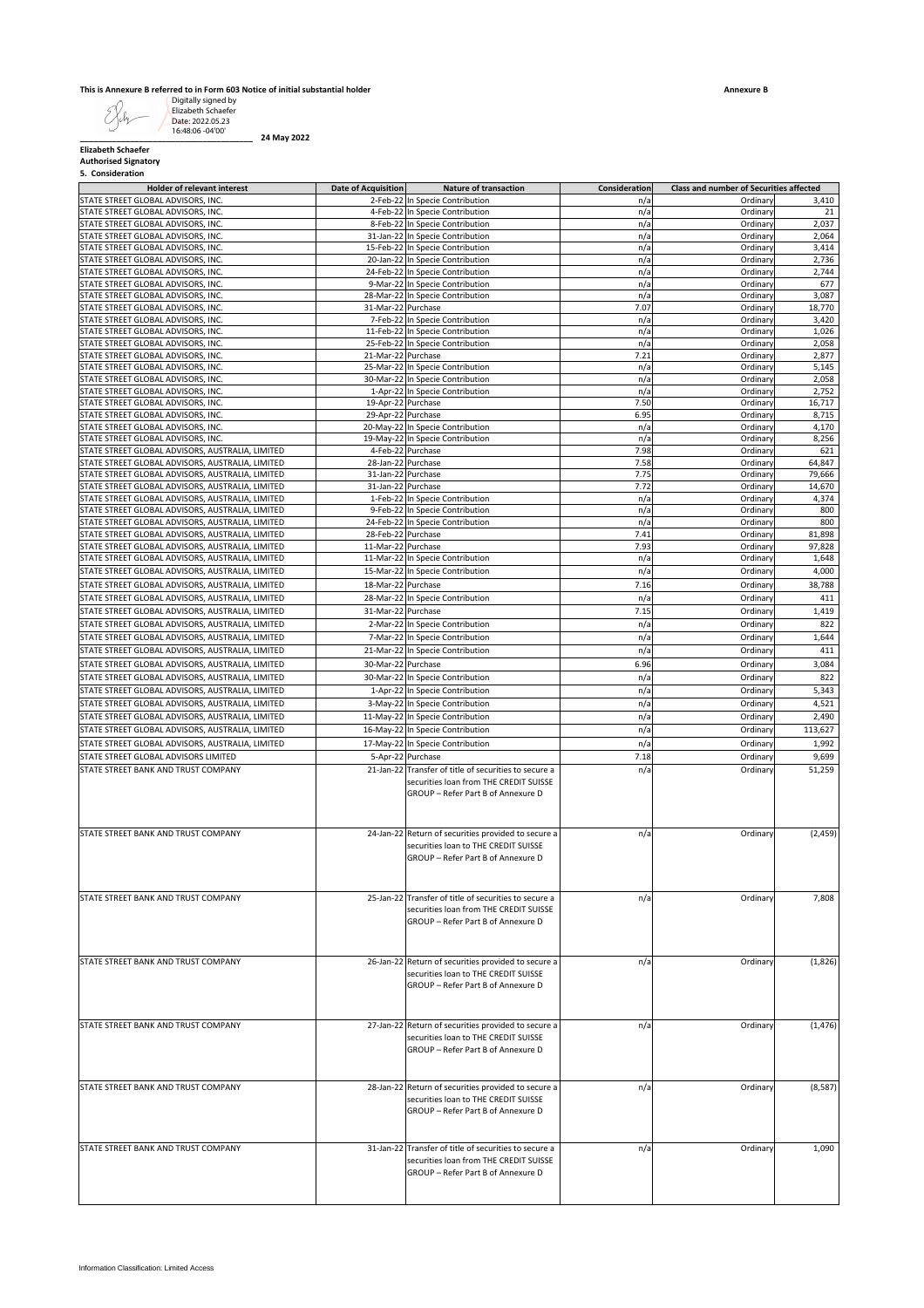| STATE STREET BANK AND TRUST COMPANY | 1-Feb-22 Transfer of title of securities to secure a<br>securities loan from THE CREDIT SUISSE<br>GROUP - Refer Part B of Annexure D  | n/a | Ordinary | 2,438     |
|-------------------------------------|---------------------------------------------------------------------------------------------------------------------------------------|-----|----------|-----------|
| STATE STREET BANK AND TRUST COMPANY | 2-Feb-22 Return of securities provided to secure a<br>securities loan to THE CREDIT SUISSE<br>GROUP - Refer Part B of Annexure D      | n/a | Ordinary | (2, 197)  |
| STATE STREET BANK AND TRUST COMPANY | 3-Feb-22 Transfer of title of securities to secure a<br>securities loan from THE CREDIT SUISSE<br>GROUP - Refer Part B of Annexure D  | n/a | Ordinary | 1,048     |
| STATE STREET BANK AND TRUST COMPANY | 4-Feb-22 Return of securities provided to secure a<br>securities loan to THE CREDIT SUISSE<br>GROUP - Refer Part B of Annexure D      | n/a | Ordinary | (238)     |
| STATE STREET BANK AND TRUST COMPANY | 1-Apr-22 Return of securities provided to secure a<br>securities loan to THE CREDIT SUISSE<br>GROUP - Refer Part B of Annexure D      | n/a | Ordinary | (15, 436) |
| STATE STREET BANK AND TRUST COMPANY | 4-Apr-22 Return of securities provided to secure a<br>securities loan to THE CREDIT SUISSE<br>GROUP - Refer Part B of Annexure D      | n/a | Ordinary | (371)     |
| STATE STREET BANK AND TRUST COMPANY | 5-Apr-22 Return of securities provided to secure a<br>securities loan to THE CREDIT SUISSE<br>GROUP - Refer Part B of Annexure D      | n/a | Ordinary | (630)     |
| STATE STREET BANK AND TRUST COMPANY | 6-Apr-22 Return of securities provided to secure a<br>securities loan to THE CREDIT SUISSE<br>GROUP - Refer Part B of Annexure D      | n/a | Ordinary | (1, 478)  |
| STATE STREET BANK AND TRUST COMPANY | 7-Apr-22 Transfer of title of securities to secure a<br>securities loan from THE CREDIT SUISSE<br>GROUP - Refer Part B of Annexure D  | n/a | Ordinary | 18        |
| STATE STREET BANK AND TRUST COMPANY | 8-Apr-22 Return of securities provided to secure a<br>securities loan to THE CREDIT SUISSE<br>GROUP - Refer Part B of Annexure D      | n/a | Ordinary | (28, 963) |
| STATE STREET BANK AND TRUST COMPANY | 21-Jan-22 Transfer of title of securities to secure a<br>securities loan from THE CREDIT SUISSE<br>GROUP - Refer Part B of Annexure D | n/a | Ordinary | 25        |
| STATE STREET BANK AND TRUST COMPANY | 31-Jan-22 Return of securities provided to secure a<br>securities loan to THE CREDIT SUISSE<br>GROUP - Refer Part B of Annexure D     | n/a | Ordinary | (1)       |
| STATE STREET BANK AND TRUST COMPANY | 3-Feb-22 Return of securities provided to secure a<br>securities loan to THE CREDIT SUISSE<br>GROUP - Refer Part B of Annexure D      | n/a | Ordinary | (1)       |
| STATE STREET BANK AND TRUST COMPANY | 1-Apr-22 Transfer of title of securities to secure a<br>securities loan from THE CREDIT SUISSE<br>GROUP - Refer Part B of Annexure D  | n/a | Ordinary | 80        |
| STATE STREET BANK AND TRUST COMPANY | 4-Apr-22 Transfer of title of securities to secure a<br>securities loan from THE CREDIT SUISSE<br>GROUP - Refer Part B of Annexure D  | n/a | Ordinary | 3         |
| STATE STREET BANK AND TRUST COMPANY | 5-Apr-22 Transfer of title of securities to secure a<br>securities loan from THE CREDIT SUISSE<br>GROUP - Refer Part B of Annexure D  | n/a | Ordinary | 3         |
| STATE STREET BANK AND TRUST COMPANY | 6-Apr-22 Transfer of title of securities to secure a<br>securities loan from THE CREDIT SUISSE<br>GROUP - Refer Part B of Annexure D  | n/a | Ordinary | 3         |
| STATE STREET BANK AND TRUST COMPANY | 7-Apr-22 Transfer of title of securities to secure a<br>securities loan from THE CREDIT SUISSE<br>GROUP - Refer Part B of Annexure D  | n/a | Ordinary | 2         |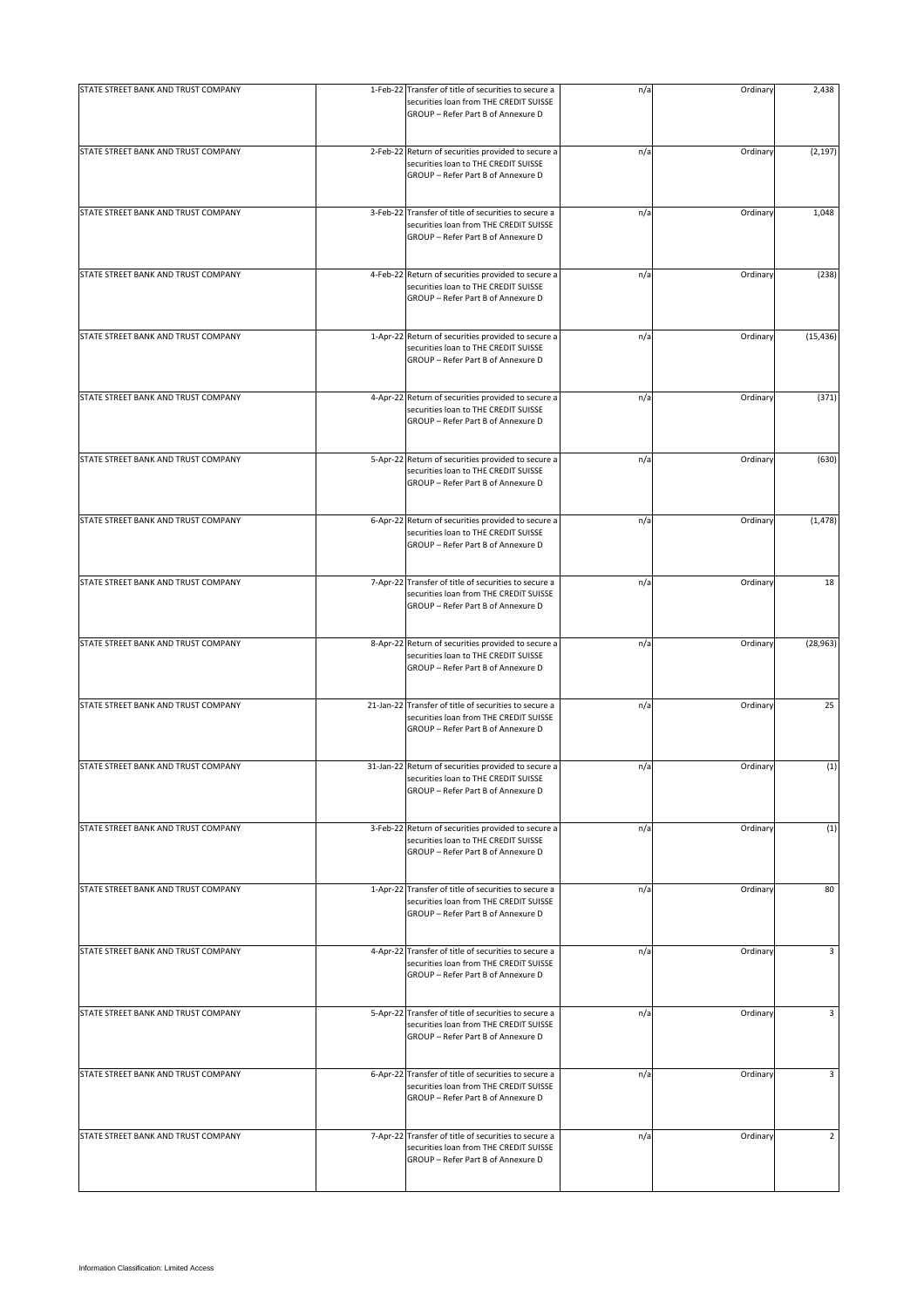| STATE STREET BANK AND TRUST COMPANY | 8-Apr-22 Return of securities provided to secure a<br>securities loan to THE CREDIT SUISSE<br>GROUP - Refer Part B of Annexure D      | n/a | Ordinary | (114)      |
|-------------------------------------|---------------------------------------------------------------------------------------------------------------------------------------|-----|----------|------------|
| STATE STREET BANK AND TRUST COMPANY | 21-Jan-22 Transfer of title of securities to secure a                                                                                 | n/a | Ordinary | 651,716    |
|                                     | securities loan from THE CREDIT SUISSE<br>GROUP - Refer Part B of Annexure D                                                          |     |          |            |
| STATE STREET BANK AND TRUST COMPANY | 24-Jan-22 Transfer of title of securities to secure a<br>securities loan from THE CREDIT SUISSE<br>GROUP - Refer Part B of Annexure D | n/a | Ordinary | 2,458      |
| STATE STREET BANK AND TRUST COMPANY | 25-Jan-22 Return of securities provided to secure a<br>securities loan to THE CREDIT SUISSE<br>GROUP - Refer Part B of Annexure D     | n/a | Ordinary | (7,808)    |
| STATE STREET BANK AND TRUST COMPANY | 26-Jan-22 Transfer of title of securities to secure a<br>securities loan from THE CREDIT SUISSE<br>GROUP - Refer Part B of Annexure D | n/a | Ordinary | 1,826      |
| STATE STREET BANK AND TRUST COMPANY | 27-Jan-22 Transfer of title of securities to secure a<br>securities loan from THE CREDIT SUISSE<br>GROUP - Refer Part B of Annexure D | n/a | Ordinary | 1,477      |
| STATE STREET BANK AND TRUST COMPANY | 28-Jan-22 Transfer of title of securities to secure a<br>securities loan from THE CREDIT SUISSE<br>GROUP - Refer Part B of Annexure D | n/a | Ordinary | 8,588      |
| STATE STREET BANK AND TRUST COMPANY | 31-Jan-22 Return of securities provided to secure a<br>securities loan to THE CREDIT SUISSE<br>GROUP - Refer Part B of Annexure D     | n/a | Ordinary | (1,089)    |
| STATE STREET BANK AND TRUST COMPANY | 1-Feb-22 Return of securities provided to secure a<br>securities loan to THE CREDIT SUISSE<br>GROUP - Refer Part B of Annexure D      | n/a | Ordinary | (2, 439)   |
| STATE STREET BANK AND TRUST COMPANY | 2-Feb-22 Transfer of title of securities to secure a<br>securities loan from THE CREDIT SUISSE<br>GROUP - Refer Part B of Annexure D  | n/a | Ordinary | 2,197      |
| STATE STREET BANK AND TRUST COMPANY | 3-Feb-22 Return of securities provided to secure a<br>securities loan to THE CREDIT SUISSE<br>GROUP - Refer Part B of Annexure D      | n/a | Ordinary | (1,047)    |
| STATE STREET BANK AND TRUST COMPANY | 4-Feb-22 Transfer of title of securities to secure a<br>ecurities loan from THE CREDIT SUISSE<br>GROUP - Refer Part B of Annexure D   | n/a | Ordinary | 238        |
| STATE STREET BANK AND TRUST COMPANY | 1-Apr-22 Return of securities provided to secure a<br>securities loan to THE CREDIT SUISSE<br>GROUP - Refer Part B of Annexure D      | n/a | Ordinary | (616, 644) |
| STATE STREET BANK AND TRUST COMPANY | 4-Apr-22 Transfer of title of securities to secure a<br>securities loan from THE CREDIT SUISSE<br>GROUP - Refer Part B of Annexure D  | n/a | Ordinary | 368        |
| STATE STREET BANK AND TRUST COMPANY | 5-Apr-22 Transfer of title of securities to secure a<br>securities loan from THE CREDIT SUISSE<br>GROUP - Refer Part B of Annexure D  | n/a | Ordinary | 627        |
| STATE STREET BANK AND TRUST COMPANY | 6-Apr-22 Transfer of title of securities to secure a<br>securities loan from THE CREDIT SUISSE<br>GROUP - Refer Part B of Annexure D  | n/a | Ordinary | 1,475      |
| STATE STREET BANK AND TRUST COMPANY | 7-Apr-22 Return of securities provided to secure a<br>securities loan to THE CREDIT SUISSE<br>GROUP - Refer Part B of Annexure D      | n/a | Ordinary | (20)       |
| STATE STREET BANK AND TRUST COMPANY | 8-Apr-22 Return of securities provided to secure a<br>securities loan to THE CREDIT SUISSE<br>GROUP - Refer Part B of Annexure D      | n/a | Ordinary | (41, 922)  |
|                                     |                                                                                                                                       |     |          |            |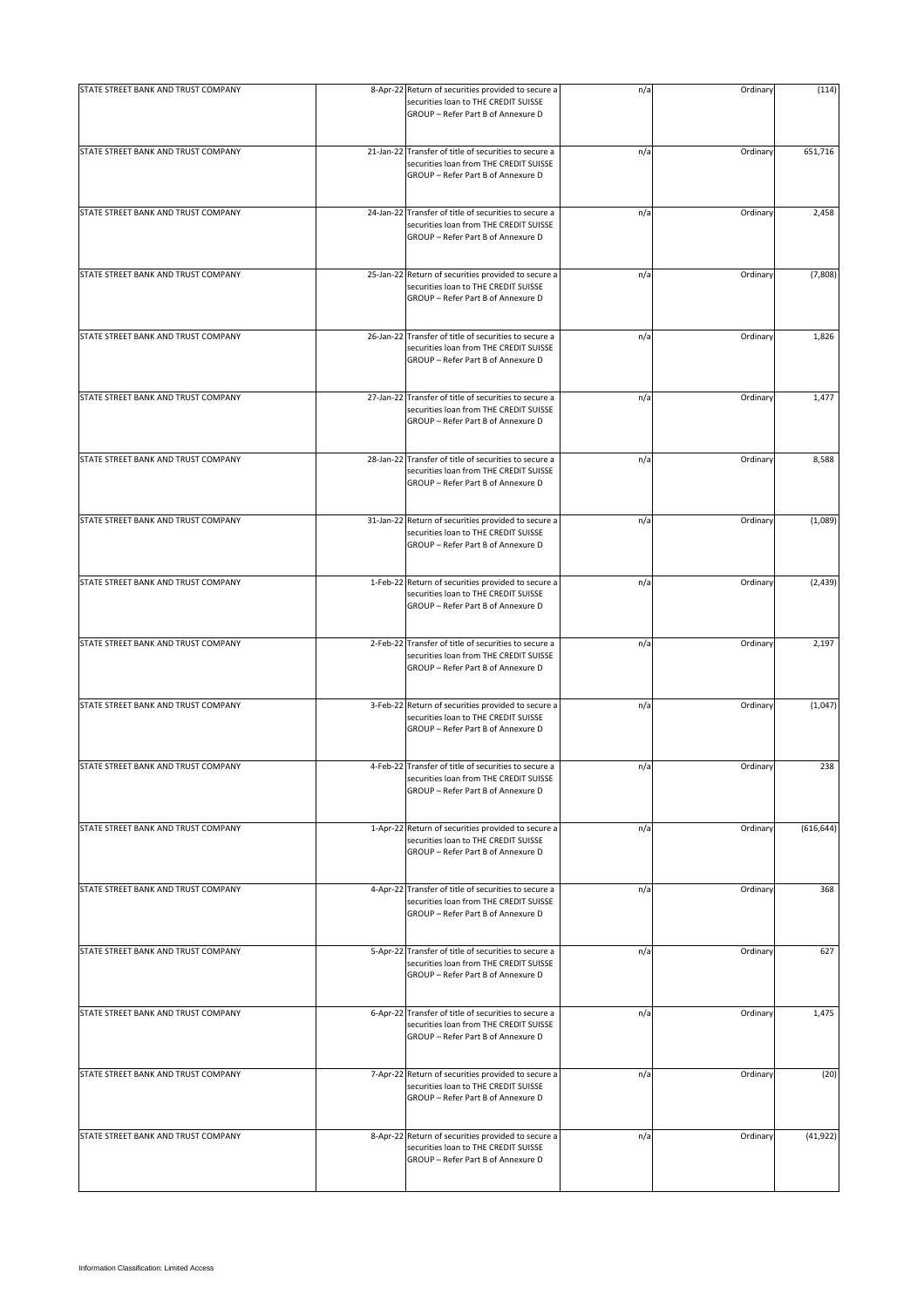| STATE STREET BANK AND TRUST COMPANY | 24-Feb-22 Transfer of title of securities to secure a<br>securities loan from THE ING GROUP -<br>Refer Part B of Annexure D | n/a | Ordinary | 7,572     |
|-------------------------------------|-----------------------------------------------------------------------------------------------------------------------------|-----|----------|-----------|
| STATE STREET BANK AND TRUST COMPANY | 25-Feb-22 Return of securities provided to secure a<br>securities loan to THE ING GROUP -<br>Refer Part B of Annexure D     | n/a | Ordinary | (6, 195)  |
| STATE STREET BANK AND TRUST COMPANY | 14-Mar-22 Transfer of title of securities to secure a<br>securities loan from THE ING GROUP -<br>Refer Part B of Annexure D | n/a | Ordinary | 45,163    |
| STATE STREET BANK AND TRUST COMPANY | 16-Mar-22 Return of securities provided to secure a<br>securities loan to THE ING GROUP -<br>Refer Part B of Annexure D     | n/a | Ordinary | (23, 959) |
| STATE STREET BANK AND TRUST COMPANY | 22-Mar-22 Return of securities provided to secure a<br>securities loan to THE ING GROUP -<br>Refer Part B of Annexure D     | n/a | Ordinary | (20, 967) |
| STATE STREET BANK AND TRUST COMPANY | 25-Mar-22 Return of securities provided to secure a<br>securities loan to THE ING GROUP -<br>Refer Part B of Annexure D     | n/a | Ordinary | (1,614)   |
| STATE STREET BANK AND TRUST COMPANY | 28-Mar-22 Transfer of title of securities to secure a<br>securities loan from THE ING GROUP -<br>Refer Part B of Annexure D | n/a | Ordinary | 1,877     |
| STATE STREET BANK AND TRUST COMPANY | 29-Mar-22 Transfer of title of securities to secure a<br>securities loan from THE ING GROUP -<br>Refer Part B of Annexure D | n/a | Ordinary | 9,828     |
| STATE STREET BANK AND TRUST COMPANY | 30-Mar-22 Transfer of title of securities to secure a<br>securities loan from THE ING GROUP -<br>Refer Part B of Annexure D | n/a | Ordinary | 3,589     |
| STATE STREET BANK AND TRUST COMPANY | 31-Mar-22 Return of securities provided to secure a<br>securities loan to THE ING GROUP -<br>Refer Part B of Annexure D     | n/a | Ordinary | (4, 165)  |
| STATE STREET BANK AND TRUST COMPANY | 1-Apr-22 Transfer of title of securities to secure a<br>securities loan from THE ING GROUP -<br>Refer Part B of Annexure D  | n/a | Ordinary | 137       |
| STATE STREET BANK AND TRUST COMPANY | 4-Apr-22 Return of securities provided to secure a<br>securities loan to THE ING GROUP<br>Refer Part B of Annexure D        | n/a | Ordinary | (124)     |
| STATE STREET BANK AND TRUST COMPANY | 5-Apr-22 Return of securities provided to secure a<br>securities loan to THE ING GROUP -<br>Refer Part B of Annexure D      | n/a | Ordinary | (115)     |
| STATE STREET BANK AND TRUST COMPANY | 6-Apr-22 Return of securities provided to secure a<br>securities loan to THE ING GROUP -<br>Refer Part B of Annexure D      | n/a | Ordinary | (485)     |
| STATE STREET BANK AND TRUST COMPANY | 7-Apr-22 Transfer of title of securities to secure a<br>securities loan from THE ING GROUP -<br>Refer Part B of Annexure D  | n/a | Ordinary | 181       |
| STATE STREET BANK AND TRUST COMPANY | 8-Apr-22 Return of securities provided to secure a<br>securities loan to THE ING GROUP -<br>Refer Part B of Annexure D      | n/a | Ordinary | (67)      |
| STATE STREET BANK AND TRUST COMPANY | 11-Apr-22 Return of securities provided to secure a<br>securities loan to THE ING GROUP -<br>Refer Part B of Annexure D     | n/a | Ordinary | (156)     |
| STATE STREET BANK AND TRUST COMPANY | 12-Apr-22 Return of securities provided to secure a<br>securities loan to THE ING GROUP -<br>Refer Part B of Annexure D     | n/a | Ordinary | (23)      |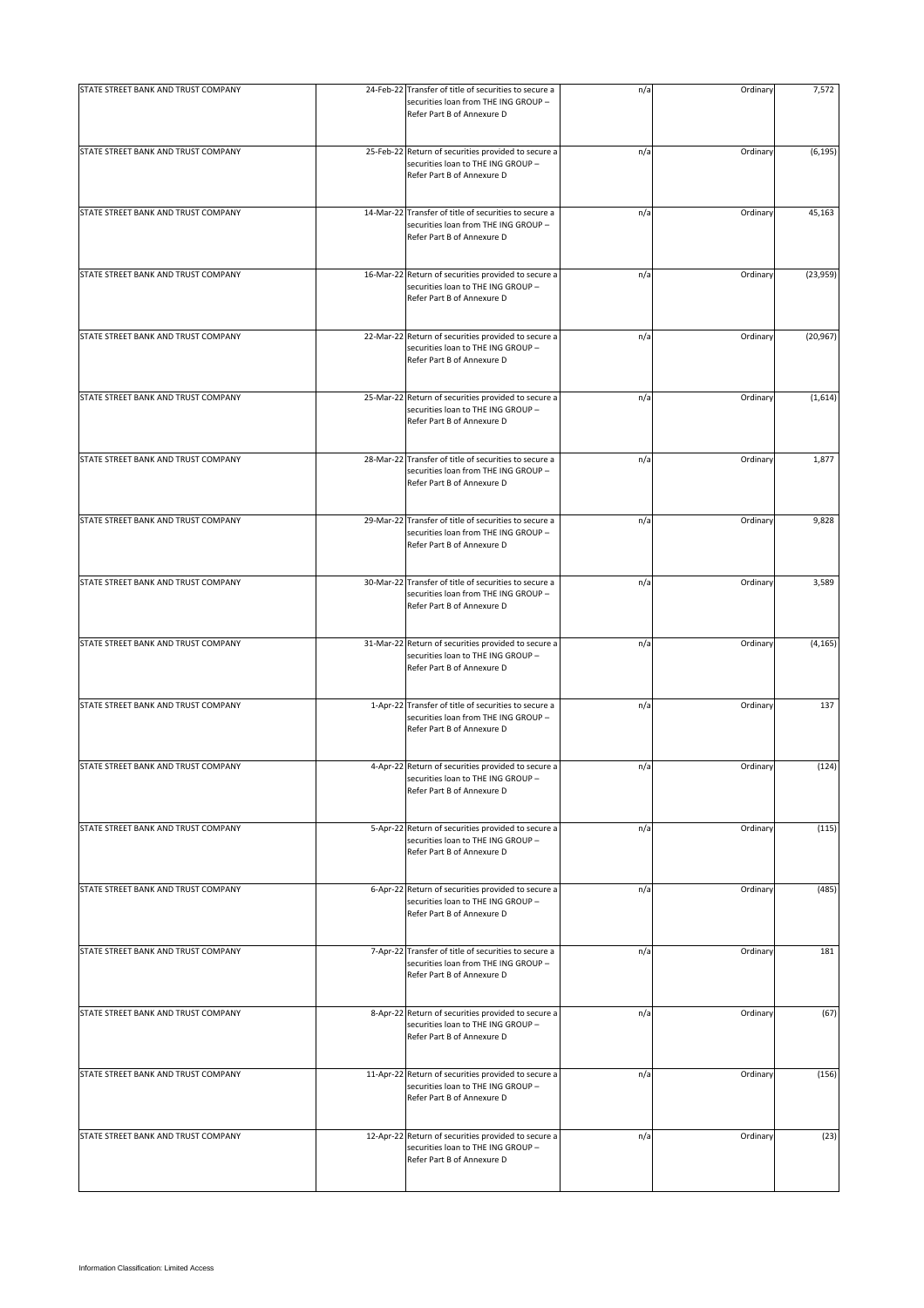| STATE STREET BANK AND TRUST COMPANY | 13-Apr-22 Transfer of title of securities to secure a<br>securities loan from THE ING GROUP -                                         | n/a | Ordinary | 4,569     |
|-------------------------------------|---------------------------------------------------------------------------------------------------------------------------------------|-----|----------|-----------|
|                                     | Refer Part B of Annexure D                                                                                                            |     |          |           |
| STATE STREET BANK AND TRUST COMPANY | 14-Apr-22 Return of securities provided to secure a<br>securities loan to THE ING GROUP -<br>Refer Part B of Annexure D               | n/a | Ordinary | (186)     |
| STATE STREET BANK AND TRUST COMPANY | 15-Apr-22 Return of securities provided to secure a<br>securities loan to THE ING GROUP -<br>Refer Part B of Annexure D               | n/a | Ordinary | (397)     |
| STATE STREET BANK AND TRUST COMPANY | 19-Apr-22 Transfer of title of securities to secure a<br>securities loan from THE ING GROUP -<br>Refer Part B of Annexure D           | n/a | Ordinary | 12        |
| STATE STREET BANK AND TRUST COMPANY | 20-Apr-22 Return of securities provided to secure a<br>securities loan to THE ING GROUP -<br>Refer Part B of Annexure D               | n/a | Ordinary | (111)     |
| STATE STREET BANK AND TRUST COMPANY | 21-Apr-22 Return of securities provided to secure a<br>securities loan to THE ING GROUP -<br>Refer Part B of Annexure D               | n/a | Ordinary | (317)     |
| STATE STREET BANK AND TRUST COMPANY | 22-Apr-22 Return of securities provided to secure a<br>securities loan to THE ING GROUP -<br>Refer Part B of Annexure D               | n/a | Ordinary | (199)     |
| STATE STREET BANK AND TRUST COMPANY | 25-Apr-22 Return of securities provided to secure a<br>securities loan to THE ING GROUP -<br>Refer Part B of Annexure D               | n/a | Ordinary | (218)     |
| STATE STREET BANK AND TRUST COMPANY | 26-Apr-22 Return of securities provided to secure a<br>securities loan to THE ING GROUP -<br>Refer Part B of Annexure D               | n/a | Ordinary | (13, 630) |
| STATE STREET BANK AND TRUST COMPANY | 13-Apr-22 Transfer of title of securities to secure a<br>securities loan from THE CREDIT SUISSE<br>GROUP - Refer Part B of Annexure D | n/a | Ordinary | 3,491     |
| STATE STREET BANK AND TRUST COMPANY | 14-Apr-22 Transfer of title of securities to secure a<br>securities loan from THE CREDIT SUISSE<br>GROUP - Refer Part B of Annexure D | n/a | Ordinary | 86,499    |
| STATE STREET BANK AND TRUST COMPANY | 15-Apr-22 Transfer of title of securities to secure a<br>ecurities loan from THE CREDIT SUISSE<br>GROUP - Refer Part B of Annexure D  | n/a | Ordinary | 473       |
| STATE STREET BANK AND TRUST COMPANY | 18-Apr-22 Transfer of title of securities to secure a<br>securities loan from THE CREDIT SUISSE<br>GROUP - Refer Part B of Annexure D | n/a | Ordinary | 2,282     |
| STATE STREET BANK AND TRUST COMPANY | 19-Apr-22 Return of securities provided to secure a<br>securities loan to THE CREDIT SUISSE<br>GROUP - Refer Part B of Annexure D     | n/a | Ordinary | (3, 435)  |
| STATE STREET BANK AND TRUST COMPANY | 20-Apr-22 Return of securities provided to secure a<br>securities loan to THE CREDIT SUISSE<br>GROUP - Refer Part B of Annexure D     | n/a | Ordinary | (51, 559) |
| STATE STREET BANK AND TRUST COMPANY | 21-Apr-22 Transfer of title of securities to secure a<br>securities loan from THE CREDIT SUISSE<br>GROUP - Refer Part B of Annexure D | n/a | Ordinary | 203       |
| STATE STREET BANK AND TRUST COMPANY | 22-Apr-22 Transfer of title of securities to secure a<br>securities loan from THE CREDIT SUISSE<br>GROUP - Refer Part B of Annexure D | n/a | Ordinary | 4,626     |
| STATE STREET BANK AND TRUST COMPANY | 25-Apr-22 Transfer of title of securities to secure a<br>securities loan from THE CREDIT SUISSE<br>GROUP - Refer Part B of Annexure D | n/a | Ordinary | 62,279    |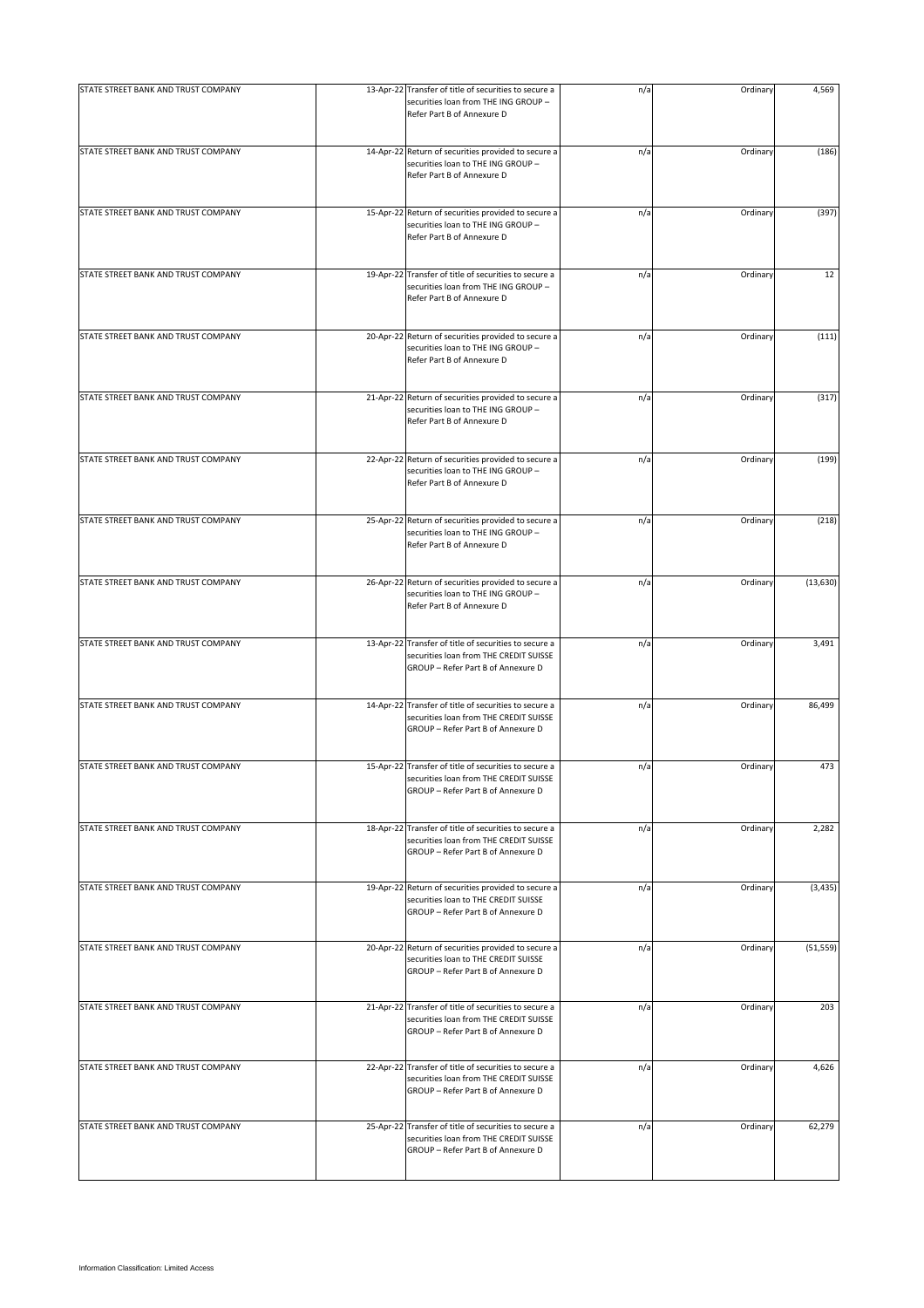| STATE STREET BANK AND TRUST COMPANY | 26-Apr-22 Return of securities provided to secure a<br>securities loan to THE CREDIT SUISSE                                           | n/a | Ordinary | (17, 226)  |
|-------------------------------------|---------------------------------------------------------------------------------------------------------------------------------------|-----|----------|------------|
|                                     | GROUP - Refer Part B of Annexure D                                                                                                    |     |          |            |
| STATE STREET BANK AND TRUST COMPANY | 27-Apr-22 Return of securities provided to secure a<br>securities loan to THE CREDIT SUISSE<br>GROUP - Refer Part B of Annexure D     | n/a | Ordinary | (27, 725)  |
| STATE STREET BANK AND TRUST COMPANY | 28-Apr-22 Transfer of title of securities to secure a<br>securities loan from THE CREDIT SUISSE<br>GROUP - Refer Part B of Annexure D | n/a | Ordinary | 1,846      |
| STATE STREET BANK AND TRUST COMPANY | 29-Apr-22 Return of securities provided to secure a<br>securities loan to THE CREDIT SUISSE<br>GROUP - Refer Part B of Annexure D     | n/a | Ordinary | (851)      |
| STATE STREET BANK AND TRUST COMPANY | 2-May-22 Return of securities provided to secure a<br>securities loan to THE CREDIT SUISSE<br>GROUP - Refer Part B of Annexure D      | n/a | Ordinary | (11, 704)  |
| STATE STREET BANK AND TRUST COMPANY | 3-May-22 Transfer of title of securities to secure a<br>securities loan from THE CREDIT SUISSE<br>GROUP - Refer Part B of Annexure D  | n/a | Ordinary | 897        |
| STATE STREET BANK AND TRUST COMPANY | 4-May-22 Transfer of title of securities to secure a<br>securities loan from THE CREDIT SUISSE<br>GROUP - Refer Part B of Annexure D  | n/a | Ordinary | 5,549      |
| STATE STREET BANK AND TRUST COMPANY | 5-May-22 Transfer of title of securities to secure a<br>securities loan from THE CREDIT SUISSE<br>GROUP - Refer Part B of Annexure D  | n/a | Ordinary | 16,966     |
| STATE STREET BANK AND TRUST COMPANY | 6-May-22 Return of securities provided to secure a<br>securities loan to THE CREDIT SUISSE<br>GROUP - Refer Part B of Annexure D      | n/a | Ordinary | (22, 386)  |
| STATE STREET BANK AND TRUST COMPANY | 9-May-22 Transfer of title of securities to secure a<br>securities loan from THE CREDIT SUISSE<br>GROUP - Refer Part B of Annexure D  | n/a | Ordinary | 1,763      |
| STATE STREET BANK AND TRUST COMPANY | 11-May-22 Transfer of title of securities to secure a<br>securities loan from THE CREDIT SUISSE<br>GROUP - Refer Part B of Annexure D | n/a | Ordinary | 113,065    |
| STATE STREET BANK AND TRUST COMPANY | 12-May-22 Return of securities provided to secure a<br>securities loan to THE CREDIT SUISSE<br>GROUP - Refer Part B of Annexure D     | n/a | Ordinary | (140, 656) |
| STATE STREET BANK AND TRUST COMPANY | 13-May-22 Transfer of title of securities to secure a<br>securities loan from THE CREDIT SUISSE<br>GROUP - Refer Part B of Annexure D | n/a | Ordinary | 155,262    |
| STATE STREET BANK AND TRUST COMPANY | 18-May-22 Return of securities provided to secure a<br>securities loan to THE CREDIT SUISSE<br>GROUP - Refer Part B of Annexure D     | n/a | Ordinary | (66, 877)  |
| STATE STREET BANK AND TRUST COMPANY | 19-May-22 Return of securities provided to secure a<br>securities loan to THE CREDIT SUISSE<br>GROUP - Refer Part B of Annexure D     | n/a | Ordinary | (112, 782) |
| STATE STREET BANK AND TRUST COMPANY | 24-Feb-22 Transfer of title of securities to secure a<br>securities loan from THE ING GROUP -<br>Refer Part B of Annexure D           | n/a | Ordinary | 10,731     |
| STATE STREET BANK AND TRUST COMPANY | 25-Feb-22 Return of securities provided to secure a<br>securities loan to THE ING GROUP -<br>Refer Part B of Annexure D               | n/a | Ordinary | (8,583)    |
| STATE STREET BANK AND TRUST COMPANY | 14-Mar-22 Transfer of title of securities to secure a<br>securities loan from THE ING GROUP -<br>Refer Part B of Annexure D           | n/a | Ordinary | 11,210     |
| STATE STREET BANK AND TRUST COMPANY | 16-Mar-22 Return of securities provided to secure a<br>securities loan to THE ING GROUP -<br>Refer Part B of Annexure D               | n/a | Ordinary | (6, 515)   |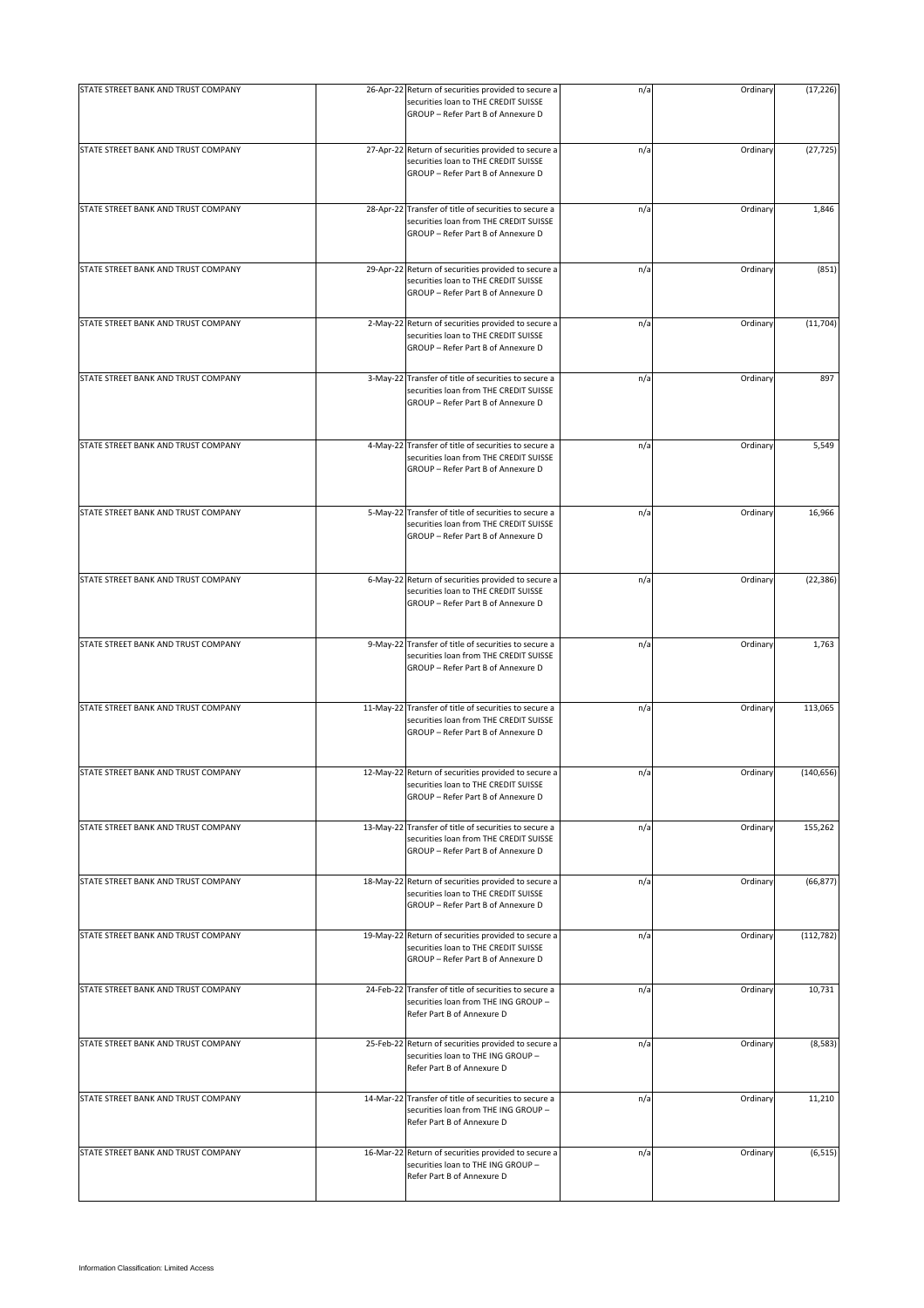| STATE STREET BANK AND TRUST COMPANY | 21-Mar-22 Transfer of title of securities to secure a<br>securities loan from THE ING GROUP -<br>Refer Part B of Annexure D | n/a | Ordinary | 10,578   |
|-------------------------------------|-----------------------------------------------------------------------------------------------------------------------------|-----|----------|----------|
| STATE STREET BANK AND TRUST COMPANY | 22-Mar-22 Return of securities provided to secure a<br>securities loan to THE ING GROUP -<br>Refer Part B of Annexure D     | n/a | Ordinary | (5, 282) |
| STATE STREET BANK AND TRUST COMPANY | 23-Mar-22 Transfer of title of securities to secure a<br>securities loan from THE ING GROUP -<br>Refer Part B of Annexure D | n/a | Ordinary | 5,500    |
| STATE STREET BANK AND TRUST COMPANY | 24-Mar-22 Return of securities provided to secure a<br>securities loan to THE ING GROUP -<br>Refer Part B of Annexure D     | n/a | Ordinary | (67)     |
| STATE STREET BANK AND TRUST COMPANY | 25-Mar-22 Return of securities provided to secure a<br>securities loan to THE ING GROUP -<br>Refer Part B of Annexure D     | n/a | Ordinary | (647)    |
| STATE STREET BANK AND TRUST COMPANY | 28-Mar-22 Return of securities provided to secure a<br>securities loan to THE ING GROUP -<br>Refer Part B of Annexure D     | n/a | Ordinary | (28)     |
| STATE STREET BANK AND TRUST COMPANY | 29-Mar-22 Return of securities provided to secure a<br>securities loan to THE ING GROUP -<br>Refer Part B of Annexure D     | n/a | Ordinary | (306)    |
| STATE STREET BANK AND TRUST COMPANY | 30-Mar-22 Transfer of title of securities to secure a<br>securities loan from THE ING GROUP -<br>Refer Part B of Annexure D | n/a | Ordinary | 3,373    |
| STATE STREET BANK AND TRUST COMPANY | 31-Mar-22 Return of securities provided to secure a<br>securities loan to THE ING GROUP -<br>Refer Part B of Annexure D     | n/a | Ordinary | (4, 190) |
| STATE STREET BANK AND TRUST COMPANY | 1-Apr-22 Transfer of title of securities to secure a<br>securities loan from THE ING GROUP -<br>Refer Part B of Annexure D  | n/a | Ordinary | 194      |
| STATE STREET BANK AND TRUST COMPANY | 4-Apr-22 Return of securities provided to secure a<br>securities loan to THE ING GROUP -<br>Refer Part B of Annexure D      | n/a | Ordinary | (176)    |
| STATE STREET BANK AND TRUST COMPANY | 5-Apr-22 Return of securities provided to secure a<br>securities loan to THE ING GROUP -<br>Refer Part B of Annexure D      | n/a | Ordinary | (164)    |
| STATE STREET BANK AND TRUST COMPANY | 6-Apr-22 Return of securities provided to secure a<br>securities loan to THE ING GROUP -<br>Refer Part B of Annexure D      | n/a | Ordinary | (687)    |
| STATE STREET BANK AND TRUST COMPANY | 7-Apr-22 Transfer of title of securities to secure a<br>securities loan from THE ING GROUP -<br>Refer Part B of Annexure D  | n/a | Ordinary | 233      |
| STATE STREET BANK AND TRUST COMPANY | 8-Apr-22 Return of securities provided to secure a<br>securities loan to THE ING GROUP -<br>Refer Part B of Annexure D      | n/a | Ordinary | (507)    |
| STATE STREET BANK AND TRUST COMPANY | 11-Apr-22 Return of securities provided to secure a<br>securities loan to THE ING GROUP -<br>Refer Part B of Annexure D     | n/a | Ordinary | (233)    |
| STATE STREET BANK AND TRUST COMPANY | 12-Apr-22 Return of securities provided to secure a<br>securities loan to THE ING GROUP -<br>Refer Part B of Annexure D     | n/a | Ordinary | (31)     |
| STATE STREET BANK AND TRUST COMPANY | 13-Apr-22 Return of securities provided to secure a<br>securities loan to THE ING GROUP -<br>Refer Part B of Annexure D     | n/a | Ordinary | (293)    |
| STATE STREET BANK AND TRUST COMPANY | 14-Apr-22 Return of securities provided to secure a<br>securities loan to THE ING GROUP -<br>Refer Part B of Annexure D     | n/a | Ordinary | (174)    |
| STATE STREET BANK AND TRUST COMPANY | 15-Apr-22 Return of securities provided to secure a<br>securities loan to THE ING GROUP -<br>Refer Part B of Annexure D     | n/a | Ordinary | (372)    |
| STATE STREET BANK AND TRUST COMPANY | 19-Apr-22 Transfer of title of securities to secure a<br>securities loan from THE ING GROUP -<br>Refer Part B of Annexure D | n/a | Ordinary | 11       |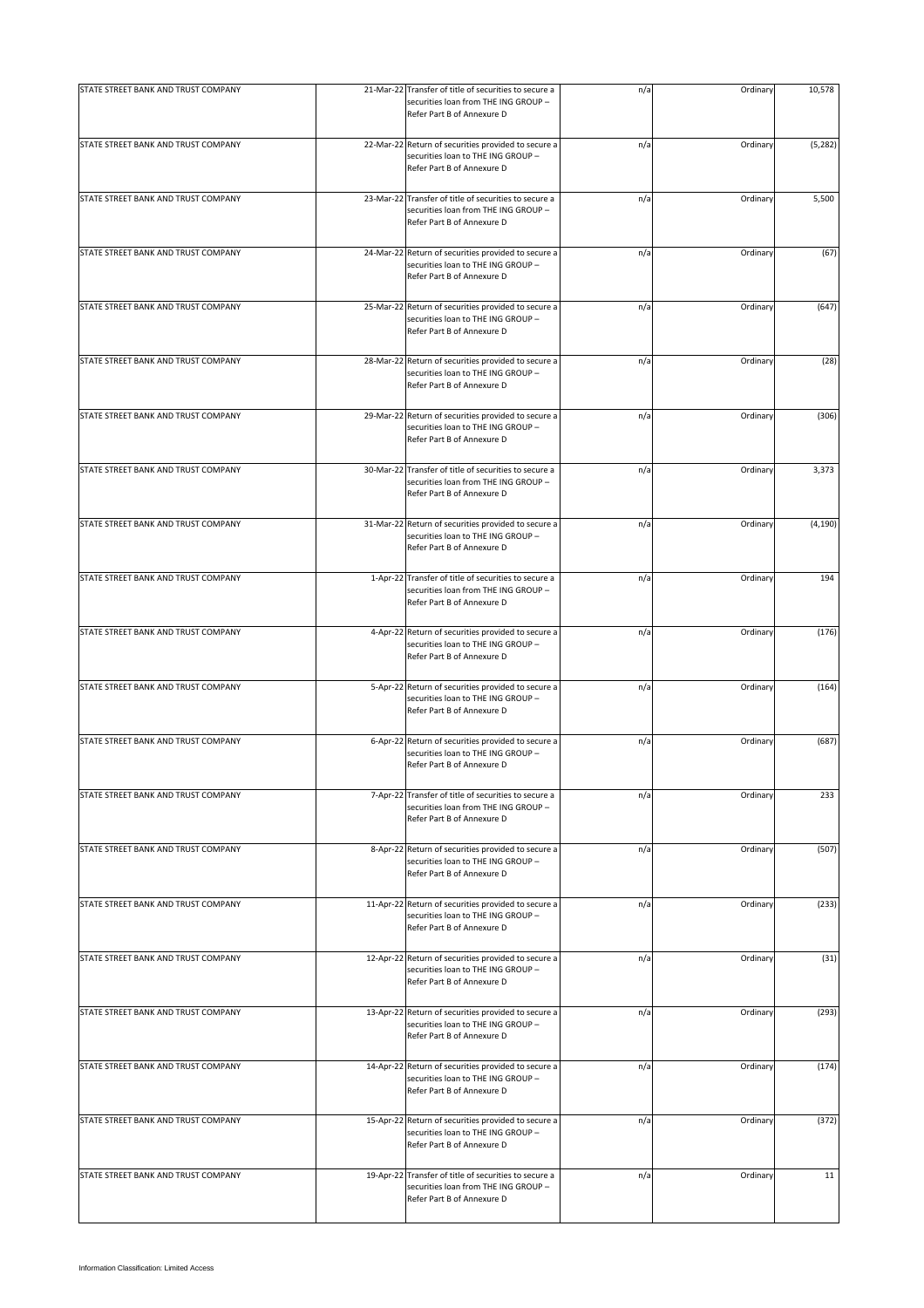| STATE STREET BANK AND TRUST COMPANY | 20-Apr-22 Return of securities provided to secure a<br>securities loan to THE ING GROUP -<br>Refer Part B of Annexure D     | n/a | Ordinary | (104)     |
|-------------------------------------|-----------------------------------------------------------------------------------------------------------------------------|-----|----------|-----------|
| STATE STREET BANK AND TRUST COMPANY | 21-Apr-22 Return of securities provided to secure a<br>securities loan to THE ING GROUP -<br>Refer Part B of Annexure D     | n/a | Ordinary | (297)     |
| STATE STREET BANK AND TRUST COMPANY | 22-Apr-22 Return of securities provided to secure a<br>securities loan to THE ING GROUP -<br>Refer Part B of Annexure D     | n/a | Ordinary | (187)     |
| STATE STREET BANK AND TRUST COMPANY | 25-Apr-22 Transfer of title of securities to secure a<br>securities loan from THE ING GROUP -<br>Refer Part B of Annexure D | n/a | Ordinary | 2,549     |
| STATE STREET BANK AND TRUST COMPANY | 26-Apr-22 Return of securities provided to secure a<br>securities loan to THE ING GROUP -<br>Refer Part B of Annexure D     | n/a | Ordinary | (2,004)   |
| STATE STREET BANK AND TRUST COMPANY | 27-Apr-22 Transfer of title of securities to secure a<br>securities loan from THE ING GROUP -<br>Refer Part B of Annexure D | n/a | Ordinary | 2,255     |
| STATE STREET BANK AND TRUST COMPANY | 28-Apr-22 Transfer of title of securities to secure a<br>securities loan from THE ING GROUP -<br>Refer Part B of Annexure D | n/a | Ordinary | 3,251     |
| STATE STREET BANK AND TRUST COMPANY | 29-Apr-22 Return of securities provided to secure a<br>securities loan to THE ING GROUP -<br>Refer Part B of Annexure D     | n/a | Ordinary | (5, 472)  |
| STATE STREET BANK AND TRUST COMPANY | 2-May-22 Return of securities provided to secure a<br>securities loan to THE ING GROUP -<br>Refer Part B of Annexure D      | n/a | Ordinary | (963)     |
| STATE STREET BANK AND TRUST COMPANY | 3-May-22 Transfer of title of securities to secure a<br>securities loan from THE ING GROUP -<br>Refer Part B of Annexure D  | n/a | Ordinary | 5,446     |
| STATE STREET BANK AND TRUST COMPANY | 4-May-22 Return of securities provided to secure a<br>securities loan to THE ING GROUP -<br>Refer Part B of Annexure D      | n/a | Ordinary | (86)      |
| STATE STREET BANK AND TRUST COMPANY | 5-May-22 Return of securities provided to secure a<br>securities loan to THE ING GROUP -<br>Refer Part B of Annexure D      | n/a | Ordinary | (4,013)   |
| STATE STREET BANK AND TRUST COMPANY | 6-May-22 Return of securities provided to secure a<br>securities loan to THE ING GROUP -<br>Refer Part B of Annexure D      | n/a | Ordinary | (1,758)   |
| STATE STREET BANK AND TRUST COMPANY | 9-May-22 Transfer of title of securities to secure a<br>securities loan from THE ING GROUP -<br>Refer Part B of Annexure D  | n/a | Ordinary | 251       |
| STATE STREET BANK AND TRUST COMPANY | 10-May-22 Transfer of title of securities to secure a<br>securities loan from THE ING GROUP -<br>Refer Part B of Annexure D | n/a | Ordinary | 187       |
| STATE STREET BANK AND TRUST COMPANY | 11-May-22 Transfer of title of securities to secure a<br>securities loan from THE ING GROUP -<br>Refer Part B of Annexure D | n/a | Ordinary | 6,747     |
| STATE STREET BANK AND TRUST COMPANY | 12-May-22 Transfer of title of securities to secure a<br>securities loan from THE ING GROUP -<br>Refer Part B of Annexure D | n/a | Ordinary | 1,331     |
| STATE STREET BANK AND TRUST COMPANY | 13-May-22 Transfer of title of securities to secure a<br>securities loan from THE ING GROUP -<br>Refer Part B of Annexure D | n/a | Ordinary | 113,006   |
| STATE STREET BANK AND TRUST COMPANY | 16-May-22 Return of securities provided to secure a<br>securities loan to THE ING GROUP -<br>Refer Part B of Annexure D     | n/a | Ordinary | (11, 632) |
| STATE STREET BANK AND TRUST COMPANY | 17-May-22 Transfer of title of securities to secure a<br>securities loan from THE ING GROUP -<br>Refer Part B of Annexure D | n/a | Ordinary | 2,066     |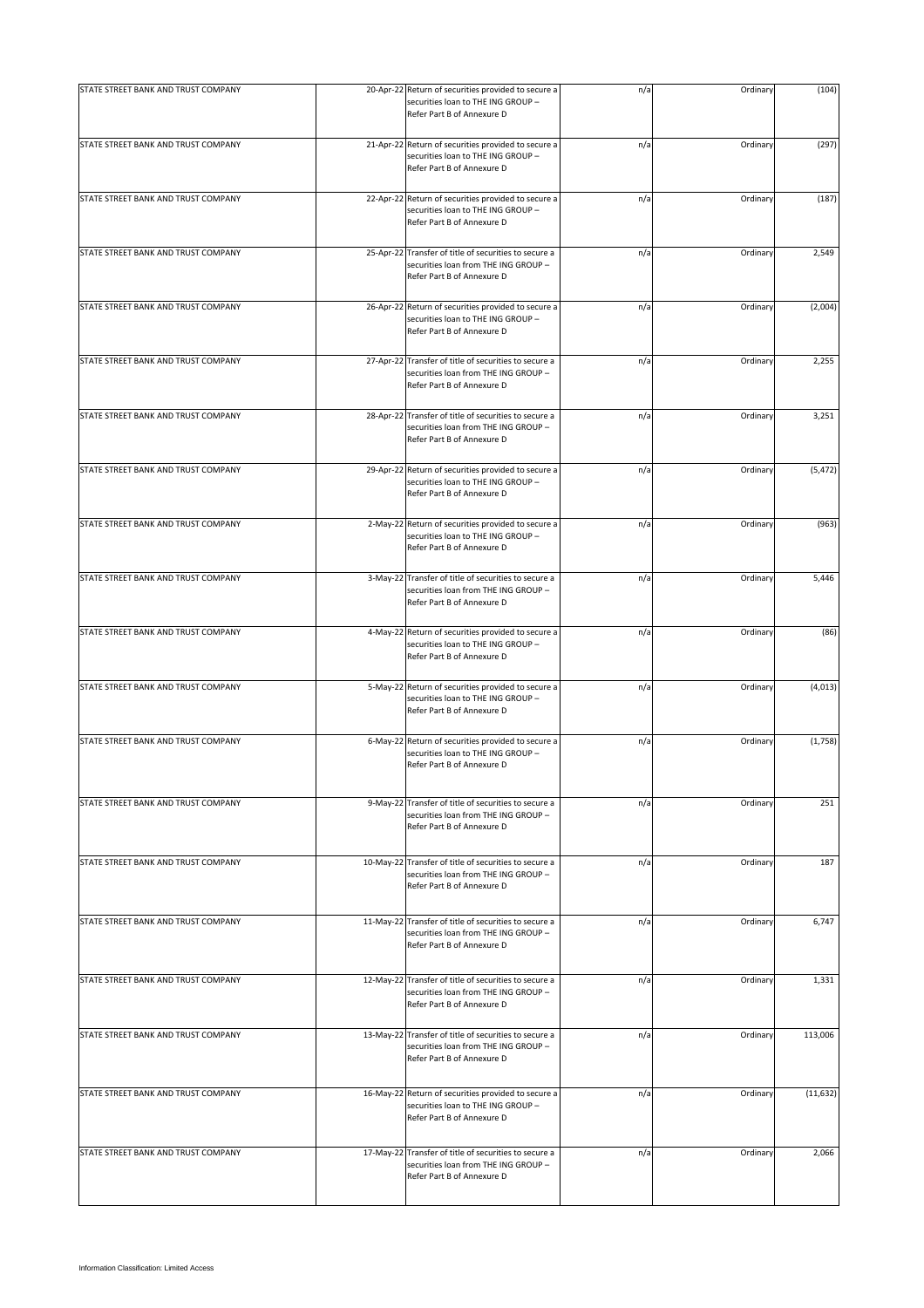| STATE STREET BANK AND TRUST COMPANY | 18-May-22 Return of securities provided to secure a<br>securities loan to THE ING GROUP -                                                         | n/a | Ordinary | (111, 782) |
|-------------------------------------|---------------------------------------------------------------------------------------------------------------------------------------------------|-----|----------|------------|
|                                     | Refer Part B of Annexure D                                                                                                                        |     |          |            |
| STATE STREET BANK AND TRUST COMPANY | 19-May-22 Transfer of title of securities to secure a<br>securities loan from THE ING GROUP -<br>Refer Part B of Annexure D                       | n/a | Ordinary | 45,618     |
| STATE STREET BANK AND TRUST COMPANY | 20-May-22 Return of securities provided to secure a<br>securities loan to THE ING GROUP -<br>Refer Part B of Annexure D                           | n/a | Ordinary | (57, 984)  |
| STATE STREET BANK AND TRUST COMPANY | 24-Jan-22 Transfer of title of securities to secure a<br>securities loan from THE SOCIETE<br>GENERALE GROUP - Refer Part B of<br>Annexure D       | n/a | Ordinary | 11,656     |
| STATE STREET BANK AND TRUST COMPANY | 27-Jan-22 Transfer of title of securities to secure a<br>securities loan from THE SOCIETE<br>GENERALE GROUP - Refer Part B of<br>Annexure D       | n/a | Ordinary | 5,615      |
| STATE STREET BANK AND TRUST COMPANY | 28-Jan-22 Transfer of title of securities to secure a<br>securities loan from THE SOCIETE<br>GENERALE GROUP - Refer Part B of<br>Annexure D       | n/a | Ordinary | 483        |
| STATE STREET BANK AND TRUST COMPANY | 31-Jan-22 Transfer of title of securities to secure a<br>securities loan from THE SOCIETE<br>GENERALE GROUP - Refer Part B of<br>Annexure D       | n/a | Ordinary | 2,341      |
| STATE STREET BANK AND TRUST COMPANY | 1-Feb-22 Return of securities provided to secure a<br>securities loan to THE SOCIETE<br><b>GENERALE GROUP - Refer Part B of</b><br>Annexure D     | n/a | Ordinary | (238)      |
| STATE STREET BANK AND TRUST COMPANY | 11-Feb-22 Return of securities provided to secure a<br>securities loan to THE SOCIETE<br>GENERALE GROUP - Refer Part B of<br>Annexure D           | n/a | Ordinary | (15, 308)  |
| STATE STREET BANK AND TRUST COMPANY | 14-Feb-22 Transfer of title of securities to secure a<br>securities loan from THE SOCIETE<br>GENERALE GROUP - Refer Part B of<br>Annexure D       | n/a | Ordinary | 20,891     |
| STATE STREET BANK AND TRUST COMPANY | 15-Feb-22 Transfer of title of securities to secure a<br>securities loan from THE SOCIETE<br>GENERALE GROUP - Refer Part B of<br>Annexure D       | n/a | Ordinary | 36,173     |
| STATE STREET BANK AND TRUST COMPANY | 1-Mar-22 Return of securities provided to secure a<br>securities loan to THE SOCIETE<br>GENERALE GROUP - Refer Part B of<br>Annexure D            | n/a | Ordinary | (61, 528)  |
| STATE STREET BANK AND TRUST COMPANY | 3-Mar-22 Transfer of title of securities to secure a<br>securities loan from THE SOCIETE<br><b>GENERALE GROUP - Refer Part B of</b><br>Annexure D | n/a | Ordinary | 19,685     |
| STATE STREET BANK AND TRUST COMPANY | 4-Mar-22 Transfer of title of securities to secure a<br>securities loan from THE SOCIETE<br>GENERALE GROUP - Refer Part B of<br>Annexure D        | n/a | Ordinary | 391        |
| STATE STREET BANK AND TRUST COMPANY | 11-Mar-22 Return of securities provided to secure a<br>securities loan to THE SOCIETE<br><b>GENERALE GROUP - Refer Part B of</b><br>Annexure D    | n/a | Ordinary | (16, 382)  |
| STATE STREET BANK AND TRUST COMPANY | 14-Mar-22 Transfer of title of securities to secure a<br>securities loan from THE SOCIETE<br>GENERALE GROUP - Refer Part B of<br>Annexure D       | n/a | Ordinary | 383,190    |
| STATE STREET BANK AND TRUST COMPANY | 15-Mar-22 Return of securities provided to secure a<br>securities loan to THE SOCIETE<br>GENERALE GROUP - Refer Part B of<br>Annexure D           | n/a | Ordinary | (361, 951) |
| STATE STREET BANK AND TRUST COMPANY | 16-Mar-22 Transfer of title of securities to secure a<br>securities loan from THE SOCIETE<br>GENERALE GROUP - Refer Part B of<br>Annexure D       | n/a | Ordinary | 242,017    |
| STATE STREET BANK AND TRUST COMPANY | 31-Mar-22 Transfer of title of securities to secure a<br>securities loan from THE SOCIETE<br>GENERALE GROUP - Refer Part B of<br>Annexure D       | n/a | Ordinary | 100,499    |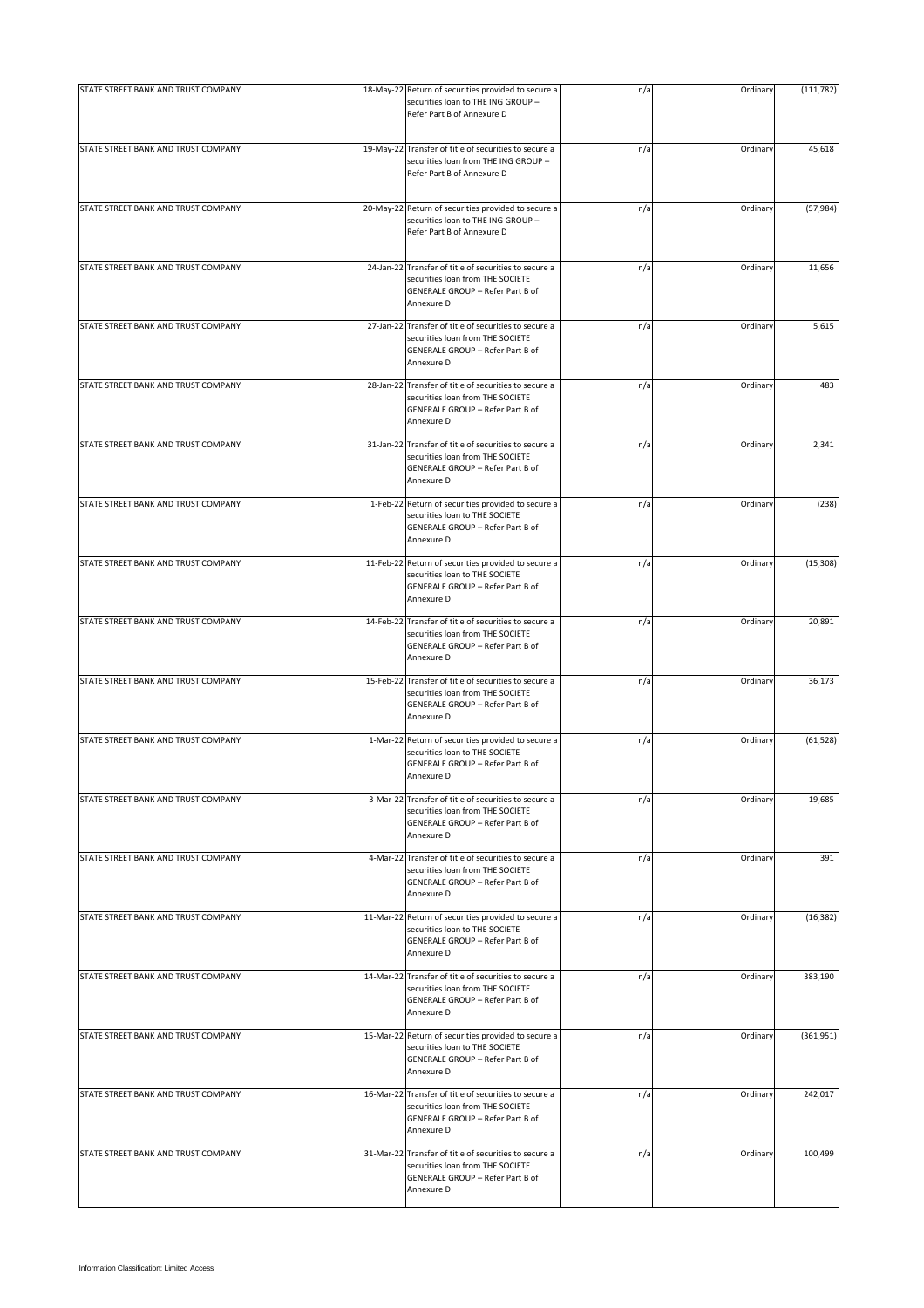| STATE STREET BANK AND TRUST COMPANY | 1-Apr-22 Return of securities provided to secure a<br>securities loan to THE SOCIETE<br>GENERALE GROUP - Refer Part B of<br>Annexure D         | n/a | Ordinary | (115, 653) |
|-------------------------------------|------------------------------------------------------------------------------------------------------------------------------------------------|-----|----------|------------|
| STATE STREET BANK AND TRUST COMPANY | 6-Apr-22 Return of securities provided to secure a<br>securities loan to THE SOCIETE<br>GENERALE GROUP - Refer Part B of<br>Annexure D         | n/a | Ordinary | (251, 882) |
| STATE STREET BANK AND TRUST COMPANY | 8-Apr-22 Transfer of title of securities to secure a<br>securities loan from THE SOCIETE<br>GENERALE GROUP - Refer Part B of<br>Annexure D     | n/a | Ordinary | 375,774    |
| STATE STREET BANK AND TRUST COMPANY | 11-Apr-22 Return of securities provided to secure a<br>securities loan to THE SOCIETE<br>GENERALE GROUP - Refer Part B of<br>Annexure D        | n/a | Ordinary | (355, 836) |
| STATE STREET BANK AND TRUST COMPANY | 18-Apr-22 Return of securities provided to secure a<br>securities loan to THE SOCIETE<br>GENERALE GROUP - Refer Part B of<br>Annexure D        | n/a | Ordinary | (338)      |
| STATE STREET BANK AND TRUST COMPANY | 19-Apr-22 Transfer of title of securities to secure a<br>securities loan from THE SOCIETE<br>GENERALE GROUP - Refer Part B of<br>Annexure D    | n/a | Ordinary | 293        |
| STATE STREET BANK AND TRUST COMPANY | 20-Apr-22 Return of securities provided to secure a<br>securities loan to THE SOCIETE<br><b>GENERALE GROUP - Refer Part B of</b><br>Annexure D | n/a | Ordinary | (8, 865)   |
| STATE STREET BANK AND TRUST COMPANY | 21-Apr-22 Return of securities provided to secure a<br>securities loan to THE SOCIETE<br><b>GENERALE GROUP - Refer Part B of</b><br>Annexure D | n/a | Ordinary | (7, 142)   |
| STATE STREET BANK AND TRUST COMPANY | 25-Apr-22 Transfer of title of securities to secure a<br>securities loan from THE SOCIETE<br>GENERALE GROUP - Refer Part B of<br>Annexure D    | n/a | Ordinary | 32,901     |
| STATE STREET BANK AND TRUST COMPANY | 3-May-22 Return of securities provided to secure a<br>securities loan to THE SOCIETE<br>GENERALE GROUP - Refer Part B of<br>Annexure D         | n/a | Ordinary | (28, 710)  |
| STATE STREET BANK AND TRUST COMPANY | 4-May-22 Return of securities provided to secure a<br>securities loan to THE SOCIETE<br>GENERALE GROUP - Refer Part B of<br>Annexure D         | n/a | Ordinary | (4, 168)   |
| STATE STREET BANK AND TRUST COMPANY | 9-May-22 Transfer of title of securities to secure a<br>securities loan from THE SOCIETE<br>GENERALE GROUP - Refer Part B of<br>Annexure D     | n/a | Ordinary | 10,874     |
| STATE STREET BANK AND TRUST COMPANY | 10-May-22 Return of securities provided to secure a<br>securities loan to THE SOCIETE<br><b>GENERALE GROUP - Refer Part B of</b><br>Annexure D | n/a | Ordinary | (13, 339)  |
| STATE STREET BANK AND TRUST COMPANY | 12-May-22 Transfer of title of securities to secure a<br>securities loan from THE SOCIETE<br>GENERALE GROUP - Refer Part B of<br>Annexure D    | n/a | Ordinary | 21,949     |
| STATE STREET BANK AND TRUST COMPANY | 13-May-22 Return of securities provided to secure a<br>securities loan to THE SOCIETE<br>GENERALE GROUP - Refer Part B of<br>Annexure D        | n/a | Ordinary | (14, 210)  |
| STATE STREET BANK AND TRUST COMPANY | 16-May-22 Return of securities provided to secure a<br>securities loan to THE SOCIETE<br>GENERALE GROUP - Refer Part B of<br>Annexure D        | n/a | Ordinary | (9, 184)   |
| STATE STREET BANK AND TRUST COMPANY | 8-Feb-22 Transfer of title of securities to secure a<br>securities loan from THE ING GROUP -<br>Refer Part B of Annexure D                     | n/a | Ordinary | 5,841      |
| STATE STREET BANK AND TRUST COMPANY | 10-Feb-22 Return of securities provided to secure a<br>securities loan to THE ING GROUP -<br>Refer Part B of Annexure D                        | n/a | Ordinary | (1,520)    |
| STATE STREET BANK AND TRUST COMPANY | 11-Feb-22 Return of securities provided to secure a<br>securities loan to THE ING GROUP -<br>Refer Part B of Annexure D                        | n/a | Ordinary | (4, 321)   |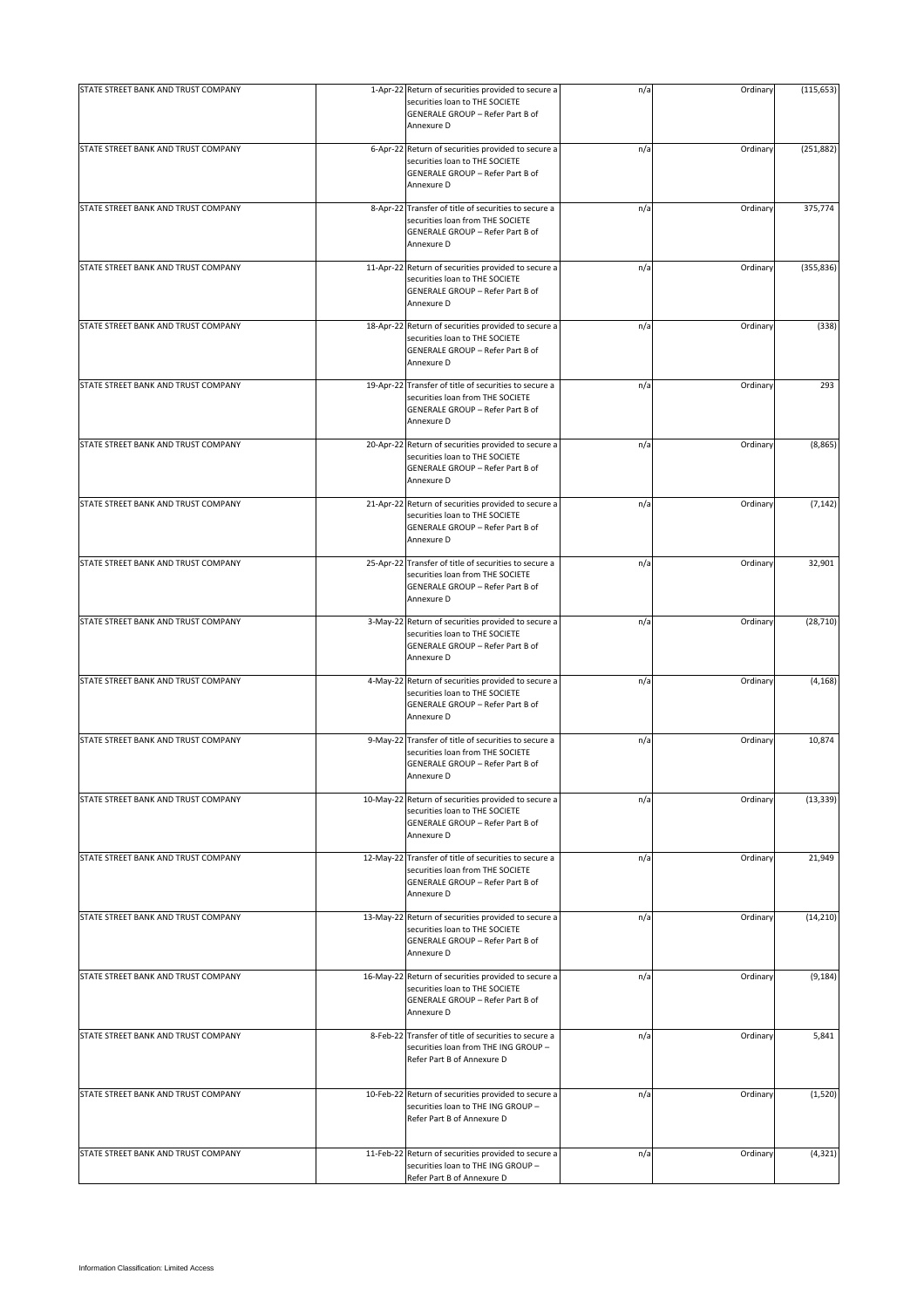| STATE STREET BANK AND TRUST COMPANY |           | 14-Feb-22 Transfer of title of securities to secure a<br>securities loan from THE ING GROUP -<br>Refer Part B of Annexure D                           | n/a | Ordinary | 2,640     |
|-------------------------------------|-----------|-------------------------------------------------------------------------------------------------------------------------------------------------------|-----|----------|-----------|
| STATE STREET BANK AND TRUST COMPANY |           | 15-Feb-22 Return of securities provided to secure a<br>securities loan to THE ING GROUP -                                                             | n/a | Ordinary | (907)     |
| STATE STREET BANK AND TRUST COMPANY |           | Refer Part B of Annexure D<br>16-Feb-22 Return of securities provided to secure a<br>securities loan to THE ING GROUP -<br>Refer Part B of Annexure D | n/a | Ordinary | (717)     |
| STATE STREET BANK AND TRUST COMPANY | 18-Feb-22 | Transfer of title of securities to secure a<br>securities loan from THE ING GROUP -<br>Refer Part B of Annexure D                                     | n/a | Ordinary | 1,963     |
| STATE STREET BANK AND TRUST COMPANY |           | 21-Feb-22 Return of securities provided to secure a<br>securities loan to THE ING GROUP -<br>Refer Part B of Annexure D                               | n/a | Ordinary | (1)       |
| STATE STREET BANK AND TRUST COMPANY |           | 22-Feb-22 Return of securities provided to secure a<br>securities loan to THE ING GROUP -<br>Refer Part B of Annexure D                               | n/a | Ordinary | (310)     |
| STATE STREET BANK AND TRUST COMPANY |           | 23-Feb-22 Return of securities provided to secure a<br>securities loan to THE ING GROUP -<br>Refer Part B of Annexure D                               | n/a | Ordinary | (1,889)   |
| STATE STREET BANK AND TRUST COMPANY |           | 24-Feb-22 Transfer of title of securities to secure a<br>securities loan from THE ING GROUP -<br>Refer Part B of Annexure D                           | n/a | Ordinary | 17,618    |
| STATE STREET BANK AND TRUST COMPANY |           | 25-Feb-22 Return of securities provided to secure a<br>securities loan to THE ING GROUP -<br>Refer Part B of Annexure D                               | n/a | Ordinary | (12, 447) |
| STATE STREET BANK AND TRUST COMPANY |           | 28-Feb-22 Return of securities provided to secure a<br>securities loan to THE ING GROUP -<br>Refer Part B of Annexure D                               | n/a | Ordinary | (4, 250)  |
| STATE STREET BANK AND TRUST COMPANY |           | 1-Mar-22 Transfer of title of securities to secure a<br>securities loan from THE ING GROUP -<br>Refer Part B of Annexure D                            | n/a | Ordinary | 966       |
| STATE STREET BANK AND TRUST COMPANY |           | 2-Mar-22 Return of securities provided to secure a<br>securities loan to THE ING GROUP -<br>Refer Part B of Annexure D                                | n/a | Ordinary | (2, 511)  |
| STATE STREET BANK AND TRUST COMPANY |           | 3-Mar-22 Transfer of title of securities to secure a<br>securities loan from THE ING GROUP -<br>Refer Part B of Annexure D                            | n/a | Ordinary | 2,625     |
| STATE STREET BANK AND TRUST COMPANY |           | 4-Mar-22 Transfer of title of securities to secure a<br>securities loan from THE ING GROUP -<br>Refer Part B of Annexure D                            | n/a | Ordinary | 52        |
| STATE STREET BANK AND TRUST COMPANY |           | 7-Mar-22 Return of securities provided to secure a<br>securities loan to THE ING GROUP -<br>Refer Part B of Annexure D                                | n/a | Ordinary | (297)     |
| STATE STREET BANK AND TRUST COMPANY |           | 8-Mar-22 Return of securities provided to secure a<br>securities loan to THE ING GROUP -<br>Refer Part B of Annexure D                                | n/a | Ordinary | (21)      |
| STATE STREET BANK AND TRUST COMPANY |           | 9-Mar-22 Return of securities provided to secure a<br>securities loan to THE ING GROUP -<br>Refer Part B of Annexure D                                | n/a | Ordinary | (4)       |
| STATE STREET BANK AND TRUST COMPANY |           | 10-Mar-22 Return of securities provided to secure a<br>securities loan to THE ING GROUP -<br>Refer Part B of Annexure D                               | n/a | Ordinary | (45)      |
| STATE STREET BANK AND TRUST COMPANY |           | 11-Mar-22 Return of securities provided to secure a<br>securities loan to THE ING GROUP -<br>Refer Part B of Annexure D                               | n/a | Ordinary | (75)      |
| STATE STREET BANK AND TRUST COMPANY |           | 14-Mar-22 Transfer of title of securities to secure a<br>securities loan from THE ING GROUP -<br>Refer Part B of Annexure D                           | n/a | Ordinary | 26,189    |
| STATE STREET BANK AND TRUST COMPANY |           | 15-Mar-22 Return of securities provided to secure a<br>securities loan to THE ING GROUP -<br>Refer Part B of Annexure D                               | n/a | Ordinary | (26, 276) |
| STATE STREET BANK AND TRUST COMPANY |           | 16-Mar-22 Transfer of title of securities to secure a<br>securities loan from THE ING GROUP -<br>Refer Part B of Annexure D                           | n/a | Ordinary | 13,075    |
| STATE STREET BANK AND TRUST COMPANY |           | 17-Mar-22 Return of securities provided to secure a<br>securities loan to THE ING GROUP -<br>Refer Part B of Annexure D                               | n/a | Ordinary | (12, 827) |
| STATE STREET BANK AND TRUST COMPANY |           | 18-Mar-22 Transfer of title of securities to secure a<br>securities loan from THE ING GROUP -<br>Refer Part B of Annexure D                           | n/a | Ordinary | 74        |
| STATE STREET BANK AND TRUST COMPANY |           | 21-Mar-22 Transfer of title of securities to secure a<br>securities loan from THE ING GROUP -<br>Refer Part B of Annexure D                           | n/a | Ordinary | 11        |
| STATE STREET BANK AND TRUST COMPANY |           | 22-Mar-22 Transfer of title of securities to secure a<br>securities loan from THE ING GROUP -<br>Refer Part B of Annexure D                           | n/a | Ordinary | 838       |
| STATE STREET BANK AND TRUST COMPANY |           | 23-Mar-22 Return of securities provided to secure a<br>securities loan to THE ING GROUP -<br>Refer Part B of Annexure D                               | n/a | Ordinary | (807)     |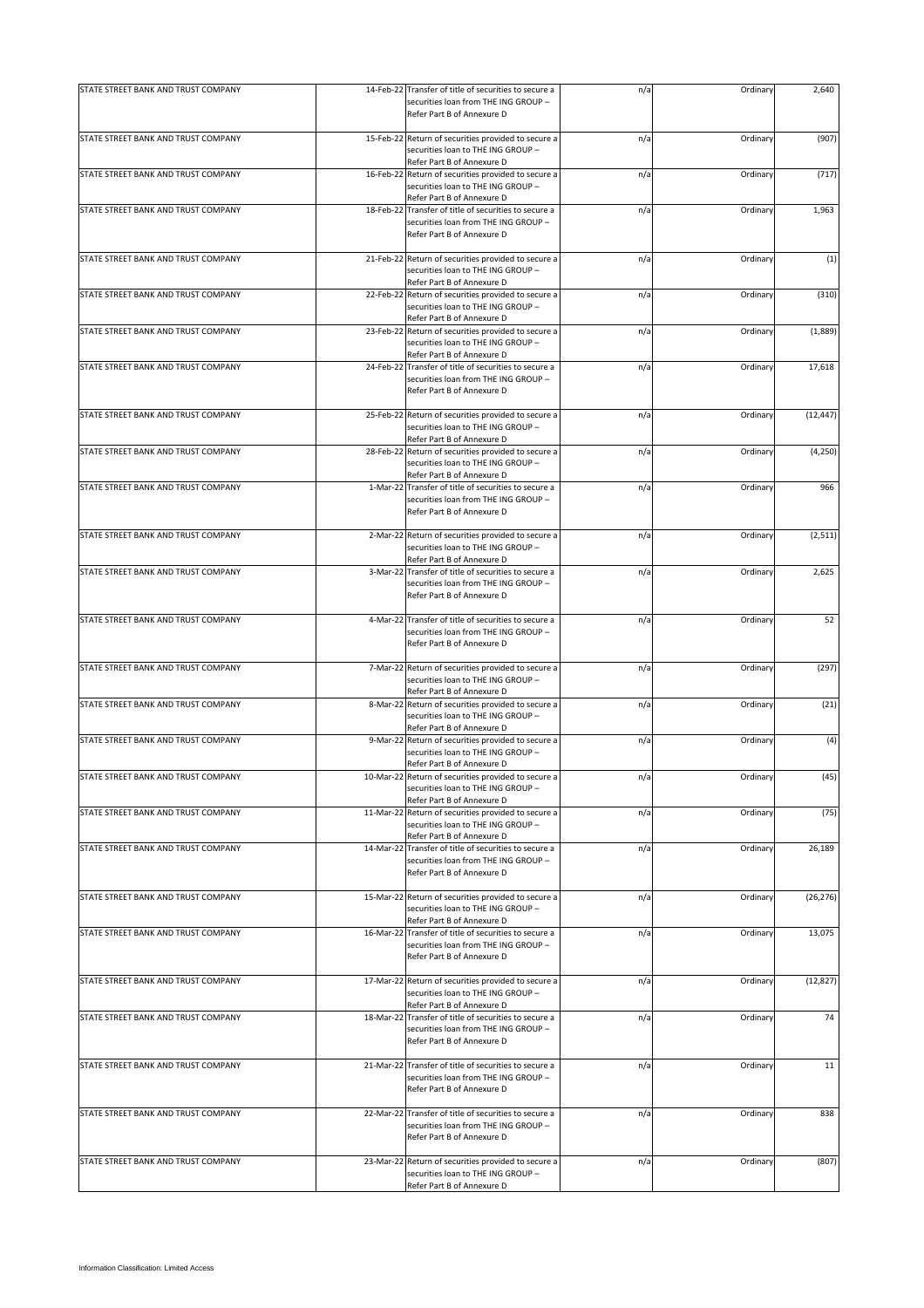| STATE STREET BANK AND TRUST COMPANY | 24-Mar-22 Return of securities provided to secure a<br>securities loan to THE ING GROUP -                                   | n/a | Ordinary | (10)      |
|-------------------------------------|-----------------------------------------------------------------------------------------------------------------------------|-----|----------|-----------|
|                                     | Refer Part B of Annexure D                                                                                                  |     |          |           |
| STATE STREET BANK AND TRUST COMPANY | 25-Mar-22 Return of securities provided to secure a<br>securities loan to THE ING GROUP -<br>Refer Part B of Annexure D     | n/a | Ordinary | (98)      |
| STATE STREET BANK AND TRUST COMPANY | 28-Mar-22 Return of securities provided to secure a<br>securities loan to THE ING GROUP -                                   | n/a | Ordinary | (6)       |
| STATE STREET BANK AND TRUST COMPANY | Refer Part B of Annexure D<br>29-Mar-22 Return of securities provided to secure a<br>securities loan to THE ING GROUP -     | n/a | Ordinary | (47)      |
|                                     | Refer Part B of Annexure D                                                                                                  |     |          |           |
| STATE STREET BANK AND TRUST COMPANY | 30-Mar-22 Transfer of title of securities to secure a<br>securities loan from THE ING GROUP -<br>Refer Part B of Annexure D | n/a | Ordinary | 5,596     |
| STATE STREET BANK AND TRUST COMPANY | 31-Mar-22 Return of securities provided to secure a<br>securities loan to THE ING GROUP -<br>Refer Part B of Annexure D     | n/a | Ordinary | (5,718)   |
| STATE STREET BANK AND TRUST COMPANY | 1-Apr-22 Transfer of title of securities to secure a<br>securities loan from THE ING GROUP -<br>Refer Part B of Annexure D  | n/a | Ordinary | 29        |
| STATE STREET BANK AND TRUST COMPANY | 4-Apr-22 Return of securities provided to secure a<br>securities loan to THE ING GROUP -<br>Refer Part B of Annexure D      | n/a | Ordinary | (27)      |
| STATE STREET BANK AND TRUST COMPANY | 5-Apr-22 Return of securities provided to secure a<br>securities loan to THE ING GROUP -<br>Refer Part B of Annexure D      | n/a | Ordinary | (25)      |
| STATE STREET BANK AND TRUST COMPANY | 6-Apr-22 Return of securities provided to secure a<br>securities loan to THE ING GROUP -<br>Refer Part B of Annexure D      | n/a | Ordinary | (104)     |
| STATE STREET BANK AND TRUST COMPANY | 7-Apr-22 Transfer of title of securities to secure a<br>securities loan from THE ING GROUP -<br>Refer Part B of Annexure D  | n/a | Ordinary | 35        |
| STATE STREET BANK AND TRUST COMPANY | 8-Apr-22 Transfer of title of securities to secure a<br>securities loan from THE ING GROUP -<br>Refer Part B of Annexure D  | n/a | Ordinary | 2,794     |
| STATE STREET BANK AND TRUST COMPANY | 11-Apr-22 Return of securities provided to secure a<br>securities loan to THE ING GROUP -<br>Refer Part B of Annexure D     | n/a | Ordinary | (100)     |
| STATE STREET BANK AND TRUST COMPANY | 12-Apr-22 Return of securities provided to secure a<br>securities loan to THE ING GROUP -<br>Refer Part B of Annexure D     | n/a | Ordinary | (12)      |
| STATE STREET BANK AND TRUST COMPANY | 13-Apr-22 Return of securities provided to secure a<br>securities loan to THE ING GROUP -<br>Refer Part B of Annexure D     | n/a | Ordinary | (98)      |
| STATE STREET BANK AND TRUST COMPANY | 14-Apr-22 Return of securities provided to secure a<br>securities loan to THE ING GROUP -<br>Refer Part B of Annexure D     | n/a | Ordinary | (60)      |
| STATE STREET BANK AND TRUST COMPANY | 15-Apr-22 Return of securities provided to secure a<br>securities loan to THE ING GROUP -<br>Refer Part B of Annexure D     | n/a | Ordinary | (129)     |
| STATE STREET BANK AND TRUST COMPANY | 19-Apr-22 Transfer of title of securities to secure a<br>securities loan from THE ING GROUP -<br>Refer Part B of Annexure D | n/a | Ordinary | 4         |
| STATE STREET BANK AND TRUST COMPANY | 20-Apr-22 Return of securities provided to secure a<br>securities loan to THE ING GROUP -<br>Refer Part B of Annexure D     | n/a | Ordinary | (38)      |
| STATE STREET BANK AND TRUST COMPANY | 21-Apr-22 Return of securities provided to secure a<br>securities loan to THE ING GROUP -<br>Refer Part B of Annexure D     | n/a | Ordinary | (102)     |
| STATE STREET BANK AND TRUST COMPANY | 22-Apr-22 Return of securities provided to secure a<br>securities loan to THE ING GROUP -<br>Refer Part B of Annexure D     | n/a | Ordinary | (66)      |
| STATE STREET BANK AND TRUST COMPANY | 25-Apr-22 Transfer of title of securities to secure a<br>securities loan from THE ING GROUP -<br>Refer Part B of Annexure D | n/a | Ordinary | 5,279     |
| STATE STREET BANK AND TRUST COMPANY | 26-Apr-22 Return of securities provided to secure a<br>securities loan to THE ING GROUP -<br>Refer Part B of Annexure D     | n/a | Ordinary | (3,858)   |
| STATE STREET BANK AND TRUST COMPANY | 27-Apr-22 Transfer of title of securities to secure a<br>securities loan from THE ING GROUP -<br>Refer Part B of Annexure D | n/a | Ordinary | 3,635     |
| STATE STREET BANK AND TRUST COMPANY | 28-Apr-22 Transfer of title of securities to secure a<br>securities loan from THE ING GROUP -<br>Refer Part B of Annexure D | n/a | Ordinary | 6,257     |
| STATE STREET BANK AND TRUST COMPANY | 29-Apr-22 Return of securities provided to secure a<br>securities loan to THE ING GROUP -<br>Refer Part B of Annexure D     | n/a | Ordinary | (11, 112) |
| STATE STREET BANK AND TRUST COMPANY | 2-May-22 Return of securities provided to secure a<br>securities loan to THE ING GROUP -<br>Refer Part B of Annexure D      | n/a | Ordinary | (334)     |
| STATE STREET BANK AND TRUST COMPANY | 3-May-22 Transfer of title of securities to secure a<br>securities loan from THE ING GROUP -<br>Refer Part B of Annexure D  | n/a | Ordinary | 10,973    |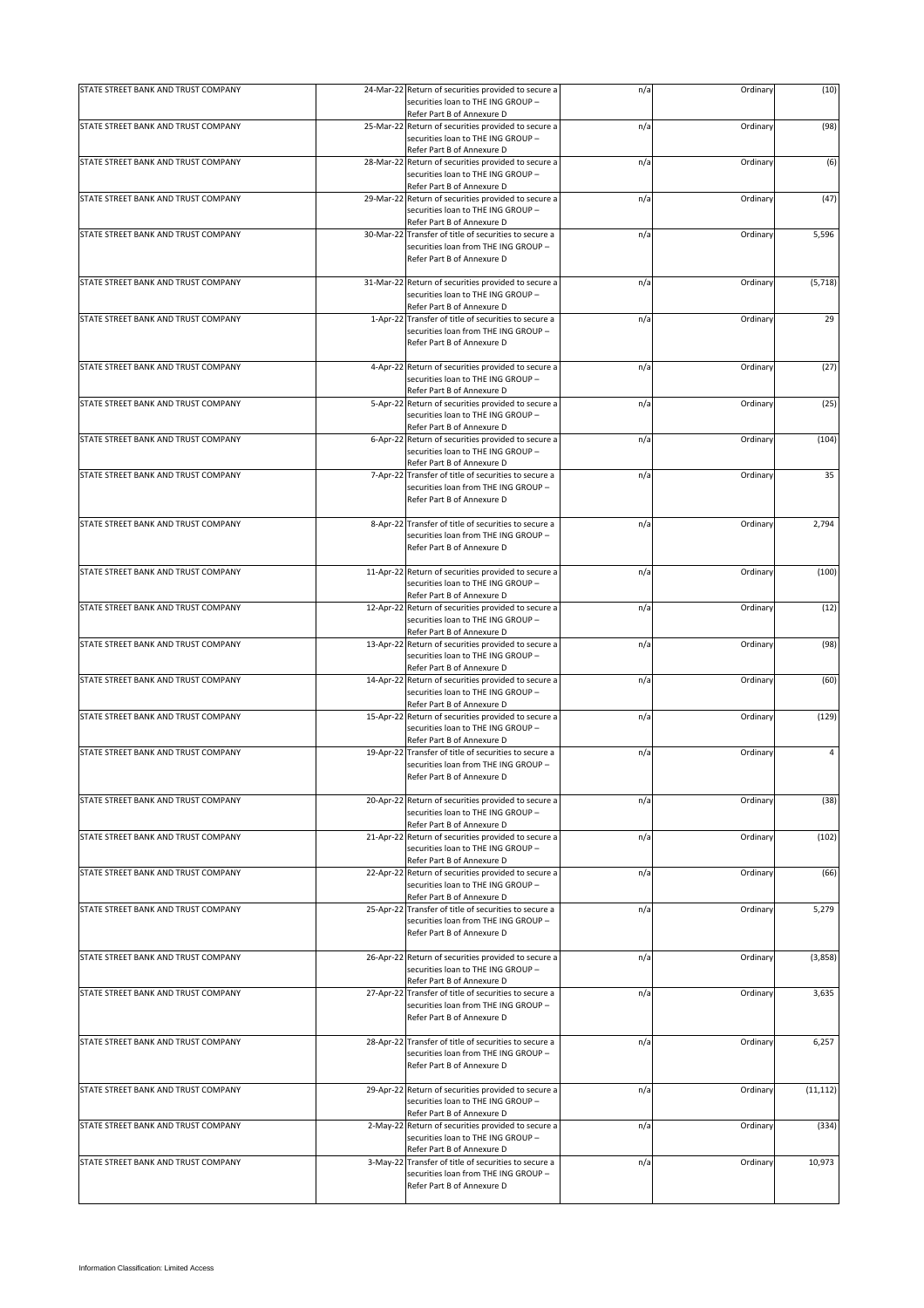| STATE STREET BANK AND TRUST COMPANY | 4-May-22 Return of securities provided to secure a<br>securities loan to THE ING GROUP -                               | n/a | Ordinary | (639)     |
|-------------------------------------|------------------------------------------------------------------------------------------------------------------------|-----|----------|-----------|
| STATE STREET BANK AND TRUST COMPANY | Refer Part B of Annexure D<br>5-May-22 Return of securities provided to secure a                                       | n/a | Ordinary | (6,986)   |
|                                     | securities loan to THE ING GROUP -<br>Refer Part B of Annexure D                                                       |     |          |           |
| STATE STREET BANK AND TRUST COMPANY | 6-May-22 Return of securities provided to secure a<br>securities loan to THE ING GROUP -<br>Refer Part B of Annexure D | n/a | Ordinary | (3, 487)  |
| STATE STREET BANK AND TRUST COMPANY | 9-May-22 Transfer of title of securities to secure a                                                                   | n/a | Ordinary | 88        |
|                                     | securities loan from THE ING GROUP -<br>Refer Part B of Annexure D                                                     |     |          |           |
| STATE STREET BANK AND TRUST COMPANY | 10-May-22 Transfer of title of securities to secure a                                                                  | n/a | Ordinary | 65        |
|                                     | securities loan from THE ING GROUP -<br>Refer Part B of Annexure D                                                     |     |          |           |
| STATE STREET BANK AND TRUST COMPANY | 11-May-22 Transfer of title of securities to secure a                                                                  | n/a | Ordinary | 13,607    |
|                                     | securities loan from THE ING GROUP -<br>Refer Part B of Annexure D                                                     |     |          |           |
| STATE STREET BANK AND TRUST COMPANY | 12-May-22 Transfer of title of securities to secure a                                                                  | n/a | Ordinary | 6,758     |
|                                     | securities loan from THE ING GROUP -<br>Refer Part B of Annexure D                                                     |     |          |           |
| STATE STREET BANK AND TRUST COMPANY | 13-May-22 Return of securities provided to secure a                                                                    | n/a | Ordinary | (5, 191)  |
|                                     | securities loan to THE ING GROUP -                                                                                     |     |          |           |
|                                     | Refer Part B of Annexure D                                                                                             |     |          |           |
| STATE STREET BANK AND TRUST COMPANY | 16-May-22 Return of securities provided to secure a                                                                    | n/a | Ordinary | (1,626)   |
|                                     | securities loan to THE ING GROUP -<br>Refer Part B of Annexure D                                                       |     |          |           |
| STATE STREET BANK AND TRUST COMPANY | 17-May-22 Transfer of title of securities to secure a                                                                  | n/a | Ordinary | 5,124     |
|                                     | securities loan from THE ING GROUP -<br>Refer Part B of Annexure D                                                     |     |          |           |
| STATE STREET BANK AND TRUST COMPANY | 18-May-22 Return of securities provided to secure a                                                                    | n/a | Ordinary | (17,909)  |
|                                     | securities loan to THE ING GROUP -<br>Refer Part B of Annexure D                                                       |     |          |           |
| STATE STREET BANK AND TRUST COMPANY | 19-May-22 Transfer of title of securities to secure a                                                                  | n/a | Ordinary | 4,822     |
|                                     | securities loan from THE ING GROUP -<br>Refer Part B of Annexure D                                                     |     |          |           |
| STATE STREET BANK AND TRUST COMPANY | 20-May-22 Return of securities provided to secure a                                                                    | n/a | Ordinary | (4, 812)  |
|                                     | securities loan to THE ING GROUP -                                                                                     |     |          |           |
| STATE STREET BANK AND TRUST COMPANY | Refer Part B of Annexure D<br>24-Jan-22 Transfer of title of securities to secure a                                    | n/a | Ordinary | 17,124    |
|                                     | securities loan from THE SOCIETE                                                                                       |     |          |           |
|                                     | GENERALE GROUP - Refer Part B of                                                                                       |     |          |           |
|                                     | Annexure D                                                                                                             |     |          |           |
| STATE STREET BANK AND TRUST COMPANY | 27-Jan-22 Return of securities provided to secure a                                                                    | n/a | Ordinary | (1,765)   |
|                                     | securities loan to THE SOCIETE                                                                                         |     |          |           |
|                                     | GENERALE GROUP - Refer Part B of                                                                                       |     |          |           |
| STATE STREET BANK AND TRUST COMPANY | Annexure D<br>28-Jan-22 Return of securities provided to secure a                                                      |     |          |           |
|                                     | securities loan to THE SOCIETE                                                                                         | n/a | Ordinary | (15, 199) |
|                                     | GENERALE GROUP - Refer Part B of                                                                                       |     |          |           |
|                                     | Annexure D                                                                                                             |     |          |           |
| STATE STREET BANK AND TRUST COMPANY | 31-Jan-22 Transfer of title of securities to secure a                                                                  | n/a | Ordinary | 1,174     |
|                                     | securities loan from THE SOCIETE                                                                                       |     |          |           |
|                                     | GENERALE GROUP - Refer Part B of                                                                                       |     |          |           |
|                                     | Annexure D<br>1-Feb-22 Transfer of title of securities to secure a                                                     |     |          |           |
| STATE STREET BANK AND TRUST COMPANY | securities loan from THE SOCIETE                                                                                       | n/a | Ordinary | 252       |
|                                     | GENERALE GROUP - Refer Part B of                                                                                       |     |          |           |
|                                     | Annexure D                                                                                                             |     |          |           |
| STATE STREET BANK AND TRUST COMPANY | 11-Feb-22 Transfer of title of securities to secure a                                                                  | n/a | Ordinary | 2,177     |
|                                     | securities loan from THE SOCIETE                                                                                       |     |          |           |
|                                     | GENERALE GROUP - Refer Part B of<br>Annexure D                                                                         |     |          |           |
| STATE STREET BANK AND TRUST COMPANY | 14-Feb-22 Transfer of title of securities to secure a                                                                  | n/a | Ordinary | 17,541    |
|                                     | securities loan from THE SOCIETE                                                                                       |     |          |           |
|                                     | GENERALE GROUP - Refer Part B of                                                                                       |     |          |           |
|                                     | Annexure D                                                                                                             |     |          |           |
| STATE STREET BANK AND TRUST COMPANY | 15-Feb-22 Return of securities provided to secure a                                                                    | n/a | Ordinary | (20, 608) |
|                                     | securities loan to THE SOCIETE                                                                                         |     |          |           |
|                                     | GENERALE GROUP - Refer Part B of<br>Annexure D                                                                         |     |          |           |
| STATE STREET BANK AND TRUST COMPANY | 1-Mar-22 Return of securities provided to secure a                                                                     | n/a | Ordinary | (552)     |
|                                     | securities loan to THE SOCIETE                                                                                         |     |          |           |
|                                     | GENERALE GROUP - Refer Part B of                                                                                       |     |          |           |
|                                     | Annexure D                                                                                                             |     |          |           |
| STATE STREET BANK AND TRUST COMPANY | 3-Mar-22 Transfer of title of securities to secure a                                                                   | n/a | Ordinary | 40,152    |
|                                     | securities loan from THE SOCIETE                                                                                       |     |          |           |
|                                     | GENERALE GROUP - Refer Part B of<br>Annexure D                                                                         |     |          |           |
| STATE STREET BANK AND TRUST COMPANY | 4-Mar-22 Return of securities provided to secure a                                                                     | n/a | Ordinary | (214)     |
|                                     | securities loan to THE SOCIETE                                                                                         |     |          |           |
|                                     | GENERALE GROUP - Refer Part B of                                                                                       |     |          |           |
|                                     | Annexure D                                                                                                             |     |          |           |
| STATE STREET BANK AND TRUST COMPANY | 11-Mar-22 Return of securities provided to secure a                                                                    | n/a | Ordinary | (26, 839) |
|                                     | securities loan to THE SOCIETE<br>GENERALE GROUP - Refer Part B of                                                     |     |          |           |
|                                     | Annexure D                                                                                                             |     |          |           |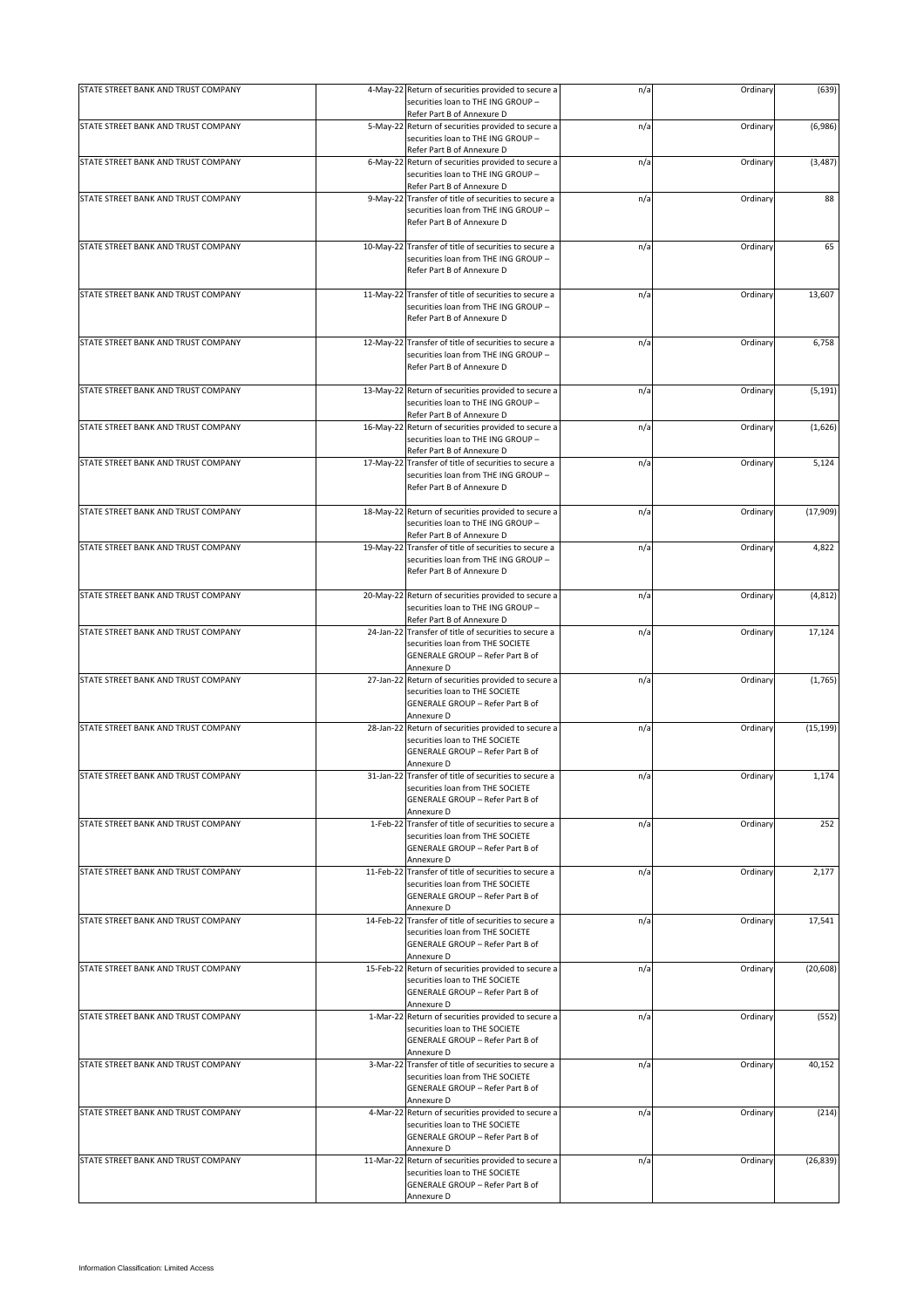| STATE STREET BANK AND TRUST COMPANY | 14-Mar-22 Return of securities provided to secure a<br>securities loan to THE SOCIETE | n/a | Ordinary | (3,605)   |
|-------------------------------------|---------------------------------------------------------------------------------------|-----|----------|-----------|
|                                     | GENERALE GROUP - Refer Part B of                                                      |     |          |           |
| STATE STREET BANK AND TRUST COMPANY | Annexure D<br>15-Mar-22 Transfer of title of securities to secure a                   | n/a | Ordinary | 53,094    |
|                                     | securities loan from THE SOCIETE                                                      |     |          |           |
|                                     | GENERALE GROUP - Refer Part B of<br>Annexure D                                        |     |          |           |
| STATE STREET BANK AND TRUST COMPANY | 16-Mar-22 Return of securities provided to secure a                                   | n/a | Ordinary | (61, 830) |
|                                     | securities loan to THE SOCIETE                                                        |     |          |           |
|                                     | GENERALE GROUP - Refer Part B of                                                      |     |          |           |
| STATE STREET BANK AND TRUST COMPANY | Annexure D<br>31-Mar-22 Return of securities provided to secure a                     | n/a | Ordinary | (128)     |
|                                     | securities loan to THE SOCIETE                                                        |     |          |           |
|                                     | GENERALE GROUP - Refer Part B of                                                      |     |          |           |
| STATE STREET BANK AND TRUST COMPANY | Annexure D<br>1-Apr-22 Return of securities provided to secure a                      | n/a | Ordinary | (258)     |
|                                     | securities loan to THE SOCIETE                                                        |     |          |           |
|                                     | GENERALE GROUP - Refer Part B of<br>Annexure D                                        |     |          |           |
| STATE STREET BANK AND TRUST COMPANY | 6-Apr-22 Return of securities provided to secure a                                    | n/a | Ordinary | (514)     |
|                                     | securities loan to THE SOCIETE                                                        |     |          |           |
|                                     | GENERALE GROUP - Refer Part B of<br>Annexure D                                        |     |          |           |
| STATE STREET BANK AND TRUST COMPANY | 8-Apr-22 Transfer of title of securities to secure a                                  | n/a | Ordinary | 781       |
|                                     | securities loan from THE SOCIETE                                                      |     |          |           |
|                                     | GENERALE GROUP - Refer Part B of<br>Annexure D                                        |     |          |           |
| STATE STREET BANK AND TRUST COMPANY | 11-Apr-22 Transfer of title of securities to secure a                                 | n/a | Ordinary | 47,359    |
|                                     | securities loan from THE SOCIETE                                                      |     |          |           |
|                                     | GENERALE GROUP - Refer Part B of<br>Annexure D                                        |     |          |           |
| STATE STREET BANK AND TRUST COMPANY | 18-Apr-22 Return of securities provided to secure a                                   | n/a | Ordinary | (2, 540)  |
|                                     | securities loan to THE SOCIETE                                                        |     |          |           |
|                                     | GENERALE GROUP - Refer Part B of<br>Annexure D                                        |     |          |           |
| STATE STREET BANK AND TRUST COMPANY | 19-Apr-22 Transfer of title of securities to secure a                                 | n/a | Ordinary | 662       |
|                                     | securities loan from THE SOCIETE                                                      |     |          |           |
|                                     | GENERALE GROUP - Refer Part B of<br>Annexure D                                        |     |          |           |
| STATE STREET BANK AND TRUST COMPANY | 20-Apr-22 Return of securities provided to secure a                                   | n/a | Ordinary | (18, 491) |
|                                     | securities loan to THE SOCIETE                                                        |     |          |           |
|                                     | GENERALE GROUP - Refer Part B of<br>Annexure D                                        |     |          |           |
| STATE STREET BANK AND TRUST COMPANY | 21-Apr-22 Return of securities provided to secure a                                   | n/a | Ordinary | (16, 840) |
|                                     | securities loan to THE SOCIETE                                                        |     |          |           |
|                                     | GENERALE GROUP - Refer Part B of<br>Annexure D                                        |     |          |           |
| STATE STREET BANK AND TRUST COMPANY | 25-Apr-22 Return of securities provided to secure a                                   | n/a | Ordinary | (10, 443) |
|                                     | securities loan to THE SOCIETE                                                        |     |          |           |
|                                     | GENERALE GROUP - Refer Part B of<br>Annexure D                                        |     |          |           |
| STATE STREET BANK AND TRUST COMPANY | 3-May-22 Transfer of title of securities to secure a                                  | n/a | Ordinary | 21,876    |
|                                     | securities loan from THE SOCIETE<br>GENERALE GROUP - Refer Part B of                  |     |          |           |
|                                     | Annexure D                                                                            |     |          |           |
| STATE STREET BANK AND TRUST COMPANY | 4-May-22 Return of securities provided to secure a                                    | n/a | Ordinary | (11, 609) |
|                                     | securities loan to THE SOCIETE<br>GENERALE GROUP - Refer Part B of                    |     |          |           |
|                                     | Annexure D                                                                            |     |          |           |
| STATE STREET BANK AND TRUST COMPANY | 9-May-22 Transfer of title of securities to secure a                                  | n/a | Ordinary | 32,514    |
|                                     | securities loan from THE SOCIETE<br>GENERALE GROUP - Refer Part B of                  |     |          |           |
|                                     | Annexure D                                                                            |     |          |           |
| STATE STREET BANK AND TRUST COMPANY | 10-May-22 Return of securities provided to secure a                                   | n/a | Ordinary | (35, 879) |
|                                     | securities loan to THE SOCIETE<br>GENERALE GROUP - Refer Part B of                    |     |          |           |
|                                     | Annexure D                                                                            |     |          |           |
| STATE STREET BANK AND TRUST COMPANY | 12-May-22 Transfer of title of securities to secure a                                 | n/a | Ordinary | 6,710     |
|                                     | securities loan from THE SOCIETE<br>GENERALE GROUP - Refer Part B of                  |     |          |           |
|                                     | Annexure D                                                                            |     |          |           |
| STATE STREET BANK AND TRUST COMPANY | 13-May-22 Transfer of title of securities to secure a                                 | n/a | Ordinary | 33,290    |
|                                     | securities loan from THE SOCIETE<br>GENERALE GROUP - Refer Part B of                  |     |          |           |
|                                     | Annexure D                                                                            |     |          |           |
| STATE STREET BANK AND TRUST COMPANY | 16-May-22 Return of securities provided to secure a                                   | n/a | Ordinary | (47, 393) |
|                                     | securities loan to THE SOCIETE<br>GENERALE GROUP - Refer Part B of                    |     |          |           |
|                                     | Annexure D                                                                            |     |          |           |
| STATE STREET BANK AND TRUST COMPANY | 4-Feb-22 Transfer of title of securities to secure a                                  | n/a | Ordinary | 882       |
|                                     | securities loan from THE BARCLAYS<br>GROUP - Refer Part B of Annexure D               |     |          |           |
|                                     |                                                                                       |     |          |           |
| STATE STREET BANK AND TRUST COMPANY | 7-Feb-22 Return of securities provided to secure a                                    | n/a | Ordinary | (882)     |
|                                     | securities loan to THE BARCLAYS GROUP<br>- Refer Part B of Annexure D                 |     |          |           |
|                                     |                                                                                       |     |          |           |
| STATE STREET BANK AND TRUST COMPANY | 20-Jan-22 Return of securities provided to secure a                                   | n/a | Ordinary | (11, 942) |
|                                     | securities loan to THE GOLDMAN SACHS<br>GROUP - Refer Part B of Annexure D            |     |          |           |
|                                     |                                                                                       |     |          |           |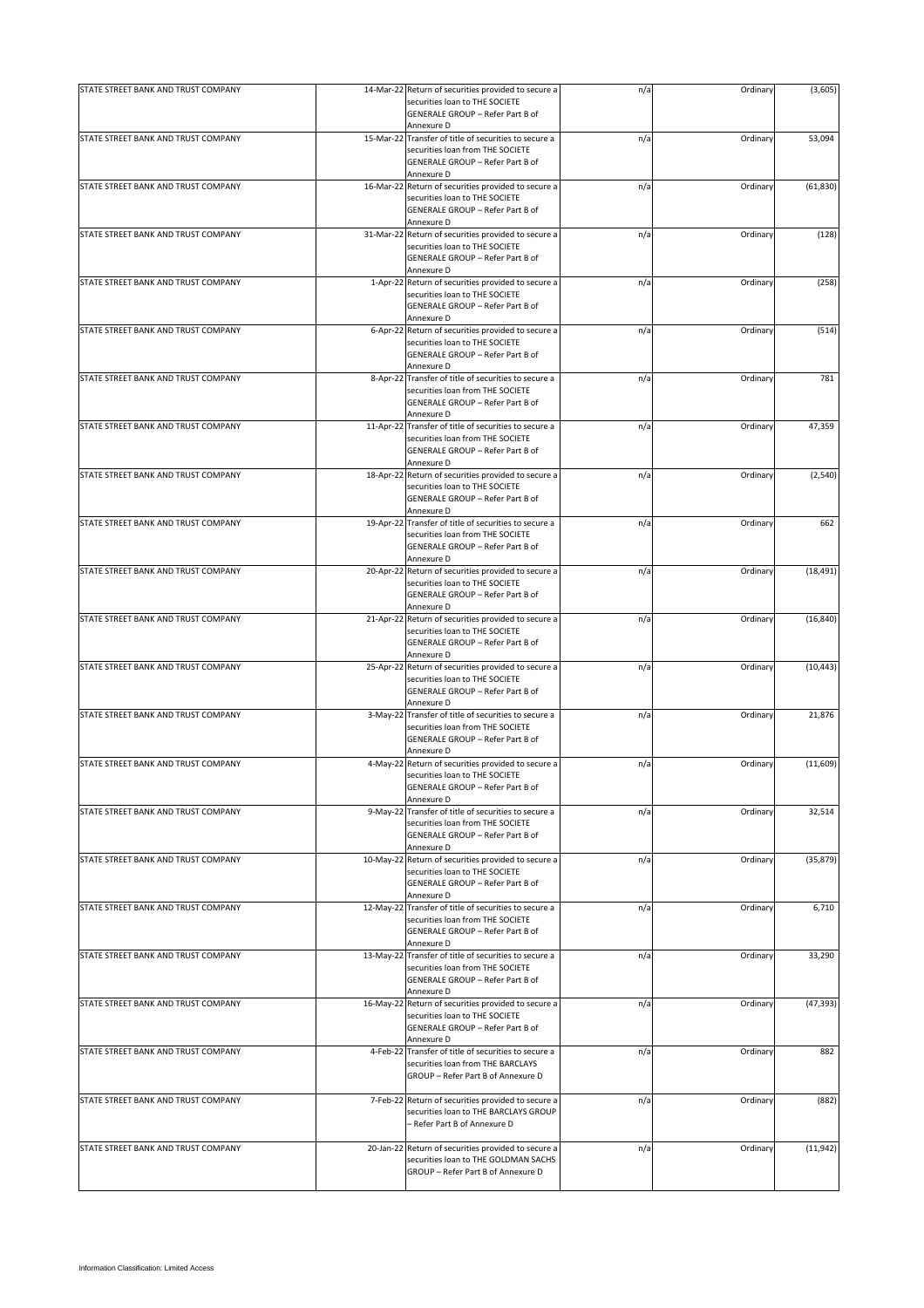| STATE STREET BANK AND TRUST COMPANY | 21-Jan-22 Return of securities provided to secure a<br>securities loan to THE GOLDMAN SACHS<br>GROUP - Refer Part B of Annexure D        | n/a | Ordinary | (13, 213)  |
|-------------------------------------|------------------------------------------------------------------------------------------------------------------------------------------|-----|----------|------------|
| STATE STREET BANK AND TRUST COMPANY | 24-Jan-22 Return of securities provided to secure a<br>securities loan to THE GOLDMAN SACHS<br>GROUP - Refer Part B of Annexure D        | n/a | Ordinary | (35, 326)  |
| STATE STREET BANK AND TRUST COMPANY | 25-Jan-22 Transfer of title of securities to secure a<br>securities loan from THE GOLDMAN<br>SACHS GROUP - Refer Part B of<br>Annexure D | n/a | Ordinary | 54,279     |
| STATE STREET BANK AND TRUST COMPANY | 26-Jan-22 Return of securities provided to secure a<br>securities loan to THE GOLDMAN SACHS<br>GROUP - Refer Part B of Annexure D        | n/a | Ordinary | (19, 449)  |
| STATE STREET BANK AND TRUST COMPANY | 27-Jan-22 Return of securities provided to secure a<br>securities loan to THE GOLDMAN SACHS<br>GROUP - Refer Part B of Annexure D        | n/a | Ordinary | (262, 182) |
| STATE STREET BANK AND TRUST COMPANY | 28-Jan-22 Transfer of title of securities to secure a<br>securities loan from THE GOLDMAN<br>SACHS GROUP - Refer Part B of<br>Annexure D | n/a | Ordinary | 256,413    |
| STATE STREET BANK AND TRUST COMPANY | 31-Jan-22 Return of securities provided to secure a<br>securities loan to THE GOLDMAN SACHS<br>GROUP - Refer Part B of Annexure D        | n/a | Ordinary | (11, 405)  |
| STATE STREET BANK AND TRUST COMPANY | 1-Feb-22 Transfer of title of securities to secure a<br>securities loan from THE GOLDMAN<br>SACHS GROUP - Refer Part B of<br>Annexure D  | n/a | Ordinary | 24,628     |
| STATE STREET BANK AND TRUST COMPANY | 2-Feb-22 Return of securities provided to secure a<br>securities loan to THE GOLDMAN SACHS<br>GROUP - Refer Part B of Annexure D         | n/a | Ordinary | (5, 149)   |
| STATE STREET BANK AND TRUST COMPANY | 4-Feb-22 Return of securities provided to secure a<br>securities loan to THE GOLDMAN SACHS<br>GROUP - Refer Part B of Annexure D         | n/a | Ordinary | (15, 252)  |
| STATE STREET BANK AND TRUST COMPANY | 9-Feb-22 Transfer of title of securities to secure a<br>securities loan from THE GOLDMAN<br>SACHS GROUP - Refer Part B of<br>Annexure D  | n/a | Ordinary | 38,254     |
| STATE STREET BANK AND TRUST COMPANY | 14-Feb-22 Transfer of title of securities to secure a<br>securities loan from THE GOLDMAN<br>SACHS GROUP - Refer Part B of<br>Annexure D | n/a | Ordinary | 55,079     |
| STATE STREET BANK AND TRUST COMPANY | 15-Feb-22 Return of securities provided to secure a<br>securities loan to THE GOLDMAN SACHS<br>GROUP - Refer Part B of Annexure D        | n/a | Ordinary | (14, 482)  |
| STATE STREET BANK AND TRUST COMPANY | 16-Feb-22 Return of securities provided to secure a<br>securities loan to THE GOLDMAN SACHS<br>GROUP - Refer Part B of Annexure D        | n/a | Ordinary | (152, 516) |
| STATE STREET BANK AND TRUST COMPANY | 17-Feb-22 Transfer of title of securities to secure a<br>securities loan from THE GOLDMAN<br>SACHS GROUP - Refer Part B of<br>Annexure D | n/a | Ordinary | 367,154    |
| STATE STREET BANK AND TRUST COMPANY | 23-Feb-22 Transfer of title of securities to secure a<br>securities loan from THE GOLDMAN<br>SACHS GROUP - Refer Part B of<br>Annexure D | n/a | Ordinary | 2,855      |
| STATE STREET BANK AND TRUST COMPANY | 25-Feb-22 Transfer of title of securities to secure a<br>securities loan from THE GOLDMAN<br>SACHS GROUP - Refer Part B of<br>Annexure D | n/a | Ordinary | 22,365     |
| STATE STREET BANK AND TRUST COMPANY | 2-Mar-22 Return of securities provided to secure a<br>securities loan to THE GOLDMAN SACHS<br>GROUP - Refer Part B of Annexure D         | n/a | Ordinary | (242, 588) |
| STATE STREET BANK AND TRUST COMPANY | 7-Mar-22 Transfer of title of securities to secure a<br>securities loan from THE GOLDMAN<br>SACHS GROUP - Refer Part B of<br>Annexure D  | n/a | Ordinary | 231,323    |
| STATE STREET BANK AND TRUST COMPANY | 8-Mar-22 Transfer of title of securities to secure a<br>securities loan from THE GOLDMAN<br>SACHS GROUP - Refer Part B of<br>Annexure D  | n/a | Ordinary | 29,433     |
| STATE STREET BANK AND TRUST COMPANY | 9-Mar-22 Transfer of title of securities to secure a<br>securities loan from THE GOLDMAN<br>SACHS GROUP - Refer Part B of<br>Annexure D  | n/a | Ordinary | 11,211     |
| STATE STREET BANK AND TRUST COMPANY | 10-Mar-22 Return of securities provided to secure a<br>securities loan to THE GOLDMAN SACHS<br>GROUP - Refer Part B of Annexure D        | n/a | Ordinary | (642, 714) |
| STATE STREET BANK AND TRUST COMPANY | 16-Mar-22 Transfer of title of securities to secure a<br>securities loan from THE GOLDMAN<br>SACHS GROUP - Refer Part B of<br>Annexure D | n/a | Ordinary | 13         |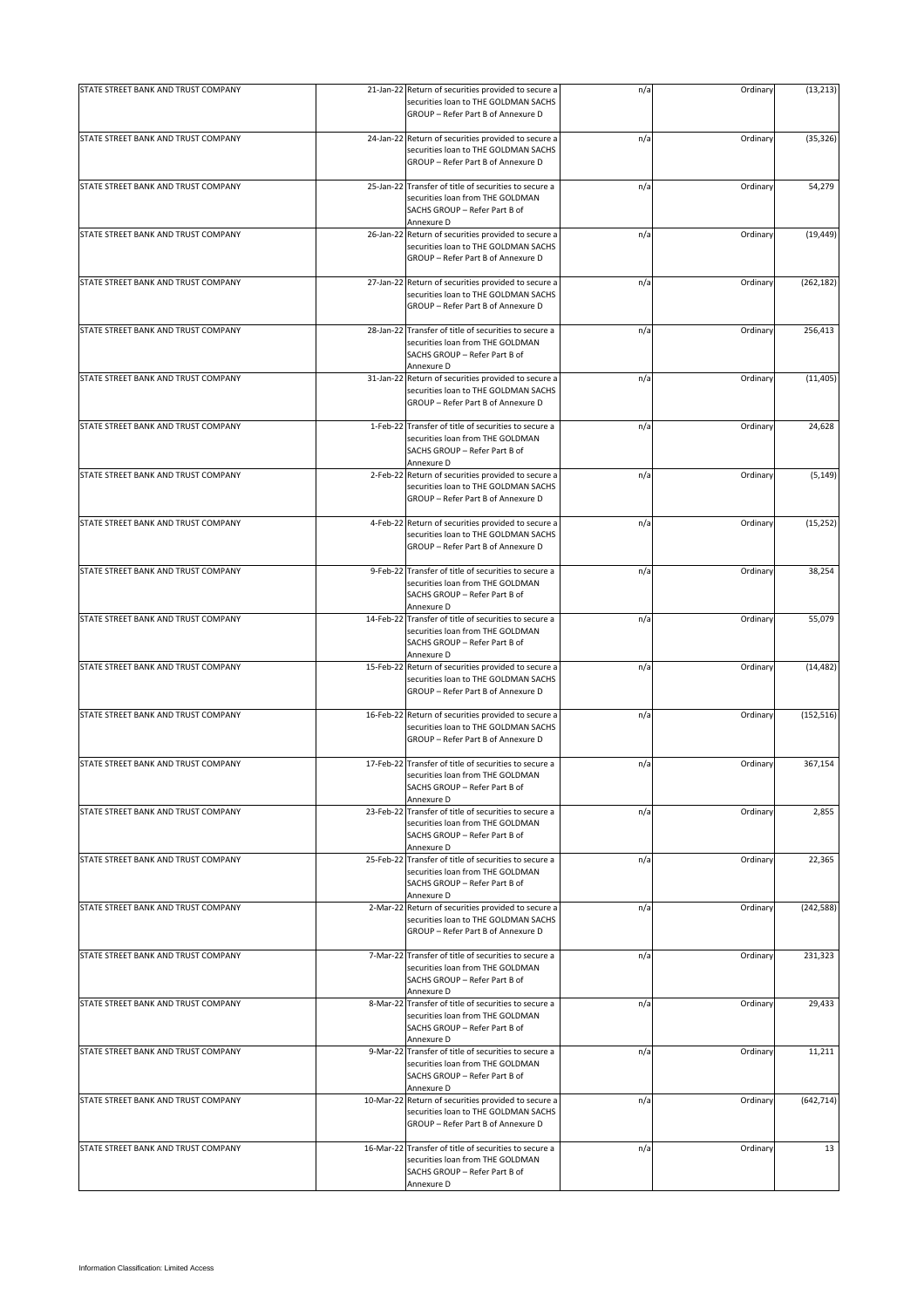| STATE STREET BANK AND TRUST COMPANY |           | 6-Apr-22 Transfer of title of securities to secure a<br>securities loan from THE GOLDMAN<br>SACHS GROUP - Refer Part B of<br>Annexure D                  | n/a | Ordinary | 1,404   |
|-------------------------------------|-----------|----------------------------------------------------------------------------------------------------------------------------------------------------------|-----|----------|---------|
| STATE STREET BANK AND TRUST COMPANY |           | 13-Apr-22 Transfer of title of securities to secure a<br>securities loan from THE GOLDMAN<br>SACHS GROUP - Refer Part B of<br>Annexure D                 | n/a | Ordinary | 3,753   |
| STATE STREET BANK AND TRUST COMPANY | 18-Apr-22 | Return of securities provided to secure a<br>securities loan to THE GOLDMAN SACHS<br>GROUP - Refer Part B of Annexure D                                  | n/a | Ordinary | (241)   |
| STATE STREET BANK AND TRUST COMPANY |           | 19-Apr-22 Transfer of title of securities to secure a<br>securities loan from THE GOLDMAN<br>SACHS GROUP - Refer Part B of<br>Annexure D                 | n/a | Ordinary | 61      |
| STATE STREET BANK AND TRUST COMPANY |           | 27-Apr-22 Return of securities provided to secure a<br>securities loan to THE GOLDMAN SACHS<br>GROUP - Refer Part B of Annexure D                        | n/a | Ordinary | (4,987) |
| STATE STREET BANK AND TRUST COMPANY |           | 28-Apr-22 Return of securities provided to secure a<br>securities loan to THE GOLDMAN SACHS<br>GROUP - Refer Part B of Annexure D                        | n/a | Ordinary | (2)     |
| STATE STREET BANK AND TRUST COMPANY |           | 5-May-22 Transfer of title of securities to secure a<br>securities loan from THE GOLDMAN<br>SACHS GROUP - Refer Part B of<br>Annexure D                  | n/a | Ordinary | 465,172 |
| STATE STREET BANK AND TRUST COMPANY |           | 9-May-22 Transfer of title of securities to secure a<br>securities loan from THE GOLDMAN<br>SACHS GROUP - Refer Part B of<br>Annexure D                  | n/a | Ordinary | 5,474   |
| STATE STREET BANK AND TRUST COMPANY |           | 11-May-22 Transfer of title of securities to secure a<br>securities loan from THE GOLDMAN<br>SACHS GROUP - Refer Part B of<br>Annexure D                 | n/a | Ordinary | 33,247  |
| STATE STREET BANK AND TRUST COMPANY |           | 20-May-22 Transfer of title of securities to secure a<br>securities loan from THE GOLDMAN<br>SACHS GROUP - Refer Part B of<br>Annexure D                 | n/a | Ordinary | 57,905  |
| STATE STREET BANK AND TRUST COMPANY |           | 24-Jan-22 Transfer of title of securities to secure a<br>securities loan from THE SOCIETE<br>GENERALE GROUP - Refer Part B of<br>Annexure D              | n/a | Ordinary | 712     |
| STATE STREET BANK AND TRUST COMPANY |           | 27-Jan-22 Return of securities provided to secure a<br>securities loan to THE SOCIETE<br>GENERALE GROUP - Refer Part B of                                | n/a | Ordinary | (136)   |
| STATE STREET BANK AND TRUST COMPANY |           | Annexure D<br>31-Jan-22 Return of securities provided to secure a<br>securities loan to THE SOCIETE<br>GENERALE GROUP - Refer Part B of                  | n/a | Ordinary | (532)   |
| STATE STREET BANK AND TRUST COMPANY |           | Annexure D<br>1-Feb-22 Transfer of title of securities to secure a<br>securities loan from THE SOCIETE<br>GENERALE GROUP - Refer Part B of<br>Annexure D | n/a | Ordinary | 9       |
| STATE STREET BANK AND TRUST COMPANY |           | 11-Feb-22 Transfer of title of securities to secure a<br>securities loan from THE SOCIETE<br>GENERALE GROUP - Refer Part B of<br>Annexure D              | n/a | Ordinary | 69      |
| STATE STREET BANK AND TRUST COMPANY |           | 14-Feb-22 Transfer of title of securities to secure a<br>securities loan from THE SOCIETE<br>GENERALE GROUP - Refer Part B of<br>Annexure D              | n/a | Ordinary | 598     |
| STATE STREET BANK AND TRUST COMPANY |           | 1-Mar-22 Return of securities provided to secure a<br>securities loan to THE SOCIETE<br><b>GENERALE GROUP - Refer Part B of</b><br>Annexure D            | n/a | Ordinary | (717)   |
| STATE STREET BANK AND TRUST COMPANY |           | 3-Mar-22 Transfer of title of securities to secure a<br>securities loan from THE SOCIETE<br>GENERALE GROUP - Refer Part B of<br>Annexure D               | n/a | Ordinary | 687     |
| STATE STREET BANK AND TRUST COMPANY |           | 4-Mar-22 Transfer of title of securities to secure a<br>securities loan from THE SOCIETE<br>GENERALE GROUP - Refer Part B of<br>Annexure D               | n/a | Ordinary | 22      |
| STATE STREET BANK AND TRUST COMPANY |           | 11-Mar-22 Return of securities provided to secure a<br>securities loan to THE SOCIETE<br>GENERALE GROUP - Refer Part B of<br>Annexure D                  | n/a | Ordinary | (581)   |
| STATE STREET BANK AND TRUST COMPANY |           | 15-Mar-22 Transfer of title of securities to secure a<br>securities loan from THE SOCIETE<br>GENERALE GROUP - Refer Part B of<br>Annexure D              | n/a | Ordinary | 535     |
| STATE STREET BANK AND TRUST COMPANY |           | 6-Apr-22 Return of securities provided to secure a<br>securities loan to THE SOCIETE<br>GENERALE GROUP - Refer Part B of<br>Annexure D                   | n/a | Ordinary | (667)   |
| STATE STREET BANK AND TRUST COMPANY |           | 8-Apr-22 Transfer of title of securities to secure a<br>securities loan from THE SOCIETE<br>GENERALE GROUP - Refer Part B of<br>Annexure D               | n/a | Ordinary | 3,709   |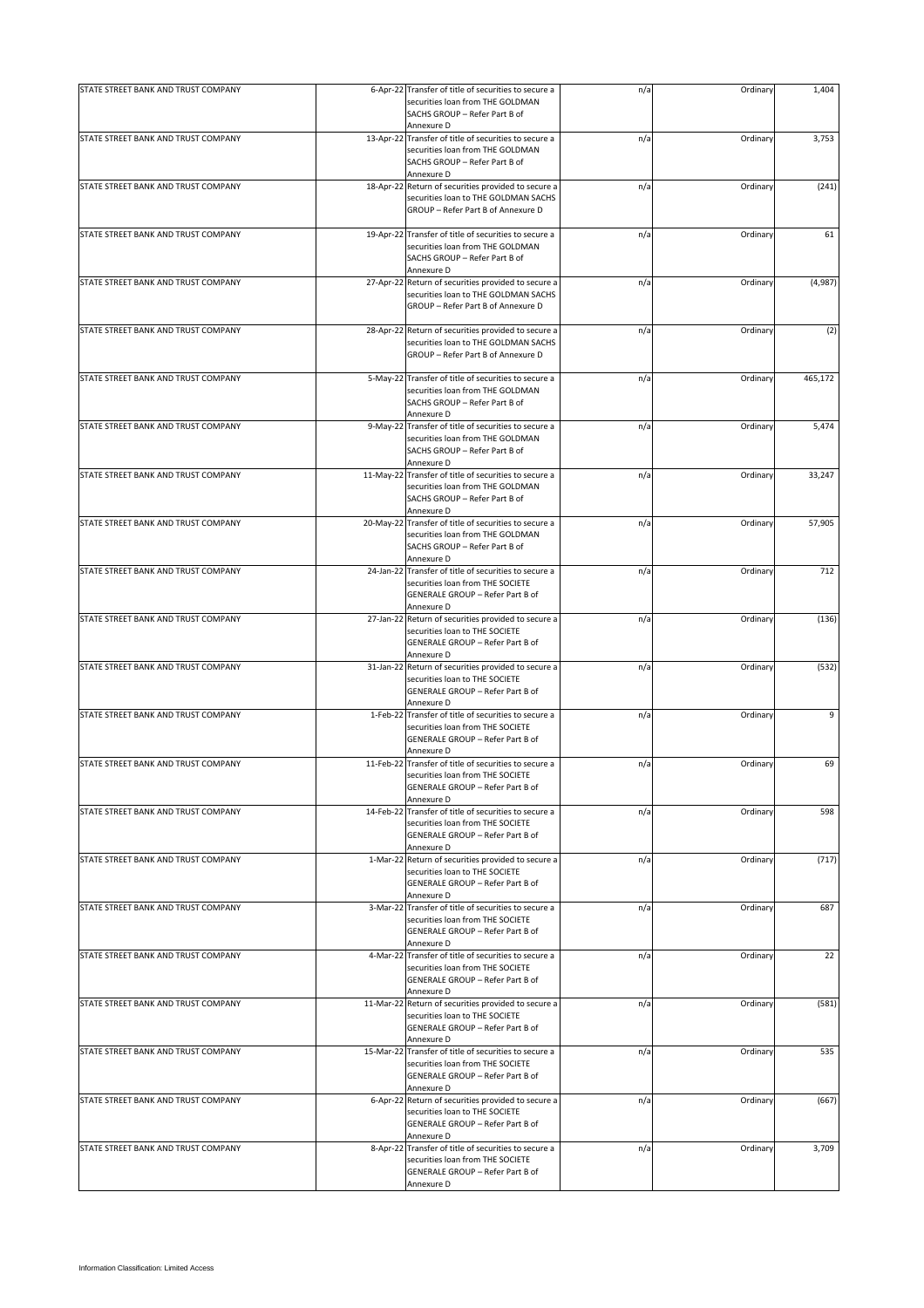| STATE STREET BANK AND TRUST COMPANY |           | 11-Apr-22 Return of securities provided to secure a<br>securities loan to THE SOCIETE        | n/a | Ordinary | (3, 153) |
|-------------------------------------|-----------|----------------------------------------------------------------------------------------------|-----|----------|----------|
|                                     |           | GENERALE GROUP - Refer Part B of<br>Annexure D                                               |     |          |          |
| STATE STREET BANK AND TRUST COMPANY |           | 18-Apr-22 Return of securities provided to secure a                                          | n/a | Ordinary | (24)     |
|                                     |           | securities loan to THE SOCIETE                                                               |     |          |          |
|                                     |           | GENERALE GROUP - Refer Part B of                                                             |     |          |          |
|                                     |           | Annexure D                                                                                   |     |          |          |
| STATE STREET BANK AND TRUST COMPANY | 19-Apr-22 | Return of securities provided to secure a                                                    | n/a | Ordinary | (3)      |
|                                     |           | securities loan to THE SOCIETE<br>GENERALE GROUP - Refer Part B of                           |     |          |          |
|                                     |           | Annexure D                                                                                   |     |          |          |
| STATE STREET BANK AND TRUST COMPANY |           | 20-Apr-22 Return of securities provided to secure a                                          | n/a | Ordinary | (206)    |
|                                     |           | securities loan to THE SOCIETE                                                               |     |          |          |
|                                     |           | GENERALE GROUP - Refer Part B of                                                             |     |          |          |
|                                     |           | Annexure D                                                                                   |     |          |          |
| STATE STREET BANK AND TRUST COMPANY |           | 21-Apr-22 Return of securities provided to secure a                                          | n/a | Ordinary | (204)    |
|                                     |           | securities loan to THE SOCIETE                                                               |     |          |          |
|                                     |           | <b>GENERALE GROUP - Refer Part B of</b>                                                      |     |          |          |
| STATE STREET BANK AND TRUST COMPANY |           | Annexure D<br>3-May-22 Transfer of title of securities to secure a                           | n/a | Ordinary | 138      |
|                                     |           | securities loan from THE SOCIETE                                                             |     |          |          |
|                                     |           | GENERALE GROUP - Refer Part B of                                                             |     |          |          |
|                                     |           | Annexure D                                                                                   |     |          |          |
| STATE STREET BANK AND TRUST COMPANY |           | 4-May-22 Return of securities provided to secure a                                           | n/a | Ordinary | (126)    |
|                                     |           | securities loan to THE SOCIETE                                                               |     |          |          |
|                                     |           | GENERALE GROUP - Refer Part B of                                                             |     |          |          |
|                                     |           | Annexure D                                                                                   |     |          |          |
| STATE STREET BANK AND TRUST COMPANY |           | 9-May-22 Transfer of title of securities to secure a                                         | n/a | Ordinary | 418      |
|                                     |           | securities loan from THE SOCIETE                                                             |     |          |          |
|                                     |           | GENERALE GROUP - Refer Part B of<br>Annexure D                                               |     |          |          |
| STATE STREET BANK AND TRUST COMPANY |           | 10-May-22 Return of securities provided to secure a                                          | n/a | Ordinary | (447)    |
|                                     |           | securities loan to THE SOCIETE                                                               |     |          |          |
|                                     |           | GENERALE GROUP - Refer Part B of                                                             |     |          |          |
|                                     |           | Annexure D                                                                                   |     |          |          |
| STATE STREET BANK AND TRUST COMPANY |           | 13-May-22 Transfer of title of securities to secure a                                        | n/a | Ordinary | 636      |
|                                     |           | securities loan from THE SOCIETE                                                             |     |          |          |
|                                     |           | GENERALE GROUP - Refer Part B of                                                             |     |          |          |
|                                     |           | Annexure D                                                                                   |     |          |          |
| STATE STREET BANK AND TRUST COMPANY |           | 16-May-22 Return of securities provided to secure a                                          | n/a | Ordinary | (736)    |
|                                     |           | securities loan to THE SOCIETE<br>GENERALE GROUP - Refer Part B of                           |     |          |          |
|                                     |           | Annexure D                                                                                   |     |          |          |
| STATE STREET BANK AND TRUST COMPANY |           | 24-Feb-22 Transfer of title of securities to secure a                                        | n/a | Ordinary | 1,975    |
|                                     |           | securities loan from THE UBS GROUP -                                                         |     |          |          |
|                                     |           | Refer Part B of Annexure D                                                                   |     |          |          |
|                                     |           |                                                                                              |     |          |          |
| STATE STREET BANK AND TRUST COMPANY |           | 4-Mar-22 Return of securities provided to secure a                                           | n/a | Ordinary | (1, 975) |
|                                     |           | securities loan to THE UBS GROUP -                                                           |     |          |          |
|                                     |           | Refer Part B of Annexure D                                                                   |     |          |          |
| STATE STREET BANK AND TRUST COMPANY |           | 8-Apr-22 Transfer of title of securities to secure a<br>securities loan from THE ING GROUP - | n/a | Ordinary | 19       |
|                                     |           | Refer Part B of Annexure D                                                                   |     |          |          |
|                                     |           |                                                                                              |     |          |          |
| STATE STREET BANK AND TRUST COMPANY |           | 25-Apr-22 Transfer of title of securities to secure a                                        | n/a | Ordinary | 266      |
|                                     |           | securities loan from THE ING GROUP -                                                         |     |          |          |
|                                     |           | Refer Part B of Annexure D                                                                   |     |          |          |
|                                     |           |                                                                                              |     |          |          |
| STATE STREET BANK AND TRUST COMPANY |           | 26-Apr-22 Return of securities provided to secure a                                          | n/a | Ordinary | (204)    |
|                                     |           | securities loan to THE ING GROUP -<br>Refer Part B of Annexure D                             |     |          |          |
| STATE STREET BANK AND TRUST COMPANY |           | 13-May-22 Transfer of title of securities to secure a                                        | n/a | Ordinary | 5,315    |
|                                     |           | securities loan from THE ING GROUP -                                                         |     |          |          |
|                                     |           | Refer Part B of Annexure D                                                                   |     |          |          |
|                                     |           |                                                                                              |     |          |          |
| STATE STREET BANK AND TRUST COMPANY |           | 16-May-22 Return of securities provided to secure a                                          | n/a | Ordinary | (546)    |
|                                     |           | securities loan to THE ING GROUP -                                                           |     |          |          |
|                                     |           | Refer Part B of Annexure D                                                                   |     |          |          |
| STATE STREET BANK AND TRUST COMPANY |           | 17-May-22 Transfer of title of securities to secure a                                        | n/a | Ordinary | 92       |
|                                     |           | securities loan from THE ING GROUP -                                                         |     |          |          |
|                                     |           | Refer Part B of Annexure D                                                                   |     |          |          |
| STATE STREET BANK AND TRUST COMPANY |           | 18-May-22 Return of securities provided to secure a                                          | n/a | Ordinary | (4,942)  |
|                                     |           | securities loan to THE ING GROUP -                                                           |     |          |          |
|                                     |           | Refer Part B of Annexure D                                                                   |     |          |          |
| STATE STREET BANK AND TRUST COMPANY |           | 19-May-22 Transfer of title of securities to secure a                                        | n/a | Ordinary | 1,238    |
|                                     |           | securities loan from THE ING GROUP -                                                         |     |          |          |
|                                     |           | Refer Part B of Annexure D                                                                   |     |          |          |
|                                     |           |                                                                                              |     |          |          |
| STATE STREET BANK AND TRUST COMPANY |           | 20-May-22 Return of securities provided to secure a                                          | n/a | Ordinary | (1, 238) |
|                                     |           | securities loan to THE ING GROUP -                                                           |     |          |          |
|                                     |           | Refer Part B of Annexure D                                                                   |     |          |          |
| STATE STREET BANK AND TRUST COMPANY |           | 24-Jan-22 Transfer of title of securities to secure a<br>securities loan from THE SOCIETE    | n/a | Ordinary | 9,011    |
|                                     |           | GENERALE GROUP - Refer Part B of                                                             |     |          |          |
|                                     |           | Annexure D                                                                                   |     |          |          |
| STATE STREET BANK AND TRUST COMPANY |           | 27-Jan-22 Transfer of title of securities to secure a                                        | n/a | Ordinary | 12,753   |
|                                     |           | securities loan from THE SOCIETE                                                             |     |          |          |
|                                     |           | GENERALE GROUP - Refer Part B of                                                             |     |          |          |
|                                     |           | Annexure D                                                                                   |     |          |          |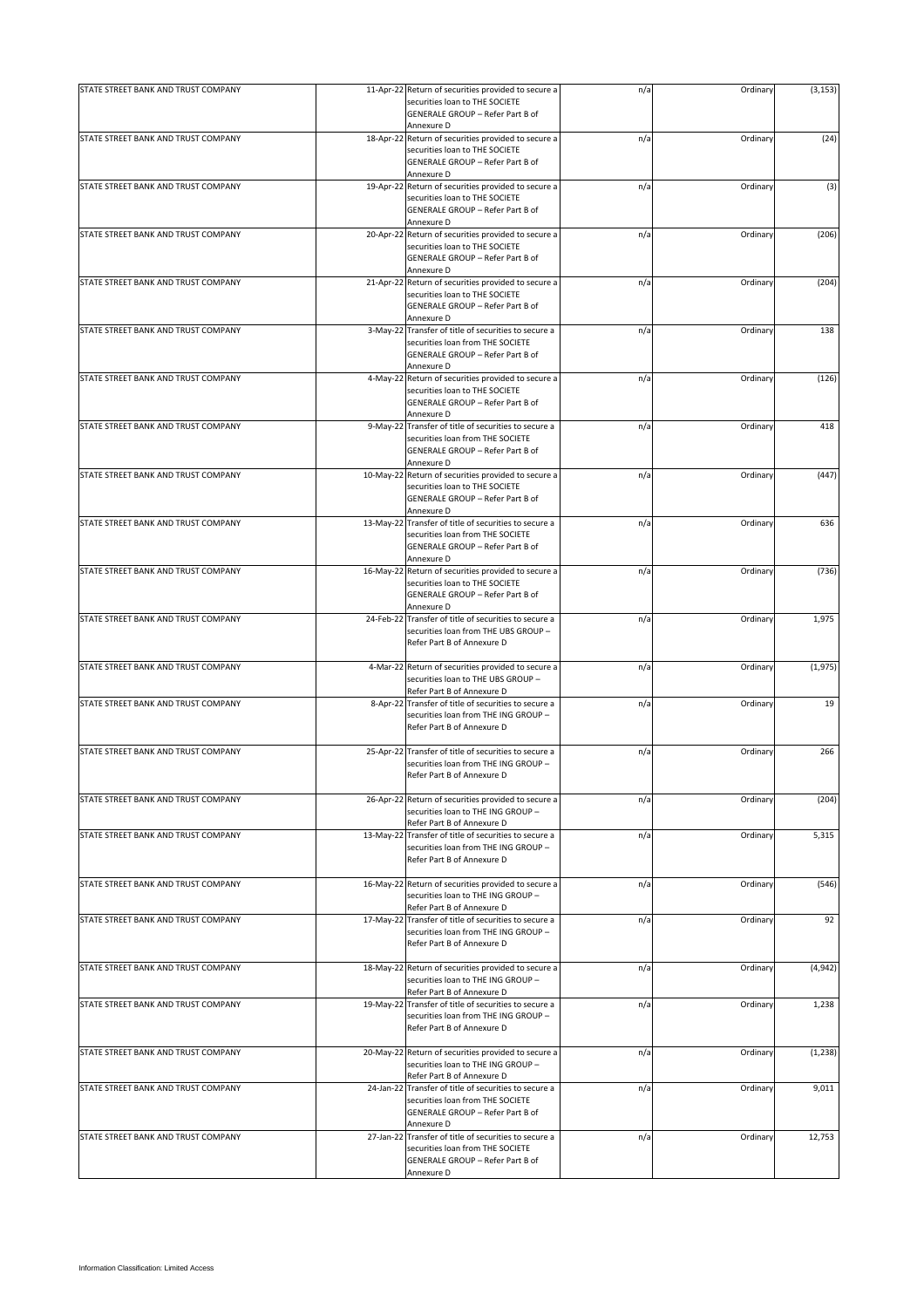| STATE STREET BANK AND TRUST COMPANY | 28-Jan-22 Return of securities provided to secure a<br>securities loan to THE SOCIETE<br>GENERALE GROUP - Refer Part B of | n/a | Ordinary | (21, 186) |
|-------------------------------------|---------------------------------------------------------------------------------------------------------------------------|-----|----------|-----------|
|                                     | Annexure D                                                                                                                |     |          |           |
| STATE STREET BANK AND TRUST COMPANY | 31-Jan-22 Transfer of title of securities to secure a<br>securities loan from THE SOCIETE                                 | n/a | Ordinary | 1,814     |
|                                     | GENERALE GROUP - Refer Part B of                                                                                          |     |          |           |
|                                     | Annexure D                                                                                                                |     |          |           |
| STATE STREET BANK AND TRUST COMPANY | 1-Feb-22 Return of securities provided to secure a                                                                        | n/a | Ordinary | (1,757)   |
|                                     | securities loan to THE SOCIETE                                                                                            |     |          |           |
|                                     | GENERALE GROUP - Refer Part B of                                                                                          |     |          |           |
|                                     | Annexure D                                                                                                                |     |          |           |
| STATE STREET BANK AND TRUST COMPANY | 11-Feb-22 Return of securities provided to secure a                                                                       | n/a | Ordinary | (588)     |
|                                     | securities loan to THE SOCIETE                                                                                            |     |          |           |
|                                     | GENERALE GROUP - Refer Part B of                                                                                          |     |          |           |
|                                     | Annexure D                                                                                                                |     |          |           |
| STATE STREET BANK AND TRUST COMPANY | 14-Feb-22 Transfer of title of securities to secure a                                                                     |     |          | 223       |
|                                     |                                                                                                                           | n/a | Ordinary |           |
|                                     | securities loan from THE SOCIETE                                                                                          |     |          |           |
|                                     | GENERALE GROUP - Refer Part B of                                                                                          |     |          |           |
|                                     | Annexure D                                                                                                                |     |          |           |
| STATE STREET BANK AND TRUST COMPANY | 1-Mar-22 Return of securities provided to secure a                                                                        | n/a | Ordinary | (268)     |
|                                     | securities loan to THE SOCIETE                                                                                            |     |          |           |
|                                     | GENERALE GROUP - Refer Part B of                                                                                          |     |          |           |
|                                     | Annexure D                                                                                                                |     |          |           |
| STATE STREET BANK AND TRUST COMPANY | 3-Mar-22 Transfer of title of securities to secure a                                                                      | n/a | Ordinary | 238       |
|                                     | securities loan from THE SOCIETE                                                                                          |     |          |           |
|                                     |                                                                                                                           |     |          |           |
|                                     | GENERALE GROUP - Refer Part B of                                                                                          |     |          |           |
|                                     | Annexure D                                                                                                                |     |          |           |
| STATE STREET BANK AND TRUST COMPANY | 4-Mar-22 Transfer of title of securities to secure a                                                                      | n/a | Ordinary | 6         |
|                                     | securities loan from THE SOCIETE                                                                                          |     |          |           |
|                                     | GENERALE GROUP - Refer Part B of                                                                                          |     |          |           |
|                                     | Annexure D                                                                                                                |     |          |           |
| STATE STREET BANK AND TRUST COMPANY | 11-Mar-22 Transfer of title of securities to secure a                                                                     | n/a | Ordinary | 366       |
|                                     | securities loan from THE SOCIETE                                                                                          |     |          |           |
|                                     | GENERALE GROUP - Refer Part B of                                                                                          |     |          |           |
|                                     |                                                                                                                           |     |          |           |
|                                     | Annexure D                                                                                                                |     |          |           |
| STATE STREET BANK AND TRUST COMPANY | 15-Mar-22 Transfer of title of securities to secure a                                                                     | n/a | Ordinary | 2,804     |
|                                     | securities loan from THE SOCIETE                                                                                          |     |          |           |
|                                     | GENERALE GROUP - Refer Part B of                                                                                          |     |          |           |
|                                     | Annexure D                                                                                                                |     |          |           |
| STATE STREET BANK AND TRUST COMPANY | 31-Mar-22 Return of securities provided to secure a                                                                       | n/a | Ordinary | (3, 343)  |
|                                     | securities loan to THE SOCIETE                                                                                            |     |          |           |
|                                     | GENERALE GROUP - Refer Part B of                                                                                          |     |          |           |
|                                     |                                                                                                                           |     |          |           |
|                                     | Annexure D                                                                                                                |     |          |           |
| STATE STREET BANK AND TRUST COMPANY | 1-Apr-22 Return of securities provided to secure a                                                                        | n/a | Ordinary | (25)      |
|                                     | securities loan to THE SOCIETE                                                                                            |     |          |           |
|                                     | GENERALE GROUP - Refer Part B of                                                                                          |     |          |           |
|                                     | Annexure D                                                                                                                |     |          |           |
| STATE STREET BANK AND TRUST COMPANY | 6-Apr-22 Return of securities provided to secure a                                                                        | n/a | Ordinary | (46)      |
|                                     | securities loan to THE SOCIETE                                                                                            |     |          |           |
|                                     | GENERALE GROUP - Refer Part B of                                                                                          |     |          |           |
|                                     | Annexure D                                                                                                                |     |          |           |
| STATE STREET BANK AND TRUST COMPANY | 11-Apr-22 Transfer of title of securities to secure a                                                                     | n/a | Ordinary | 3,489     |
|                                     |                                                                                                                           |     |          |           |
|                                     | securities loan from THE SOCIETE                                                                                          |     |          |           |
|                                     | GENERALE GROUP - Refer Part B of                                                                                          |     |          |           |
|                                     | Annexure D                                                                                                                |     |          |           |
| STATE STREET BANK AND TRUST COMPANY | 18-Apr-22 Return of securities provided to secure a                                                                       | n/a | Ordinary | (187)     |
|                                     | securities loan to THE SOCIETE                                                                                            |     |          |           |
|                                     | GENERALE GROUP - Refer Part B of                                                                                          |     |          |           |
|                                     | Annexure D                                                                                                                |     |          |           |
| STATE STREET BANK AND TRUST COMPANY | 19-Apr-22 Transfer of title of securities to secure a                                                                     | n/a | Ordinary | 57        |
|                                     | securities loan from THE SOCIETE                                                                                          |     |          |           |
|                                     |                                                                                                                           |     |          |           |
|                                     | GENERALE GROUP - Refer Part B of                                                                                          |     |          |           |
|                                     | Annexure D                                                                                                                |     |          |           |
| STATE STREET BANK AND TRUST COMPANY | 20-Apr-22 Return of securities provided to secure a                                                                       | n/a | Ordinary | (1, 300)  |
|                                     | securities loan to THE SOCIETE                                                                                            |     |          |           |
|                                     | GENERALE GROUP - Refer Part B of                                                                                          |     |          |           |
|                                     | Annexure D                                                                                                                |     |          |           |
| STATE STREET BANK AND TRUST COMPANY | 21-Apr-22 Return of securities provided to secure a                                                                       | n/a | Ordinary | (1, 295)  |
|                                     | securities loan to THE SOCIETE                                                                                            |     |          |           |
|                                     | GENERALE GROUP - Refer Part B of                                                                                          |     |          |           |
|                                     | Annexure D                                                                                                                |     |          |           |
|                                     |                                                                                                                           |     |          |           |
| STATE STREET BANK AND TRUST COMPANY | 3-May-22 Transfer of title of securities to secure a                                                                      | n/a | Ordinary | 1,019     |
|                                     | securities loan from THE SOCIETE                                                                                          |     |          |           |
|                                     | GENERALE GROUP - Refer Part B of                                                                                          |     |          |           |
|                                     | Annexure D                                                                                                                |     |          |           |
| STATE STREET BANK AND TRUST COMPANY | 4-May-22 Return of securities provided to secure a                                                                        | n/a | Ordinary | (935)     |
|                                     | securities loan to THE SOCIETE                                                                                            |     |          |           |
|                                     | GENERALE GROUP - Refer Part B of                                                                                          |     |          |           |
|                                     |                                                                                                                           |     |          |           |
|                                     | Annexure D                                                                                                                |     |          |           |
| STATE STREET BANK AND TRUST COMPANY | 9-May-22 Transfer of title of securities to secure a                                                                      | n/a | Ordinary | 2,541     |
|                                     | securities loan from THE SOCIETE                                                                                          |     |          |           |
|                                     | GENERALE GROUP - Refer Part B of                                                                                          |     |          |           |
|                                     | Annexure D                                                                                                                |     |          |           |
| STATE STREET BANK AND TRUST COMPANY | 10-May-22 Return of securities provided to secure a                                                                       | n/a | Ordinary | (2,799)   |
|                                     | securities loan to THE SOCIETE                                                                                            |     |          |           |
|                                     | GENERALE GROUP - Refer Part B of                                                                                          |     |          |           |
|                                     |                                                                                                                           |     |          |           |
|                                     | Annexure D                                                                                                                |     |          |           |
| STATE STREET BANK AND TRUST COMPANY | 13-May-22 Transfer of title of securities to secure a                                                                     | n/a | Ordinary | 3,724     |
|                                     | securities loan from THE SOCIETE                                                                                          |     |          |           |
|                                     | GENERALE GROUP - Refer Part B of                                                                                          |     |          |           |
|                                     | Annexure D                                                                                                                |     |          |           |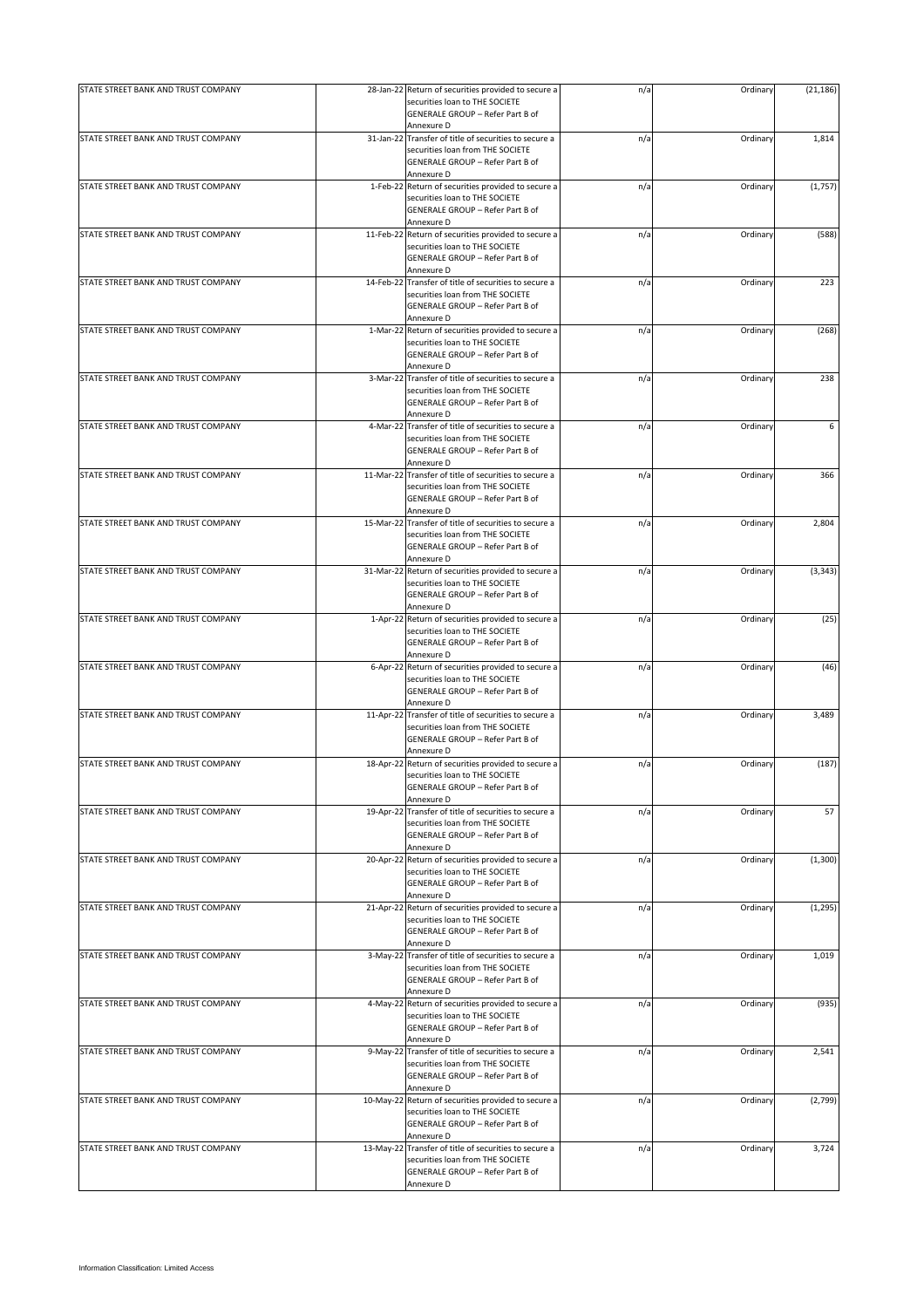| STATE STREET BANK AND TRUST COMPANY | 16-May-22 Return of securities provided to secure a<br>securities loan to THE SOCIETE                                                 | n/a | Ordinary | (4, 316)  |
|-------------------------------------|---------------------------------------------------------------------------------------------------------------------------------------|-----|----------|-----------|
|                                     | GENERALE GROUP - Refer Part B of<br>Annexure D                                                                                        |     |          |           |
| STATE STREET BANK AND TRUST COMPANY | 30-Mar-22 Transfer of title of securities to secure a<br>securities loan from THE CREDIT SUISSE<br>GROUP - Refer Part B of Annexure D | n/a | Ordinary | 55,181    |
| STATE STREET BANK AND TRUST COMPANY | 13-Apr-22 Return of securities provided to secure a<br>securities loan to THE CREDIT SUISSE<br>GROUP - Refer Part B of Annexure D     | n/a | Ordinary | (55, 115) |
| STATE STREET BANK AND TRUST COMPANY | 14-Apr-22 Transfer of title of securities to secure a<br>securities loan from THE CREDIT SUISSE<br>GROUP - Refer Part B of Annexure D | n/a | Ordinary | 7,365     |
| STATE STREET BANK AND TRUST COMPANY | 15-Apr-22 Return of securities provided to secure a<br>securities loan to THE CREDIT SUISSE<br>GROUP - Refer Part B of Annexure D     | n/a | Ordinary | (25)      |
| STATE STREET BANK AND TRUST COMPANY | 18-Apr-22 Transfer of title of securities to secure a<br>securities loan from THE CREDIT SUISSE<br>GROUP - Refer Part B of Annexure D | n/a | Ordinary | 186       |
| STATE STREET BANK AND TRUST COMPANY | 19-Apr-22 Return of securities provided to secure a<br>securities loan to THE CREDIT SUISSE<br>GROUP - Refer Part B of Annexure D     | n/a | Ordinary | (295)     |
| STATE STREET BANK AND TRUST COMPANY | 20-Apr-22 Return of securities provided to secure a<br>securities loan to THE CREDIT SUISSE<br>GROUP - Refer Part B of Annexure D     | n/a | Ordinary | (4, 169)  |
| STATE STREET BANK AND TRUST COMPANY | 21-Apr-22 Transfer of title of securities to secure a<br>securities loan from THE CREDIT SUISSE<br>GROUP - Refer Part B of Annexure D | n/a | Ordinary | 14        |
| STATE STREET BANK AND TRUST COMPANY | 22-Apr-22 Return of securities provided to secure a<br>securities loan to THE CREDIT SUISSE<br>GROUP - Refer Part B of Annexure D     | n/a | Ordinary | (230)     |
| STATE STREET BANK AND TRUST COMPANY | 25-Apr-22 Return of securities provided to secure a<br>securities loan to THE CREDIT SUISSE<br>GROUP - Refer Part B of Annexure D     | n/a | Ordinary | (937)     |
| STATE STREET BANK AND TRUST COMPANY | 26-Apr-22 Transfer of title of securities to secure a<br>securities loan from THE CREDIT SUISSE<br>GROUP - Refer Part B of Annexure D | n/a | Ordinary | 117       |
| STATE STREET BANK AND TRUST COMPANY | 27-Apr-22 Transfer of title of securities to secure a<br>securities loan from THE CREDIT SUISSE<br>GROUP - Refer Part B of Annexure D | n/a | Ordinary | 107       |
| STATE STREET BANK AND TRUST COMPANY | 28-Apr-22 Transfer of title of securities to secure a<br>securities loan from THE CREDIT SUISSE<br>GROUP - Refer Part B of Annexure D | n/a | Ordinary | 97        |
| STATE STREET BANK AND TRUST COMPANY | 29-Apr-22 Transfer of title of securities to secure a<br>securities loan from THE CREDIT SUISSE<br>GROUP - Refer Part B of Annexure D | n/a | Ordinary | 191       |
| STATE STREET BANK AND TRUST COMPANY | 2-May-22 Return of securities provided to secure a<br>securities loan to THE CREDIT SUISSE<br>GROUP - Refer Part B of Annexure D      | n/a | Ordinary | (637)     |
| STATE STREET BANK AND TRUST COMPANY | 3-May-22 Transfer of title of securities to secure a<br>securities loan from THE CREDIT SUISSE<br>GROUP - Refer Part B of Annexure D  | n/a | Ordinary | 39        |
| STATE STREET BANK AND TRUST COMPANY | 4-May-22 Transfer of title of securities to secure a<br>securities loan from THE CREDIT SUISSE<br>GROUP - Refer Part B of Annexure D  | n/a | Ordinary | 76        |
| STATE STREET BANK AND TRUST COMPANY | 5-May-22 Transfer of title of securities to secure a<br>securities loan from THE CREDIT SUISSE<br>GROUP - Refer Part B of Annexure D  | n/a | Ordinary | 229       |
| STATE STREET BANK AND TRUST COMPANY | 6-May-22 Return of securities provided to secure a<br>securities loan to THE CREDIT SUISSE<br>GROUP - Refer Part B of Annexure D      | n/a | Ordinary | (794)     |
| STATE STREET BANK AND TRUST COMPANY | 9-May-22 Transfer of title of securities to secure a<br>securities loan from THE CREDIT SUISSE<br>GROUP - Refer Part B of Annexure D  | n/a | Ordinary | 112       |
| STATE STREET BANK AND TRUST COMPANY | 11-May-22 Transfer of title of securities to secure a<br>securities loan from THE CREDIT SUISSE<br>GROUP - Refer Part B of Annexure D | n/a | Ordinary | 2,697     |
| STATE STREET BANK AND TRUST COMPANY | 12-May-22 Return of securities provided to secure a<br>securities loan to THE CREDIT SUISSE<br>GROUP - Refer Part B of Annexure D     | n/a | Ordinary | (3, 595)  |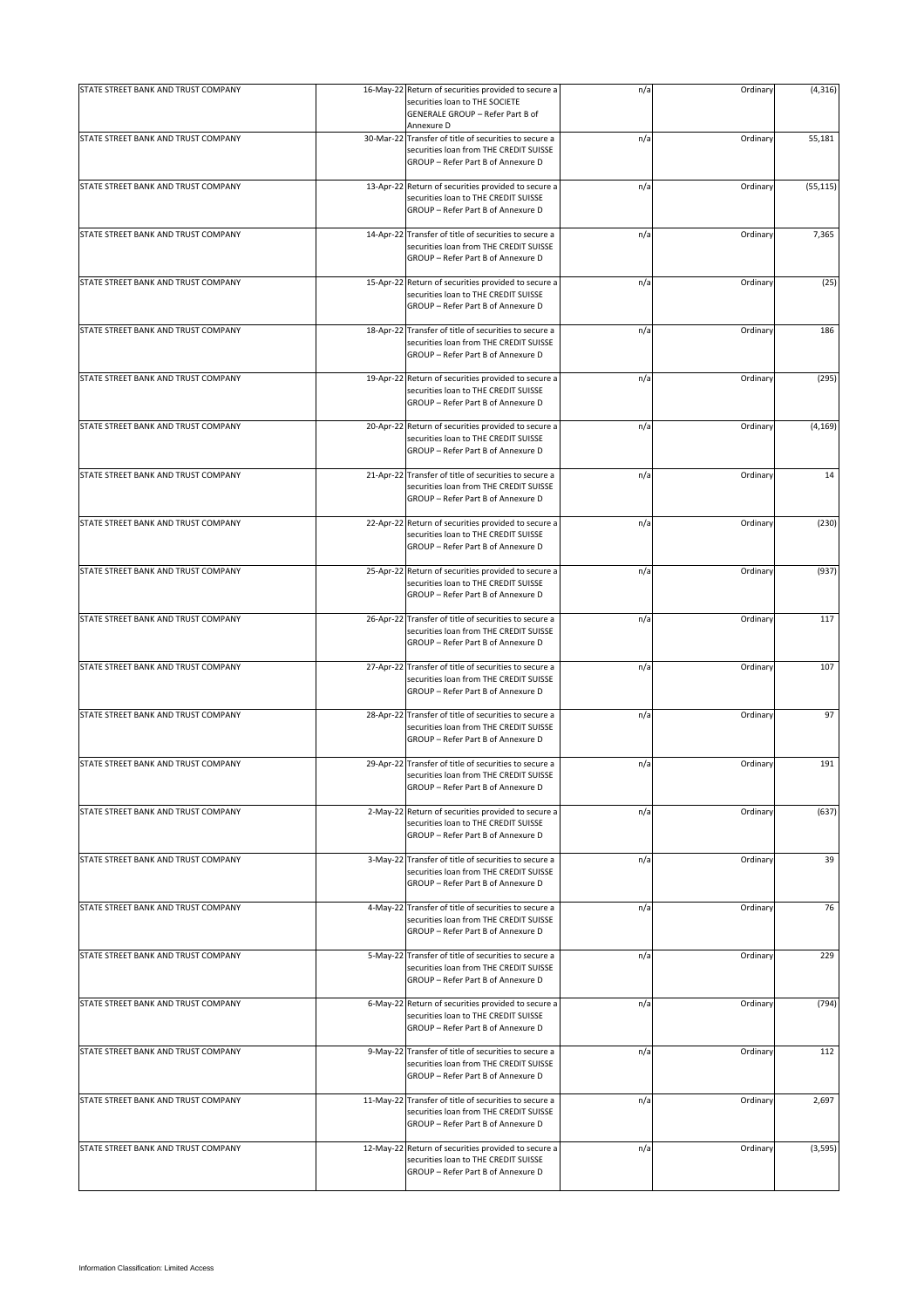| STATE STREET BANK AND TRUST COMPANY |           | 13-May-22 Transfer of title of securities to secure a<br>securities loan from THE CREDIT SUISSE<br>GROUP - Refer Part B of Annexure D | n/a | Ordinary | 3,962      |
|-------------------------------------|-----------|---------------------------------------------------------------------------------------------------------------------------------------|-----|----------|------------|
| STATE STREET BANK AND TRUST COMPANY |           | 18-May-22 Return of securities provided to secure a<br>securities loan to THE CREDIT SUISSE<br>GROUP - Refer Part B of Annexure D     | n/a | Ordinary | (112)      |
| STATE STREET BANK AND TRUST COMPANY | 19-May-22 | Return of securities provided to secure a<br>securities loan to THE CREDIT SUISSE<br>GROUP - Refer Part B of Annexure D               | n/a | Ordinary | (4, 466)   |
| STATE STREET BANK AND TRUST COMPANY |           | 24-Feb-22 Transfer of title of securities to secure a<br>securities loan from THE ING GROUP -<br>Refer Part B of Annexure D           | n/a | Ordinary | 12,380     |
| STATE STREET BANK AND TRUST COMPANY |           | 25-Feb-22 Return of securities provided to secure a<br>securities loan to THE ING GROUP -<br>Refer Part B of Annexure D               | n/a | Ordinary | (12, 107)  |
| STATE STREET BANK AND TRUST COMPANY |           | 14-Mar-22 Transfer of title of securities to secure a<br>securities loan from THE ING GROUP -<br>Refer Part B of Annexure D           | n/a | Ordinary | 2,016      |
| STATE STREET BANK AND TRUST COMPANY |           | 16-Mar-22 Return of securities provided to secure a<br>securities loan to THE ING GROUP -<br>Refer Part B of Annexure D               | n/a | Ordinary | (1, 569)   |
| STATE STREET BANK AND TRUST COMPANY |           | 22-Mar-22 Transfer of title of securities to secure a<br>securities loan from THE ING GROUP -<br>Refer Part B of Annexure D           | n/a | Ordinary | 154,603    |
| STATE STREET BANK AND TRUST COMPANY |           | 25-Mar-22 Return of securities provided to secure a<br>securities loan to THE ING GROUP -<br>Refer Part B of Annexure D               | n/a | Ordinary | (155, 322) |
| STATE STREET BANK AND TRUST COMPANY |           | 30-Mar-22 Transfer of title of securities to secure a<br>securities loan from THE ING GROUP -<br>Refer Part B of Annexure D           | n/a | Ordinary | 10,885     |
| STATE STREET BANK AND TRUST COMPANY |           | 8-Apr-22 Return of securities provided to secure a<br>securities loan to THE ING GROUP -<br>Refer Part B of Annexure D                | n/a | Ordinary | (10, 738)  |
| STATE STREET BANK AND TRUST COMPANY |           | 25-Apr-22 Transfer of title of securities to secure a<br>securities loan from THE ING GROUP -<br>Refer Part B of Annexure D           | n/a | Ordinary | 24,214     |
| STATE STREET BANK AND TRUST COMPANY |           | 26-Apr-22 Transfer of title of securities to secure a<br>securities loan from THE ING GROUP -<br>Refer Part B of Annexure D           | n/a | Ordinary | 1,564      |
| STATE STREET BANK AND TRUST COMPANY |           | 27-Apr-22 Transfer of title of securities to secure a<br>securities loan from THE ING GROUP -<br>Refer Part B of Annexure D           | n/a | Ordinary | 60,271     |
| STATE STREET BANK AND TRUST COMPANY |           | 28-Apr-22 Transfer of title of securities to secure a<br>securities loan from THE ING GROUP -<br>Refer Part B of Annexure D           | n/a | Ordinary | 108,522    |
| STATE STREET BANK AND TRUST COMPANY |           | 3-May-22 Transfer of title of securities to secure a<br>securities loan from THE ING GROUP -<br>Refer Part B of Annexure D            | n/a | Ordinary | 7,448      |
| STATE STREET BANK AND TRUST COMPANY |           | 4-May-22 Return of securities provided to secure a<br>securities loan to THE ING GROUP -<br>Refer Part B of Annexure D                | n/a | Ordinary | (181)      |
| STATE STREET BANK AND TRUST COMPANY |           | 5-May-22 Return of securities provided to secure a<br>securities loan to THE ING GROUP -<br>Refer Part B of Annexure D                | n/a | Ordinary | (201, 802) |
| STATE STREET BANK AND TRUST COMPANY |           | 11-May-22 Transfer of title of securities to secure a<br>securities loan from THE ING GROUP -<br>Refer Part B of Annexure D           | n/a | Ordinary | 202        |
| STATE STREET BANK AND TRUST COMPANY | 12-May-22 | Transfer of title of securities to secure a<br>securities loan from THE ING GROUP -<br>Refer Part B of Annexure D                     | n/a | Ordinary | 47         |
| STATE STREET BANK AND TRUST COMPANY |           | 13-May-22 Transfer of title of securities to secure a<br>securities loan from THE ING GROUP -<br>Refer Part B of Annexure D           | n/a | Ordinary | 402,133    |
| STATE STREET BANK AND TRUST COMPANY |           | 16-May-22 Transfer of title of securities to secure a<br>securities loan from THE ING GROUP -<br>Refer Part B of Annexure D           | n/a | Ordinary | 105,952    |
| STATE STREET BANK AND TRUST COMPANY |           | 17-May-22 Return of securities provided to secure a<br>securities loan to THE ING GROUP -<br>Refer Part B of Annexure D               | n/a | Ordinary | (1, 146)   |
| STATE STREET BANK AND TRUST COMPANY |           | 18-May-22 Return of securities provided to secure a<br>securities loan to THE ING GROUP -<br>Refer Part B of Annexure D               | n/a | Ordinary | (507, 370) |
| STATE STREET BANK AND TRUST COMPANY |           | 19-May-22 Transfer of title of securities to secure a<br>securities loan from THE ING GROUP -<br>Refer Part B of Annexure D           | n/a | Ordinary | 108,801    |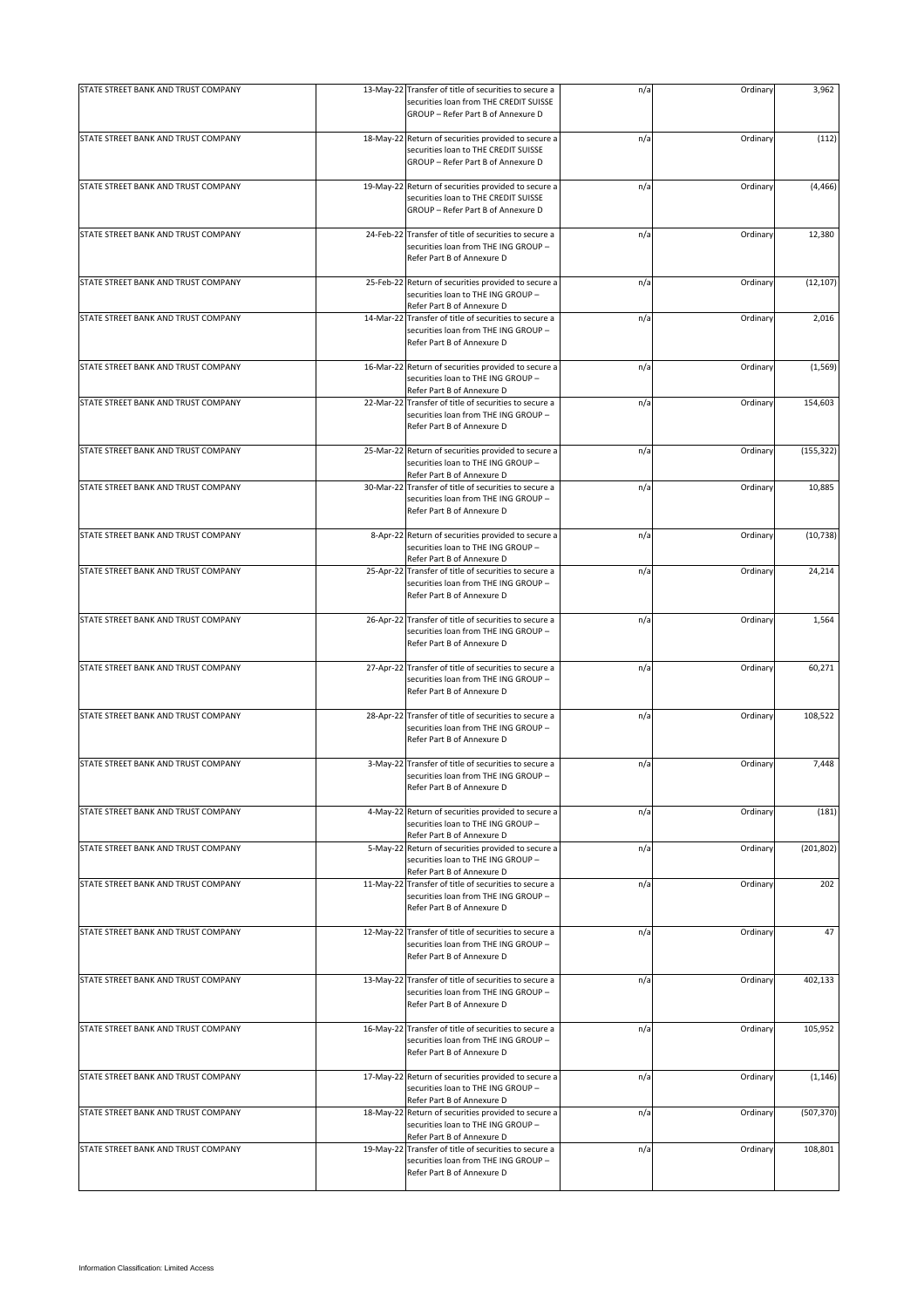| STATE STREET BANK AND TRUST COMPANY |           | 20-May-22 Return of securities provided to secure a<br>securities loan to THE ING GROUP -<br>Refer Part B of Annexure D                                   | n/a | Ordinary | (108, 802) |
|-------------------------------------|-----------|-----------------------------------------------------------------------------------------------------------------------------------------------------------|-----|----------|------------|
| STATE STREET BANK AND TRUST COMPANY |           | 24-Jan-22 Transfer of title of securities to secure a<br>securities loan from THE SOCIETE<br>GENERALE GROUP - Refer Part B of<br>Annexure D               | n/a | Ordinary | 118,497    |
| STATE STREET BANK AND TRUST COMPANY |           | 27-Jan-22 Return of securities provided to secure a<br>securities loan to THE SOCIETE<br>GENERALE GROUP - Refer Part B of<br>Annexure D                   | n/a | Ordinary | (20, 346)  |
| STATE STREET BANK AND TRUST COMPANY |           | 28-Jan-22 Return of securities provided to secure a<br>securities loan to THE SOCIETE<br>GENERALE GROUP - Refer Part B of<br>Annexure D                   | n/a | Ordinary | (91, 542)  |
| STATE STREET BANK AND TRUST COMPANY |           | 31-Jan-22 Transfer of title of securities to secure a<br>securities loan from THE SOCIETE<br>GENERALE GROUP - Refer Part B of<br>Annexure D               | n/a | Ordinary | 8,646      |
| STATE STREET BANK AND TRUST COMPANY |           | 1-Feb-22 Return of securities provided to secure a<br>securities loan to THE SOCIETE<br>GENERALE GROUP - Refer Part B of<br>Annexure D                    | n/a | Ordinary | (951)      |
| STATE STREET BANK AND TRUST COMPANY |           | 11-Feb-22 Return of securities provided to secure a<br>securities loan to THE SOCIETE<br>GENERALE GROUP - Refer Part B of<br>Annexure D                   | n/a | Ordinary | (6, 975)   |
| STATE STREET BANK AND TRUST COMPANY |           | 14-Feb-22 Transfer of title of securities to secure a<br>securities loan from THE SOCIETE<br>GENERALE GROUP - Refer Part B of<br>Annexure D               | n/a | Ordinary | 34,957     |
| STATE STREET BANK AND TRUST COMPANY |           | 15-Feb-22 Return of securities provided to secure a<br>securities loan to THE SOCIETE<br>GENERALE GROUP - Refer Part B of<br>Annexure D                   | n/a | Ordinary | (13,500)   |
| STATE STREET BANK AND TRUST COMPANY |           | 1-Mar-22 Return of securities provided to secure a<br>securities loan to THE SOCIETE<br>GENERALE GROUP - Refer Part B of<br>Annexure D                    | n/a | Ordinary | (28, 374)  |
| STATE STREET BANK AND TRUST COMPANY |           | 3-Mar-22 Transfer of title of securities to secure a<br>securities loan from THE SOCIETE<br>GENERALE GROUP - Refer Part B of<br>Annexure D                | n/a | Ordinary | 117,586    |
| STATE STREET BANK AND TRUST COMPANY |           | 4-Mar-22 Transfer of title of securities to secure a<br>securities loan from THE SOCIETE<br>GENERALE GROUP - Refer Part B of<br>Annexure D                | n/a | Ordinary | 1,403      |
| STATE STREET BANK AND TRUST COMPANY |           | 11-Mar-22 Return of securities provided to secure a<br>securities loan to THE SOCIETE<br>GENERALE GROUP - Refer Part B of<br>Annexure D                   | n/a | Ordinary | (101, 720) |
| STATE STREET BANK AND TRUST COMPANY |           | 14-Mar-22 Return of securities provided to secure a<br>securities loan to THE SOCIETE<br>GENERALE GROUP - Refer Part B of                                 | n/a | Ordinary | (1,609)    |
| STATE STREET BANK AND TRUST COMPANY |           | Annexure D<br>15-Mar-22 Transfer of title of securities to secure a<br>securities loan from THE SOCIETE<br>GENERALE GROUP - Refer Part B of               | n/a | Ordinary | 72,162     |
| STATE STREET BANK AND TRUST COMPANY | 16-Mar-22 | Annexure D<br>Return of securities provided to secure a<br>securities loan to THE SOCIETE<br><b>GENERALE GROUP - Refer Part B of</b>                      | n/a | Ordinary | (73, 377)  |
| STATE STREET BANK AND TRUST COMPANY |           | Annexure D<br>31-Mar-22 Transfer of title of securities to secure a<br>securities loan from THE SOCIETE<br>GENERALE GROUP - Refer Part B of<br>Annexure D | n/a | Ordinary | 894        |
| STATE STREET BANK AND TRUST COMPANY |           | 1-Apr-22 Return of securities provided to secure a<br>securities loan to THE SOCIETE<br>GENERALE GROUP - Refer Part B of<br>Annexure D                    | n/a | Ordinary | (5,044)    |
| STATE STREET BANK AND TRUST COMPANY |           | 6-Apr-22 Return of securities provided to secure a<br>securities loan to THE SOCIETE<br>GENERALE GROUP - Refer Part B of<br>Annexure D                    | n/a | Ordinary | (10, 702)  |
| STATE STREET BANK AND TRUST COMPANY |           | 8-Apr-22 Transfer of title of securities to secure a<br>securities loan from THE SOCIETE<br>GENERALE GROUP - Refer Part B of<br>Annexure D                | n/a | Ordinary | 14,255     |
| STATE STREET BANK AND TRUST COMPANY |           | 11-Apr-22 Transfer of title of securities to secure a<br>securities loan from THE SOCIETE<br>GENERALE GROUP - Refer Part B of<br>Annexure D               | n/a | Ordinary | 52,169     |
| STATE STREET BANK AND TRUST COMPANY |           | 18-Apr-22 Return of securities provided to secure a<br>securities loan to THE SOCIETE<br>GENERALE GROUP - Refer Part B of<br>Annexure D                   | n/a | Ordinary | (3, 324)   |
| STATE STREET BANK AND TRUST COMPANY |           | 19-Apr-22 Transfer of title of securities to secure a<br>securities loan from THE SOCIETE<br>GENERALE GROUP - Refer Part B of<br>Annexure D               | n/a | Ordinary | 779        |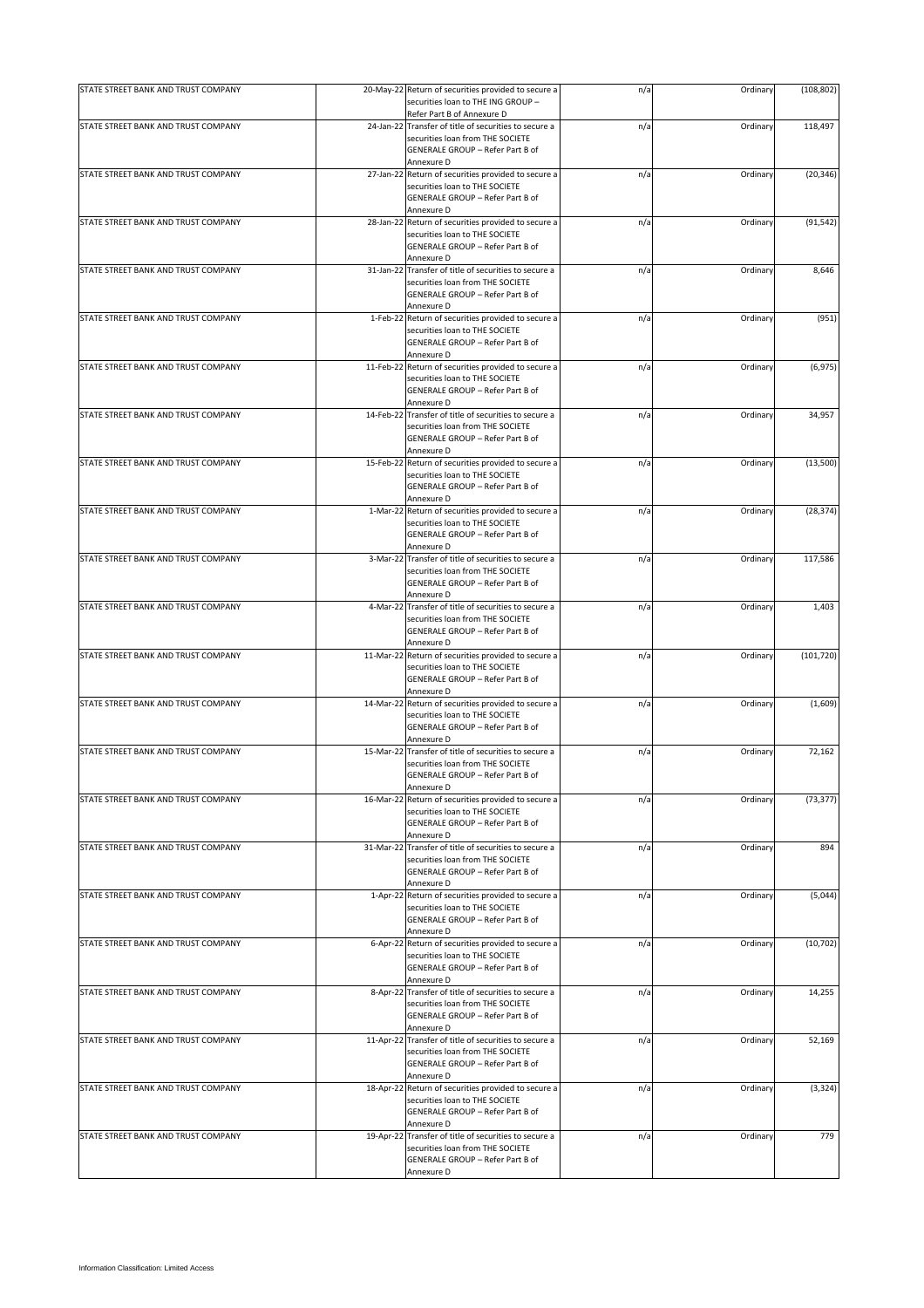| STATE STREET BANK AND TRUST COMPANY | 20-Apr-22 Return of securities provided to secure a<br>securities loan to THE SOCIETE                                                                 | n/a | Ordinary | (24, 473)    |
|-------------------------------------|-------------------------------------------------------------------------------------------------------------------------------------------------------|-----|----------|--------------|
|                                     | GENERALE GROUP - Refer Part B of<br>Annexure D                                                                                                        |     |          |              |
| STATE STREET BANK AND TRUST COMPANY | 21-Apr-22 Return of securities provided to secure a<br>securities loan to THE SOCIETE<br>GENERALE GROUP - Refer Part B of                             | n/a | Ordinary | (25,062)     |
| STATE STREET BANK AND TRUST COMPANY | Annexure D<br>25-Apr-22 Return of securities provided to secure a<br>securities loan to THE SOCIETE                                                   | n/a | Ordinary | (11, 128)    |
|                                     | GENERALE GROUP - Refer Part B of<br>Annexure D                                                                                                        |     |          |              |
| STATE STREET BANK AND TRUST COMPANY | 3-May-22 Transfer of title of securities to secure a<br>securities loan from THE SOCIETE<br>GENERALE GROUP - Refer Part B of                          | n/a | Ordinary | 21,324       |
| STATE STREET BANK AND TRUST COMPANY | Annexure D<br>4-May-22 Return of securities provided to secure a                                                                                      | n/a | Ordinary | (12, 851)    |
|                                     | securities loan to THE SOCIETE<br><b>GENERALE GROUP - Refer Part B of</b><br>Annexure D                                                               |     |          |              |
| STATE STREET BANK AND TRUST COMPANY | 9-May-22 Transfer of title of securities to secure a<br>securities loan from THE SOCIETE<br>GENERALE GROUP - Refer Part B of<br>Annexure D            | n/a | Ordinary | 34,903       |
| STATE STREET BANK AND TRUST COMPANY | 10-May-22 Return of securities provided to secure a<br>securities loan to THE SOCIETE<br>GENERALE GROUP - Refer Part B of                             | n/a | Ordinary | (38, 468)    |
| STATE STREET BANK AND TRUST COMPANY | Annexure D<br>12-May-22 Return of securities provided to secure a<br>securities loan to THE SOCIETE<br>GENERALE GROUP - Refer Part B of               | n/a | Ordinary | (4, 285)     |
| STATE STREET BANK AND TRUST COMPANY | Annexure D<br>13-May-22 Transfer of title of securities to secure a<br>securities loan from THE SOCIETE<br>GENERALE GROUP - Refer Part B of           | n/a | Ordinary | 60,303       |
| STATE STREET BANK AND TRUST COMPANY | Annexure D<br>16-May-22 Return of securities provided to secure a<br>securities loan to THE SOCIETE<br>GENERALE GROUP - Refer Part B of<br>Annexure D | n/a | Ordinary | (64, 145)    |
| STATE STREET BANK AND TRUST COMPANY | 13-Apr-22 Transfer of title of securities to secure a<br>securities loan from THE CREDIT SUISSE<br>GROUP - Refer Part B of Annexure D                 | n/a | Ordinary | 243          |
| STATE STREET BANK AND TRUST COMPANY | 4-May-22 Return of securities provided to secure a<br>securities loan to THE CREDIT SUISSE<br>GROUP - Refer Part B of Annexure D                      | n/a | Ordinary | (214)        |
| STATE STREET BANK AND TRUST COMPANY | 5-May-22 Transfer of title of securities to secure a<br>securities loan from THE CREDIT SUISSE<br>GROUP - Refer Part B of Annexure D                  | n/a | Ordinary | 3            |
| STATE STREET BANK AND TRUST COMPANY | 6-May-22 Return of securities provided to secure a<br>securities loan to THE CREDIT SUISSE<br>GROUP - Refer Part B of Annexure D                      | n/a | Ordinary | (12)         |
| STATE STREET BANK AND TRUST COMPANY | 9-May-22 Transfer of title of securities to secure a<br>securities loan from THE CREDIT SUISSE<br>GROUP - Refer Part B of Annexure D                  | n/a | Ordinary | $\mathbf{1}$ |
| STATE STREET BANK AND TRUST COMPANY | 11-May-22 Transfer of title of securities to secure a<br>securities loan from THE CREDIT SUISSE<br>GROUP - Refer Part B of Annexure D                 | n/a | Ordinary | 50           |
| STATE STREET BANK AND TRUST COMPANY | 12-May-22 Return of securities provided to secure a<br>securities loan to THE CREDIT SUISSE<br>GROUP - Refer Part B of Annexure D                     | n/a | Ordinary | (62)         |
| STATE STREET BANK AND TRUST COMPANY | 13-May-22 Transfer of title of securities to secure a<br>securities loan from THE CREDIT SUISSE<br>GROUP - Refer Part B of Annexure D                 | n/a | Ordinary | 321          |
| STATE STREET BANK AND TRUST COMPANY | 18-May-22 Transfer of title of securities to secure a<br>securities loan from THE CREDIT SUISSE<br>GROUP - Refer Part B of Annexure D                 | n/a | Ordinary | 1,064        |
| STATE STREET BANK AND TRUST COMPANY | 19-May-22 Return of securities provided to secure a<br>securities loan to THE CREDIT SUISSE<br>GROUP - Refer Part B of Annexure D                     | n/a | Ordinary | (1, 396)     |
| STATE STREET BANK AND TRUST COMPANY | 24-Feb-22 Transfer of title of securities to secure a<br>securities loan from THE ING GROUP -<br>Refer Part B of Annexure D                           | n/a | Ordinary | 22,110       |
| STATE STREET BANK AND TRUST COMPANY | 25-Feb-22 Return of securities provided to secure a<br>securities loan to THE ING GROUP -<br>Refer Part B of Annexure D                               | n/a | Ordinary | (17, 850)    |
| STATE STREET BANK AND TRUST COMPANY | 25-Mar-22 Return of securities provided to secure a<br>securities loan to THE ING GROUP -<br>Refer Part B of Annexure D                               | n/a | Ordinary | (4, 261)     |
| STATE STREET BANK AND TRUST COMPANY | 30-Mar-22 Transfer of title of securities to secure a<br>securities loan from THE ING GROUP -<br>Refer Part B of Annexure D                           | n/a | Ordinary | 25           |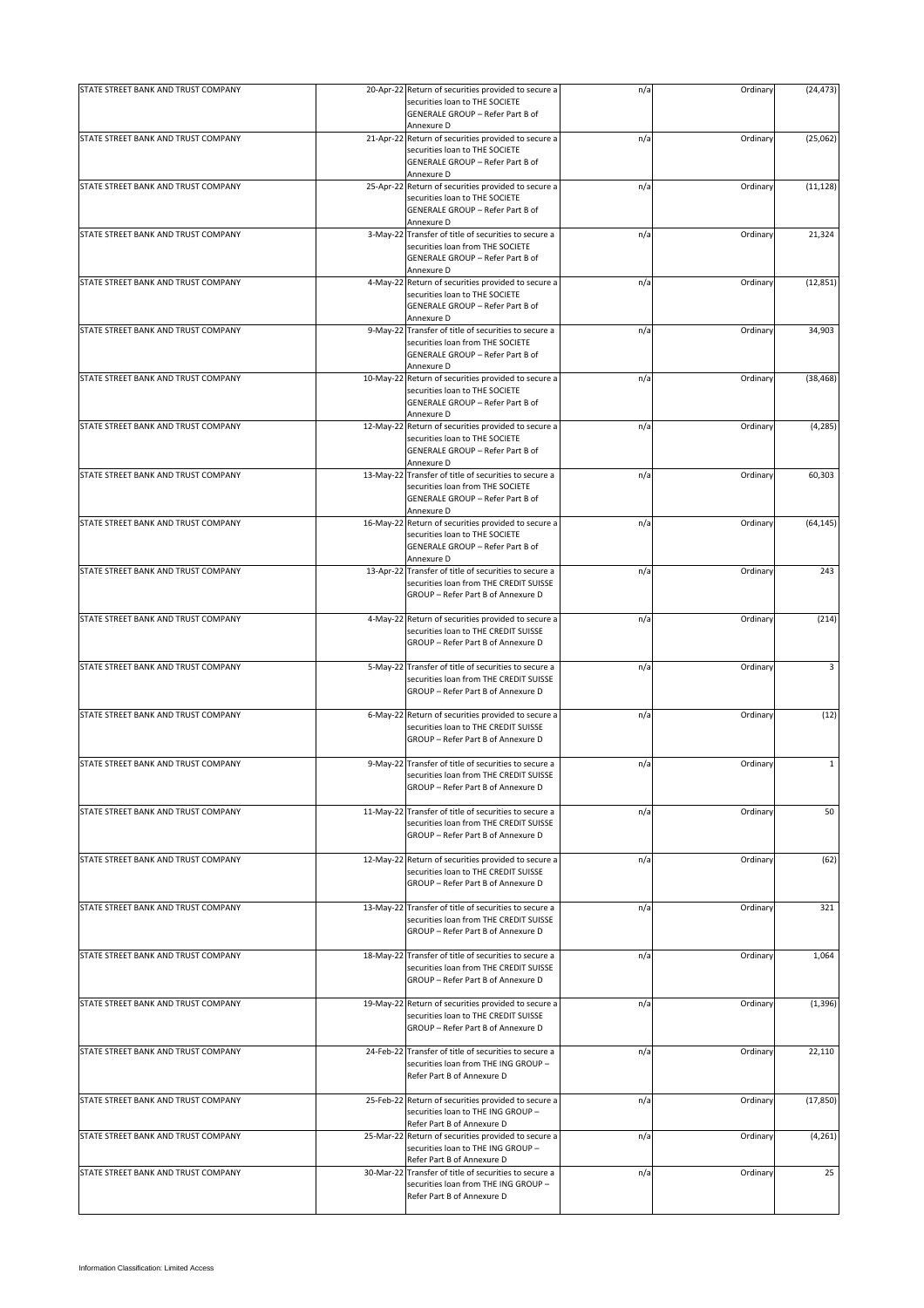| STATE STREET BANK AND TRUST COMPANY | 8-Apr-22 Transfer of title of securities to secure a                                                                                       | n/a | Ordinary |           |
|-------------------------------------|--------------------------------------------------------------------------------------------------------------------------------------------|-----|----------|-----------|
|                                     | securities loan from THE ING GROUP -<br>Refer Part B of Annexure D                                                                         |     |          |           |
| STATE STREET BANK AND TRUST COMPANY | 25-Apr-22 Transfer of title of securities to secure a<br>securities loan from THE ING GROUP -                                              | n/a | Ordinary | 7,024     |
|                                     | Refer Part B of Annexure D                                                                                                                 |     |          |           |
| STATE STREET BANK AND TRUST COMPANY | 26-Apr-22 Return of securities provided to secure a<br>securities loan to THE ING GROUP -                                                  | n/a | Ordinary | (5,055)   |
| STATE STREET BANK AND TRUST COMPANY | Refer Part B of Annexure D<br>27-Apr-22 Return of securities provided to secure a<br>securities loan to THE ING GROUP -                    | n/a | Ordinary | (1,979)   |
| STATE STREET BANK AND TRUST COMPANY | Refer Part B of Annexure D<br>28-Apr-22 Transfer of title of securities to secure a                                                        | n/a | Ordinary | 27        |
|                                     | securities loan from THE ING GROUP -<br>Refer Part B of Annexure D                                                                         |     |          |           |
| STATE STREET BANK AND TRUST COMPANY | 4-May-22 Return of securities provided to secure a<br>securities loan to THE ING GROUP -<br>Refer Part B of Annexure D                     | n/a | Ordinary | (2)       |
| STATE STREET BANK AND TRUST COMPANY | 5-May-22 Return of securities provided to secure a<br>securities loan to THE ING GROUP -<br>Refer Part B of Annexure D                     | n/a | Ordinary | (30)      |
| STATE STREET BANK AND TRUST COMPANY | 13-May-22 Transfer of title of securities to secure a<br>securities loan from THE ING GROUP -<br>Refer Part B of Annexure D                | n/a | Ordinary | 14,468    |
| STATE STREET BANK AND TRUST COMPANY | 16-May-22 Return of securities provided to secure a<br>securities loan to THE ING GROUP -<br>Refer Part B of Annexure D                    | n/a | Ordinary | (1, 465)  |
| STATE STREET BANK AND TRUST COMPANY | 17-May-22 Transfer of title of securities to secure a<br>securities loan from THE ING GROUP -                                              | n/a | Ordinary | 246       |
|                                     | Refer Part B of Annexure D                                                                                                                 |     |          |           |
| STATE STREET BANK AND TRUST COMPANY | 18-May-22 Return of securities provided to secure a<br>securities loan to THE ING GROUP -<br>Refer Part B of Annexure D                    | n/a | Ordinary | (13, 266) |
| STATE STREET BANK AND TRUST COMPANY | 19-May-22 Transfer of title of securities to secure a<br>securities loan from THE ING GROUP -<br>Refer Part B of Annexure D                | n/a | Ordinary | 3,324     |
| STATE STREET BANK AND TRUST COMPANY | 20-May-22 Return of securities provided to secure a<br>securities loan to THE ING GROUP -<br>Refer Part B of Annexure D                    | n/a | Ordinary | (3, 324)  |
| STATE STREET BANK AND TRUST COMPANY | 24-Jan-22 Transfer of title of securities to secure a<br>securities loan from THE SOCIETE                                                  | n/a | Ordinary | 81,134    |
|                                     | GENERALE GROUP - Refer Part B of<br>Annexure D                                                                                             |     |          |           |
| STATE STREET BANK AND TRUST COMPANY | 27-Jan-22 Return of securities provided to secure a<br>securities loan to THE SOCIETE                                                      | n/a | Ordinary | (17, 343) |
|                                     | GENERALE GROUP - Refer Part B of<br>Annexure D                                                                                             |     |          |           |
| STATE STREET BANK AND TRUST COMPANY | 28-Jan-22 Return of securities provided to secure a<br>securities loan to THE SOCIETE                                                      | n/a | Ordinary | (58, 764) |
|                                     | GENERALE GROUP - Refer Part B of<br>Annexure D                                                                                             |     |          |           |
| STATE STREET BANK AND TRUST COMPANY | 31-Jan-22 Transfer of title of securities to secure a<br>securities loan from THE SOCIETE                                                  | n/a | Ordinary | 7,256     |
|                                     | GENERALE GROUP - Refer Part B of<br>Annexure D                                                                                             |     |          |           |
| STATE STREET BANK AND TRUST COMPANY | 1-Feb-22 Transfer of title of securities to secure a<br>securities loan from THE SOCIETE                                                   | n/a | Ordinary | 1,061     |
|                                     | GENERALE GROUP - Refer Part B of<br>Annexure D                                                                                             |     |          |           |
| STATE STREET BANK AND TRUST COMPANY | 11-Feb-22 Transfer of title of securities to secure a<br>securities loan from THE SOCIETE                                                  | n/a | Ordinary | 1,801     |
|                                     | GENERALE GROUP - Refer Part B of<br>Annexure D                                                                                             |     |          |           |
| STATE STREET BANK AND TRUST COMPANY | 14-Feb-22 Transfer of title of securities to secure a<br>securities loan from THE SOCIETE<br>GENERALE GROUP - Refer Part B of              | n/a | Ordinary | 74,036    |
| STATE STREET BANK AND TRUST COMPANY | Annexure D<br>15-Feb-22 Return of securities provided to secure a                                                                          | n/a | Ordinary | (59, 781) |
|                                     | securities loan to THE SOCIETE<br>GENERALE GROUP - Refer Part B of<br>Annexure D                                                           |     |          |           |
| STATE STREET BANK AND TRUST COMPANY | 1-Mar-22 Return of securities provided to secure a<br>securities loan to THE SOCIETE<br>GENERALE GROUP - Refer Part B of<br>Annexure D     | n/a | Ordinary | (29, 074) |
| STATE STREET BANK AND TRUST COMPANY | 3-Mar-22 Transfer of title of securities to secure a<br>securities loan from THE SOCIETE<br>GENERALE GROUP - Refer Part B of<br>Annexure D | n/a | Ordinary | 78,135    |
| STATE STREET BANK AND TRUST COMPANY | 4-Mar-22 Transfer of title of securities to secure a<br>securities loan from THE SOCIETE<br>GENERALE GROUP - Refer Part B of<br>Annexure D | n/a | Ordinary | 1,220     |
| STATE STREET BANK AND TRUST COMPANY | 11-Mar-22 Return of securities provided to secure a<br>securities loan to THE SOCIETE<br>GENERALE GROUP - Refer Part B of<br>Annexure D    | n/a | Ordinary | (65, 588) |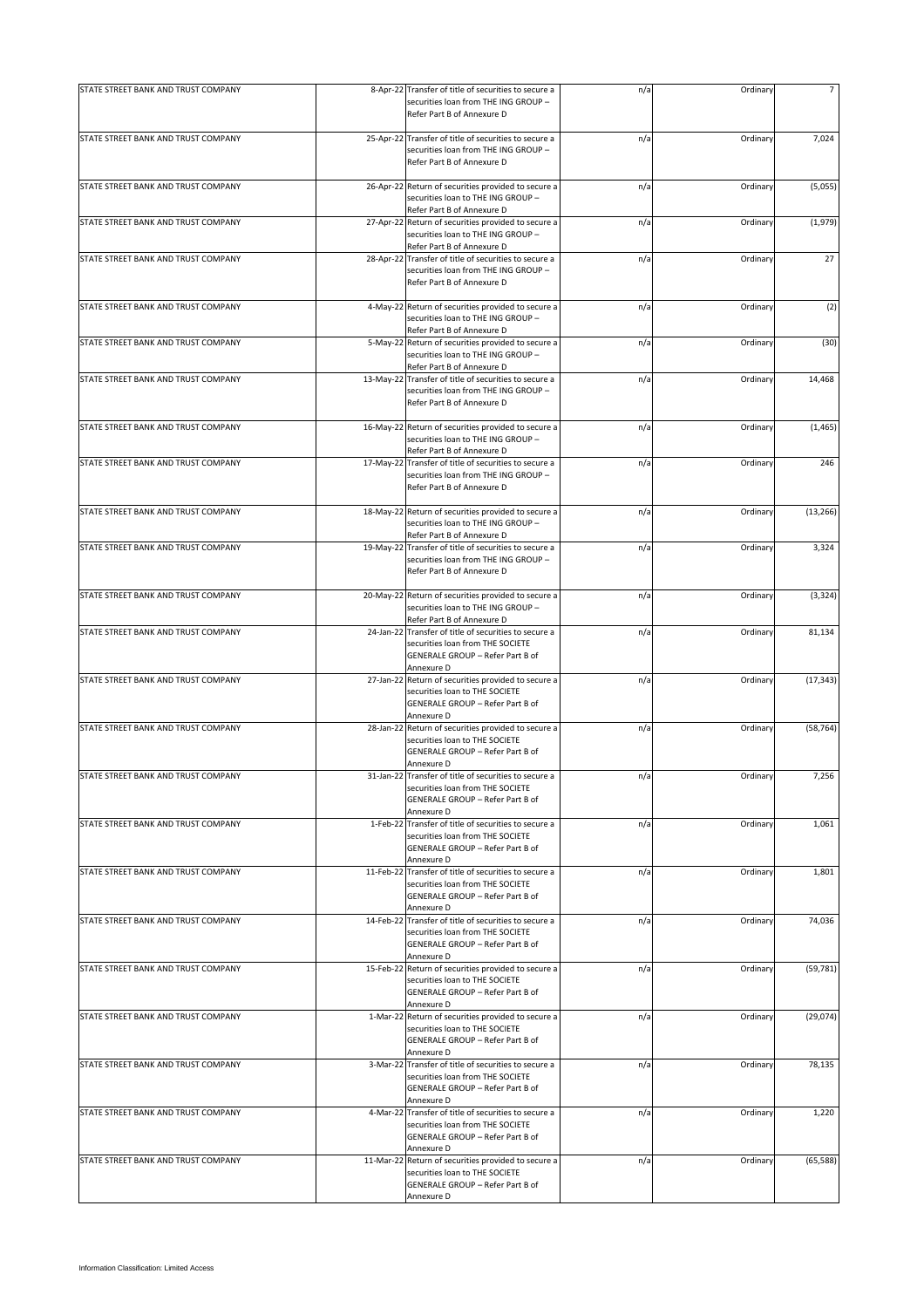| STATE STREET BANK AND TRUST COMPANY | 14-Mar-22 Return of securities provided to secure a                                                                                        |     | Ordinary | (8, 341)  |
|-------------------------------------|--------------------------------------------------------------------------------------------------------------------------------------------|-----|----------|-----------|
|                                     | securities loan to THE SOCIETE<br>GENERALE GROUP - Refer Part B of                                                                         | n/a |          |           |
|                                     | Annexure D                                                                                                                                 |     |          |           |
| STATE STREET BANK AND TRUST COMPANY | 15-Mar-22 Transfer of title of securities to secure a<br>securities loan from THE SOCIETE<br>GENERALE GROUP - Refer Part B of              | n/a | Ordinary | 64,819    |
|                                     | Annexure D                                                                                                                                 |     |          |           |
| STATE STREET BANK AND TRUST COMPANY | 16-Mar-22 Return of securities provided to secure a<br>securities loan to THE SOCIETE<br>GENERALE GROUP - Refer Part B of                  | n/a | Ordinary | (66, 471) |
|                                     | Annexure D                                                                                                                                 |     |          |           |
|                                     |                                                                                                                                            |     |          |           |
| STATE STREET BANK AND TRUST COMPANY | 31-Mar-22 Transfer of title of securities to secure a<br>securities loan from THE SOCIETE<br>GENERALE GROUP - Refer Part B of              | n/a | Ordinary | 297       |
|                                     | Annexure D                                                                                                                                 |     |          |           |
| STATE STREET BANK AND TRUST COMPANY | 1-Apr-22 Return of securities provided to secure a<br>securities loan to THE SOCIETE<br>GENERALE GROUP - Refer Part B of<br>Annexure D     | n/a | Ordinary | (1, 443)  |
|                                     |                                                                                                                                            |     |          |           |
| STATE STREET BANK AND TRUST COMPANY | 6-Apr-22 Return of securities provided to secure a<br>securities loan to THE SOCIETE<br>GENERALE GROUP - Refer Part B of<br>Annexure D     | n/a | Ordinary | (2,952)   |
|                                     |                                                                                                                                            |     |          |           |
| STATE STREET BANK AND TRUST COMPANY | 8-Apr-22 Transfer of title of securities to secure a<br>securities loan from THE SOCIETE<br>GENERALE GROUP - Refer Part B of<br>Annexure D | n/a | Ordinary | 4,339     |
| STATE STREET BANK AND TRUST COMPANY | 11-Apr-22 Transfer of title of securities to secure a                                                                                      | n/a | Ordinary | 57,162    |
|                                     | securities loan from THE SOCIETE<br>GENERALE GROUP - Refer Part B of<br>Annexure D                                                         |     |          |           |
| STATE STREET BANK AND TRUST COMPANY | 18-Apr-22 Return of securities provided to secure a                                                                                        | n/a | Ordinary | (2,041)   |
|                                     | securities loan to THE SOCIETE<br>GENERALE GROUP - Refer Part B of<br>Annexure D                                                           |     |          |           |
| STATE STREET BANK AND TRUST COMPANY | 19-Apr-22 Transfer of title of securities to secure a                                                                                      | n/a | Ordinary | 2,187     |
|                                     | securities loan from THE SOCIETE<br>GENERALE GROUP - Refer Part B of<br>Annexure D                                                         |     |          |           |
| STATE STREET BANK AND TRUST COMPANY | 20-Apr-22 Return of securities provided to secure a                                                                                        | n/a | Ordinary | (23,880)  |
|                                     | securities loan to THE SOCIETE<br>GENERALE GROUP - Refer Part B of<br>Annexure D                                                           |     |          |           |
| STATE STREET BANK AND TRUST COMPANY | 21-Apr-22 Return of securities provided to secure a                                                                                        | n/a | Ordinary | (23, 882) |
|                                     | securities loan to THE SOCIETE<br>GENERALE GROUP - Refer Part B of<br>Annexure D                                                           |     |          |           |
|                                     |                                                                                                                                            |     |          |           |
| STATE STREET BANK AND TRUST COMPANY | 25-Apr-22 Return of securities provided to secure a<br>securities loan to THE SOCIETE<br>GENERALE GROUP - Refer Part B of<br>Annexure D    | n/a | Ordinary | (5,067)   |
| STATE STREET BANK AND TRUST COMPANY | 3-May-22 Transfer of title of securities to secure a                                                                                       | n/a | Ordinary | 25,244    |
|                                     | securities loan from THE SOCIETE<br>GENERALE GROUP - Refer Part B of<br>Annexure D                                                         |     |          |           |
| STATE STREET BANK AND TRUST COMPANY | 4-May-22 Return of securities provided to secure a                                                                                         |     | Ordinary | (17, 794) |
|                                     | securities loan to THE SOCIETE<br>GENERALE GROUP - Refer Part B of<br>Annexure D                                                           | n/a |          |           |
| STATE STREET BANK AND TRUST COMPANY | 9-May-22 Transfer of title of securities to secure a                                                                                       | n/a | Ordinary | 48,093    |
|                                     | securities loan from THE SOCIETE<br>GENERALE GROUP - Refer Part B of<br>Annexure D                                                         |     |          |           |
| STATE STREET BANK AND TRUST COMPANY | 10-May-22 Return of securities provided to secure a                                                                                        | n/a | Ordinary | (53, 108) |
|                                     | securities loan to THE SOCIETE<br>GENERALE GROUP - Refer Part B of<br>Annexure D                                                           |     |          |           |
| STATE STREET BANK AND TRUST COMPANY | 12-May-22 Return of securities provided to secure a                                                                                        | n/a | Ordinary | (8,885)   |
|                                     | securities loan to THE SOCIETE<br>GENERALE GROUP - Refer Part B of<br>Annexure D                                                           |     |          |           |
| STATE STREET BANK AND TRUST COMPANY | 13-May-22 Transfer of title of securities to secure a                                                                                      | n/a | Ordinary | 79,831    |
|                                     | securities loan from THE SOCIETE<br>GENERALE GROUP - Refer Part B of<br>Annexure D                                                         |     |          |           |
| STATE STREET BANK AND TRUST COMPANY | 16-May-22 Return of securities provided to secure a<br>securities loan to THE SOCIETE<br>GENERALE GROUP - Refer Part B of<br>Annexure D    | n/a | Ordinary | (82, 201) |
| STATE STREET BANK AND TRUST COMPANY | 4-Feb-22 Transfer of title of securities to secure a<br>securities loan from THE BARCLAYS<br>GROUP - Refer Part B of Annexure D            | n/a | Ordinary | 6,241     |
|                                     |                                                                                                                                            |     |          |           |
| STATE STREET BANK AND TRUST COMPANY | 7-Feb-22 Return of securities provided to secure a<br>securities loan to THE BARCLAYS GROUP<br>- Refer Part B of Annexure D                | n/a | Ordinary | (6, 241)  |
|                                     |                                                                                                                                            |     |          |           |
| STATE STREET BANK AND TRUST COMPANY | 20-Jan-22 Transfer of title of securities to secure a<br>securities loan from THE ING GROUP -<br>Refer Part B of Annexure D                | n/a | Ordinary | 1,184     |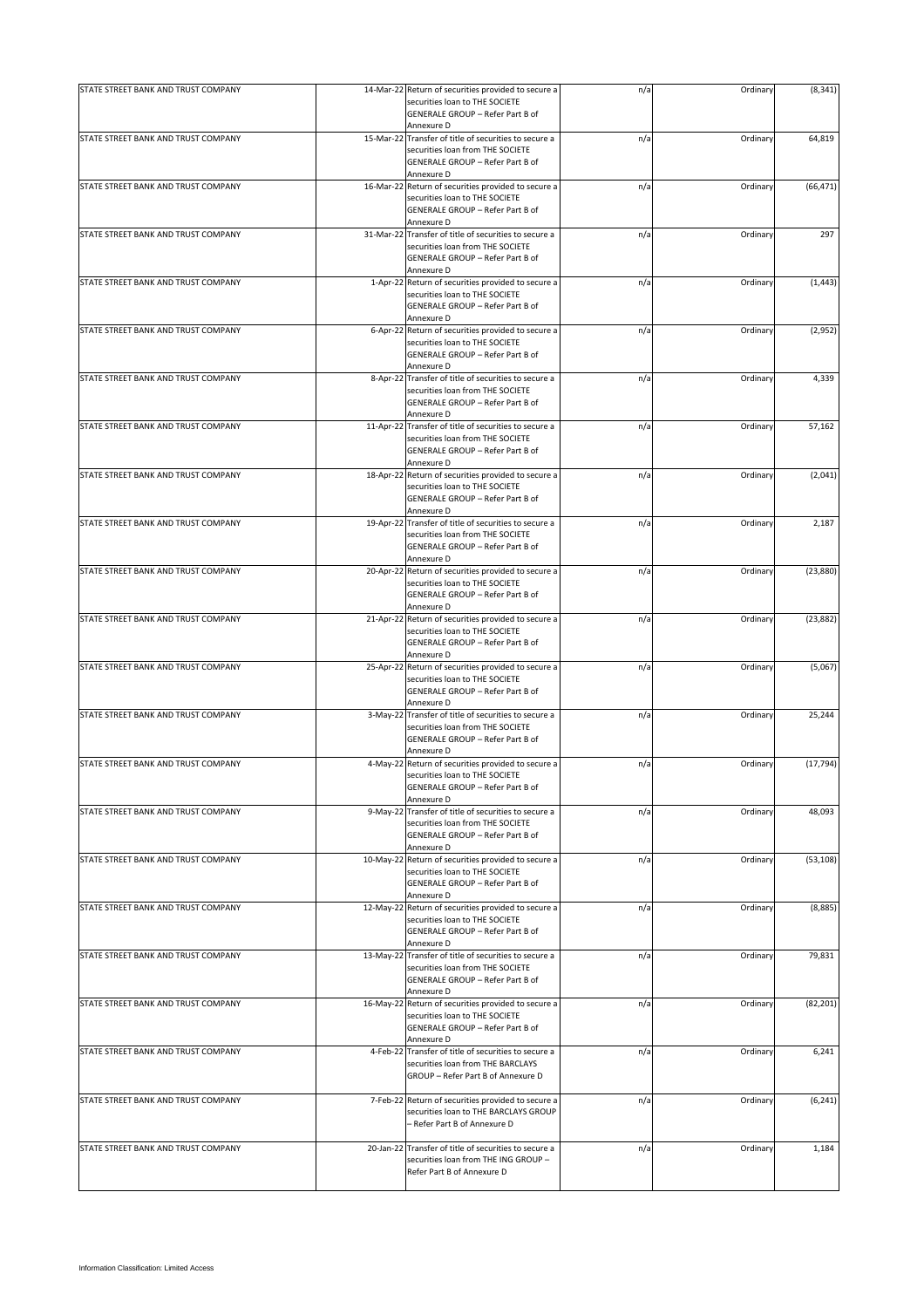| STATE STREET BANK AND TRUST COMPANY | 21-Jan-22 Return of securities provided to secure a<br>securities loan to THE ING GROUP -                                   | n/a | Ordinary | (6, 847)  |
|-------------------------------------|-----------------------------------------------------------------------------------------------------------------------------|-----|----------|-----------|
|                                     | Refer Part B of Annexure D                                                                                                  |     |          |           |
| STATE STREET BANK AND TRUST COMPANY | 25-Jan-22 Transfer of title of securities to secure a<br>securities loan from THE ING GROUP -<br>Refer Part B of Annexure D | n/a | Ordinary | 17,175    |
| STATE STREET BANK AND TRUST COMPANY | 28-Jan-22 Transfer of title of securities to secure a<br>securities loan from THE ING GROUP -<br>Refer Part B of Annexure D | n/a | Ordinary | 1,644     |
| STATE STREET BANK AND TRUST COMPANY | 31-Jan-22 Transfer of title of securities to secure a<br>securities loan from THE ING GROUP -<br>Refer Part B of Annexure D | n/a | Ordinary | 9,007     |
| STATE STREET BANK AND TRUST COMPANY | 1-Feb-22 Return of securities provided to secure a<br>securities loan to THE ING GROUP -<br>Refer Part B of Annexure D      | n/a | Ordinary | (28, 851) |
| STATE STREET BANK AND TRUST COMPANY | 2-Feb-22 Return of securities provided to secure a<br>securities loan to THE ING GROUP -<br>Refer Part B of Annexure D      | n/a | Ordinary | (5,679)   |
| STATE STREET BANK AND TRUST COMPANY | 3-Feb-22 Transfer of title of securities to secure a<br>securities loan from THE ING GROUP -<br>Refer Part B of Annexure D  | n/a | Ordinary | 28,799    |
| STATE STREET BANK AND TRUST COMPANY | 4-Feb-22 Return of securities provided to secure a<br>securities loan to THE ING GROUP -<br>Refer Part B of Annexure D      | n/a | Ordinary | (29, 887) |
| STATE STREET BANK AND TRUST COMPANY | 7-Feb-22 Transfer of title of securities to secure a<br>securities loan from THE ING GROUP -<br>Refer Part B of Annexure D  | n/a | Ordinary | 2,014     |
| STATE STREET BANK AND TRUST COMPANY | 8-Feb-22 Transfer of title of securities to secure a<br>securities loan from THE ING GROUP -<br>Refer Part B of Annexure D  | n/a | Ordinary | 27,465    |
| STATE STREET BANK AND TRUST COMPANY | 9-Feb-22 Transfer of title of securities to secure a<br>securities loan from THE ING GROUP -<br>Refer Part B of Annexure D  | n/a | Ordinary | 20,791    |
| STATE STREET BANK AND TRUST COMPANY | 10-Feb-22 Return of securities provided to secure a<br>securities loan to THE ING GROUP -<br>Refer Part B of Annexure D     | n/a | Ordinary | (40, 781) |
| STATE STREET BANK AND TRUST COMPANY | 14-Feb-22 Transfer of title of securities to secure a<br>securities loan from THE ING GROUP -<br>Refer Part B of Annexure D | n/a | Ordinary | 19,839    |
| STATE STREET BANK AND TRUST COMPANY | 16-Feb-22 Return of securities provided to secure a<br>securities loan to THE ING GROUP -<br>Refer Part B of Annexure D     | n/a | Ordinary | (20, 735) |
| STATE STREET BANK AND TRUST COMPANY | 21-Feb-22 Return of securities provided to secure a<br>securities loan to THE ING GROUP -<br>Refer Part B of Annexure D     | n/a | Ordinary | (8, 230)  |
| STATE STREET BANK AND TRUST COMPANY | 22-Feb-22 Transfer of title of securities to secure a<br>securities loan from THE ING GROUP -<br>Refer Part B of Annexure D | n/a | Ordinary | 10,996    |
| STATE STREET BANK AND TRUST COMPANY | 24-Feb-22 Return of securities provided to secure a<br>securities loan to THE ING GROUP -<br>Refer Part B of Annexure D     | n/a | Ordinary | (5, 723)  |
| STATE STREET BANK AND TRUST COMPANY | 28-Feb-22 Return of securities provided to secure a<br>securities loan to THE ING GROUP -<br>Refer Part B of Annexure D     | n/a | Ordinary | (391)     |
| STATE STREET BANK AND TRUST COMPANY | 2-Mar-22 Transfer of title of securities to secure a<br>securities loan from THE ING GROUP -<br>Refer Part B of Annexure D  | n/a | Ordinary | 19,935    |
| STATE STREET BANK AND TRUST COMPANY | 3-Mar-22 Return of securities provided to secure a<br>securities loan to THE ING GROUP -<br>Refer Part B of Annexure D      | n/a | Ordinary | (1, 528)  |
| STATE STREET BANK AND TRUST COMPANY | 4-Mar-22 Transfer of title of securities to secure a<br>securities loan from THE ING GROUP -<br>Refer Part B of Annexure D  | n/a | Ordinary | 2,602     |
| STATE STREET BANK AND TRUST COMPANY | 7-Mar-22 Return of securities provided to secure a<br>securities loan to THE ING GROUP -<br>Refer Part B of Annexure D      | n/a | Ordinary | (20, 289) |
| STATE STREET BANK AND TRUST COMPANY | 8-Mar-22 Transfer of title of securities to secure a<br>securities loan from THE ING GROUP -<br>Refer Part B of Annexure D  | n/a | Ordinary | 19,997    |
| STATE STREET BANK AND TRUST COMPANY | 9-Mar-22 Return of securities provided to secure a<br>securities loan to THE ING GROUP -<br>Refer Part B of Annexure D      | n/a | Ordinary | (62)      |
| STATE STREET BANK AND TRUST COMPANY | 10-Mar-22 Return of securities provided to secure a<br>securities loan to THE ING GROUP -<br>Refer Part B of Annexure D     | n/a | Ordinary | (484)     |
| STATE STREET BANK AND TRUST COMPANY | 23-Mar-22 Return of securities provided to secure a<br>securities loan to THE ING GROUP -<br>Refer Part B of Annexure D     | n/a | Ordinary | (13,996)  |
| STATE STREET BANK AND TRUST COMPANY | 24-Mar-22 Return of securities provided to secure a<br>securities loan to THE ING GROUP -<br>Refer Part B of Annexure D     | n/a | Ordinary | (11,998)  |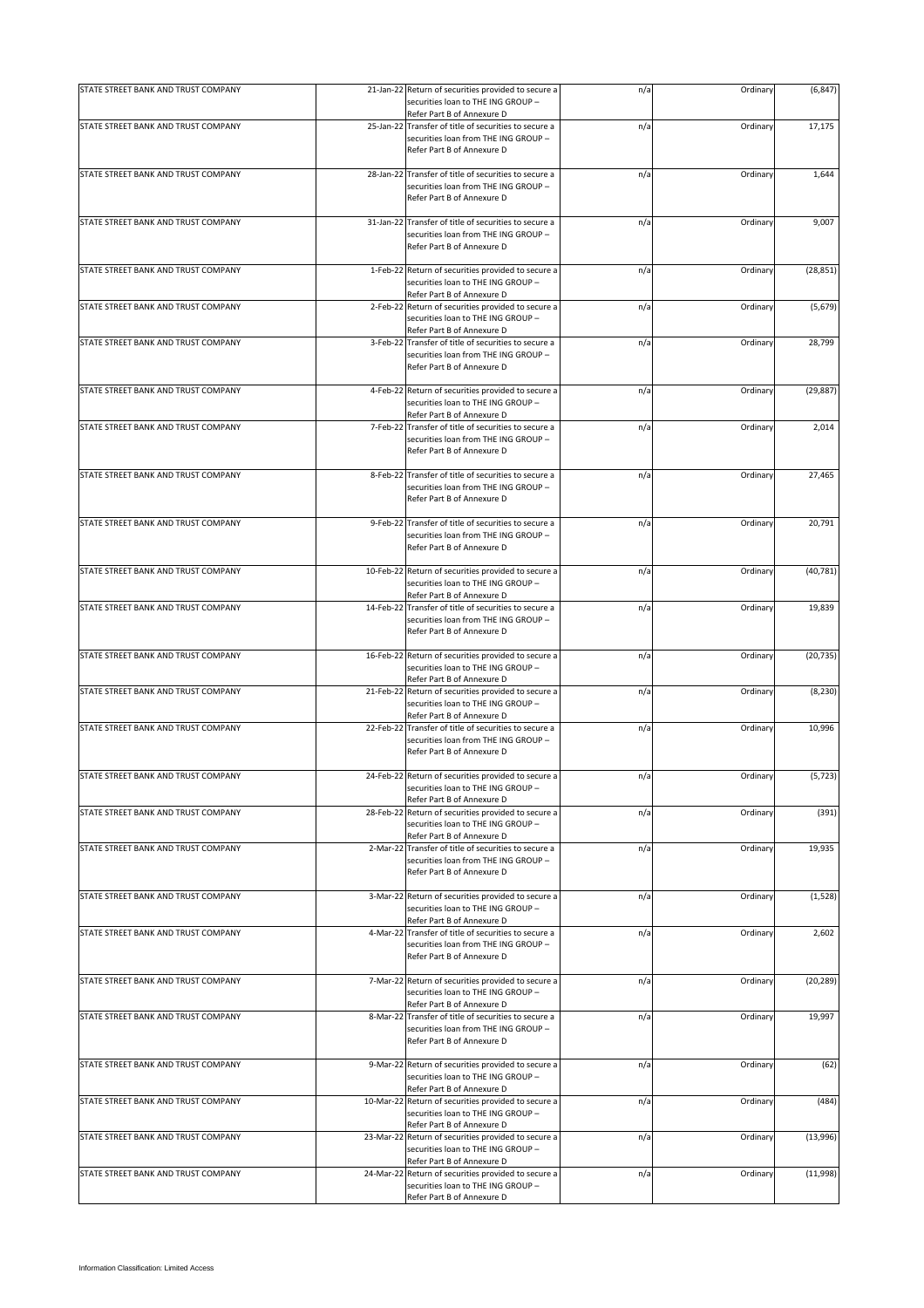| STATE STREET BANK AND TRUST COMPANY | 24-Jan-22 Transfer of title of securities to secure a<br>securities loan from THE SOCIETE<br>GENERALE GROUP - Refer Part B of               | n/a | Ordinary | 3,823     |
|-------------------------------------|---------------------------------------------------------------------------------------------------------------------------------------------|-----|----------|-----------|
|                                     | Annexure D                                                                                                                                  |     |          |           |
| STATE STREET BANK AND TRUST COMPANY | 25-Jan-22 Transfer of title of securities to secure a<br>securities loan from THE SOCIETE                                                   | n/a | Ordinary | 12,027    |
|                                     | GENERALE GROUP - Refer Part B of<br>Annexure D                                                                                              |     |          |           |
| STATE STREET BANK AND TRUST COMPANY | 26-Jan-22 Transfer of title of securities to secure a                                                                                       | n/a | Ordinary | 5,537     |
|                                     | securities loan from THE SOCIETE<br>GENERALE GROUP - Refer Part B of                                                                        |     |          |           |
|                                     | Annexure D                                                                                                                                  |     |          |           |
| STATE STREET BANK AND TRUST COMPANY | 27-Jan-22 Return of securities provided to secure a                                                                                         | n/a | Ordinary | (16, 725) |
|                                     | securities loan to THE SOCIETE<br>GENERALE GROUP - Refer Part B of                                                                          |     |          |           |
|                                     | Annexure D                                                                                                                                  |     |          |           |
| STATE STREET BANK AND TRUST COMPANY | 28-Jan-22 Transfer of title of securities to secure a<br>securities loan from THE SOCIETE<br>GENERALE GROUP - Refer Part B of<br>Annexure D | n/a | Ordinary | 8,454     |
|                                     |                                                                                                                                             |     |          |           |
| STATE STREET BANK AND TRUST COMPANY | 31-Jan-22 Transfer of title of securities to secure a<br>securities loan from THE SOCIETE<br>GENERALE GROUP - Refer Part B of<br>Annexure D | n/a | Ordinary | 3,679     |
| STATE STREET BANK AND TRUST COMPANY |                                                                                                                                             |     |          |           |
|                                     | 1-Feb-22 Return of securities provided to secure a<br>securities loan to THE SOCIETE<br>GENERALE GROUP - Refer Part B of<br>Annexure D      | n/a | Ordinary | (3, 291)  |
| STATE STREET BANK AND TRUST COMPANY | 4-Feb-22 Transfer of title of securities to secure a                                                                                        | n/a | Ordinary | 4,115     |
|                                     | securities loan from THE SOCIETE<br>GENERALE GROUP - Refer Part B of<br>Annexure D                                                          |     |          |           |
|                                     |                                                                                                                                             |     |          |           |
| STATE STREET BANK AND TRUST COMPANY | 8-Feb-22 Transfer of title of securities to secure a<br>securities loan from THE SOCIETE<br>GENERALE GROUP - Refer Part B of<br>Annexure D  | n/a | Ordinary | 2,828     |
| STATE STREET BANK AND TRUST COMPANY | 11-Feb-22 Return of securities provided to secure a                                                                                         | n/a | Ordinary | (7, 425)  |
|                                     | securities loan to THE SOCIETE<br>GENERALE GROUP - Refer Part B of<br>Annexure D                                                            |     |          |           |
| STATE STREET BANK AND TRUST COMPANY | 15-Feb-22 Return of securities provided to secure a                                                                                         | n/a | Ordinary | (10, 736) |
|                                     | securities loan to THE SOCIETE<br>GENERALE GROUP - Refer Part B of<br>Annexure D                                                            |     |          |           |
| STATE STREET BANK AND TRUST COMPANY | 18-Feb-22 Transfer of title of securities to secure a                                                                                       | n/a | Ordinary | 10,572    |
|                                     | securities loan from THE SOCIETE<br>GENERALE GROUP - Refer Part B of                                                                        |     |          |           |
|                                     | Annexure D                                                                                                                                  |     |          |           |
| STATE STREET BANK AND TRUST COMPANY | 21-Feb-22 Transfer of title of securities to secure a<br>securities loan from THE SOCIETE<br>GENERALE GROUP - Refer Part B of<br>Annexure D | n/a | Ordinary | 7,283     |
|                                     |                                                                                                                                             |     |          |           |
| STATE STREET BANK AND TRUST COMPANY | 1-Mar-22 Return of securities provided to secure a<br>securities loan to THE SOCIETE<br>GENERALE GROUP - Refer Part B of<br>Annexure D      | n/a | Ordinary | (8,509)   |
|                                     |                                                                                                                                             |     |          |           |
| STATE STREET BANK AND TRUST COMPANY | 2-Mar-22 Transfer of title of securities to secure a<br>securities loan from THE SOCIETE<br>GENERALE GROUP - Refer Part B of                | n/a | Ordinary | 9,734     |
|                                     | Annexure D                                                                                                                                  |     |          |           |
| STATE STREET BANK AND TRUST COMPANY | 3-Mar-22 Return of securities provided to secure a<br>securities loan to THE SOCIETE<br>GENERALE GROUP - Refer Part B of                    | n/a | Ordinary | (6, 328)  |
|                                     | Annexure D                                                                                                                                  |     |          |           |
| STATE STREET BANK AND TRUST COMPANY | 4-Mar-22 Return of securities provided to secure a<br>securities loan to THE SOCIETE<br>GENERALE GROUP - Refer Part B of                    | n/a | Ordinary | (4,947)   |
|                                     | Annexure D                                                                                                                                  |     |          |           |
| STATE STREET BANK AND TRUST COMPANY | 7-Mar-22 Return of securities provided to secure a<br>securities loan to THE SOCIETE<br>GENERALE GROUP - Refer Part B of<br>Annexure D      | n/a | Ordinary | (10,091)  |
|                                     |                                                                                                                                             |     |          |           |
| STATE STREET BANK AND TRUST COMPANY | 20-Jan-22 Transfer of title of securities to secure a<br>securities loan from THE ING GROUP -<br>Refer Part B of Annexure D                 | n/a | Ordinary | 629       |
| STATE STREET BANK AND TRUST COMPANY | 21-Jan-22 Return of securities provided to secure a                                                                                         | n/a | Ordinary | (3,616)   |
|                                     | securities loan to THE ING GROUP -<br>Refer Part B of Annexure D                                                                            |     |          |           |
| STATE STREET BANK AND TRUST COMPANY | 25-Jan-22 Return of securities provided to secure a<br>securities loan to THE ING GROUP -<br>Refer Part B of Annexure D                     | n/a | Ordinary | (1,098)   |
| STATE STREET BANK AND TRUST COMPANY | 28-Jan-22 Transfer of title of securities to secure a<br>securities loan from THE ING GROUP -<br>Refer Part B of Annexure D                 | n/a | Ordinary | 10,922    |
|                                     |                                                                                                                                             |     |          |           |
| STATE STREET BANK AND TRUST COMPANY | 31-Jan-22 Return of securities provided to secure a<br>securities loan to THE ING GROUP -<br>Refer Part B of Annexure D                     | n/a | Ordinary | (6,969)   |
| STATE STREET BANK AND TRUST COMPANY | 1-Feb-22 Return of securities provided to secure a<br>securities loan to THE ING GROUP -<br>Refer Part B of Annexure D                      | n/a | Ordinary | (6, 319)  |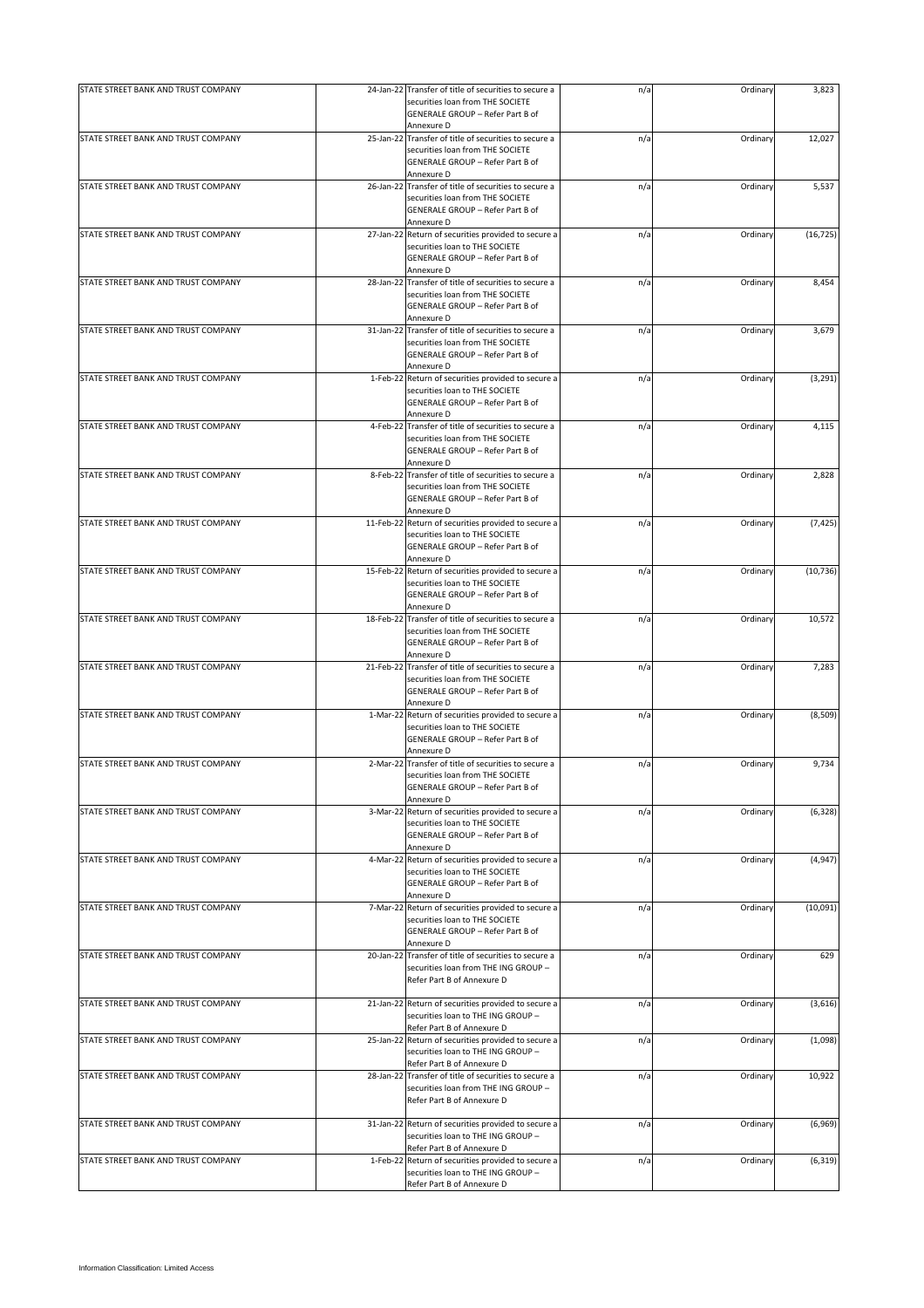| STATE STREET BANK AND TRUST COMPANY | 2-Feb-22 Transfer of title of securities to secure a                                                                        | n/a | Ordinary | 55        |
|-------------------------------------|-----------------------------------------------------------------------------------------------------------------------------|-----|----------|-----------|
|                                     | securities loan from THE ING GROUP -<br>Refer Part B of Annexure D                                                          |     |          |           |
|                                     |                                                                                                                             |     |          |           |
| STATE STREET BANK AND TRUST COMPANY | 3-Feb-22 Transfer of title of securities to secure a<br>securities loan from THE ING GROUP -<br>Refer Part B of Annexure D  | n/a | Ordinary | 3,203     |
| STATE STREET BANK AND TRUST COMPANY | 4-Feb-22 Return of securities provided to secure a<br>securities loan to THE ING GROUP -<br>Refer Part B of Annexure D      | n/a | Ordinary | (3,862)   |
| STATE STREET BANK AND TRUST COMPANY | 7-Feb-22 Transfer of title of securities to secure a<br>securities loan from THE ING GROUP -<br>Refer Part B of Annexure D  | n/a | Ordinary | 209       |
| STATE STREET BANK AND TRUST COMPANY | 8-Feb-22 Transfer of title of securities to secure a<br>securities loan from THE ING GROUP -<br>Refer Part B of Annexure D  | n/a | Ordinary | 4,116     |
| STATE STREET BANK AND TRUST COMPANY | 9-Feb-22 Transfer of title of securities to secure a<br>securities loan from THE ING GROUP -<br>Refer Part B of Annexure D  | n/a | Ordinary | 9,149     |
| STATE STREET BANK AND TRUST COMPANY | 10-Feb-22 Return of securities provided to secure a<br>securities loan to THE ING GROUP -<br>Refer Part B of Annexure D     | n/a | Ordinary | (10, 550) |
| STATE STREET BANK AND TRUST COMPANY | 14-Feb-22 Transfer of title of securities to secure a<br>securities loan from THE ING GROUP -<br>Refer Part B of Annexure D | n/a | Ordinary | 7,849     |
| STATE STREET BANK AND TRUST COMPANY | 16-Feb-22 Return of securities provided to secure a<br>securities loan to THE ING GROUP -<br>Refer Part B of Annexure D     | n/a | Ordinary | (5,701)   |
| STATE STREET BANK AND TRUST COMPANY | 21-Feb-22 Return of securities provided to secure a<br>securities loan to THE ING GROUP -<br>Refer Part B of Annexure D     | n/a | Ordinary | (4,865)   |
| STATE STREET BANK AND TRUST COMPANY | 22-Feb-22 Transfer of title of securities to secure a<br>securities loan from THE ING GROUP -<br>Refer Part B of Annexure D | n/a | Ordinary | 6,113     |
| STATE STREET BANK AND TRUST COMPANY | 24-Feb-22 Return of securities provided to secure a<br>securities loan to THE ING GROUP -<br>Refer Part B of Annexure D     | n/a | Ordinary | (2,634)   |
| STATE STREET BANK AND TRUST COMPANY | 28-Feb-22 Return of securities provided to secure a<br>securities loan to THE ING GROUP -<br>Refer Part B of Annexure D     | n/a | Ordinary | (257)     |
| STATE STREET BANK AND TRUST COMPANY | 18-Mar-22 Return of securities provided to secure a<br>securities loan to THE ING GROUP -<br>Refer Part B of Annexure D     | n/a | Ordinary | (2, 191)  |
| STATE STREET BANK AND TRUST COMPANY | 21-Mar-22 Transfer of title of securities to secure a<br>securities loan from THE ING GROUP -<br>Refer Part B of Annexure D | n/a | Ordinary | 11        |
| STATE STREET BANK AND TRUST COMPANY | 22-Mar-22 Return of securities provided to secure a<br>securities loan to THE ING GROUP -<br>Refer Part B of Annexure D     | n/a | Ordinary | (157)     |
| STATE STREET BANK AND TRUST COMPANY | 23-Mar-22 Transfer of title of securities to secure a<br>securities loan from THE ING GROUP -<br>Refer Part B of Annexure D | n/a | Ordinary | 925       |
| STATE STREET BANK AND TRUST COMPANY | 24-Mar-22 Transfer of title of securities to secure a<br>securities loan from THE ING GROUP -<br>Refer Part B of Annexure D | n/a | Ordinary | 17        |
| STATE STREET BANK AND TRUST COMPANY | 25-Mar-22 Return of securities provided to secure a<br>securities loan to THE ING GROUP -<br>Refer Part B of Annexure D     | n/a | Ordinary | (101)     |
| STATE STREET BANK AND TRUST COMPANY | 28-Mar-22 Return of securities provided to secure a<br>securities loan to THE ING GROUP -<br>Refer Part B of Annexure D     | n/a | Ordinary | (29)      |
| STATE STREET BANK AND TRUST COMPANY | 29-Mar-22 Return of securities provided to secure a<br>securities loan to THE ING GROUP -<br>Refer Part B of Annexure D     | n/a | Ordinary | (32)      |
| STATE STREET BANK AND TRUST COMPANY | 30-Mar-22 Return of securities provided to secure a<br>securities loan to THE ING GROUP -<br>Refer Part B of Annexure D     | n/a | Ordinary | (77)      |
| STATE STREET BANK AND TRUST COMPANY | 31-Mar-22 Return of securities provided to secure a<br>securities loan to THE ING GROUP -<br>Refer Part B of Annexure D     | n/a | Ordinary | (11)      |
| STATE STREET BANK AND TRUST COMPANY | 1-Apr-22 Transfer of title of securities to secure a<br>securities loan from THE ING GROUP -<br>Refer Part B of Annexure D  | n/a | Ordinary | 31        |
| STATE STREET BANK AND TRUST COMPANY | 4-Apr-22 Return of securities provided to secure a<br>securities loan to THE ING GROUP -<br>Refer Part B of Annexure D      | n/a | Ordinary | (31)      |
| STATE STREET BANK AND TRUST COMPANY | 5-Apr-22 Return of securities provided to secure a<br>securities loan to THE ING GROUP -<br>Refer Part B of Annexure D      | n/a | Ordinary | (27)      |
| STATE STREET BANK AND TRUST COMPANY | 6-Apr-22 Return of securities provided to secure a<br>securities loan to THE ING GROUP -<br>Refer Part B of Annexure D      | n/a | Ordinary | (123)     |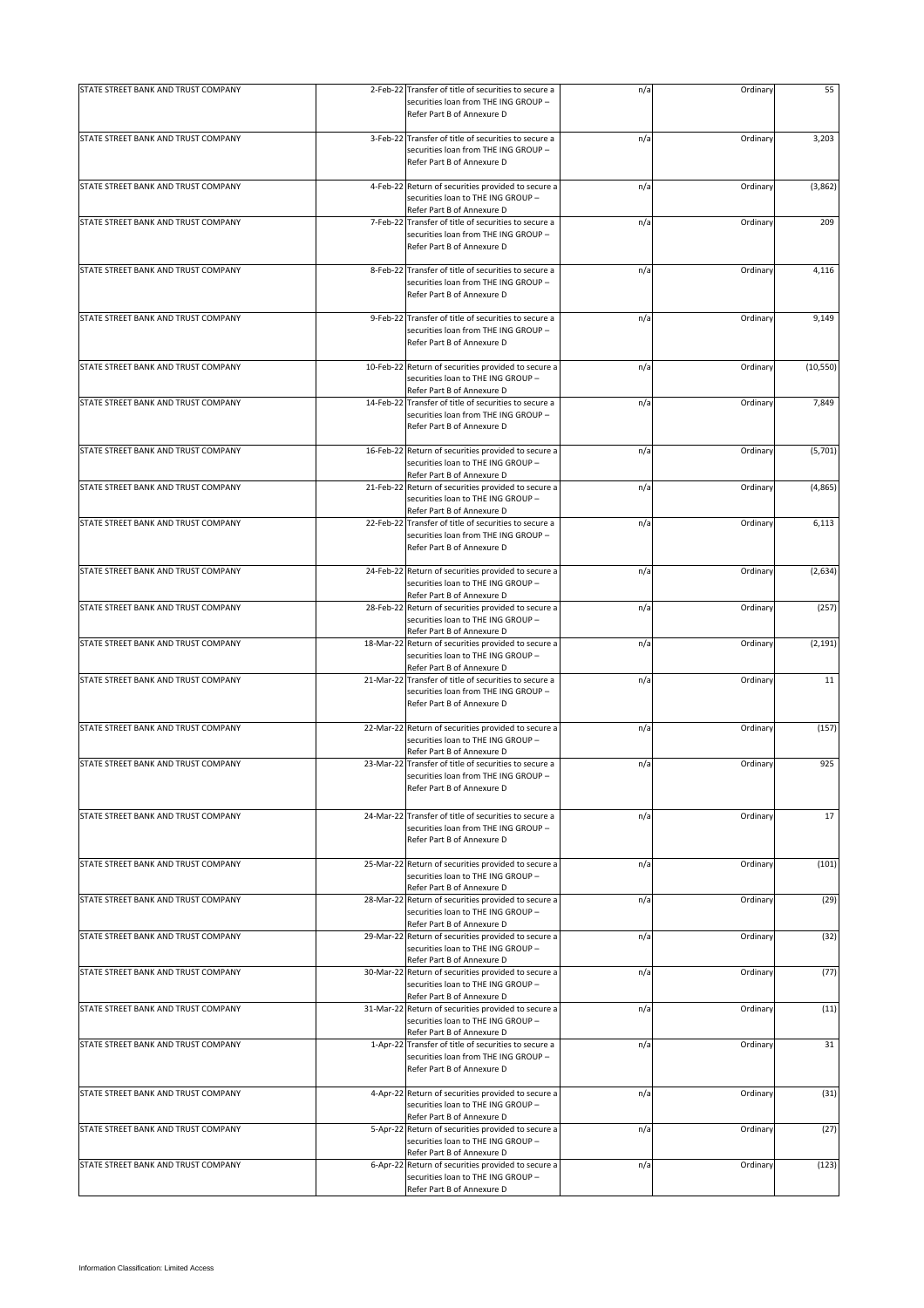| STATE STREET BANK AND TRUST COMPANY | 7-Apr-22 Transfer of title of securities to secure a<br>securities loan from THE ING GROUP -                                | n/a | Ordinary | 21           |
|-------------------------------------|-----------------------------------------------------------------------------------------------------------------------------|-----|----------|--------------|
|                                     | Refer Part B of Annexure D                                                                                                  |     |          |              |
| STATE STREET BANK AND TRUST COMPANY | 8-Apr-22 Return of securities provided to secure a<br>securities loan to THE ING GROUP -<br>Refer Part B of Annexure D      | n/a | Ordinary | (77)         |
| STATE STREET BANK AND TRUST COMPANY | 11-Apr-22 Return of securities provided to secure a<br>securities loan to THE ING GROUP -<br>Refer Part B of Annexure D     | n/a | Ordinary | (41)         |
| STATE STREET BANK AND TRUST COMPANY | 12-Apr-22 Return of securities provided to secure a<br>securities loan to THE ING GROUP -<br>Refer Part B of Annexure D     | n/a | Ordinary | (19)         |
| STATE STREET BANK AND TRUST COMPANY | 13-Apr-22 Return of securities provided to secure a<br>securities loan to THE ING GROUP -<br>Refer Part B of Annexure D     | n/a | Ordinary | (33)         |
| STATE STREET BANK AND TRUST COMPANY | 14-Apr-22 Return of securities provided to secure a<br>securities loan to THE ING GROUP -<br>Refer Part B of Annexure D     | n/a | Ordinary | (20)         |
| STATE STREET BANK AND TRUST COMPANY | 15-Apr-22 Return of securities provided to secure a<br>securities loan to THE ING GROUP -<br>Refer Part B of Annexure D     | n/a | Ordinary | (70)         |
| STATE STREET BANK AND TRUST COMPANY | 19-Apr-22 Return of securities provided to secure a<br>securities loan to THE ING GROUP -<br>Refer Part B of Annexure D     | n/a | Ordinary | (3)          |
| STATE STREET BANK AND TRUST COMPANY | 20-Apr-22 Return of securities provided to secure a<br>securities loan to THE ING GROUP -<br>Refer Part B of Annexure D     | n/a | Ordinary | (25)         |
| STATE STREET BANK AND TRUST COMPANY | 21-Apr-22 Return of securities provided to secure a<br>securities loan to THE ING GROUP -<br>Refer Part B of Annexure D     | n/a | Ordinary | (19)         |
| STATE STREET BANK AND TRUST COMPANY | 22-Apr-22 Return of securities provided to secure a<br>securities loan to THE ING GROUP -<br>Refer Part B of Annexure D     | n/a | Ordinary | (34)         |
| STATE STREET BANK AND TRUST COMPANY | 25-Apr-22 Return of securities provided to secure a<br>securities loan to THE ING GROUP -<br>Refer Part B of Annexure D     | n/a | Ordinary | (28)         |
| STATE STREET BANK AND TRUST COMPANY | 26-Apr-22 Transfer of title of securities to secure a<br>securities loan from THE ING GROUP -<br>Refer Part B of Annexure D | n/a | Ordinary | 8            |
| STATE STREET BANK AND TRUST COMPANY | 27-Apr-22 Transfer of title of securities to secure a<br>securities loan from THE ING GROUP -<br>Refer Part B of Annexure D | n/a | Ordinary | 85           |
| STATE STREET BANK AND TRUST COMPANY | 28-Apr-22 Transfer of title of securities to secure a<br>securities loan from THE ING GROUP -<br>Refer Part B of Annexure D | n/a | Ordinary | $\mathbf{1}$ |
| STATE STREET BANK AND TRUST COMPANY | 29-Apr-22 Transfer of title of securities to secure a<br>securities loan from THE ING GROUP -<br>Refer Part B of Annexure D | n/a | Ordinary | 16           |
| STATE STREET BANK AND TRUST COMPANY | 2-May-22 Return of securities provided to secure a<br>securities loan to THE ING GROUP -<br>Refer Part B of Annexure D      | n/a | Ordinary | (136)        |
| STATE STREET BANK AND TRUST COMPANY | 3-May-22 Return of securities provided to secure a<br>securities loan to THE ING GROUP -<br>Refer Part B of Annexure D      | n/a | Ordinary | (63)         |
| STATE STREET BANK AND TRUST COMPANY | 4-May-22 Return of securities provided to secure a<br>securities loan to THE ING GROUP -<br>Refer Part B of Annexure D      | n/a | Ordinary | (26)         |
| STATE STREET BANK AND TRUST COMPANY | 5-May-22 Return of securities provided to secure a<br>securities loan to THE ING GROUP -<br>Refer Part B of Annexure D      | n/a | Ordinary | (19)         |
| STATE STREET BANK AND TRUST COMPANY | 6-May-22 Transfer of title of securities to secure a<br>securities loan from THE ING GROUP -<br>Refer Part B of Annexure D  | n/a | Ordinary | 29           |
| STATE STREET BANK AND TRUST COMPANY | 9-May-22 Transfer of title of securities to secure a<br>securities loan from THE ING GROUP -<br>Refer Part B of Annexure D  | n/a | Ordinary | 18           |
| STATE STREET BANK AND TRUST COMPANY | 10-May-22 Transfer of title of securities to secure a<br>securities loan from THE ING GROUP -<br>Refer Part B of Annexure D | n/a | Ordinary | 35           |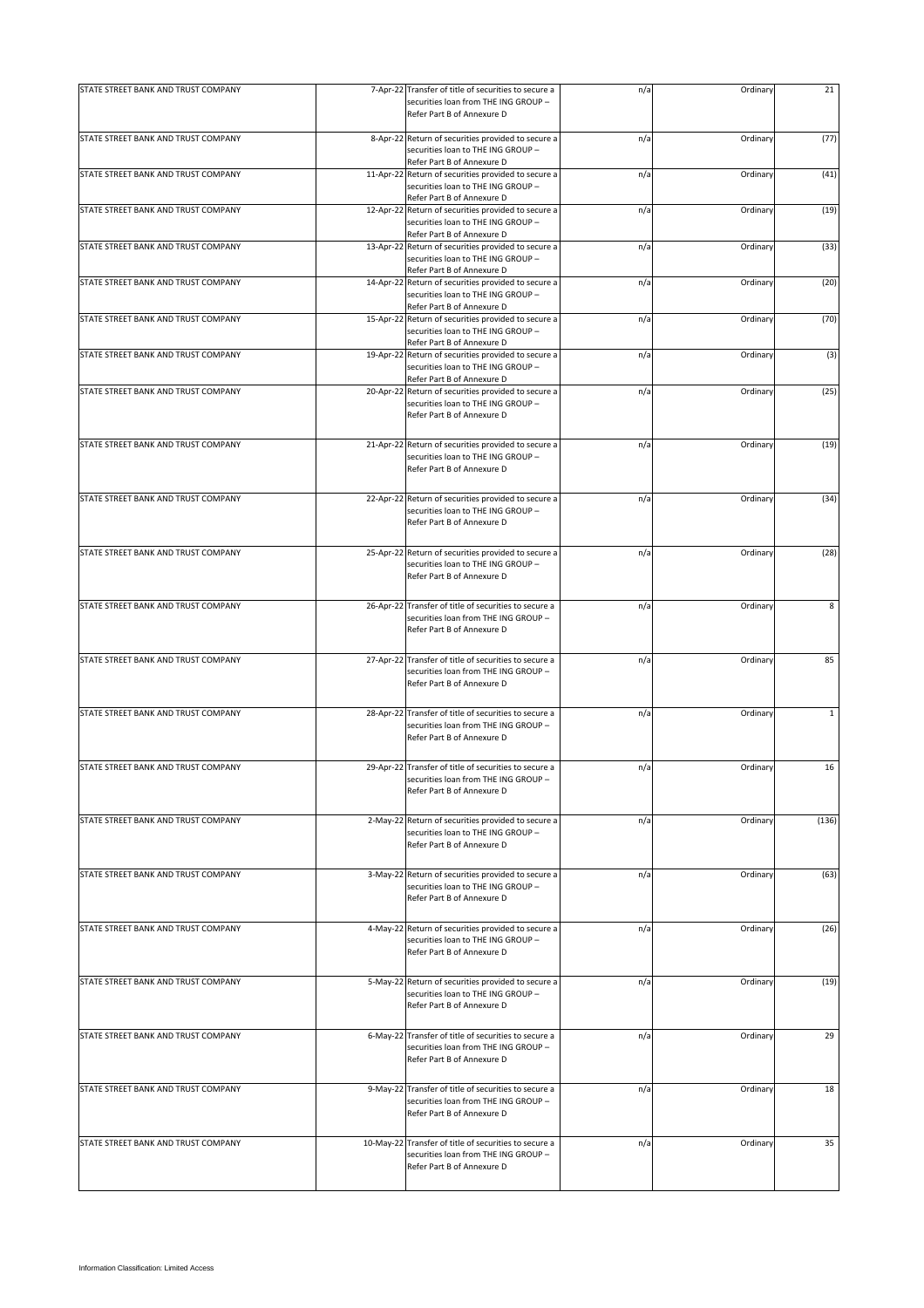| STATE STREET BANK AND TRUST COMPANY | 11-May-22 Transfer of title of securities to secure a<br>securities loan from THE ING GROUP -<br>Refer Part B of Annexure D                 | n/a | Ordinary | 94        |
|-------------------------------------|---------------------------------------------------------------------------------------------------------------------------------------------|-----|----------|-----------|
| STATE STREET BANK AND TRUST COMPANY | 12-May-22 Transfer of title of securities to secure a<br>securities loan from THE ING GROUP -<br>Refer Part B of Annexure D                 | n/a | Ordinary | 69        |
| STATE STREET BANK AND TRUST COMPANY | 13-May-22 Transfer of title of securities to secure a<br>securities loan from THE ING GROUP -<br>Refer Part B of Annexure D                 | n/a | Ordinary | 106       |
| STATE STREET BANK AND TRUST COMPANY | 16-May-22 Transfer of title of securities to secure a<br>securities loan from THE ING GROUP -<br>Refer Part B of Annexure D                 | n/a | Ordinary | 19        |
| STATE STREET BANK AND TRUST COMPANY | 17-May-22 Transfer of title of securities to secure a<br>securities loan from THE ING GROUP -<br>Refer Part B of Annexure D                 | n/a | Ordinary | 18        |
| STATE STREET BANK AND TRUST COMPANY | 18-May-22 Return of securities provided to secure a<br>securities loan to THE ING GROUP -<br>Refer Part B of Annexure D                     | n/a | Ordinary | (38)      |
| STATE STREET BANK AND TRUST COMPANY | 19-May-22 Transfer of title of securities to secure a<br>securities loan from THE ING GROUP -<br>Refer Part B of Annexure D                 | n/a | Ordinary | 29        |
| STATE STREET BANK AND TRUST COMPANY | 20-May-22 Transfer of title of securities to secure a<br>securities loan from THE ING GROUP -<br>Refer Part B of Annexure D                 | n/a | Ordinary | 3         |
| STATE STREET BANK AND TRUST COMPANY | 24-Feb-22 Transfer of title of securities to secure a<br>securities loan from THE UBS GROUP -<br>Refer Part B of Annexure D                 | n/a | Ordinary | 30,548    |
| STATE STREET BANK AND TRUST COMPANY | 4-Mar-22 Return of securities provided to secure a<br>securities loan to THE UBS GROUP -<br>Refer Part B of Annexure D                      | n/a | Ordinary | (30, 548) |
| STATE STREET BANK AND TRUST COMPANY | 4-Feb-22 Transfer of title of securities to secure a<br>securities loan from THE BARCLAYS<br>GROUP - Refer Part B of Annexure D             | n/a | Ordinary | 691       |
| STATE STREET BANK AND TRUST COMPANY | 7-Feb-22 Return of securities provided to secure a<br>securities loan to THE BARCLAYS GROUP<br>- Refer Part B of Annexure D                 | n/a | Ordinary | (691)     |
| STATE STREET BANK AND TRUST COMPANY | 31-Mar-22 Transfer of title of securities to secure a<br>securities loan from THE SOCIETE<br>GENERALE GROUP - Refer Part B of<br>Annexure D | n/a | Ordinary | 19,523    |
| STATE STREET BANK AND TRUST COMPANY | 1-Apr-22 Return of securities provided to secure a<br>securities loan to THE SOCIETE<br>GENERALE GROUP - Refer Part B of<br>Annexure D      | n/a | Ordinary | (10, 348) |
| STATE STREET BANK AND TRUST COMPANY | 8-Apr-22 Transfer of title of securities to secure a<br>securities loan from THE SOCIETE<br>GENERALE GROUP - Refer Part B of<br>Annexure D  | n/a | Ordinary | 4,506     |
| STATE STREET BANK AND TRUST COMPANY | 11-Apr-22 Return of securities provided to secure a<br>securities loan to THE SOCIETE<br>GENERALE GROUP - Refer Part B of<br>Annexure D     | n/a | Ordinary | (13,681)  |
| STATE STREET BANK AND TRUST COMPANY | 25-Jan-22 Transfer of title of securities to secure a<br>securities loan from THE ING GROUP -<br>Refer Part B of Annexure D                 | n/a | Ordinary | 1,511     |
| STATE STREET BANK AND TRUST COMPANY | 28-Jan-22 Return of securities provided to secure a<br>securities loan to THE ING GROUP -<br>Refer Part B of Annexure D                     | n/a | Ordinary | (1, 237)  |
| STATE STREET BANK AND TRUST COMPANY | 31-Jan-22 Transfer of title of securities to secure a<br>securities loan from THE ING GROUP -<br>Refer Part B of Annexure D                 | n/a | Ordinary | 1,546     |
| STATE STREET BANK AND TRUST COMPANY | 1-Feb-22 Return of securities provided to secure a<br>securities loan to THE ING GROUP -<br>Refer Part B of Annexure D                      | n/a | Ordinary | (1, 386)  |
| STATE STREET BANK AND TRUST COMPANY | 3-Feb-22 Transfer of title of securities to secure a<br>securities loan from THE ING GROUP -<br>Refer Part B of Annexure D                  | n/a | Ordinary | 1,335     |
| STATE STREET BANK AND TRUST COMPANY | 7-Feb-22 Return of securities provided to secure a<br>securities loan to THE ING GROUP -<br>Refer Part B of Annexure D                      | n/a | Ordinary | (1,643)   |
| STATE STREET BANK AND TRUST COMPANY | 8-Feb-22 Transfer of title of securities to secure a<br>securities loan from THE ING GROUP -<br>Refer Part B of Annexure D                  | n/a | Ordinary | 1,918     |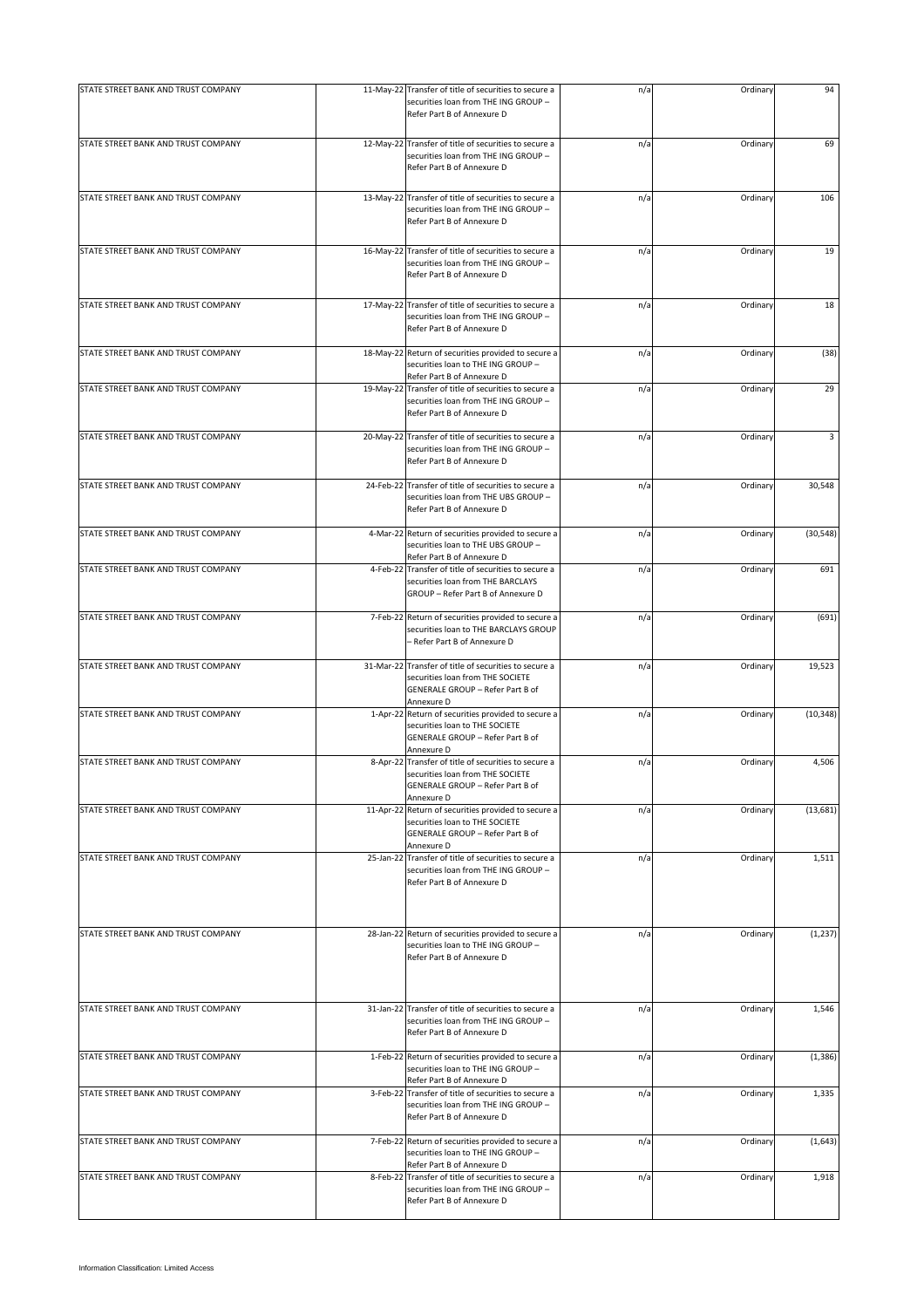| STATE STREET BANK AND TRUST COMPANY | 9-Feb-22 Transfer of title of securities to secure a<br>securities loan from THE ING GROUP -<br>Refer Part B of Annexure D  | n/a | Ordinary | 201       |
|-------------------------------------|-----------------------------------------------------------------------------------------------------------------------------|-----|----------|-----------|
| STATE STREET BANK AND TRUST COMPANY | 10-Feb-22 Return of securities provided to secure a<br>securities loan to THE ING GROUP -<br>Refer Part B of Annexure D     | n/a | Ordinary | (705)     |
| STATE STREET BANK AND TRUST COMPANY | 14-Feb-22 Transfer of title of securities to secure a<br>securities loan from THE ING GROUP -<br>Refer Part B of Annexure D | n/a | Ordinary | 509       |
| STATE STREET BANK AND TRUST COMPANY | 16-Feb-22 Transfer of title of securities to secure a<br>securities loan from THE ING GROUP -<br>Refer Part B of Annexure D | n/a | Ordinary | 1,141     |
| STATE STREET BANK AND TRUST COMPANY | 21-Feb-22 Return of securities provided to secure a<br>securities loan to THE ING GROUP -<br>Refer Part B of Annexure D     | n/a | Ordinary | (2,861)   |
| STATE STREET BANK AND TRUST COMPANY | 22-Feb-22 Transfer of title of securities to secure a<br>securities loan from THE ING GROUP -<br>Refer Part B of Annexure D | n/a | Ordinary | 2,926     |
| STATE STREET BANK AND TRUST COMPANY | 24-Feb-22 Return of securities provided to secure a<br>securities loan to THE ING GROUP -<br>Refer Part B of Annexure D     | n/a | Ordinary | (882)     |
| STATE STREET BANK AND TRUST COMPANY | 28-Feb-22 Return of securities provided to secure a<br>securities loan to THE ING GROUP -<br>Refer Part B of Annexure D     | n/a | Ordinary | (149)     |
| STATE STREET BANK AND TRUST COMPANY | 2-Mar-22 Transfer of title of securities to secure a<br>securities loan from THE ING GROUP -<br>Refer Part B of Annexure D  | n/a | Ordinary | 7,622     |
| STATE STREET BANK AND TRUST COMPANY | 3-Mar-22 Return of securities provided to secure a<br>securities loan to THE ING GROUP -<br>Refer Part B of Annexure D      | n/a | Ordinary | (594)     |
| STATE STREET BANK AND TRUST COMPANY | 4-Mar-22 Transfer of title of securities to secure a<br>securities loan from THE ING GROUP -<br>Refer Part B of Annexure D  | n/a | Ordinary | 999       |
| STATE STREET BANK AND TRUST COMPANY | 7-Mar-22 Return of securities provided to secure a<br>securities loan to THE ING GROUP -<br>Refer Part B of Annexure D      | n/a | Ordinary | (7, 749)  |
| STATE STREET BANK AND TRUST COMPANY | 8-Mar-22 Transfer of title of securities to secure a<br>securities loan from THE ING GROUP -<br>Refer Part B of Annexure D  | n/a | Ordinary | 7,639     |
| STATE STREET BANK AND TRUST COMPANY | 9-Mar-22 Return of securities provided to secure a<br>securities loan to THE ING GROUP -<br>Refer Part B of Annexure D      | n/a | Ordinary | (31)      |
| STATE STREET BANK AND TRUST COMPANY | 10-Mar-22 Return of securities provided to secure a<br>securities loan to THE ING GROUP -<br>Refer Part B of Annexure D     | n/a | Ordinary | (191)     |
| STATE STREET BANK AND TRUST COMPANY | 11-Mar-22 Transfer of title of securities to secure a<br>securities loan from THE ING GROUP -<br>Refer Part B of Annexure D | n/a | Ordinary | 6,534     |
| STATE STREET BANK AND TRUST COMPANY | 16-Mar-22 Return of securities provided to secure a<br>securities loan to THE ING GROUP -<br>Refer Part B of Annexure D     | n/a | Ordinary | (14, 773) |
| STATE STREET BANK AND TRUST COMPANY | 17-Mar-22 Transfer of title of securities to secure a<br>securities loan from THE ING GROUP -<br>Refer Part B of Annexure D | n/a | Ordinary | 19,347    |
| STATE STREET BANK AND TRUST COMPANY | 18-Mar-22 Return of securities provided to secure a<br>securities loan to THE ING GROUP -<br>Refer Part B of Annexure D     | n/a | Ordinary | (15, 519) |
| STATE STREET BANK AND TRUST COMPANY | 21-Mar-22 Transfer of title of securities to secure a<br>securities loan from THE ING GROUP -<br>Refer Part B of Annexure D | n/a | Ordinary | 75,026    |
| STATE STREET BANK AND TRUST COMPANY | 22-Mar-22 Return of securities provided to secure a<br>securities loan to THE ING GROUP -<br>Refer Part B of Annexure D     | n/a | Ordinary | (41, 394) |
| STATE STREET BANK AND TRUST COMPANY | 23-Mar-22 Transfer of title of securities to secure a<br>securities loan from THE ING GROUP -<br>Refer Part B of Annexure D | n/a | Ordinary | 27,919    |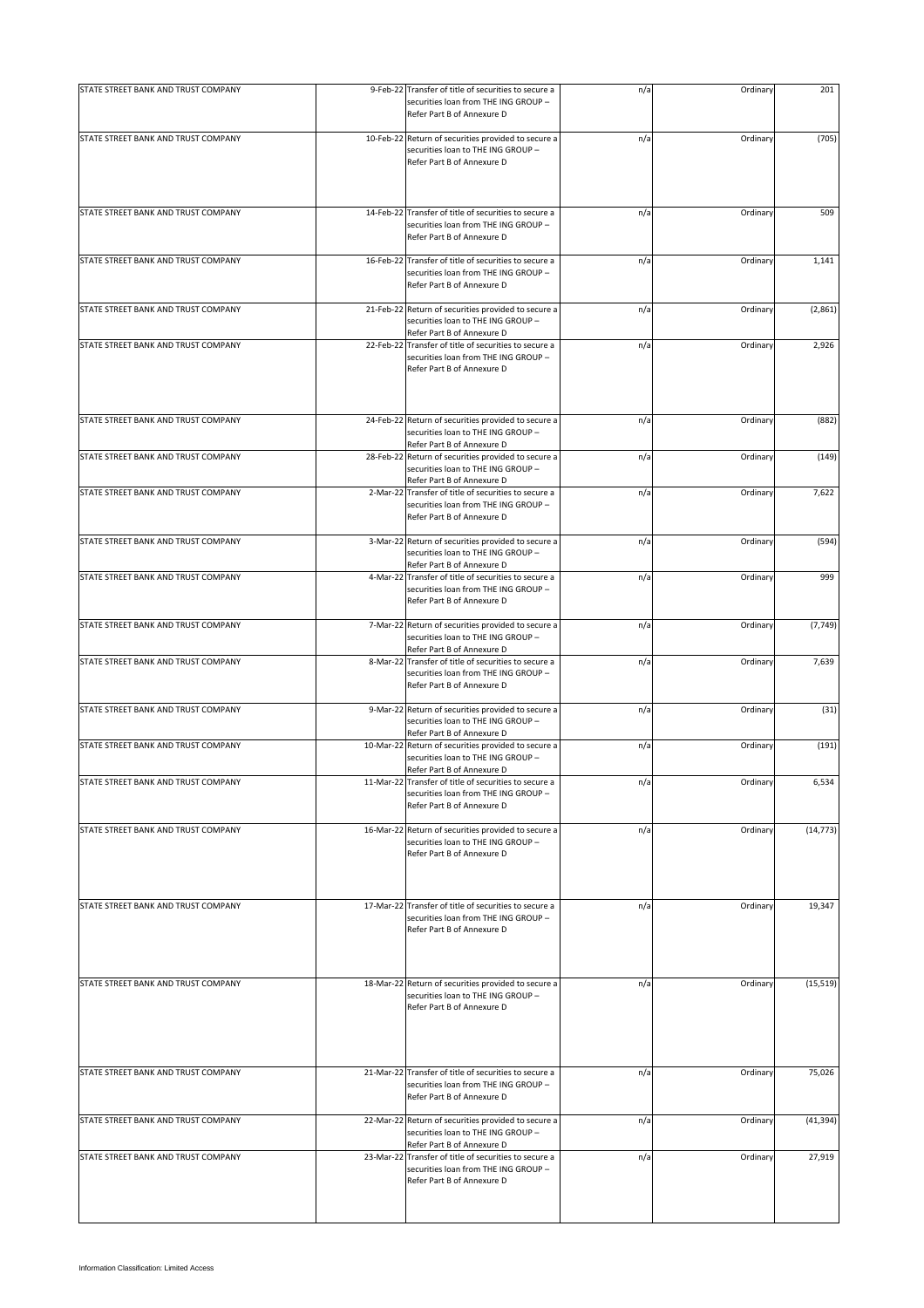|                                     |                                                                                                                             |     | Ordinary |           |
|-------------------------------------|-----------------------------------------------------------------------------------------------------------------------------|-----|----------|-----------|
| STATE STREET BANK AND TRUST COMPANY | 24-Mar-22 Transfer of title of securities to secure a<br>securities loan from THE ING GROUP -<br>Refer Part B of Annexure D | n/a |          | 232       |
| STATE STREET BANK AND TRUST COMPANY | 25-Mar-22 Return of securities provided to secure a<br>securities loan to THE ING GROUP -<br>Refer Part B of Annexure D     | n/a | Ordinary | (16, 620) |
| STATE STREET BANK AND TRUST COMPANY | 28-Mar-22 Transfer of title of securities to secure a<br>securities loan from THE ING GROUP -<br>Refer Part B of Annexure D | n/a | Ordinary | 26,583    |
| STATE STREET BANK AND TRUST COMPANY | 29-Mar-22 Return of securities provided to secure a<br>securities loan to THE ING GROUP -<br>Refer Part B of Annexure D     | n/a | Ordinary | (27, 868) |
| STATE STREET BANK AND TRUST COMPANY | 30-Mar-22 Return of securities provided to secure a<br>securities loan to THE ING GROUP -<br>Refer Part B of Annexure D     | n/a | Ordinary | (1,859)   |
| STATE STREET BANK AND TRUST COMPANY | 31-Mar-22 Return of securities provided to secure a<br>securities loan to THE ING GROUP -<br>Refer Part B of Annexure D     | n/a | Ordinary | (393)     |
| STATE STREET BANK AND TRUST COMPANY | 1-Apr-22 Transfer of title of securities to secure a<br>securities loan from THE ING GROUP -<br>Refer Part B of Annexure D  | n/a | Ordinary | 567       |
| STATE STREET BANK AND TRUST COMPANY | 4-Apr-22 Return of securities provided to secure a<br>securities loan to THE ING GROUP -<br>Refer Part B of Annexure D      | n/a | Ordinary | (725)     |
| STATE STREET BANK AND TRUST COMPANY | 5-Apr-22 Return of securities provided to secure a<br>securities loan to THE ING GROUP -<br>Refer Part B of Annexure D      | n/a | Ordinary | (200)     |
| STATE STREET BANK AND TRUST COMPANY | 6-Apr-22 Return of securities provided to secure a<br>securities loan to THE ING GROUP -<br>Refer Part B of Annexure D      | n/a | Ordinary | (2, 320)  |
| STATE STREET BANK AND TRUST COMPANY | 7-Apr-22 Transfer of title of securities to secure a<br>securities loan from THE ING GROUP -<br>Refer Part B of Annexure D  | n/a | Ordinary | 697       |
| STATE STREET BANK AND TRUST COMPANY | 8-Apr-22 Transfer of title of securities to secure a<br>securities loan from THE ING GROUP -<br>Refer Part B of Annexure D  | n/a | Ordinary | 9,635     |
| STATE STREET BANK AND TRUST COMPANY | 11-Apr-22 Return of securities provided to secure a<br>securities loan to THE ING GROUP -<br>Refer Part B of Annexure D     | n/a | Ordinary | (905)     |
| STATE STREET BANK AND TRUST COMPANY | 12-Apr-22 Return of securities provided to secure a<br>securities loan to THE ING GROUP -<br>Refer Part B of Annexure D     | n/a | Ordinary | (149)     |
| STATE STREET BANK AND TRUST COMPANY | 13-Apr-22 Return of securities provided to secure a<br>securities loan to THE ING GROUP -<br>Refer Part B of Annexure D     | n/a | Ordinary | (924)     |
| STATE STREET BANK AND TRUST COMPANY | 14-Apr-22 Return of securities provided to secure a<br>securities loan to THE ING GROUP -<br>Refer Part B of Annexure D     | n/a | Ordinary | (620)     |
| STATE STREET BANK AND TRUST COMPANY | 15-Apr-22 Return of securities provided to secure a<br>securities loan to THE ING GROUP -<br>Refer Part B of Annexure D     | n/a | Ordinary | (1, 562)  |
| STATE STREET BANK AND TRUST COMPANY | 19-Apr-22 Transfer of title of securities to secure a<br>securities loan from THE ING GROUP -<br>Refer Part B of Annexure D | n/a | Ordinary | 13        |
| STATE STREET BANK AND TRUST COMPANY | 20-Apr-22 Return of securities provided to secure a<br>securities loan to THE ING GROUP -<br>Refer Part B of Annexure D     | n/a | Ordinary | (561)     |
| STATE STREET BANK AND TRUST COMPANY | 21-Apr-22 Return of securities provided to secure a<br>securities loan to THE ING GROUP -<br>Refer Part B of Annexure D     | n/a | Ordinary | (1,016)   |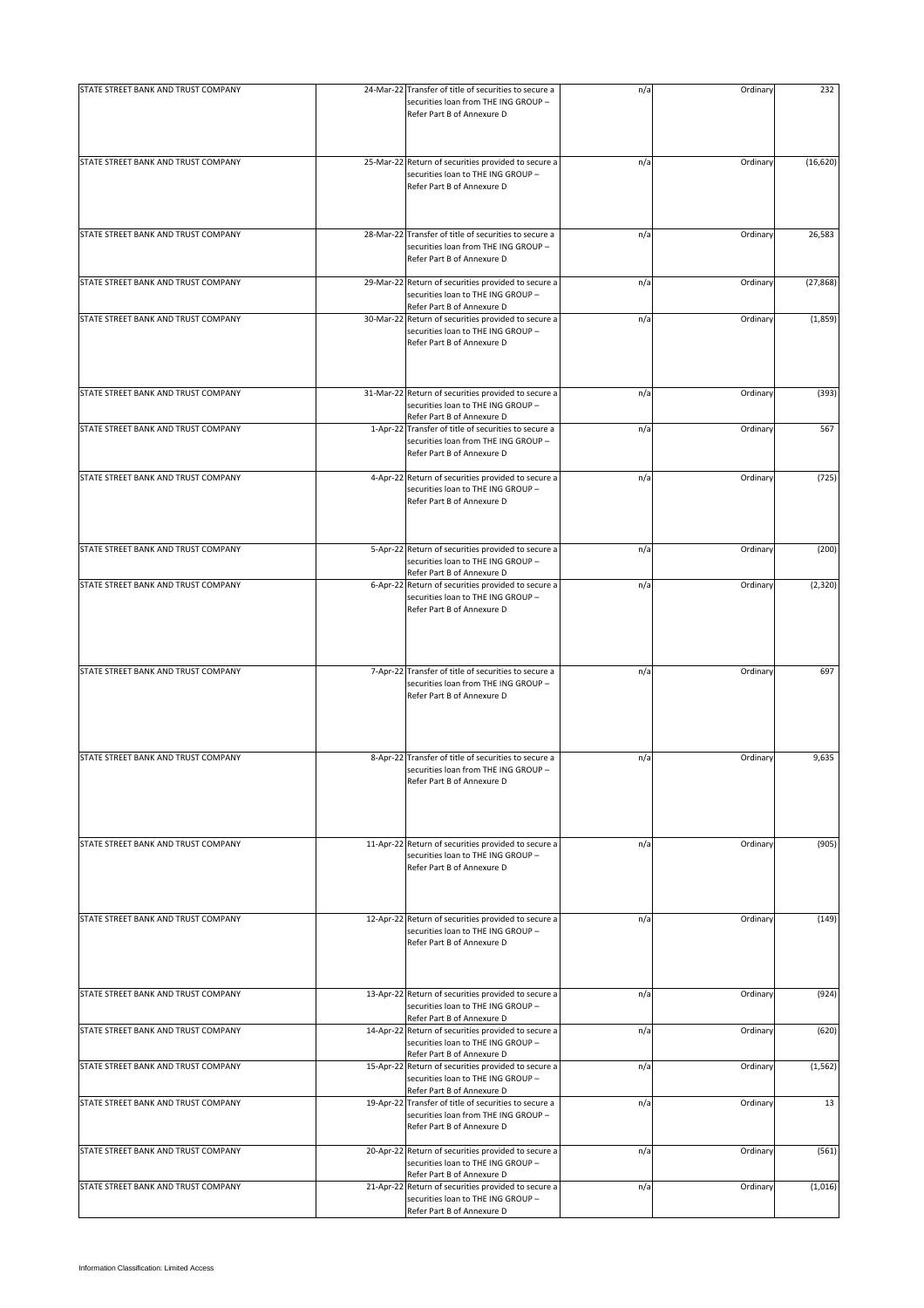| STATE STREET BANK AND TRUST COMPANY | 22-Apr-22 Return of securities provided to secure a<br>securities loan to THE ING GROUP -                                                   | n/a | Ordinary | (6,909)   |
|-------------------------------------|---------------------------------------------------------------------------------------------------------------------------------------------|-----|----------|-----------|
|                                     | Refer Part B of Annexure D                                                                                                                  |     |          |           |
| STATE STREET BANK AND TRUST COMPANY | 25-Apr-22 Return of securities provided to secure a<br>securities loan to THE ING GROUP -<br>Refer Part B of Annexure D                     | n/a | Ordinary | (643)     |
| STATE STREET BANK AND TRUST COMPANY | 26-Apr-22 Return of securities provided to secure a<br>securities loan to THE ING GROUP -<br>Refer Part B of Annexure D                     | n/a | Ordinary | (6)       |
| STATE STREET BANK AND TRUST COMPANY | 27-Apr-22 Transfer of title of securities to secure a<br>securities loan from THE ING GROUP -<br>Refer Part B of Annexure D                 | n/a | Ordinary | 1,941     |
| STATE STREET BANK AND TRUST COMPANY | 28-Apr-22 Transfer of title of securities to secure a<br>securities loan from THE ING GROUP -<br>Refer Part B of Annexure D                 | n/a | Ordinary | 295       |
| STATE STREET BANK AND TRUST COMPANY | 29-Apr-22 Transfer of title of securities to secure a<br>securities loan from THE ING GROUP -<br>Refer Part B of Annexure D                 | n/a | Ordinary | 417       |
| STATE STREET BANK AND TRUST COMPANY | 2-May-22 Return of securities provided to secure a<br>securities loan to THE ING GROUP -<br>Refer Part B of Annexure D                      | n/a | Ordinary | (4, 449)  |
| STATE STREET BANK AND TRUST COMPANY | 3-May-22 Return of securities provided to secure a<br>securities loan to THE ING GROUP -<br>Refer Part B of Annexure D                      | n/a | Ordinary | (1, 227)  |
| STATE STREET BANK AND TRUST COMPANY | 4-May-22 Return of securities provided to secure a<br>securities loan to THE ING GROUP -<br>Refer Part B of Annexure D                      | n/a | Ordinary | (729)     |
| STATE STREET BANK AND TRUST COMPANY | 5-May-22 Transfer of title of securities to secure a<br>securities loan from THE ING GROUP -<br>Refer Part B of Annexure D                  | n/a | Ordinary | 14,767    |
| STATE STREET BANK AND TRUST COMPANY | 6-May-22 Transfer of title of securities to secure a<br>securities loan from THE ING GROUP -<br>Refer Part B of Annexure D                  | n/a | Ordinary | 1,667     |
| STATE STREET BANK AND TRUST COMPANY | 9-May-22 Transfer of title of securities to secure a<br>securities loan from THE ING GROUP -<br>Refer Part B of Annexure D                  | n/a | Ordinary | 1,051     |
| STATE STREET BANK AND TRUST COMPANY | 10-May-22 Transfer of title of securities to secure a<br>securities loan from THE ING GROUP -<br>Refer Part B of Annexure D                 | n/a | Ordinary | 1,019     |
| STATE STREET BANK AND TRUST COMPANY | 11-May-22 Return of securities provided to secure a<br>securities loan to THE ING GROUP -<br>Refer Part B of Annexure D                     | n/a | Ordinary | (3, 104)  |
| STATE STREET BANK AND TRUST COMPANY | 12-May-22 Return of securities provided to secure a<br>securities loan to THE ING GROUP -<br>Refer Part B of Annexure D                     | n/a | Ordinary | (10, 454) |
| STATE STREET BANK AND TRUST COMPANY | 13-May-22 Transfer of title of securities to secure a<br>securities loan from THE ING GROUP -<br>Refer Part B of Annexure D                 | n/a | Ordinary | 26,481    |
| STATE STREET BANK AND TRUST COMPANY | 16-May-22 Return of securities provided to secure a<br>securities loan to THE ING GROUP -<br>Refer Part B of Annexure D                     | n/a | Ordinary | (1,671)   |
| STATE STREET BANK AND TRUST COMPANY | 17-May-22 Transfer of title of securities to secure a<br>securities loan from THE ING GROUP -<br>Refer Part B of Annexure D                 | n/a | Ordinary | 815       |
| STATE STREET BANK AND TRUST COMPANY | 18-May-22 Return of securities provided to secure a<br>securities loan to THE ING GROUP -<br>Refer Part B of Annexure D                     | n/a | Ordinary | (34, 139) |
| STATE STREET BANK AND TRUST COMPANY | 19-May-22 Transfer of title of securities to secure a<br>securities loan from THE ING GROUP -<br>Refer Part B of Annexure D                 | n/a | Ordinary | 6,031     |
| STATE STREET BANK AND TRUST COMPANY | 20-May-22 Return of securities provided to secure a<br>securities loan to THE ING GROUP -<br>Refer Part B of Annexure D                     | n/a | Ordinary | (8, 156)  |
| STATE STREET BANK AND TRUST COMPANY | 24-Jan-22 Transfer of title of securities to secure a<br>securities loan from THE SOCIETE<br>GENERALE GROUP - Refer Part B of<br>Annexure D | n/a | Ordinary | 6,258     |
| STATE STREET BANK AND TRUST COMPANY | 27-Jan-22 Return of securities provided to secure a<br>securities loan to THE SOCIETE<br>GENERALE GROUP - Refer Part B of<br>Annexure D     | n/a | Ordinary | (1, 166)  |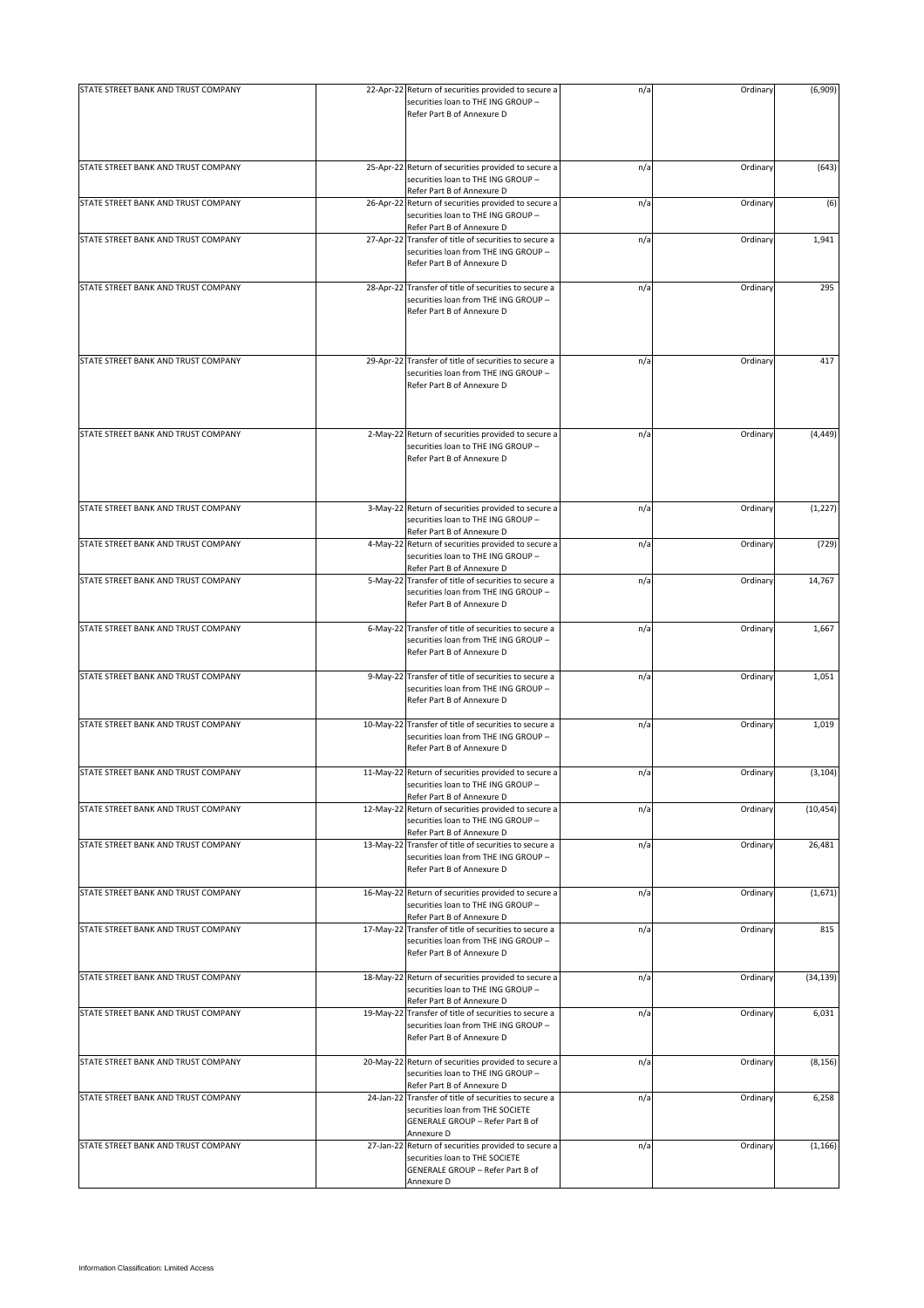| STATE STREET BANK AND TRUST COMPANY | 28-Jan-22 Return of securities provided to secure a<br>securities loan to THE SOCIETE                                         | n/a | Ordinary | (2, 557)  |
|-------------------------------------|-------------------------------------------------------------------------------------------------------------------------------|-----|----------|-----------|
|                                     | GENERALE GROUP - Refer Part B of                                                                                              |     |          |           |
| STATE STREET BANK AND TRUST COMPANY | Annexure D<br>31-Jan-22 Transfer of title of securities to secure a<br>securities loan from THE SOCIETE                       | n/a | Ordinary | 445       |
|                                     | GENERALE GROUP - Refer Part B of<br>Annexure D                                                                                |     |          |           |
| STATE STREET BANK AND TRUST COMPANY | 1-Feb-22 Transfer of title of securities to secure a                                                                          | n/a | Ordinary | 598       |
|                                     | securities loan from THE SOCIETE<br>GENERALE GROUP - Refer Part B of                                                          |     |          |           |
|                                     | Annexure D                                                                                                                    |     |          |           |
| STATE STREET BANK AND TRUST COMPANY | 11-Feb-22 Return of securities provided to secure a                                                                           | n/a | Ordinary | (3,073)   |
|                                     | securities loan to THE SOCIETE<br>GENERALE GROUP - Refer Part B of                                                            |     |          |           |
|                                     | Annexure D                                                                                                                    |     |          |           |
| STATE STREET BANK AND TRUST COMPANY | 14-Feb-22 Transfer of title of securities to secure a<br>securities loan from THE SOCIETE<br>GENERALE GROUP - Refer Part B of | n/a | Ordinary | 2,515     |
|                                     | Annexure D                                                                                                                    |     |          |           |
| STATE STREET BANK AND TRUST COMPANY | 15-Feb-22 Transfer of title of securities to secure a                                                                         | n/a | Ordinary | 9,344     |
|                                     | securities loan from THE SOCIETE<br>GENERALE GROUP - Refer Part B of<br>Annexure D                                            |     |          |           |
| STATE STREET BANK AND TRUST COMPANY | 1-Mar-22 Return of securities provided to secure a                                                                            | n/a | Ordinary | (12, 352) |
|                                     | securities loan to THE SOCIETE<br>GENERALE GROUP - Refer Part B of<br>Annexure D                                              |     |          |           |
|                                     |                                                                                                                               |     |          |           |
| STATE STREET BANK AND TRUST COMPANY | 3-Mar-22 Transfer of title of securities to secure a<br>securities loan from THE SOCIETE<br>GENERALE GROUP - Refer Part B of  | n/a | Ordinary | 3,161     |
|                                     | Annexure D                                                                                                                    |     |          |           |
| STATE STREET BANK AND TRUST COMPANY | 4-Mar-22 Transfer of title of securities to secure a<br>securities loan from THE SOCIETE<br>GENERALE GROUP - Refer Part B of  | n/a | Ordinary | 37        |
|                                     | Annexure D                                                                                                                    |     |          |           |
| STATE STREET BANK AND TRUST COMPANY | 11-Mar-22 Return of securities provided to secure a<br>securities loan to THE SOCIETE<br>GENERALE GROUP - Refer Part B of     | n/a | Ordinary | (2,528)   |
|                                     | Annexure D                                                                                                                    |     |          |           |
| STATE STREET BANK AND TRUST COMPANY | 14-Mar-22 Transfer of title of securities to secure a<br>securities loan from THE SOCIETE<br>GENERALE GROUP - Refer Part B of | n/a | Ordinary | 2,588     |
|                                     | Annexure D                                                                                                                    |     |          |           |
| STATE STREET BANK AND TRUST COMPANY | 15-Mar-22 Return of securities provided to secure a                                                                           | n/a | Ordinary | (199)     |
|                                     | securities loan to THE SOCIETE<br>GENERALE GROUP - Refer Part B of                                                            |     |          |           |
|                                     | Annexure D                                                                                                                    |     |          |           |
| STATE STREET BANK AND TRUST COMPANY | 16-Mar-22 Return of securities provided to secure a<br>securities loan to THE SOCIETE<br>GENERALE GROUP - Refer Part B of     | n/a | Ordinary | (1,029)   |
|                                     | Annexure D                                                                                                                    |     |          |           |
| STATE STREET BANK AND TRUST COMPANY | 31-Mar-22 Return of securities provided to secure a<br>securities loan to THE SOCIETE                                         | n/a | Ordinary | (1, 110)  |
|                                     |                                                                                                                               |     |          |           |
|                                     | GENERALE GROUP - Refer Part B of                                                                                              |     |          |           |
|                                     | Annexure D                                                                                                                    |     |          |           |
| STATE STREET BANK AND TRUST COMPANY | 1-Apr-22 Return of securities provided to secure a                                                                            | n/a | Ordinary | (316)     |
|                                     | securities loan to THE SOCIETE                                                                                                |     |          |           |
|                                     | GENERALE GROUP - Refer Part B of                                                                                              |     |          |           |
|                                     | Annexure D                                                                                                                    |     |          |           |
| STATE STREET BANK AND TRUST COMPANY | 6-Apr-22 Return of securities provided to secure a                                                                            | n/a | Ordinary | (616)     |
|                                     | securities loan to THE SOCIETE                                                                                                |     |          |           |
|                                     | GENERALE GROUP - Refer Part B of<br>Annexure D                                                                                |     |          |           |
| STATE STREET BANK AND TRUST COMPANY | 8-Apr-22 Transfer of title of securities to secure a                                                                          | n/a | Ordinary | 940       |
|                                     | securities loan from THE SOCIETE                                                                                              |     |          |           |
|                                     | GENERALE GROUP - Refer Part B of<br>Annexure D                                                                                |     |          |           |
| STATE STREET BANK AND TRUST COMPANY | 11-Apr-22 Return of securities provided to secure a                                                                           | n/a | Ordinary | (430)     |
|                                     | securities loan to THE SOCIETE                                                                                                |     |          |           |
|                                     | GENERALE GROUP - Refer Part B of                                                                                              |     |          |           |
|                                     | Annexure D                                                                                                                    |     |          |           |
| STATE STREET BANK AND TRUST COMPANY | 18-Apr-22 Return of securities provided to secure a                                                                           | n/a | Ordinary | (54)      |
|                                     | securities loan to THE SOCIETE                                                                                                |     |          |           |
|                                     | GENERALE GROUP - Refer Part B of<br>Annexure D                                                                                |     |          |           |
| STATE STREET BANK AND TRUST COMPANY | 19-Apr-22 Transfer of title of securities to secure a                                                                         |     | Ordinary | 5         |
|                                     | securities loan from THE SOCIETE                                                                                              | n/a |          |           |
|                                     | GENERALE GROUP - Refer Part B of                                                                                              |     |          |           |
|                                     | Annexure D                                                                                                                    |     |          |           |
| STATE STREET BANK AND TRUST COMPANY | 20-Apr-22 Return of securities provided to secure a                                                                           | n/a | Ordinary | (170)     |
|                                     | securities loan to THE SOCIETE<br>GENERALE GROUP - Refer Part B of                                                            |     |          |           |
|                                     | Annexure D                                                                                                                    |     |          |           |
| STATE STREET BANK AND TRUST COMPANY | 21-Apr-22 Return of securities provided to secure a                                                                           | n/a | Ordinary | (193)     |
|                                     | securities loan to THE SOCIETE                                                                                                |     |          |           |
|                                     | GENERALE GROUP - Refer Part B of                                                                                              |     |          |           |
|                                     | Annexure D                                                                                                                    |     |          |           |
| STATE STREET BANK AND TRUST COMPANY | 25-Apr-22 Transfer of title of securities to secure a                                                                         | n/a | Ordinary | 1,278     |
|                                     | securities loan from THE SOCIETE                                                                                              |     |          |           |
|                                     | GENERALE GROUP - Refer Part B of                                                                                              |     |          |           |
|                                     | Annexure D                                                                                                                    |     |          |           |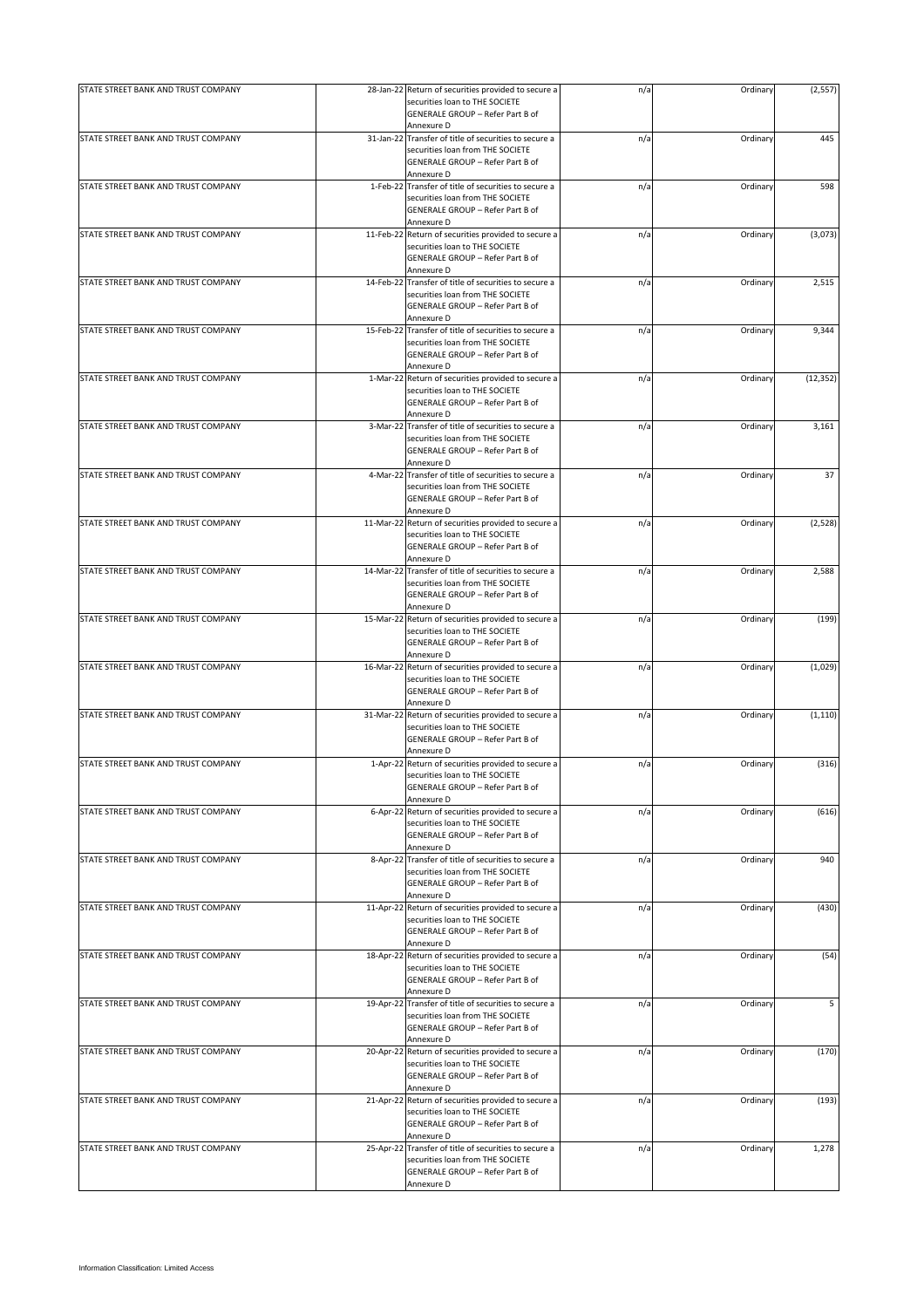| STATE STREET BANK AND TRUST COMPANY | 3-May-22 Return of securities provided to secure a<br>securities loan to THE SOCIETE<br>GENERALE GROUP - Refer Part B of                    | n/a | Ordinary | (1, 173)  |
|-------------------------------------|---------------------------------------------------------------------------------------------------------------------------------------------|-----|----------|-----------|
|                                     | Annexure D                                                                                                                                  |     |          |           |
| STATE STREET BANK AND TRUST COMPANY | 4-May-22 Return of securities provided to secure a<br>securities loan to THE SOCIETE<br>GENERALE GROUP - Refer Part B of                    | n/a | Ordinary | (103)     |
|                                     | Annexure D                                                                                                                                  |     |          |           |
| STATE STREET BANK AND TRUST COMPANY | 9-May-22 Transfer of title of securities to secure a<br>securities loan from THE SOCIETE<br>GENERALE GROUP - Refer Part B of<br>Annexure D  | n/a | Ordinary | 360       |
| STATE STREET BANK AND TRUST COMPANY | 10-May-22 Return of securities provided to secure a                                                                                         | n/a | Ordinary | (388)     |
|                                     | securities loan to THE SOCIETE<br>GENERALE GROUP - Refer Part B of<br>Annexure D                                                            |     |          |           |
| STATE STREET BANK AND TRUST COMPANY | 12-May-22 Transfer of title of securities to secure a<br>securities loan from THE SOCIETE<br>GENERALE GROUP - Refer Part B of<br>Annexure D | n/a | Ordinary | 784       |
| STATE STREET BANK AND TRUST COMPANY | 13-May-22 Return of securities provided to secure a<br>securities loan to THE SOCIETE<br>GENERALE GROUP - Refer Part B of<br>Annexure D     | n/a | Ordinary | (795)     |
| STATE STREET BANK AND TRUST COMPANY |                                                                                                                                             |     | Ordinary | (62)      |
|                                     | 16-May-22 Return of securities provided to secure a<br>securities loan to THE SOCIETE<br>GENERALE GROUP - Refer Part B of<br>Annexure D     | n/a |          |           |
| STATE STREET BANK AND TRUST COMPANY | 24-Feb-22 Transfer of title of securities to secure a<br>securities loan from THE ING GROUP -<br>Refer Part B of Annexure D                 | n/a | Ordinary | 9,629     |
| STATE STREET BANK AND TRUST COMPANY | 25-Feb-22 Return of securities provided to secure a<br>securities loan to THE ING GROUP -<br>Refer Part B of Annexure D                     | n/a | Ordinary | (8,500)   |
| STATE STREET BANK AND TRUST COMPANY | 13-May-22 Transfer of title of securities to secure a                                                                                       | n/a | Ordinary | 28,502    |
|                                     | securities loan from THE ING GROUP -<br>Refer Part B of Annexure D                                                                          |     |          |           |
| STATE STREET BANK AND TRUST COMPANY | 16-May-22 Return of securities provided to secure a<br>securities loan to THE ING GROUP -<br>Refer Part B of Annexure D                     | n/a | Ordinary | (2,996)   |
| STATE STREET BANK AND TRUST COMPANY | 17-May-22 Transfer of title of securities to secure a<br>securities loan from THE ING GROUP -<br>Refer Part B of Annexure D                 | n/a | Ordinary | 504       |
| STATE STREET BANK AND TRUST COMPANY | 18-May-22 Return of securities provided to secure a<br>securities loan to THE ING GROUP -<br>Refer Part B of Annexure D                     | n/a | Ordinary | (27, 140) |
| STATE STREET BANK AND TRUST COMPANY | 19-May-22 Transfer of title of securities to secure a<br>securities loan from THE ING GROUP -<br>Refer Part B of Annexure D                 | n/a | Ordinary | 6,800     |
| STATE STREET BANK AND TRUST COMPANY | 20-May-22 Return of securities provided to secure a<br>securities loan to THE ING GROUP -<br>Refer Part B of Annexure D                     | n/a | Ordinary | (6,800)   |
| STATE STREET BANK AND TRUST COMPANY | 28-Jan-22 Transfer of title of securities to secure a<br>securities loan from THE SOCIETE<br>GENERALE GROUP - Refer Part B of<br>Annexure D | n/a | Ordinary | 541       |
| STATE STREET BANK AND TRUST COMPANY | 31-Jan-22 Transfer of title of securities to secure a<br>securities loan from THE SOCIETE<br>GENERALE GROUP - Refer Part B of               | n/a | Ordinary | 13        |
|                                     | Annexure D                                                                                                                                  |     |          |           |
| STATE STREET BANK AND TRUST COMPANY | 1-Feb-22 Transfer of title of securities to secure a<br>securities loan from THE SOCIETE<br>GENERALE GROUP - Refer Part B of<br>Annexure D  | n/a | Ordinary | 17        |
| STATE STREET BANK AND TRUST COMPANY | 15-Feb-22 Transfer of title of securities to secure a<br>securities loan from THE SOCIETE<br>GENERALE GROUP - Refer Part B of<br>Annexure D | n/a | Ordinary | 1,792     |
| STATE STREET BANK AND TRUST COMPANY | 14-Mar-22 Return of securities provided to secure a                                                                                         | n/a | Ordinary | (2, 361)  |
|                                     | securities loan to THE SOCIETE<br>GENERALE GROUP - Refer Part B of<br>Annexure D                                                            |     |          |           |
| STATE STREET BANK AND TRUST COMPANY | 16-Mar-22 Return of securities provided to secure a<br>securities loan to THE SOCIETE<br>GENERALE GROUP - Refer Part B of<br>Annexure D     | n/a | Ordinary | (1)       |
| STATE STREET BANK AND TRUST COMPANY | 31-Mar-22 Transfer of title of securities to secure a<br>securities loan from THE SOCIETE<br>GENERALE GROUP - Refer Part B of<br>Annexure D | n/a | Ordinary | 7,010     |
| STATE STREET BANK AND TRUST COMPANY | 1-Apr-22 Return of securities provided to secure a<br>securities loan to THE SOCIETE<br>GENERALE GROUP - Refer Part B of<br>Annexure D      | n/a | Ordinary | (2, 224)  |
| STATE STREET BANK AND TRUST COMPANY | 8-Apr-22 Transfer of title of securities to secure a<br>securities loan from THE SOCIETE<br>GENERALE GROUP - Refer Part B of<br>Annexure D  | n/a | Ordinary | 1,969     |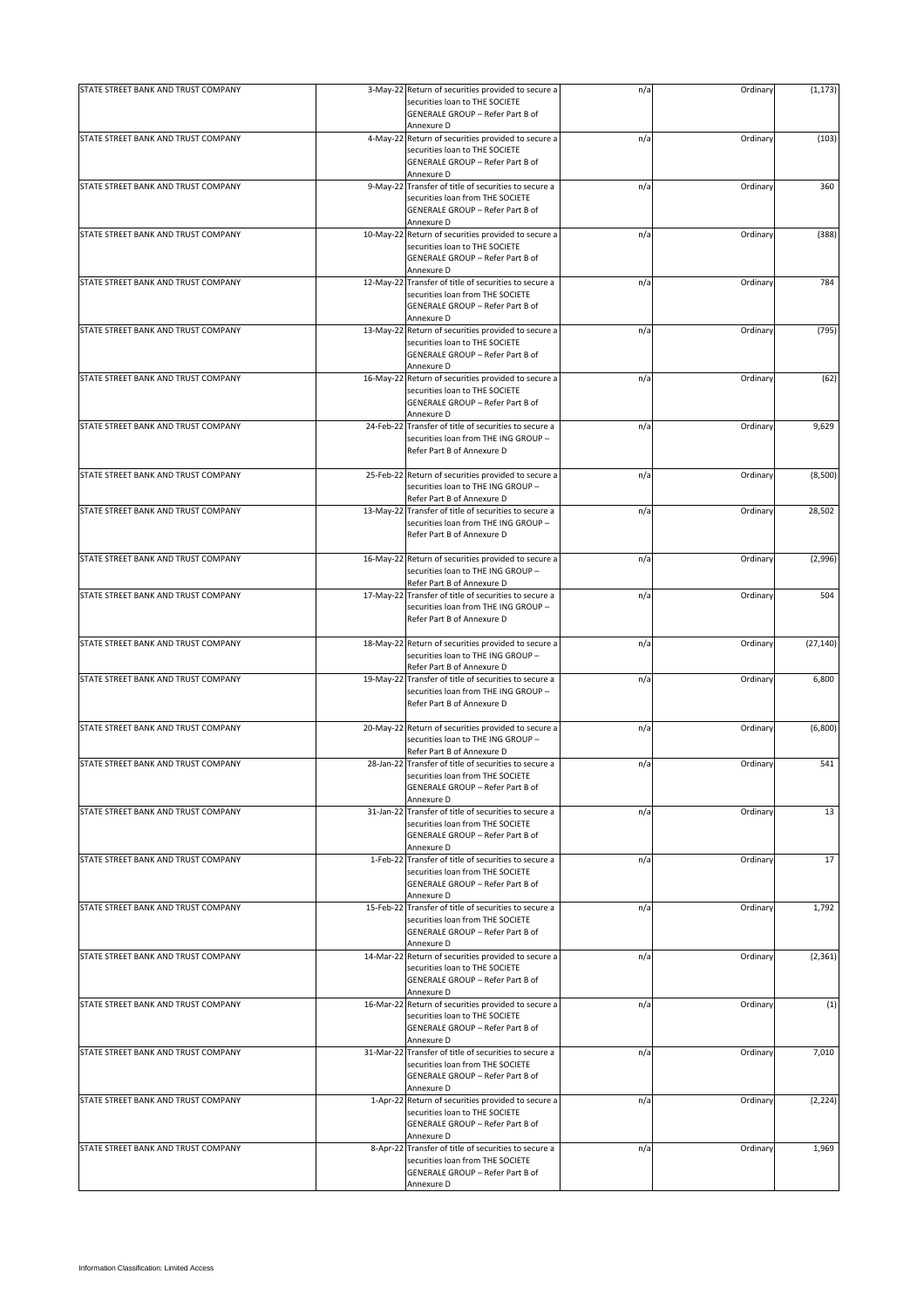| STATE STREET BANK AND TRUST COMPANY |           | 25-Apr-22 Return of securities provided to secure a<br>securities loan to THE SOCIETE                                                   | n/a | Ordinary | (6,072)   |
|-------------------------------------|-----------|-----------------------------------------------------------------------------------------------------------------------------------------|-----|----------|-----------|
| STATE STREET BANK AND TRUST COMPANY |           | GENERALE GROUP - Refer Part B of<br>Annexure D                                                                                          |     |          |           |
|                                     | 12-May-22 | Return of securities provided to secure a<br>securities loan to THE SOCIETE<br>GENERALE GROUP - Refer Part B of<br>Annexure D           | n/a | Ordinary | (381)     |
| STATE STREET BANK AND TRUST COMPANY |           | 13-May-22 Return of securities provided to secure a<br>securities loan to THE SOCIETE<br>GENERALE GROUP - Refer Part B of<br>Annexure D | n/a | Ordinary | (304)     |
| STATE STREET BANK AND TRUST COMPANY |           | 4-Feb-22 Transfer of title of securities to secure a<br>securities loan from THE BARCLAYS<br>GROUP - Refer Part B of Annexure D         | n/a | Ordinary | 13,018    |
| STATE STREET BANK AND TRUST COMPANY |           | 7-Feb-22 Return of securities provided to secure a<br>securities loan to THE BARCLAYS GROUP<br>- Refer Part B of Annexure D             | n/a | Ordinary | (13, 018) |
| STATE STREET BANK AND TRUST COMPANY |           | 2-May-22 Transfer of title of securities to secure a<br>securities loan from THE CREDIT SUISSE<br>GROUP - Refer Part B of Annexure D    | n/a | Ordinary | 1,505     |
| STATE STREET BANK AND TRUST COMPANY |           | 3-May-22 Transfer of title of securities to secure a<br>securities loan from THE CREDIT SUISSE<br>GROUP - Refer Part B of Annexure D    | n/a | Ordinary | 31        |
| STATE STREET BANK AND TRUST COMPANY |           | 4-May-22 Transfer of title of securities to secure a<br>securities loan from THE CREDIT SUISSE<br>GROUP - Refer Part B of Annexure D    | n/a | Ordinary | 3         |
| STATE STREET BANK AND TRUST COMPANY | 5-May-22  | Transfer of title of securities to secure a<br>securities loan from THE CREDIT SUISSE<br>GROUP - Refer Part B of Annexure D             | n/a | Ordinary | 135       |
| STATE STREET BANK AND TRUST COMPANY |           | 6-May-22 Return of securities provided to secure a<br>securities loan to THE CREDIT SUISSE<br>GROUP - Refer Part B of Annexure D        | n/a | Ordinary | (526)     |
| STATE STREET BANK AND TRUST COMPANY |           | 9-May-22 Transfer of title of securities to secure a<br>securities loan from THE CREDIT SUISSE<br>GROUP - Refer Part B of Annexure D    | n/a | Ordinary | 49        |
| STATE STREET BANK AND TRUST COMPANY |           | 11-May-22 Transfer of title of securities to secure a<br>securities loan from THE CREDIT SUISSE<br>GROUP - Refer Part B of Annexure D   | n/a | Ordinary | 2,414     |
| STATE STREET BANK AND TRUST COMPANY |           | 12-May-22 Return of securities provided to secure a<br>securities loan to THE CREDIT SUISSE<br>GROUP - Refer Part B of Annexure D       | n/a | Ordinary | (3,045)   |
| STATE STREET BANK AND TRUST COMPANY |           | 13-May-22 Transfer of title of securities to secure a<br>securities loan from THE CREDIT SUISSE<br>GROUP - Refer Part B of Annexure D   | n/a | Ordinary | 3,523     |
| STATE STREET BANK AND TRUST COMPANY |           | 18-May-22 Return of securities provided to secure a<br>securities loan to THE CREDIT SUISSE<br>GROUP - Refer Part B of Annexure D       | n/a | Ordinary | (205)     |
| STATE STREET BANK AND TRUST COMPANY |           | 19-May-22 Return of securities provided to secure a<br>securities loan to THE CREDIT SUISSE<br>GROUP - Refer Part B of Annexure D       | n/a | Ordinary | (3,884)   |
| STATE STREET BANK AND TRUST COMPANY |           | 24-Feb-22 Transfer of title of securities to secure a<br>securities loan from THE ING GROUP -<br>Refer Part B of Annexure D             | n/a | Ordinary | 3,939     |
| STATE STREET BANK AND TRUST COMPANY |           | 25-Feb-22 Return of securities provided to secure a<br>securities loan to THE ING GROUP -<br>Refer Part B of Annexure D                 | n/a | Ordinary | (3, 162)  |
| STATE STREET BANK AND TRUST COMPANY |           | 14-Mar-22 Transfer of title of securities to secure a<br>securities loan from THE ING GROUP -<br>Refer Part B of Annexure D             | n/a | Ordinary | 4,593     |
| STATE STREET BANK AND TRUST COMPANY |           | 16-Mar-22 Return of securities provided to secure a<br>securities loan to THE ING GROUP -<br>Refer Part B of Annexure D                 | n/a | Ordinary | (2,628)   |
| STATE STREET BANK AND TRUST COMPANY |           | 22-Mar-22 Return of securities provided to secure a<br>securities loan to THE ING GROUP -<br>Refer Part B of Annexure D                 | n/a | Ordinary | (2, 334)  |
| STATE STREET BANK AND TRUST COMPANY |           | 25-Mar-22 Return of securities provided to secure a<br>securities loan to THE ING GROUP -<br>Refer Part B of Annexure D                 | n/a | Ordinary | (408)     |
| STATE STREET BANK AND TRUST COMPANY |           | 30-Mar-22 Transfer of title of securities to secure a<br>securities loan from THE ING GROUP -<br>Refer Part B of Annexure D             | n/a | Ordinary | 1,140     |
| STATE STREET BANK AND TRUST COMPANY |           | 8-Apr-22 Return of securities provided to secure a<br>securities loan to THE ING GROUP -<br>Refer Part B of Annexure D                  | n/a | Ordinary | (1,041)   |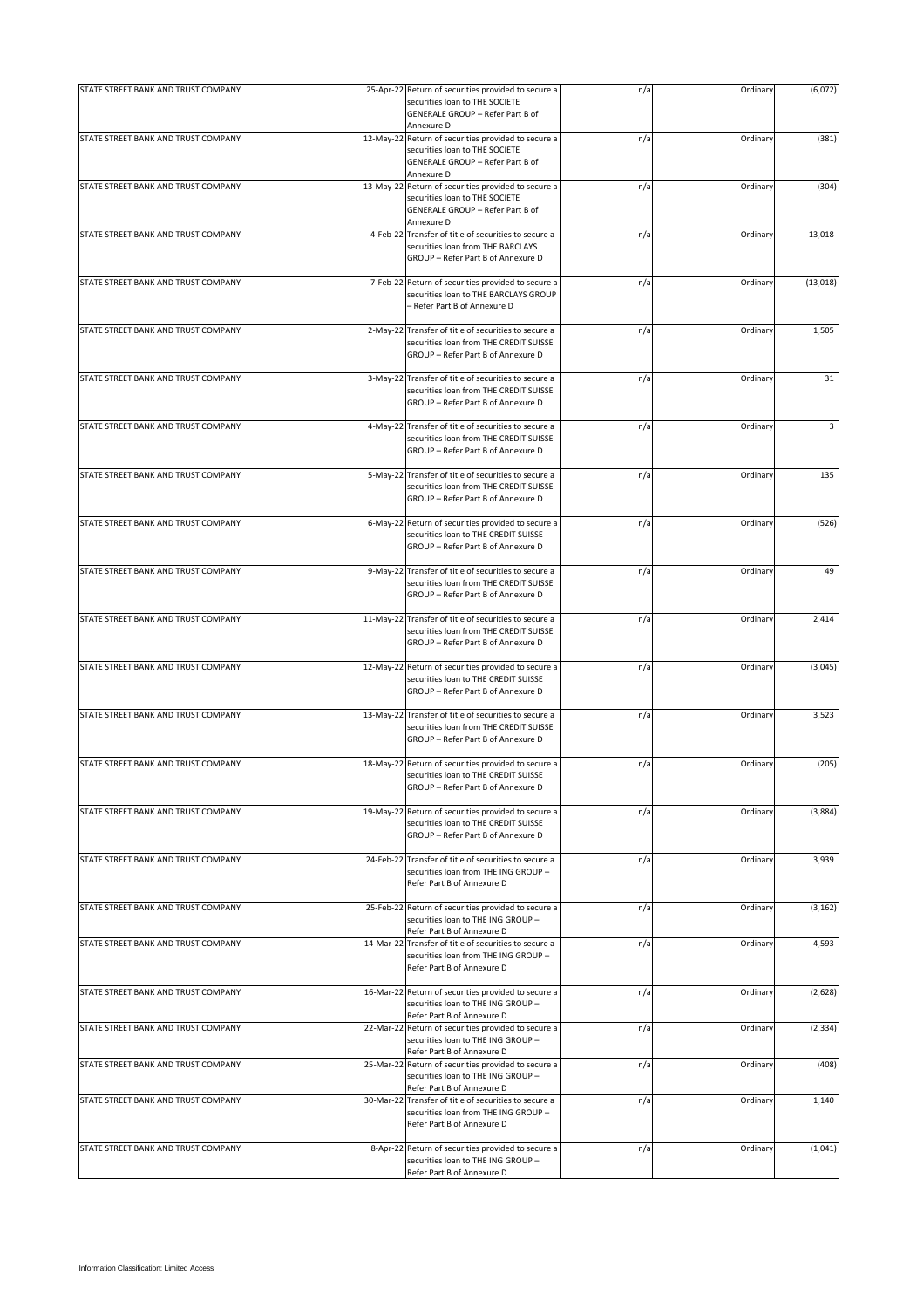| STATE STREET BANK AND TRUST COMPANY | 25-Apr-22 Transfer of title of securities to secure a<br>securities loan from THE ING GROUP -                                                            | n/a | Ordinary | 518       |
|-------------------------------------|----------------------------------------------------------------------------------------------------------------------------------------------------------|-----|----------|-----------|
|                                     | Refer Part B of Annexure D                                                                                                                               |     |          |           |
| STATE STREET BANK AND TRUST COMPANY | 26-Apr-22 Return of securities provided to secure a<br>securities loan to THE ING GROUP -<br>Refer Part B of Annexure D                                  | n/a | Ordinary | (443)     |
| STATE STREET BANK AND TRUST COMPANY | 27-Apr-22 Return of securities provided to secure a<br>securities loan to THE ING GROUP -<br>Refer Part B of Annexure D                                  | n/a | Ordinary | (172)     |
| STATE STREET BANK AND TRUST COMPANY | 28-Apr-22 Transfer of title of securities to secure a<br>securities loan from THE ING GROUP -<br>Refer Part B of Annexure D                              | n/a | Ordinary |           |
| STATE STREET BANK AND TRUST COMPANY | 29-Apr-22 Return of securities provided to secure a<br>securities loan to THE ING GROUP -<br>Refer Part B of Annexure D                                  | n/a | Ordinary | (7)       |
| STATE STREET BANK AND TRUST COMPANY | 24-Jan-22 Transfer of title of securities to secure a<br>securities loan from THE SOCIETE<br>GENERALE GROUP - Refer Part B of<br>Annexure D              | n/a | Ordinary | 11,126    |
| STATE STREET BANK AND TRUST COMPANY | 27-Jan-22 Return of securities provided to secure a<br>securities loan to THE SOCIETE<br>GENERALE GROUP - Refer Part B of<br>Annexure D                  | n/a | Ordinary | (1,747)   |
| STATE STREET BANK AND TRUST COMPANY | 28-Jan-22 Return of securities provided to secure a<br>securities loan to THE SOCIETE<br>GENERALE GROUP - Refer Part B of<br>Annexure D                  | n/a | Ordinary | (7, 249)  |
| STATE STREET BANK AND TRUST COMPANY | 31-Jan-22 Transfer of title of securities to secure a<br>securities loan from THE SOCIETE<br>GENERALE GROUP - Refer Part B of                            | n/a | Ordinary | 743       |
| STATE STREET BANK AND TRUST COMPANY | Annexure D<br>1-Feb-22 Transfer of title of securities to secure a<br>securities loan from THE SOCIETE<br>GENERALE GROUP - Refer Part B of<br>Annexure D | n/a | Ordinary | 156       |
| STATE STREET BANK AND TRUST COMPANY | 11-Feb-22 Return of securities provided to secure a<br>securities loan to THE SOCIETE<br>GENERALE GROUP - Refer Part B of<br>Annexure D                  | n/a | Ordinary | (737)     |
| STATE STREET BANK AND TRUST COMPANY | 14-Feb-22 Transfer of title of securities to secure a<br>securities loan from THE SOCIETE<br>GENERALE GROUP - Refer Part B of<br>Annexure D              | n/a | Ordinary | 10,960    |
| STATE STREET BANK AND TRUST COMPANY | 15-Feb-22 Return of securities provided to secure a<br>securities loan to THE SOCIETE<br>GENERALE GROUP - Refer Part B of<br>Annexure D                  | n/a | Ordinary | (10, 266) |
| STATE STREET BANK AND TRUST COMPANY | 1-Mar-22 Return of securities provided to secure a<br>securities loan to THE SOCIETE<br>GENERALE GROUP - Refer Part B of<br>Annexure D                   | n/a | Ordinary | (2,937)   |
| STATE STREET BANK AND TRUST COMPANY | 3-Mar-22 Transfer of title of securities to secure a<br>securities loan from THE SOCIETE<br>GENERALE GROUP - Refer Part B of<br>Annexure D               | n/a | Ordinary | 11,157    |
| STATE STREET BANK AND TRUST COMPANY | 4-Mar-22 Transfer of title of securities to secure a<br>securities loan from THE SOCIETE<br>GENERALE GROUP - Refer Part B of<br>Annexure D               | n/a | Ordinary | 157       |
| STATE STREET BANK AND TRUST COMPANY | 11-Mar-22 Return of securities provided to secure a<br>securities loan to THE SOCIETE<br>GENERALE GROUP - Refer Part B of<br>Annexure D                  | n/a | Ordinary | (8, 287)  |
| STATE STREET BANK AND TRUST COMPANY | 14-Mar-22 Transfer of title of securities to secure a<br>securities loan from THE SOCIETE<br>GENERALE GROUP - Refer Part B of<br>Annexure D              | n/a | Ordinary | 41,578    |
| STATE STREET BANK AND TRUST COMPANY | 15-Mar-22 Return of securities provided to secure a<br>securities loan to THE SOCIETE<br>GENERALE GROUP - Refer Part B of<br>Annexure D                  | n/a | Ordinary | (29, 340) |
| STATE STREET BANK AND TRUST COMPANY | 16-Mar-22 Transfer of title of securities to secure a<br>securities loan from THE SOCIETE<br>GENERALE GROUP - Refer Part B of<br>Annexure D              | n/a | Ordinary | 16,242    |
| STATE STREET BANK AND TRUST COMPANY | 31-Mar-22 Return of securities provided to secure a<br>securities loan to THE SOCIETE<br>GENERALE GROUP - Refer Part B of<br>Annexure D                  | n/a | Ordinary | (21, 885) |
| STATE STREET BANK AND TRUST COMPANY | 1-Apr-22 Return of securities provided to secure a<br>securities loan to THE SOCIETE<br>GENERALE GROUP - Refer Part B of<br>Annexure D                   | n/a | Ordinary | (3, 123)  |
| STATE STREET BANK AND TRUST COMPANY | 6-Apr-22 Return of securities provided to secure a<br>securities loan to THE SOCIETE<br>GENERALE GROUP - Refer Part B of<br>Annexure D                   | n/a | Ordinary | (6, 547)  |
| STATE STREET BANK AND TRUST COMPANY | 8-Apr-22 Transfer of title of securities to secure a<br>securities loan from THE SOCIETE<br>GENERALE GROUP - Refer Part B of<br>Annexure D               | n/a | Ordinary | 10,122    |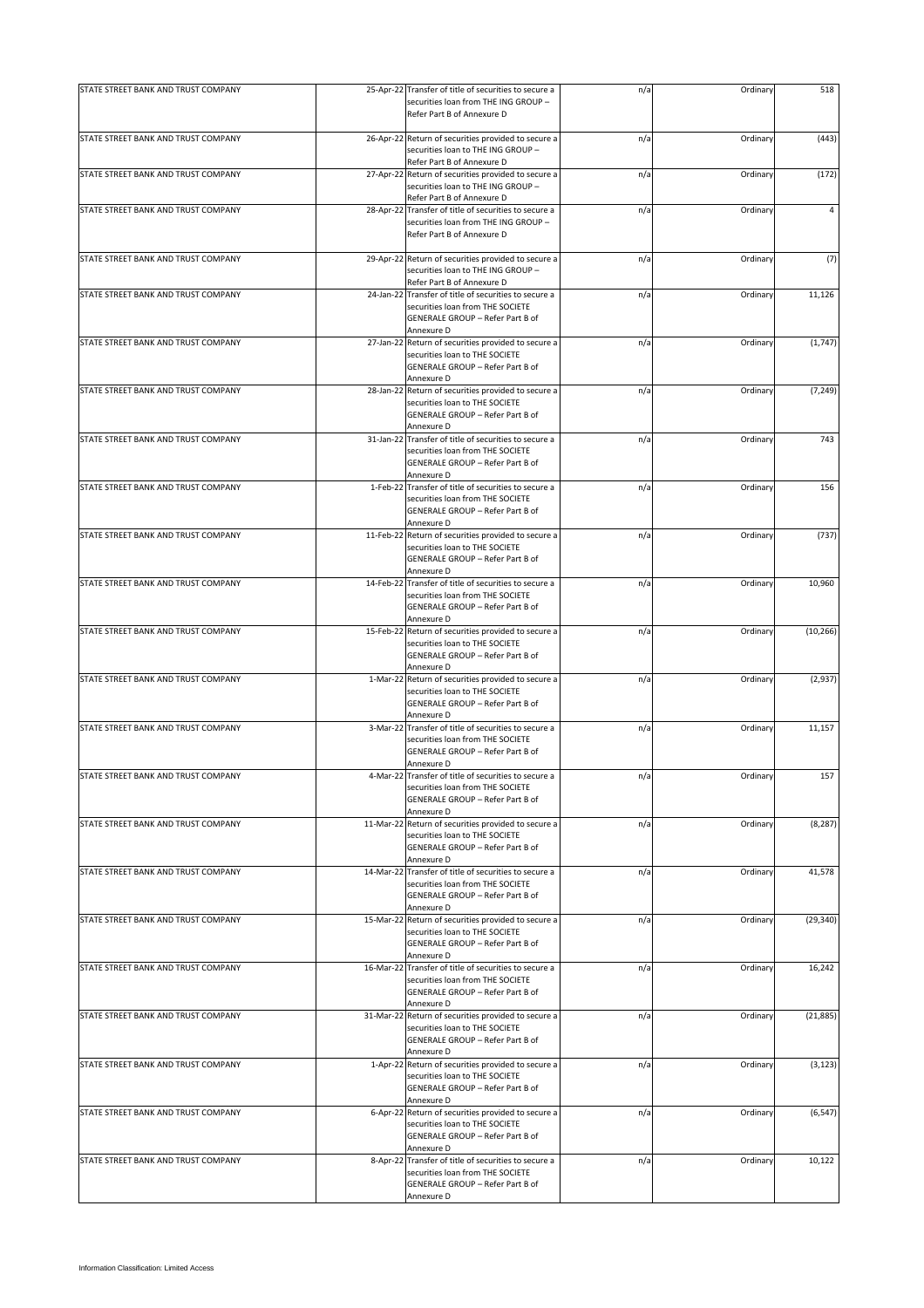| STATE STREET BANK AND TRUST COMPANY | 11-Apr-22 Transfer of title of securities to secure a                                                                                          | n/a | Ordinary | 4,152          |
|-------------------------------------|------------------------------------------------------------------------------------------------------------------------------------------------|-----|----------|----------------|
|                                     | securities loan from THE SOCIETE<br>GENERALE GROUP - Refer Part B of                                                                           |     |          |                |
|                                     | Annexure D                                                                                                                                     |     |          |                |
| STATE STREET BANK AND TRUST COMPANY | 18-Apr-22 Return of securities provided to secure a<br>securities loan to THE SOCIETE<br><b>GENERALE GROUP - Refer Part B of</b><br>Annexure D | n/a | Ordinary | (761)          |
| STATE STREET BANK AND TRUST COMPANY | 19-Apr-22 Transfer of title of securities to secure a                                                                                          | n/a | Ordinary | 286            |
|                                     | securities loan from THE SOCIETE<br>GENERALE GROUP - Refer Part B of<br>Annexure D                                                             |     |          |                |
| STATE STREET BANK AND TRUST COMPANY | 20-Apr-22 Return of securities provided to secure a                                                                                            | n/a | Ordinary | (5, 347)       |
|                                     | securities loan to THE SOCIETE<br>GENERALE GROUP - Refer Part B of<br>Annexure D                                                               |     |          |                |
| STATE STREET BANK AND TRUST COMPANY | 21-Apr-22 Return of securities provided to secure a<br>securities loan to THE SOCIETE<br>GENERALE GROUP - Refer Part B of<br>Annexure D        | n/a | Ordinary | (5, 341)       |
| STATE STREET BANK AND TRUST COMPANY | 25-Apr-22 Transfer of title of securities to secure a                                                                                          | n/a | Ordinary | 10,204         |
|                                     | securities loan from THE SOCIETE<br>GENERALE GROUP - Refer Part B of<br>Annexure D                                                             |     |          |                |
| STATE STREET BANK AND TRUST COMPANY | 3-May-22 Return of securities provided to secure a<br>securities loan to THE SOCIETE<br>GENERALE GROUP - Refer Part B of<br>Annexure D         | n/a | Ordinary | (5,993)        |
|                                     |                                                                                                                                                |     |          |                |
| STATE STREET BANK AND TRUST COMPANY | 4-May-22 Return of securities provided to secure a<br>securities loan to THE SOCIETE<br>GENERALE GROUP - Refer Part B of                       | n/a | Ordinary | (3,836)        |
|                                     | Annexure D                                                                                                                                     |     |          |                |
| STATE STREET BANK AND TRUST COMPANY | 9-May-22 Transfer of title of securities to secure a<br>securities loan from THE SOCIETE<br>GENERALE GROUP - Refer Part B of                   | n/a | Ordinary | 10,389         |
|                                     | Annexure D                                                                                                                                     |     |          |                |
| STATE STREET BANK AND TRUST COMPANY | 10-May-22 Return of securities provided to secure a<br>securities loan to THE SOCIETE<br>GENERALE GROUP - Refer Part B of                      | n/a | Ordinary | (11, 403)      |
|                                     | Annexure D                                                                                                                                     |     |          |                |
| STATE STREET BANK AND TRUST COMPANY | 12-May-22 Return of securities provided to secure a<br>securities loan to THE SOCIETE<br>GENERALE GROUP - Refer Part B of<br>Annexure D        | n/a | Ordinary | (2,060)        |
| STATE STREET BANK AND TRUST COMPANY | 13-May-22 Transfer of title of securities to secure a                                                                                          | n/a | Ordinary | 15,598         |
|                                     | securities loan from THE SOCIETE<br>GENERALE GROUP - Refer Part B of<br>Annexure D                                                             |     |          |                |
|                                     |                                                                                                                                                |     |          |                |
| STATE STREET BANK AND TRUST COMPANY | 16-May-22 Return of securities provided to secure a<br>securities loan to THE SOCIETE<br>GENERALE GROUP - Refer Part B of<br>Annexure D        | n/a | Ordinary | (16, 011)      |
| STATE STREET BANK AND TRUST COMPANY | 24-Feb-22 Transfer of title of securities to secure a<br>securities loan from THE UBS GROUP -<br>Refer Part B of Annexure D                    | n/a | Ordinary | 54,645         |
| STATE STREET BANK AND TRUST COMPANY | 25-Feb-22 Return of securities provided to secure a<br>securities loan to THE UBS GROUP -<br>Refer Part B of Annexure D                        | n/a | Ordinary | (54, 645)      |
| STATE STREET BANK AND TRUST COMPANY | 20-Jan-22 Return of securities provided to secure a                                                                                            | n/a | Ordinary | (75)           |
|                                     | securities loan to THE CREDIT SUISSE<br>GROUP - Refer Part B of Annexure D                                                                     |     |          |                |
| STATE STREET BANK AND TRUST COMPANY | 21-Jan-22 Transfer of title of securities to secure a<br>securities loan from THE CREDIT SUISSE<br>GROUP - Refer Part B of Annexure D          | n/a | Ordinary | $\overline{2}$ |
|                                     |                                                                                                                                                |     |          |                |
| STATE STREET BANK AND TRUST COMPANY | 24-Jan-22 Return of securities provided to secure a<br>securities loan to THE CREDIT SUISSE<br>GROUP - Refer Part B of Annexure D              | n/a | Ordinary | (3)            |
| STATE STREET BANK AND TRUST COMPANY |                                                                                                                                                |     |          | 9              |
|                                     | 25-Jan-22 Transfer of title of securities to secure a<br>securities loan from THE CREDIT SUISSE<br>GROUP - Refer Part B of Annexure D          | n/a | Ordinary |                |
| STATE STREET BANK AND TRUST COMPANY | 2-Feb-22 Transfer of title of securities to secure a<br>securities loan from THE CREDIT SUISSE<br>GROUP - Refer Part B of Annexure D           | n/a | Ordinary | 32             |
| STATE STREET BANK AND TRUST COMPANY | 3-Feb-22 Return of securities provided to secure a<br>securities loan to THE CREDIT SUISSE<br>GROUP - Refer Part B of Annexure D               | n/a | Ordinary | (145)          |
| STATE STREET BANK AND TRUST COMPANY | 9-Feb-22 Transfer of title of securities to secure a<br>securities loan from THE CREDIT SUISSE<br>GROUP - Refer Part B of Annexure D           | n/a | Ordinary | 2              |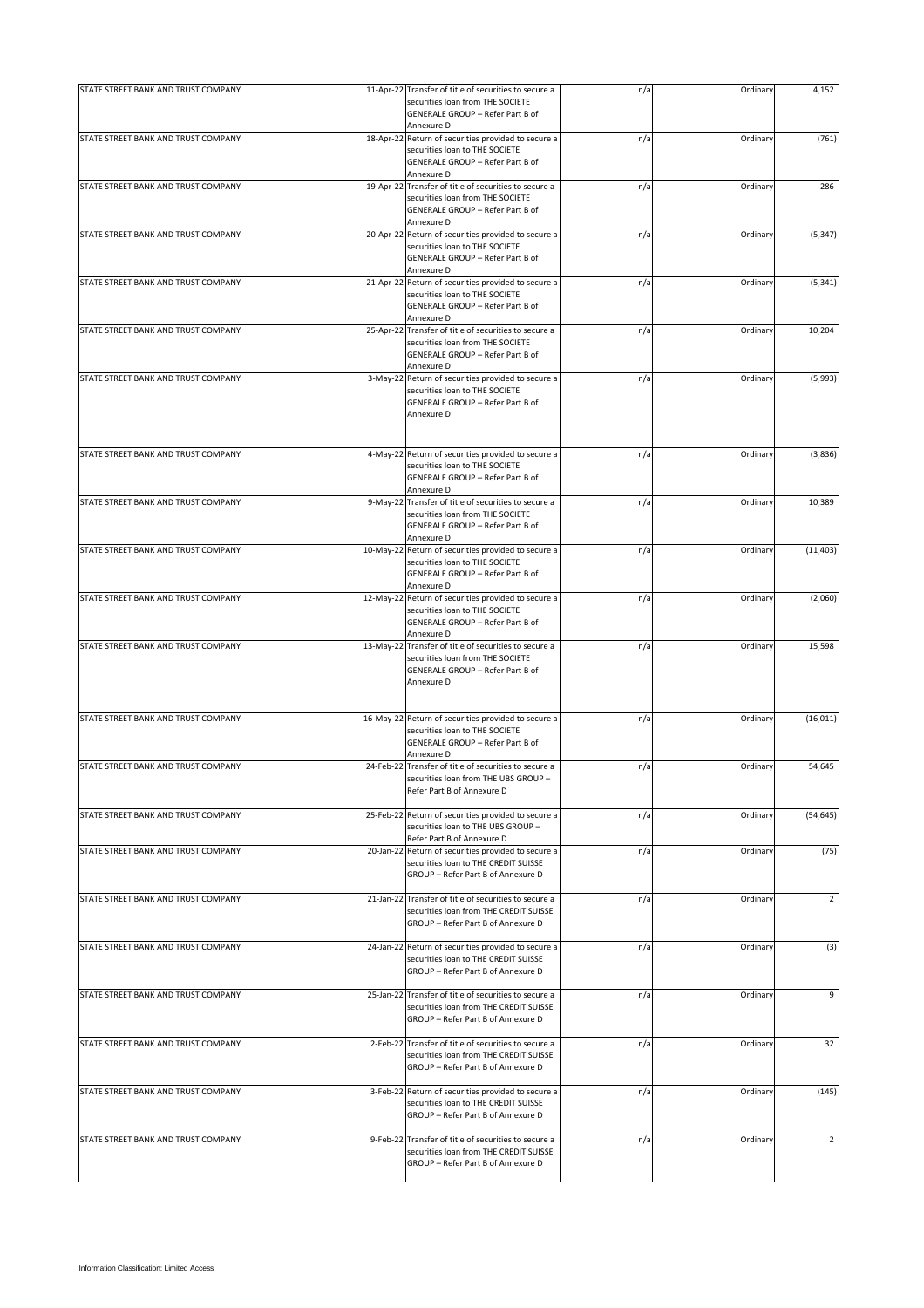| STATE STREET BANK AND TRUST COMPANY | 10-Feb-22 Transfer of title of securities to secure a<br>securities loan from THE CREDIT SUISSE<br>GROUP - Refer Part B of Annexure D | n/a | Ordinary | 109   |
|-------------------------------------|---------------------------------------------------------------------------------------------------------------------------------------|-----|----------|-------|
| STATE STREET BANK AND TRUST COMPANY | 11-Feb-22 Return of securities provided to secure a<br>securities loan to THE CREDIT SUISSE<br>GROUP - Refer Part B of Annexure D     | n/a | Ordinary | (106) |
| STATE STREET BANK AND TRUST COMPANY | 25-Feb-22 Transfer of title of securities to secure a<br>securities loan from THE CREDIT SUISSE<br>GROUP - Refer Part B of Annexure D | n/a | Ordinary | 519   |
| STATE STREET BANK AND TRUST COMPANY | 28-Feb-22 Transfer of title of securities to secure a<br>securities loan from THE CREDIT SUISSE<br>GROUP - Refer Part B of Annexure D | n/a | Ordinary | 312   |
| STATE STREET BANK AND TRUST COMPANY | 1-Mar-22 Return of securities provided to secure a<br>securities loan to THE CREDIT SUISSE<br>GROUP - Refer Part B of Annexure D      | n/a | Ordinary | (337) |
| STATE STREET BANK AND TRUST COMPANY | 2-Mar-22 Transfer of title of securities to secure a<br>securities loan from THE CREDIT SUISSE<br>GROUP - Refer Part B of Annexure D  | n/a | Ordinary | 21    |
| STATE STREET BANK AND TRUST COMPANY | 3-Mar-22 Return of securities provided to secure a<br>securities loan to THE CREDIT SUISSE<br>GROUP - Refer Part B of Annexure D      | n/a | Ordinary | (14)  |
| STATE STREET BANK AND TRUST COMPANY | 7-Mar-22 Return of securities provided to secure a<br>securities loan to THE CREDIT SUISSE<br>GROUP - Refer Part B of Annexure D      | n/a | Ordinary | (1)   |
| STATE STREET BANK AND TRUST COMPANY | 9-Mar-22 Return of securities provided to secure a<br>securities loan to THE CREDIT SUISSE<br>GROUP - Refer Part B of Annexure D      | n/a | Ordinary | (12)  |
| STATE STREET BANK AND TRUST COMPANY | 10-Mar-22 Return of securities provided to secure a<br>securities loan to THE CREDIT SUISSE<br>GROUP - Refer Part B of Annexure D     | n/a | Ordinary | (3)   |
| STATE STREET BANK AND TRUST COMPANY | 11-Mar-22 Return of securities provided to secure a<br>securities loan to THE CREDIT SUISSE<br>GROUP - Refer Part B of Annexure D     | n/a | Ordinary | (5)   |
| STATE STREET BANK AND TRUST COMPANY | 15-Mar-22 Transfer of title of securities to secure a<br>securities loan from THE CREDIT SUISSE<br>GROUP - Refer Part B of Annexure D | n/a | Ordinary | 91    |
| STATE STREET BANK AND TRUST COMPANY | 16-Mar-22 Return of securities provided to secure a<br>securities loan to THE CREDIT SUISSE<br>GROUP - Refer Part B of Annexure D     | n/a | Ordinary | (2)   |
| STATE STREET BANK AND TRUST COMPANY | 17-Mar-22 Return of securities provided to secure a<br>securities loan to THE CREDIT SUISSE<br>GROUP - Refer Part B of Annexure D     | n/a | Ordinary | (21)  |
| STATE STREET BANK AND TRUST COMPANY | 18-Mar-22 Return of securities provided to secure a<br>securities loan to THE CREDIT SUISSE<br>GROUP - Refer Part B of Annexure D     | n/a | Ordinary | (17)  |
| STATE STREET BANK AND TRUST COMPANY | 21-Mar-22 Return of securities provided to secure a<br>securities loan to THE CREDIT SUISSE<br>GROUP - Refer Part B of Annexure D     | n/a | Ordinary | (1)   |
| STATE STREET BANK AND TRUST COMPANY | 24-Mar-22 Return of securities provided to secure a<br>securities loan to THE CREDIT SUISSE<br>GROUP - Refer Part B of Annexure D     | n/a | Ordinary | (23)  |
| STATE STREET BANK AND TRUST COMPANY | 25-Mar-22 Return of securities provided to secure a<br>securities loan to THE CREDIT SUISSE<br>GROUP - Refer Part B of Annexure D     | n/a | Ordinary | (7)   |
| STATE STREET BANK AND TRUST COMPANY | 29-Mar-22 Return of securities provided to secure a<br>securities loan to THE CREDIT SUISSE<br>GROUP - Refer Part B of Annexure D     | n/a | Ordinary | (281) |
| STATE STREET BANK AND TRUST COMPANY | 30-Mar-22 Transfer of title of securities to secure a<br>securities loan from THE CREDIT SUISSE<br>GROUP - Refer Part B of Annexure D | n/a | Ordinary | 318   |
| STATE STREET BANK AND TRUST COMPANY | 6-Apr-22 Return of securities provided to secure a<br>securities loan to THE CREDIT SUISSE<br>GROUP - Refer Part B of Annexure D      | n/a | Ordinary | (541) |
| STATE STREET BANK AND TRUST COMPANY | 14-Apr-22 Return of securities provided to secure a<br>securities loan to THE CREDIT SUISSE<br>GROUP - Refer Part B of Annexure D     | n/a | Ordinary | (1)   |
| STATE STREET BANK AND TRUST COMPANY | 13-Apr-22 Transfer of title of securities to secure a<br>securities loan from THE CREDIT SUISSE<br>GROUP - Refer Part B of Annexure D | n/a | Ordinary | 5,997 |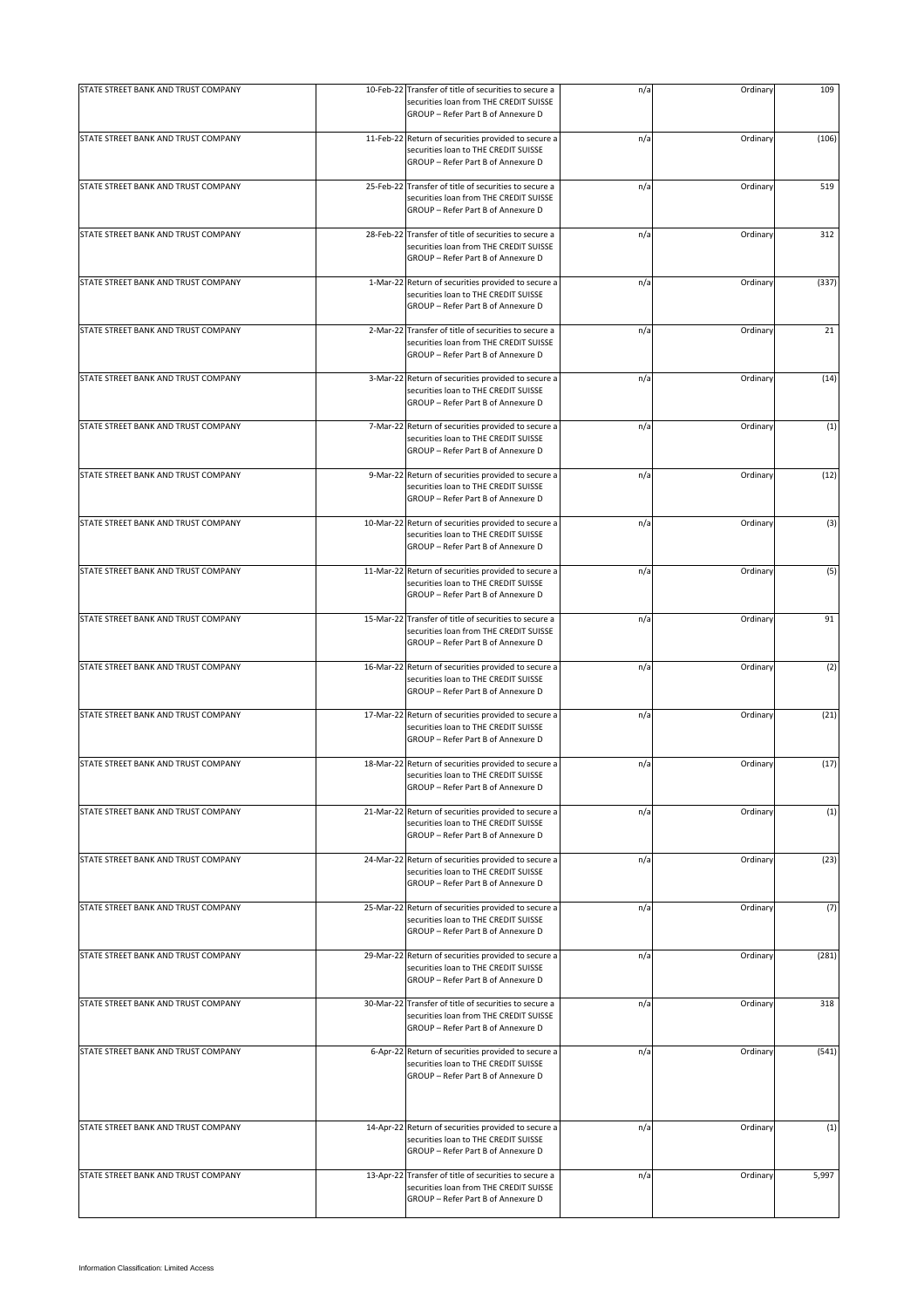| STATE STREET BANK AND TRUST COMPANY | 14-Apr-22 Transfer of title of securities to secure a                                                                                       | n/a | Ordinary | 56,775    |
|-------------------------------------|---------------------------------------------------------------------------------------------------------------------------------------------|-----|----------|-----------|
|                                     | securities loan from THE CREDIT SUISSE<br>GROUP - Refer Part B of Annexure D                                                                |     |          |           |
| STATE STREET BANK AND TRUST COMPANY | 15-Apr-22 Transfer of title of securities to secure a<br>securities loan from THE CREDIT SUISSE<br>GROUP - Refer Part B of Annexure D       | n/a | Ordinary | 1,784     |
| STATE STREET BANK AND TRUST COMPANY | 18-Apr-22 Transfer of title of securities to secure a<br>securities loan from THE CREDIT SUISSE<br>GROUP - Refer Part B of Annexure D       | n/a | Ordinary | 1,635     |
| STATE STREET BANK AND TRUST COMPANY | 19-Apr-22 Return of securities provided to secure a<br>securities loan to THE CREDIT SUISSE<br>GROUP - Refer Part B of Annexure D           | n/a | Ordinary | (2, 324)  |
| STATE STREET BANK AND TRUST COMPANY | 20-Apr-22 Return of securities provided to secure a<br>securities loan to THE CREDIT SUISSE<br>GROUP - Refer Part B of Annexure D           | n/a | Ordinary | (36, 854) |
| STATE STREET BANK AND TRUST COMPANY | 21-Apr-22 Transfer of title of securities to secure a<br>securities loan from THE CREDIT SUISSE<br>GROUP - Refer Part B of Annexure D       | n/a | Ordinary | 704       |
| STATE STREET BANK AND TRUST COMPANY | 22-Apr-22 Return of securities provided to secure a<br>securities loan to THE CREDIT SUISSE<br>GROUP - Refer Part B of Annexure D           | n/a | Ordinary | (15, 540) |
| STATE STREET BANK AND TRUST COMPANY | 25-Apr-22 Transfer of title of securities to secure a<br>securities loan from THE CREDIT SUISSE<br>GROUP - Refer Part B of Annexure D       | n/a | Ordinary | 1,276     |
| STATE STREET BANK AND TRUST COMPANY | 26-Apr-22 Transfer of title of securities to secure a<br>securities loan from THE CREDIT SUISSE<br>GROUP - Refer Part B of Annexure D       | n/a | Ordinary | 575       |
| STATE STREET BANK AND TRUST COMPANY | 27-Apr-22 Transfer of title of securities to secure a<br>securities loan from THE CREDIT SUISSE<br>GROUP - Refer Part B of Annexure D       | n/a | Ordinary | 902       |
| STATE STREET BANK AND TRUST COMPANY | 28-Apr-22 Return of securities provided to secure a<br>securities loan to THE CREDIT SUISSE<br>GROUP - Refer Part B of Annexure D           | n/a | Ordinary | (14, 929) |
| STATE STREET BANK AND TRUST COMPANY | 24-Jan-22 Transfer of title of securities to secure a<br>securities loan from THE SOCIETE<br>GENERALE GROUP - Refer Part B of<br>Annexure D | n/a | Ordinary | 816       |
| STATE STREET BANK AND TRUST COMPANY | 27-Jan-22 Return of securities provided to secure a<br>securities loan to THE SOCIETE<br>GENERALE GROUP - Refer Part B of<br>Annexure D     | n/a | Ordinary | (115)     |
| STATE STREET BANK AND TRUST COMPANY | 31-Jan-22 Return of securities provided to secure a<br>securities loan to THE SOCIETE<br>GENERALE GROUP - Refer Part B of<br>Annexure D     | n/a | Ordinary | (645)     |
| STATE STREET BANK AND TRUST COMPANY | 1-Feb-22 Transfer of title of securities to secure a<br>securities loan from THE SOCIETE<br>GENERALE GROUP - Refer Part B of<br>Annexure D  | n/a | Ordinary | 13        |
| STATE STREET BANK AND TRUST COMPANY | 11-Feb-22 Transfer of title of securities to secure a<br>securities loan from THE SOCIETE<br>GENERALE GROUP - Refer Part B of<br>Annexure D | n/a | Ordinary | 15        |
| STATE STREET BANK AND TRUST COMPANY | 14-Feb-22 Transfer of title of securities to secure a<br>securities loan from THE SOCIETE<br>GENERALE GROUP - Refer Part B of<br>Annexure D | n/a | Ordinary | 398       |
| STATE STREET BANK AND TRUST COMPANY | 1-Mar-22 Return of securities provided to secure a<br>securities loan to THE SOCIETE<br>GENERALE GROUP - Refer Part B of<br>Annexure D      | n/a | Ordinary | (481)     |
| STATE STREET BANK AND TRUST COMPANY | 3-Mar-22 Transfer of title of securities to secure a<br>securities loan from THE SOCIETE<br>GENERALE GROUP - Refer Part B of<br>Annexure D  | n/a | Ordinary | 98        |
| STATE STREET BANK AND TRUST COMPANY | 4-Mar-22 Return of securities provided to secure a<br>securities loan to THE SOCIETE<br>GENERALE GROUP - Refer Part B of<br>Annexure D      | n/a | Ordinary | (2)       |
| STATE STREET BANK AND TRUST COMPANY | 11-Mar-22 Return of securities provided to secure a<br>securities loan to THE SOCIETE<br>GENERALE GROUP - Refer Part B of<br>Annexure D     | n/a | Ordinary | (81)      |
| STATE STREET BANK AND TRUST COMPANY | 15-Mar-22 Transfer of title of securities to secure a<br>securities loan from THE SOCIETE<br>GENERALE GROUP - Refer Part B of<br>Annexure D | n/a | Ordinary | 54        |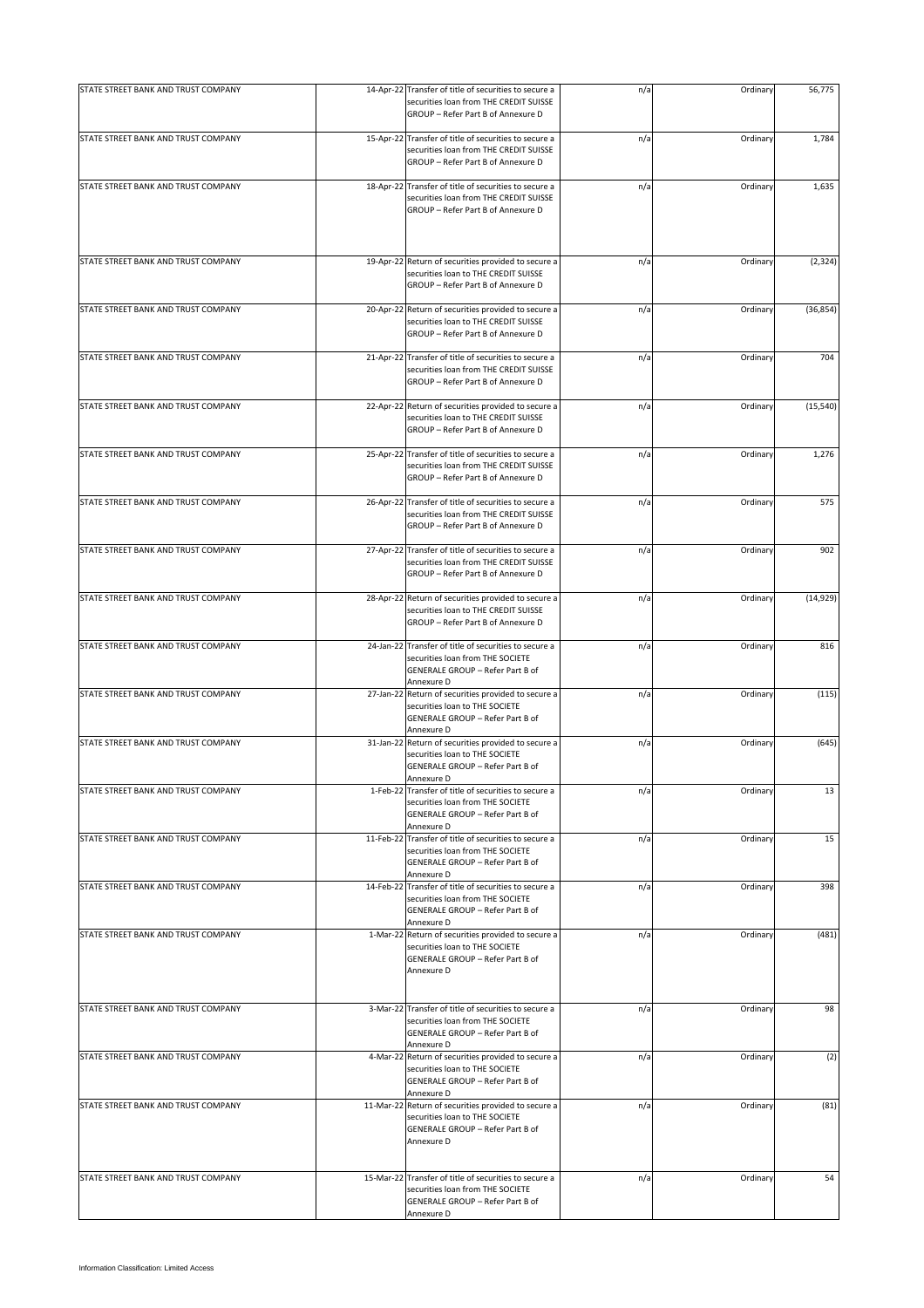| STATE STREET BANK AND TRUST COMPANY | 6-Apr-22 Return of securities provided to secure a                                                                                      | n/a | Ordinary | (70)         |
|-------------------------------------|-----------------------------------------------------------------------------------------------------------------------------------------|-----|----------|--------------|
|                                     | securities loan to THE SOCIETE<br>GENERALE GROUP - Refer Part B of<br>Annexure D                                                        |     |          |              |
| STATE STREET BANK AND TRUST COMPANY | 11-Apr-22 Transfer of title of securities to secure a                                                                                   | n/a | Ordinary | 61           |
|                                     | securities loan from THE SOCIETE<br>GENERALE GROUP - Refer Part B of<br>Annexure D                                                      |     |          |              |
| STATE STREET BANK AND TRUST COMPANY | 18-Apr-22 Transfer of title of securities to secure a                                                                                   | n/a | Ordinary | $\mathbf{1}$ |
|                                     | securities loan from THE SOCIETE<br>GENERALE GROUP - Refer Part B of<br>Annexure D                                                      |     |          |              |
| STATE STREET BANK AND TRUST COMPANY | 3-May-22 Transfer of title of securities to secure a                                                                                    | n/a | Ordinary | 62           |
|                                     | securities loan from THE SOCIETE<br>GENERALE GROUP - Refer Part B of<br>Annexure D                                                      |     |          |              |
| STATE STREET BANK AND TRUST COMPANY | 4-May-22 Return of securities provided to secure a<br>securities loan to THE SOCIETE<br>GENERALE GROUP - Refer Part B of<br>Annexure D  | n/a | Ordinary | (63)         |
| STATE STREET BANK AND TRUST COMPANY | 9-May-22 Transfer of title of securities to secure a<br>securities loan from THE SOCIETE<br>GENERALE GROUP - Refer Part B of            | n/a | Ordinary | 187          |
|                                     | Annexure D                                                                                                                              |     |          |              |
| STATE STREET BANK AND TRUST COMPANY | 10-May-22 Return of securities provided to secure a<br>securities loan to THE SOCIETE<br>GENERALE GROUP - Refer Part B of<br>Annexure D | n/a | Ordinary | (204)        |
| STATE STREET BANK AND TRUST COMPANY | 13-May-22 Transfer of title of securities to secure a<br>securities loan from THE SOCIETE<br><b>GENERALE GROUP - Refer Part B of</b>    | n/a | Ordinary | 235          |
| STATE STREET BANK AND TRUST COMPANY | Annexure D<br>16-May-22 Return of securities provided to secure a                                                                       |     |          | (279)        |
|                                     | securities loan to THE SOCIETE<br>GENERALE GROUP - Refer Part B of<br>Annexure D                                                        | n/a | Ordinary |              |
| STATE STREET BANK AND TRUST COMPANY | 14-Apr-22 Transfer of title of securities to secure a<br>securities loan from THE CREDIT SUISSE<br>GROUP - Refer Part B of Annexure D   | n/a | Ordinary | 144,152      |
|                                     |                                                                                                                                         |     |          |              |
| STATE STREET BANK AND TRUST COMPANY | 15-Apr-22 Transfer of title of securities to secure a<br>securities loan from THE CREDIT SUISSE<br>GROUP - Refer Part B of Annexure D   | n/a | Ordinary | 1,444        |
| STATE STREET BANK AND TRUST COMPANY |                                                                                                                                         |     |          |              |
|                                     | 18-Apr-22 Transfer of title of securities to secure a<br>securities loan from THE CREDIT SUISSE<br>GROUP - Refer Part B of Annexure D   | n/a | Ordinary | 3,688        |
| STATE STREET BANK AND TRUST COMPANY | 19-Apr-22 Return of securities provided to secure a                                                                                     | n/a | Ordinary | (5, 241)     |
|                                     | securities loan to THE CREDIT SUISSE<br>GROUP - Refer Part B of Annexure D                                                              |     |          |              |
| STATE STREET BANK AND TRUST COMPANY | 20-Apr-22 Return of securities provided to secure a                                                                                     | n/a | Ordinary | (82, 832)    |
|                                     | securities loan to THE CREDIT SUISSE<br>GROUP - Refer Part B of Annexure D                                                              |     |          |              |
| STATE STREET BANK AND TRUST COMPANY | 21-Apr-22 Transfer of title of securities to secure a                                                                                   | n/a | Ordinary | 1,353        |
|                                     | securities loan from THE CREDIT SUISSE<br>GROUP - Refer Part B of Annexure D                                                            |     |          |              |
| STATE STREET BANK AND TRUST COMPANY | 22-Apr-22 Return of securities provided to secure a                                                                                     | n/a | Ordinary | (62, 562)    |
|                                     | securities loan to THE CREDIT SUISSE<br>GROUP - Refer Part B of Annexure D                                                              |     |          |              |
| STATE STREET BANK AND TRUST COMPANY | 20-Jan-22 Transfer of title of securities to secure a<br>securities loan from THE ING GROUP -<br>Refer Part B of Annexure D             | n/a | Ordinary | 117          |
| STATE STREET BANK AND TRUST COMPANY | 21-Jan-22 Return of securities provided to secure a                                                                                     | n/a | Ordinary | (671)        |
|                                     | securities loan to THE ING GROUP -<br>Refer Part B of Annexure D                                                                        |     |          |              |
| STATE STREET BANK AND TRUST COMPANY | 25-Jan-22 Transfer of title of securities to secure a<br>securities loan from THE ING GROUP -<br>Refer Part B of Annexure D             | n/a | Ordinary | 8,386        |
| STATE STREET BANK AND TRUST COMPANY | 28-Jan-22 Return of securities provided to secure a                                                                                     | n/a | Ordinary | (5,005)      |
|                                     | securities loan to THE ING GROUP -<br>Refer Part B of Annexure D                                                                        |     |          |              |
| STATE STREET BANK AND TRUST COMPANY | 31-Jan-22 Transfer of title of securities to secure a<br>securities loan from THE ING GROUP -<br>Refer Part B of Annexure D             | n/a | Ordinary | 7,499        |
| STATE STREET BANK AND TRUST COMPANY | 1-Feb-22 Return of securities provided to secure a<br>securities loan to THE ING GROUP -<br>Refer Part B of Annexure D                  | n/a | Ordinary | (9,053)      |
| STATE STREET BANK AND TRUST COMPANY | 2-Feb-22 Return of securities provided to secure a<br>securities loan to THE ING GROUP -<br>Refer Part B of Annexure D                  | n/a | Ordinary | (2, 459)     |
| STATE STREET BANK AND TRUST COMPANY | 3-Feb-22 Transfer of title of securities to secure a<br>securities loan from THE ING GROUP -<br>Refer Part B of Annexure D              | n/a | Ordinary | 10,649       |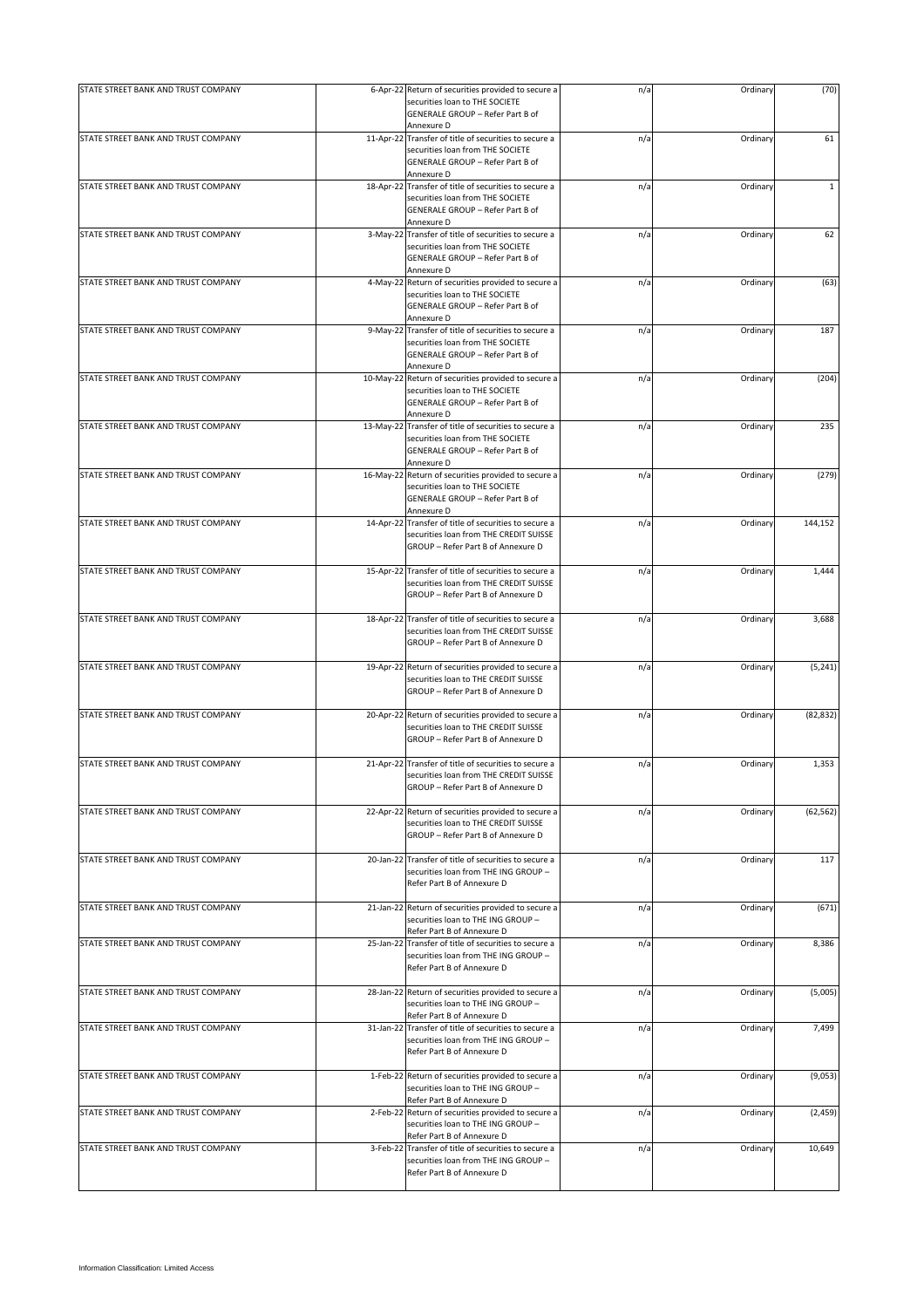| STATE STREET BANK AND TRUST COMPANY | 4-Feb-22 Return of securities provided to secure a<br>securities loan to THE ING GROUP -                                    | n/a | Ordinary | (10, 782) |
|-------------------------------------|-----------------------------------------------------------------------------------------------------------------------------|-----|----------|-----------|
|                                     | Refer Part B of Annexure D                                                                                                  |     |          |           |
| STATE STREET BANK AND TRUST COMPANY | 7-Feb-22 Transfer of title of securities to secure a<br>securities loan from THE ING GROUP -<br>Refer Part B of Annexure D  | n/a | Ordinary | 22,701    |
| STATE STREET BANK AND TRUST COMPANY | 8-Feb-22 Transfer of title of securities to secure a<br>securities loan from THE ING GROUP -<br>Refer Part B of Annexure D  | n/a | Ordinary | 6,099     |
| STATE STREET BANK AND TRUST COMPANY | 9-Feb-22 Return of securities provided to secure a<br>securities loan to THE ING GROUP -<br>Refer Part B of Annexure D      | n/a | Ordinary | (11, 751) |
| STATE STREET BANK AND TRUST COMPANY | 10-Feb-22 Transfer of title of securities to secure a<br>securities loan from THE ING GROUP -<br>Refer Part B of Annexure D | n/a | Ordinary | 4,419     |
| STATE STREET BANK AND TRUST COMPANY | 14-Feb-22 Transfer of title of securities to secure a<br>securities loan from THE ING GROUP -<br>Refer Part B of Annexure D | n/a | Ordinary | 1,286     |
| STATE STREET BANK AND TRUST COMPANY | 15-Feb-22 Return of securities provided to secure a<br>securities loan to THE ING GROUP -<br>Refer Part B of Annexure D     | n/a | Ordinary | (17, 978) |
| STATE STREET BANK AND TRUST COMPANY | 16-Feb-22 Transfer of title of securities to secure a<br>securities loan from THE ING GROUP -<br>Refer Part B of Annexure D | n/a | Ordinary | 6,468     |
| STATE STREET BANK AND TRUST COMPANY | 18-Feb-22 Return of securities provided to secure a<br>securities loan to THE ING GROUP -<br>Refer Part B of Annexure D     | n/a | Ordinary | (2,982)   |
| STATE STREET BANK AND TRUST COMPANY | 21-Feb-22 Transfer of title of securities to secure a<br>securities loan from THE ING GROUP -<br>Refer Part B of Annexure D | n/a | Ordinary | 872       |
| STATE STREET BANK AND TRUST COMPANY | 22-Feb-22 Transfer of title of securities to secure a<br>securities loan from THE ING GROUP -<br>Refer Part B of Annexure D | n/a | Ordinary | 8,496     |
| STATE STREET BANK AND TRUST COMPANY | 23-Feb-22 Return of securities provided to secure a<br>securities loan to THE ING GROUP -<br>Refer Part B of Annexure D     | n/a | Ordinary | (15,046)  |
| STATE STREET BANK AND TRUST COMPANY | 24-Feb-22 Transfer of title of securities to secure a<br>securities loan from THE ING GROUP -<br>Refer Part B of Annexure D | n/a | Ordinary | 13,133    |
| STATE STREET BANK AND TRUST COMPANY | 25-Feb-22 Return of securities provided to secure a<br>securities loan to THE ING GROUP -<br>Refer Part B of Annexure D     | n/a | Ordinary | (6, 110)  |
| STATE STREET BANK AND TRUST COMPANY | 28-Feb-22 Transfer of title of securities to secure a<br>securities loan from THE ING GROUP -<br>Refer Part B of Annexure D | n/a | Ordinary | 3,690     |
| STATE STREET BANK AND TRUST COMPANY | 1-Mar-22 Return of securities provided to secure a<br>securities loan to THE ING GROUP -<br>Refer Part B of Annexure D      | n/a | Ordinary | (1,616)   |
| STATE STREET BANK AND TRUST COMPANY | 2-Mar-22 Return of securities provided to secure a<br>securities loan to THE ING GROUP -<br>Refer Part B of Annexure D      | n/a | Ordinary | (11,052)  |
| STATE STREET BANK AND TRUST COMPANY | 3-Mar-22 Transfer of title of securities to secure a<br>securities loan from THE ING GROUP -<br>Refer Part B of Annexure D  | n/a | Ordinary | 11,527    |
| STATE STREET BANK AND TRUST COMPANY | 4-Mar-22 Transfer of title of securities to secure a<br>securities loan from THE ING GROUP -<br>Refer Part B of Annexure D  | n/a | Ordinary | 242       |
| STATE STREET BANK AND TRUST COMPANY | 7-Mar-22 Return of securities provided to secure a<br>securities loan to THE ING GROUP -<br>Refer Part B of Annexure D      | n/a | Ordinary | (1, 268)  |
| STATE STREET BANK AND TRUST COMPANY | 8-Mar-22 Return of securities provided to secure a<br>securities loan to THE ING GROUP -<br>Refer Part B of Annexure D      | n/a | Ordinary | (115)     |
| STATE STREET BANK AND TRUST COMPANY | 9-Mar-22 Return of securities provided to secure a<br>securities loan to THE ING GROUP -<br>Refer Part B of Annexure D      | n/a | Ordinary | (2, 583)  |
| STATE STREET BANK AND TRUST COMPANY | 10-Mar-22 Return of securities provided to secure a<br>securities loan to THE ING GROUP -<br>Refer Part B of Annexure D     | n/a | Ordinary | (162)     |
| STATE STREET BANK AND TRUST COMPANY | 11-Mar-22 Return of securities provided to secure a<br>securities loan to THE ING GROUP -<br>Refer Part B of Annexure D     | n/a | Ordinary | (262)     |
| STATE STREET BANK AND TRUST COMPANY | 14-Mar-22 Return of securities provided to secure a<br>securities loan to THE ING GROUP -<br>Refer Part B of Annexure D     | n/a | Ordinary | (270)     |
| STATE STREET BANK AND TRUST COMPANY | 15-Mar-22 Return of securities provided to secure a<br>securities loan to THE ING GROUP -<br>Refer Part B of Annexure D     | n/a | Ordinary | (51)      |
| STATE STREET BANK AND TRUST COMPANY | 16-Mar-22 Transfer of title of securities to secure a<br>securities loan from THE ING GROUP -<br>Refer Part B of Annexure D | n/a | Ordinary | 580       |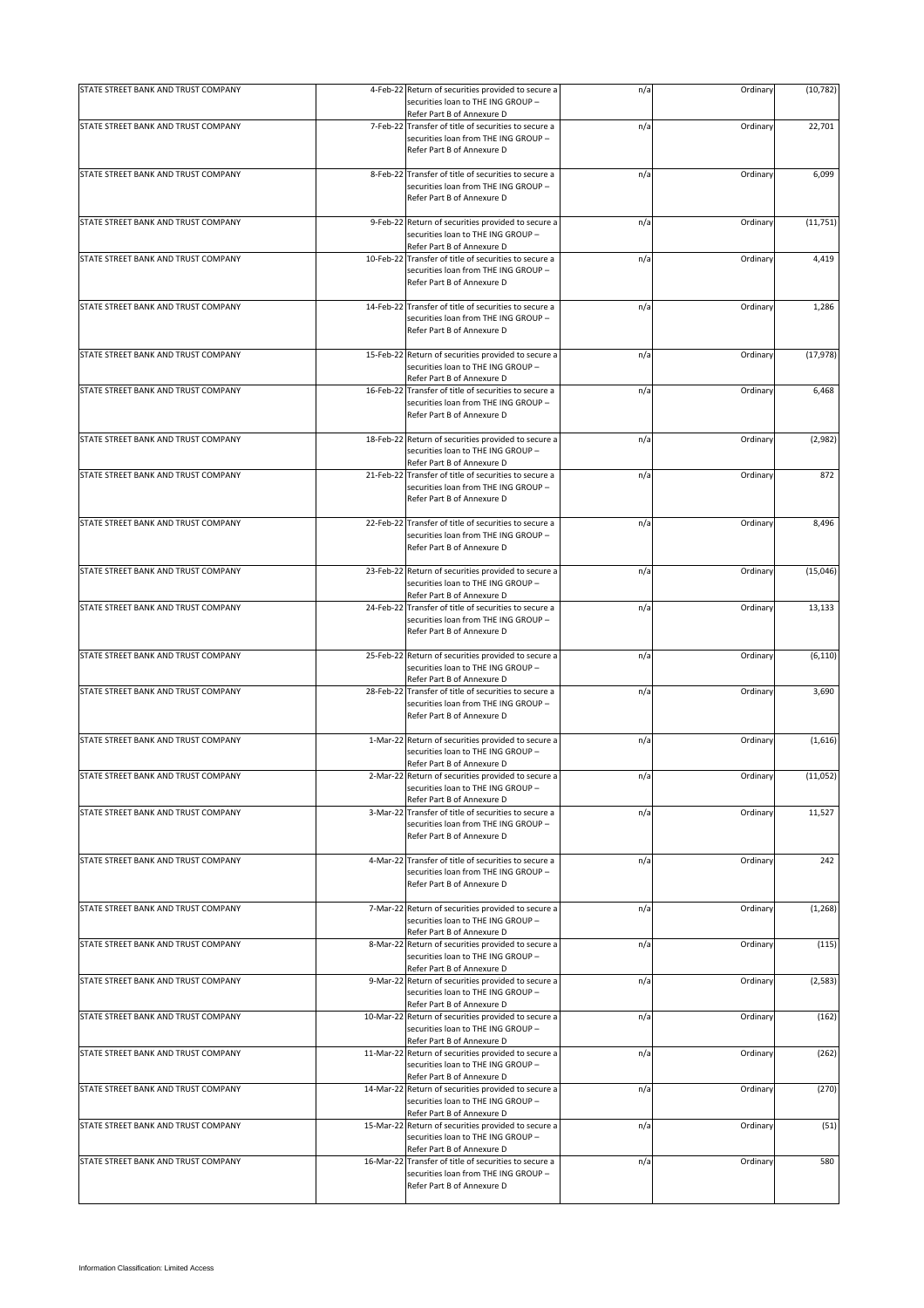| STATE STREET BANK AND TRUST COMPANY | 17-Mar-22 Transfer of title of securities to secure a<br>securities loan from THE ING GROUP -<br>Refer Part B of Annexure D | n/a | Ordinary | 240     |
|-------------------------------------|-----------------------------------------------------------------------------------------------------------------------------|-----|----------|---------|
|                                     |                                                                                                                             |     |          |         |
| STATE STREET BANK AND TRUST COMPANY | 18-Mar-22 Transfer of title of securities to secure a<br>securities loan from THE ING GROUP -<br>Refer Part B of Annexure D | n/a | Ordinary | 2,741   |
| STATE STREET BANK AND TRUST COMPANY | 21-Mar-22 Return of securities provided to secure a<br>securities loan to THE ING GROUP -<br>Refer Part B of Annexure D     | n/a | Ordinary | (933)   |
| STATE STREET BANK AND TRUST COMPANY | 22-Mar-22 Return of securities provided to secure a<br>securities loan to THE ING GROUP -<br>Refer Part B of Annexure D     | n/a | Ordinary | (2,797) |
| STATE STREET BANK AND TRUST COMPANY | 23-Mar-22 Transfer of title of securities to secure a<br>securities loan from THE ING GROUP -<br>Refer Part B of Annexure D | n/a | Ordinary | 4,927   |
| STATE STREET BANK AND TRUST COMPANY | 24-Mar-22 Return of securities provided to secure a<br>securities loan to THE ING GROUP -<br>Refer Part B of Annexure D     | n/a | Ordinary | (20)    |
| STATE STREET BANK AND TRUST COMPANY | 25-Mar-22 Transfer of title of securities to secure a<br>securities loan from THE ING GROUP -<br>Refer Part B of Annexure D | n/a | Ordinary | 993     |
| STATE STREET BANK AND TRUST COMPANY | 28-Mar-22 Return of securities provided to secure a<br>securities loan to THE ING GROUP -<br>Refer Part B of Annexure D     | n/a | Ordinary | (89)    |
| STATE STREET BANK AND TRUST COMPANY | 29-Mar-22 Return of securities provided to secure a<br>securities loan to THE ING GROUP -<br>Refer Part B of Annexure D     | n/a | Ordinary | (253)   |
| STATE STREET BANK AND TRUST COMPANY | 30-Mar-22 Return of securities provided to secure a<br>securities loan to THE ING GROUP -<br>Refer Part B of Annexure D     | n/a | Ordinary | (507)   |
| STATE STREET BANK AND TRUST COMPANY | 31-Mar-22 Return of securities provided to secure a<br>securities loan to THE ING GROUP -<br>Refer Part B of Annexure D     | n/a | Ordinary | (119)   |
| STATE STREET BANK AND TRUST COMPANY | 1-Apr-22 Transfer of title of securities to secure a<br>securities loan from THE ING GROUP -<br>Refer Part B of Annexure D  | n/a | Ordinary | 150     |
| STATE STREET BANK AND TRUST COMPANY | 4-Apr-22 Return of securities provided to secure a<br>securities loan to THE ING GROUP -<br>Refer Part B of Annexure D      | n/a | Ordinary | (189)   |
| STATE STREET BANK AND TRUST COMPANY | 5-Apr-22 Return of securities provided to secure a<br>securities loan to THE ING GROUP -<br>Refer Part B of Annexure D      | n/a | Ordinary | (115)   |
| STATE STREET BANK AND TRUST COMPANY | 6-Apr-22 Return of securities provided to secure a<br>securities loan to THE ING GROUP -<br>Refer Part B of Annexure D      | n/a | Ordinary | (589)   |
| STATE STREET BANK AND TRUST COMPANY | 7-Apr-22 Transfer of title of securities to secure a<br>securities loan from THE ING GROUP -<br>Refer Part B of Annexure D  | n/a | Ordinary | 192     |
| STATE STREET BANK AND TRUST COMPANY | 8-Apr-22 Return of securities provided to secure a<br>securities loan to THE ING GROUP -<br>Refer Part B of Annexure D      | n/a | Ordinary | (404)   |
| STATE STREET BANK AND TRUST COMPANY | 11-Apr-22 Return of securities provided to secure a<br>securities loan to THE ING GROUP -<br>Refer Part B of Annexure D     | n/a | Ordinary | (192)   |
| STATE STREET BANK AND TRUST COMPANY | 12-Apr-22 Return of securities provided to secure a<br>securities loan to THE ING GROUP -<br>Refer Part B of Annexure D     | n/a | Ordinary | (26)    |
| STATE STREET BANK AND TRUST COMPANY | 13-Apr-22 Return of securities provided to secure a<br>securities loan to THE ING GROUP -<br>Refer Part B of Annexure D     | n/a | Ordinary | (186)   |
| STATE STREET BANK AND TRUST COMPANY | 14-Apr-22 Return of securities provided to secure a<br>securities loan to THE ING GROUP -<br>Refer Part B of Annexure D     | n/a | Ordinary | (129)   |
| STATE STREET BANK AND TRUST COMPANY | 15-Apr-22 Return of securities provided to secure a<br>securities loan to THE ING GROUP -<br>Refer Part B of Annexure D     | n/a | Ordinary | (328)   |
| STATE STREET BANK AND TRUST COMPANY | 19-Apr-22 Transfer of title of securities to secure a<br>securities loan from THE ING GROUP -<br>Refer Part B of Annexure D | n/a | Ordinary | 5       |
| STATE STREET BANK AND TRUST COMPANY | 20-Apr-22 Return of securities provided to secure a<br>securities loan to THE ING GROUP -<br>Refer Part B of Annexure D     | n/a | Ordinary | (124)   |
| STATE STREET BANK AND TRUST COMPANY | 21-Apr-22 Return of securities provided to secure a<br>securities loan to THE ING GROUP -<br>Refer Part B of Annexure D     | n/a | Ordinary | (217)   |
| STATE STREET BANK AND TRUST COMPANY | 22-Apr-22 Return of securities provided to secure a<br>securities loan to THE ING GROUP -<br>Refer Part B of Annexure D     | n/a | Ordinary | (175)   |
| STATE STREET BANK AND TRUST COMPANY | 25-Apr-22 Transfer of title of securities to secure a<br>securities loan from THE ING GROUP -<br>Refer Part B of Annexure D | n/a | Ordinary | 3,673   |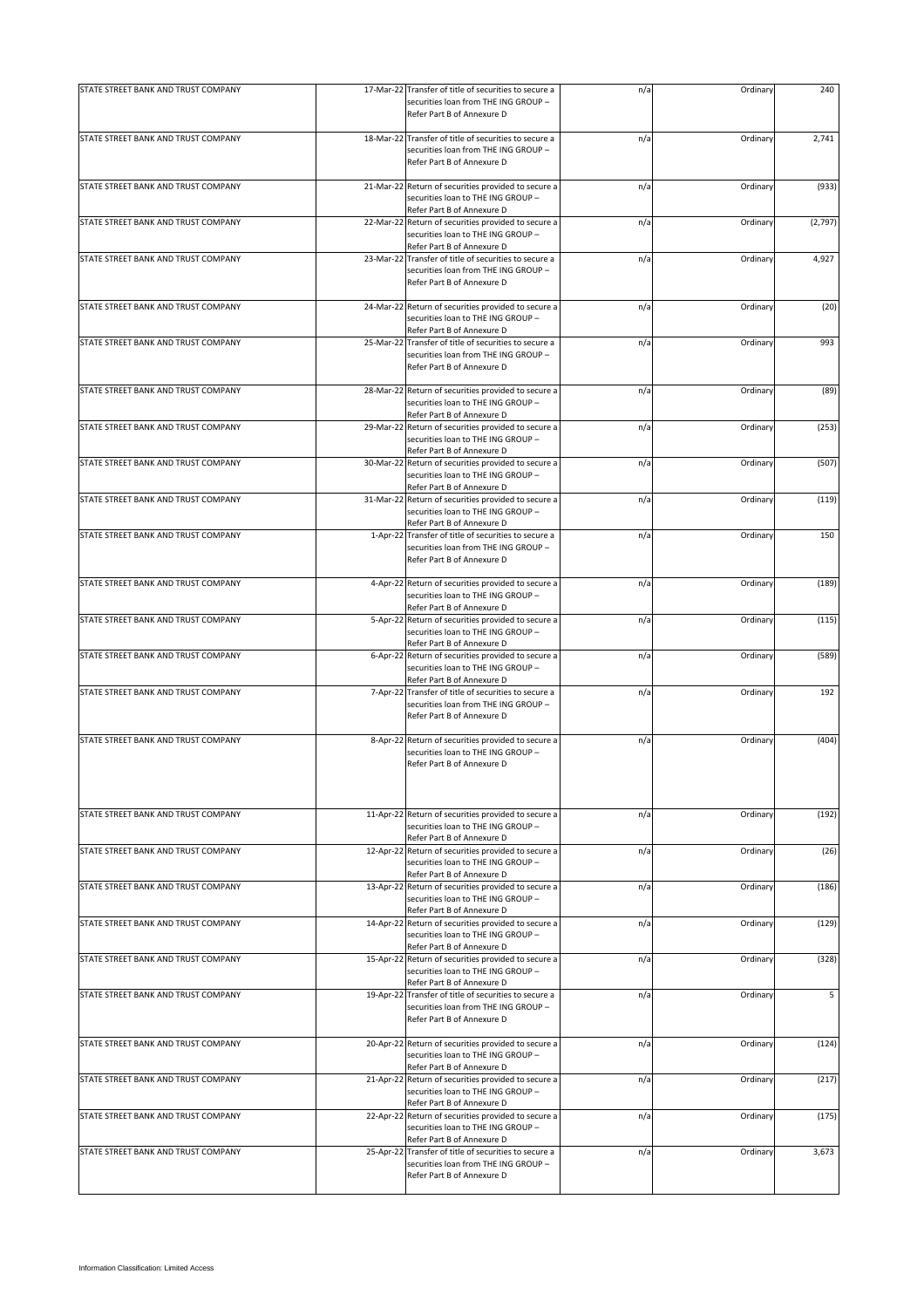| STATE STREET BANK AND TRUST COMPANY |          | 26-Apr-22 Return of securities provided to secure a<br>securities loan to THE ING GROUP -                                                   | n/a | Ordinary | (3,837)  |
|-------------------------------------|----------|---------------------------------------------------------------------------------------------------------------------------------------------|-----|----------|----------|
|                                     |          | Refer Part B of Annexure D                                                                                                                  |     |          |          |
| STATE STREET BANK AND TRUST COMPANY |          | 27-Apr-22 Transfer of title of securities to secure a<br>securities loan from THE ING GROUP -<br>Refer Part B of Annexure D                 | n/a | Ordinary | 778      |
| STATE STREET BANK AND TRUST COMPANY |          | 28-Apr-22 Transfer of title of securities to secure a<br>securities loan from THE ING GROUP -<br>Refer Part B of Annexure D                 | n/a | Ordinary | 1,858    |
| STATE STREET BANK AND TRUST COMPANY |          | 29-Apr-22 Return of securities provided to secure a<br>securities loan to THE ING GROUP -<br>Refer Part B of Annexure D                     | n/a | Ordinary | (3, 142) |
| STATE STREET BANK AND TRUST COMPANY |          | 2-May-22 Return of securities provided to secure a<br>securities loan to THE ING GROUP -<br>Refer Part B of Annexure D                      | n/a | Ordinary | (696)    |
| STATE STREET BANK AND TRUST COMPANY |          | 3-May-22 Transfer of title of securities to secure a<br>securities loan from THE ING GROUP -<br>Refer Part B of Annexure D                  | n/a | Ordinary | 2,962    |
| STATE STREET BANK AND TRUST COMPANY |          | 4-May-22 Return of securities provided to secure a<br>securities loan to THE ING GROUP -<br>Refer Part B of Annexure D                      | n/a | Ordinary | (221)    |
| STATE STREET BANK AND TRUST COMPANY |          | 5-May-22 Return of securities provided to secure a<br>securities loan to THE ING GROUP -<br>Refer Part B of Annexure D                      | n/a | Ordinary | (2, 200) |
| STATE STREET BANK AND TRUST COMPANY | 6-May-22 | Return of securities provided to secure a<br>securities loan to THE ING GROUP -<br>Refer Part B of Annexure D                               | n/a | Ordinary | (829)    |
| STATE STREET BANK AND TRUST COMPANY |          | 9-May-22 Transfer of title of securities to secure a<br>securities loan from THE ING GROUP -<br>Refer Part B of Annexure D                  | n/a | Ordinary | 168      |
| STATE STREET BANK AND TRUST COMPANY |          | 10-May-22 Transfer of title of securities to secure a<br>securities loan from THE ING GROUP -<br>Refer Part B of Annexure D                 | n/a | Ordinary | 165      |
| STATE STREET BANK AND TRUST COMPANY |          | 11-May-22 Transfer of title of securities to secure a<br>securities loan from THE ING GROUP -<br>Refer Part B of Annexure D                 | n/a | Ordinary | 2,738    |
| STATE STREET BANK AND TRUST COMPANY |          | 12-May-22 Transfer of title of securities to secure a<br>securities loan from THE ING GROUP -<br>Refer Part B of Annexure D                 | n/a | Ordinary | 549      |
| STATE STREET BANK AND TRUST COMPANY |          | 13-May-22 Return of securities provided to secure a<br>securities loan to THE ING GROUP -<br>Refer Part B of Annexure D                     | n/a | Ordinary | (115)    |
| STATE STREET BANK AND TRUST COMPANY |          | 16-May-22 Transfer of title of securities to secure a<br>securities loan from THE ING GROUP -<br>Refer Part B of Annexure D                 | n/a | Ordinary | 49       |
| STATE STREET BANK AND TRUST COMPANY |          | 17-May-22 Transfer of title of securities to secure a<br>securities loan from THE ING GROUP -<br>Refer Part B of Annexure D                 | n/a | Ordinary | 87       |
| STATE STREET BANK AND TRUST COMPANY |          | 18-May-22 Return of securities provided to secure a<br>securities loan to THE ING GROUP -<br>Refer Part B of Annexure D                     | n/a | Ordinary | (1,776)  |
| STATE STREET BANK AND TRUST COMPANY |          | 19-May-22 Transfer of title of securities to secure a<br>securities loan from THE ING GROUP -<br>Refer Part B of Annexure D                 | n/a | Ordinary | 418      |
| STATE STREET BANK AND TRUST COMPANY |          | 20-May-22 Return of securities provided to secure a<br>securities loan to THE ING GROUP -<br>Refer Part B of Annexure D                     | n/a | Ordinary | (364)    |
| STATE STREET BANK AND TRUST COMPANY |          | 24-Jan-22 Transfer of title of securities to secure a<br>securities loan from THE SOCIETE<br>GENERALE GROUP - Refer Part B of<br>Annexure D | n/a | Ordinary | 1,880    |
| STATE STREET BANK AND TRUST COMPANY |          | 27-Jan-22 Return of securities provided to secure a<br>securities loan to THE SOCIETE<br>GENERALE GROUP - Refer Part B of<br>Annexure D     | n/a | Ordinary | (359)    |
| STATE STREET BANK AND TRUST COMPANY |          | 31-Jan-22 Return of securities provided to secure a<br>securities loan to THE SOCIETE<br>GENERALE GROUP - Refer Part B of<br>Annexure D     | n/a | Ordinary | (1, 110) |
| STATE STREET BANK AND TRUST COMPANY |          | 1-Feb-22 Transfer of title of securities to secure a<br>securities loan from THE SOCIETE<br>GENERALE GROUP - Refer Part B of<br>Annexure D  | n/a | Ordinary | 24       |
| STATE STREET BANK AND TRUST COMPANY |          | 11-Feb-22 Return of securities provided to secure a<br>securities loan to THE SOCIETE<br>GENERALE GROUP - Refer Part B of<br>Annexure D     | n/a | Ordinary | (194)    |
| STATE STREET BANK AND TRUST COMPANY |          | 14-Feb-22 Transfer of title of securities to secure a<br>securities loan from THE SOCIETE<br>GENERALE GROUP - Refer Part B of<br>Annexure D | n/a | Ordinary | 1,144    |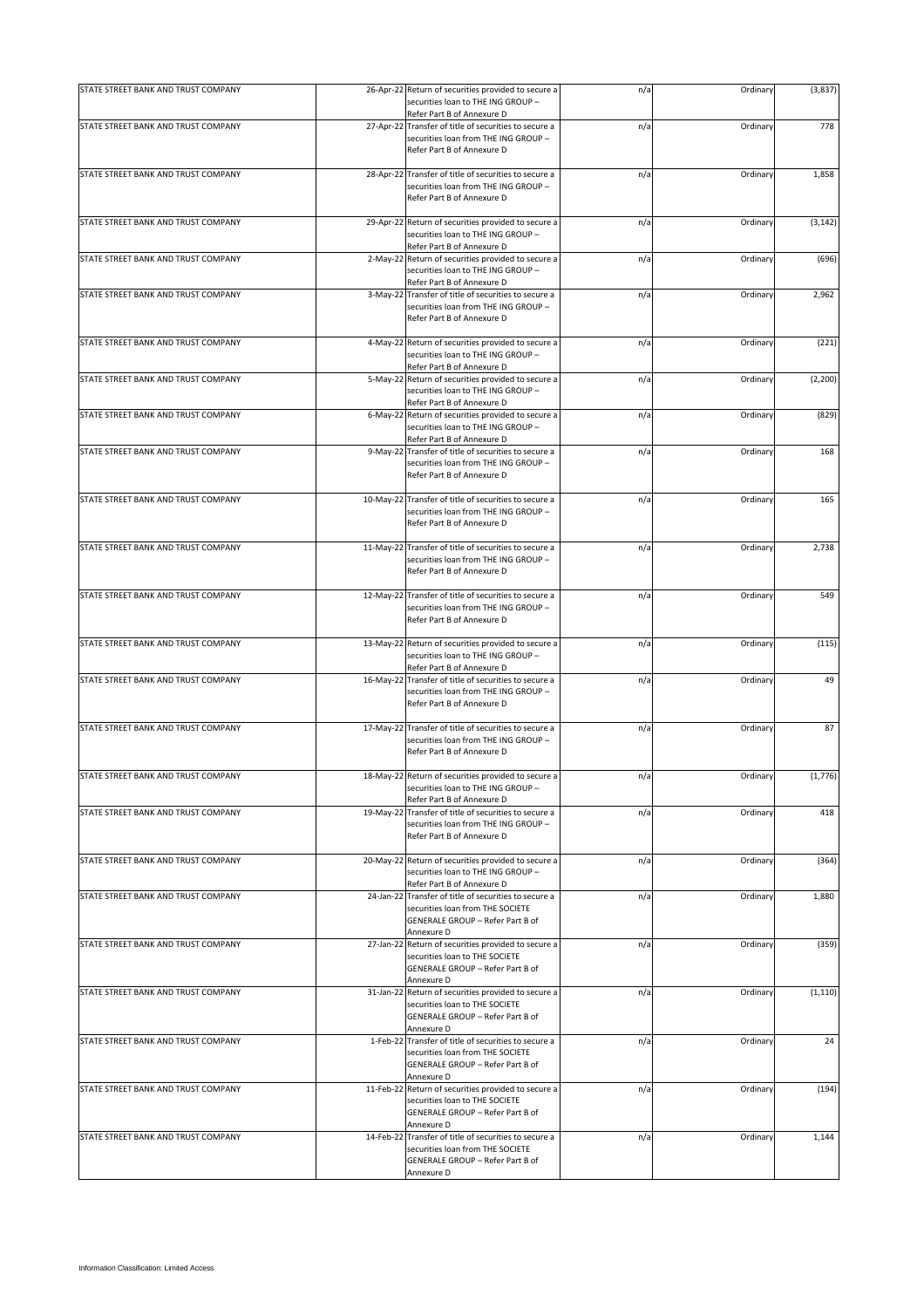| STATE STREET BANK AND TRUST COMPANY | 1-Mar-22 Return of securities provided to secure a<br>securities loan to THE SOCIETE | n/a | Ordinary | (1, 380)  |
|-------------------------------------|--------------------------------------------------------------------------------------|-----|----------|-----------|
|                                     | GENERALE GROUP - Refer Part B of<br>Annexure D                                       |     |          |           |
| STATE STREET BANK AND TRUST COMPANY | 3-Mar-22 Transfer of title of securities to secure a                                 | n/a | Ordinary | 1,219     |
|                                     | securities loan from THE SOCIETE                                                     |     |          |           |
|                                     | GENERALE GROUP - Refer Part B of                                                     |     |          |           |
|                                     | Annexure D                                                                           |     |          |           |
| STATE STREET BANK AND TRUST COMPANY | 4-Mar-22 Transfer of title of securities to secure a                                 | n/a | Ordinary | 10        |
|                                     | securities loan from THE SOCIETE<br>GENERALE GROUP - Refer Part B of                 |     |          |           |
|                                     | Annexure D                                                                           |     |          |           |
| STATE STREET BANK AND TRUST COMPANY | 11-Mar-22 Return of securities provided to secure a                                  | n/a | Ordinary | (984)     |
|                                     | securities loan to THE SOCIETE                                                       |     |          |           |
|                                     | GENERALE GROUP - Refer Part B of                                                     |     |          |           |
|                                     | Annexure D                                                                           |     |          |           |
| STATE STREET BANK AND TRUST COMPANY | 14-Mar-22 Return of securities provided to secure a                                  | n/a | Ordinary | (235)     |
|                                     | securities loan to THE SOCIETE                                                       |     |          |           |
|                                     | GENERALE GROUP - Refer Part B of                                                     |     |          |           |
|                                     | Annexure D                                                                           |     |          |           |
| STATE STREET BANK AND TRUST COMPANY | 15-Mar-22 Transfer of title of securities to secure a                                | n/a | Ordinary | 1,218     |
|                                     | securities loan from THE SOCIETE                                                     |     |          |           |
|                                     | GENERALE GROUP - Refer Part B of                                                     |     |          |           |
|                                     | Annexure D                                                                           |     |          |           |
| STATE STREET BANK AND TRUST COMPANY | 16-Mar-22 Return of securities provided to secure a                                  | n/a | Ordinary | (1, 224)  |
|                                     | securities loan to THE SOCIETE                                                       |     |          |           |
|                                     | GENERALE GROUP - Refer Part B of                                                     |     |          |           |
|                                     | Annexure D                                                                           |     |          |           |
| STATE STREET BANK AND TRUST COMPANY | 31-Mar-22 Transfer of title of securities to secure a                                | n/a | Ordinary | 11        |
|                                     | securities loan from THE SOCIETE                                                     |     |          |           |
|                                     | GENERALE GROUP - Refer Part B of                                                     |     |          |           |
| STATE STREET BANK AND TRUST COMPANY | Annexure D<br>1-Apr-22 Return of securities provided to secure a                     | n/a | Ordinary | (9)       |
|                                     | securities loan to THE SOCIETE                                                       |     |          |           |
|                                     | GENERALE GROUP - Refer Part B of                                                     |     |          |           |
|                                     | Annexure D                                                                           |     |          |           |
| STATE STREET BANK AND TRUST COMPANY | 6-Apr-22 Return of securities provided to secure a                                   | n/a | Ordinary | (12)      |
|                                     | securities loan to THE SOCIETE                                                       |     |          |           |
|                                     | GENERALE GROUP - Refer Part B of                                                     |     |          |           |
|                                     | Annexure D                                                                           |     |          |           |
| STATE STREET BANK AND TRUST COMPANY | 11-Apr-22 Transfer of title of securities to secure a                                | n/a | Ordinary | 641       |
|                                     | securities loan from THE SOCIETE                                                     |     |          |           |
|                                     | GENERALE GROUP - Refer Part B of                                                     |     |          |           |
|                                     | Annexure D                                                                           |     |          |           |
| STATE STREET BANK AND TRUST COMPANY | 18-Apr-22 Return of securities provided to secure a                                  | n/a | Ordinary | (34)      |
|                                     | securities loan to THE SOCIETE                                                       |     |          |           |
|                                     | GENERALE GROUP - Refer Part B of                                                     |     |          |           |
| STATE STREET BANK AND TRUST COMPANY | Annexure D<br>19-Apr-22 Transfer of title of securities to secure a                  |     | Ordinary | 14        |
|                                     | securities loan from THE SOCIETE                                                     | n/a |          |           |
|                                     | GENERALE GROUP - Refer Part B of                                                     |     |          |           |
|                                     | Annexure D                                                                           |     |          |           |
| STATE STREET BANK AND TRUST COMPANY | 20-Apr-22 Return of securities provided to secure a                                  | n/a | Ordinary | (240)     |
|                                     | securities loan to THE SOCIETE                                                       |     |          |           |
|                                     | GENERALE GROUP - Refer Part B of                                                     |     |          |           |
|                                     | Annexure D                                                                           |     |          |           |
| STATE STREET BANK AND TRUST COMPANY | 21-Apr-22 Return of securities provided to secure a                                  | n/a | Ordinary | (240)     |
|                                     | securities loan to THE SOCIETE                                                       |     |          |           |
|                                     | GENERALE GROUP - Refer Part B of                                                     |     |          |           |
|                                     | Annexure D                                                                           |     |          |           |
| STATE STREET BANK AND TRUST COMPANY | 3-May-22 Transfer of title of securities to secure a                                 | n/a | Ordinary | 188       |
|                                     | securities loan from THE SOCIETE                                                     |     |          |           |
|                                     | GENERALE GROUP - Refer Part B of                                                     |     |          |           |
|                                     | Annexure D                                                                           |     |          |           |
| STATE STREET BANK AND TRUST COMPANY | 4-May-22 Return of securities provided to secure a<br>securities loan to THE SOCIETE | n/a | Ordinary | (172)     |
|                                     | GENERALE GROUP - Refer Part B of                                                     |     |          |           |
|                                     | Annexure D                                                                           |     |          |           |
| STATE STREET BANK AND TRUST COMPANY | 9-May-22 Transfer of title of securities to secure a                                 | n/a | Ordinary | 467       |
|                                     | securities loan from THE SOCIETE                                                     |     |          |           |
|                                     | GENERALE GROUP - Refer Part B of                                                     |     |          |           |
|                                     | Annexure D                                                                           |     |          |           |
| STATE STREET BANK AND TRUST COMPANY | 10-May-22 Return of securities provided to secure a                                  | n/a | Ordinary | (515)     |
|                                     | securities loan to THE SOCIETE                                                       |     |          |           |
|                                     | GENERALE GROUP - Refer Part B of                                                     |     |          |           |
|                                     | Annexure D                                                                           |     |          |           |
| STATE STREET BANK AND TRUST COMPANY | 13-May-22 Transfer of title of securities to secure a                                | n/a | Ordinary | 685       |
|                                     | securities loan from THE SOCIETE                                                     |     |          |           |
|                                     | GENERALE GROUP - Refer Part B of                                                     |     |          |           |
|                                     | Annexure D                                                                           |     |          |           |
| STATE STREET BANK AND TRUST COMPANY | 16-May-22 Return of securities provided to secure a                                  | n/a | Ordinary | (794)     |
|                                     | securities loan to THE SOCIETE                                                       |     |          |           |
|                                     | GENERALE GROUP - Refer Part B of                                                     |     |          |           |
| STATE STREET BANK AND TRUST COMPANY | Annexure D<br>24-Feb-22 Transfer of title of securities to secure a                  | n/a | Ordinary | 25,816    |
|                                     | securities loan from THE UBS GROUP -                                                 |     |          |           |
|                                     | Refer Part B of Annexure D                                                           |     |          |           |
|                                     |                                                                                      |     |          |           |
| STATE STREET BANK AND TRUST COMPANY | 4-Mar-22 Return of securities provided to secure a                                   | n/a | Ordinary | (25, 816) |
|                                     | securities loan to THE UBS GROUP -                                                   |     |          |           |
|                                     | Refer Part B of Annexure D                                                           |     |          |           |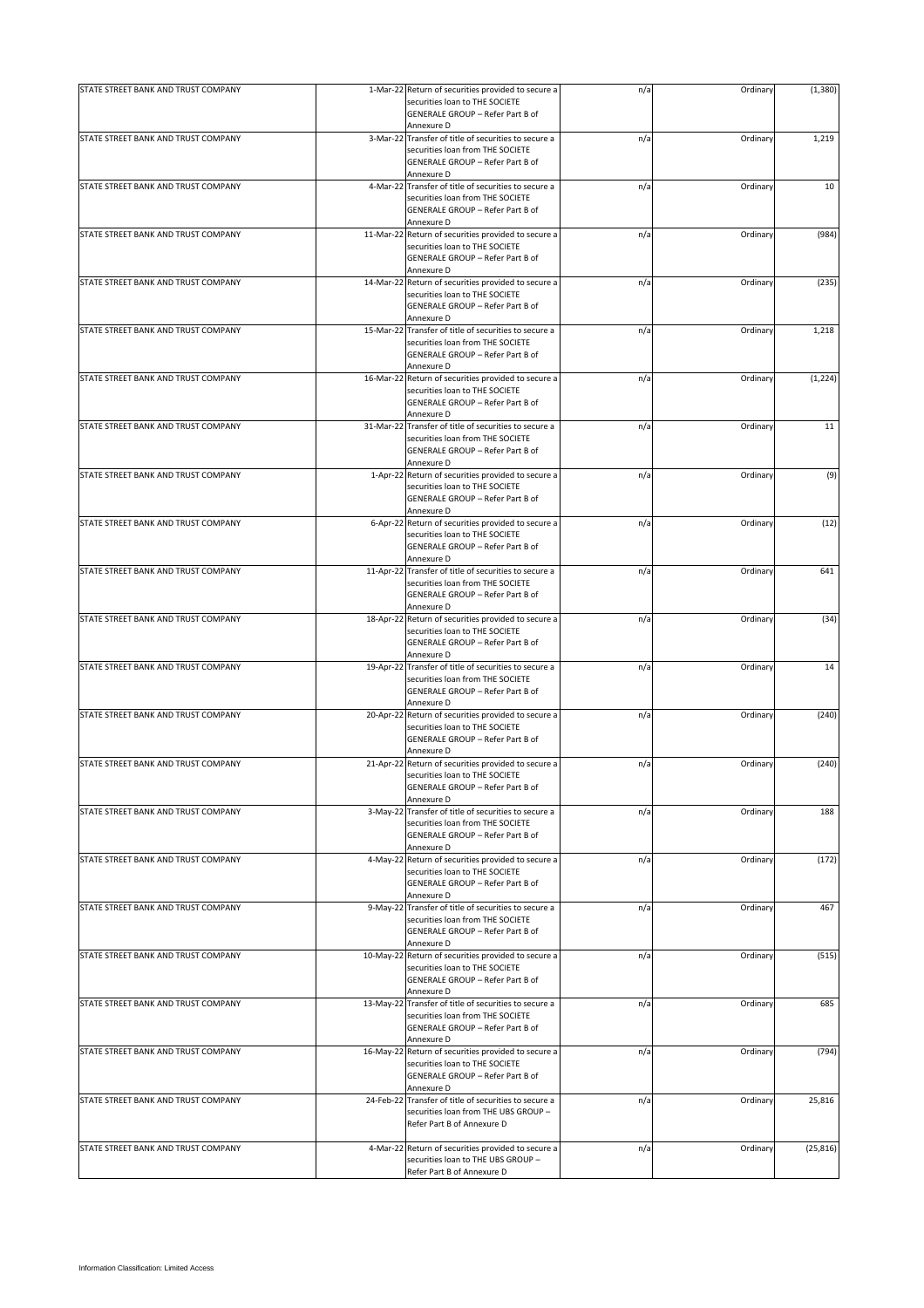| STATE STREET BANK AND TRUST COMPANY | 20-Jan-22 Return of securities provided to secure a<br>securities loan to THE GOLDMAN SACHS<br>GROUP - Refer Part B of Annexure D        | n/a | Ordinary | (39, 328)  |
|-------------------------------------|------------------------------------------------------------------------------------------------------------------------------------------|-----|----------|------------|
| STATE STREET BANK AND TRUST COMPANY | 21-Jan-22 Return of securities provided to secure a<br>securities loan to THE GOLDMAN SACHS<br>GROUP - Refer Part B of Annexure D        | n/a | Ordinary | (20, 256)  |
| STATE STREET BANK AND TRUST COMPANY | 24-Jan-22 Transfer of title of securities to secure a<br>securities loan from THE GOLDMAN<br>SACHS GROUP - Refer Part B of<br>Annexure D | n/a | Ordinary | 33,984     |
| STATE STREET BANK AND TRUST COMPANY | 25-Jan-22 Transfer of title of securities to secure a<br>securities loan from THE GOLDMAN<br>SACHS GROUP - Refer Part B of<br>Annexure D | n/a | Ordinary | 34,144     |
| STATE STREET BANK AND TRUST COMPANY | 26-Jan-22 Transfer of title of securities to secure a<br>securities loan from THE GOLDMAN<br>SACHS GROUP - Refer Part B of<br>Annexure D | n/a | Ordinary | 78,624     |
| STATE STREET BANK AND TRUST COMPANY | 28-Jan-22 Transfer of title of securities to secure a<br>securities loan from THE GOLDMAN<br>SACHS GROUP - Refer Part B of<br>Annexure D | n/a | Ordinary | 100,608    |
| STATE STREET BANK AND TRUST COMPANY | 31-Jan-22 Transfer of title of securities to secure a<br>securities loan from THE GOLDMAN<br>SACHS GROUP - Refer Part B of<br>Annexure D | n/a | Ordinary | 59,424     |
| STATE STREET BANK AND TRUST COMPANY | 1-Feb-22 Return of securities provided to secure a<br>securities loan to THE GOLDMAN SACHS<br>GROUP - Refer Part B of Annexure D         | n/a | Ordinary | (5, 504)   |
| STATE STREET BANK AND TRUST COMPANY | 2-Feb-22 Return of securities provided to secure a<br>securities loan to THE GOLDMAN SACHS<br>GROUP - Refer Part B of Annexure D         | n/a | Ordinary | (21,088)   |
| STATE STREET BANK AND TRUST COMPANY | 3-Feb-22 Return of securities provided to secure a<br>securities loan to THE GOLDMAN SACHS<br>GROUP - Refer Part B of Annexure D         | n/a | Ordinary | (43, 104)  |
| STATE STREET BANK AND TRUST COMPANY | 4-Feb-22 Return of securities provided to secure a<br>securities loan to THE GOLDMAN SACHS<br>GROUP - Refer Part B of Annexure D         | n/a | Ordinary | (105, 664) |
| STATE STREET BANK AND TRUST COMPANY | 7-Feb-22 Return of securities provided to secure a<br>securities loan to THE GOLDMAN SACHS<br>GROUP - Refer Part B of Annexure D         | n/a | Ordinary | (22, 048)  |
| STATE STREET BANK AND TRUST COMPANY | 8-Feb-22 Return of securities provided to secure a<br>securities loan to THE GOLDMAN SACHS<br>GROUP - Refer Part B of Annexure D         | n/a | Ordinary | (18, 400)  |
| STATE STREET BANK AND TRUST COMPANY | 9-Feb-22 Transfer of title of securities to secure a<br>securities loan from THE GOLDMAN<br>SACHS GROUP - Refer Part B of<br>Annexure D  | n/a | Ordinary | 14,784     |
| STATE STREET BANK AND TRUST COMPANY | 10-Feb-22 Transfer of title of securities to secure a<br>securities loan from THE GOLDMAN<br>SACHS GROUP - Refer Part B of<br>Annexure D | n/a | Ordinary | 20,736     |
| STATE STREET BANK AND TRUST COMPANY | 11-Feb-22 Transfer of title of securities to secure a<br>securities loan from THE GOLDMAN<br>SACHS GROUP - Refer Part B of<br>Annexure D | n/a | Ordinary | 100,064    |
| STATE STREET BANK AND TRUST COMPANY | 14-Feb-22 Return of securities provided to secure a<br>securities loan to THE GOLDMAN SACHS<br>GROUP - Refer Part B of Annexure D        | n/a | Ordinary | (51, 872)  |
| STATE STREET BANK AND TRUST COMPANY | 15-Feb-22 Transfer of title of securities to secure a<br>securities loan from THE GOLDMAN<br>SACHS GROUP - Refer Part B of<br>Annexure D | n/a | Ordinary | 4,864      |
| STATE STREET BANK AND TRUST COMPANY | 16-Feb-22 Transfer of title of securities to secure a<br>securities loan from THE GOLDMAN<br>SACHS GROUP - Refer Part B of<br>Annexure D | n/a | Ordinary | 59,424     |
| STATE STREET BANK AND TRUST COMPANY | 17-Feb-22 Return of securities provided to secure a<br>securities loan to THE GOLDMAN SACHS<br>GROUP - Refer Part B of Annexure D        | n/a | Ordinary | (22, 112)  |
| STATE STREET BANK AND TRUST COMPANY | 18-Feb-22 Return of securities provided to secure a<br>securities loan to THE GOLDMAN SACHS<br>GROUP - Refer Part B of Annexure D        | n/a | Ordinary | (16, 384)  |
| STATE STREET BANK AND TRUST COMPANY | 21-Feb-22 Transfer of title of securities to secure a<br>securities loan from THE GOLDMAN<br>SACHS GROUP - Refer Part B of<br>Annexure D | n/a | Ordinary | 3,104      |
| STATE STREET BANK AND TRUST COMPANY | 22-Feb-22 Transfer of title of securities to secure a<br>securities loan from THE GOLDMAN<br>SACHS GROUP - Refer Part B of<br>Annexure D | n/a | Ordinary | 4,608      |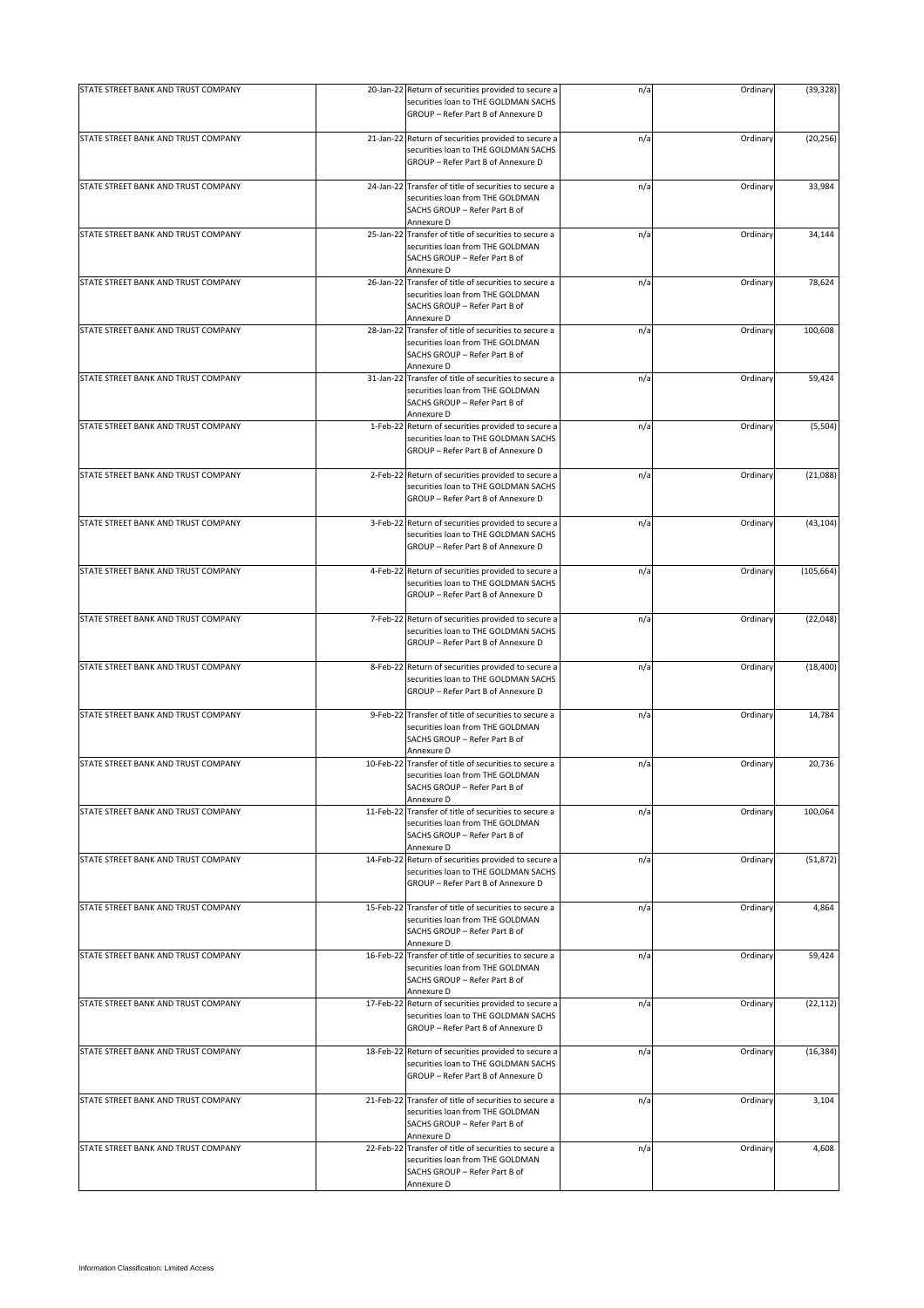| STATE STREET BANK AND TRUST COMPANY | 23-Feb-22 Transfer of title of securities to secure a                                                                                    |     | Ordinary | 63,360    |
|-------------------------------------|------------------------------------------------------------------------------------------------------------------------------------------|-----|----------|-----------|
|                                     | securities loan from THE GOLDMAN<br>SACHS GROUP - Refer Part B of<br>Annexure D                                                          | n/a |          |           |
|                                     |                                                                                                                                          |     |          |           |
| STATE STREET BANK AND TRUST COMPANY | 24-Feb-22 Transfer of title of securities to secure a<br>securities loan from THE GOLDMAN<br>SACHS GROUP - Refer Part B of<br>Annexure D | n/a | Ordinary | 27,072    |
| STATE STREET BANK AND TRUST COMPANY | 25-Feb-22 Transfer of title of securities to secure a                                                                                    | n/a | Ordinary | 37,792    |
|                                     | securities loan from THE GOLDMAN<br>SACHS GROUP - Refer Part B of<br>Annexure D                                                          |     |          |           |
| STATE STREET BANK AND TRUST COMPANY | 28-Feb-22 Transfer of title of securities to secure a                                                                                    | n/a | Ordinary | 38,528    |
|                                     | securities loan from THE GOLDMAN<br>SACHS GROUP - Refer Part B of<br>Annexure D                                                          |     |          |           |
| STATE STREET BANK AND TRUST COMPANY | 1-Mar-22 Transfer of title of securities to secure a<br>securities loan from THE GOLDMAN<br>SACHS GROUP - Refer Part B of<br>Annexure D  | n/a | Ordinary | 14,784    |
| STATE STREET BANK AND TRUST COMPANY | 2-Mar-22 Transfer of title of securities to secure a                                                                                     |     | Ordinary | 41,760    |
|                                     | securities loan from THE GOLDMAN<br>SACHS GROUP - Refer Part B of<br>Annexure D                                                          | n/a |          |           |
| STATE STREET BANK AND TRUST COMPANY | 3-Mar-22 Transfer of title of securities to secure a                                                                                     | n/a | Ordinary | 42,144    |
|                                     | securities loan from THE GOLDMAN<br>SACHS GROUP - Refer Part B of<br>Annexure D                                                          |     |          |           |
| STATE STREET BANK AND TRUST COMPANY | 4-Mar-22 Transfer of title of securities to secure a                                                                                     | n/a | Ordinary | 40,832    |
|                                     | securities loan from THE GOLDMAN<br>SACHS GROUP - Refer Part B of<br>Annexure D                                                          |     |          |           |
| STATE STREET BANK AND TRUST COMPANY | 7-Mar-22 Return of securities provided to secure a                                                                                       | n/a | Ordinary | (192)     |
|                                     | securities loan to THE GOLDMAN SACHS<br>GROUP - Refer Part B of Annexure D                                                               |     |          |           |
| STATE STREET BANK AND TRUST COMPANY | 8-Mar-22 Return of securities provided to secure a                                                                                       | n/a | Ordinary | (20, 704) |
|                                     | securities loan to THE GOLDMAN SACHS<br>GROUP - Refer Part B of Annexure D                                                               |     |          |           |
| STATE STREET BANK AND TRUST COMPANY | 9-Mar-22 Return of securities provided to secure a                                                                                       | n/a | Ordinary | (7,616)   |
|                                     | securities loan to THE GOLDMAN SACHS<br>GROUP - Refer Part B of Annexure D                                                               |     |          |           |
| STATE STREET BANK AND TRUST COMPANY | 10-Mar-22 Return of securities provided to secure a                                                                                      | n/a | Ordinary | (41, 728) |
|                                     | securities loan to THE GOLDMAN SACHS<br>GROUP - Refer Part B of Annexure D                                                               |     |          |           |
| STATE STREET BANK AND TRUST COMPANY | 11-Mar-22 Return of securities provided to secure a                                                                                      | n/a | Ordinary | (66, 240) |
|                                     | securities loan to THE GOLDMAN SACHS<br>GROUP - Refer Part B of Annexure D                                                               |     |          |           |
| STATE STREET BANK AND TRUST COMPANY | 14-Mar-22 Return of securities provided to secure a                                                                                      | n/a | Ordinary | (66, 528) |
|                                     | securities loan to THE GOLDMAN SACHS<br>GROUP - Refer Part B of Annexure D                                                               |     |          |           |
| STATE STREET BANK AND TRUST COMPANY | 15-Mar-22 Return of securities provided to secure a                                                                                      | n/a | Ordinary | (13, 760) |
|                                     | securities loan to THE GOLDMAN SACHS<br>GROUP - Refer Part B of Annexure D                                                               |     |          |           |
| STATE STREET BANK AND TRUST COMPANY | 16-Mar-22 Transfer of title of securities to secure a                                                                                    | n/a | Ordinary | 156,518   |
|                                     | securities loan from THE GOLDMAN<br>SACHS GROUP - Refer Part B of<br>Annexure D                                                          |     |          |           |
| STATE STREET BANK AND TRUST COMPANY | 17-Mar-22 Transfer of title of securities to secure a                                                                                    | n/a | Ordinary | 62,074    |
|                                     | securities loan from THE GOLDMAN<br>SACHS GROUP - Refer Part B of<br>Annexure D                                                          |     |          |           |
| STATE STREET BANK AND TRUST COMPANY | 18-Mar-22 Transfer of title of securities to secure a                                                                                    | n/a | Ordinary | 49,888    |
|                                     | securities loan from THE GOLDMAN<br>SACHS GROUP - Refer Part B of<br>Annexure D                                                          |     |          |           |
| STATE STREET BANK AND TRUST COMPANY | 21-Mar-22 Transfer of title of securities to secure a<br>securities loan from THE GOLDMAN<br>SACHS GROUP - Refer Part B of<br>Annexure D | n/a | Ordinary | 31,040    |
| STATE STREET BANK AND TRUST COMPANY | 22-Mar-22 Return of securities provided to secure a                                                                                      | n/a | Ordinary | (192)     |
|                                     | securities loan to THE GOLDMAN SACHS<br>GROUP - Refer Part B of Annexure D                                                               |     |          |           |
| STATE STREET BANK AND TRUST COMPANY | 23-Mar-22 Return of securities provided to secure a                                                                                      | n/a | Ordinary | (13, 504) |
|                                     | securities loan to THE GOLDMAN SACHS<br>GROUP - Refer Part B of Annexure D                                                               |     |          |           |
| STATE STREET BANK AND TRUST COMPANY | 24-Mar-22 Return of securities provided to secure a                                                                                      | n/a | Ordinary | (768)     |
|                                     | securities loan to THE GOLDMAN SACHS<br>GROUP - Refer Part B of Annexure D                                                               |     |          |           |
| STATE STREET BANK AND TRUST COMPANY | 25-Mar-22 Return of securities provided to secure a                                                                                      | n/a | Ordinary | (83, 120) |
|                                     | securities loan to THE GOLDMAN SACHS<br>GROUP - Refer Part B of Annexure D                                                               |     |          |           |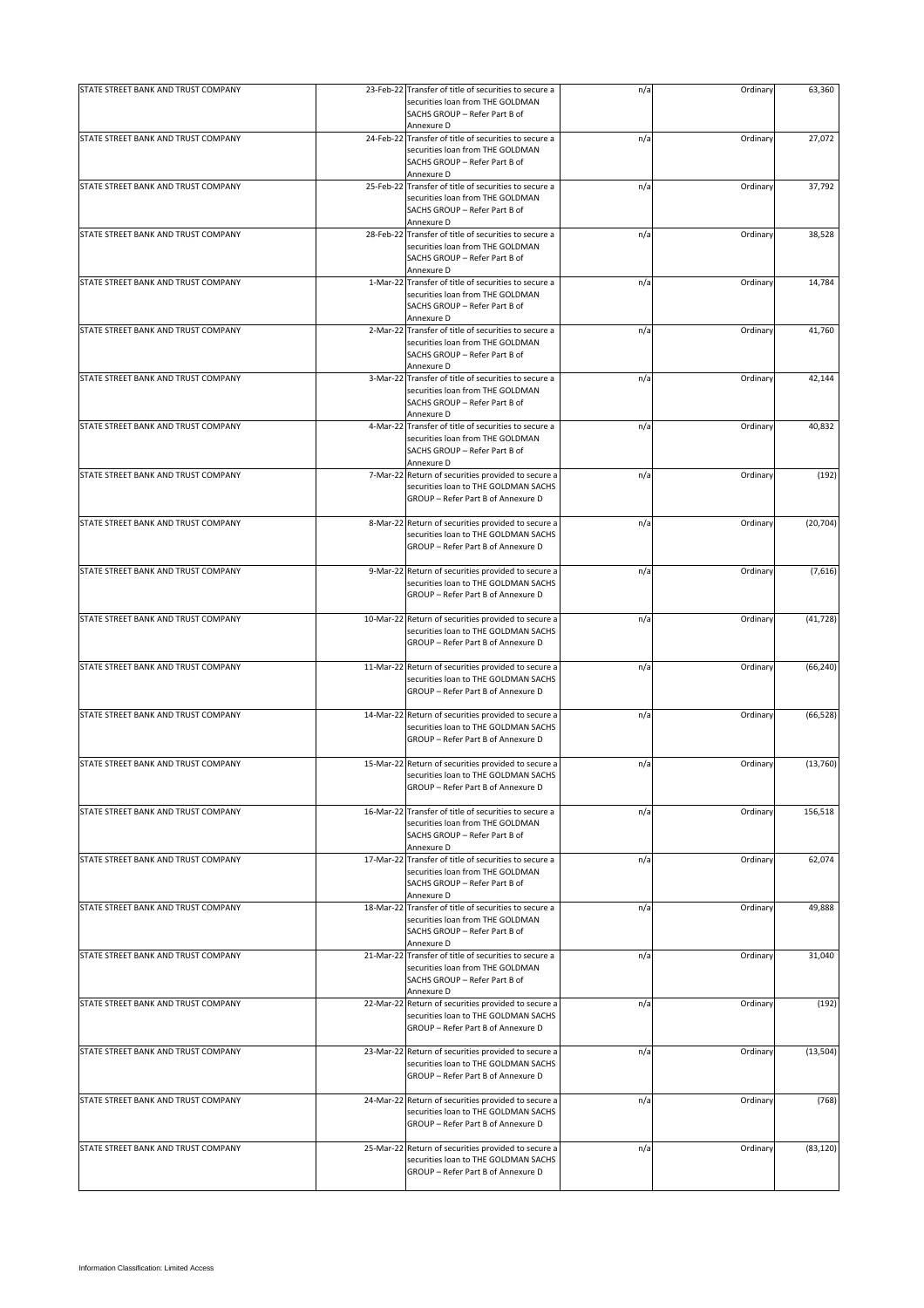| STATE STREET BANK AND TRUST COMPANY | 28-Mar-22 Return of securities provided to secure a<br>securities loan to THE GOLDMAN SACHS<br>GROUP - Refer Part B of Annexure D        | n/a | Ordinary | (14,000)  |
|-------------------------------------|------------------------------------------------------------------------------------------------------------------------------------------|-----|----------|-----------|
| STATE STREET BANK AND TRUST COMPANY | 29-Mar-22 Return of securities provided to secure a<br>securities loan to THE GOLDMAN SACHS<br>GROUP - Refer Part B of Annexure D        | n/a | Ordinary | (37, 152) |
| STATE STREET BANK AND TRUST COMPANY | 30-Mar-22 Return of securities provided to secure a<br>securities loan to THE GOLDMAN SACHS<br>GROUP - Refer Part B of Annexure D        | n/a | Ordinary | (79, 072) |
| STATE STREET BANK AND TRUST COMPANY | 31-Mar-22 Return of securities provided to secure a<br>securities loan to THE GOLDMAN SACHS<br>GROUP - Refer Part B of Annexure D        | n/a | Ordinary | (16, 768) |
| STATE STREET BANK AND TRUST COMPANY | 1-Apr-22 Transfer of title of securities to secure a<br>securities loan from THE GOLDMAN<br>SACHS GROUP - Refer Part B of<br>Annexure D  | n/a | Ordinary | 25,440    |
| STATE STREET BANK AND TRUST COMPANY | 4-Apr-22 Return of securities provided to secure a<br>securities loan to THE GOLDMAN SACHS<br>GROUP - Refer Part B of Annexure D         | n/a | Ordinary | (27, 424) |
| STATE STREET BANK AND TRUST COMPANY | 5-Apr-22 Return of securities provided to secure a<br>securities loan to THE GOLDMAN SACHS<br>GROUP - Refer Part B of Annexure D         | n/a | Ordinary | (20, 928) |
| STATE STREET BANK AND TRUST COMPANY | 6-Apr-22 Return of securities provided to secure a<br>securities loan to THE GOLDMAN SACHS<br>GROUP - Refer Part B of Annexure D         | n/a | Ordinary | (96, 768) |
| STATE STREET BANK AND TRUST COMPANY | 7-Apr-22 Transfer of title of securities to secure a<br>securities loan from THE GOLDMAN<br>SACHS GROUP - Refer Part B of<br>Annexure D  | n/a | Ordinary | 27,424    |
| STATE STREET BANK AND TRUST COMPANY | 8-Apr-22 Return of securities provided to secure a<br>securities loan to THE GOLDMAN SACHS<br>GROUP - Refer Part B of Annexure D         | n/a | Ordinary | (56, 640) |
| STATE STREET BANK AND TRUST COMPANY | 11-Apr-22 Return of securities provided to secure a<br>securities loan to THE GOLDMAN SACHS<br>GROUP - Refer Part B of Annexure D        | n/a | Ordinary | (31, 136) |
| STATE STREET BANK AND TRUST COMPANY | 12-Apr-22 Return of securities provided to secure a<br>securities loan to THE GOLDMAN SACHS<br>GROUP - Refer Part B of Annexure D        | n/a | Ordinary | (7, 360)  |
| STATE STREET BANK AND TRUST COMPANY | 13-Apr-22 Return of securities provided to secure a<br>securities loan to THE GOLDMAN SACHS<br>GROUP - Refer Part B of Annexure D        | n/a | Ordinary | (32, 672) |
| STATE STREET BANK AND TRUST COMPANY | 14-Apr-22 Return of securities provided to secure a<br>securities loan to THE GOLDMAN SACHS<br>GROUP - Refer Part B of Annexure D        | n/a | Ordinary | (20, 704) |
| STATE STREET BANK AND TRUST COMPANY | 15-Apr-22 Return of securities provided to secure a<br>securities loan to THE GOLDMAN SACHS<br>GROUP - Refer Part B of Annexure D        | n/a | Ordinary | (53, 536) |
| STATE STREET BANK AND TRUST COMPANY | 19-Apr-22 Transfer of title of securities to secure a<br>securities loan from THE GOLDMAN<br>SACHS GROUP - Refer Part B of<br>Annexure D | n/a | Ordinary | 11        |
| STATE STREET BANK AND TRUST COMPANY | 20-Apr-22 Return of securities provided to secure a<br>securities loan to THE GOLDMAN SACHS<br>GROUP - Refer Part B of Annexure D        | n/a | Ordinary | (18, 155) |
| STATE STREET BANK AND TRUST COMPANY | 21-Apr-22 Return of securities provided to secure a<br>securities loan to THE GOLDMAN SACHS<br>GROUP - Refer Part B of Annexure D        | n/a | Ordinary | (32, 256) |
| STATE STREET BANK AND TRUST COMPANY | 22-Apr-22 Return of securities provided to secure a<br>securities loan to THE GOLDMAN SACHS<br>GROUP - Refer Part B of Annexure D        | n/a | Ordinary | (27, 424) |
| STATE STREET BANK AND TRUST COMPANY | 25-Apr-22 Return of securities provided to secure a<br>securities loan to THE GOLDMAN SACHS<br>GROUP - Refer Part B of Annexure D        | n/a | Ordinary | (26, 016) |
| STATE STREET BANK AND TRUST COMPANY | 27-Apr-22 Transfer of title of securities to secure a<br>securities loan from THE GOLDMAN<br>SACHS GROUP - Refer Part B of<br>Annexure D | n/a | Ordinary | 75,232    |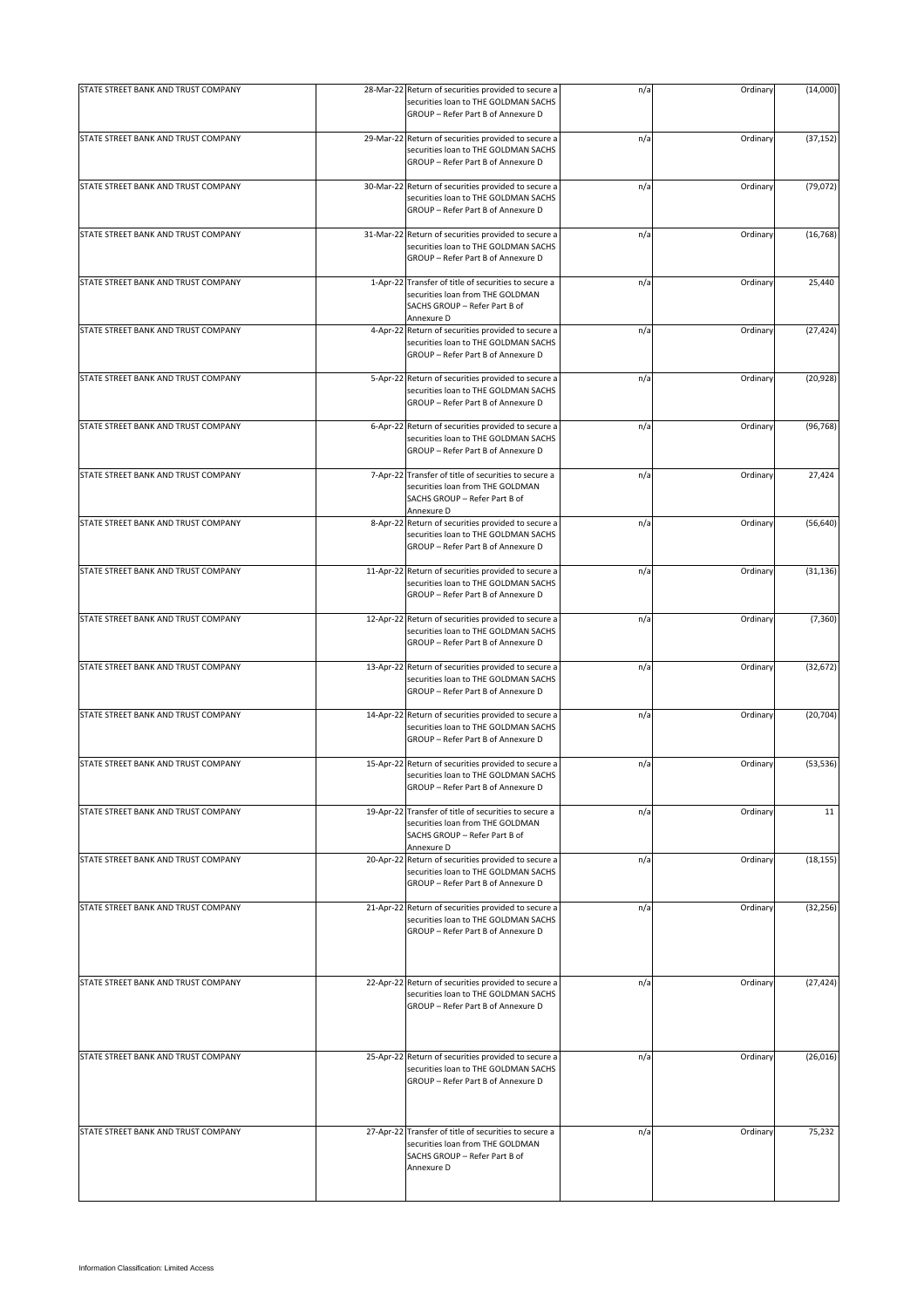| STATE STREET BANK AND TRUST COMPANY                                        |           | 28-Apr-22 Transfer of title of securities to secure a<br>securities loan from THE GOLDMAN                                                                                       | n/a        | Ordinary             | 9,824                   |
|----------------------------------------------------------------------------|-----------|---------------------------------------------------------------------------------------------------------------------------------------------------------------------------------|------------|----------------------|-------------------------|
|                                                                            |           | SACHS GROUP - Refer Part B of<br>Annexure D                                                                                                                                     |            |                      |                         |
| STATE STREET BANK AND TRUST COMPANY                                        |           | 29-Apr-22 Transfer of title of securities to secure a<br>securities loan from THE GOLDMAN<br>SACHS GROUP - Refer Part B of<br>Annexure D                                        | n/a        | Ordinary             | 16,576                  |
| STATE STREET BANK AND TRUST COMPANY                                        |           | 2-May-22 Return of securities provided to secure a<br>securities loan to THE GOLDMAN SACHS<br>GROUP - Refer Part B of Annexure D                                                | n/a        | Ordinary             | (124, 864)              |
| STATE STREET BANK AND TRUST COMPANY                                        |           | 3-May-22 Return of securities provided to secure a<br>securities loan to THE GOLDMAN SACHS<br>GROUP - Refer Part B of Annexure D                                                | n/a        | Ordinary             | (49, 824)               |
| STATE STREET BANK AND TRUST COMPANY                                        |           | 4-May-22 Return of securities provided to secure a<br>securities loan to THE GOLDMAN SACHS<br>GROUP - Refer Part B of Annexure D                                                | n/a        | Ordinary             | (28, 352)               |
| STATE STREET BANK AND TRUST COMPANY                                        |           | 5-May-22 Return of securities provided to secure a<br>securities loan to THE GOLDMAN SACHS<br>GROUP - Refer Part B of Annexure D                                                | n/a        | Ordinary             | (22, 912)               |
| STATE STREET BANK AND TRUST COMPANY                                        |           | 6-May-22 Transfer of title of securities to secure a<br>securities loan from THE GOLDMAN<br>SACHS GROUP - Refer Part B of<br>Annexure D                                         | n/a        | Ordinary             | 44,224                  |
| STATE STREET BANK AND TRUST COMPANY                                        |           | 9-May-22 Transfer of title of securities to secure a<br>securities loan from THE GOLDMAN<br>SACHS GROUP - Refer Part B of<br>Annexure D                                         | n/a        | Ordinary             | 27,840                  |
| STATE STREET BANK AND TRUST COMPANY                                        |           | 10-May-22 Transfer of title of securities to secure a<br>securities loan from THE GOLDMAN<br>SACHS GROUP - Refer Part B of<br>Annexure D                                        | n/a        | Ordinary             | 28,352                  |
| STATE STREET BANK AND TRUST COMPANY                                        |           | 11-May-22 Transfer of title of securities to secure a<br>securities loan from THE GOLDMAN<br>SACHS GROUP - Refer Part B of<br>Annexure D                                        | n/a        | Ordinary             | 85,120                  |
| STATE STREET BANK AND TRUST COMPANY                                        |           | 12-May-22 Transfer of title of securities to secure a<br>securities loan from THE GOLDMAN<br>SACHS GROUP - Refer Part B of<br>Annexure D                                        | n/a        | Ordinary             | 111,168                 |
| STATE STREET BANK AND TRUST COMPANY                                        |           | 13-May-22 Transfer of title of securities to secure a<br>securities loan from THE GOLDMAN<br>SACHS GROUP - Refer Part B of<br>Annexure D                                        | n/a        | Ordinary             | 105,760                 |
| STATE STREET BANK AND TRUST COMPANY                                        | 16-May-22 | Transfer of title of securities to secure a<br>securities loan from THE GOLDMAN<br>SACHS GROUP - Refer Part B of<br>Annexure D                                                  | n/a        | Ordinary             | 41,312                  |
| STATE STREET BANK AND TRUST COMPANY                                        |           | 17-May-22 Transfer of title of securities to secure a<br>securities loan from THE GOLDMAN<br>SACHS GROUP - Refer Part B of<br>Annexure D                                        | n/a        | Ordinary             | 15,648                  |
| STATE STREET BANK AND TRUST COMPANY                                        |           | 18-May-22 Return of securities provided to secure a<br>securities loan to THE GOLDMAN SACHS<br>GROUP - Refer Part B of Annexure D                                               | n/a        | Ordinary             | (28, 832)               |
| STATE STREET BANK AND TRUST COMPANY                                        |           | 19-May-22 Transfer of title of securities to secure a<br>securities loan from THE GOLDMAN<br>SACHS GROUP - Refer Part B of<br>Annexure D                                        | n/a        | Ordinary             | 13,920                  |
| STATE STREET BANK AND TRUST COMPANY                                        |           | 20-May-22 Return of securities provided to secure a<br>securities loan to THE GOLDMAN SACHS<br>GROUP - Refer Part B of Annexure D                                               | n/a        | Ordinary             | (1, 416)                |
| STATE STREET BANK AND TRUST COMPANY                                        |           | 25-Jan-22 Transfer of title of securities to secure a<br>securities loan from THE ING GROUP -<br>Refer Part B of Annexure D                                                     | n/a        | Ordinary             | 1,263,380               |
| STATE STREET BANK AND TRUST COMPANY                                        |           | 26-Jan-22 Transfer of title of securities to secure a<br>securities loan from THE ING GROUP -<br>Refer Part B of Annexure D                                                     | n/a        | Ordinary             | 55,965                  |
| STATE STREET BANK AND TRUST COMPANY<br>STATE STREET BANK AND TRUST COMPANY |           | 27-Jan-22 Return of securities provided to secure a<br>securities loan to THE ING GROUP -<br>Refer Part B of Annexure D<br>7-Feb-22 Transfer of title of securities to secure a | n/a<br>n/a | Ordinary<br>Ordinary | (702, 047)<br>1,032,955 |
|                                                                            |           | securities loan from THE ING GROUP -<br>Refer Part B of Annexure D                                                                                                              |            |                      |                         |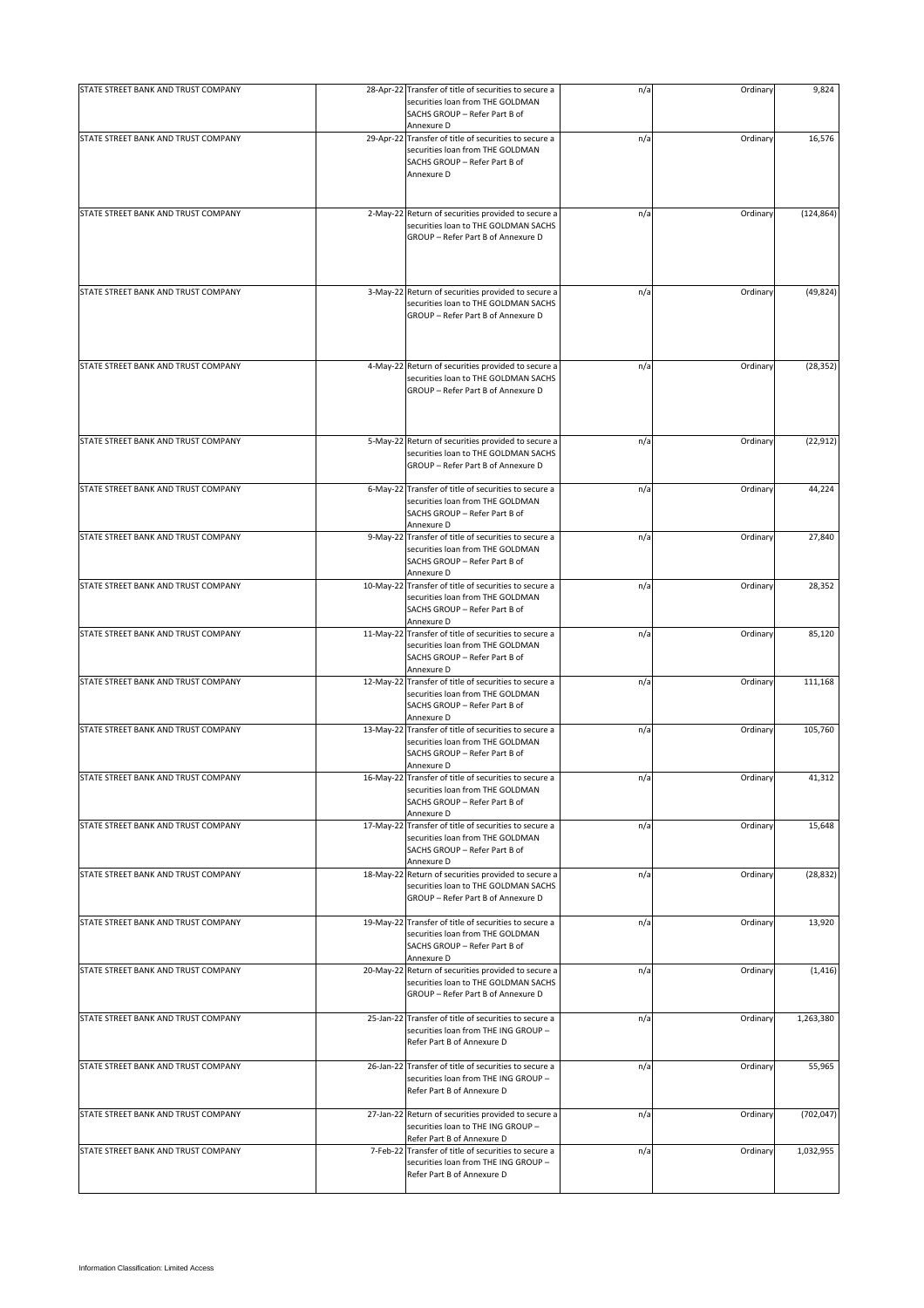| STATE STREET BANK AND TRUST COMPANY | 8-Feb-22 Transfer of title of securities to secure a                                                                        | n/a | Ordinary | 1,090         |
|-------------------------------------|-----------------------------------------------------------------------------------------------------------------------------|-----|----------|---------------|
|                                     | securities loan from THE ING GROUP -<br>Refer Part B of Annexure D                                                          |     |          |               |
| STATE STREET BANK AND TRUST COMPANY | 10-Feb-22 Transfer of title of securities to secure a                                                                       | n/a | Ordinary | 56,495        |
|                                     | securities loan from THE ING GROUP -<br>Refer Part B of Annexure D                                                          |     |          |               |
| STATE STREET BANK AND TRUST COMPANY | 14-Feb-22 Return of securities provided to secure a<br>securities loan to THE ING GROUP -                                   | n/a | Ordinary | (501, 046)    |
| STATE STREET BANK AND TRUST COMPANY | Refer Part B of Annexure D<br>15-Feb-22 Return of securities provided to secure a                                           | n/a | Ordinary | (287,095)     |
|                                     | securities loan to THE ING GROUP -<br>Refer Part B of Annexure D                                                            |     |          |               |
| STATE STREET BANK AND TRUST COMPANY | 16-Feb-22 Return of securities provided to secure a                                                                         | n/a | Ordinary | (380, 602)    |
|                                     | securities loan to THE ING GROUP -<br>Refer Part B of Annexure D                                                            |     |          |               |
| STATE STREET BANK AND TRUST COMPANY | 18-Feb-22 Transfer of title of securities to secure a<br>securities loan from THE ING GROUP -<br>Refer Part B of Annexure D | n/a | Ordinary | 1,228,681     |
| STATE STREET BANK AND TRUST COMPANY | 21-Feb-22 Transfer of title of securities to secure a<br>securities loan from THE ING GROUP -<br>Refer Part B of Annexure D | n/a | Ordinary | 179           |
| STATE STREET BANK AND TRUST COMPANY | 22-Feb-22 Transfer of title of securities to secure a<br>securities loan from THE ING GROUP -<br>Refer Part B of Annexure D | n/a | Ordinary | 13,550        |
| STATE STREET BANK AND TRUST COMPANY | 23-Feb-22 Return of securities provided to secure a<br>securities loan to THE ING GROUP -<br>Refer Part B of Annexure D     | n/a | Ordinary | (1, 261, 119) |
| STATE STREET BANK AND TRUST COMPANY | 24-Feb-22 Transfer of title of securities to secure a<br>securities loan from THE ING GROUP -<br>Refer Part B of Annexure D | n/a | Ordinary | 1,348,285     |
| STATE STREET BANK AND TRUST COMPANY | 25-Feb-22 Transfer of title of securities to secure a<br>securities loan from THE ING GROUP -<br>Refer Part B of Annexure D | n/a | Ordinary | 36,378        |
| STATE STREET BANK AND TRUST COMPANY | 28-Feb-22 Return of securities provided to secure a<br>securities loan to THE ING GROUP -<br>Refer Part B of Annexure D     | n/a | Ordinary | (700, 622)    |
| STATE STREET BANK AND TRUST COMPANY | 1-Mar-22 Transfer of title of securities to secure a<br>securities loan from THE ING GROUP -<br>Refer Part B of Annexure D  | n/a | Ordinary | 688,417       |
| STATE STREET BANK AND TRUST COMPANY | 2-Mar-22 Return of securities provided to secure a<br>securities loan to THE ING GROUP -<br>Refer Part B of Annexure D      | n/a | Ordinary | (1,782,447)   |
| STATE STREET BANK AND TRUST COMPANY | 3-Mar-22 Transfer of title of securities to secure a<br>securities loan from THE ING GROUP -<br>Refer Part B of Annexure D  | n/a | Ordinary | 1,860,872     |
| STATE STREET BANK AND TRUST COMPANY | 4-Mar-22 Transfer of title of securities to secure a<br>securities loan from THE ING GROUP -<br>Refer Part B of Annexure D  | n/a | Ordinary | 37,751        |
| STATE STREET BANK AND TRUST COMPANY | 7-Mar-22 Return of securities provided to secure a<br>securities loan to THE ING GROUP -<br>Refer Part B of Annexure D      | n/a | Ordinary | (136, 344)    |
| STATE STREET BANK AND TRUST COMPANY | 8-Mar-22 Return of securities provided to secure a<br>securities loan to THE ING GROUP -<br>Refer Part B of Annexure D      | n/a | Ordinary | (17, 433)     |
| STATE STREET BANK AND TRUST COMPANY | 9-Mar-22 Return of securities provided to secure a<br>securities loan to THE ING GROUP -<br>Refer Part B of Annexure D      | n/a | Ordinary | (3,078)       |
| STATE STREET BANK AND TRUST COMPANY | 10-Mar-22 Return of securities provided to secure a<br>securities loan to THE ING GROUP -<br>Refer Part B of Annexure D     | n/a | Ordinary | (35, 316)     |
| STATE STREET BANK AND TRUST COMPANY | 11-Mar-22 Return of securities provided to secure a<br>securities loan to THE ING GROUP -<br>Refer Part B of Annexure D     | n/a | Ordinary | (57, 118)     |
| STATE STREET BANK AND TRUST COMPANY | 14-Mar-22 Return of securities provided to secure a<br>securities loan to THE ING GROUP -<br>Refer Part B of Annexure D     | n/a | Ordinary | (57, 995)     |
| STATE STREET BANK AND TRUST COMPANY | 15-Mar-22 Return of securities provided to secure a<br>securities loan to THE ING GROUP -<br>Refer Part B of Annexure D     | n/a | Ordinary | (10, 299)     |
| STATE STREET BANK AND TRUST COMPANY | 16-Mar-22 Transfer of title of securities to secure a<br>securities loan from THE ING GROUP -<br>Refer Part B of Annexure D | n/a | Ordinary | 138,121       |
| STATE STREET BANK AND TRUST COMPANY | 17-Mar-22 Transfer of title of securities to secure a<br>securities loan from THE ING GROUP -<br>Refer Part B of Annexure D | n/a | Ordinary | 54,527        |
| STATE STREET BANK AND TRUST COMPANY | 18-Mar-22 Transfer of title of securities to secure a<br>securities loan from THE ING GROUP -<br>Refer Part B of Annexure D | n/a | Ordinary | 31,469        |
| STATE STREET BANK AND TRUST COMPANY | 21-Mar-22 Return of securities provided to secure a<br>securities loan to THE ING GROUP -<br>Refer Part B of Annexure D     | n/a | Ordinary | (159, 368)    |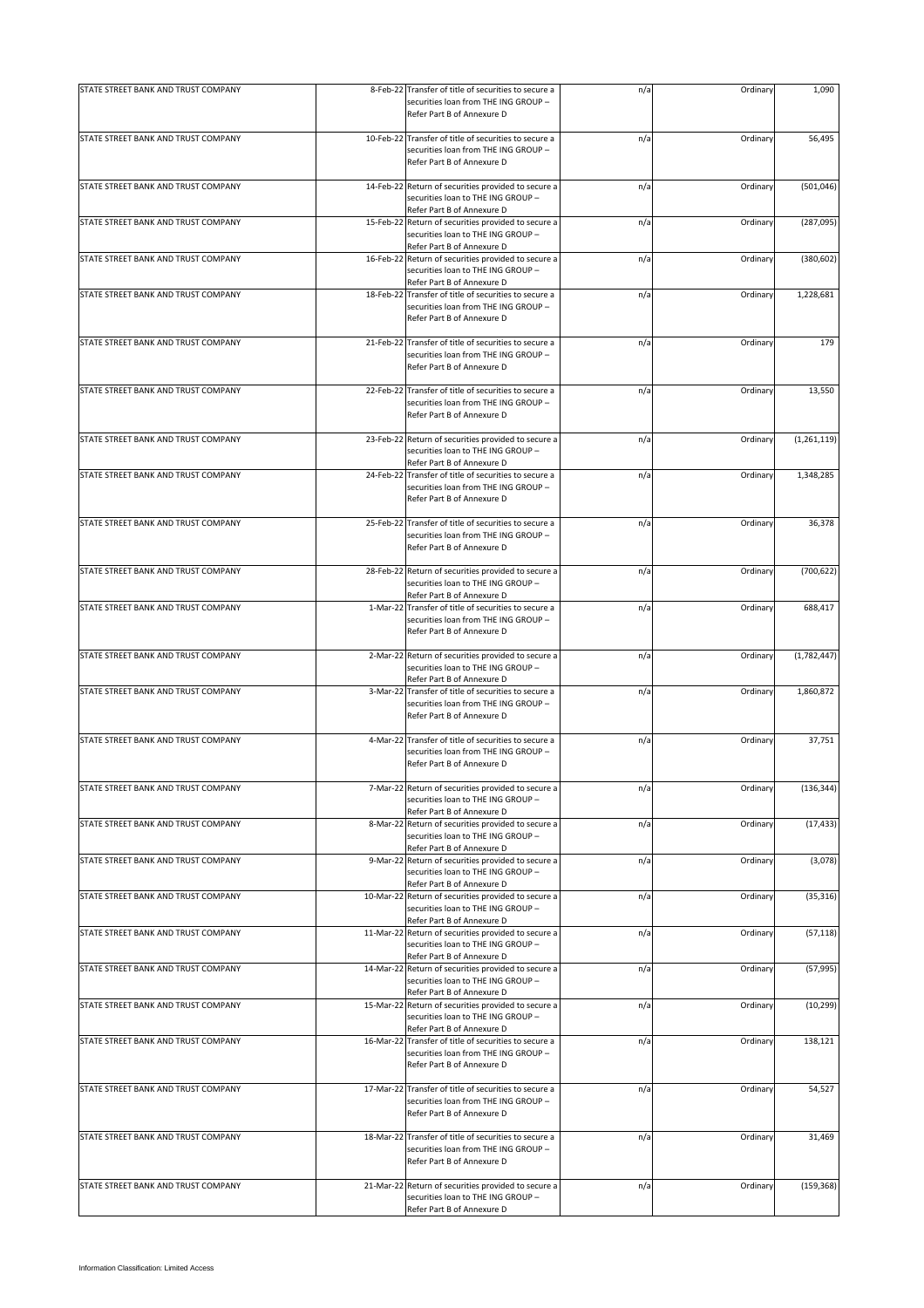| STATE STREET BANK AND TRUST COMPANY | 22-Mar-22 Transfer of title of securities to secure a<br>securities loan from THE ING GROUP -<br>Refer Part B of Annexure D                           | n/a | Ordinary | 166,840      |
|-------------------------------------|-------------------------------------------------------------------------------------------------------------------------------------------------------|-----|----------|--------------|
| STATE STREET BANK AND TRUST COMPANY | 23-Mar-22 Return of securities provided to secure a<br>securities loan to THE ING GROUP -                                                             | n/a | Ordinary | (216, 380)   |
| STATE STREET BANK AND TRUST COMPANY | Refer Part B of Annexure D<br>24-Mar-22 Return of securities provided to secure a<br>securities loan to THE ING GROUP -<br>Refer Part B of Annexure D | n/a | Ordinary | (2, 445)     |
| STATE STREET BANK AND TRUST COMPANY | 25-Mar-22 Return of securities provided to secure a<br>securities loan to THE ING GROUP -<br>Refer Part B of Annexure D                               | n/a | Ordinary | (69, 334)    |
| STATE STREET BANK AND TRUST COMPANY | 28-Mar-22 Return of securities provided to secure a<br>securities loan to THE ING GROUP -<br>Refer Part B of Annexure D                               | n/a | Ordinary | (7, 475)     |
| STATE STREET BANK AND TRUST COMPANY | 29-Mar-22 Return of securities provided to secure a<br>securities loan to THE ING GROUP -<br>Refer Part B of Annexure D                               | n/a | Ordinary | (39, 426)    |
| STATE STREET BANK AND TRUST COMPANY | 30-Mar-22 Return of securities provided to secure a<br>securities loan to THE ING GROUP -<br>Refer Part B of Annexure D                               | n/a | Ordinary | (60, 945)    |
| STATE STREET BANK AND TRUST COMPANY | 31-Mar-22 Return of securities provided to secure a<br>securities loan to THE ING GROUP -<br>Refer Part B of Annexure D                               | n/a | Ordinary | (13,061)     |
| STATE STREET BANK AND TRUST COMPANY | 1-Apr-22 Transfer of title of securities to secure a<br>securities loan from THE ING GROUP -<br>Refer Part B of Annexure D                            | n/a | Ordinary | 18,747       |
| STATE STREET BANK AND TRUST COMPANY | 4-Apr-22 Return of securities provided to secure a<br>securities loan to THE ING GROUP -<br>Refer Part B of Annexure D                                | n/a | Ordinary | (20, 842)    |
| STATE STREET BANK AND TRUST COMPANY | 5-Apr-22 Return of securities provided to secure a<br>securities loan to THE ING GROUP -<br>Refer Part B of Annexure D                                | n/a | Ordinary | (15, 141)    |
| STATE STREET BANK AND TRUST COMPANY | 6-Apr-22 Return of securities provided to secure a<br>securities loan to THE ING GROUP -<br>Refer Part B of Annexure D                                | n/a | Ordinary | (70, 827)    |
| STATE STREET BANK AND TRUST COMPANY | 7-Apr-22 Transfer of title of securities to secure a<br>securities loan from THE ING GROUP -<br>Refer Part B of Annexure D                            | n/a | Ordinary | 23,539       |
| STATE STREET BANK AND TRUST COMPANY | 8-Apr-22 Transfer of title of securities to secure a<br>securities loan from THE ING GROUP -<br>Refer Part B of Annexure D                            | n/a | Ordinary | 22,707       |
| STATE STREET BANK AND TRUST COMPANY | 11-Apr-22 Return of securities provided to secure a<br>securities loan to THE ING GROUP -<br>Refer Part B of Annexure D                               | n/a | Ordinary | (23, 704)    |
| STATE STREET BANK AND TRUST COMPANY | 12-Apr-22 Return of securities provided to secure a<br>securities loan to THE ING GROUP -<br>Refer Part B of Annexure D                               | n/a | Ordinary | (4, 297)     |
| STATE STREET BANK AND TRUST COMPANY | 13-Apr-22 Return of securities provided to secure a<br>securities loan to THE ING GROUP -<br>Refer Part B of Annexure D                               | n/a | Ordinary | (30, 818)    |
| STATE STREET BANK AND TRUST COMPANY | 14-Apr-22 Return of securities provided to secure a<br>securities loan to THE ING GROUP -<br>Refer Part B of Annexure D                               | n/a | Ordinary | (16, 697)    |
| STATE STREET BANK AND TRUST COMPANY | 15-Apr-22 Return of securities provided to secure a<br>securities loan to THE ING GROUP -<br>Refer Part B of Annexure D                               | n/a | Ordinary | (40, 680)    |
| STATE STREET BANK AND TRUST COMPANY | 18-Apr-22 Transfer of title of securities to secure a<br>securities loan from THE ING GROUP -<br>Refer Part B of Annexure D                           | n/a | Ordinary | $\mathbf{1}$ |
| STATE STREET BANK AND TRUST COMPANY | 19-Apr-22 Transfer of title of securities to secure a<br>securities loan from THE ING GROUP -<br>Refer Part B of Annexure D                           | n/a | Ordinary | 463          |
| STATE STREET BANK AND TRUST COMPANY | 20-Apr-22 Return of securities provided to secure a<br>securities loan to THE ING GROUP -<br>Refer Part B of Annexure D                               | n/a | Ordinary | (13, 815)    |
| STATE STREET BANK AND TRUST COMPANY | 21-Apr-22 Return of securities provided to secure a<br>securities loan to THE ING GROUP -<br>Refer Part B of Annexure D                               | n/a | Ordinary | (27, 621)    |
| STATE STREET BANK AND TRUST COMPANY | 22-Apr-22 Return of securities provided to secure a<br>securities loan to THE ING GROUP -<br>Refer Part B of Annexure D                               | n/a | Ordinary | (15, 187)    |
| STATE STREET BANK AND TRUST COMPANY | 25-Apr-22 Return of securities provided to secure a<br>securities loan to THE ING GROUP -<br>Refer Part B of Annexure D                               | n/a | Ordinary | (20, 575)    |
| STATE STREET BANK AND TRUST COMPANY | 26-Apr-22 Transfer of title of securities to secure a<br>securities loan from THE ING GROUP -<br>Refer Part B of Annexure D                           | n/a | Ordinary | 13,823       |
| STATE STREET BANK AND TRUST COMPANY | 27-Apr-22 Transfer of title of securities to secure a<br>securities loan from THE ING GROUP -<br>Refer Part B of Annexure D                           | n/a | Ordinary | 60,026       |
| STATE STREET BANK AND TRUST COMPANY | 28-Apr-22 Transfer of title of securities to secure a<br>securities loan from THE ING GROUP -<br>Refer Part B of Annexure D                           | n/a | Ordinary | 9,109        |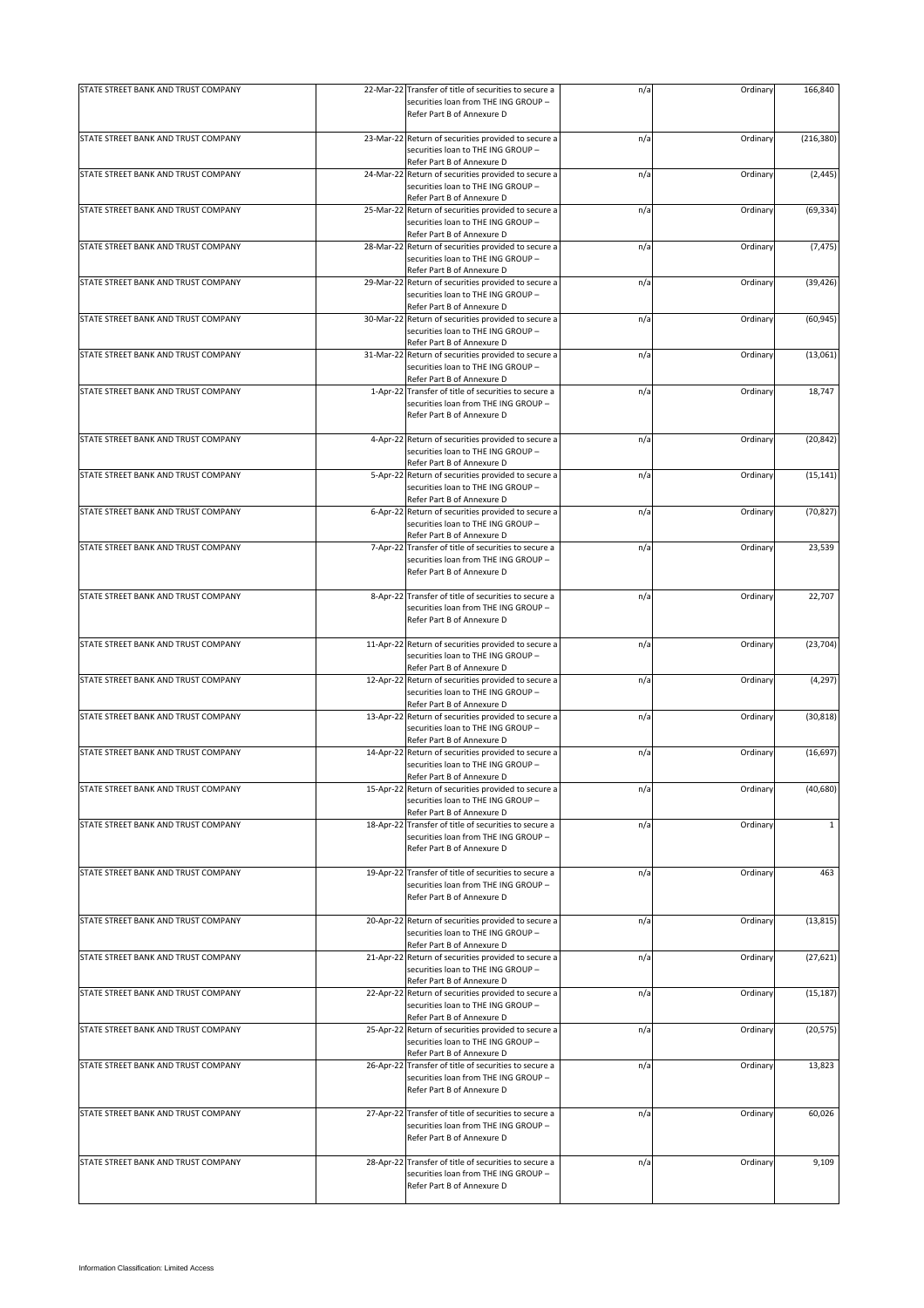| STATE STREET BANK AND TRUST COMPANY | 29-Apr-22 Transfer of title of securities to secure a<br>securities loan from THE ING GROUP -<br>Refer Part B of Annexure D           | n/a | Ordinary | 13,483    |
|-------------------------------------|---------------------------------------------------------------------------------------------------------------------------------------|-----|----------|-----------|
| STATE STREET BANK AND TRUST COMPANY | 2-May-22 Return of securities provided to secure a                                                                                    | n/a | Ordinary | (99, 116) |
|                                     | securities loan to THE ING GROUP -<br>Refer Part B of Annexure D                                                                      |     |          |           |
| STATE STREET BANK AND TRUST COMPANY | 3-May-22 Return of securities provided to secure a<br>securities loan to THE ING GROUP -<br>Refer Part B of Annexure D                | n/a | Ordinary | (38, 951) |
| STATE STREET BANK AND TRUST COMPANY | 4-May-22 Return of securities provided to secure a<br>securities loan to THE ING GROUP -<br>Refer Part B of Annexure D                | n/a | Ordinary | (23, 565) |
| STATE STREET BANK AND TRUST COMPANY | 5-May-22 Return of securities provided to secure a<br>securities loan to THE ING GROUP -<br>Refer Part B of Annexure D                | n/a | Ordinary | (34, 436) |
| STATE STREET BANK AND TRUST COMPANY | 6-May-22 Transfer of title of securities to secure a<br>securities loan from THE ING GROUP -<br>Refer Part B of Annexure D            | n/a | Ordinary | 37,574    |
| STATE STREET BANK AND TRUST COMPANY | 9-May-22 Transfer of title of securities to secure a<br>securities loan from THE ING GROUP -<br>Refer Part B of Annexure D            | n/a | Ordinary | 23,690    |
| STATE STREET BANK AND TRUST COMPANY | 10-May-22 Transfer of title of securities to secure a<br>securities loan from THE ING GROUP -<br>Refer Part B of Annexure D           | n/a | Ordinary | 22,125    |
| STATE STREET BANK AND TRUST COMPANY | 11-May-22 Transfer of title of securities to secure a<br>securities loan from THE ING GROUP -<br>Refer Part B of Annexure D           | n/a | Ordinary | 66,817    |
| STATE STREET BANK AND TRUST COMPANY | 12-May-22 Transfer of title of securities to secure a<br>securities loan from THE ING GROUP -<br>Refer Part B of Annexure D           | n/a | Ordinary | 110,620   |
| STATE STREET BANK AND TRUST COMPANY | 13-May-22 Transfer of title of securities to secure a<br>securities loan from THE ING GROUP -<br>Refer Part B of Annexure D           | n/a | Ordinary | 89,026    |
| STATE STREET BANK AND TRUST COMPANY | 16-May-22 Transfer of title of securities to secure a<br>securities loan from THE ING GROUP -<br>Refer Part B of Annexure D           | n/a | Ordinary | 36,104    |
| STATE STREET BANK AND TRUST COMPANY | 17-May-22 Transfer of title of securities to secure a<br>securities loan from THE ING GROUP -<br>Refer Part B of Annexure D           | n/a | Ordinary | 12,670    |
| STATE STREET BANK AND TRUST COMPANY | 18-May-22 Return of securities provided to secure a<br>securities loan to THE ING GROUP -<br>Refer Part B of Annexure D               | n/a | Ordinary | (10, 901) |
| STATE STREET BANK AND TRUST COMPANY | 19-May-22 Transfer of title of securities to secure a<br>securities loan from THE ING GROUP -<br>Refer Part B of Annexure D           | n/a | Ordinary | 22,084    |
| STATE STREET BANK AND TRUST COMPANY | 20-May-22 Transfer of title of securities to secure a<br>securities loan from THE ING GROUP -<br>Refer Part B of Annexure D           | n/a | Ordinary | 423       |
| STATE STREET BANK AND TRUST COMPANY | 4-Feb-22 Transfer of title of securities to secure a<br>securities loan from THE BARCLAYS<br>GROUP - Refer Part B of Annexure D       | n/a | Ordinary | 23,195    |
| STATE STREET BANK AND TRUST COMPANY | 7-Feb-22 Return of securities provided to secure a<br>securities loan to THE BARCLAYS GROUP<br>- Refer Part B of Annexure D           | n/a | Ordinary | (23, 195) |
| STATE STREET BANK AND TRUST COMPANY | 20-Jan-22 Return of securities provided to secure a<br>securities loan to THE CREDIT SUISSE<br>GROUP - Refer Part B of Annexure D     | n/a | Ordinary | (74, 377) |
| STATE STREET BANK AND TRUST COMPANY | 21-Jan-22 Return of securities provided to secure a<br>securities loan to THE CREDIT SUISSE<br>GROUP - Refer Part B of Annexure D     | n/a | Ordinary | (7)       |
| STATE STREET BANK AND TRUST COMPANY | 24-Jan-22 Transfer of title of securities to secure a<br>securities loan from THE CREDIT SUISSE<br>GROUP - Refer Part B of Annexure D | n/a | Ordinary | 3         |
| STATE STREET BANK AND TRUST COMPANY | 25-Jan-22 Return of securities provided to secure a<br>securities loan to THE CREDIT SUISSE<br>GROUP - Refer Part B of Annexure D     | n/a | Ordinary | (9)       |
| STATE STREET BANK AND TRUST COMPANY | 2-Feb-22 Return of securities provided to secure a<br>securities loan to THE CREDIT SUISSE<br>GROUP - Refer Part B of Annexure D      | n/a | Ordinary | (49, 776) |
| STATE STREET BANK AND TRUST COMPANY | 3-Feb-22 Return of securities provided to secure a<br>securities loan to THE CREDIT SUISSE<br>GROUP - Refer Part B of Annexure D      | n/a | Ordinary | (45, 781) |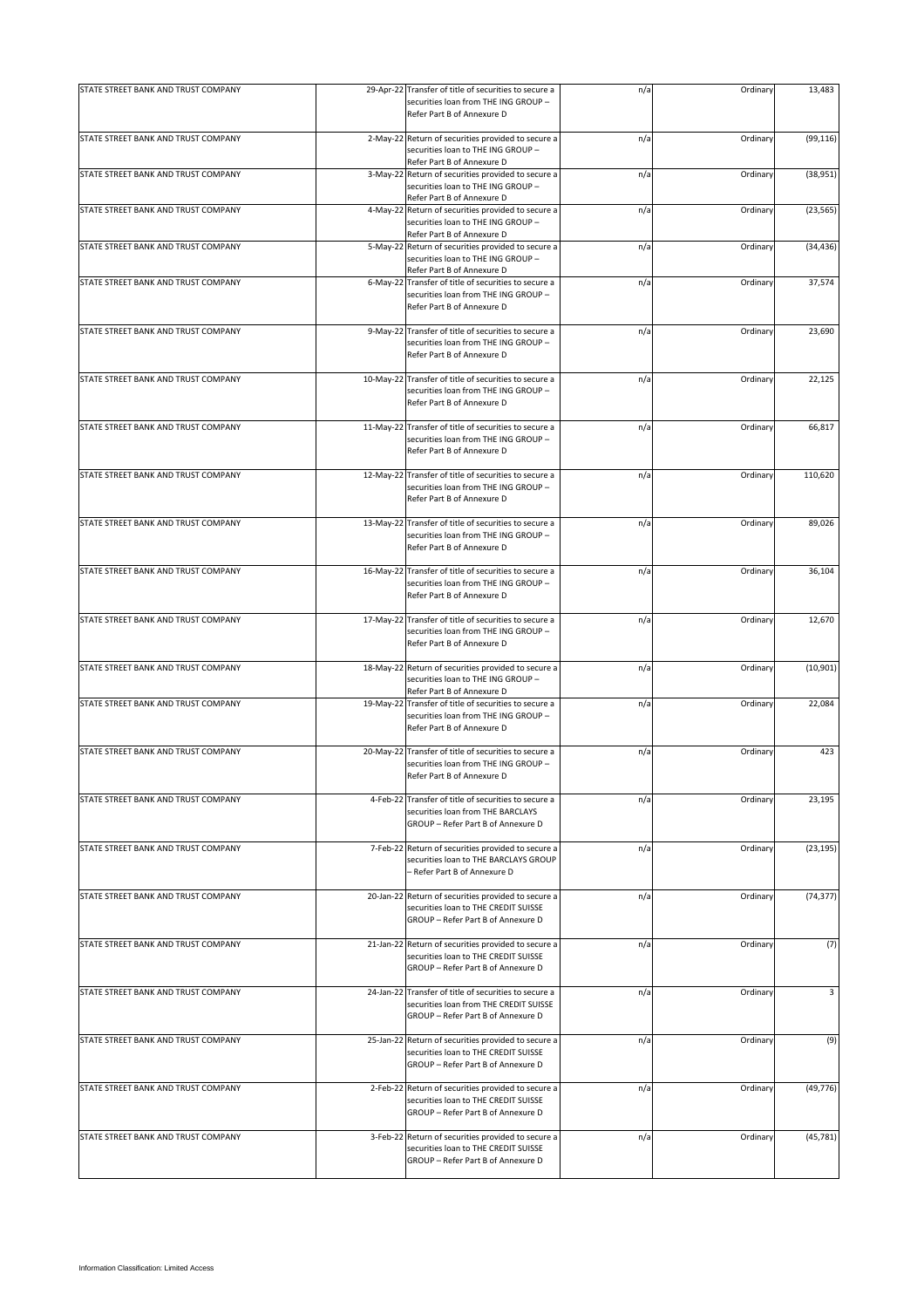| STATE STREET BANK AND TRUST COMPANY | 9-Feb-22 Return of securities provided to secure a                                                                                    | n/a | Ordinary | (41)         |
|-------------------------------------|---------------------------------------------------------------------------------------------------------------------------------------|-----|----------|--------------|
|                                     | securities loan to THE CREDIT SUISSE<br>GROUP - Refer Part B of Annexure D                                                            |     |          |              |
| STATE STREET BANK AND TRUST COMPANY | 10-Feb-22 Transfer of title of securities to secure a<br>securities loan from THE CREDIT SUISSE<br>GROUP - Refer Part B of Annexure D | n/a | Ordinary | 544          |
| STATE STREET BANK AND TRUST COMPANY | 11-Feb-22 Return of securities provided to secure a<br>securities loan to THE CREDIT SUISSE<br>GROUP - Refer Part B of Annexure D     | n/a | Ordinary | (544)        |
| STATE STREET BANK AND TRUST COMPANY | 25-Feb-22 Transfer of title of securities to secure a<br>securities loan from THE CREDIT SUISSE<br>GROUP - Refer Part B of Annexure D | n/a | Ordinary | 1,880        |
| STATE STREET BANK AND TRUST COMPANY | 28-Feb-22 Return of securities provided to secure a<br>securities loan to THE CREDIT SUISSE<br>GROUP - Refer Part B of Annexure D     | n/a | Ordinary | (313)        |
| STATE STREET BANK AND TRUST COMPANY | 1-Mar-22 Return of securities provided to secure a<br>securities loan to THE CREDIT SUISSE<br>GROUP - Refer Part B of Annexure D      | n/a | Ordinary | (640)        |
| STATE STREET BANK AND TRUST COMPANY | 2-Mar-22 Transfer of title of securities to secure a<br>securities loan from THE CREDIT SUISSE<br>GROUP - Refer Part B of Annexure D  | n/a | Ordinary | 39           |
| STATE STREET BANK AND TRUST COMPANY | 3-Mar-22 Return of securities provided to secure a<br>securities loan to THE CREDIT SUISSE<br>GROUP - Refer Part B of Annexure D      | n/a | Ordinary | (28)         |
| STATE STREET BANK AND TRUST COMPANY | 4-Mar-22 Transfer of title of securities to secure a<br>securities loan from THE CREDIT SUISSE<br>GROUP - Refer Part B of Annexure D  | n/a | Ordinary | $\mathbf{1}$ |
| STATE STREET BANK AND TRUST COMPANY | 7-Mar-22 Return of securities provided to secure a<br>securities loan to THE CREDIT SUISSE<br>GROUP - Refer Part B of Annexure D      | n/a | Ordinary | (2)          |
| STATE STREET BANK AND TRUST COMPANY | 9-Mar-22 Return of securities provided to secure a<br>securities loan to THE CREDIT SUISSE<br>GROUP - Refer Part B of Annexure D      | n/a | Ordinary | (24)         |
| STATE STREET BANK AND TRUST COMPANY | 10-Mar-22 Return of securities provided to secure a<br>securities loan to THE CREDIT SUISSE<br>GROUP - Refer Part B of Annexure D     | n/a | Ordinary | (7)          |
| STATE STREET BANK AND TRUST COMPANY | 11-Mar-22 Return of securities provided to secure a<br>securities loan to THE CREDIT SUISSE<br>GROUP - Refer Part B of Annexure D     | n/a | Ordinary | (10)         |
| STATE STREET BANK AND TRUST COMPANY | 15-Mar-22 Transfer of title of securities to secure a<br>securities loan from THE CREDIT SUISSE<br>GROUP - Refer Part B of Annexure D | n/a | Ordinary | 172          |
| STATE STREET BANK AND TRUST COMPANY | 16-Mar-22 Return of securities provided to secure a<br>securities loan to THE CREDIT SUISSE<br>GROUP - Refer Part B of Annexure D     | n/a | Ordinary | (5)          |
| STATE STREET BANK AND TRUST COMPANY | 17-Mar-22 Return of securities provided to secure a<br>securities loan to THE CREDIT SUISSE<br>GROUP - Refer Part B of Annexure D     | n/a | Ordinary | (41)         |
| STATE STREET BANK AND TRUST COMPANY | 18-Mar-22 Return of securities provided to secure a<br>securities loan to THE CREDIT SUISSE<br>GROUP - Refer Part B of Annexure D     | n/a | Ordinary | (32)         |
| STATE STREET BANK AND TRUST COMPANY | 21-Mar-22 Return of securities provided to secure a<br>securities loan to THE CREDIT SUISSE<br>GROUP - Refer Part B of Annexure D     | n/a | Ordinary | (2)          |
| STATE STREET BANK AND TRUST COMPANY | 24-Mar-22 Return of securities provided to secure a<br>securities loan to THE CREDIT SUISSE<br>GROUP - Refer Part B of Annexure D     | n/a | Ordinary | (43)         |
| STATE STREET BANK AND TRUST COMPANY | 25-Mar-22 Return of securities provided to secure a<br>securities loan to THE CREDIT SUISSE<br>GROUP - Refer Part B of Annexure D     | n/a | Ordinary | (12)         |
| STATE STREET BANK AND TRUST COMPANY | 29-Mar-22 Return of securities provided to secure a<br>securities loan to THE CREDIT SUISSE<br>GROUP - Refer Part B of Annexure D     | n/a | Ordinary | (533)        |
| STATE STREET BANK AND TRUST COMPANY | 30-Mar-22 Transfer of title of securities to secure a<br>securities loan from THE CREDIT SUISSE<br>GROUP - Refer Part B of Annexure D | n/a | Ordinary | 604          |
| STATE STREET BANK AND TRUST COMPANY | 6-Apr-22 Return of securities provided to secure a<br>securities loan to THE CREDIT SUISSE<br>GROUP - Refer Part B of Annexure D      | n/a | Ordinary | (1,026)      |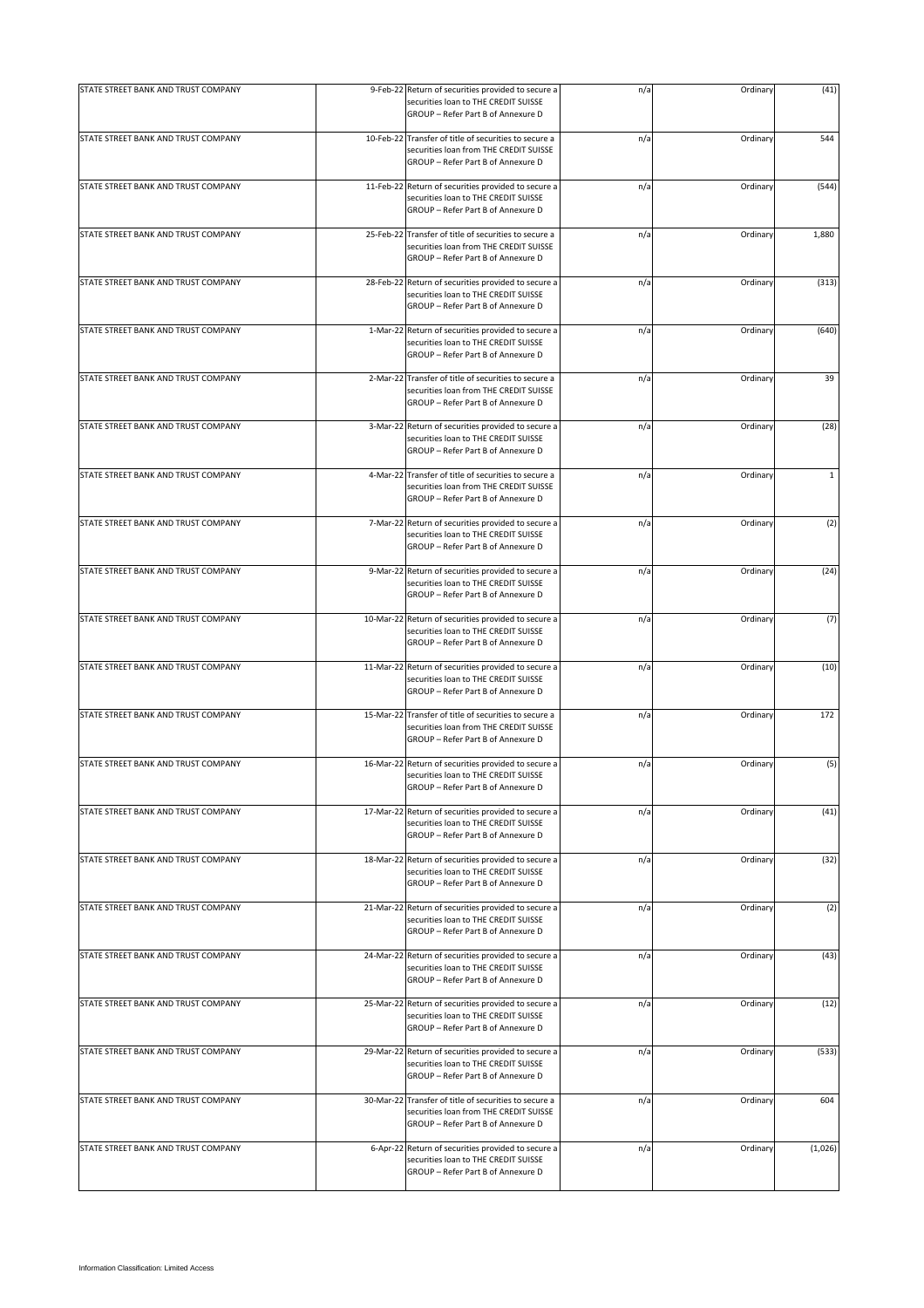| STATE STREET BANK AND TRUST COMPANY | 14-Apr-22 Return of securities provided to secure a<br>securities loan to THE CREDIT SUISSE | n/a | Ordinary | (2)        |
|-------------------------------------|---------------------------------------------------------------------------------------------|-----|----------|------------|
|                                     | GROUP - Refer Part B of Annexure D                                                          |     |          |            |
| STATE STREET BANK AND TRUST COMPANY | 24-Jan-22 Transfer of title of securities to secure a<br>securities loan from THE SOCIETE   | n/a | Ordinary | 206,133    |
|                                     | GENERALE GROUP - Refer Part B of<br>Annexure D                                              |     |          |            |
| STATE STREET BANK AND TRUST COMPANY | 27-Jan-22 Transfer of title of securities to secure a                                       | n/a | Ordinary | 200,062    |
|                                     | securities loan from THE SOCIETE<br>GENERALE GROUP - Refer Part B of                        |     |          |            |
| STATE STREET BANK AND TRUST COMPANY | Annexure D<br>31-Jan-22 Return of securities provided to secure a                           | n/a | Ordinary | (388, 527) |
|                                     | securities loan to THE SOCIETE<br>GENERALE GROUP - Refer Part B of                          |     |          |            |
|                                     | Annexure D                                                                                  |     |          |            |
| STATE STREET BANK AND TRUST COMPANY | 1-Feb-22 Transfer of title of securities to secure a<br>securities loan from THE SOCIETE    | n/a | Ordinary | 1,656      |
|                                     | GENERALE GROUP - Refer Part B of                                                            |     |          |            |
| STATE STREET BANK AND TRUST COMPANY | Annexure D<br>11-Feb-22 Transfer of title of securities to secure a                         | n/a | Ordinary | 40,361     |
|                                     | securities loan from THE SOCIETE<br>GENERALE GROUP - Refer Part B of                        |     |          |            |
|                                     | Annexure D                                                                                  |     |          |            |
| STATE STREET BANK AND TRUST COMPANY | 14-Feb-22 Transfer of title of securities to secure a<br>securities loan from THE SOCIETE   | n/a | Ordinary | 290,505    |
|                                     | GENERALE GROUP - Refer Part B of<br>Annexure D                                              |     |          |            |
| STATE STREET BANK AND TRUST COMPANY | 1-Mar-22 Return of securities provided to secure a                                          | n/a | Ordinary | (348, 591) |
|                                     | securities loan to THE SOCIETE<br>GENERALE GROUP - Refer Part B of                          |     |          |            |
|                                     | Annexure D                                                                                  |     |          |            |
| STATE STREET BANK AND TRUST COMPANY | 3-Mar-22 Transfer of title of securities to secure a<br>securities loan from THE SOCIETE    | n/a | Ordinary | 380,338    |
|                                     | GENERALE GROUP - Refer Part B of<br>Annexure D                                              |     |          |            |
| STATE STREET BANK AND TRUST COMPANY | 4-Mar-22 Transfer of title of securities to secure a                                        | n/a | Ordinary | 16,623     |
|                                     | securities loan from THE SOCIETE<br>GENERALE GROUP - Refer Part B of                        |     |          |            |
| STATE STREET BANK AND TRUST COMPANY | Annexure D<br>11-Mar-22 Return of securities provided to secure a                           |     |          | (322,082)  |
|                                     | securities loan to THE SOCIETE                                                              | n/a | Ordinary |            |
|                                     | GENERALE GROUP - Refer Part B of<br>Annexure D                                              |     |          |            |
| STATE STREET BANK AND TRUST COMPANY | 15-Mar-22 Transfer of title of securities to secure a                                       | n/a | Ordinary | 330,292    |
|                                     | securities loan from THE SOCIETE<br>GENERALE GROUP - Refer Part B of                        |     |          |            |
| STATE STREET BANK AND TRUST COMPANY | Annexure D<br>31-Mar-22 Return of securities provided to secure a                           | n/a | Ordinary | (406, 675) |
|                                     | securities loan to THE SOCIETE                                                              |     |          |            |
|                                     | GENERALE GROUP - Refer Part B of<br>Annexure D                                              |     |          |            |
| STATE STREET BANK AND TRUST COMPANY | 1-Apr-22 Return of securities provided to secure a<br>securities loan to THE SOCIETE        | n/a | Ordinary | (30)       |
|                                     | GENERALE GROUP - Refer Part B of                                                            |     |          |            |
| STATE STREET BANK AND TRUST COMPANY | Annexure D<br>6-Apr-22 Return of securities provided to secure a                            | n/a | Ordinary | (43)       |
|                                     | securities loan to THE SOCIETE<br>GENERALE GROUP - Refer Part B of                          |     |          |            |
|                                     | Annexure D                                                                                  |     |          |            |
| STATE STREET BANK AND TRUST COMPANY | 8-Apr-22 Transfer of title of securities to secure a<br>securities loan from THE SOCIETE    | n/a | Ordinary | 82         |
|                                     | GENERALE GROUP - Refer Part B of<br>Annexure D                                              |     |          |            |
| STATE STREET BANK AND TRUST COMPANY | 11-Apr-22 Transfer of title of securities to secure a                                       | n/a | Ordinary | 338,289    |
|                                     | securities loan from THE SOCIETE<br>GENERALE GROUP - Refer Part B of                        |     |          |            |
| STATE STREET BANK AND TRUST COMPANY | Annexure D<br>18-Apr-22 Return of securities provided to secure a                           | n/a | Ordinary | (41, 566)  |
|                                     | securities loan to THE SOCIETE                                                              |     |          |            |
|                                     | GENERALE GROUP - Refer Part B of<br>Annexure D                                              |     |          |            |
| STATE STREET BANK AND TRUST COMPANY | 19-Apr-22 Transfer of title of securities to secure a<br>securities loan from THE SOCIETE   | n/a | Ordinary | 20,653     |
|                                     | GENERALE GROUP - Refer Part B of                                                            |     |          |            |
| STATE STREET BANK AND TRUST COMPANY | Annexure D<br>20-Apr-22 Return of securities provided to secure a                           | n/a | Ordinary | (120, 770) |
|                                     | securities loan to THE SOCIETE<br>GENERALE GROUP - Refer Part B of                          |     |          |            |
|                                     | Annexure D                                                                                  |     |          |            |
| STATE STREET BANK AND TRUST COMPANY | 21-Apr-22 Return of securities provided to secure a<br>securities loan to THE SOCIETE       | n/a | Ordinary | (126, 667) |
|                                     | GENERALE GROUP - Refer Part B of                                                            |     |          |            |
| STATE STREET BANK AND TRUST COMPANY | Annexure D<br>3-May-22 Transfer of title of securities to secure a                          | n/a | Ordinary | 48,722     |
|                                     | securities loan from THE SOCIETE<br>GENERALE GROUP - Refer Part B of                        |     |          |            |
|                                     | Annexure D                                                                                  |     |          |            |
| STATE STREET BANK AND TRUST COMPANY | 4-May-22 Return of securities provided to secure a<br>securities loan to THE SOCIETE        | n/a | Ordinary | (58, 413)  |
|                                     | GENERALE GROUP - Refer Part B of<br>Annexure D                                              |     |          |            |
|                                     |                                                                                             |     |          |            |
|                                     |                                                                                             |     |          |            |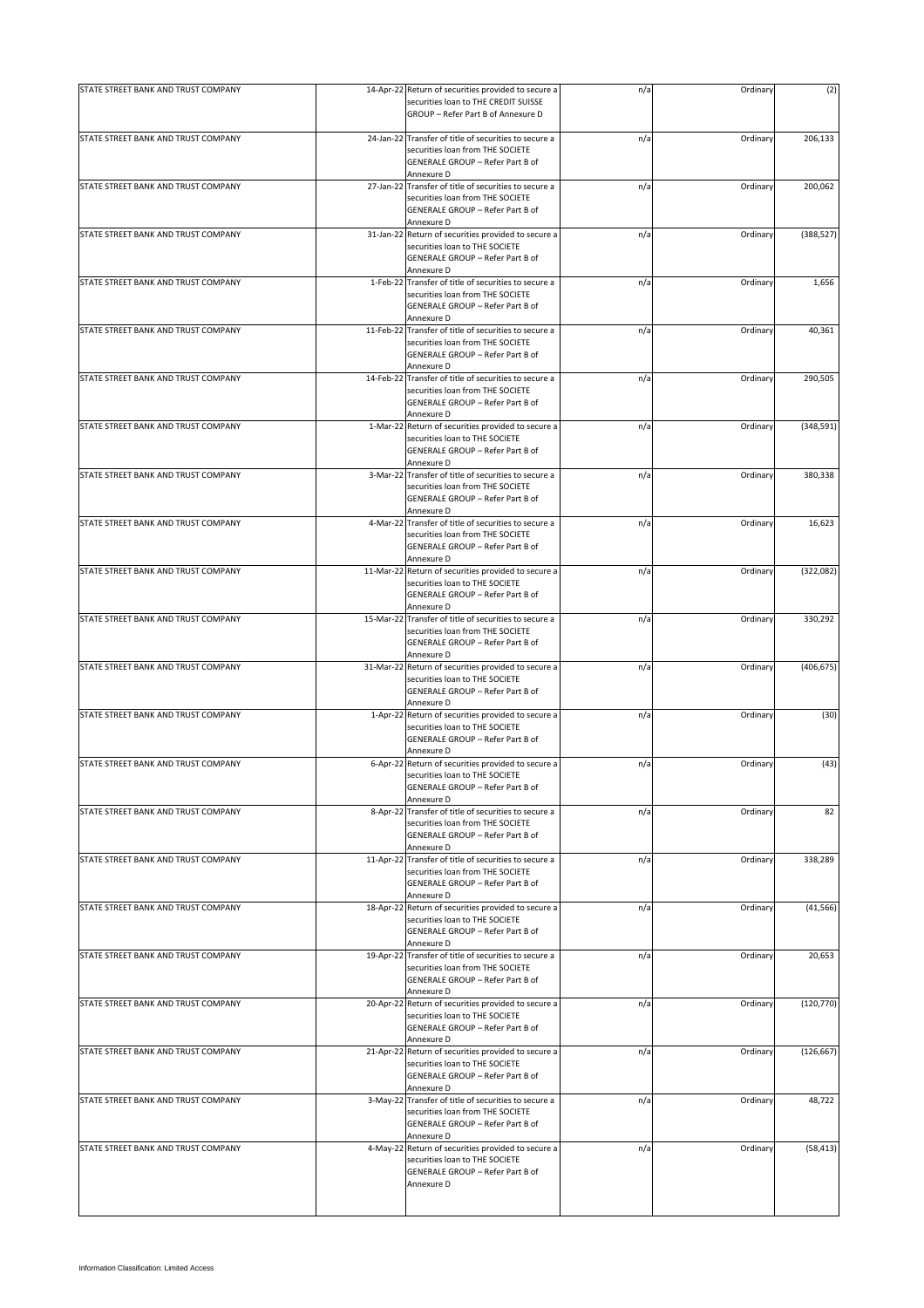| STATE STREET BANK AND TRUST COMPANY | 9-May-22 Transfer of title of securities to secure a                                                                                           | n/a | Ordinary | 137,452      |
|-------------------------------------|------------------------------------------------------------------------------------------------------------------------------------------------|-----|----------|--------------|
|                                     | securities loan from THE SOCIETE<br>GENERALE GROUP - Refer Part B of<br>Annexure D                                                             |     |          |              |
|                                     |                                                                                                                                                |     |          |              |
| STATE STREET BANK AND TRUST COMPANY | 10-May-22 Return of securities provided to secure a<br>securities loan to THE SOCIETE<br>GENERALE GROUP - Refer Part B of<br>Annexure D        | n/a | Ordinary | (164, 192)   |
| STATE STREET BANK AND TRUST COMPANY | 12-May-22 Return of securities provided to secure a<br>securities loan to THE SOCIETE<br><b>GENERALE GROUP - Refer Part B of</b><br>Annexure D | n/a | Ordinary | (33,037)     |
| STATE STREET BANK AND TRUST COMPANY | 13-May-22 Transfer of title of securities to secure a<br>securities loan from THE SOCIETE<br>GENERALE GROUP - Refer Part B of<br>Annexure D    | n/a | Ordinary | 220,428      |
| STATE STREET BANK AND TRUST COMPANY | 16-May-22 Return of securities provided to secure a<br>securities loan to THE SOCIETE<br><b>GENERALE GROUP - Refer Part B of</b><br>Annexure D | n/a | Ordinary | (221,002)    |
| STATE STREET BANK AND TRUST COMPANY | 28-Jan-22 Transfer of title of securities to secure a<br>securities loan from THE SOCIETE<br>GENERALE GROUP - Refer Part B of<br>Annexure D    | n/a | Ordinary | 33           |
| STATE STREET BANK AND TRUST COMPANY | 31-Jan-22 Transfer of title of securities to secure a<br>securities loan from THE SOCIETE<br>GENERALE GROUP - Refer Part B of<br>Annexure D    | n/a | Ordinary | $\mathbf{1}$ |
| STATE STREET BANK AND TRUST COMPANY | 15-Feb-22 Transfer of title of securities to secure a<br>securities loan from THE SOCIETE<br>GENERALE GROUP - Refer Part B of<br>Annexure D    | n/a | Ordinary | 114          |
| STATE STREET BANK AND TRUST COMPANY | 14-Mar-22 Return of securities provided to secure a<br>securities loan to THE SOCIETE<br>GENERALE GROUP - Refer Part B of<br>Annexure D        | n/a | Ordinary | (107)        |
| STATE STREET BANK AND TRUST COMPANY | 16-Mar-22 Return of securities provided to secure a<br>securities loan to THE SOCIETE<br>GENERALE GROUP - Refer Part B of<br>Annexure D        | n/a | Ordinary | (14)         |
| STATE STREET BANK AND TRUST COMPANY | 31-Mar-22 Transfer of title of securities to secure a<br>securities loan from THE SOCIETE<br>GENERALE GROUP - Refer Part B of<br>Annexure D    | n/a | Ordinary | 10           |
| STATE STREET BANK AND TRUST COMPANY | 1-Apr-22 Return of securities provided to secure a<br>securities loan to THE SOCIETE<br>GENERALE GROUP - Refer Part B of<br>Annexure D         | n/a | Ordinary | (12)         |
| STATE STREET BANK AND TRUST COMPANY | 8-Apr-22 Transfer of title of securities to secure a<br>securities loan from THE SOCIETE<br>GENERALE GROUP - Refer Part B of<br>Annexure D     | n/a | Ordinary | 15           |
| STATE STREET BANK AND TRUST COMPANY | 25-Apr-22 Transfer of title of securities to secure a<br>securities loan from THE SOCIETE<br>GENERALE GROUP - Refer Part B of<br>Annexure D    | n/a | Ordinary | 58           |
| STATE STREET BANK AND TRUST COMPANY | 12-May-22 Return of securities provided to secure a<br>securities loan to THE SOCIETE<br><b>GENERALE GROUP - Refer Part B of</b><br>Annexure D | n/a | Ordinary | (47)         |
| STATE STREET BANK AND TRUST COMPANY | 13-May-22 Return of securities provided to secure a<br>securities loan to THE SOCIETE<br>GENERALE GROUP - Refer Part B of<br>Annexure D        | n/a | Ordinary | (52)         |
| STATE STREET BANK AND TRUST COMPANY | 4-Feb-22 Transfer of title of securities to secure a<br>securities loan from THE CREDIT SUISSE<br>GROUP - Refer Part B of Annexure D           | n/a | Ordinary | 2,964        |
| STATE STREET BANK AND TRUST COMPANY | 7-Feb-22 Return of securities provided to secure a<br>securities loan to THE CREDIT SUISSE<br>GROUP - Refer Part B of Annexure D               | n/a | Ordinary | (2, 435)     |
| STATE STREET BANK AND TRUST COMPANY | 8-Feb-22 Transfer of title of securities to secure a<br>securities loan from THE CREDIT SUISSE<br>GROUP - Refer Part B of Annexure D           | n/a | Ordinary | 26           |
| STATE STREET BANK AND TRUST COMPANY | 9-Feb-22 Return of securities provided to secure a<br>securities loan to THE CREDIT SUISSE<br>GROUP - Refer Part B of Annexure D               | n/a | Ordinary | (30)         |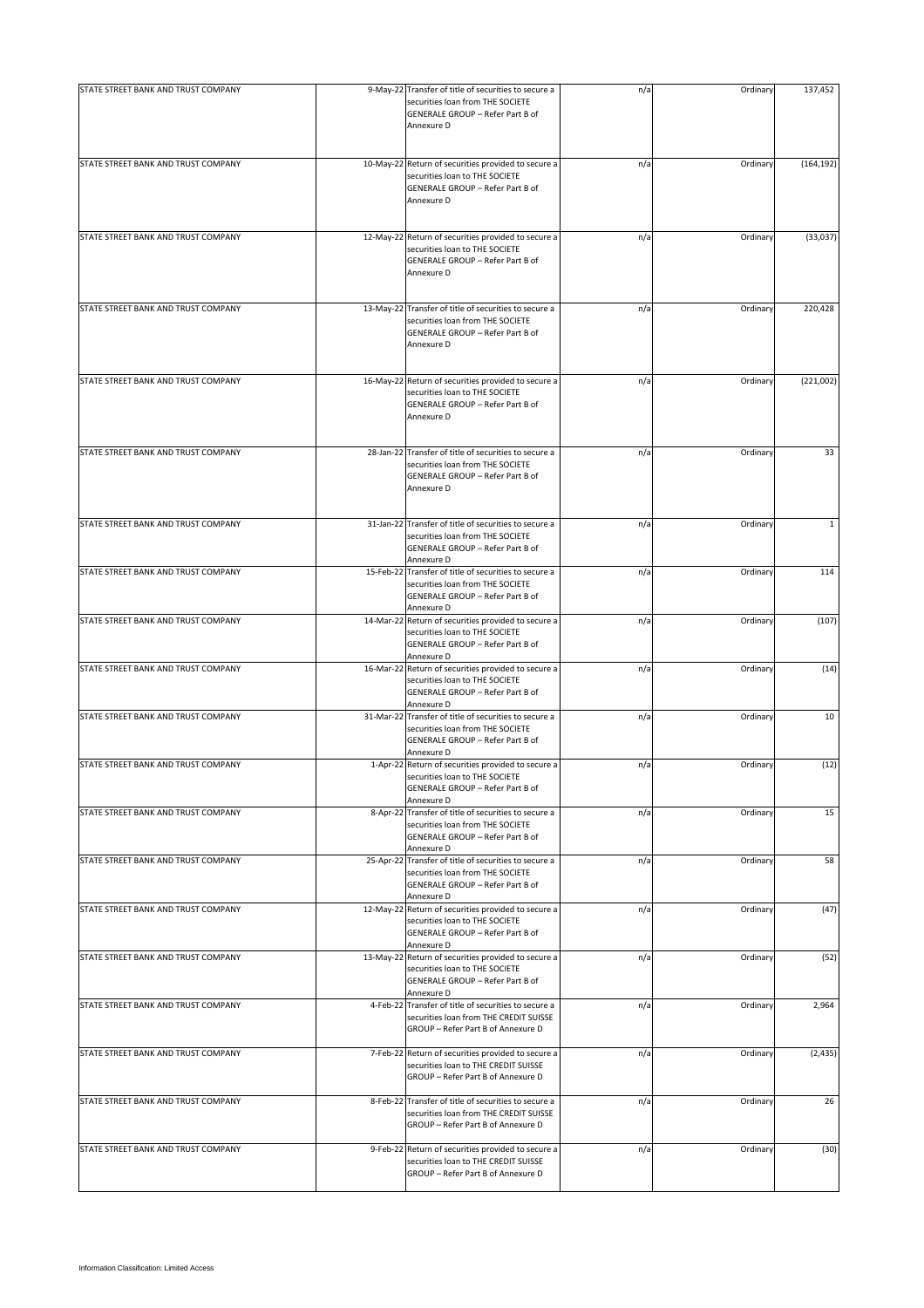| STATE STREET BANK AND TRUST COMPANY | 10-Feb-22 Return of securities provided to secure a<br>securities loan to THE CREDIT SUISSE<br>GROUP - Refer Part B of Annexure D     | n/a | Ordinary | (118)    |
|-------------------------------------|---------------------------------------------------------------------------------------------------------------------------------------|-----|----------|----------|
| STATE STREET BANK AND TRUST COMPANY | 11-Feb-22 Return of securities provided to secure a<br>securities loan to THE CREDIT SUISSE<br>GROUP - Refer Part B of Annexure D     | n/a | Ordinary | (207)    |
| STATE STREET BANK AND TRUST COMPANY | 25-Feb-22 Transfer of title of securities to secure a<br>securities loan from THE CREDIT SUISSE<br>GROUP - Refer Part B of Annexure D | n/a | Ordinary | 38       |
| STATE STREET BANK AND TRUST COMPANY | 28-Feb-22 Transfer of title of securities to secure a<br>securities loan from THE CREDIT SUISSE<br>GROUP - Refer Part B of Annexure D | n/a | Ordinary | 9        |
| STATE STREET BANK AND TRUST COMPANY | 1-Mar-22 Transfer of title of securities to secure a<br>securities loan from THE CREDIT SUISSE<br>GROUP - Refer Part B of Annexure D  | n/a | Ordinary | 700      |
| STATE STREET BANK AND TRUST COMPANY | 2-Mar-22 Transfer of title of securities to secure a<br>securities loan from THE CREDIT SUISSE<br>GROUP - Refer Part B of Annexure D  | n/a | Ordinary | 2,885    |
| STATE STREET BANK AND TRUST COMPANY | 3-Mar-22 Return of securities provided to secure a<br>securities loan to THE CREDIT SUISSE<br>GROUP - Refer Part B of Annexure D      | n/a | Ordinary | (3,832)  |
| STATE STREET BANK AND TRUST COMPANY | 30-Mar-22 Transfer of title of securities to secure a<br>securities loan from THE CREDIT SUISSE<br>GROUP - Refer Part B of Annexure D | n/a | Ordinary | 1,230    |
| STATE STREET BANK AND TRUST COMPANY | 6-Apr-22 Return of securities provided to secure a<br>securities loan to THE CREDIT SUISSE<br>GROUP - Refer Part B of Annexure D      | n/a | Ordinary | (1, 226) |
| STATE STREET BANK AND TRUST COMPANY | 7-Apr-22 Return of securities provided to secure a<br>securities loan to THE CREDIT SUISSE<br>GROUP - Refer Part B of Annexure D      | n/a | Ordinary | (1)      |
| STATE STREET BANK AND TRUST COMPANY | 8-Apr-22 Return of securities provided to secure a<br>securities loan to THE CREDIT SUISSE<br>GROUP - Refer Part B of Annexure D      | n/a | Ordinary | (1)      |
| STATE STREET BANK AND TRUST COMPANY | 13-Apr-22 Transfer of title of securities to secure a<br>securities loan from THE CREDIT SUISSE<br>GROUP - Refer Part B of Annexure D | n/a | Ordinary | 245      |
| STATE STREET BANK AND TRUST COMPANY | 19-Apr-22 Transfer of title of securities to secure a<br>securities loan from THE CREDIT SUISSE<br>GROUP - Refer Part B of Annexure D | n/a | Ordinary | 738      |
| STATE STREET BANK AND TRUST COMPANY | 20-Apr-22 Return of securities provided to secure a<br>securities loan to THE CREDIT SUISSE<br>GROUP - Refer Part B of Annexure D     | n/a | Ordinary | (577)    |
| STATE STREET BANK AND TRUST COMPANY | 21-Apr-22 Return of securities provided to secure a<br>securities loan to THE CREDIT SUISSE<br>GROUP - Refer Part B of Annexure D     | n/a | Ordinary | (344)    |
| STATE STREET BANK AND TRUST COMPANY | 22-Apr-22 Transfer of title of securities to secure a<br>securities loan from THE CREDIT SUISSE<br>GROUP - Refer Part B of Annexure D | n/a | Ordinary | 13       |
| STATE STREET BANK AND TRUST COMPANY | 25-Apr-22 Return of securities provided to secure a<br>securities loan to THE CREDIT SUISSE<br>GROUP - Refer Part B of Annexure D     | n/a | Ordinary | (25)     |
| STATE STREET BANK AND TRUST COMPANY | 26-Apr-22 Return of securities provided to secure a<br>securities loan to THE CREDIT SUISSE<br>GROUP - Refer Part B of Annexure D     | n/a | Ordinary | (44)     |
| STATE STREET BANK AND TRUST COMPANY | 29-Apr-22 Return of securities provided to secure a<br>securities loan to THE CREDIT SUISSE<br>GROUP - Refer Part B of Annexure D     | n/a | Ordinary | (2)      |
| STATE STREET BANK AND TRUST COMPANY | 2-May-22 Return of securities provided to secure a<br>securities loan to THE CREDIT SUISSE<br>GROUP - Refer Part B of Annexure D      | n/a | Ordinary | (1)      |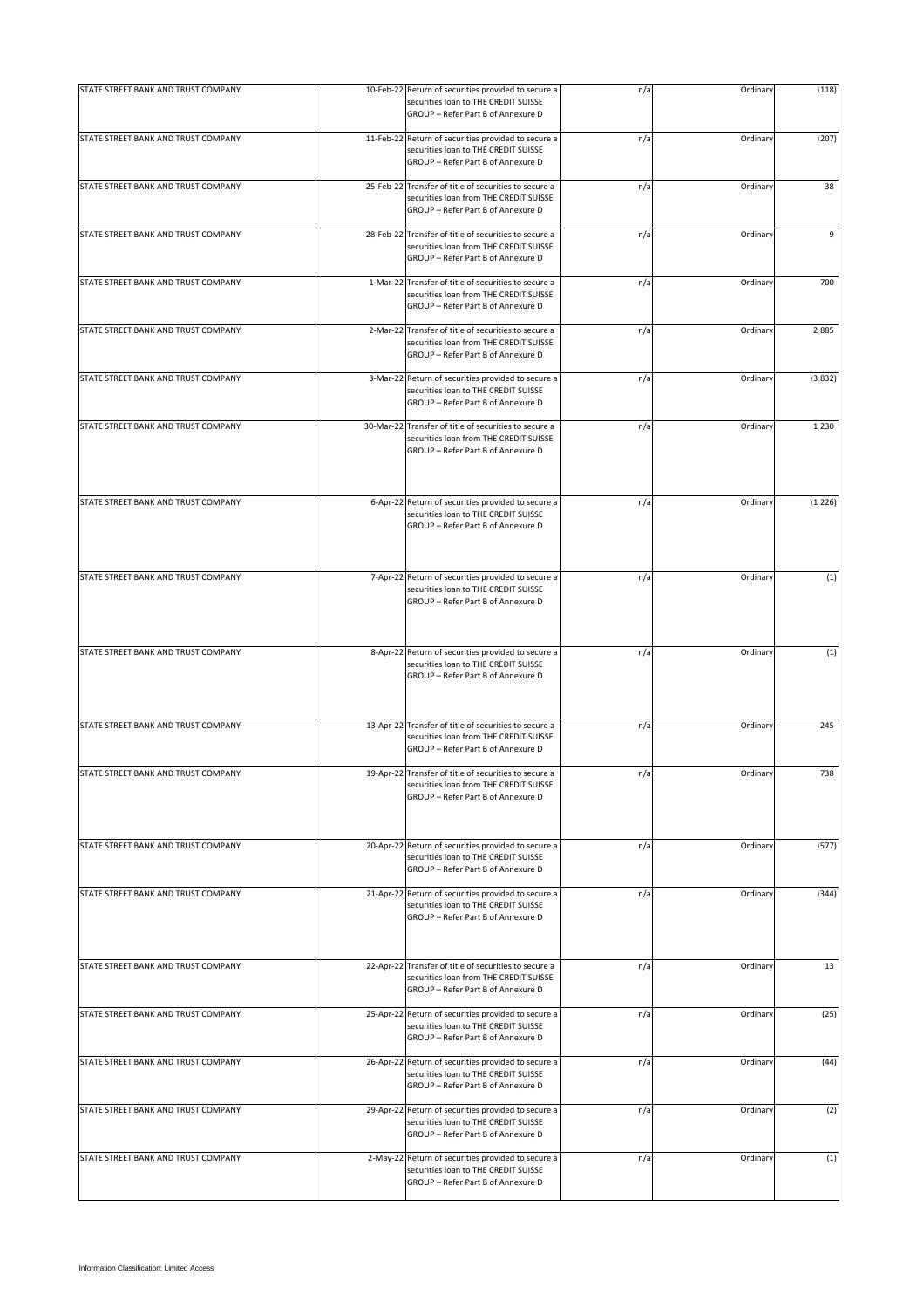| STATE STREET BANK AND TRUST COMPANY | 5-May-22 Transfer of title of securities to secure a<br>securities loan from THE CREDIT SUISSE<br>GROUP - Refer Part B of Annexure D  | n/a | Ordinary | $\mathbf{1}$ |
|-------------------------------------|---------------------------------------------------------------------------------------------------------------------------------------|-----|----------|--------------|
| STATE STREET BANK AND TRUST COMPANY | 6-May-22 Return of securities provided to secure a<br>securities loan to THE CREDIT SUISSE<br>GROUP - Refer Part B of Annexure D      | n/a | Ordinary | (2)          |
| STATE STREET BANK AND TRUST COMPANY | 9-May-22 Transfer of title of securities to secure a<br>securities loan from THE CREDIT SUISSE<br>GROUP - Refer Part B of Annexure D  | n/a | Ordinary | 306          |
| STATE STREET BANK AND TRUST COMPANY | 11-May-22 Transfer of title of securities to secure a<br>securities loan from THE CREDIT SUISSE<br>GROUP - Refer Part B of Annexure D | n/a | Ordinary | 650          |
| STATE STREET BANK AND TRUST COMPANY | 12-May-22 Return of securities provided to secure a<br>securities loan to THE CREDIT SUISSE<br>GROUP - Refer Part B of Annexure D     | n/a | Ordinary | (822)        |
| STATE STREET BANK AND TRUST COMPANY | 13-May-22 Transfer of title of securities to secure a<br>securities loan from THE CREDIT SUISSE<br>GROUP - Refer Part B of Annexure D | n/a | Ordinary | 868          |
| STATE STREET BANK AND TRUST COMPANY | 18-May-22 Return of securities provided to secure a<br>securities loan to THE CREDIT SUISSE<br>GROUP - Refer Part B of Annexure D     | n/a | Ordinary | (21)         |
| STATE STREET BANK AND TRUST COMPANY | 19-May-22 Return of securities provided to secure a<br>securities loan to THE CREDIT SUISSE<br>GROUP - Refer Part B of Annexure D     | n/a | Ordinary | (985)        |
| STATE STREET BANK AND TRUST COMPANY | 25-Jan-22 Transfer of title of securities to secure a<br>securities loan from THE ING GROUP -<br>Refer Part B of Annexure D           | n/a | Ordinary | 449,175      |
| STATE STREET BANK AND TRUST COMPANY | 26-Jan-22 Transfer of title of securities to secure a<br>securities loan from THE ING GROUP -<br>Refer Part B of Annexure D           | n/a | Ordinary | 15,672       |
| STATE STREET BANK AND TRUST COMPANY | 27-Jan-22 Return of securities provided to secure a<br>securities loan to THE ING GROUP -<br>Refer Part B of Annexure D               | n/a | Ordinary | (302, 914)   |
| STATE STREET BANK AND TRUST COMPANY | 28-Jan-22 Return of securities provided to secure a<br>securities loan to THE ING GROUP -<br>Refer Part B of Annexure D               | n/a | Ordinary | (161, 240)   |
| STATE STREET BANK AND TRUST COMPANY | 31-Jan-22 Transfer of title of securities to secure a<br>securities loan from THE ING GROUP -<br>Refer Part B of Annexure D           | n/a | Ordinary | 3,898        |
| STATE STREET BANK AND TRUST COMPANY | 1-Feb-22 Return of securities provided to secure a<br>securities loan to THE ING GROUP -<br>Refer Part B of Annexure D                | n/a | Ordinary | (3, 496)     |
| STATE STREET BANK AND TRUST COMPANY | 3-Feb-22 Transfer of title of securities to secure a<br>securities loan from THE ING GROUP -<br>Refer Part B of Annexure D            | n/a | Ordinary | 3,365        |
| STATE STREET BANK AND TRUST COMPANY | 7-Feb-22 Transfer of title of securities to secure a<br>securities loan from THE ING GROUP -<br>Refer Part B of Annexure D            | n/a | Ordinary | 72,471       |
| STATE STREET BANK AND TRUST COMPANY | 8-Feb-22 Return of securities provided to secure a<br>securities loan to THE ING GROUP -<br>Refer Part B of Annexure D                | n/a | Ordinary | (14, 612)    |
| STATE STREET BANK AND TRUST COMPANY | 9-Feb-22 Return of securities provided to secure a<br>securities loan to THE ING GROUP -<br>Refer Part B of Annexure D                | n/a | Ordinary | (56, 643)    |
| STATE STREET BANK AND TRUST COMPANY | 10-Feb-22 Transfer of title of securities to secure a<br>securities loan from THE ING GROUP -<br>Refer Part B of Annexure D           | n/a | Ordinary | 40,423       |
| STATE STREET BANK AND TRUST COMPANY | 11-Feb-22 Return of securities provided to secure a<br>securities loan to THE ING GROUP -<br>Refer Part B of Annexure D               | n/a | Ordinary | (46,098)     |
| STATE STREET BANK AND TRUST COMPANY | 14-Feb-22 Transfer of title of securities to secure a<br>securities loan from THE ING GROUP -<br>Refer Part B of Annexure D           | n/a | Ordinary | 59,798       |
| STATE STREET BANK AND TRUST COMPANY | 15-Feb-22 Return of securities provided to secure a<br>securities loan to THE ING GROUP -<br>Refer Part B of Annexure D               | n/a | Ordinary | (24, 011)    |
| STATE STREET BANK AND TRUST COMPANY | 16-Feb-22 Return of securities provided to secure a<br>securities loan to THE ING GROUP -<br>Refer Part B of Annexure D               | n/a | Ordinary | (14, 821)    |
| STATE STREET BANK AND TRUST COMPANY |                                                                                                                                       |     |          |              |
|                                     | 18-Feb-22 Transfer of title of securities to secure a<br>securities loan from THE ING GROUP -<br>Refer Part B of Annexure D           | n/a | Ordinary | 40,614       |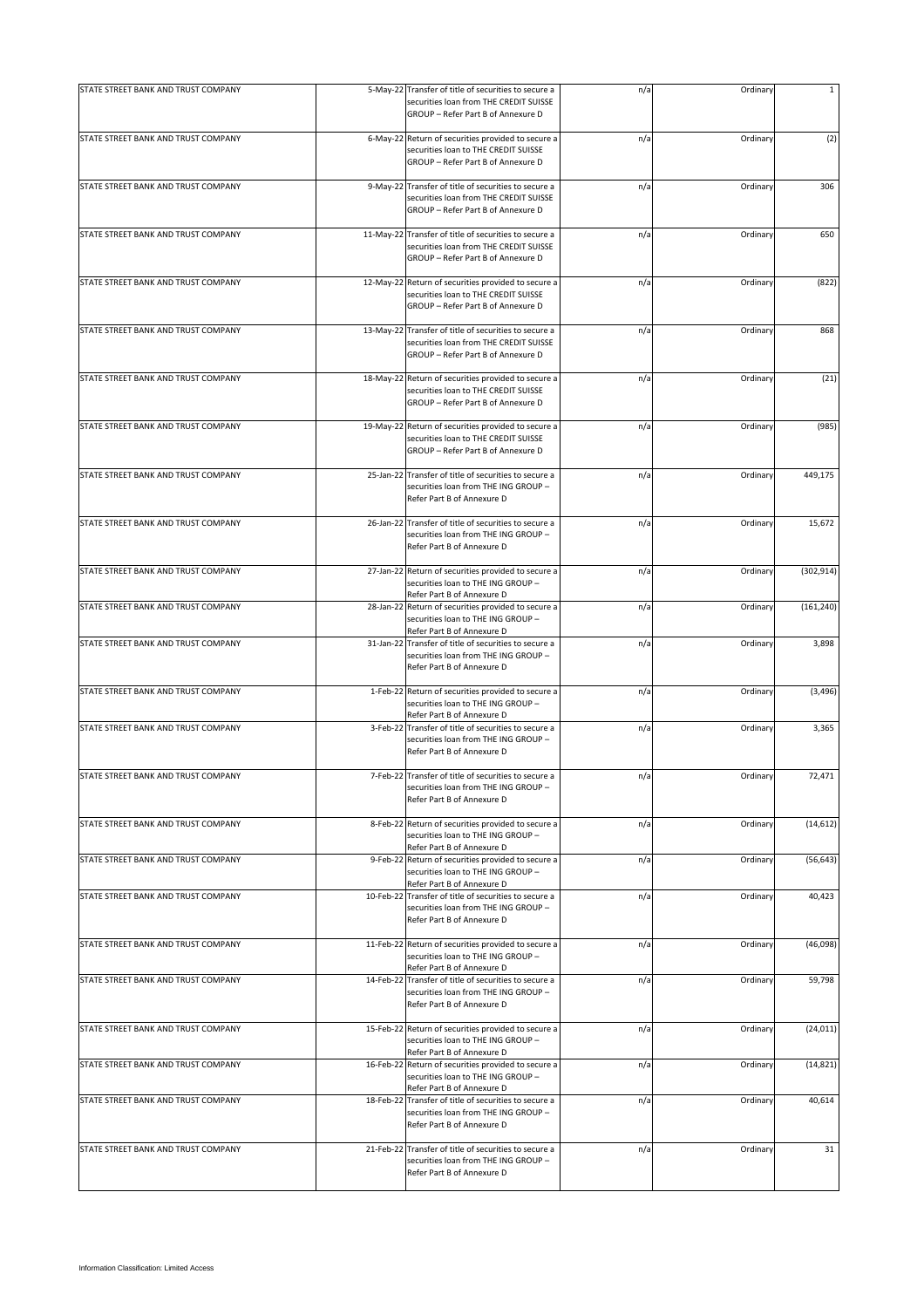| STATE STREET BANK AND TRUST COMPANY | 22-Feb-22 Return of securities provided to secure a<br>securities loan to THE ING GROUP -<br>Refer Part B of Annexure D     | n/a | Ordinary | (6, 416)   |
|-------------------------------------|-----------------------------------------------------------------------------------------------------------------------------|-----|----------|------------|
| STATE STREET BANK AND TRUST COMPANY | 23-Feb-22 Return of securities provided to secure a<br>securities loan to THE ING GROUP -<br>Refer Part B of Annexure D     | n/a | Ordinary | (39,066)   |
| STATE STREET BANK AND TRUST COMPANY | 24-Feb-22 Transfer of title of securities to secure a<br>securities loan from THE ING GROUP -<br>Refer Part B of Annexure D | n/a | Ordinary | 228,516    |
| STATE STREET BANK AND TRUST COMPANY | 25-Feb-22 Return of securities provided to secure a<br>securities loan to THE ING GROUP -<br>Refer Part B of Annexure D     | n/a | Ordinary | (148, 399) |
| STATE STREET BANK AND TRUST COMPANY | 28-Feb-22 Return of securities provided to secure a<br>securities loan to THE ING GROUP -<br>Refer Part B of Annexure D     | n/a | Ordinary | (61, 106)  |
| STATE STREET BANK AND TRUST COMPANY | 1-Mar-22 Transfer of title of securities to secure a<br>securities loan from THE ING GROUP -<br>Refer Part B of Annexure D  | n/a | Ordinary | 20,135     |
| STATE STREET BANK AND TRUST COMPANY | 2-Mar-22 Return of securities provided to secure a<br>securities loan to THE ING GROUP -<br>Refer Part B of Annexure D      | n/a | Ordinary | (52,048)   |
| STATE STREET BANK AND TRUST COMPANY | 3-Mar-22 Transfer of title of securities to secure a<br>securities loan from THE ING GROUP -<br>Refer Part B of Annexure D  | n/a | Ordinary | 54,349     |
| STATE STREET BANK AND TRUST COMPANY | 4-Mar-22 Transfer of title of securities to secure a<br>securities loan from THE ING GROUP -<br>Refer Part B of Annexure D  | n/a | Ordinary | 1,149      |
| STATE STREET BANK AND TRUST COMPANY | 7-Mar-22 Return of securities provided to secure a<br>securities loan to THE ING GROUP -<br>Refer Part B of Annexure D      | n/a | Ordinary | (6,012)    |
| STATE STREET BANK AND TRUST COMPANY | 8-Mar-22 Return of securities provided to secure a<br>securities loan to THE ING GROUP -<br>Refer Part B of Annexure D      | n/a | Ordinary | (518)      |
| STATE STREET BANK AND TRUST COMPANY | 9-Mar-22 Return of securities provided to secure a<br>securities loan to THE ING GROUP -<br>Refer Part B of Annexure D      | n/a | Ordinary | (204)      |
| STATE STREET BANK AND TRUST COMPANY | 10-Mar-22 Return of securities provided to secure a<br>securities loan to THE ING GROUP -<br>Refer Part B of Annexure D     | n/a | Ordinary | (1,035)    |
| STATE STREET BANK AND TRUST COMPANY | 11-Mar-22 Return of securities provided to secure a<br>securities loan to THE ING GROUP -<br>Refer Part B of Annexure D     | n/a | Ordinary | (1,624)    |
| STATE STREET BANK AND TRUST COMPANY | 14-Mar-22 Transfer of title of securities to secure a<br>securities loan from THE ING GROUP -<br>Refer Part B of Annexure D | n/a | Ordinary | 590,850    |
| STATE STREET BANK AND TRUST COMPANY | 15-Mar-22 Return of securities provided to secure a<br>securities loan to THE ING GROUP -<br>Refer Part B of Annexure D     | n/a | Ordinary | (592, 847) |
| STATE STREET BANK AND TRUST COMPANY | 16-Mar-22 Transfer of title of securities to secure a<br>securities loan from THE ING GROUP -<br>Refer Part B of Annexure D | n/a | Ordinary | 297,082    |
| STATE STREET BANK AND TRUST COMPANY | 17-Mar-22 Return of securities provided to secure a<br>securities loan to THE ING GROUP -<br>Refer Part B of Annexure D     | n/a | Ordinary | (292, 045) |
| STATE STREET BANK AND TRUST COMPANY | 18-Mar-22 Transfer of title of securities to secure a<br>securities loan from THE ING GROUP -<br>Refer Part B of Annexure D | n/a | Ordinary | 1,490      |
| STATE STREET BANK AND TRUST COMPANY | 21-Mar-22 Transfer of title of securities to secure a<br>securities loan from THE ING GROUP -<br>Refer Part B of Annexure D | n/a | Ordinary | 22,905     |
| STATE STREET BANK AND TRUST COMPANY | 22-Mar-22 Transfer of title of securities to secure a<br>securities loan from THE ING GROUP -<br>Refer Part B of Annexure D | n/a | Ordinary | 38,985     |
| STATE STREET BANK AND TRUST COMPANY | 23-Mar-22 Return of securities provided to secure a<br>securities loan to THE ING GROUP -<br>Refer Part B of Annexure D     | n/a | Ordinary | (12, 516)  |
| STATE STREET BANK AND TRUST COMPANY | 24-Mar-22 Return of securities provided to secure a<br>securities loan to THE ING GROUP -<br>Refer Part B of Annexure D     | n/a | Ordinary | (230)      |
| STATE STREET BANK AND TRUST COMPANY | 25-Mar-22 Transfer of title of securities to secure a<br>securities loan from THE ING GROUP -<br>Refer Part B of Annexure D | n/a | Ordinary | 7,748      |
| STATE STREET BANK AND TRUST COMPANY | 28-Mar-22 Return of securities provided to secure a<br>securities loan to THE ING GROUP -<br>Refer Part B of Annexure D     | n/a | Ordinary | (3,961)    |
| STATE STREET BANK AND TRUST COMPANY | 29-Mar-22 Return of securities provided to secure a<br>securities loan to THE ING GROUP -<br>Refer Part B of Annexure D     | n/a | Ordinary | (1,724)    |
| STATE STREET BANK AND TRUST COMPANY | 30-Mar-22 Transfer of title of securities to secure a<br>securities loan from THE ING GROUP -<br>Refer Part B of Annexure D | n/a | Ordinary | 129,529    |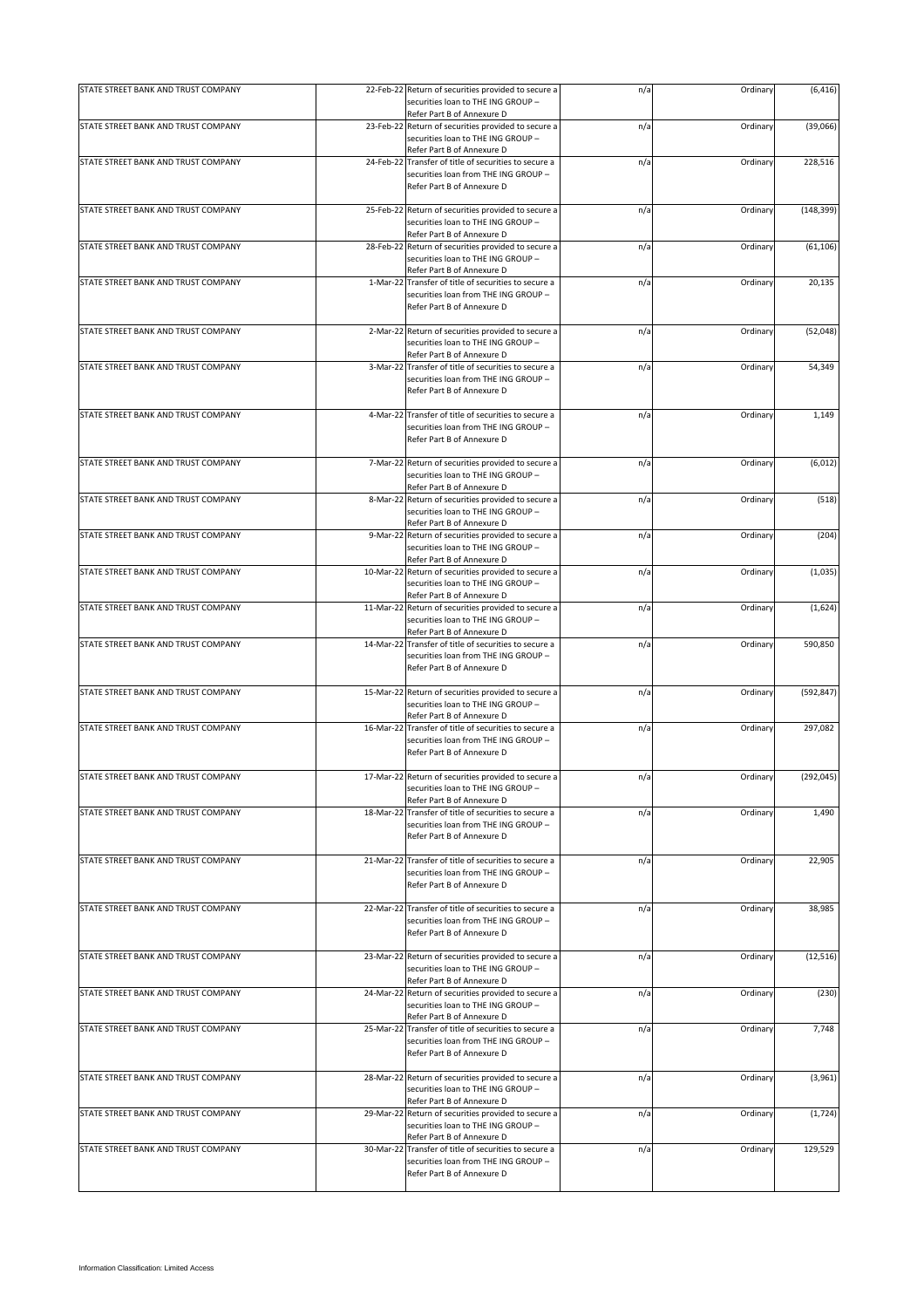| STATE STREET BANK AND TRUST COMPANY | 31-Mar-22 Return of securities provided to secure a<br>securities loan to THE ING GROUP -                                                                | n/a | Ordinary | (134, 779) |
|-------------------------------------|----------------------------------------------------------------------------------------------------------------------------------------------------------|-----|----------|------------|
|                                     | Refer Part B of Annexure D                                                                                                                               |     |          |            |
| STATE STREET BANK AND TRUST COMPANY | 1-Apr-22 Transfer of title of securities to secure a<br>securities loan from THE ING GROUP -<br>Refer Part B of Annexure D                               | n/a | Ordinary | 1,349      |
| STATE STREET BANK AND TRUST COMPANY | 4-Apr-22 Return of securities provided to secure a<br>securities loan to THE ING GROUP -<br>Refer Part B of Annexure D                                   | n/a | Ordinary | (1, 219)   |
| STATE STREET BANK AND TRUST COMPANY | 5-Apr-22 Return of securities provided to secure a<br>securities loan to THE ING GROUP -<br>Refer Part B of Annexure D                                   | n/a | Ordinary | (1, 399)   |
| STATE STREET BANK AND TRUST COMPANY | 6-Apr-22 Return of securities provided to secure a<br>securities loan to THE ING GROUP -                                                                 | n/a | Ordinary | (5,036)    |
| STATE STREET BANK AND TRUST COMPANY | Refer Part B of Annexure D<br>7-Apr-22 Transfer of title of securities to secure a<br>securities loan from THE ING GROUP -<br>Refer Part B of Annexure D | n/a | Ordinary | 1,291      |
| STATE STREET BANK AND TRUST COMPANY | 8-Apr-22 Return of securities provided to secure a<br>securities loan to THE ING GROUP -<br>Refer Part B of Annexure D                                   | n/a | Ordinary | (26, 893)  |
| STATE STREET BANK AND TRUST COMPANY | 11-Apr-22 Return of securities provided to secure a<br>securities loan to THE ING GROUP -<br>Refer Part B of Annexure D                                  | n/a | Ordinary | (1,996)    |
| STATE STREET BANK AND TRUST COMPANY | 12-Apr-22 Return of securities provided to secure a<br>securities loan to THE ING GROUP -<br>Refer Part B of Annexure D                                  | n/a | Ordinary | (518)      |
| STATE STREET BANK AND TRUST COMPANY | 13-Apr-22 Return of securities provided to secure a<br>securities loan to THE ING GROUP -<br>Refer Part B of Annexure D                                  | n/a | Ordinary | (1, 253)   |
| STATE STREET BANK AND TRUST COMPANY | 14-Apr-22 Return of securities provided to secure a<br>securities loan to THE ING GROUP -<br>Refer Part B of Annexure D                                  | n/a | Ordinary | (731)      |
| STATE STREET BANK AND TRUST COMPANY | 15-Apr-22 Return of securities provided to secure a<br>securities loan to THE ING GROUP -<br>Refer Part B of Annexure D                                  | n/a | Ordinary | (2, 230)   |
| STATE STREET BANK AND TRUST COMPANY | 19-Apr-22 Return of securities provided to secure a<br>securities loan to THE ING GROUP -<br>Refer Part B of Annexure D                                  | n/a | Ordinary | (67)       |
| STATE STREET BANK AND TRUST COMPANY | 20-Apr-22 Return of securities provided to secure a<br>securities loan to THE ING GROUP -<br>Refer Part B of Annexure D                                  | n/a | Ordinary | (716)      |
| STATE STREET BANK AND TRUST COMPANY | 21-Apr-22 Return of securities provided to secure a<br>securities loan to THE ING GROUP -<br>Refer Part B of Annexure D                                  | n/a | Ordinary | (872)      |
| STATE STREET BANK AND TRUST COMPANY | 22-Apr-22 Return of securities provided to secure a<br>securities loan to THE ING GROUP -<br>Refer Part B of Annexure D                                  | n/a | Ordinary | (1,055)    |
| STATE STREET BANK AND TRUST COMPANY | 25-Apr-22 Transfer of title of securities to secure a<br>securities loan from THE ING GROUP -<br>Refer Part B of Annexure D                              | n/a | Ordinary | 139,756    |
| STATE STREET BANK AND TRUST COMPANY | 26-Apr-22 Return of securities provided to secure a<br>securities loan to THE ING GROUP -<br>Refer Part B of Annexure D                                  | n/a | Ordinary | (103, 356) |
| STATE STREET BANK AND TRUST COMPANY | 27-Apr-22 Transfer of title of securities to secure a<br>securities loan from THE ING GROUP -<br>Refer Part B of Annexure D                              | n/a | Ordinary | 43,778     |
| STATE STREET BANK AND TRUST COMPANY | 28-Apr-22 Transfer of title of securities to secure a<br>securities loan from THE ING GROUP -<br>Refer Part B of Annexure D                              | n/a | Ordinary | 132,939    |
| STATE STREET BANK AND TRUST COMPANY | 29-Apr-22 Return of securities provided to secure a<br>securities loan to THE ING GROUP -<br>Refer Part B of Annexure D                                  | n/a | Ordinary | (210, 363) |
| STATE STREET BANK AND TRUST COMPANY | 2-May-22 Return of securities provided to secure a<br>securities loan to THE ING GROUP -<br>Refer Part B of Annexure D                                   | n/a | Ordinary | (4,615)    |
| STATE STREET BANK AND TRUST COMPANY | 3-May-22 Transfer of title of securities to secure a<br>securities loan from THE ING GROUP -<br>Refer Part B of Annexure D                               | n/a | Ordinary | 201,847    |
| STATE STREET BANK AND TRUST COMPANY | 4-May-22 Return of securities provided to secure a<br>securities loan to THE ING GROUP -<br>Refer Part B of Annexure D                                   | n/a | Ordinary | (15, 285)  |
| STATE STREET BANK AND TRUST COMPANY | 5-May-22 Return of securities provided to secure a<br>securities loan to THE ING GROUP -<br>Refer Part B of Annexure D                                   | n/a | Ordinary | (125, 420) |
| STATE STREET BANK AND TRUST COMPANY | 6-May-22 Return of securities provided to secure a<br>securities loan to THE ING GROUP -<br>Refer Part B of Annexure D                                   | n/a | Ordinary | (63, 573)  |
| STATE STREET BANK AND TRUST COMPANY | 9-May-22 Transfer of title of securities to secure a<br>securities loan from THE ING GROUP -<br>Refer Part B of Annexure D                               | n/a | Ordinary | 811        |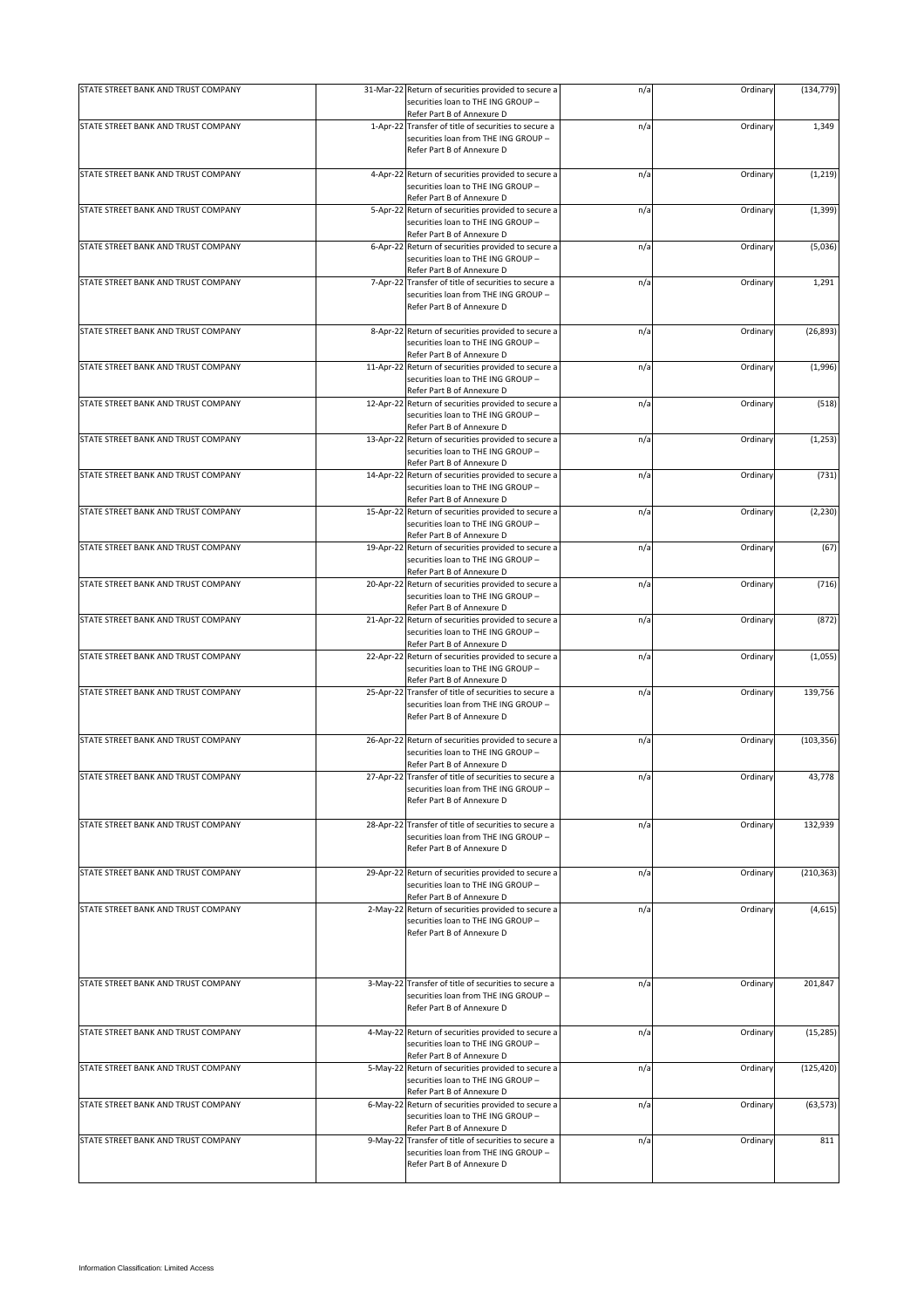| STATE STREET BANK AND TRUST COMPANY |                                                                                                                                             |     | Ordinary | 1,057      |
|-------------------------------------|---------------------------------------------------------------------------------------------------------------------------------------------|-----|----------|------------|
|                                     | 10-May-22 Transfer of title of securities to secure a<br>securities loan from THE ING GROUP -<br>Refer Part B of Annexure D                 | n/a |          |            |
| STATE STREET BANK AND TRUST COMPANY | 11-May-22 Transfer of title of securities to secure a<br>securities loan from THE ING GROUP -<br>Refer Part B of Annexure D                 | n/a | Ordinary | 117,244    |
| STATE STREET BANK AND TRUST COMPANY | 12-May-22 Transfer of title of securities to secure a<br>securities loan from THE ING GROUP -<br>Refer Part B of Annexure D                 | n/a | Ordinary | 32,482     |
| STATE STREET BANK AND TRUST COMPANY | 13-May-22 Return of securities provided to secure a<br>securities loan to THE ING GROUP -<br>Refer Part B of Annexure D                     | n/a | Ordinary | (38, 809)  |
| STATE STREET BANK AND TRUST COMPANY | 16-May-22 Return of securities provided to secure a<br>securities loan to THE ING GROUP -<br>Refer Part B of Annexure D                     | n/a | Ordinary | (15, 622)  |
| STATE STREET BANK AND TRUST COMPANY | 17-May-22 Transfer of title of securities to secure a<br>securities loan from THE ING GROUP -<br>Refer Part B of Annexure D                 | n/a | Ordinary | 1,255      |
| STATE STREET BANK AND TRUST COMPANY | 18-May-22 Return of securities provided to secure a<br>securities loan to THE ING GROUP -<br>Refer Part B of Annexure D                     | n/a | Ordinary | (87, 170)  |
| STATE STREET BANK AND TRUST COMPANY | 19-May-22 Transfer of title of securities to secure a<br>securities loan from THE ING GROUP -<br>Refer Part B of Annexure D                 | n/a | Ordinary | 21,059     |
| STATE STREET BANK AND TRUST COMPANY | 20-May-22 Return of securities provided to secure a<br>securities loan to THE ING GROUP -<br>Refer Part B of Annexure D                     | n/a | Ordinary | (20, 359)  |
| STATE STREET BANK AND TRUST COMPANY | 24-Jan-22 Transfer of title of securities to secure a<br>securities loan from THE SOCIETE<br>GENERALE GROUP - Refer Part B of<br>Annexure D | n/a | Ordinary | 79,750     |
| STATE STREET BANK AND TRUST COMPANY | 25-Jan-22 Return of securities provided to secure a<br>securities loan to THE SOCIETE<br>GENERALE GROUP - Refer Part B of<br>Annexure D     | n/a | Ordinary | (27, 685)  |
| STATE STREET BANK AND TRUST COMPANY | 26-Jan-22 Transfer of title of securities to secure a<br>securities loan from THE SOCIETE<br>GENERALE GROUP - Refer Part B of<br>Annexure D | n/a | Ordinary | 6,508      |
| STATE STREET BANK AND TRUST COMPANY | 27-Jan-22 Transfer of title of securities to secure a<br>securities loan from THE SOCIETE<br>GENERALE GROUP - Refer Part B of<br>Annexure D | n/a | Ordinary | 19,064     |
| STATE STREET BANK AND TRUST COMPANY | 28-Jan-22 Transfer of title of securities to secure a<br>securities loan from THE SOCIETE<br>GENERALE GROUP - Refer Part B of<br>Annexure D | n/a | Ordinary | 11,332     |
| STATE STREET BANK AND TRUST COMPANY | 31-Jan-22 Transfer of title of securities to secure a<br>securities loan from THE SOCIETE<br>GENERALE GROUP - Refer Part B of<br>Annexure D | n/a | Ordinary | 6,660      |
| STATE STREET BANK AND TRUST COMPANY | 1-Feb-22 Return of securities provided to secure a<br>securities loan to THE SOCIETE<br>GENERALE GROUP - Refer Part B of<br>Annexure D      | n/a | Ordinary | (1, 249)   |
| STATE STREET BANK AND TRUST COMPANY | 4-Feb-22 Return of securities provided to secure a<br>securities loan to THE SOCIETE<br>GENERALE GROUP - Refer Part B of<br>Annexure D      | n/a | Ordinary | (42, 379)  |
| STATE STREET BANK AND TRUST COMPANY | 8-Feb-22 Transfer of title of securities to secure a<br>securities loan from THE SOCIETE<br>GENERALE GROUP - Refer Part B of<br>Annexure D  | n/a | Ordinary | 11,216     |
| STATE STREET BANK AND TRUST COMPANY | 11-Feb-22 Return of securities provided to secure a<br>securities loan to THE SOCIETE<br>GENERALE GROUP - Refer Part B of<br>Annexure D     | n/a | Ordinary | (3, 912)   |
| STATE STREET BANK AND TRUST COMPANY | 14-Feb-22 Return of securities provided to secure a<br>securities loan to THE SOCIETE<br>GENERALE GROUP - Refer Part B of<br>Annexure D     | n/a | Ordinary | (3, 214)   |
| STATE STREET BANK AND TRUST COMPANY | 15-Feb-22 Transfer of title of securities to secure a<br>securities loan from THE SOCIETE<br>GENERALE GROUP - Refer Part B of<br>Annexure D | n/a | Ordinary | 143,520    |
| STATE STREET BANK AND TRUST COMPANY | 18-Feb-22 Return of securities provided to secure a<br>securities loan to THE SOCIETE<br>GENERALE GROUP - Refer Part B of<br>Annexure D     | n/a | Ordinary | (150, 594) |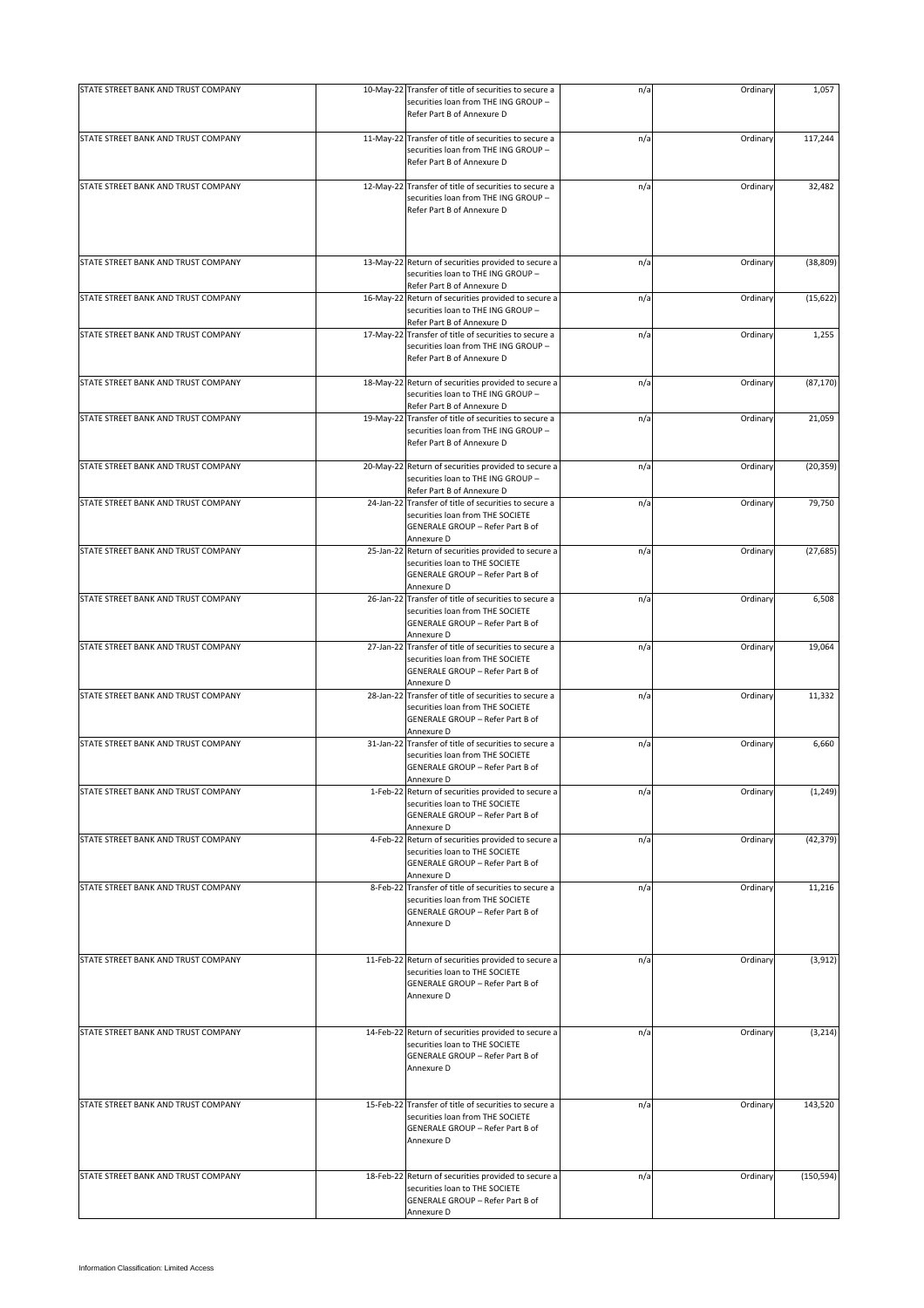| STATE STREET BANK AND TRUST COMPANY | 21-Feb-22 Transfer of title of securities to secure a                                                                                         | n/a | Ordinary | 12,229     |
|-------------------------------------|-----------------------------------------------------------------------------------------------------------------------------------------------|-----|----------|------------|
|                                     | securities loan from THE SOCIETE<br>GENERALE GROUP - Refer Part B of<br>Annexure D                                                            |     |          |            |
| STATE STREET BANK AND TRUST COMPANY | 1-Mar-22 Return of securities provided to secure a<br>securities loan to THE SOCIETE<br>GENERALE GROUP - Refer Part B of<br>Annexure D        | n/a | Ordinary | (59, 911)  |
| STATE STREET BANK AND TRUST COMPANY | 2-Mar-22 Transfer of title of securities to secure a<br>securities loan from THE SOCIETE<br>GENERALE GROUP - Refer Part B of<br>Annexure D    | n/a | Ordinary | 12,029     |
| STATE STREET BANK AND TRUST COMPANY | 3-Mar-22 Transfer of title of securities to secure a<br>securities loan from THE SOCIETE<br>GENERALE GROUP - Refer Part B of<br>Annexure D    | n/a | Ordinary | 149,290    |
| STATE STREET BANK AND TRUST COMPANY | 4-Mar-22 Return of securities provided to secure a<br>securities loan to THE SOCIETE<br>GENERALE GROUP - Refer Part B of<br>Annexure D        | n/a | Ordinary | (23, 430)  |
| STATE STREET BANK AND TRUST COMPANY | 11-Mar-22 Return of securities provided to secure a<br>securities loan to THE SOCIETE<br>GENERALE GROUP - Refer Part B of<br>Annexure D       | n/a | Ordinary | (110, 314) |
| STATE STREET BANK AND TRUST COMPANY | 14-Mar-22 Transfer of title of securities to secure a<br>securities loan from THE SOCIETE<br>GENERALE GROUP - Refer Part B of<br>Annexure D   | n/a | Ordinary | 21,559     |
| STATE STREET BANK AND TRUST COMPANY | 15-Mar-22 Transfer of title of securities to secure a<br>securities loan from THE SOCIETE<br>GENERALE GROUP - Refer Part B of<br>Annexure D   | n/a | Ordinary | 79,864     |
| STATE STREET BANK AND TRUST COMPANY | 16-Mar-22 Return of securities provided to secure a<br>securities loan to THE SOCIETE<br>GENERALE GROUP - Refer Part B of<br>Annexure D       | n/a | Ordinary | (97, 251)  |
| STATE STREET BANK AND TRUST COMPANY | 31-Mar-22 Transfer of title of securities to secure a<br>securities loan from THE SOCIETE<br>GENERALE GROUP - Refer Part B of<br>Annexure D   | n/a | Ordinary | 17,083     |
| STATE STREET BANK AND TRUST COMPANY | 1-Apr-22 Return of securities provided to secure a<br>securities loan to THE SOCIETE<br><b>GENERALE GROUP - Refer Part B of</b><br>Annexure D | n/a | Ordinary | (16,007)   |
| STATE STREET BANK AND TRUST COMPANY | 6-Apr-22 Return of securities provided to secure a<br>securities loan to THE SOCIETE<br>GENERALE GROUP - Refer Part B of<br>Annexure D        | n/a | Ordinary | (34, 155)  |
| STATE STREET BANK AND TRUST COMPANY | 8-Apr-22 Transfer of title of securities to secure a<br>securities loan from THE SOCIETE<br>GENERALE GROUP - Refer Part B of<br>Annexure D    | n/a | Ordinary | 43,232     |
| STATE STREET BANK AND TRUST COMPANY | 11-Apr-22 Transfer of title of securities to secure a<br>securities loan from THE SOCIETE<br>GENERALE GROUP - Refer Part B of<br>Annexure D   | n/a | Ordinary | 27,078     |
| STATE STREET BANK AND TRUST COMPANY | 18-Apr-22 Return of securities provided to secure a<br>securities loan to THE SOCIETE<br>GENERALE GROUP - Refer Part B of<br>Annexure D       | n/a | Ordinary | (11, 407)  |
| STATE STREET BANK AND TRUST COMPANY | 19-Apr-22 Transfer of title of securities to secure a<br>securities loan from THE SOCIETE<br>GENERALE GROUP - Refer Part B of<br>Annexure D   | n/a | Ordinary | 889        |
| STATE STREET BANK AND TRUST COMPANY | 20-Apr-22 Return of securities provided to secure a<br>securities loan to THE SOCIETE<br>GENERALE GROUP - Refer Part B of<br>Annexure D       | n/a | Ordinary | (23, 389)  |
| STATE STREET BANK AND TRUST COMPANY | 21-Apr-22 Return of securities provided to secure a<br>securities loan to THE SOCIETE<br>GENERALE GROUP - Refer Part B of<br>Annexure D       | n/a | Ordinary | (22, 563)  |
| STATE STREET BANK AND TRUST COMPANY | 25-Apr-22 Transfer of title of securities to secure a<br>securities loan from THE SOCIETE<br>GENERALE GROUP - Refer Part B of<br>Annexure D   | n/a | Ordinary | 64,822     |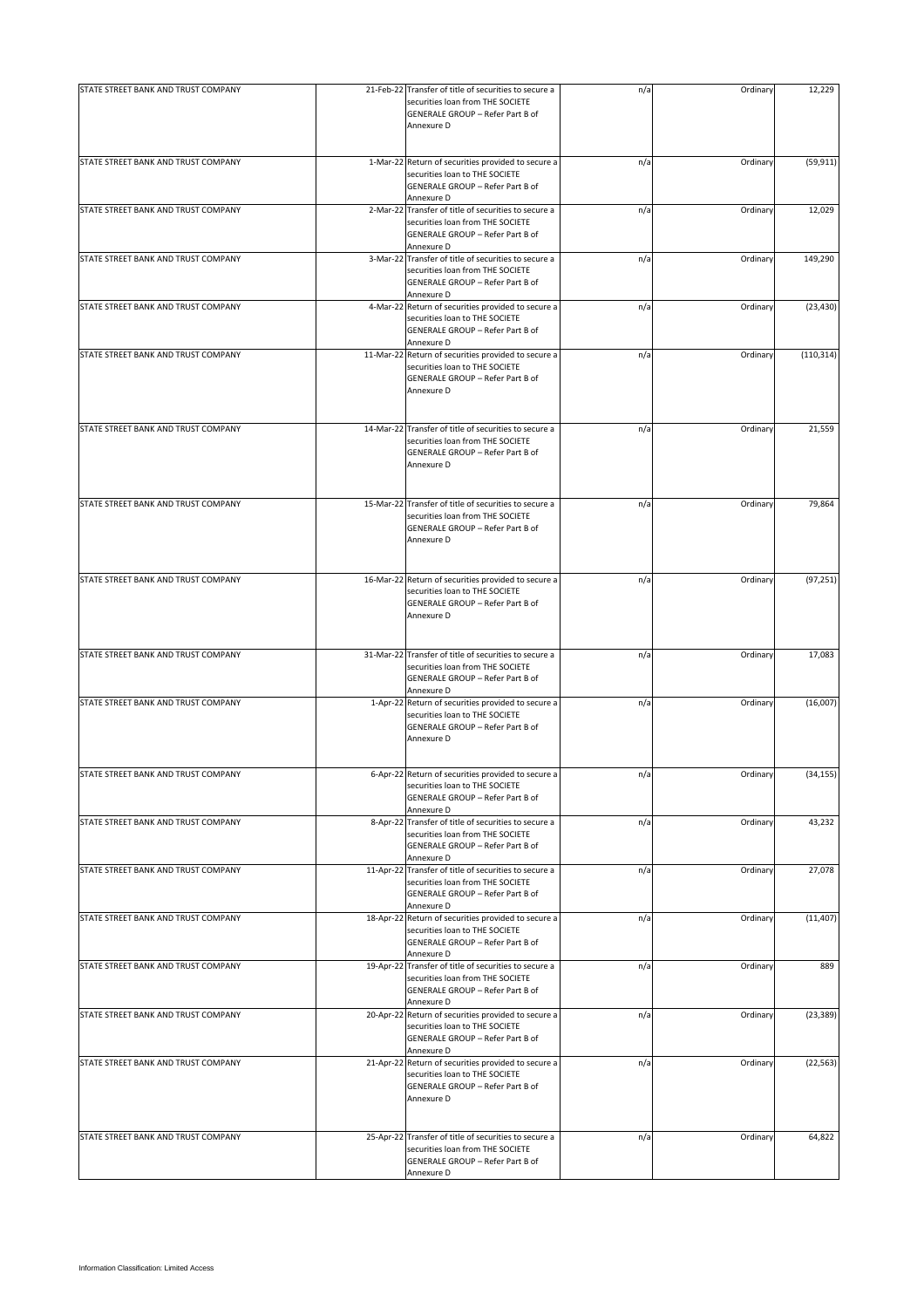| STATE STREET BANK AND TRUST COMPANY |           | 3-May-22 Return of securities provided to secure a                                             | n/a | Ordinary | (49, 421)  |
|-------------------------------------|-----------|------------------------------------------------------------------------------------------------|-----|----------|------------|
|                                     |           | securities loan to THE SOCIETE                                                                 |     |          |            |
|                                     |           | GENERALE GROUP - Refer Part B of                                                               |     |          |            |
|                                     |           | Annexure D                                                                                     |     |          |            |
| STATE STREET BANK AND TRUST COMPANY |           | 4-May-22 Return of securities provided to secure a<br>securities loan to THE SOCIETE           | n/a | Ordinary | (15, 129)  |
|                                     |           | <b>GENERALE GROUP - Refer Part B of</b>                                                        |     |          |            |
|                                     |           | Annexure D                                                                                     |     |          |            |
| STATE STREET BANK AND TRUST COMPANY |           | 9-May-22 Transfer of title of securities to secure a                                           | n/a | Ordinary | 32,563     |
|                                     |           | securities loan from THE SOCIETE                                                               |     |          |            |
|                                     |           | GENERALE GROUP - Refer Part B of                                                               |     |          |            |
|                                     |           | Annexure D                                                                                     |     |          |            |
| STATE STREET BANK AND TRUST COMPANY |           | 10-May-22 Return of securities provided to secure a<br>securities loan to THE SOCIETE          | n/a | Ordinary | (38, 741)  |
|                                     |           | GENERALE GROUP - Refer Part B of                                                               |     |          |            |
|                                     |           | Annexure D                                                                                     |     |          |            |
| STATE STREET BANK AND TRUST COMPANY |           | 12-May-22 Transfer of title of securities to secure a                                          | n/a | Ordinary | 27,229     |
|                                     |           | securities loan from THE SOCIETE                                                               |     |          |            |
|                                     |           | GENERALE GROUP - Refer Part B of                                                               |     |          |            |
| STATE STREET BANK AND TRUST COMPANY |           | Annexure D<br>13-May-22 Transfer of title of securities to secure a                            | n/a | Ordinary | 17,500     |
|                                     |           | securities loan from THE SOCIETE                                                               |     |          |            |
|                                     |           | GENERALE GROUP - Refer Part B of                                                               |     |          |            |
|                                     |           | Annexure D                                                                                     |     |          |            |
| STATE STREET BANK AND TRUST COMPANY |           | 16-May-22 Return of securities provided to secure a                                            | n/a | Ordinary | (52, 667)  |
|                                     |           | securities loan to THE SOCIETE                                                                 |     |          |            |
|                                     |           | GENERALE GROUP - Refer Part B of                                                               |     |          |            |
| STATE STREET BANK AND TRUST COMPANY |           | Annexure D<br>4-Feb-22 Transfer of title of securities to secure a                             | n/a | Ordinary | 71,686     |
|                                     |           | securities loan from THE CREDIT SUISSE                                                         |     |          |            |
|                                     |           | GROUP - Refer Part B of Annexure D                                                             |     |          |            |
|                                     |           |                                                                                                |     |          |            |
| STATE STREET BANK AND TRUST COMPANY |           | 7-Feb-22 Return of securities provided to secure a                                             | n/a | Ordinary | (59, 692)  |
|                                     |           | securities loan to THE CREDIT SUISSE                                                           |     |          |            |
|                                     |           | GROUP - Refer Part B of Annexure D                                                             |     |          |            |
|                                     |           |                                                                                                |     |          |            |
|                                     |           |                                                                                                |     |          |            |
| STATE STREET BANK AND TRUST COMPANY |           | 8-Feb-22 Return of securities provided to secure a                                             | n/a | Ordinary | (45)       |
|                                     |           | securities loan to THE CREDIT SUISSE                                                           |     |          |            |
|                                     |           | GROUP - Refer Part B of Annexure D                                                             |     |          |            |
|                                     |           |                                                                                                |     |          |            |
| STATE STREET BANK AND TRUST COMPANY |           | 9-Feb-22 Transfer of title of securities to secure a<br>securities loan from THE CREDIT SUISSE | n/a | Ordinary | 55         |
|                                     |           | GROUP - Refer Part B of Annexure D                                                             |     |          |            |
|                                     |           |                                                                                                |     |          |            |
| STATE STREET BANK AND TRUST COMPANY |           | 10-Feb-22 Return of securities provided to secure a                                            | n/a | Ordinary | (3,053)    |
|                                     |           | securities loan to THE CREDIT SUISSE                                                           |     |          |            |
|                                     |           | GROUP - Refer Part B of Annexure D                                                             |     |          |            |
| STATE STREET BANK AND TRUST COMPANY |           | 11-Feb-22 Return of securities provided to secure a                                            |     |          |            |
|                                     |           | securities loan to THE CREDIT SUISSE                                                           | n/a | Ordinary | (4, 424)   |
|                                     |           | GROUP - Refer Part B of Annexure D                                                             |     |          |            |
|                                     |           |                                                                                                |     |          |            |
| STATE STREET BANK AND TRUST COMPANY |           | 25-Feb-22 Transfer of title of securities to secure a                                          | n/a | Ordinary | 501        |
|                                     |           | securities loan from THE CREDIT SUISSE                                                         |     |          |            |
|                                     |           | GROUP - Refer Part B of Annexure D                                                             |     |          |            |
| STATE STREET BANK AND TRUST COMPANY | 28-Feb-22 | Return of securities provided to secure a                                                      | n/a | Ordinary | (18)       |
|                                     |           | securities loan to THE CREDIT SUISSE                                                           |     |          |            |
|                                     |           | GROUP - Refer Part B of Annexure D                                                             |     |          |            |
|                                     |           |                                                                                                |     |          |            |
| STATE STREET BANK AND TRUST COMPANY |           | 1-Mar-22 Transfer of title of securities to secure a                                           | n/a | Ordinary | 11,007     |
|                                     |           | securities loan from THE CREDIT SUISSE                                                         |     |          |            |
|                                     |           | GROUP - Refer Part B of Annexure D                                                             |     |          |            |
| STATE STREET BANK AND TRUST COMPANY |           | 2-Mar-22 Transfer of title of securities to secure a                                           | n/a | Ordinary | 52,829     |
|                                     |           | securities loan from THE CREDIT SUISSE                                                         |     |          |            |
|                                     |           | GROUP - Refer Part B of Annexure D                                                             |     |          |            |
|                                     |           |                                                                                                |     |          |            |
| STATE STREET BANK AND TRUST COMPANY |           | 3-Mar-22 Return of securities provided to secure a                                             | n/a | Ordinary | (68, 841)  |
|                                     |           | securities loan to THE CREDIT SUISSE<br>GROUP - Refer Part B of Annexure D                     |     |          |            |
|                                     |           |                                                                                                |     |          |            |
| STATE STREET BANK AND TRUST COMPANY |           | 9-Mar-22 Return of securities provided to secure a                                             | n/a | Ordinary | (5)        |
|                                     |           | securities loan to THE CREDIT SUISSE                                                           |     |          |            |
|                                     |           | GROUP - Refer Part B of Annexure D                                                             |     |          |            |
|                                     |           |                                                                                                |     |          |            |
| STATE STREET BANK AND TRUST COMPANY |           | 11-Feb-22 Transfer of title of securities to secure a                                          | n/a | Ordinary | 3          |
|                                     |           | securities loan from THE ING GROUP -<br>Refer Part B of Annexure D                             |     |          |            |
|                                     |           |                                                                                                |     |          |            |
| STATE STREET BANK AND TRUST COMPANY |           | 24-Feb-22 Transfer of title of securities to secure a                                          | n/a | Ordinary | 404,913    |
|                                     |           | securities loan from THE ING GROUP -                                                           |     |          |            |
|                                     |           | Refer Part B of Annexure D                                                                     |     |          |            |
| STATE STREET BANK AND TRUST COMPANY |           |                                                                                                |     |          |            |
|                                     |           | 25-Feb-22 Return of securities provided to secure a<br>securities loan to THE ING GROUP -      | n/a | Ordinary | (323, 939) |
|                                     |           | Refer Part B of Annexure D                                                                     |     |          |            |
| STATE STREET BANK AND TRUST COMPANY |           | 14-Mar-22 Transfer of title of securities to secure a                                          | n/a | Ordinary | 563,827    |
|                                     |           | securities loan from THE ING GROUP -                                                           |     |          |            |
|                                     |           | Refer Part B of Annexure D                                                                     |     |          |            |
|                                     |           |                                                                                                |     |          |            |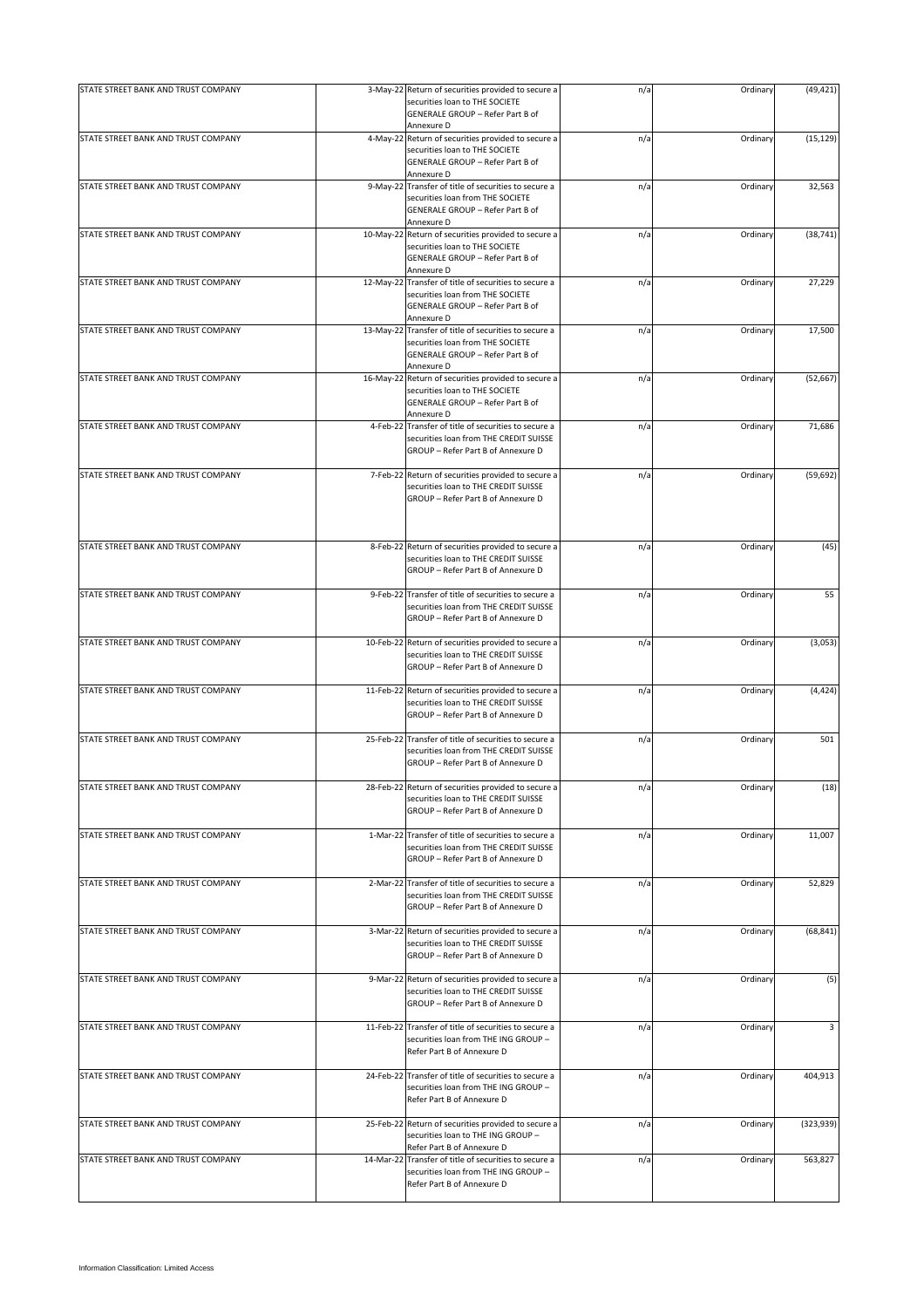| STATE STREET BANK AND TRUST COMPANY | 16-Mar-22 Return of securities provided to secure a<br>securities loan to THE ING GROUP -                                                   | n/a | Ordinary | (333,074)  |
|-------------------------------------|---------------------------------------------------------------------------------------------------------------------------------------------|-----|----------|------------|
|                                     | Refer Part B of Annexure D                                                                                                                  |     |          |            |
| STATE STREET BANK AND TRUST COMPANY | 22-Mar-22 Return of securities provided to secure a<br>securities loan to THE ING GROUP -<br>Refer Part B of Annexure D                     | n/a | Ordinary | (212, 992) |
| STATE STREET BANK AND TRUST COMPANY | 25-Mar-22 Return of securities provided to secure a<br>securities loan to THE ING GROUP -                                                   | n/a | Ordinary | (98, 736)  |
| STATE STREET BANK AND TRUST COMPANY | Refer Part B of Annexure D<br>30-Mar-22 Transfer of title of securities to secure a                                                         | n/a | Ordinary | 412,353    |
|                                     | securities loan from THE ING GROUP -<br>Refer Part B of Annexure D                                                                          |     |          |            |
| STATE STREET BANK AND TRUST COMPANY | 8-Apr-22 Return of securities provided to secure a<br>securities loan to THE ING GROUP -<br>Refer Part B of Annexure D                      | n/a | Ordinary | (411, 167) |
| STATE STREET BANK AND TRUST COMPANY | 25-Apr-22 Transfer of title of securities to secure a<br>securities loan from THE ING GROUP -<br>Refer Part B of Annexure D                 | n/a | Ordinary | 263,278    |
| STATE STREET BANK AND TRUST COMPANY | 26-Apr-22 Return of securities provided to secure a<br>securities loan to THE ING GROUP -<br>Refer Part B of Annexure D                     | n/a | Ordinary | (194, 438) |
| STATE STREET BANK AND TRUST COMPANY | 27-Apr-22 Transfer of title of securities to secure a<br>securities loan from THE ING GROUP -<br>Refer Part B of Annexure D                 | n/a | Ordinary | 119,507    |
| STATE STREET BANK AND TRUST COMPANY | 28-Apr-22 Transfer of title of securities to secure a<br>securities loan from THE ING GROUP -<br>Refer Part B of Annexure D                 | n/a | Ordinary | 276,159    |
| STATE STREET BANK AND TRUST COMPANY | 3-May-22 Return of securities provided to secure a<br>securities loan to THE ING GROUP -<br>Refer Part B of Annexure D                      | n/a | Ordinary | (62, 303)  |
| STATE STREET BANK AND TRUST COMPANY | 4-May-22 Return of securities provided to secure a<br>securities loan to THE ING GROUP -<br>Refer Part B of Annexure D                      | n/a | Ordinary | (21, 163)  |
| STATE STREET BANK AND TRUST COMPANY | 5-May-22 Return of securities provided to secure a<br>securities loan to THE ING GROUP -<br>Refer Part B of Annexure D                      | n/a | Ordinary | (249, 784) |
| STATE STREET BANK AND TRUST COMPANY | 11-May-22 Transfer of title of securities to secure a<br>securities loan from THE ING GROUP -<br>Refer Part B of Annexure D                 | n/a | Ordinary | 181,848    |
| STATE STREET BANK AND TRUST COMPANY | 12-May-22 Transfer of title of securities to secure a<br>securities loan from THE ING GROUP -<br>Refer Part B of Annexure D                 | n/a | Ordinary | 43,712     |
| STATE STREET BANK AND TRUST COMPANY | 13-May-22 Return of securities provided to secure a<br>securities loan to THE ING GROUP -<br>Refer Part B of Annexure D                     | n/a | Ordinary | (81, 470)  |
| STATE STREET BANK AND TRUST COMPANY | 16-May-22 Return of securities provided to secure a<br>securities loan to THE ING GROUP -<br>Refer Part B of Annexure D                     | n/a | Ordinary | (2,570)    |
| STATE STREET BANK AND TRUST COMPANY | 17-May-22 Transfer of title of securities to secure a<br>securities loan from THE ING GROUP -<br>Refer Part B of Annexure D                 | n/a | Ordinary | 2,151      |
| STATE STREET BANK AND TRUST COMPANY | 18-May-22 Return of securities provided to secure a<br>securities loan to THE ING GROUP -<br>Refer Part B of Annexure D                     | n/a | Ordinary | (276, 114) |
| STATE STREET BANK AND TRUST COMPANY | 19-May-22 Transfer of title of securities to secure a<br>securities loan from THE ING GROUP -<br>Refer Part B of Annexure D                 | n/a | Ordinary | 66,063     |
| STATE STREET BANK AND TRUST COMPANY | 20-May-22 Return of securities provided to secure a<br>securities loan to THE ING GROUP -<br>Refer Part B of Annexure D                     | n/a | Ordinary | (66, 063)  |
| STATE STREET BANK AND TRUST COMPANY | 24-Jan-22 Transfer of title of securities to secure a<br>securities loan from THE SOCIETE<br>GENERALE GROUP - Refer Part B of<br>Annexure D | n/a | Ordinary | 229,088    |
| STATE STREET BANK AND TRUST COMPANY | 27-Jan-22 Return of securities provided to secure a<br>securities loan to THE SOCIETE<br>GENERALE GROUP - Refer Part B of<br>Annexure D     | n/a | Ordinary | (47, 272)  |
| STATE STREET BANK AND TRUST COMPANY | 28-Jan-22 Return of securities provided to secure a<br>securities loan to THE SOCIETE<br>GENERALE GROUP - Refer Part B of<br>Annexure D     | n/a | Ordinary | (152, 473) |
| STATE STREET BANK AND TRUST COMPANY | 31-Jan-22 Transfer of title of securities to secure a<br>securities loan from THE SOCIETE<br>GENERALE GROUP - Refer Part B of<br>Annexure D | n/a | Ordinary | 15,389     |
| STATE STREET BANK AND TRUST COMPANY | 1-Feb-22 Transfer of title of securities to secure a<br>securities loan from THE SOCIETE<br>GENERALE GROUP - Refer Part B of<br>Annexure D  | n/a | Ordinary | 1,407      |
| STATE STREET BANK AND TRUST COMPANY | 11-Feb-22 Return of securities provided to secure a<br>securities loan to THE SOCIETE<br>GENERALE GROUP - Refer Part B of<br>Annexure D     | n/a | Ordinary | (19,908)   |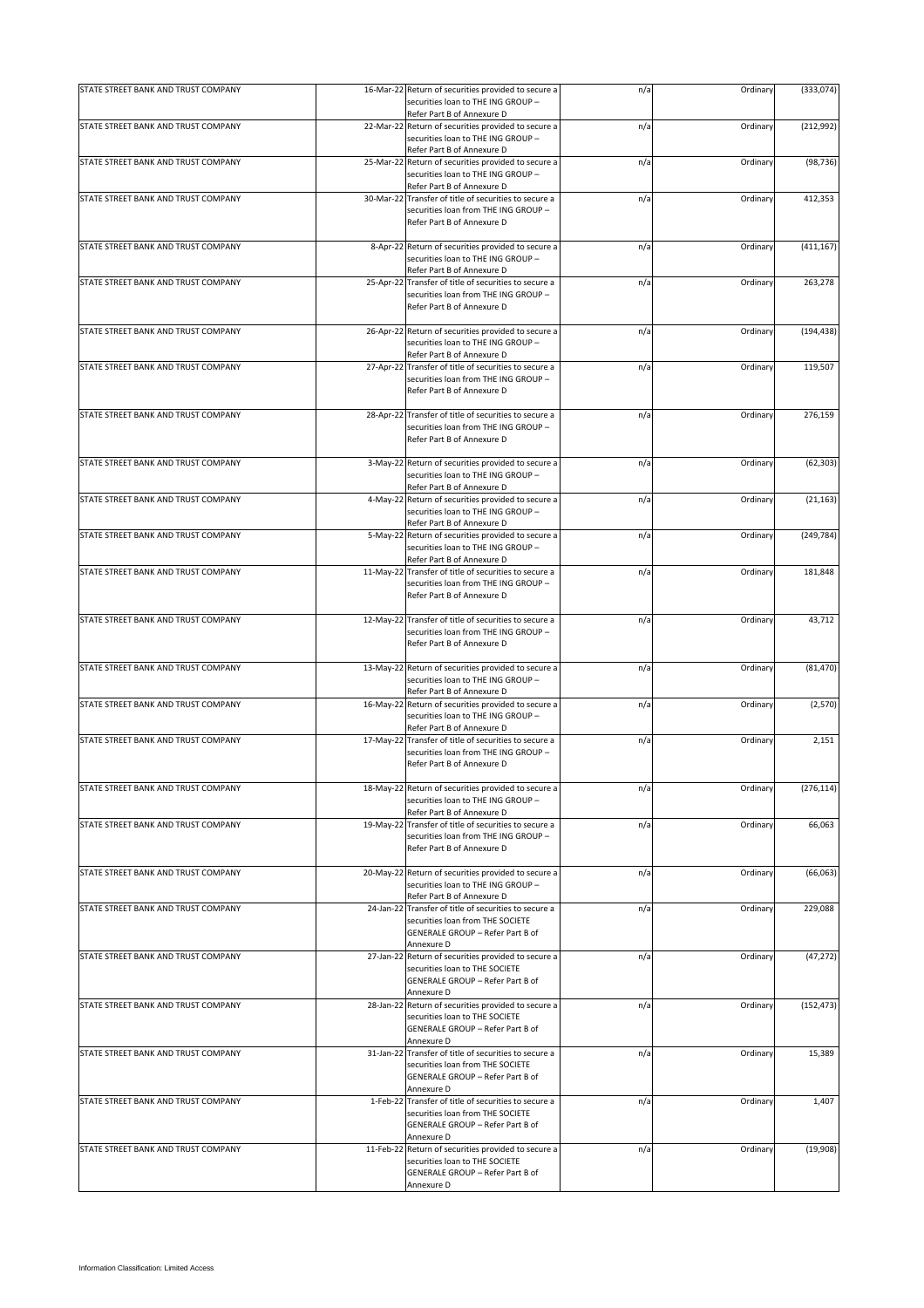| STATE STREET BANK AND TRUST COMPANY<br>14-Feb-22 Transfer of title of securities to secure a<br>Ordinary<br>n/a<br>securities loan from THE SOCIETE<br>GENERALE GROUP - Refer Part B of<br>Annexure D<br>STATE STREET BANK AND TRUST COMPANY<br>15-Feb-22 Transfer of title of securities to secure a<br>n/a<br>Ordinary<br>securities loan from THE SOCIETE<br>GENERALE GROUP - Refer Part B of<br>Annexure D<br>STATE STREET BANK AND TRUST COMPANY<br>1-Mar-22 Return of securities provided to secure a<br>n/a<br>Ordinary<br>securities loan to THE SOCIETE<br>GENERALE GROUP - Refer Part B of<br>Annexure D<br>STATE STREET BANK AND TRUST COMPANY<br>3-Mar-22 Transfer of title of securities to secure a<br>n/a<br>Ordinary<br>securities loan from THE SOCIETE | 128,058<br>25,514<br>(178, 821)<br>238,043 |
|--------------------------------------------------------------------------------------------------------------------------------------------------------------------------------------------------------------------------------------------------------------------------------------------------------------------------------------------------------------------------------------------------------------------------------------------------------------------------------------------------------------------------------------------------------------------------------------------------------------------------------------------------------------------------------------------------------------------------------------------------------------------------|--------------------------------------------|
|                                                                                                                                                                                                                                                                                                                                                                                                                                                                                                                                                                                                                                                                                                                                                                          |                                            |
|                                                                                                                                                                                                                                                                                                                                                                                                                                                                                                                                                                                                                                                                                                                                                                          |                                            |
|                                                                                                                                                                                                                                                                                                                                                                                                                                                                                                                                                                                                                                                                                                                                                                          |                                            |
|                                                                                                                                                                                                                                                                                                                                                                                                                                                                                                                                                                                                                                                                                                                                                                          |                                            |
|                                                                                                                                                                                                                                                                                                                                                                                                                                                                                                                                                                                                                                                                                                                                                                          |                                            |
|                                                                                                                                                                                                                                                                                                                                                                                                                                                                                                                                                                                                                                                                                                                                                                          |                                            |
|                                                                                                                                                                                                                                                                                                                                                                                                                                                                                                                                                                                                                                                                                                                                                                          |                                            |
|                                                                                                                                                                                                                                                                                                                                                                                                                                                                                                                                                                                                                                                                                                                                                                          |                                            |
|                                                                                                                                                                                                                                                                                                                                                                                                                                                                                                                                                                                                                                                                                                                                                                          |                                            |
|                                                                                                                                                                                                                                                                                                                                                                                                                                                                                                                                                                                                                                                                                                                                                                          |                                            |
|                                                                                                                                                                                                                                                                                                                                                                                                                                                                                                                                                                                                                                                                                                                                                                          |                                            |
| GENERALE GROUP - Refer Part B of                                                                                                                                                                                                                                                                                                                                                                                                                                                                                                                                                                                                                                                                                                                                         |                                            |
| Annexure D                                                                                                                                                                                                                                                                                                                                                                                                                                                                                                                                                                                                                                                                                                                                                               |                                            |
| STATE STREET BANK AND TRUST COMPANY<br>4-Mar-22 Transfer of title of securities to secure a<br>n/a<br>Ordinary                                                                                                                                                                                                                                                                                                                                                                                                                                                                                                                                                                                                                                                           | 4,302                                      |
|                                                                                                                                                                                                                                                                                                                                                                                                                                                                                                                                                                                                                                                                                                                                                                          |                                            |
| securities loan from THE SOCIETE                                                                                                                                                                                                                                                                                                                                                                                                                                                                                                                                                                                                                                                                                                                                         |                                            |
| GENERALE GROUP - Refer Part B of                                                                                                                                                                                                                                                                                                                                                                                                                                                                                                                                                                                                                                                                                                                                         |                                            |
| Annexure D                                                                                                                                                                                                                                                                                                                                                                                                                                                                                                                                                                                                                                                                                                                                                               |                                            |
| STATE STREET BANK AND TRUST COMPANY<br>11-Mar-22 Return of securities provided to secure a<br>Ordinary<br>n/a                                                                                                                                                                                                                                                                                                                                                                                                                                                                                                                                                                                                                                                            | (201, 362)                                 |
| securities loan to THE SOCIETE                                                                                                                                                                                                                                                                                                                                                                                                                                                                                                                                                                                                                                                                                                                                           |                                            |
| GENERALE GROUP - Refer Part B of                                                                                                                                                                                                                                                                                                                                                                                                                                                                                                                                                                                                                                                                                                                                         |                                            |
| Annexure D                                                                                                                                                                                                                                                                                                                                                                                                                                                                                                                                                                                                                                                                                                                                                               |                                            |
|                                                                                                                                                                                                                                                                                                                                                                                                                                                                                                                                                                                                                                                                                                                                                                          |                                            |
| STATE STREET BANK AND TRUST COMPANY<br>14-Mar-22 Return of securities provided to secure a<br>Ordinary<br>n/a                                                                                                                                                                                                                                                                                                                                                                                                                                                                                                                                                                                                                                                            | (4, 245)                                   |
| securities loan to THE SOCIETE                                                                                                                                                                                                                                                                                                                                                                                                                                                                                                                                                                                                                                                                                                                                           |                                            |
| GENERALE GROUP - Refer Part B of                                                                                                                                                                                                                                                                                                                                                                                                                                                                                                                                                                                                                                                                                                                                         |                                            |
| Annexure D                                                                                                                                                                                                                                                                                                                                                                                                                                                                                                                                                                                                                                                                                                                                                               |                                            |
| 15-Mar-22 Transfer of title of securities to secure a<br>STATE STREET BANK AND TRUST COMPANY<br>n/a<br>Ordinary                                                                                                                                                                                                                                                                                                                                                                                                                                                                                                                                                                                                                                                          | 171,809                                    |
| securities loan from THE SOCIETE                                                                                                                                                                                                                                                                                                                                                                                                                                                                                                                                                                                                                                                                                                                                         |                                            |
| GENERALE GROUP - Refer Part B of                                                                                                                                                                                                                                                                                                                                                                                                                                                                                                                                                                                                                                                                                                                                         |                                            |
|                                                                                                                                                                                                                                                                                                                                                                                                                                                                                                                                                                                                                                                                                                                                                                          |                                            |
| Annexure D                                                                                                                                                                                                                                                                                                                                                                                                                                                                                                                                                                                                                                                                                                                                                               |                                            |
| STATE STREET BANK AND TRUST COMPANY<br>16-Mar-22 Return of securities provided to secure a<br>n/a<br>Ordinary                                                                                                                                                                                                                                                                                                                                                                                                                                                                                                                                                                                                                                                            | (154, 072)                                 |
| securities loan to THE SOCIETE                                                                                                                                                                                                                                                                                                                                                                                                                                                                                                                                                                                                                                                                                                                                           |                                            |
| GENERALE GROUP - Refer Part B of                                                                                                                                                                                                                                                                                                                                                                                                                                                                                                                                                                                                                                                                                                                                         |                                            |
| Annexure D                                                                                                                                                                                                                                                                                                                                                                                                                                                                                                                                                                                                                                                                                                                                                               |                                            |
| STATE STREET BANK AND TRUST COMPANY<br>31-Mar-22 Transfer of title of securities to secure a<br>Ordinary<br>n/a                                                                                                                                                                                                                                                                                                                                                                                                                                                                                                                                                                                                                                                          | 3,716                                      |
|                                                                                                                                                                                                                                                                                                                                                                                                                                                                                                                                                                                                                                                                                                                                                                          |                                            |
| securities loan from THE SOCIETE                                                                                                                                                                                                                                                                                                                                                                                                                                                                                                                                                                                                                                                                                                                                         |                                            |
| GENERALE GROUP - Refer Part B of                                                                                                                                                                                                                                                                                                                                                                                                                                                                                                                                                                                                                                                                                                                                         |                                            |
| Annexure D                                                                                                                                                                                                                                                                                                                                                                                                                                                                                                                                                                                                                                                                                                                                                               |                                            |
|                                                                                                                                                                                                                                                                                                                                                                                                                                                                                                                                                                                                                                                                                                                                                                          |                                            |
|                                                                                                                                                                                                                                                                                                                                                                                                                                                                                                                                                                                                                                                                                                                                                                          |                                            |
|                                                                                                                                                                                                                                                                                                                                                                                                                                                                                                                                                                                                                                                                                                                                                                          |                                            |
|                                                                                                                                                                                                                                                                                                                                                                                                                                                                                                                                                                                                                                                                                                                                                                          |                                            |
| STATE STREET BANK AND TRUST COMPANY<br>1-Apr-22 Return of securities provided to secure a<br>n/a<br>Ordinary                                                                                                                                                                                                                                                                                                                                                                                                                                                                                                                                                                                                                                                             | (19, 650)                                  |
| securities loan to THE SOCIETE                                                                                                                                                                                                                                                                                                                                                                                                                                                                                                                                                                                                                                                                                                                                           |                                            |
| GENERALE GROUP - Refer Part B of                                                                                                                                                                                                                                                                                                                                                                                                                                                                                                                                                                                                                                                                                                                                         |                                            |
| Annexure D                                                                                                                                                                                                                                                                                                                                                                                                                                                                                                                                                                                                                                                                                                                                                               |                                            |
|                                                                                                                                                                                                                                                                                                                                                                                                                                                                                                                                                                                                                                                                                                                                                                          |                                            |
| STATE STREET BANK AND TRUST COMPANY<br>6-Apr-22 Return of securities provided to secure a<br>Ordinary<br>n/a                                                                                                                                                                                                                                                                                                                                                                                                                                                                                                                                                                                                                                                             | (39, 514)                                  |
| securities loan to THE SOCIETE                                                                                                                                                                                                                                                                                                                                                                                                                                                                                                                                                                                                                                                                                                                                           |                                            |
| GENERALE GROUP - Refer Part B of                                                                                                                                                                                                                                                                                                                                                                                                                                                                                                                                                                                                                                                                                                                                         |                                            |
| Annexure D                                                                                                                                                                                                                                                                                                                                                                                                                                                                                                                                                                                                                                                                                                                                                               |                                            |
| STATE STREET BANK AND TRUST COMPANY<br>8-Apr-22 Transfer of title of securities to secure a<br>n/a<br>Ordinary                                                                                                                                                                                                                                                                                                                                                                                                                                                                                                                                                                                                                                                           | 47,464                                     |
| securities loan from THE SOCIETE                                                                                                                                                                                                                                                                                                                                                                                                                                                                                                                                                                                                                                                                                                                                         |                                            |
|                                                                                                                                                                                                                                                                                                                                                                                                                                                                                                                                                                                                                                                                                                                                                                          |                                            |
| GENERALE GROUP - Refer Part B of                                                                                                                                                                                                                                                                                                                                                                                                                                                                                                                                                                                                                                                                                                                                         |                                            |
| Annexure D                                                                                                                                                                                                                                                                                                                                                                                                                                                                                                                                                                                                                                                                                                                                                               |                                            |
|                                                                                                                                                                                                                                                                                                                                                                                                                                                                                                                                                                                                                                                                                                                                                                          |                                            |
|                                                                                                                                                                                                                                                                                                                                                                                                                                                                                                                                                                                                                                                                                                                                                                          |                                            |
| STATE STREET BANK AND TRUST COMPANY<br>11-Apr-22 Transfer of title of securities to secure a<br>Ordinary<br>n/a                                                                                                                                                                                                                                                                                                                                                                                                                                                                                                                                                                                                                                                          | 132,878                                    |
|                                                                                                                                                                                                                                                                                                                                                                                                                                                                                                                                                                                                                                                                                                                                                                          |                                            |
| securities loan from THE SOCIETE                                                                                                                                                                                                                                                                                                                                                                                                                                                                                                                                                                                                                                                                                                                                         |                                            |
| GENERALE GROUP - Refer Part B of                                                                                                                                                                                                                                                                                                                                                                                                                                                                                                                                                                                                                                                                                                                                         |                                            |
| Annexure D                                                                                                                                                                                                                                                                                                                                                                                                                                                                                                                                                                                                                                                                                                                                                               |                                            |
| 18-Apr-22 Return of securities provided to secure a<br>STATE STREET BANK AND TRUST COMPANY<br>Ordinary<br>n/a                                                                                                                                                                                                                                                                                                                                                                                                                                                                                                                                                                                                                                                            | (6,748)                                    |
| securities loan to THE SOCIETE                                                                                                                                                                                                                                                                                                                                                                                                                                                                                                                                                                                                                                                                                                                                           |                                            |
| GENERALE GROUP - Refer Part B of                                                                                                                                                                                                                                                                                                                                                                                                                                                                                                                                                                                                                                                                                                                                         |                                            |
| Annexure D                                                                                                                                                                                                                                                                                                                                                                                                                                                                                                                                                                                                                                                                                                                                                               |                                            |
| STATE STREET BANK AND TRUST COMPANY<br>19-Apr-22 Transfer of title of securities to secure a<br>n/a<br>Ordinary                                                                                                                                                                                                                                                                                                                                                                                                                                                                                                                                                                                                                                                          | 9,663                                      |
| securities loan from THE SOCIETE                                                                                                                                                                                                                                                                                                                                                                                                                                                                                                                                                                                                                                                                                                                                         |                                            |
| GENERALE GROUP - Refer Part B of                                                                                                                                                                                                                                                                                                                                                                                                                                                                                                                                                                                                                                                                                                                                         |                                            |
|                                                                                                                                                                                                                                                                                                                                                                                                                                                                                                                                                                                                                                                                                                                                                                          |                                            |
| Annexure D                                                                                                                                                                                                                                                                                                                                                                                                                                                                                                                                                                                                                                                                                                                                                               |                                            |
| STATE STREET BANK AND TRUST COMPANY<br>20-Apr-22 Return of securities provided to secure a<br>n/a<br>Ordinary                                                                                                                                                                                                                                                                                                                                                                                                                                                                                                                                                                                                                                                            | (75, 962)                                  |
| securities loan to THE SOCIETE                                                                                                                                                                                                                                                                                                                                                                                                                                                                                                                                                                                                                                                                                                                                           |                                            |
| GENERALE GROUP - Refer Part B of                                                                                                                                                                                                                                                                                                                                                                                                                                                                                                                                                                                                                                                                                                                                         |                                            |
| Annexure D                                                                                                                                                                                                                                                                                                                                                                                                                                                                                                                                                                                                                                                                                                                                                               |                                            |
|                                                                                                                                                                                                                                                                                                                                                                                                                                                                                                                                                                                                                                                                                                                                                                          |                                            |
| STATE STREET BANK AND TRUST COMPANY<br>21-Apr-22 Return of securities provided to secure a<br>Ordinary<br>n/a                                                                                                                                                                                                                                                                                                                                                                                                                                                                                                                                                                                                                                                            | (68, 510)                                  |
| securities loan to THE SOCIETE                                                                                                                                                                                                                                                                                                                                                                                                                                                                                                                                                                                                                                                                                                                                           |                                            |
| GENERALE GROUP - Refer Part B of                                                                                                                                                                                                                                                                                                                                                                                                                                                                                                                                                                                                                                                                                                                                         |                                            |
| Annexure D                                                                                                                                                                                                                                                                                                                                                                                                                                                                                                                                                                                                                                                                                                                                                               |                                            |
| STATE STREET BANK AND TRUST COMPANY<br>25-Apr-22 Transfer of title of securities to secure a<br>n/a<br>Ordinary                                                                                                                                                                                                                                                                                                                                                                                                                                                                                                                                                                                                                                                          | 53,789                                     |
| securities loan from THE SOCIETE                                                                                                                                                                                                                                                                                                                                                                                                                                                                                                                                                                                                                                                                                                                                         |                                            |
| GENERALE GROUP - Refer Part B of                                                                                                                                                                                                                                                                                                                                                                                                                                                                                                                                                                                                                                                                                                                                         |                                            |
|                                                                                                                                                                                                                                                                                                                                                                                                                                                                                                                                                                                                                                                                                                                                                                          |                                            |
| Annexure D                                                                                                                                                                                                                                                                                                                                                                                                                                                                                                                                                                                                                                                                                                                                                               |                                            |
| STATE STREET BANK AND TRUST COMPANY<br>3-May-22 Transfer of title of securities to secure a<br>n/a<br>Ordinary                                                                                                                                                                                                                                                                                                                                                                                                                                                                                                                                                                                                                                                           | 6,956                                      |
| securities loan from THE SOCIETE                                                                                                                                                                                                                                                                                                                                                                                                                                                                                                                                                                                                                                                                                                                                         |                                            |
| GENERALE GROUP - Refer Part B of                                                                                                                                                                                                                                                                                                                                                                                                                                                                                                                                                                                                                                                                                                                                         |                                            |
| Annexure D                                                                                                                                                                                                                                                                                                                                                                                                                                                                                                                                                                                                                                                                                                                                                               |                                            |
|                                                                                                                                                                                                                                                                                                                                                                                                                                                                                                                                                                                                                                                                                                                                                                          |                                            |
| STATE STREET BANK AND TRUST COMPANY<br>4-May-22 Return of securities provided to secure a<br>Ordinary<br>n/a                                                                                                                                                                                                                                                                                                                                                                                                                                                                                                                                                                                                                                                             | (52,016)                                   |
| securities loan to THE SOCIETE                                                                                                                                                                                                                                                                                                                                                                                                                                                                                                                                                                                                                                                                                                                                           |                                            |
| GENERALE GROUP - Refer Part B of                                                                                                                                                                                                                                                                                                                                                                                                                                                                                                                                                                                                                                                                                                                                         |                                            |
| Annexure D                                                                                                                                                                                                                                                                                                                                                                                                                                                                                                                                                                                                                                                                                                                                                               |                                            |
| STATE STREET BANK AND TRUST COMPANY<br>9-May-22 Transfer of title of securities to secure a<br>n/a<br>Ordinary                                                                                                                                                                                                                                                                                                                                                                                                                                                                                                                                                                                                                                                           | 136,594                                    |
| securities loan from THE SOCIETE                                                                                                                                                                                                                                                                                                                                                                                                                                                                                                                                                                                                                                                                                                                                         |                                            |
| GENERALE GROUP - Refer Part B of                                                                                                                                                                                                                                                                                                                                                                                                                                                                                                                                                                                                                                                                                                                                         |                                            |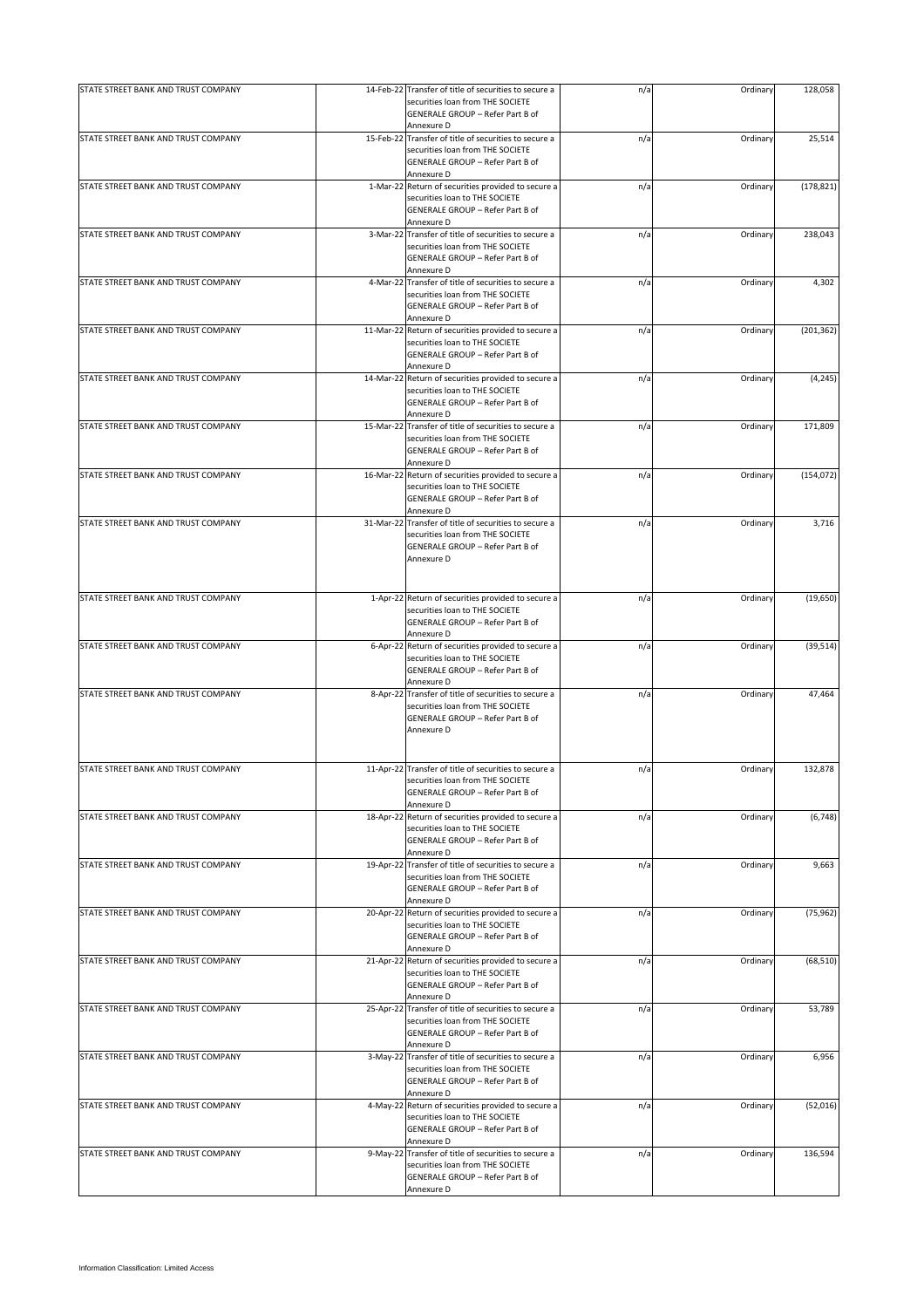| STATE STREET BANK AND TRUST COMPANY | 10-May-22 Return of securities provided to secure a   | n/a | Ordinary | (151, 934) |
|-------------------------------------|-------------------------------------------------------|-----|----------|------------|
|                                     | securities loan to THE SOCIETE                        |     |          |            |
|                                     |                                                       |     |          |            |
|                                     | GENERALE GROUP - Refer Part B of                      |     |          |            |
|                                     | Annexure D                                            |     |          |            |
| STATE STREET BANK AND TRUST COMPANY | 12-May-22 Return of securities provided to secure a   | n/a | Ordinary | (7,987)    |
|                                     | securities loan to THE SOCIETE                        |     |          |            |
|                                     | <b>GENERALE GROUP - Refer Part B of</b>               |     |          |            |
|                                     | Annexure D                                            |     |          |            |
| STATE STREET BANK AND TRUST COMPANY | 13-May-22 Transfer of title of securities to secure a | n/a | Ordinary | 199,903    |
|                                     | securities loan from THE SOCIETE                      |     |          |            |
|                                     | GENERALE GROUP - Refer Part B of                      |     |          |            |
|                                     |                                                       |     |          |            |
|                                     | Annexure D                                            |     |          |            |
| STATE STREET BANK AND TRUST COMPANY | 16-May-22 Return of securities provided to secure a   | n/a | Ordinary | (224, 098) |
|                                     | securities loan to THE SOCIETE                        |     |          |            |
|                                     | GENERALE GROUP - Refer Part B of                      |     |          |            |
|                                     | Annexure D                                            |     |          |            |
| STATE STREET BANK AND TRUST COMPANY | 4-May-22 Transfer of title of securities to secure a  | n/a | Ordinary | 413        |
|                                     | securities loan from THE CREDIT SUISSE                |     |          |            |
|                                     | GROUP - Refer Part B of Annexure D                    |     |          |            |
|                                     |                                                       |     |          |            |
|                                     |                                                       |     |          |            |
| STATE STREET BANK AND TRUST COMPANY | 5-May-22 Transfer of title of securities to secure a  | n/a | Ordinary | 31         |
|                                     | securities loan from THE CREDIT SUISSE                |     |          |            |
|                                     | GROUP - Refer Part B of Annexure D                    |     |          |            |
|                                     |                                                       |     |          |            |
| STATE STREET BANK AND TRUST COMPANY | 6-May-22 Return of securities provided to secure a    | n/a | Ordinary | (143)      |
|                                     | securities loan to THE CREDIT SUISSE                  |     |          |            |
|                                     |                                                       |     |          |            |
|                                     | GROUP - Refer Part B of Annexure D                    |     |          |            |
|                                     |                                                       |     |          |            |
| STATE STREET BANK AND TRUST COMPANY | 9-May-22 Transfer of title of securities to secure a  | n/a | Ordinary | 18         |
|                                     | securities loan from THE CREDIT SUISSE                |     |          |            |
|                                     | GROUP - Refer Part B of Annexure D                    |     |          |            |
|                                     |                                                       |     |          |            |
| STATE STREET BANK AND TRUST COMPANY |                                                       |     |          |            |
|                                     | 11-May-22 Transfer of title of securities to secure a | n/a | Ordinary | 632        |
|                                     | securities loan from THE CREDIT SUISSE                |     |          |            |
|                                     | GROUP - Refer Part B of Annexure D                    |     |          |            |
|                                     |                                                       |     |          |            |
| STATE STREET BANK AND TRUST COMPANY | 12-May-22 Return of securities provided to secure a   | n/a | Ordinary | (810)      |
|                                     | securities loan to THE CREDIT SUISSE                  |     |          |            |
|                                     | GROUP - Refer Part B of Annexure D                    |     |          |            |
|                                     |                                                       |     |          |            |
|                                     |                                                       |     |          |            |
| STATE STREET BANK AND TRUST COMPANY | 13-May-22 Transfer of title of securities to secure a | n/a | Ordinary | 873        |
|                                     | securities loan from THE CREDIT SUISSE                |     |          |            |
|                                     | GROUP - Refer Part B of Annexure D                    |     |          |            |
|                                     |                                                       |     |          |            |
| STATE STREET BANK AND TRUST COMPANY | 18-May-22 Return of securities provided to secure a   | n/a | Ordinary | (978)      |
|                                     |                                                       |     |          |            |
|                                     | securities loan to THE CREDIT SUISSE                  |     |          |            |
|                                     | GROUP - Refer Part B of Annexure D                    |     |          |            |
|                                     |                                                       |     |          |            |
| STATE STREET BANK AND TRUST COMPANY | 19-May-22 Return of securities provided to secure a   | n/a | Ordinary | (35)       |
|                                     | securities loan to THE CREDIT SUISSE                  |     |          |            |
|                                     | GROUP - Refer Part B of Annexure D                    |     |          |            |
|                                     |                                                       |     |          |            |
|                                     |                                                       |     |          |            |
| STATE STREET BANK AND TRUST COMPANY | 19-May-22 Transfer of title of securities to secure a | n/a | Ordinary | 5,436      |
|                                     | securities loan from THE ING GROUP -                  |     |          |            |
|                                     | Refer Part B of Annexure D                            |     |          |            |
|                                     |                                                       |     |          |            |
| STATE STREET BANK AND TRUST COMPANY | 20-May-22 Return of securities provided to secure a   | n/a | Ordinary | (5, 436)   |
|                                     | securities loan to THE ING GROUP -                    |     |          |            |
|                                     | Refer Part B of Annexure D                            |     |          |            |
|                                     |                                                       |     |          |            |
| STATE STREET BANK AND TRUST COMPANY | 4-Feb-22 Transfer of title of securities to secure a  | n/a | Ordinary | 134,310    |
|                                     | securities loan from THE BARCLAYS                     |     |          |            |
|                                     | GROUP - Refer Part B of Annexure D                    |     |          |            |
|                                     |                                                       |     |          |            |
| STATE STREET BANK AND TRUST COMPANY | 7-Feb-22 Return of securities provided to secure a    | n/a | Ordinary | (134, 310) |
|                                     | securities loan to THE BARCLAYS GROUP                 |     |          |            |
|                                     |                                                       |     |          |            |
|                                     | - Refer Part B of Annexure D                          |     |          |            |
|                                     |                                                       |     |          |            |
| STATE STREET BANK AND TRUST COMPANY | 27-Jan-22 Transfer of title of securities to secure a | n/a | Ordinary | 2,553      |
|                                     | securities loan from THE ING GROUP -                  |     |          |            |
|                                     | Refer Part B of Annexure D                            |     |          |            |
|                                     |                                                       |     |          |            |
| STATE STREET BANK AND TRUST COMPANY | 7-Feb-22 Return of securities provided to secure a    | n/a | Ordinary | (1, 352)   |
|                                     |                                                       |     |          |            |
|                                     | securities loan to THE ING GROUP -                    |     |          |            |
|                                     | Refer Part B of Annexure D                            |     |          |            |
| STATE STREET BANK AND TRUST COMPANY | 8-Feb-22 Return of securities provided to secure a    | n/a | Ordinary | (305)      |
|                                     | securities loan to THE ING GROUP -                    |     |          |            |
|                                     | Refer Part B of Annexure D                            |     |          |            |
| STATE STREET BANK AND TRUST COMPANY | 10-Feb-22 Return of securities provided to secure a   | n/a | Ordinary | (237)      |
|                                     | securities loan to THE ING GROUP -                    |     |          |            |
|                                     |                                                       |     |          |            |
|                                     | Refer Part B of Annexure D                            |     |          |            |
| STATE STREET BANK AND TRUST COMPANY | 14-Feb-22 Return of securities provided to secure a   | n/a | Ordinary | (256)      |
|                                     | securities loan to THE ING GROUP -                    |     |          |            |
|                                     | Refer Part B of Annexure D                            |     |          |            |
| STATE STREET BANK AND TRUST COMPANY | 15-Feb-22 Return of securities provided to secure a   | n/a | Ordinary | (142)      |
|                                     | securities loan to THE ING GROUP -                    |     |          |            |
|                                     | Refer Part B of Annexure D                            |     |          |            |
|                                     |                                                       |     |          |            |
| STATE STREET BANK AND TRUST COMPANY | 16-Feb-22 Return of securities provided to secure a   | n/a | Ordinary | (110)      |
|                                     | securities loan to THE ING GROUP -                    |     |          |            |
|                                     | Refer Part B of Annexure D                            |     |          |            |
| STATE STREET BANK AND TRUST COMPANY | 18-Feb-22 Transfer of title of securities to secure a | n/a | Ordinary | 298        |
|                                     | securities loan from THE ING GROUP -                  |     |          |            |
|                                     | Refer Part B of Annexure D                            |     |          |            |
|                                     |                                                       |     |          |            |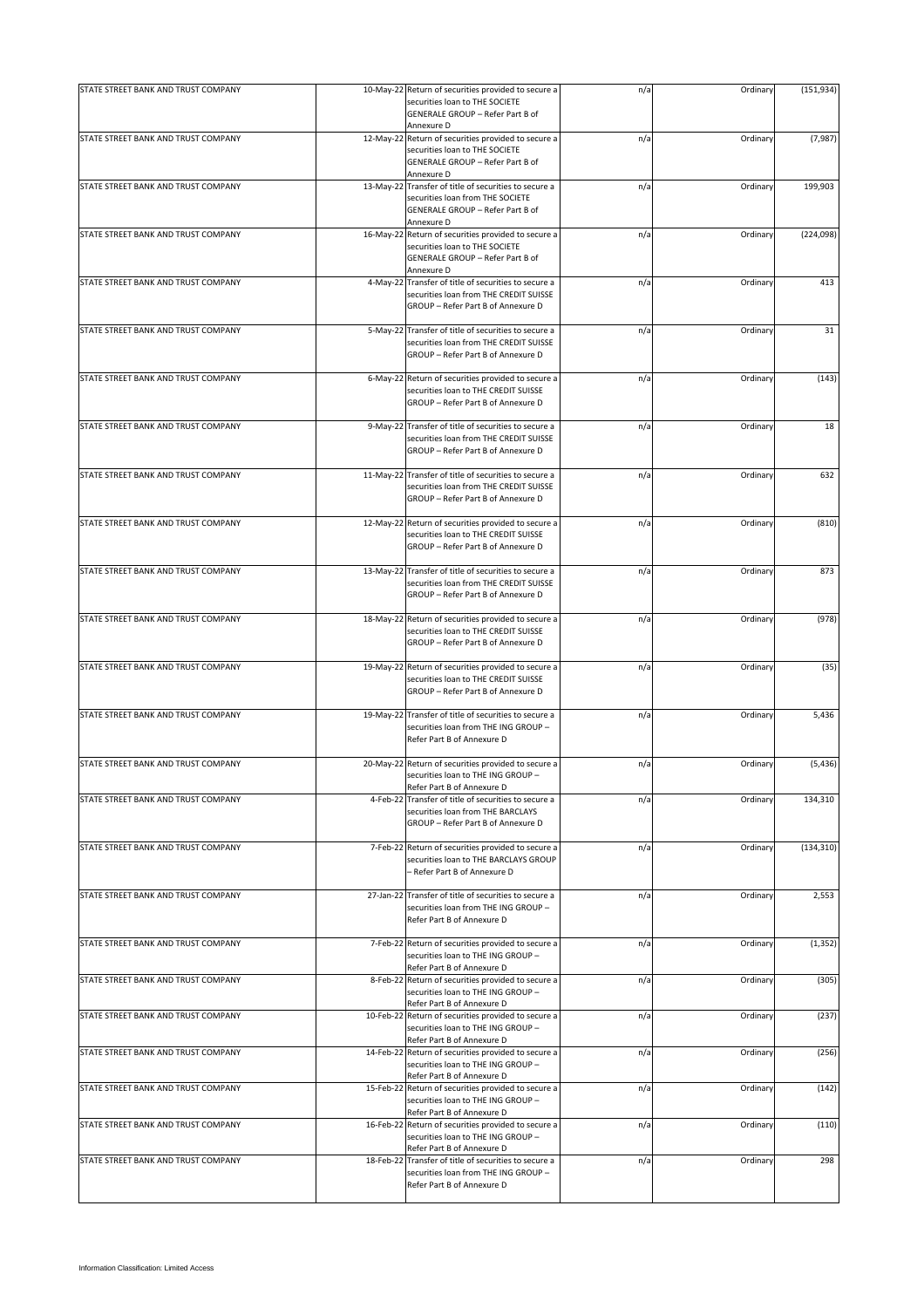| STATE STREET BANK AND TRUST COMPANY | 21-Feb-22 Transfer of title of securities to secure a<br>securities loan from THE ING GROUP -<br>Refer Part B of Annexure D | n/a | Ordinary | 5         |
|-------------------------------------|-----------------------------------------------------------------------------------------------------------------------------|-----|----------|-----------|
| STATE STREET BANK AND TRUST COMPANY | 22-Feb-22 Return of securities provided to secure a<br>securities loan to THE ING GROUP -<br>Refer Part B of Annexure D     | n/a | Ordinary | (47)      |
| STATE STREET BANK AND TRUST COMPANY | 23-Feb-22 Return of securities provided to secure a<br>securities loan to THE ING GROUP -<br>Refer Part B of Annexure D     | n/a | Ordinary | (288)     |
| STATE STREET BANK AND TRUST COMPANY | 24-Feb-22 Transfer of title of securities to secure a<br>securities loan from THE ING GROUP -<br>Refer Part B of Annexure D | n/a | Ordinary | 303       |
| STATE STREET BANK AND TRUST COMPANY | 25-Feb-22 Transfer of title of securities to secure a<br>securities loan from THE ING GROUP -<br>Refer Part B of Annexure D | n/a | Ordinary | 9         |
| STATE STREET BANK AND TRUST COMPANY | 28-Feb-22 Transfer of title of securities to secure a<br>securities loan from THE ING GROUP -<br>Refer Part B of Annexure D | n/a | Ordinary | 42,379    |
| STATE STREET BANK AND TRUST COMPANY | 1-Mar-22 Transfer of title of securities to secure a<br>securities loan from THE ING GROUP -<br>Refer Part B of Annexure D  | n/a | Ordinary | 25,026    |
| STATE STREET BANK AND TRUST COMPANY | 2-Mar-22 Return of securities provided to secure a<br>securities loan to THE ING GROUP -<br>Refer Part B of Annexure D      | n/a | Ordinary | (63, 847) |
| STATE STREET BANK AND TRUST COMPANY | 3-Mar-22 Transfer of title of securities to secure a<br>securities loan from THE ING GROUP -<br>Refer Part B of Annexure D  | n/a | Ordinary | 66,413    |
| STATE STREET BANK AND TRUST COMPANY | 4-Mar-22 Transfer of title of securities to secure a<br>securities loan from THE ING GROUP -<br>Refer Part B of Annexure D  | n/a | Ordinary | 1,637     |
| STATE STREET BANK AND TRUST COMPANY | 7-Mar-22 Transfer of title of securities to secure a<br>securities loan from THE ING GROUP -<br>Refer Part B of Annexure D  | n/a | Ordinary | 143,754   |
| STATE STREET BANK AND TRUST COMPANY | 8-Mar-22 Return of securities provided to secure a<br>securities loan to THE ING GROUP -<br>Refer Part B of Annexure D      | n/a | Ordinary | (2,614)   |
| STATE STREET BANK AND TRUST COMPANY | 9-Mar-22 Return of securities provided to secure a<br>securities loan to THE ING GROUP -<br>Refer Part B of Annexure D      | n/a | Ordinary | (1,746)   |
| STATE STREET BANK AND TRUST COMPANY | 10-Mar-22 Return of securities provided to secure a<br>securities loan to THE ING GROUP -<br>Refer Part B of Annexure D     | n/a | Ordinary | (5, 190)  |
| STATE STREET BANK AND TRUST COMPANY | 11-Mar-22 Return of securities provided to secure a<br>securities loan to THE ING GROUP -<br>Refer Part B of Annexure D     | n/a | Ordinary | (7, 142)  |
| STATE STREET BANK AND TRUST COMPANY | 14-Mar-22 Return of securities provided to secure a<br>securities loan to THE ING GROUP -<br>Refer Part B of Annexure D     | n/a | Ordinary | (6, 569)  |
| STATE STREET BANK AND TRUST COMPANY | 15-Mar-22 Return of securities provided to secure a<br>securities loan to THE ING GROUP -<br>Refer Part B of Annexure D     | n/a | Ordinary | (3,051)   |
| STATE STREET BANK AND TRUST COMPANY | 16-Mar-22 Transfer of title of securities to secure a<br>securities loan from THE ING GROUP -<br>Refer Part B of Annexure D | n/a | Ordinary | 14,112    |
| STATE STREET BANK AND TRUST COMPANY | 17-Mar-22 Transfer of title of securities to secure a<br>securities loan from THE ING GROUP -<br>Refer Part B of Annexure D | n/a | Ordinary | 5,761     |
| STATE STREET BANK AND TRUST COMPANY | 18-Mar-22 Transfer of title of securities to secure a<br>securities loan from THE ING GROUP -<br>Refer Part B of Annexure D | n/a | Ordinary | 5,623     |
| STATE STREET BANK AND TRUST COMPANY | 21-Mar-22 Transfer of title of securities to secure a<br>securities loan from THE ING GROUP -<br>Refer Part B of Annexure D | n/a | Ordinary | 69,043    |
| STATE STREET BANK AND TRUST COMPANY | 22-Mar-22 Return of securities provided to secure a<br>securities loan to THE ING GROUP -<br>Refer Part B of Annexure D     | n/a | Ordinary | (96, 607) |
| STATE STREET BANK AND TRUST COMPANY | 23-Mar-22 Transfer of title of securities to secure a<br>securities loan from THE ING GROUP -<br>Refer Part B of Annexure D | n/a | Ordinary | 120,059   |
| STATE STREET BANK AND TRUST COMPANY | 24-Mar-22 Transfer of title of securities to secure a<br>securities loan from THE ING GROUP -<br>Refer Part B of Annexure D | n/a | Ordinary | 2,144     |
| STATE STREET BANK AND TRUST COMPANY | 25-Mar-22 Return of securities provided to secure a<br>securities loan to THE ING GROUP -<br>Refer Part B of Annexure D     | n/a | Ordinary | (13, 459) |
| STATE STREET BANK AND TRUST COMPANY | 28-Mar-22 Return of securities provided to secure a<br>securities loan to THE ING GROUP -<br>Refer Part B of Annexure D     | n/a | Ordinary | (3,787)   |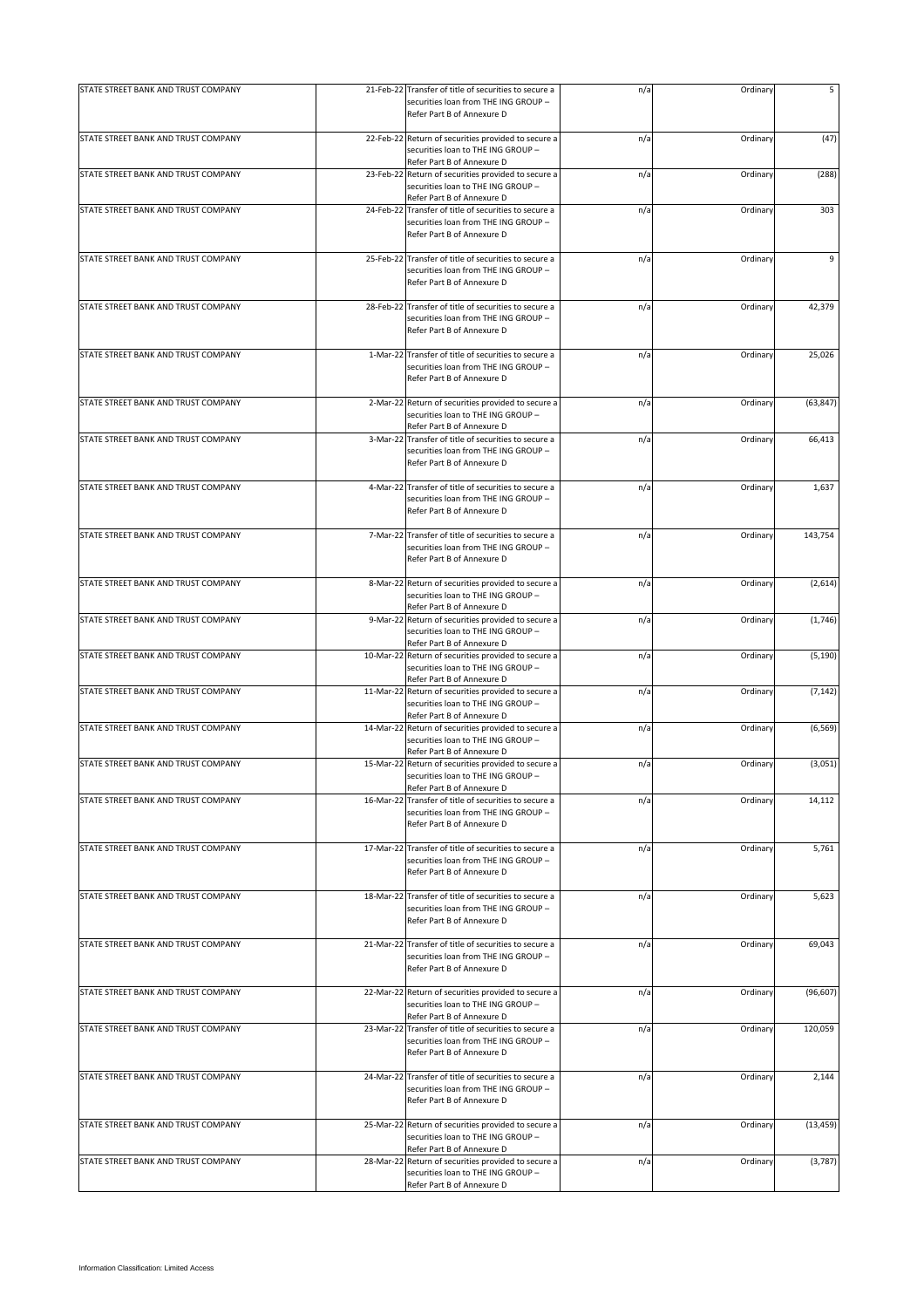| STATE STREET BANK AND TRUST COMPANY | 29-Mar-22 Return of securities provided to secure a<br>securities loan to THE ING GROUP - | n/a | Ordinary | (4, 132)  |
|-------------------------------------|-------------------------------------------------------------------------------------------|-----|----------|-----------|
|                                     | Refer Part B of Annexure D                                                                |     |          |           |
| STATE STREET BANK AND TRUST COMPANY | 30-Mar-22 Return of securities provided to secure a                                       | n/a | Ordinary | (9,861)   |
|                                     | securities loan to THE ING GROUP -                                                        |     |          |           |
|                                     | Refer Part B of Annexure D                                                                |     |          |           |
| STATE STREET BANK AND TRUST COMPANY | 31-Mar-22 Return of securities provided to secure a                                       | n/a | Ordinary | (1,735)   |
|                                     | securities loan to THE ING GROUP -                                                        |     |          |           |
|                                     | Refer Part B of Annexure D                                                                |     |          |           |
| STATE STREET BANK AND TRUST COMPANY | 1-Apr-22 Transfer of title of securities to secure a                                      | n/a | Ordinary | 4,058     |
|                                     | securities loan from THE ING GROUP -                                                      |     |          |           |
|                                     | Refer Part B of Annexure D                                                                |     |          |           |
|                                     |                                                                                           |     |          |           |
| STATE STREET BANK AND TRUST COMPANY | 4-Apr-22 Return of securities provided to secure a                                        | n/a | Ordinary | (3,961)   |
|                                     | securities loan to THE ING GROUP -                                                        |     |          |           |
|                                     | Refer Part B of Annexure D                                                                |     |          |           |
| STATE STREET BANK AND TRUST COMPANY | 5-Apr-22 Return of securities provided to secure a                                        | n/a | Ordinary | (3,570)   |
|                                     | securities loan to THE ING GROUP -                                                        |     |          |           |
|                                     | Refer Part B of Annexure D                                                                |     |          |           |
|                                     |                                                                                           |     |          |           |
| STATE STREET BANK AND TRUST COMPANY | 6-Apr-22 Return of securities provided to secure a                                        | n/a | Ordinary | (15, 975) |
|                                     | securities loan to THE ING GROUP -                                                        |     |          |           |
|                                     | Refer Part B of Annexure D                                                                |     |          |           |
| STATE STREET BANK AND TRUST COMPANY | 7-Apr-22 Transfer of title of securities to secure a                                      | n/a | Ordinary | 1,110     |
|                                     | securities loan from THE ING GROUP -                                                      |     |          |           |
|                                     | Refer Part B of Annexure D                                                                |     |          |           |
|                                     |                                                                                           |     |          |           |
| STATE STREET BANK AND TRUST COMPANY | 8-Apr-22 Return of securities provided to secure a                                        | n/a | Ordinary | (62, 644) |
|                                     | securities loan to THE ING GROUP -                                                        |     |          |           |
|                                     | Refer Part B of Annexure D                                                                |     |          |           |
| STATE STREET BANK AND TRUST COMPANY | 11-Apr-22 Return of securities provided to secure a                                       | n/a | Ordinary | (4, 344)  |
|                                     | securities loan to THE ING GROUP -                                                        |     |          |           |
|                                     | Refer Part B of Annexure D                                                                |     |          |           |
| STATE STREET BANK AND TRUST COMPANY | 12-Apr-22 Return of securities provided to secure a                                       | n/a | Ordinary | (2, 166)  |
|                                     | securities loan to THE ING GROUP -                                                        |     |          |           |
|                                     | Refer Part B of Annexure D                                                                |     |          |           |
| STATE STREET BANK AND TRUST COMPANY | 13-Apr-22 Return of securities provided to secure a                                       | n/a | Ordinary | (3, 433)  |
|                                     | securities loan to THE ING GROUP -                                                        |     |          |           |
|                                     | Refer Part B of Annexure D                                                                |     |          |           |
| STATE STREET BANK AND TRUST COMPANY | 14-Apr-22 Return of securities provided to secure a                                       | n/a | Ordinary | (1, 977)  |
|                                     | securities loan to THE ING GROUP -                                                        |     |          |           |
|                                     | Refer Part B of Annexure D                                                                |     |          |           |
| STATE STREET BANK AND TRUST COMPANY | 15-Apr-22 Return of securities provided to secure a                                       | n/a | Ordinary | (7, 387)  |
|                                     | securities loan to THE ING GROUP -                                                        |     |          |           |
|                                     | Refer Part B of Annexure D                                                                |     |          |           |
| STATE STREET BANK AND TRUST COMPANY |                                                                                           |     |          |           |
|                                     | 19-Apr-22 Return of securities provided to secure a                                       | n/a | Ordinary | (426)     |
|                                     | securities loan to THE ING GROUP -                                                        |     |          |           |
|                                     | Refer Part B of Annexure D                                                                |     |          |           |
| STATE STREET BANK AND TRUST COMPANY | 20-Apr-22 Return of securities provided to secure a                                       | n/a | Ordinary | (2, 548)  |
|                                     | securities loan to THE ING GROUP -                                                        |     |          |           |
|                                     | Refer Part B of Annexure D                                                                |     |          |           |
| STATE STREET BANK AND TRUST COMPANY | 21-Apr-22 Return of securities provided to secure a                                       | n/a | Ordinary | (1,656)   |
|                                     | securities loan to THE ING GROUP -                                                        |     |          |           |
|                                     | Refer Part B of Annexure D                                                                |     |          |           |
| STATE STREET BANK AND TRUST COMPANY | 22-Apr-22 Return of securities provided to secure a                                       | n/a | Ordinary | (3,460)   |
|                                     | securities loan to THE ING GROUP -                                                        |     |          |           |
|                                     | Refer Part B of Annexure D                                                                |     |          |           |
| STATE STREET BANK AND TRUST COMPANY | 25-Apr-22 Return of securities provided to secure a                                       | n/a | Ordinary | (2,936)   |
|                                     | securities loan to THE ING GROUP -                                                        |     |          |           |
|                                     | Refer Part B of Annexure D                                                                |     |          |           |
| STATE STREET BANK AND TRUST COMPANY | 26-Apr-22 Transfer of title of securities to secure a                                     | n/a | Ordinary | 812       |
|                                     | securities loan from THE ING GROUP -                                                      |     |          |           |
|                                     | Refer Part B of Annexure D                                                                |     |          |           |
|                                     |                                                                                           |     |          |           |
| STATE STREET BANK AND TRUST COMPANY | 27-Apr-22 Transfer of title of securities to secure a                                     | n/a | Ordinary | 8,714     |
|                                     | securities loan from THE ING GROUP -                                                      |     |          |           |
|                                     | Refer Part B of Annexure D                                                                |     |          |           |
|                                     |                                                                                           |     |          |           |
| STATE STREET BANK AND TRUST COMPANY | 28-Apr-22 Return of securities provided to secure a                                       | n/a | Ordinary | (19)      |
|                                     | securities loan to THE ING GROUP -                                                        |     |          |           |
|                                     | Refer Part B of Annexure D                                                                |     |          |           |
| STATE STREET BANK AND TRUST COMPANY | 29-Apr-22 Transfer of title of securities to secure a                                     | n/a | Ordinary | 1,668     |
|                                     | securities loan from THE ING GROUP -                                                      |     |          |           |
|                                     | Refer Part B of Annexure D                                                                |     |          |           |
|                                     |                                                                                           |     |          |           |
|                                     |                                                                                           |     |          |           |
| STATE STREET BANK AND TRUST COMPANY | 2-May-22 Return of securities provided to secure a                                        | n/a | Ordinary | (13, 812) |
|                                     | securities loan to THE ING GROUP -                                                        |     |          |           |
|                                     | Refer Part B of Annexure D                                                                |     |          |           |
| STATE STREET BANK AND TRUST COMPANY | 3-May-22 Return of securities provided to secure a                                        | n/a | Ordinary | (6, 476)  |
|                                     | securities loan to THE ING GROUP -                                                        |     |          |           |
|                                     | Refer Part B of Annexure D                                                                |     |          |           |
| STATE STREET BANK AND TRUST COMPANY | 4-May-22 Return of securities provided to secure a                                        | n/a | Ordinary | (2, 495)  |
|                                     | securities loan to THE ING GROUP -                                                        |     |          |           |
|                                     | Refer Part B of Annexure D                                                                |     |          |           |
| STATE STREET BANK AND TRUST COMPANY | 5-May-22 Return of securities provided to secure a                                        | n/a | Ordinary | (1,921)   |
|                                     | securities loan to THE ING GROUP -                                                        |     |          |           |
|                                     | Refer Part B of Annexure D                                                                |     |          |           |
| STATE STREET BANK AND TRUST COMPANY | 6-May-22 Transfer of title of securities to secure a                                      | n/a | Ordinary | 2,667     |
|                                     | securities loan from THE ING GROUP -                                                      |     |          |           |
|                                     | Refer Part B of Annexure D                                                                |     |          |           |
|                                     |                                                                                           |     |          |           |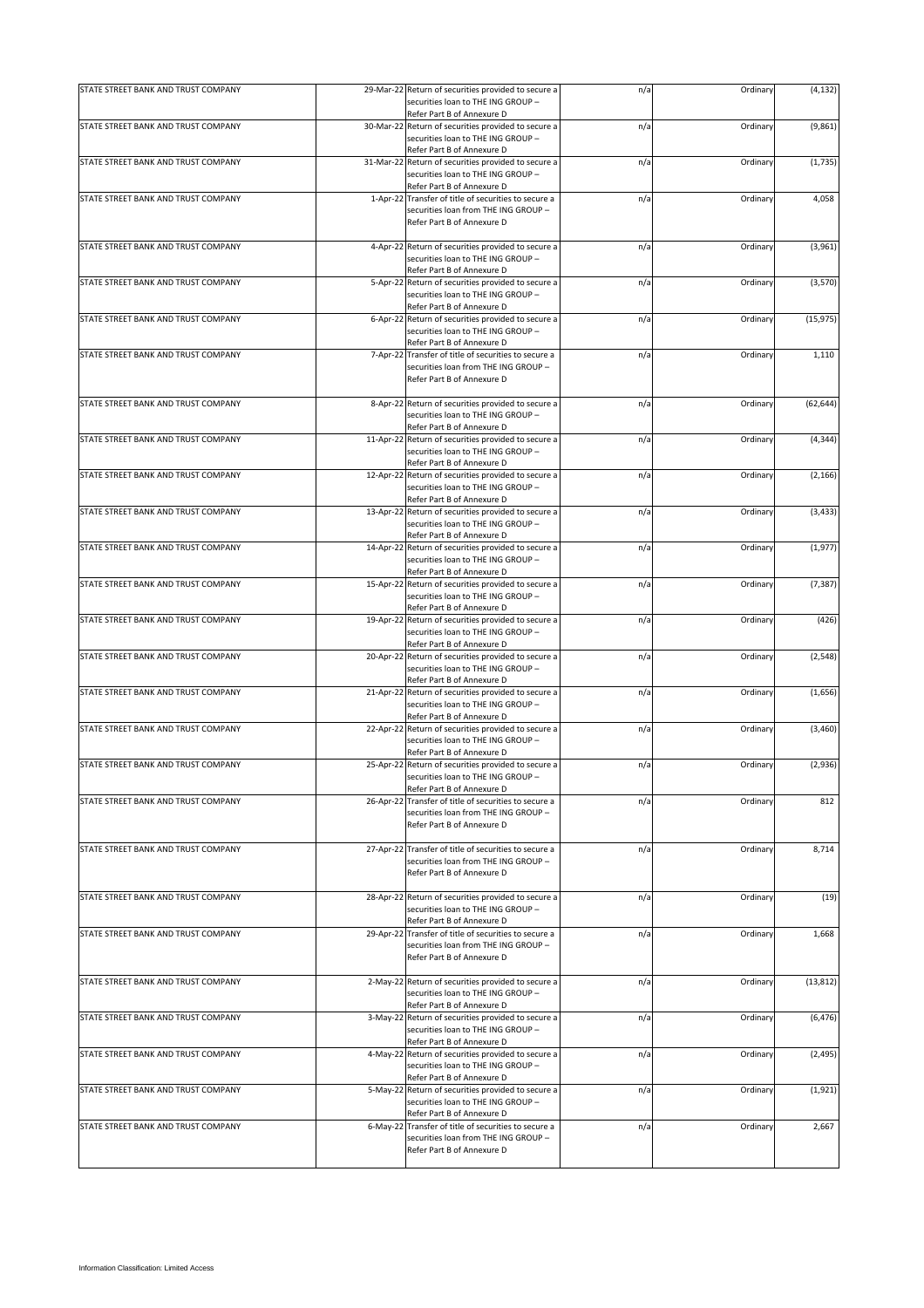| STATE STREET BANK AND TRUST COMPANY | 9-May-22 Transfer of title of securities to secure a                                          | n/a | Ordinary | 1,665      |
|-------------------------------------|-----------------------------------------------------------------------------------------------|-----|----------|------------|
|                                     | securities loan from THE ING GROUP -                                                          |     |          |            |
|                                     | Refer Part B of Annexure D                                                                    |     |          |            |
|                                     |                                                                                               |     |          |            |
|                                     |                                                                                               |     |          |            |
|                                     |                                                                                               |     |          |            |
| STATE STREET BANK AND TRUST COMPANY | 10-May-22 Transfer of title of securities to secure a                                         | n/a | Ordinary | 3,541      |
|                                     | securities loan from THE ING GROUP -<br>Refer Part B of Annexure D                            |     |          |            |
|                                     |                                                                                               |     |          |            |
| STATE STREET BANK AND TRUST COMPANY | 11-May-22 Transfer of title of securities to secure a                                         | n/a | Ordinary | 9,543      |
|                                     | securities loan from THE ING GROUP -                                                          |     |          |            |
|                                     | Refer Part B of Annexure D                                                                    |     |          |            |
| STATE STREET BANK AND TRUST COMPANY |                                                                                               |     |          |            |
|                                     | 12-May-22 Transfer of title of securities to secure a<br>securities loan from THE ING GROUP - | n/a | Ordinary | 7,185      |
|                                     | Refer Part B of Annexure D                                                                    |     |          |            |
|                                     |                                                                                               |     |          |            |
| STATE STREET BANK AND TRUST COMPANY | 13-May-22 Transfer of title of securities to secure a                                         | n/a | Ordinary | 10,630     |
|                                     | securities loan from THE ING GROUP -                                                          |     |          |            |
|                                     | Refer Part B of Annexure D                                                                    |     |          |            |
| STATE STREET BANK AND TRUST COMPANY | 16-May-22 Transfer of title of securities to secure a                                         | n/a | Ordinary | 2,076      |
|                                     | securities loan from THE ING GROUP -                                                          |     |          |            |
|                                     | Refer Part B of Annexure D                                                                    |     |          |            |
|                                     |                                                                                               |     |          |            |
| STATE STREET BANK AND TRUST COMPANY | 17-May-22 Transfer of title of securities to secure a                                         | n/a | Ordinary | 1,752      |
|                                     | securities loan from THE ING GROUP -                                                          |     |          |            |
|                                     | Refer Part B of Annexure D                                                                    |     |          |            |
| STATE STREET BANK AND TRUST COMPANY | 18-May-22 Return of securities provided to secure a                                           | n/a | Ordinary | (3,893)    |
|                                     | securities loan to THE ING GROUP -                                                            |     |          |            |
|                                     | Refer Part B of Annexure D                                                                    |     |          |            |
| STATE STREET BANK AND TRUST COMPANY | 19-May-22 Transfer of title of securities to secure a                                         | n/a | Ordinary | 3,191      |
|                                     | securities loan from THE ING GROUP -                                                          |     |          |            |
|                                     | Refer Part B of Annexure D                                                                    |     |          |            |
| STATE STREET BANK AND TRUST COMPANY | 20-May-22 Transfer of title of securities to secure a                                         |     | Ordinary | 281        |
|                                     | securities loan from THE ING GROUP -                                                          | n/a |          |            |
|                                     | Refer Part B of Annexure D                                                                    |     |          |            |
|                                     |                                                                                               |     |          |            |
| STATE STREET BANK AND TRUST COMPANY | 24-Jan-22 Transfer of title of securities to secure a                                         | n/a | Ordinary | 58,008     |
|                                     | securities loan from THE SOCIETE                                                              |     |          |            |
|                                     | GENERALE GROUP - Refer Part B of                                                              |     |          |            |
| STATE STREET BANK AND TRUST COMPANY | Annexure D<br>25-Jan-22 Transfer of title of securities to secure a                           | n/a | Ordinary | 122,237    |
|                                     | securities loan from THE SOCIETE                                                              |     |          |            |
|                                     | GENERALE GROUP - Refer Part B of                                                              |     |          |            |
|                                     | Annexure D                                                                                    |     |          |            |
| STATE STREET BANK AND TRUST COMPANY | 28-Jan-22 Transfer of title of securities to secure a                                         | n/a | Ordinary | 18,423     |
|                                     | securities loan from THE SOCIETE                                                              |     |          |            |
|                                     | GENERALE GROUP - Refer Part B of<br>Annexure D                                                |     |          |            |
| STATE STREET BANK AND TRUST COMPANY | 31-Jan-22 Transfer of title of securities to secure a                                         | n/a | Ordinary | 6,858      |
|                                     | securities loan from THE SOCIETE                                                              |     |          |            |
|                                     | GENERALE GROUP - Refer Part B of                                                              |     |          |            |
|                                     | Annexure D                                                                                    |     |          |            |
| STATE STREET BANK AND TRUST COMPANY | 1-Feb-22 Return of securities provided to secure a                                            | n/a | Ordinary |            |
|                                     | securities loan to THE SOCIETE<br>GENERALE GROUP - Refer Part B of                            |     |          |            |
|                                     | Annexure D                                                                                    |     |          |            |
| STATE STREET BANK AND TRUST COMPANY | 8-Feb-22 Return of securities provided to secure a                                            | n/a | Ordinary | (177, 147) |
|                                     | securities loan to THE SOCIETE                                                                |     |          |            |
|                                     | GENERALE GROUP - Refer Part B of                                                              |     |          |            |
| STATE STREET BANK AND TRUST COMPANY | Annexure D<br>11-Feb-22 Transfer of title of securities to secure a                           |     |          |            |
|                                     | securities loan from THE SOCIETE                                                              | n/a | Ordinary | 83,892     |
|                                     | GENERALE GROUP - Refer Part B of                                                              |     |          |            |
|                                     | Annexure D                                                                                    |     |          |            |
| STATE STREET BANK AND TRUST COMPANY | 15-Feb-22 Return of securities provided to secure a                                           | n/a | Ordinary | (92, 140)  |
|                                     | securities loan to THE SOCIETE                                                                |     |          |            |
|                                     | GENERALE GROUP - Refer Part B of                                                              |     |          |            |
| STATE STREET BANK AND TRUST COMPANY | Annexure D                                                                                    |     |          | 91,160     |
|                                     | 18-Feb-22 Transfer of title of securities to secure a<br>securities loan from THE SOCIETE     | n/a | Ordinary |            |
|                                     | GENERALE GROUP - Refer Part B of                                                              |     |          |            |
|                                     | Annexure D                                                                                    |     |          |            |
| STATE STREET BANK AND TRUST COMPANY | 21-Feb-22 Return of securities provided to secure a                                           | n/a | Ordinary | (95,065)   |
|                                     | securities loan to THE SOCIETE                                                                |     |          |            |
|                                     | GENERALE GROUP - Refer Part B of<br>Annexure D                                                |     |          |            |
| STATE STREET BANK AND TRUST COMPANY | 1-Mar-22 Transfer of title of securities to secure a                                          | n/a | Ordinary | 63,729     |
|                                     | securities loan from THE SOCIETE                                                              |     |          |            |
|                                     | GENERALE GROUP - Refer Part B of                                                              |     |          |            |
|                                     | Annexure D                                                                                    |     |          |            |
| STATE STREET BANK AND TRUST COMPANY | 2-Mar-22 Return of securities provided to secure a                                            | n/a | Ordinary | (28, 888)  |
|                                     | securities loan to THE SOCIETE                                                                |     |          |            |
|                                     | GENERALE GROUP - Refer Part B of<br>Annexure D                                                |     |          |            |
| STATE STREET BANK AND TRUST COMPANY | 4-Mar-22 Return of securities provided to secure a                                            | n/a | Ordinary | (19, 384)  |
|                                     | securities loan to THE SOCIETE                                                                |     |          |            |
|                                     | GENERALE GROUP - Refer Part B of                                                              |     |          |            |
|                                     | Annexure D                                                                                    |     |          |            |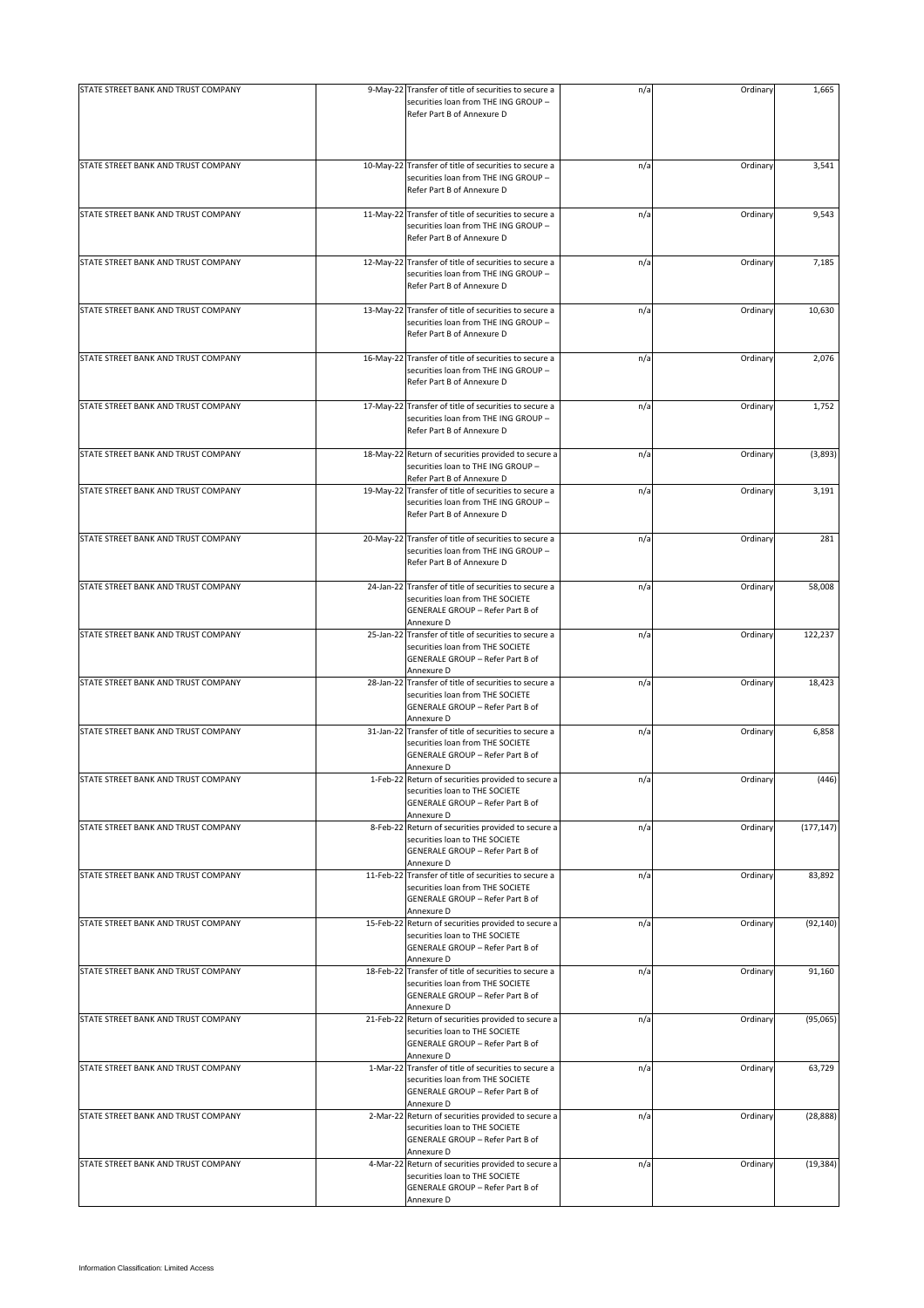| STATE STREET BANK AND TRUST COMPANY | 7-Mar-22 Return of securities provided to secure a                                                                          | n/a | Ordinary | (31, 236) |
|-------------------------------------|-----------------------------------------------------------------------------------------------------------------------------|-----|----------|-----------|
|                                     | securities loan to THE SOCIETE<br>GENERALE GROUP - Refer Part B of<br>Annexure D                                            |     |          |           |
| STATE STREET BANK AND TRUST COMPANY | 11-May-22 Transfer of title of securities to secure a                                                                       | n/a | Ordinary | 6,672     |
|                                     | securities loan from THE ING GROUP -<br>Refer Part B of Annexure D                                                          |     |          |           |
| STATE STREET BANK AND TRUST COMPANY | 12-May-22 Transfer of title of securities to secure a                                                                       | n/a | Ordinary | 245       |
|                                     | securities loan from THE ING GROUP -<br>Refer Part B of Annexure D                                                          |     |          |           |
| STATE STREET BANK AND TRUST COMPANY | 13-May-22 Transfer of title of securities to secure a                                                                       | n/a | Ordinary | 10,551    |
|                                     | securities loan from THE ING GROUP -<br>Refer Part B of Annexure D                                                          |     |          |           |
| STATE STREET BANK AND TRUST COMPANY | 16-May-22 Return of securities provided to secure a<br>securities loan to THE ING GROUP -<br>Refer Part B of Annexure D     | n/a | Ordinary | (871)     |
| STATE STREET BANK AND TRUST COMPANY | 17-May-22 Transfer of title of securities to secure a<br>securities loan from THE ING GROUP -<br>Refer Part B of Annexure D | n/a | Ordinary | 254       |
| STATE STREET BANK AND TRUST COMPANY | 18-May-22 Return of securities provided to secure a<br>securities loan to THE ING GROUP -                                   | n/a | Ordinary | (9, 410)  |
| STATE STREET BANK AND TRUST COMPANY | Refer Part B of Annexure D<br>19-May-22 Transfer of title of securities to secure a                                         | n/a | Ordinary | 2,405     |
|                                     | securities loan from THE ING GROUP -<br>Refer Part B of Annexure D                                                          |     |          |           |
| STATE STREET BANK AND TRUST COMPANY | 20-May-22 Return of securities provided to secure a                                                                         | n/a | Ordinary | (2, 313)  |
|                                     | securities loan to THE ING GROUP -<br>Refer Part B of Annexure D                                                            |     |          |           |
| STATE STREET BANK AND TRUST COMPANY | 4-Feb-22 Transfer of title of securities to secure a<br>securities loan from THE CREDIT SUISSE                              | n/a | Ordinary | 1,421     |
|                                     | GROUP - Refer Part B of Annexure D                                                                                          |     |          |           |
| STATE STREET BANK AND TRUST COMPANY | 7-Feb-22 Return of securities provided to secure a                                                                          | n/a | Ordinary | (1, 204)  |
|                                     | securities loan to THE CREDIT SUISSE<br>GROUP - Refer Part B of Annexure D                                                  |     |          |           |
| STATE STREET BANK AND TRUST COMPANY | 8-Feb-22 Transfer of title of securities to secure a                                                                        | n/a | Ordinary | 3         |
|                                     | securities loan from THE CREDIT SUISSE<br>GROUP - Refer Part B of Annexure D                                                |     |          |           |
| STATE STREET BANK AND TRUST COMPANY | 9-Feb-22 Return of securities provided to secure a                                                                          | n/a | Ordinary | (1)       |
|                                     | securities loan to THE CREDIT SUISSE<br>GROUP - Refer Part B of Annexure D                                                  |     |          |           |
| STATE STREET BANK AND TRUST COMPANY | 10-Feb-22 Return of securities provided to secure a<br>securities loan to THE CREDIT SUISSE                                 | n/a | Ordinary | (59)      |
|                                     | GROUP - Refer Part B of Annexure D                                                                                          |     |          |           |
| STATE STREET BANK AND TRUST COMPANY | 11-Feb-22 Return of securities provided to secure a                                                                         | n/a | Ordinary | (78)      |
|                                     | securities loan to THE CREDIT SUISSE<br>GROUP - Refer Part B of Annexure D                                                  |     |          |           |
| STATE STREET BANK AND TRUST COMPANY | 25-Feb-22 Transfer of title of securities to secure a                                                                       | n/a | Ordinary | 3         |
|                                     | securities loan from THE CREDIT SUISSE<br>GROUP - Refer Part B of Annexure D                                                |     |          |           |
| STATE STREET BANK AND TRUST COMPANY | 28-Feb-22 Return of securities provided to secure a                                                                         | n/a | Ordinary | (2)       |
|                                     | securities loan to THE CREDIT SUISSE<br>GROUP - Refer Part B of Annexure D                                                  |     |          |           |
| STATE STREET BANK AND TRUST COMPANY | 1-Mar-22 Transfer of title of securities to secure a                                                                        | n/a | Ordinary | 187       |
|                                     | securities loan from THE CREDIT SUISSE<br>GROUP - Refer Part B of Annexure D                                                |     |          |           |
| STATE STREET BANK AND TRUST COMPANY | 2-Mar-22 Transfer of title of securities to secure a<br>securities loan from THE CREDIT SUISSE                              | n/a | Ordinary | 904       |
|                                     | GROUP - Refer Part B of Annexure D                                                                                          |     |          |           |
| STATE STREET BANK AND TRUST COMPANY | 3-Mar-22 Return of securities provided to secure a<br>securities loan to THE CREDIT SUISSE                                  | n/a | Ordinary | (1, 175)  |
|                                     | GROUP - Refer Part B of Annexure D                                                                                          |     |          |           |
| STATE STREET BANK AND TRUST COMPANY | 30-Mar-22 Transfer of title of securities to secure a<br>securities loan from THE CREDIT SUISSE                             | n/a | Ordinary | 22,816    |
|                                     | GROUP - Refer Part B of Annexure D                                                                                          |     |          |           |
| STATE STREET BANK AND TRUST COMPANY | 6-Apr-22 Return of securities provided to secure a<br>securities loan to THE CREDIT SUISSE                                  | n/a | Ordinary | (18, 126) |
|                                     | GROUP - Refer Part B of Annexure D                                                                                          |     |          |           |
| STATE STREET BANK AND TRUST COMPANY | 7-Apr-22 Return of securities provided to secure a                                                                          | n/a | Ordinary | (40)      |
|                                     | securities loan to THE CREDIT SUISSE<br>GROUP - Refer Part B of Annexure D                                                  |     |          |           |
| STATE STREET BANK AND TRUST COMPANY | 11-Apr-22 Transfer of title of securities to secure a                                                                       | n/a | Ordinary | 2,764     |
|                                     | securities loan from THE CREDIT SUISSE<br>GROUP - Refer Part B of Annexure D                                                |     |          |           |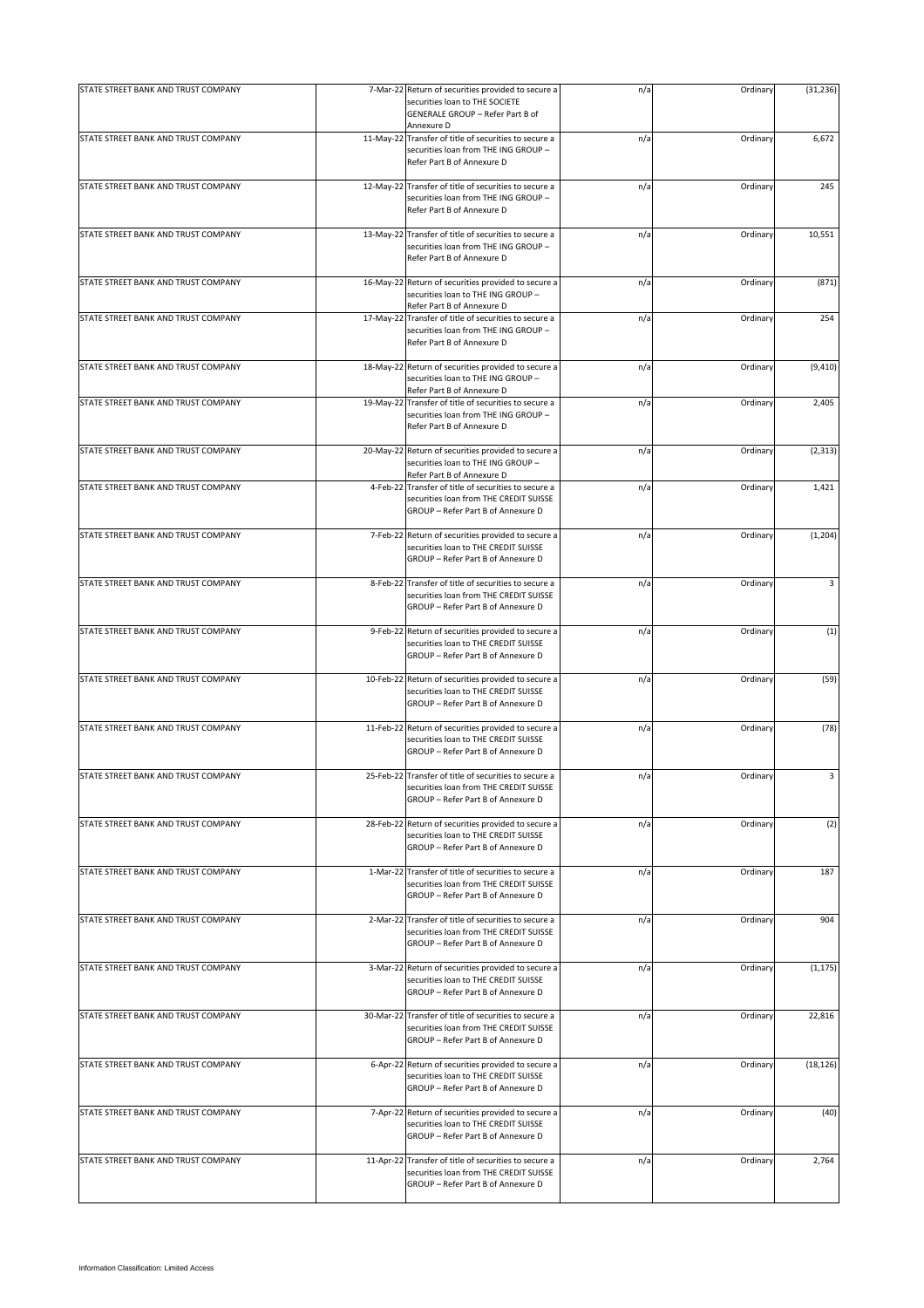| STATE STREET BANK AND TRUST COMPANY |           | 13-Apr-22 Transfer of title of securities to secure a<br>securities loan from THE CREDIT SUISSE<br>GROUP - Refer Part B of Annexure D | n/a | Ordinary | 17,558        |
|-------------------------------------|-----------|---------------------------------------------------------------------------------------------------------------------------------------|-----|----------|---------------|
| STATE STREET BANK AND TRUST COMPANY |           | 14-Apr-22 Transfer of title of securities to secure a<br>securities loan from THE CREDIT SUISSE<br>GROUP - Refer Part B of Annexure D | n/a | Ordinary | 781,018       |
| STATE STREET BANK AND TRUST COMPANY |           | 15-Apr-22 Return of securities provided to secure a<br>securities loan to THE CREDIT SUISSE<br>GROUP - Refer Part B of Annexure D     | n/a | Ordinary | (2,650)       |
| STATE STREET BANK AND TRUST COMPANY |           | 18-Apr-22 Transfer of title of securities to secure a<br>securities loan from THE CREDIT SUISSE<br>GROUP - Refer Part B of Annexure D | n/a | Ordinary | 20,250        |
| STATE STREET BANK AND TRUST COMPANY |           | 19-Apr-22 Return of securities provided to secure a<br>securities loan to THE CREDIT SUISSE<br>GROUP - Refer Part B of Annexure D     | n/a | Ordinary | (16, 373)     |
| STATE STREET BANK AND TRUST COMPANY |           | 20-Apr-22 Return of securities provided to secure a<br>securities loan to THE CREDIT SUISSE<br>GROUP - Refer Part B of Annexure D     | n/a | Ordinary | (460, 798)    |
| STATE STREET BANK AND TRUST COMPANY |           | 21-Apr-22 Transfer of title of securities to secure a<br>securities loan from THE CREDIT SUISSE<br>GROUP - Refer Part B of Annexure D | n/a | Ordinary | 3,736         |
| STATE STREET BANK AND TRUST COMPANY |           | 22-Apr-22 Transfer of title of securities to secure a<br>securities loan from THE CREDIT SUISSE<br>GROUP - Refer Part B of Annexure D | n/a | Ordinary | 93,959        |
| STATE STREET BANK AND TRUST COMPANY |           | 25-Apr-22 Transfer of title of securities to secure a<br>securities loan from THE CREDIT SUISSE<br>GROUP - Refer Part B of Annexure D | n/a | Ordinary | 77,991        |
| STATE STREET BANK AND TRUST COMPANY |           | 26-Apr-22 Transfer of title of securities to secure a<br>securities loan from THE CREDIT SUISSE<br>GROUP - Refer Part B of Annexure D | n/a | Ordinary | 13,995        |
| STATE STREET BANK AND TRUST COMPANY |           | 27-Apr-22 Transfer of title of securities to secure a<br>securities loan from THE CREDIT SUISSE<br>GROUP - Refer Part B of Annexure D | n/a | Ordinary | 36,814        |
| STATE STREET BANK AND TRUST COMPANY |           | 28-Apr-22 Transfer of title of securities to secure a<br>securities loan from THE CREDIT SUISSE<br>GROUP - Refer Part B of Annexure D | n/a | Ordinary | 12,749        |
| STATE STREET BANK AND TRUST COMPANY |           | 29-Apr-22 Transfer of title of securities to secure a<br>securities loan from THE CREDIT SUISSE<br>GROUP - Refer Part B of Annexure D | n/a | Ordinary | 886           |
| STATE STREET BANK AND TRUST COMPANY |           | 2-May-22 Return of securities provided to secure a<br>securities loan to THE CREDIT SUISSE<br>GROUP - Refer Part B of Annexure D      | n/a | Ordinary | (104, 885)    |
| STATE STREET BANK AND TRUST COMPANY |           | 3-May-22 Transfer of title of securities to secure a<br>securities loan from THE CREDIT SUISSE<br>GROUP - Refer Part B of Annexure D  | n/a | Ordinary | 41,259        |
| STATE STREET BANK AND TRUST COMPANY |           | 4-May-22 Return of securities provided to secure a<br>securities loan to THE CREDIT SUISSE<br>GROUP - Refer Part B of Annexure D      | n/a | Ordinary | (4, 418)      |
| STATE STREET BANK AND TRUST COMPANY |           | 5-May-22 Transfer of title of securities to secure a<br>securities loan from THE CREDIT SUISSE<br>GROUP - Refer Part B of Annexure D  | n/a | Ordinary | 56,471        |
| STATE STREET BANK AND TRUST COMPANY |           | 6-May-22 Return of securities provided to secure a<br>securities loan to THE CREDIT SUISSE<br>GROUP - Refer Part B of Annexure D      | n/a | Ordinary | (34, 205)     |
| STATE STREET BANK AND TRUST COMPANY |           | 9-May-22 Transfer of title of securities to secure a<br>securities loan from THE CREDIT SUISSE<br>GROUP - Refer Part B of Annexure D  | n/a | Ordinary | 11,401        |
| STATE STREET BANK AND TRUST COMPANY |           | 11-May-22 Transfer of title of securities to secure a<br>securities loan from THE CREDIT SUISSE<br>GROUP - Refer Part B of Annexure D | n/a | Ordinary | 739,218       |
| STATE STREET BANK AND TRUST COMPANY |           | 12-May-22 Return of securities provided to secure a<br>securities loan to THE CREDIT SUISSE<br>GROUP - Refer Part B of Annexure D     | n/a | Ordinary | (1, 139, 403) |
| STATE STREET BANK AND TRUST COMPANY | 13-May-22 | Transfer of title of securities to secure a<br>securities loan from THE CREDIT SUISSE<br>GROUP - Refer Part B of Annexure D           | n/a | Ordinary | 928,005       |
| STATE STREET BANK AND TRUST COMPANY |           | 18-May-22 Return of securities provided to secure a<br>securities loan to THE CREDIT SUISSE<br>GROUP - Refer Part B of Annexure D     | n/a | Ordinary | (104, 180)    |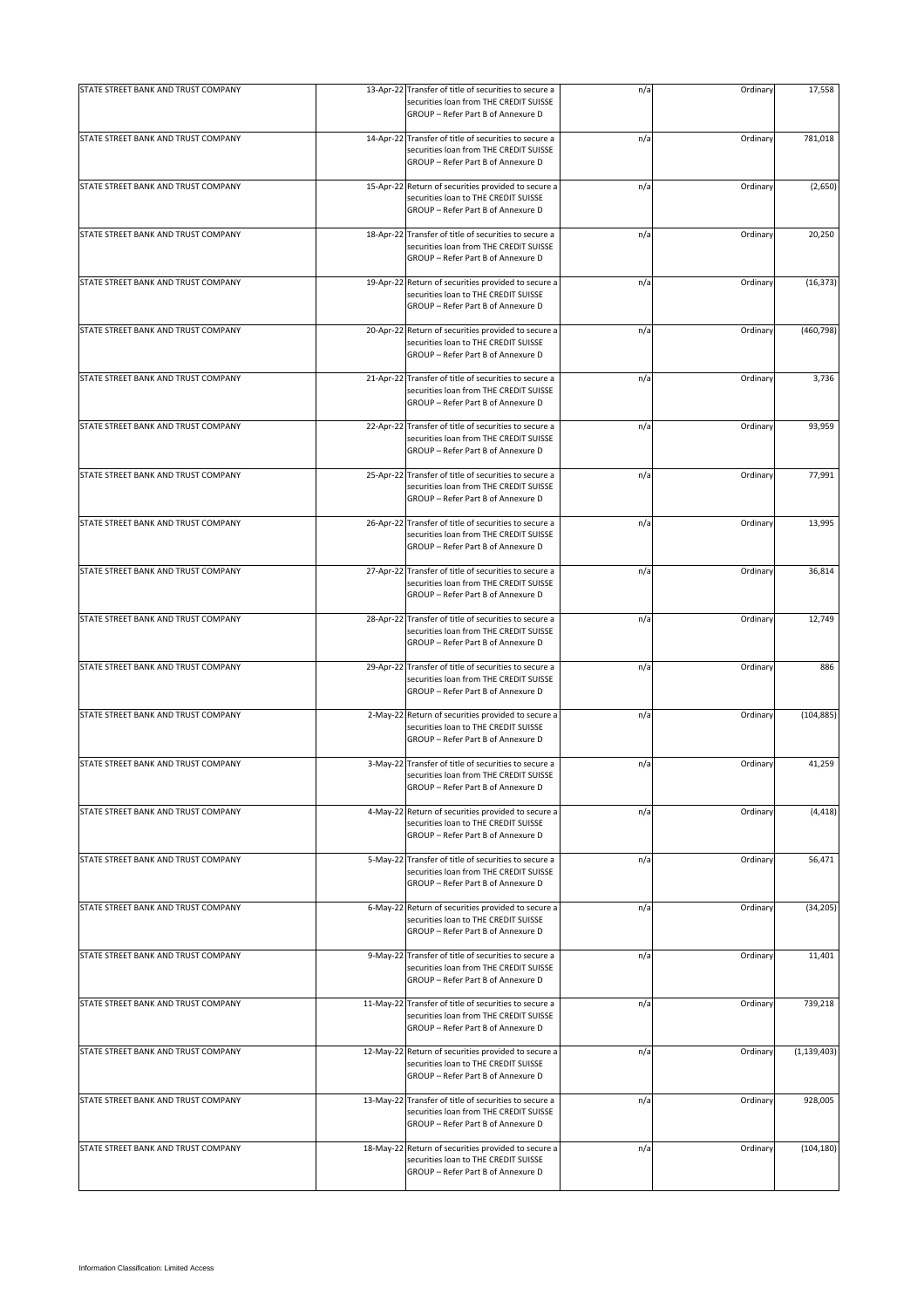| STATE STREET BANK AND TRUST COMPANY |           | 19-May-22 Return of securities provided to secure a<br>securities loan to THE CREDIT SUISSE<br>GROUP - Refer Part B of Annexure D | n/a | Ordinary | (975, 810)     |
|-------------------------------------|-----------|-----------------------------------------------------------------------------------------------------------------------------------|-----|----------|----------------|
| STATE STREET BANK AND TRUST COMPANY |           | 11-Feb-22 Transfer of title of securities to secure a<br>securities loan from THE ING GROUP -<br>Refer Part B of Annexure D       | n/a | Ordinary | $\overline{2}$ |
| STATE STREET BANK AND TRUST COMPANY | 24-Feb-22 | Transfer of title of securities to secure a<br>securities loan from THE ING GROUP -<br>Refer Part B of Annexure D                 | n/a | Ordinary | 154,185        |
| STATE STREET BANK AND TRUST COMPANY |           | 25-Feb-22 Return of securities provided to secure a<br>securities loan to THE ING GROUP -<br>Refer Part B of Annexure D           | n/a | Ordinary | (127, 714)     |
| STATE STREET BANK AND TRUST COMPANY |           | 14-Mar-22 Transfer of title of securities to secure a<br>securities loan from THE ING GROUP -<br>Refer Part B of Annexure D       | n/a | Ordinary | 272,865        |
| STATE STREET BANK AND TRUST COMPANY |           | 16-Mar-22 Return of securities provided to secure a<br>securities loan to THE ING GROUP -<br>Refer Part B of Annexure D           | n/a | Ordinary | (159, 458)     |
| STATE STREET BANK AND TRUST COMPANY |           | 22-Mar-22 Return of securities provided to secure a<br>securities loan to THE ING GROUP -<br>Refer Part B of Annexure D           | n/a | Ordinary | (89, 423)      |
| STATE STREET BANK AND TRUST COMPANY |           | 25-Mar-22 Return of securities provided to secure a<br>securities loan to THE ING GROUP -<br>Refer Part B of Annexure D           | n/a | Ordinary | (50, 457)      |
| STATE STREET BANK AND TRUST COMPANY |           | 30-Mar-22 Transfer of title of securities to secure a<br>securities loan from THE ING GROUP -<br>Refer Part B of Annexure D       | n/a | Ordinary | 136,065        |
| STATE STREET BANK AND TRUST COMPANY |           | 8-Apr-22 Return of securities provided to secure a<br>securities loan to THE ING GROUP -<br>Refer Part B of Annexure D            | n/a | Ordinary | (135, 442)     |
| STATE STREET BANK AND TRUST COMPANY |           | 25-Apr-22 Transfer of title of securities to secure a<br>securities loan from THE ING GROUP -<br>Refer Part B of Annexure D       | n/a | Ordinary | 119,211        |
| STATE STREET BANK AND TRUST COMPANY |           | 26-Apr-22 Return of securities provided to secure a<br>securities loan to THE ING GROUP -<br>Refer Part B of Annexure D           | n/a | Ordinary | (86, 944)      |
| STATE STREET BANK AND TRUST COMPANY |           | Return of securities provided to secure a<br>securities loan to THE ING GROUP -<br>Refer Part B of Annexure D                     | n/a | Ordinary | (14, 296)      |
| STATE STREET BANK AND TRUST COMPANY |           | 28-Apr-22 Transfer of title of securities to secure a<br>securities loan from THE ING GROUP -<br>Refer Part B of Annexure D       | n/a | Ordinary | 21,671         |
| STATE STREET BANK AND TRUST COMPANY |           | 3-May-22 Transfer of title of securities to secure a<br>securities loan from THE ING GROUP -<br>Refer Part B of Annexure D        | n/a | Ordinary | 5              |
| STATE STREET BANK AND TRUST COMPANY |           | 4-May-22 Transfer of title of securities to secure a<br>securities loan from THE ING GROUP -<br>Refer Part B of Annexure D        | n/a | Ordinary | 20,859         |
| STATE STREET BANK AND TRUST COMPANY |           | 5-May-22 Return of securities provided to secure a<br>securities loan to THE ING GROUP -<br>Refer Part B of Annexure D            | n/a | Ordinary | (39, 979)      |
| STATE STREET BANK AND TRUST COMPANY |           | 11-May-22 Transfer of title of securities to secure a<br>securities loan from THE ING GROUP -<br>Refer Part B of Annexure D       | n/a | Ordinary | 42,598         |
| STATE STREET BANK AND TRUST COMPANY |           | 12-May-22 Transfer of title of securities to secure a<br>securities loan from THE ING GROUP -<br>Refer Part B of Annexure D       | n/a | Ordinary | 10,227         |
| STATE STREET BANK AND TRUST COMPANY |           | 13-May-22 Transfer of title of securities to secure a<br>securities loan from THE ING GROUP -<br>Refer Part B of Annexure D       | n/a | Ordinary | 57,569         |
| STATE STREET BANK AND TRUST COMPANY |           | 16-May-22 Transfer of title of securities to secure a<br>securities loan from THE ING GROUP -<br>Refer Part B of Annexure D       | n/a | Ordinary | 43,673         |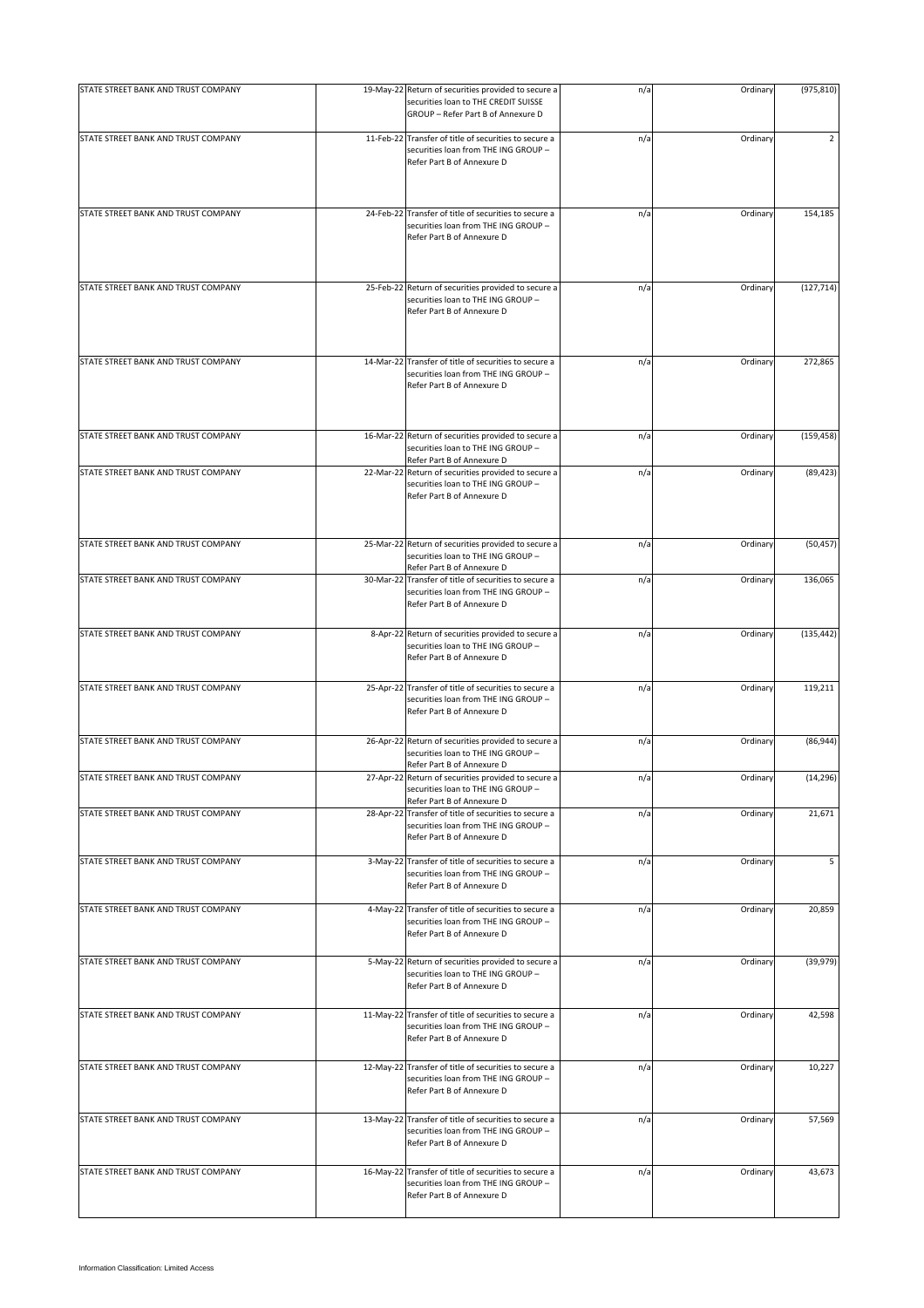| STATE STREET BANK AND TRUST COMPANY | 17-May-22 Transfer of title of securities to secure a<br>securities loan from THE ING GROUP -<br>Refer Part B of Annexure D                    | n/a | Ordinary | 2,429      |
|-------------------------------------|------------------------------------------------------------------------------------------------------------------------------------------------|-----|----------|------------|
| STATE STREET BANK AND TRUST COMPANY | 18-May-22 Return of securities provided to secure a<br>securities loan to THE ING GROUP -<br>Refer Part B of Annexure D                        | n/a | Ordinary | (177, 648) |
| STATE STREET BANK AND TRUST COMPANY | 19-May-22 Transfer of title of securities to secure a<br>securities loan from THE ING GROUP -<br>Refer Part B of Annexure D                    | n/a | Ordinary | 42,716     |
| STATE STREET BANK AND TRUST COMPANY | 20-May-22 Return of securities provided to secure a<br>securities loan to THE ING GROUP -<br>Refer Part B of Annexure D                        | n/a | Ordinary | (42, 717)  |
| STATE STREET BANK AND TRUST COMPANY | 24-Jan-22 Transfer of title of securities to secure a<br>securities loan from THE SOCIETE<br>GENERALE GROUP - Refer Part B of<br>Annexure D    | n/a | Ordinary | 245,907    |
| STATE STREET BANK AND TRUST COMPANY | 27-Jan-22 Transfer of title of securities to secure a<br>securities loan from THE SOCIETE<br>GENERALE GROUP - Refer Part B of<br>Annexure D    | n/a | Ordinary | 38,861     |
| STATE STREET BANK AND TRUST COMPANY | 28-Jan-22 Return of securities provided to secure a<br>securities loan to THE SOCIETE<br><b>GENERALE GROUP - Refer Part B of</b><br>Annexure D | n/a | Ordinary | (236, 932) |
| STATE STREET BANK AND TRUST COMPANY | 31-Jan-22 Transfer of title of securities to secure a<br>securities loan from THE SOCIETE<br>GENERALE GROUP - Refer Part B of<br>Annexure D    | n/a | Ordinary | 27,132     |
| STATE STREET BANK AND TRUST COMPANY | 1-Feb-22 Return of securities provided to secure a<br>securities loan to THE SOCIETE<br>GENERALE GROUP - Refer Part B of<br>Annexure D         | n/a | Ordinary | (2, 379)   |
| STATE STREET BANK AND TRUST COMPANY | 11-Feb-22 Return of securities provided to secure a<br>securities loan to THE SOCIETE<br>GENERALE GROUP - Refer Part B of<br>Annexure D        | n/a | Ordinary | (12, 297)  |
| STATE STREET BANK AND TRUST COMPANY | 14-Feb-22 Transfer of title of securities to secure a<br>securities loan from THE SOCIETE<br>GENERALE GROUP - Refer Part B of<br>Annexure D    | n/a | Ordinary | 291,366    |
| STATE STREET BANK AND TRUST COMPANY | 15-Feb-22 Return of securities provided to secure a<br>securities loan to THE SOCIETE<br>GENERALE GROUP - Refer Part B of<br>Annexure D        | n/a | Ordinary | (146, 438) |
| STATE STREET BANK AND TRUST COMPANY | 1-Mar-22 Return of securities provided to secure a<br>securities loan to THE SOCIETE<br>GENERALE GROUP - Refer Part B of<br>Annexure D         | n/a | Ordinary | (203, 620) |
| STATE STREET BANK AND TRUST COMPANY | 3-Mar-22 Transfer of title of securities to secure a<br>securities loan from THE SOCIETE<br>GENERALE GROUP - Refer Part B of<br>Annexure D     | n/a | Ordinary | 388,805    |
| STATE STREET BANK AND TRUST COMPANY | 4-Mar-22 Transfer of title of securities to secure a<br>securities loan from THE SOCIETE<br>GENERALE GROUP - Refer Part B of<br>Annexure D     | n/a | Ordinary | 3,498      |
| STATE STREET BANK AND TRUST COMPANY | 11-Mar-22 Return of securities provided to secure a<br>securities loan to THE SOCIETE<br>GENERALE GROUP - Refer Part B of<br>Annexure D        | n/a | Ordinary | (324, 607) |
| STATE STREET BANK AND TRUST COMPANY | 14-Mar-22 Transfer of title of securities to secure a<br>securities loan from THE SOCIETE<br>GENERALE GROUP - Refer Part B of<br>Annexure D    | n/a | Ordinary | 420,483    |
| STATE STREET BANK AND TRUST COMPANY | 15-Mar-22 Return of securities provided to secure a<br>securities loan to THE SOCIETE<br>GENERALE GROUP - Refer Part B of<br>Annexure D        | n/a | Ordinary | (160, 486) |
| STATE STREET BANK AND TRUST COMPANY | 16-Mar-22 Transfer of title of securities to secure a<br>securities loan from THE SOCIETE<br>GENERALE GROUP - Refer Part B of<br>Annexure D    | n/a | Ordinary | 15,110     |
| STATE STREET BANK AND TRUST COMPANY | 31-Mar-22 Transfer of title of securities to secure a<br>securities loan from THE SOCIETE<br>GENERALE GROUP - Refer Part B of<br>Annexure D    | n/a | Ordinary | 173,837    |
| STATE STREET BANK AND TRUST COMPANY | 1-Apr-22 Return of securities provided to secure a<br>securities loan to THE SOCIETE<br>GENERALE GROUP - Refer Part B of<br>Annexure D         | n/a | Ordinary | (226, 830) |
| STATE STREET BANK AND TRUST COMPANY | 6-Apr-22 Return of securities provided to secure a<br>securities loan to THE SOCIETE<br>GENERALE GROUP - Refer Part B of<br>Annexure D         | n/a | Ordinary | (291, 390) |
| STATE STREET BANK AND TRUST COMPANY | 8-Apr-22 Transfer of title of securities to secure a<br>securities loan from THE SOCIETE<br>GENERALE GROUP - Refer Part B of<br>Annexure D     | n/a | Ordinary | 452,943    |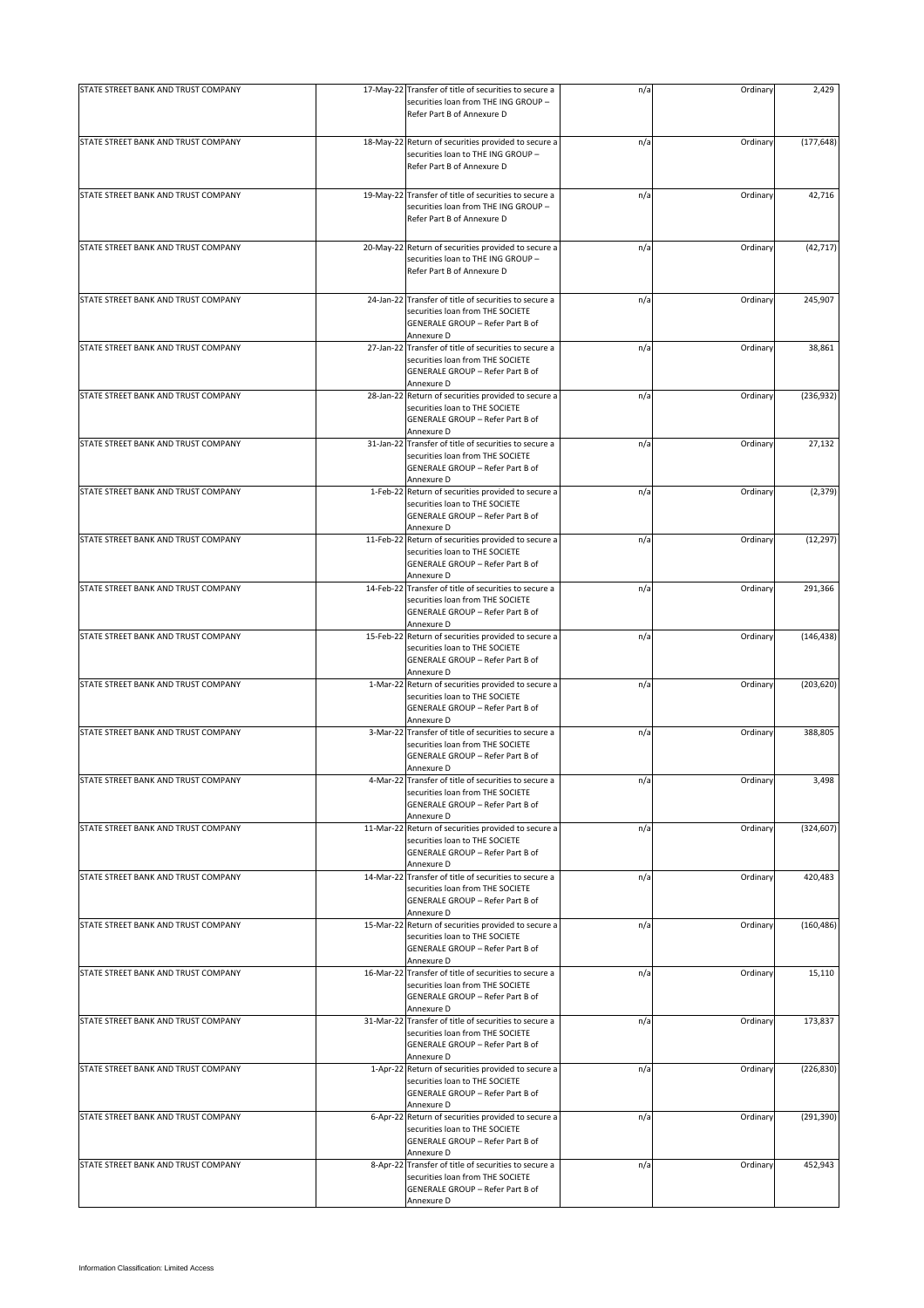| STATE STREET BANK AND TRUST COMPANY |           | 11-Apr-22 Return of securities provided to secure a<br>securities loan to THE SOCIETE<br>GENERALE GROUP - Refer Part B of   | n/a | Ordinary | (2, 106)   |
|-------------------------------------|-----------|-----------------------------------------------------------------------------------------------------------------------------|-----|----------|------------|
|                                     |           | Annexure D                                                                                                                  |     |          |            |
| STATE STREET BANK AND TRUST COMPANY |           | 18-Apr-22 Return of securities provided to secure a<br>securities loan to THE SOCIETE<br>GENERALE GROUP - Refer Part B of   | n/a | Ordinary | (11, 755)  |
|                                     |           | Annexure D                                                                                                                  |     |          |            |
| STATE STREET BANK AND TRUST COMPANY | 19-Apr-22 | Return of securities provided to secure a<br>securities loan to THE SOCIETE<br>GENERALE GROUP - Refer Part B of             | n/a | Ordinary | (33, 459)  |
|                                     |           |                                                                                                                             |     |          |            |
|                                     |           | Annexure D                                                                                                                  |     |          |            |
| STATE STREET BANK AND TRUST COMPANY |           | 20-Apr-22 Return of securities provided to secure a                                                                         | n/a | Ordinary | (154, 994) |
|                                     |           | securities loan to THE SOCIETE<br>GENERALE GROUP - Refer Part B of<br>Annexure D                                            |     |          |            |
| STATE STREET BANK AND TRUST COMPANY |           | 21-Apr-22 Return of securities provided to secure a                                                                         | n/a | Ordinary | (156, 872) |
|                                     |           | securities loan to THE SOCIETE<br>GENERALE GROUP - Refer Part B of<br>Annexure D                                            |     |          |            |
| STATE STREET BANK AND TRUST COMPANY |           | 25-Apr-22 Transfer of title of securities to secure a                                                                       | n/a | Ordinary | 490,631    |
|                                     |           | securities loan from THE SOCIETE<br>GENERALE GROUP - Refer Part B of<br>Annexure D                                          |     |          |            |
| STATE STREET BANK AND TRUST COMPANY |           | 3-May-22 Return of securities provided to secure a                                                                          | n/a | Ordinary | (402, 492) |
|                                     |           | securities loan to THE SOCIETE<br>GENERALE GROUP - Refer Part B of<br>Annexure D                                            |     |          |            |
| STATE STREET BANK AND TRUST COMPANY |           | 4-May-22 Return of securities provided to secure a                                                                          | n/a | Ordinary | (97, 531)  |
|                                     |           | securities loan to THE SOCIETE<br>GENERALE GROUP - Refer Part B of<br>Annexure D                                            |     |          |            |
| STATE STREET BANK AND TRUST COMPANY |           | 9-May-22 Transfer of title of securities to secure a                                                                        |     |          |            |
|                                     |           | securities loan from THE SOCIETE<br><b>GENERALE GROUP - Refer Part B of</b><br>Annexure D                                   | n/a | Ordinary | 244,966    |
| STATE STREET BANK AND TRUST COMPANY |           | 10-May-22 Return of securities provided to secure a                                                                         | n/a | Ordinary | (271, 539) |
|                                     |           | securities loan to THE SOCIETE<br>GENERALE GROUP - Refer Part B of<br>Annexure D                                            |     |          |            |
| STATE STREET BANK AND TRUST COMPANY |           | 12-May-22 Transfer of title of securities to secure a                                                                       | n/a | Ordinary | 722,341    |
|                                     |           | securities loan from THE SOCIETE<br>GENERALE GROUP - Refer Part B of<br>Annexure D                                          |     |          |            |
| STATE STREET BANK AND TRUST COMPANY |           | 13-May-22 Return of securities provided to secure a                                                                         | n/a | Ordinary | (363,937)  |
|                                     |           | securities loan to THE SOCIETE<br>GENERALE GROUP - Refer Part B of<br>Annexure D                                            |     |          |            |
| STATE STREET BANK AND TRUST COMPANY |           | 16-May-22 Return of securities provided to secure a                                                                         | n/a | Ordinary | (416, 215) |
|                                     |           | securities loan to THE SOCIETE<br>GENERALE GROUP - Refer Part B of<br>Annexure D                                            |     |          |            |
| STATE STREET BANK AND TRUST COMPANY |           | 24-Feb-22 Transfer of title of securities to secure a<br>securities loan from THE ING GROUP -<br>Refer Part B of Annexure D | n/a | Ordinary | 4,005      |
|                                     |           |                                                                                                                             |     |          |            |
| STATE STREET BANK AND TRUST COMPANY |           | 25-Feb-22 Return of securities provided to secure a<br>securities loan to THE ING GROUP -<br>Refer Part B of Annexure D     | n/a | Ordinary | (3, 225)   |
| STATE STREET BANK AND TRUST COMPANY |           | 14-Mar-22 Transfer of title of securities to secure a<br>securities loan from THE ING GROUP -<br>Refer Part B of Annexure D | n/a | Ordinary | 35,205     |
|                                     |           |                                                                                                                             |     |          |            |
| STATE STREET BANK AND TRUST COMPANY |           | 16-Mar-22 Return of securities provided to secure a<br>securities loan to THE ING GROUP -<br>Refer Part B of Annexure D     | n/a | Ordinary | (18,058)   |
| STATE STREET BANK AND TRUST COMPANY |           | 18-Mar-22 Return of securities provided to secure a<br>securities loan to THE ING GROUP -<br>Refer Part B of Annexure D     | n/a | Ordinary | (11,039)   |
| STATE STREET BANK AND TRUST COMPANY |           | 21-Mar-22 Transfer of title of securities to secure a                                                                       | n/a | Ordinary | 26         |
|                                     |           | securities loan from THE ING GROUP -<br>Refer Part B of Annexure D                                                          |     |          |            |
| STATE STREET BANK AND TRUST COMPANY |           | 22-Mar-22 Return of securities provided to secure a                                                                         | n/a | Ordinary | (1, 407)   |
|                                     |           | securities loan to THE ING GROUP -<br>Refer Part B of Annexure D                                                            |     |          |            |
| STATE STREET BANK AND TRUST COMPANY |           | 23-Mar-22 Transfer of title of securities to secure a<br>securities loan from THE ING GROUP -<br>Refer Part B of Annexure D | n/a | Ordinary | 1,497      |
|                                     |           |                                                                                                                             |     |          |            |
| STATE STREET BANK AND TRUST COMPANY |           | 24-Mar-22 Return of securities provided to secure a<br>securities loan to THE ING GROUP -<br>Refer Part B of Annexure D     | n/a | Ordinary | (28)       |
|                                     |           |                                                                                                                             |     |          |            |
|                                     |           |                                                                                                                             |     |          |            |
| STATE STREET BANK AND TRUST COMPANY |           | 25-Mar-22 Transfer of title of securities to secure a<br>securities loan from THE ING GROUP -<br>Refer Part B of Annexure D | n/a | Ordinary | 3,018      |
|                                     |           |                                                                                                                             |     |          |            |
| STATE STREET BANK AND TRUST COMPANY |           | 28-Mar-22 Return of securities provided to secure a<br>securities loan to THE ING GROUP -<br>Refer Part B of Annexure D     | n/a | Ordinary | (61)       |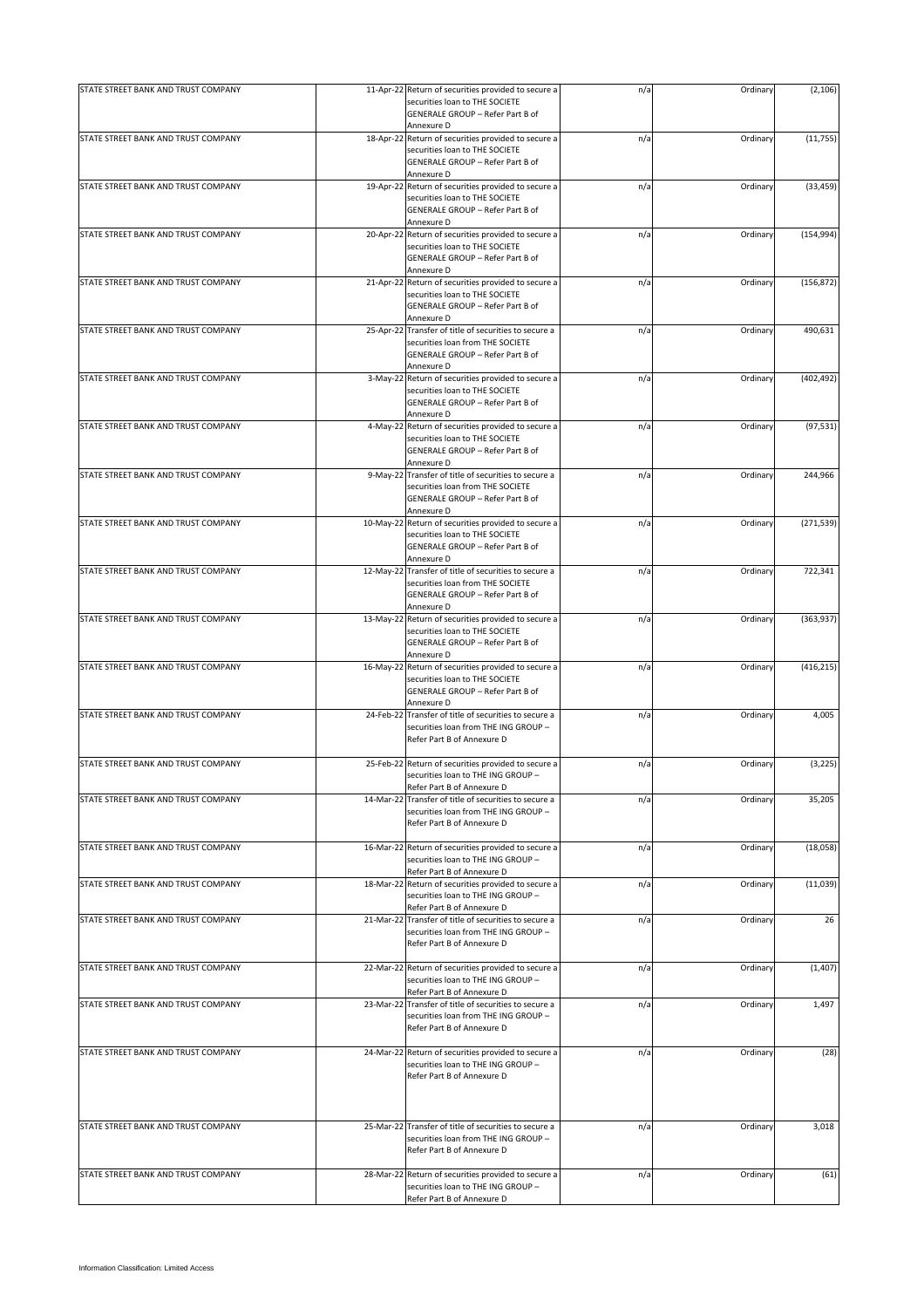| STATE STREET BANK AND TRUST COMPANY | 29-Mar-22 Return of securities provided to secure a<br>securities loan to THE ING GROUP -                                                                | n/a | Ordinary | (151)     |
|-------------------------------------|----------------------------------------------------------------------------------------------------------------------------------------------------------|-----|----------|-----------|
| STATE STREET BANK AND TRUST COMPANY | Refer Part B of Annexure D<br>30-Mar-22 Transfer of title of securities to secure a                                                                      | n/a | Ordinary | 960       |
|                                     | securities loan from THE ING GROUP -<br>Refer Part B of Annexure D                                                                                       |     |          |           |
| STATE STREET BANK AND TRUST COMPANY | 31-Mar-22 Return of securities provided to secure a<br>securities loan to THE ING GROUP -<br>Refer Part B of Annexure D                                  | n/a | Ordinary | (1, 388)  |
| STATE STREET BANK AND TRUST COMPANY | 1-Apr-22 Transfer of title of securities to secure a<br>securities loan from THE ING GROUP -<br>Refer Part B of Annexure D                               | n/a | Ordinary | 132       |
| STATE STREET BANK AND TRUST COMPANY | 4-Apr-22 Return of securities provided to secure a<br>securities loan to THE ING GROUP -<br>Refer Part B of Annexure D                                   | n/a | Ordinary | (100)     |
| STATE STREET BANK AND TRUST COMPANY | 5-Apr-22 Return of securities provided to secure a<br>securities loan to THE ING GROUP -                                                                 | n/a | Ordinary | (117)     |
| STATE STREET BANK AND TRUST COMPANY | Refer Part B of Annexure D<br>6-Apr-22 Return of securities provided to secure a<br>securities loan to THE ING GROUP -                                   | n/a | Ordinary | (480)     |
| STATE STREET BANK AND TRUST COMPANY | Refer Part B of Annexure D<br>7-Apr-22 Transfer of title of securities to secure a<br>securities loan from THE ING GROUP -<br>Refer Part B of Annexure D | n/a | Ordinary | 116       |
| STATE STREET BANK AND TRUST COMPANY | 8-Apr-22 Return of securities provided to secure a<br>securities loan to THE ING GROUP -<br>Refer Part B of Annexure D                                   | n/a | Ordinary | (335)     |
| STATE STREET BANK AND TRUST COMPANY | 11-Apr-22 Return of securities provided to secure a<br>securities loan to THE ING GROUP -<br>Refer Part B of Annexure D                                  | n/a | Ordinary | (158)     |
| STATE STREET BANK AND TRUST COMPANY | 12-Apr-22 Return of securities provided to secure a<br>securities loan to THE ING GROUP -<br>Refer Part B of Annexure D                                  | n/a | Ordinary | (65)      |
| STATE STREET BANK AND TRUST COMPANY | 13-Apr-22 Return of securities provided to secure a<br>securities loan to THE ING GROUP -<br>Refer Part B of Annexure D                                  | n/a | Ordinary | (171)     |
| STATE STREET BANK AND TRUST COMPANY | 14-Apr-22 Return of securities provided to secure a<br>securities loan to THE ING GROUP -<br>Refer Part B of Annexure D                                  | n/a | Ordinary | (97)      |
| STATE STREET BANK AND TRUST COMPANY | 15-Apr-22 Return of securities provided to secure a<br>securities loan to THE ING GROUP -<br>Refer Part B of Annexure D                                  | n/a | Ordinary | (275)     |
| STATE STREET BANK AND TRUST COMPANY | 19-Apr-22 Return of securities provided to secure a<br>securities loan to THE ING GROUP -                                                                | n/a | Ordinary | (7)       |
| STATE STREET BANK AND TRUST COMPANY | Refer Part B of Annexure D<br>20-Apr-22 Return of securities provided to secure a<br>securities loan to THE ING GROUP -                                  | n/a | Ordinary | (80)      |
| STATE STREET BANK AND TRUST COMPANY | Refer Part B of Annexure D<br>21-Apr-22 Return of securities provided to secure a<br>securities loan to THE ING GROUP -<br>Refer Part B of Annexure D    | n/a | Ordinary | (116)     |
| STATE STREET BANK AND TRUST COMPANY | 22-Apr-22 Return of securities provided to secure a<br>securities loan to THE ING GROUP -<br>Refer Part B of Annexure D                                  | n/a | Ordinary | (125)     |
| STATE STREET BANK AND TRUST COMPANY | 25-Apr-22 Transfer of title of securities to secure a<br>securities loan from THE ING GROUP -<br>Refer Part B of Annexure D                              | n/a | Ordinary | 67,745    |
| STATE STREET BANK AND TRUST COMPANY | 26-Apr-22 Return of securities provided to secure a<br>securities loan to THE ING GROUP -<br>Refer Part B of Annexure D                                  | n/a | Ordinary | (48, 507) |
| STATE STREET BANK AND TRUST COMPANY | 27-Apr-22 Return of securities provided to secure a<br>securities loan to THE ING GROUP -<br>Refer Part B of Annexure D                                  | n/a | Ordinary | (19, 015) |
| STATE STREET BANK AND TRUST COMPANY | 28-Apr-22 Transfer of title of securities to secure a<br>securities loan from THE ING GROUP -<br>Refer Part B of Annexure D                              | n/a | Ordinary | 30        |
| STATE STREET BANK AND TRUST COMPANY | 29-Apr-22 Transfer of title of securities to secure a<br>securities loan from THE ING GROUP -<br>Refer Part B of Annexure D                              | n/a | Ordinary | 86        |
| STATE STREET BANK AND TRUST COMPANY | 2-May-22 Return of securities provided to secure a<br>securities loan to THE ING GROUP -<br>Refer Part B of Annexure D                                   | n/a | Ordinary | (583)     |
| STATE STREET BANK AND TRUST COMPANY | 3-May-22 Return of securities provided to secure a<br>securities loan to THE ING GROUP -<br>Refer Part B of Annexure D                                   | n/a | Ordinary | (251)     |
| STATE STREET BANK AND TRUST COMPANY | 4-May-22 Return of securities provided to secure a<br>securities loan to THE ING GROUP -<br>Refer Part B of Annexure D                                   | n/a | Ordinary | (119)     |
| STATE STREET BANK AND TRUST COMPANY | 5-May-22 Return of securities provided to secure a<br>securities loan to THE ING GROUP -<br>Refer Part B of Annexure D                                   | n/a | Ordinary | (108)     |
| STATE STREET BANK AND TRUST COMPANY | 6-May-22 Transfer of title of securities to secure a<br>securities loan from THE ING GROUP -<br>Refer Part B of Annexure D                               | n/a | Ordinary | 171       |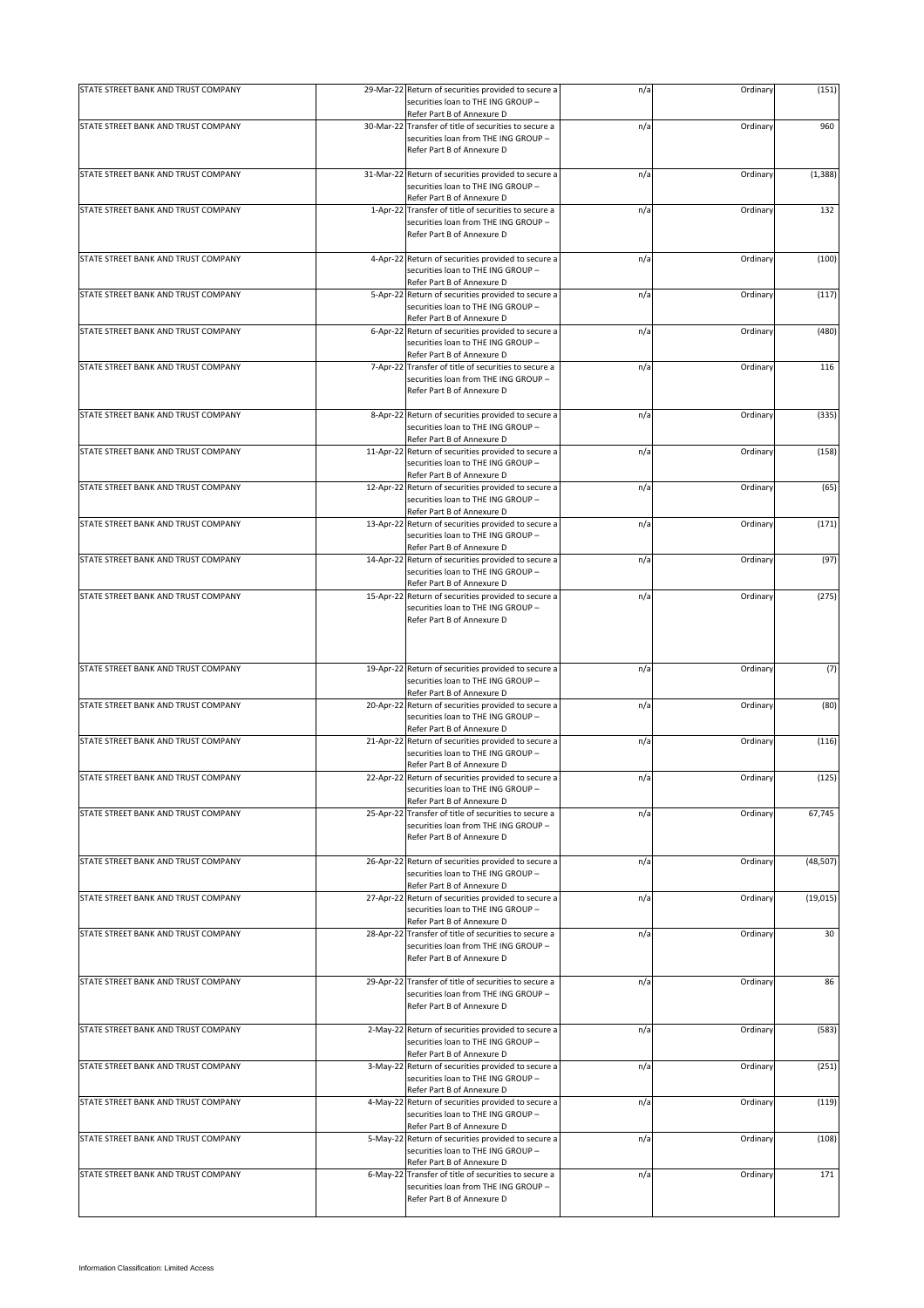| STATE STREET BANK AND TRUST COMPANY                                        | 9-May-22 Transfer of title of securities to secure a<br>securities loan from THE ING GROUP -<br>Refer Part B of Annexure D                                                       | n/a        | Ordinary             | 107           |
|----------------------------------------------------------------------------|----------------------------------------------------------------------------------------------------------------------------------------------------------------------------------|------------|----------------------|---------------|
| STATE STREET BANK AND TRUST COMPANY                                        | 10-May-22 Transfer of title of securities to secure a<br>securities loan from THE ING GROUP -<br>Refer Part B of Annexure D                                                      | n/a        | Ordinary             | 124           |
| STATE STREET BANK AND TRUST COMPANY                                        | 11-May-22 Transfer of title of securities to secure a<br>securities loan from THE ING GROUP -<br>Refer Part B of Annexure D                                                      | n/a        | Ordinary             | 405           |
| STATE STREET BANK AND TRUST COMPANY                                        | 12-May-22 Transfer of title of securities to secure a<br>securities loan from THE ING GROUP -<br>Refer Part B of Annexure D                                                      | n/a        | Ordinary             | 287           |
| STATE STREET BANK AND TRUST COMPANY                                        | 13-May-22 Transfer of title of securities to secure a<br>securities loan from THE ING GROUP -<br>Refer Part B of Annexure D                                                      | n/a        | Ordinary             | 449           |
| STATE STREET BANK AND TRUST COMPANY                                        | 16-May-22 Transfer of title of securities to secure a<br>securities loan from THE ING GROUP -<br>Refer Part B of Annexure D                                                      | n/a        | Ordinary             | 168           |
| STATE STREET BANK AND TRUST COMPANY                                        | 17-May-22 Transfer of title of securities to secure a<br>securities loan from THE ING GROUP -<br>Refer Part B of Annexure D                                                      | n/a        | Ordinary             | 55            |
| STATE STREET BANK AND TRUST COMPANY<br>STATE STREET BANK AND TRUST COMPANY | 18-May-22 Return of securities provided to secure a<br>securities loan to THE ING GROUP -<br>Refer Part B of Annexure D<br>19-May-22 Transfer of title of securities to secure a | n/a<br>n/a | Ordinary<br>Ordinary | (133)<br>92   |
|                                                                            | securities loan from THE ING GROUP -<br>Refer Part B of Annexure D                                                                                                               |            |                      |               |
| STATE STREET BANK AND TRUST COMPANY<br>STATE STREET BANK AND TRUST COMPANY | 20-May-22 Return of securities provided to secure a<br>securities loan to THE ING GROUP -<br>Refer Part B of Annexure D<br>24-Jan-22 Transfer of title of securities to secure a | n/a<br>n/a | Ordinary<br>Ordinary | (15)<br>6,015 |
|                                                                            | securities loan from THE SOCIETE<br>GENERALE GROUP - Refer Part B of<br>Annexure D                                                                                               |            |                      |               |
| STATE STREET BANK AND TRUST COMPANY                                        | 27-Jan-22 Return of securities provided to secure a<br>securities loan to THE SOCIETE<br>GENERALE GROUP - Refer Part B of<br>Annexure D                                          | n/a        | Ordinary             | (1, 312)      |
| STATE STREET BANK AND TRUST COMPANY                                        | 28-Jan-22 Return of securities provided to secure a<br>securities loan to THE SOCIETE<br>GENERALE GROUP - Refer Part B of<br>Annexure D                                          | n/a        | Ordinary             | (1,623)       |
| STATE STREET BANK AND TRUST COMPANY                                        | 31-Jan-22 Transfer of title of securities to secure a<br>securities loan from THE SOCIETE<br>GENERALE GROUP - Refer Part B of<br>Annexure D                                      | n/a        | Ordinary             | 1,678         |
| STATE STREET BANK AND TRUST COMPANY                                        | 1-Feb-22 Transfer of title of securities to secure a<br>securities loan from THE SOCIETE<br>GENERALE GROUP - Refer Part B of<br>Annexure D                                       | n/a        | Ordinary             | 817           |
| STATE STREET BANK AND TRUST COMPANY                                        | 11-Feb-22 Return of securities provided to secure a<br>securities loan to THE SOCIETE<br>GENERALE GROUP - Refer Part B of<br>Annexure D                                          | n/a        | Ordinary             | (1,045)       |
| STATE STREET BANK AND TRUST COMPANY                                        | 14-Feb-22 Transfer of title of securities to secure a<br>securities loan from THE SOCIETE<br>GENERALE GROUP - Refer Part B of<br>Annexure D                                      | n/a        | Ordinary             | 21,454        |
| STATE STREET BANK AND TRUST COMPANY                                        | 15-Feb-22 Return of securities provided to secure a<br>securities loan to THE SOCIETE<br>GENERALE GROUP - Refer Part B of<br>Annexure D                                          | n/a        | Ordinary             | (2, 514)      |
| STATE STREET BANK AND TRUST COMPANY                                        | 1-Mar-22 Return of securities provided to secure a<br>securities loan to THE SOCIETE<br>GENERALE GROUP - Refer Part B of<br>Annexure D                                           | n/a        | Ordinary             | (23, 376)     |
| STATE STREET BANK AND TRUST COMPANY                                        | 3-Mar-22 Transfer of title of securities to secure a<br>securities loan from THE SOCIETE<br>GENERALE GROUP - Refer Part B of<br>Annexure D                                       | n/a        | Ordinary             | 23,193        |
| STATE STREET BANK AND TRUST COMPANY                                        | 4-Mar-22 Transfer of title of securities to secure a<br>securities loan from THE SOCIETE<br>GENERALE GROUP - Refer Part B of<br>Annexure D                                       | n/a        | Ordinary             | 108           |
| STATE STREET BANK AND TRUST COMPANY                                        | 11-Mar-22 Return of securities provided to secure a<br>securities loan to THE SOCIETE<br>GENERALE GROUP - Refer Part B of<br>Annexure D                                          | n/a        | Ordinary             | (12, 551)     |
| STATE STREET BANK AND TRUST COMPANY                                        | 14-Mar-22 Return of securities provided to secure a<br>securities loan to THE SOCIETE<br>GENERALE GROUP - Refer Part B of<br>Annexure D                                          | n/a        | Ordinary             | (8,010)       |
| STATE STREET BANK AND TRUST COMPANY                                        | 15-Mar-22 Transfer of title of securities to secure a<br>securities loan from THE SOCIETE<br>GENERALE GROUP - Refer Part B of<br>Annexure D                                      | n/a        | Ordinary             | 51,564        |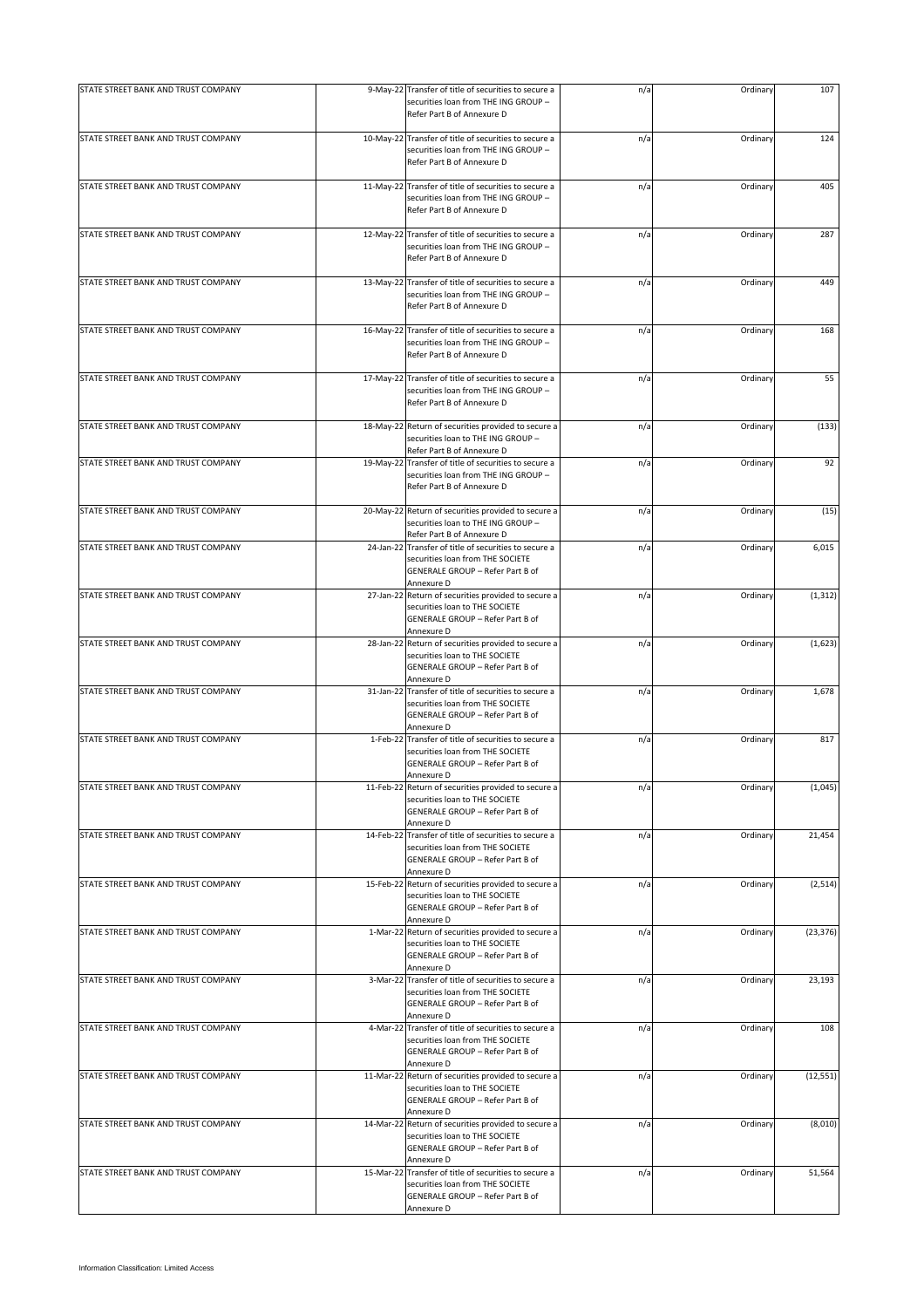| STATE STREET BANK AND TRUST COMPANY | 16-Mar-22 Return of securities provided to secure a<br>securities loan to THE SOCIETE<br>GENERALE GROUP - Refer Part B of | n/a | Ordinary | (52, 489) |
|-------------------------------------|---------------------------------------------------------------------------------------------------------------------------|-----|----------|-----------|
|                                     | Annexure D                                                                                                                |     |          |           |
| STATE STREET BANK AND TRUST COMPANY | 31-Mar-22 Transfer of title of securities to secure a                                                                     | n/a | Ordinary | 434       |
|                                     | securities loan from THE SOCIETE<br>GENERALE GROUP - Refer Part B of                                                      |     |          |           |
|                                     | Annexure D                                                                                                                |     |          |           |
| STATE STREET BANK AND TRUST COMPANY | 1-Apr-22 Return of securities provided to secure a                                                                        | n/a | Ordinary | (620)     |
|                                     | securities loan to THE SOCIETE                                                                                            |     |          |           |
|                                     | GENERALE GROUP - Refer Part B of                                                                                          |     |          |           |
|                                     | Annexure D                                                                                                                |     |          |           |
| STATE STREET BANK AND TRUST COMPANY | 6-Apr-22 Return of securities provided to secure a                                                                        | n/a | Ordinary | (1,720)   |
|                                     | securities loan to THE SOCIETE                                                                                            |     |          |           |
|                                     | GENERALE GROUP - Refer Part B of                                                                                          |     |          |           |
|                                     | Annexure D                                                                                                                |     |          |           |
| STATE STREET BANK AND TRUST COMPANY | 8-Apr-22 Transfer of title of securities to secure a                                                                      | n/a | Ordinary | 925       |
|                                     | securities loan from THE SOCIETE                                                                                          |     |          |           |
|                                     | GENERALE GROUP - Refer Part B of                                                                                          |     |          |           |
|                                     | Annexure D                                                                                                                |     |          |           |
| STATE STREET BANK AND TRUST COMPANY | 11-Apr-22 Transfer of title of securities to secure a                                                                     | n/a | Ordinary | 47,851    |
|                                     | securities loan from THE SOCIETE                                                                                          |     |          |           |
|                                     | GENERALE GROUP - Refer Part B of                                                                                          |     |          |           |
|                                     | Annexure D                                                                                                                |     |          |           |
| STATE STREET BANK AND TRUST COMPANY | 18-Apr-22 Return of securities provided to secure a                                                                       | n/a | Ordinary | (2, 598)  |
|                                     | securities loan to THE SOCIETE                                                                                            |     |          |           |
|                                     | GENERALE GROUP - Refer Part B of                                                                                          |     |          |           |
|                                     | Annexure D                                                                                                                |     |          |           |
| STATE STREET BANK AND TRUST COMPANY | 19-Apr-22 Transfer of title of securities to secure a                                                                     | n/a | Ordinary | 1,031     |
|                                     | securities loan from THE SOCIETE                                                                                          |     |          |           |
|                                     | GENERALE GROUP - Refer Part B of                                                                                          |     |          |           |
|                                     | Annexure D                                                                                                                |     |          |           |
| STATE STREET BANK AND TRUST COMPANY | 20-Apr-22 Return of securities provided to secure a                                                                       | n/a | Ordinary | (18, 283) |
|                                     | securities loan to THE SOCIETE                                                                                            |     |          |           |
|                                     | GENERALE GROUP - Refer Part B of                                                                                          |     |          |           |
|                                     | Annexure D                                                                                                                |     |          |           |
| STATE STREET BANK AND TRUST COMPANY | 21-Apr-22 Return of securities provided to secure a                                                                       | n/a | Ordinary | (18, 293) |
|                                     |                                                                                                                           |     |          |           |
|                                     | securities loan to THE SOCIETE                                                                                            |     |          |           |
|                                     | GENERALE GROUP - Refer Part B of                                                                                          |     |          |           |
|                                     | Annexure D                                                                                                                |     |          |           |
| STATE STREET BANK AND TRUST COMPANY | 25-Apr-22 Return of securities provided to secure a                                                                       | n/a | Ordinary | (8,656)   |
|                                     | securities loan to THE SOCIETE                                                                                            |     |          |           |
|                                     | GENERALE GROUP - Refer Part B of                                                                                          |     |          |           |
|                                     | Annexure D                                                                                                                |     |          |           |
| STATE STREET BANK AND TRUST COMPANY | 3-May-22 Transfer of title of securities to secure a                                                                      | n/a | Ordinary | 23,007    |
|                                     | securities loan from THE SOCIETE                                                                                          |     |          |           |
|                                     | GENERALE GROUP - Refer Part B of                                                                                          |     |          |           |
|                                     | Annexure D                                                                                                                |     |          |           |
| STATE STREET BANK AND TRUST COMPANY | 4-May-22 Return of securities provided to secure a                                                                        | n/a | Ordinary | (13,085)  |
|                                     | securities loan to THE SOCIETE                                                                                            |     |          |           |
|                                     | GENERALE GROUP - Refer Part B of                                                                                          |     |          |           |
|                                     | Annexure D                                                                                                                |     |          |           |
| STATE STREET BANK AND TRUST COMPANY | 9-May-22 Transfer of title of securities to secure a                                                                      | n/a | Ordinary | 35,583    |
|                                     | securities loan from THE SOCIETE                                                                                          |     |          |           |
|                                     | GENERALE GROUP - Refer Part B of                                                                                          |     |          |           |
|                                     | Annexure D                                                                                                                |     |          |           |
| STATE STREET BANK AND TRUST COMPANY | 10-May-22 Return of securities provided to secure a                                                                       | n/a | Ordinary | (39, 204) |
|                                     | securities loan to THE SOCIETE                                                                                            |     |          |           |
|                                     | GENERALE GROUP - Refer Part B of                                                                                          |     |          |           |
|                                     | Annexure D                                                                                                                |     |          |           |
| STATE STREET BANK AND TRUST COMPANY | 12-May-22 Return of securities provided to secure a                                                                       | n/a | Ordinary | (8, 150)  |
|                                     | securities loan to THE SOCIETE                                                                                            |     |          |           |
|                                     | GENERALE GROUP - Refer Part B of                                                                                          |     |          |           |
|                                     | Annexure D                                                                                                                |     |          |           |
| STATE STREET BANK AND TRUST COMPANY | 13-May-22 Transfer of title of securities to secure a                                                                     | n/a | Ordinary | 54,467    |
|                                     | securities loan from THE SOCIETE                                                                                          |     |          |           |
|                                     | GENERALE GROUP - Refer Part B of                                                                                          |     |          |           |
|                                     | Annexure D                                                                                                                |     |          |           |
| STATE STREET BANK AND TRUST COMPANY | 16-May-22 Return of securities provided to secure a                                                                       | n/a | Ordinary | (54, 597) |
|                                     | securities loan to THE SOCIETE                                                                                            |     |          |           |
|                                     | GENERALE GROUP - Refer Part B of                                                                                          |     |          |           |
|                                     | Annexure D                                                                                                                |     |          |           |
| STATE STREET BANK AND TRUST COMPANY | 24-Jan-22 Transfer of title of securities to secure a                                                                     | n/a | Ordinary | 26,801    |
|                                     | securities loan from THE SOCIETE                                                                                          |     |          |           |
|                                     |                                                                                                                           |     |          |           |
|                                     | GENERALE GROUP - Refer Part B of<br>Annexure D                                                                            |     |          |           |
|                                     |                                                                                                                           |     |          |           |
| STATE STREET BANK AND TRUST COMPANY | 27-Jan-22 Return of securities provided to secure a                                                                       | n/a | Ordinary | (5, 391)  |
|                                     | securities loan to THE SOCIETE                                                                                            |     |          |           |
|                                     | GENERALE GROUP - Refer Part B of                                                                                          |     |          |           |
|                                     | Annexure D                                                                                                                |     |          |           |
| STATE STREET BANK AND TRUST COMPANY | 28-Jan-22 Return of securities provided to secure a                                                                       | n/a | Ordinary | (21, 340) |
|                                     | securities loan to THE SOCIETE                                                                                            |     |          |           |
|                                     | GENERALE GROUP - Refer Part B of                                                                                          |     |          |           |
|                                     | Annexure D                                                                                                                |     |          |           |
| STATE STREET BANK AND TRUST COMPANY | 31-Jan-22 Transfer of title of securities to secure a                                                                     | n/a | Ordinary | 1,817     |
|                                     | securities loan from THE SOCIETE                                                                                          |     |          |           |
|                                     | GENERALE GROUP - Refer Part B of                                                                                          |     |          |           |
|                                     | Annexure D                                                                                                                |     |          |           |
| STATE STREET BANK AND TRUST COMPANY | 1-Feb-22 Transfer of title of securities to secure a                                                                      | n/a | Ordinary | 365       |
|                                     | securities loan from THE SOCIETE                                                                                          |     |          |           |
|                                     | GENERALE GROUP - Refer Part B of                                                                                          |     |          |           |
|                                     | Annexure D                                                                                                                |     |          |           |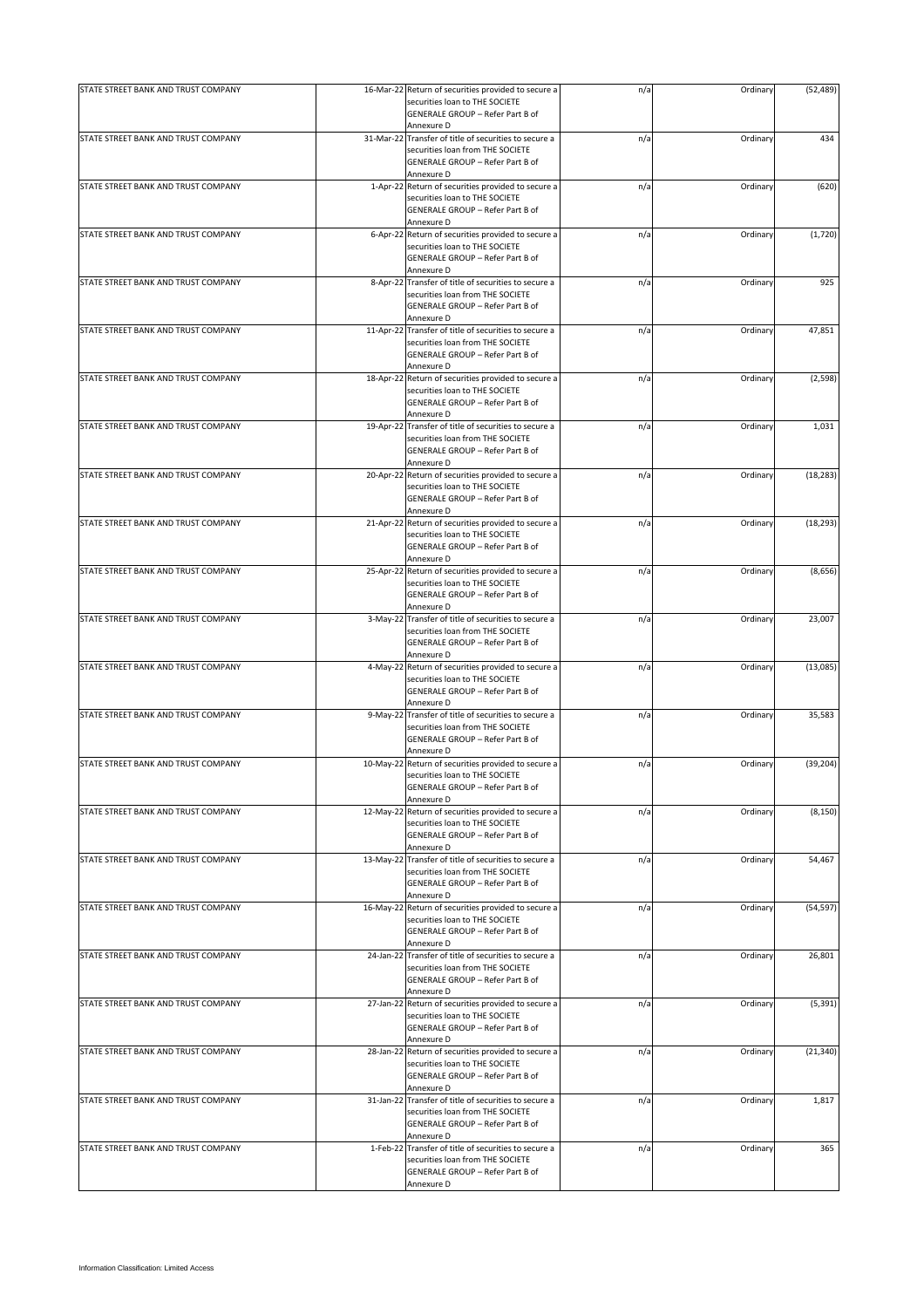| STATE STREET BANK AND TRUST COMPANY | 11-Feb-22 Transfer of title of securities to secure a                                                                                       | n/a | Ordinary | 1,439     |
|-------------------------------------|---------------------------------------------------------------------------------------------------------------------------------------------|-----|----------|-----------|
|                                     | securities loan from THE SOCIETE<br>GENERALE GROUP - Refer Part B of                                                                        |     |          |           |
|                                     | Annexure D                                                                                                                                  |     |          |           |
| STATE STREET BANK AND TRUST COMPANY | 14-Feb-22 Transfer of title of securities to secure a<br>securities loan from THE SOCIETE<br>GENERALE GROUP - Refer Part B of<br>Annexure D | n/a | Ordinary | 18,182    |
| STATE STREET BANK AND TRUST COMPANY | 1-Mar-22 Return of securities provided to secure a                                                                                          | n/a | Ordinary | (21, 753) |
|                                     | securities loan to THE SOCIETE<br>GENERALE GROUP - Refer Part B of<br>Annexure D                                                            |     |          |           |
| STATE STREET BANK AND TRUST COMPANY | 3-Mar-22 Transfer of title of securities to secure a                                                                                        | n/a | Ordinary | 33,521    |
|                                     | securities loan from THE SOCIETE<br>GENERALE GROUP - Refer Part B of                                                                        |     |          |           |
| STATE STREET BANK AND TRUST COMPANY | Annexure D<br>4-Mar-22 Transfer of title of securities to secure a                                                                          | n/a | Ordinary | 189       |
|                                     | securities loan from THE SOCIETE<br>GENERALE GROUP - Refer Part B of<br>Annexure D                                                          |     |          |           |
| STATE STREET BANK AND TRUST COMPANY | 11-Mar-22 Return of securities provided to secure a<br>securities loan to THE SOCIETE<br>GENERALE GROUP - Refer Part B of                   | n/a | Ordinary | (27, 805) |
| STATE STREET BANK AND TRUST COMPANY | Annexure D<br>15-Mar-22 Transfer of title of securities to secure a                                                                         | n/a | Ordinary | 23,384    |
|                                     | securities loan from THE SOCIETE<br>GENERALE GROUP - Refer Part B of<br>Annexure D                                                          |     |          |           |
| STATE STREET BANK AND TRUST COMPANY | 6-Apr-22 Return of securities provided to secure a                                                                                          | n/a | Ordinary | (29, 407) |
|                                     | securities loan to THE SOCIETE<br>GENERALE GROUP - Refer Part B of<br>Annexure D                                                            |     |          |           |
| STATE STREET BANK AND TRUST COMPANY | 11-Apr-22 Transfer of title of securities to secure a                                                                                       | n/a | Ordinary | 19,982    |
|                                     | securities loan from THE SOCIETE<br>GENERALE GROUP - Refer Part B of<br>Annexure D                                                          |     |          |           |
| STATE STREET BANK AND TRUST COMPANY | 18-Apr-22 Return of securities provided to secure a                                                                                         | n/a | Ordinary | (1, 219)  |
|                                     | securities loan to THE SOCIETE<br>GENERALE GROUP - Refer Part B of<br>Annexure D                                                            |     |          |           |
| STATE STREET BANK AND TRUST COMPANY | 19-Apr-22 Transfer of title of securities to secure a                                                                                       | n/a | Ordinary | 1,465     |
|                                     | securities loan from THE SOCIETE<br>GENERALE GROUP - Refer Part B of<br>Annexure D                                                          |     |          |           |
| STATE STREET BANK AND TRUST COMPANY | 20-Apr-22 Return of securities provided to secure a                                                                                         | n/a | Ordinary | (7, 734)  |
|                                     | securities loan to THE SOCIETE<br>GENERALE GROUP - Refer Part B of<br>Annexure D                                                            |     |          |           |
| STATE STREET BANK AND TRUST COMPANY | 21-Apr-22 Return of securities provided to secure a                                                                                         | n/a | Ordinary | (7, 976)  |
|                                     | securities loan to THE SOCIETE<br>GENERALE GROUP - Refer Part B of<br>Annexure D                                                            |     |          |           |
| STATE STREET BANK AND TRUST COMPANY | 3-May-22 Transfer of title of securities to secure a<br>securities loan from THE SOCIETE<br>GENERALE GROUP - Refer Part B of                | n/a | Ordinary | 5,558     |
|                                     | Annexure D                                                                                                                                  |     |          |           |
| STATE STREET BANK AND TRUST COMPANY | 4-May-22 Return of securities provided to secure a<br>securities loan to THE SOCIETE<br>GENERALE GROUP - Refer Part B of                    | n/a | Ordinary | (5,255)   |
|                                     | Annexure D                                                                                                                                  |     |          |           |
| STATE STREET BANK AND TRUST COMPANY | 9-May-22 Transfer of title of securities to secure a<br>securities loan from THE SOCIETE<br>GENERALE GROUP - Refer Part B of                | n/a | Ordinary | 14,278    |
| STATE STREET BANK AND TRUST COMPANY | Annexure D<br>10-May-22 Return of securities provided to secure a                                                                           | n/a | Ordinary | (15, 792) |
|                                     | securities loan to THE SOCIETE<br>GENERALE GROUP - Refer Part B of<br>Annexure D                                                            |     |          |           |
| STATE STREET BANK AND TRUST COMPANY | 13-May-22 Transfer of title of securities to secure a                                                                                       | n/a | Ordinary | 19,235    |
|                                     | securities loan from THE SOCIETE<br>GENERALE GROUP - Refer Part B of<br>Annexure D                                                          |     |          |           |
| STATE STREET BANK AND TRUST COMPANY | 16-May-22 Return of securities provided to secure a                                                                                         | n/a | Ordinary | (22, 542) |
|                                     | securities loan to THE SOCIETE<br>GENERALE GROUP - Refer Part B of<br>Annexure D                                                            |     |          |           |
| STATE STREET BANK AND TRUST COMPANY | 24-Feb-22 Transfer of title of securities to secure a                                                                                       | n/a | Ordinary | 9,349     |
|                                     | securities loan from THE ING GROUP -<br>Refer Part B of Annexure D                                                                          |     |          |           |
| STATE STREET BANK AND TRUST COMPANY | 25-Feb-22 Return of securities provided to secure a                                                                                         | n/a | Ordinary | (7, 299)  |
|                                     | securities loan to THE ING GROUP -<br>Refer Part B of Annexure D<br>25-Mar-22 Transfer of title of securities to secure a                   |     | Ordinary | 510       |
| STATE STREET BANK AND TRUST COMPANY | securities loan from THE ING GROUP -<br>Refer Part B of Annexure D                                                                          | n/a |          |           |
| STATE STREET BANK AND TRUST COMPANY | 28-Mar-22 Return of securities provided to secure a<br>securities loan to THE ING GROUP -<br>Refer Part B of Annexure D                     | n/a | Ordinary | (41)      |
| STATE STREET BANK AND TRUST COMPANY | 29-Mar-22 Return of securities provided to secure a<br>securities loan to THE ING GROUP -<br>Refer Part B of Annexure D                     | n/a | Ordinary | (23)      |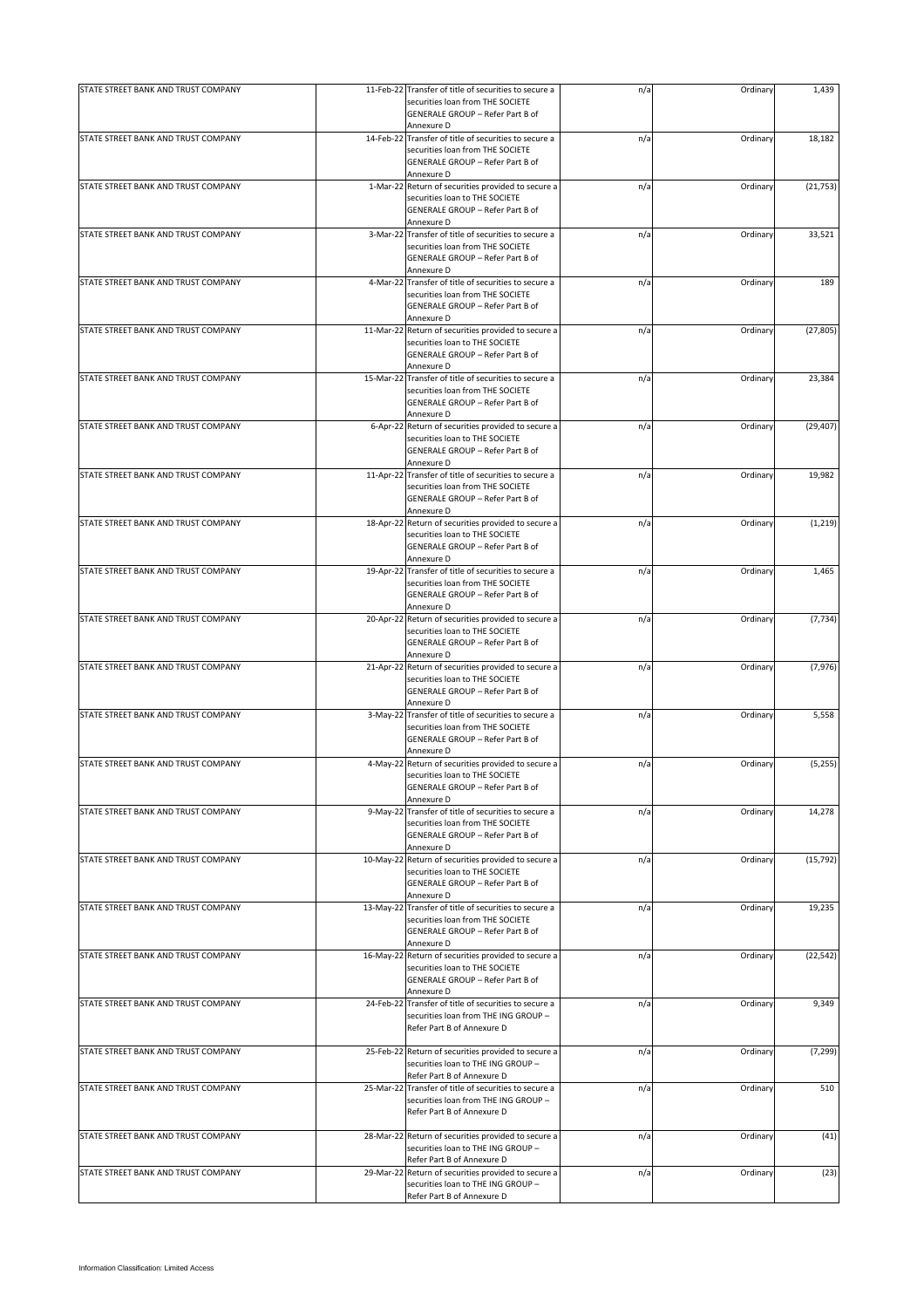| STATE STREET BANK AND TRUST COMPANY | 30-Mar-22 Transfer of title of securities to secure a<br>securities loan from THE ING GROUP -<br>Refer Part B of Annexure D | n/a | Ordinary | 117,244        |
|-------------------------------------|-----------------------------------------------------------------------------------------------------------------------------|-----|----------|----------------|
| STATE STREET BANK AND TRUST COMPANY | 31-Mar-22 Return of securities provided to secure a<br>securities loan to THE ING GROUP -<br>Refer Part B of Annexure D     | n/a | Ordinary | (117, 324)     |
| STATE STREET BANK AND TRUST COMPANY | 1-Apr-22 Transfer of title of securities to secure a<br>securities loan from THE ING GROUP -<br>Refer Part B of Annexure D  | n/a | Ordinary | 43             |
| STATE STREET BANK AND TRUST COMPANY | 4-Apr-22 Return of securities provided to secure a<br>securities loan to THE ING GROUP -<br>Refer Part B of Annexure D      | n/a | Ordinary | (24)           |
| STATE STREET BANK AND TRUST COMPANY | 5-Apr-22 Return of securities provided to secure a<br>securities loan to THE ING GROUP -<br>Refer Part B of Annexure D      | n/a | Ordinary | (40)           |
| STATE STREET BANK AND TRUST COMPANY | 6-Apr-22 Return of securities provided to secure a<br>securities loan to THE ING GROUP -<br>Refer Part B of Annexure D      | n/a | Ordinary | (162)          |
| STATE STREET BANK AND TRUST COMPANY | 7-Apr-22 Transfer of title of securities to secure a<br>securities loan from THE ING GROUP -<br>Refer Part B of Annexure D  | n/a | Ordinary | 17             |
| STATE STREET BANK AND TRUST COMPANY | 8-Apr-22 Return of securities provided to secure a<br>securities loan to THE ING GROUP -<br>Refer Part B of Annexure D      | n/a | Ordinary | (99)           |
| STATE STREET BANK AND TRUST COMPANY | 11-Apr-22 Return of securities provided to secure a<br>securities loan to THE ING GROUP -<br>Refer Part B of Annexure D     | n/a | Ordinary | (57)           |
| STATE STREET BANK AND TRUST COMPANY | 12-Apr-22 Return of securities provided to secure a<br>securities loan to THE ING GROUP -<br>Refer Part B of Annexure D     | n/a | Ordinary | (41)           |
| STATE STREET BANK AND TRUST COMPANY | 13-Apr-22 Return of securities provided to secure a<br>securities loan to THE ING GROUP -<br>Refer Part B of Annexure D     | n/a | Ordinary | (44)           |
| STATE STREET BANK AND TRUST COMPANY | 14-Apr-22 Return of securities provided to secure a<br>securities loan to THE ING GROUP -<br>Refer Part B of Annexure D     | n/a | Ordinary | (21)           |
| STATE STREET BANK AND TRUST COMPANY | 15-Apr-22 Return of securities provided to secure a<br>securities loan to THE ING GROUP -<br>Refer Part B of Annexure D     | n/a | Ordinary | (99)           |
| STATE STREET BANK AND TRUST COMPANY | 19-Apr-22 Return of securities provided to secure a<br>securities loan to THE ING GROUP -<br>Refer Part B of Annexure D     | n/a | Ordinary | (8)            |
| STATE STREET BANK AND TRUST COMPANY | 20-Apr-22 Return of securities provided to secure a<br>securities loan to THE ING GROUP -<br>Refer Part B of Annexure D     | n/a | Ordinary | (29)           |
| STATE STREET BANK AND TRUST COMPANY | 21-Apr-22 Transfer of title of securities to secure a<br>securities loan from THE ING GROUP -<br>Refer Part B of Annexure D | n/a | Ordinary | $\overline{2}$ |
| STATE STREET BANK AND TRUST COMPANY | 22-Apr-22 Return of securities provided to secure a<br>securities loan to THE ING GROUP -<br>Refer Part B of Annexure D     | n/a | Ordinary | (40)           |
| STATE STREET BANK AND TRUST COMPANY | 25-Apr-22 Return of securities provided to secure a<br>securities loan to THE ING GROUP -<br>Refer Part B of Annexure D     | n/a | Ordinary | (39)           |
| STATE STREET BANK AND TRUST COMPANY | 26-Apr-22 Transfer of title of securities to secure a<br>securities loan from THE ING GROUP -<br>Refer Part B of Annexure D | n/a | Ordinary | 13             |
| STATE STREET BANK AND TRUST COMPANY | 27-Apr-22 Transfer of title of securities to secure a<br>securities loan from THE ING GROUP -<br>Refer Part B of Annexure D | n/a | Ordinary | 100            |
| STATE STREET BANK AND TRUST COMPANY | 28-Apr-22 Return of securities provided to secure a<br>securities loan to THE ING GROUP -<br>Refer Part B of Annexure D     | n/a | Ordinary | (9)            |
| STATE STREET BANK AND TRUST COMPANY | 29-Apr-22 Transfer of title of securities to secure a<br>securities loan from THE ING GROUP -<br>Refer Part B of Annexure D | n/a | Ordinary | 21             |
| STATE STREET BANK AND TRUST COMPANY | 2-May-22 Return of securities provided to secure a<br>securities loan to THE ING GROUP -<br>Refer Part B of Annexure D      | n/a | Ordinary | (157)          |
| STATE STREET BANK AND TRUST COMPANY | 3-May-22 Return of securities provided to secure a<br>securities loan to THE ING GROUP -<br>Refer Part B of Annexure D      | n/a | Ordinary | (82)           |
| STATE STREET BANK AND TRUST COMPANY | 4-May-22 Return of securities provided to secure a<br>securities loan to THE ING GROUP -<br>Refer Part B of Annexure D      | n/a | Ordinary | (21)           |
| STATE STREET BANK AND TRUST COMPANY | 5-May-22 Return of securities provided to secure a<br>securities loan to THE ING GROUP -<br>Refer Part B of Annexure D      | n/a | Ordinary | (18)           |
| STATE STREET BANK AND TRUST COMPANY | 6-May-22 Transfer of title of securities to secure a<br>securities loan from THE ING GROUP -<br>Refer Part B of Annexure D  | n/a | Ordinary | 8              |
| STATE STREET BANK AND TRUST COMPANY | 9-May-22 Transfer of title of securities to secure a<br>securities loan from THE ING GROUP -<br>Refer Part B of Annexure D  | n/a | Ordinary | 6              |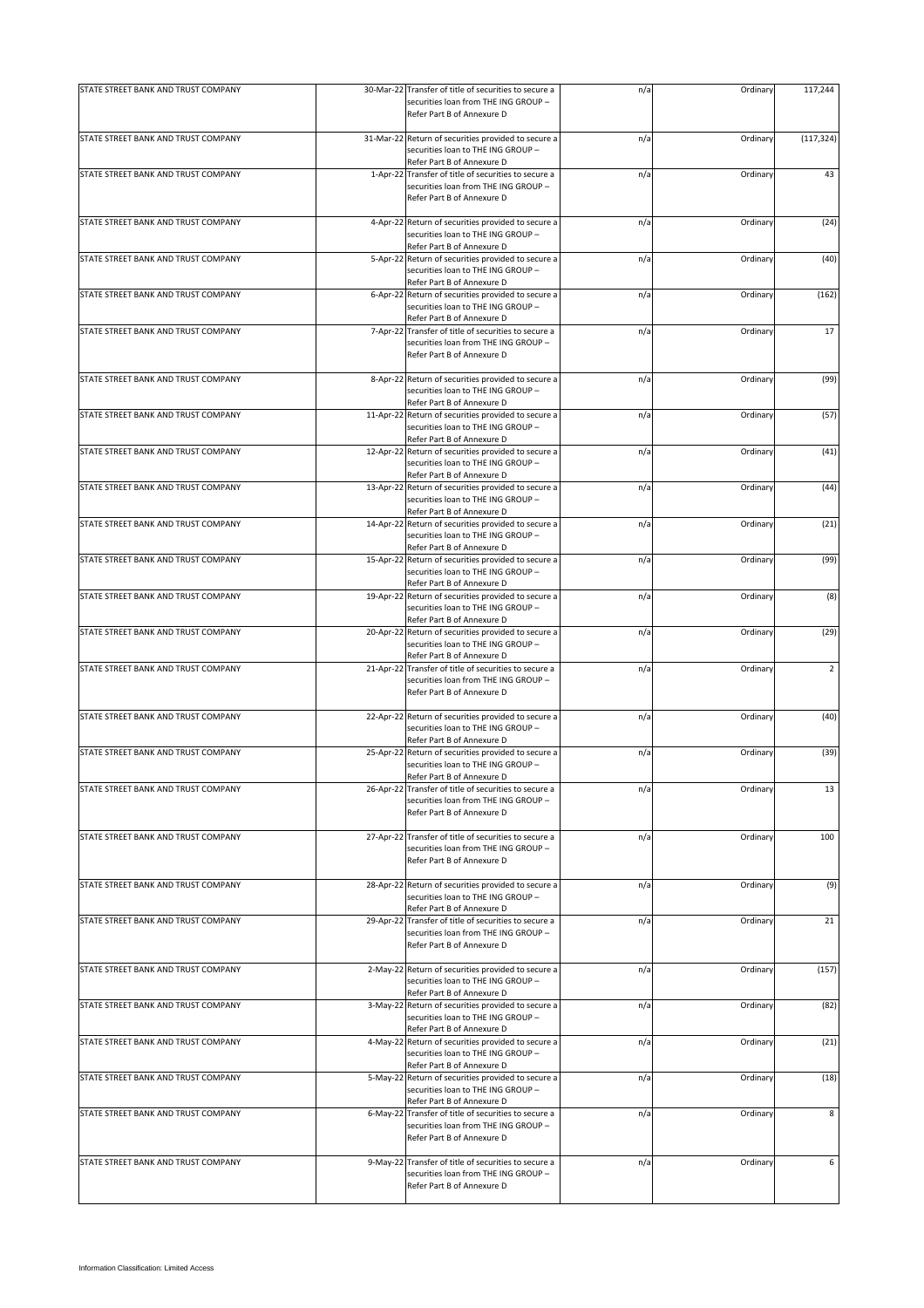| STATE STREET BANK AND TRUST COMPANY | 10-May-22 Transfer of title of securities to secure a<br>securities loan from THE ING GROUP -<br>Refer Part B of Annexure D                 | n/a | Ordinary | 38        |
|-------------------------------------|---------------------------------------------------------------------------------------------------------------------------------------------|-----|----------|-----------|
|                                     |                                                                                                                                             |     |          |           |
| STATE STREET BANK AND TRUST COMPANY | 11-May-22 Transfer of title of securities to secure a<br>securities loan from THE ING GROUP -<br>Refer Part B of Annexure D                 | n/a | Ordinary | 106       |
| STATE STREET BANK AND TRUST COMPANY | 12-May-22 Transfer of title of securities to secure a<br>securities loan from THE ING GROUP -<br>Refer Part B of Annexure D                 | n/a | Ordinary | 95        |
| STATE STREET BANK AND TRUST COMPANY | 13-May-22 Transfer of title of securities to secure a<br>securities loan from THE ING GROUP -<br>Refer Part B of Annexure D                 | n/a | Ordinary | 38,634    |
| STATE STREET BANK AND TRUST COMPANY | 16-May-22 Return of securities provided to secure a<br>securities loan to THE ING GROUP -<br>Refer Part B of Annexure D                     | n/a | Ordinary | (3,879)   |
| STATE STREET BANK AND TRUST COMPANY | 17-May-22 Transfer of title of securities to secure a<br>securities loan from THE ING GROUP -<br>Refer Part B of Annexure D                 | n/a | Ordinary | 666       |
| STATE STREET BANK AND TRUST COMPANY | 18-May-22 Return of securities provided to secure a<br>securities loan to THE ING GROUP -<br>Refer Part B of Annexure D                     | n/a | Ordinary | (35, 344) |
| STATE STREET BANK AND TRUST COMPANY | 19-May-22 Transfer of title of securities to secure a<br>securities loan from THE ING GROUP -<br>Refer Part B of Annexure D                 | n/a | Ordinary | 9,338     |
| STATE STREET BANK AND TRUST COMPANY | 20-May-22 Return of securities provided to secure a<br>securities loan to THE ING GROUP -<br>Refer Part B of Annexure D                     | n/a | Ordinary | (9, 287)  |
| STATE STREET BANK AND TRUST COMPANY | 28-Jan-22 Transfer of title of securities to secure a<br>securities loan from THE SOCIETE<br>GENERALE GROUP - Refer Part B of<br>Annexure D | n/a | Ordinary | 198       |
| STATE STREET BANK AND TRUST COMPANY | 31-Jan-22 Transfer of title of securities to secure a<br>securities loan from THE SOCIETE<br>GENERALE GROUP - Refer Part B of<br>Annexure D | n/a | Ordinary | 9         |
| STATE STREET BANK AND TRUST COMPANY | 1-Feb-22 Transfer of title of securities to secure a<br>securities loan from THE SOCIETE<br>GENERALE GROUP - Refer Part B of<br>Annexure D  | n/a | Ordinary | 4         |
| STATE STREET BANK AND TRUST COMPANY | 15-Feb-22 Transfer of title of securities to secure a<br>securities loan from THE SOCIETE<br>GENERALE GROUP - Refer Part B of<br>Annexure D | n/a | Ordinary | 728       |
| STATE STREET BANK AND TRUST COMPANY | 14-Mar-22 Return of securities provided to secure a<br>securities loan to THE SOCIETE<br>GENERALE GROUP - Refer Part B of<br>Annexure D     | n/a | Ordinary | (734)     |
| STATE STREET BANK AND TRUST COMPANY | 16-Mar-22 Return of securities provided to secure a<br>securities loan to THE SOCIETE<br>GENERALE GROUP - Refer Part B of<br>Annexure D     | n/a | Ordinary | (63)      |
| STATE STREET BANK AND TRUST COMPANY | 31-Mar-22 Transfer of title of securities to secure a<br>securities loan from THE SOCIETE<br>GENERALE GROUP - Refer Part B of<br>Annexure D | n/a | Ordinary | 77        |
| STATE STREET BANK AND TRUST COMPANY | 1-Apr-22 Return of securities provided to secure a<br>securities loan to THE SOCIETE<br>GENERALE GROUP - Refer Part B of<br>Annexure D      | n/a | Ordinary | (74)      |
| STATE STREET BANK AND TRUST COMPANY | 8-Apr-22 Transfer of title of securities to secure a<br>securities loan from THE SOCIETE<br>GENERALE GROUP - Refer Part B of<br>Annexure D  | n/a | Ordinary | 75        |
| STATE STREET BANK AND TRUST COMPANY | 11-Apr-22 Return of securities provided to secure a<br>securities loan to THE SOCIETE<br>GENERALE GROUP - Refer Part B of<br>Annexure D     | n/a | Ordinary | (219)     |
| STATE STREET BANK AND TRUST COMPANY | 30-Mar-22 Transfer of title of securities to secure a<br>securities loan from THE CREDIT SUISSE<br>GROUP - Refer Part B of Annexure D       | n/a | Ordinary | 3,480     |
| STATE STREET BANK AND TRUST COMPANY | 6-Apr-22 Return of securities provided to secure a<br>securities loan to THE CREDIT SUISSE<br>GROUP - Refer Part B of Annexure D            | n/a | Ordinary | (3, 478)  |
| STATE STREET BANK AND TRUST COMPANY | 5-May-22 Transfer of title of securities to secure a<br>securities loan from THE CREDIT SUISSE<br>GROUP - Refer Part B of Annexure D        | n/a | Ordinary | 1,944     |
| STATE STREET BANK AND TRUST COMPANY | 6-May-22 Return of securities provided to secure a<br>securities loan to THE CREDIT SUISSE<br>GROUP - Refer Part B of Annexure D            | n/a | Ordinary | (627)     |
| STATE STREET BANK AND TRUST COMPANY | 9-May-22 Transfer of title of securities to secure a<br>securities loan from THE CREDIT SUISSE<br>GROUP - Refer Part B of Annexure D        | n/a | Ordinary | 65        |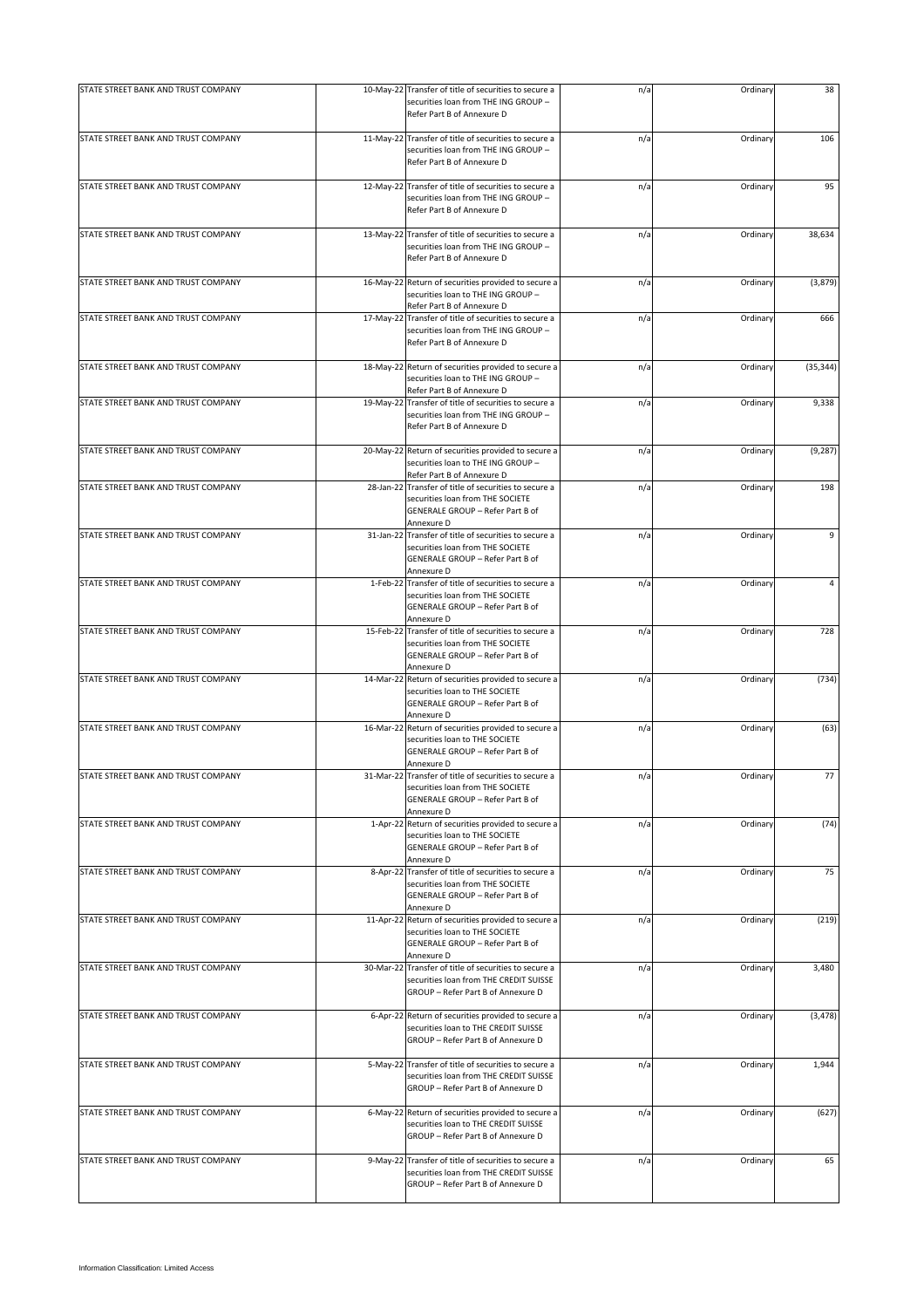| STATE STREET BANK AND TRUST COMPANY | 10-May-22 Return of securities provided to secure a<br>securities loan to THE CREDIT SUISSE<br>GROUP - Refer Part B of Annexure D     | n/a | Ordinary | (1, 384)   |
|-------------------------------------|---------------------------------------------------------------------------------------------------------------------------------------|-----|----------|------------|
| STATE STREET BANK AND TRUST COMPANY | 6-Apr-22 Transfer of title of securities to secure a<br>securities loan from THE CREDIT SUISSE<br>GROUP - Refer Part B of Annexure D  | n/a | Ordinary | 1,121      |
| STATE STREET BANK AND TRUST COMPANY | 7-Apr-22 Return of securities provided to secure a<br>securities loan to THE CREDIT SUISSE<br>GROUP - Refer Part B of Annexure D      | n/a | Ordinary | (9)        |
| STATE STREET BANK AND TRUST COMPANY | 11-Apr-22 Transfer of title of securities to secure a<br>securities loan from THE CREDIT SUISSE<br>GROUP - Refer Part B of Annexure D | n/a | Ordinary | 964        |
| STATE STREET BANK AND TRUST COMPANY | 13-Apr-22 Transfer of title of securities to secure a<br>securities loan from THE CREDIT SUISSE<br>GROUP - Refer Part B of Annexure D | n/a | Ordinary | 2,238      |
| STATE STREET BANK AND TRUST COMPANY | 14-Apr-22 Transfer of title of securities to secure a<br>securities loan from THE CREDIT SUISSE<br>GROUP - Refer Part B of Annexure D | n/a | Ordinary | 110,477    |
| STATE STREET BANK AND TRUST COMPANY | 15-Apr-22 Return of securities provided to secure a<br>securities loan to THE CREDIT SUISSE<br>GROUP - Refer Part B of Annexure D     | n/a | Ordinary | (1, 197)   |
| STATE STREET BANK AND TRUST COMPANY | 18-Apr-22 Transfer of title of securities to secure a<br>securities loan from THE CREDIT SUISSE<br>GROUP - Refer Part B of Annexure D | n/a | Ordinary | 2,877      |
| STATE STREET BANK AND TRUST COMPANY | 19-Apr-22 Return of securities provided to secure a<br>securities loan to THE CREDIT SUISSE<br>GROUP - Refer Part B of Annexure D     | n/a | Ordinary | (4,089)    |
| STATE STREET BANK AND TRUST COMPANY | 20-Apr-22 Return of securities provided to secure a<br>securities loan to THE CREDIT SUISSE<br>GROUP - Refer Part B of Annexure D     | n/a | Ordinary | (63, 599)  |
| STATE STREET BANK AND TRUST COMPANY | 21-Apr-22 Return of securities provided to secure a<br>securities loan to THE CREDIT SUISSE<br>GROUP - Refer Part B of Annexure D     | n/a | Ordinary | (345)      |
| STATE STREET BANK AND TRUST COMPANY | 22-Apr-22 Transfer of title of securities to secure a<br>securities loan from THE CREDIT SUISSE<br>GROUP - Refer Part B of Annexure D | n/a | Ordinary | 13,174     |
| STATE STREET BANK AND TRUST COMPANY | 2-May-22 Transfer of title of securities to secure a<br>securities loan from THE CREDIT SUISSE<br>GROUP - Refer Part B of Annexure D  | n/a | Ordinary | 55,511     |
| STATE STREET BANK AND TRUST COMPANY | 3-May-22 Transfer of title of securities to secure a<br>securities loan from THE CREDIT SUISSE<br>GROUP - Refer Part B of Annexure D  | n/a | Ordinary | 988        |
| STATE STREET BANK AND TRUST COMPANY | 4-May-22 Return of securities provided to secure a<br>securities loan to THE CREDIT SUISSE<br>GROUP - Refer Part B of Annexure D      | n/a | Ordinary | (2, 346)   |
| STATE STREET BANK AND TRUST COMPANY | 5-May-22 Return of securities provided to secure a<br>securities loan to THE CREDIT SUISSE<br>GROUP - Refer Part B of Annexure D      | n/a | Ordinary | (78,007)   |
| STATE STREET BANK AND TRUST COMPANY | 6-May-22 Transfer of title of securities to secure a<br>securities loan from THE CREDIT SUISSE<br>GROUP - Refer Part B of Annexure D  | n/a | Ordinary | 67,678     |
| STATE STREET BANK AND TRUST COMPANY | 9-May-22 Transfer of title of securities to secure a<br>securities loan from THE CREDIT SUISSE<br>GROUP - Refer Part B of Annexure D  | n/a | Ordinary | 2,315      |
| STATE STREET BANK AND TRUST COMPANY | 11-May-22 Transfer of title of securities to secure a<br>securities loan from THE CREDIT SUISSE<br>GROUP - Refer Part B of Annexure D | n/a | Ordinary | 88,411     |
| STATE STREET BANK AND TRUST COMPANY | 12-May-22 Return of securities provided to secure a<br>securities loan to THE CREDIT SUISSE<br>GROUP - Refer Part B of Annexure D     | n/a | Ordinary | (196, 031) |
| STATE STREET BANK AND TRUST COMPANY | 13-May-22 Transfer of title of securities to secure a<br>securities loan from THE CREDIT SUISSE<br>GROUP - Refer Part B of Annexure D | n/a | Ordinary | 808        |
| STATE STREET BANK AND TRUST COMPANY | 18-May-22 Return of securities provided to secure a<br>securities loan to THE CREDIT SUISSE<br>GROUP - Refer Part B of Annexure D     | n/a | Ordinary | (17)       |
| STATE STREET BANK AND TRUST COMPANY | 19-May-22 Return of securities provided to secure a<br>securities loan to THE CREDIT SUISSE<br>GROUP - Refer Part B of Annexure D     | n/a | Ordinary | (920)      |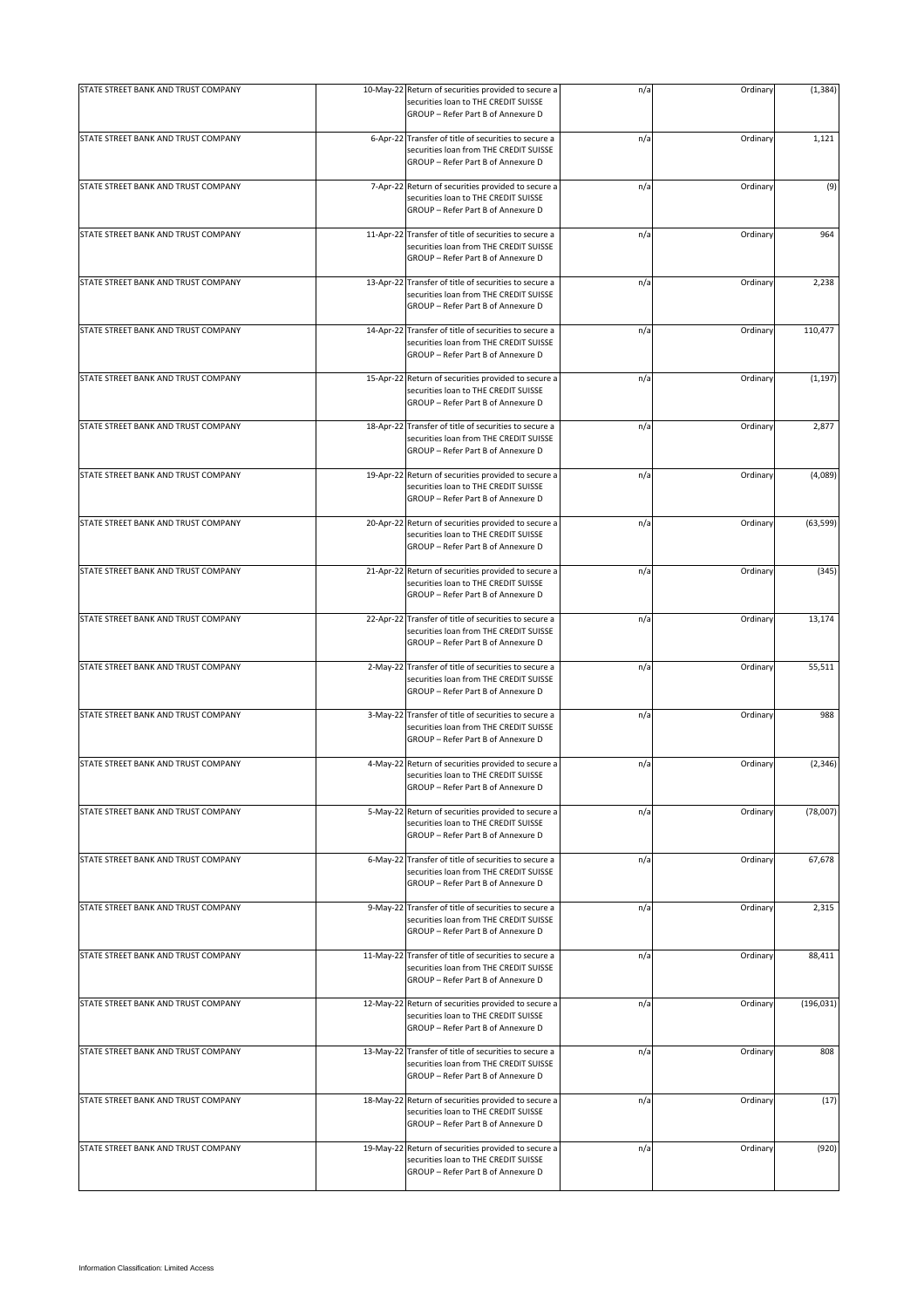| STATE STREET BANK AND TRUST COMPANY | 25-Jan-22 Transfer of title of securities to secure a<br>securities loan from THE ING GROUP -<br>Refer Part B of Annexure D                        | n/a | Ordinary | 10,420    |
|-------------------------------------|----------------------------------------------------------------------------------------------------------------------------------------------------|-----|----------|-----------|
| STATE STREET BANK AND TRUST COMPANY | 28-Jan-22 Return of securities provided to secure a<br>securities loan to THE ING GROUP -<br>Refer Part B of Annexure D                            | n/a | Ordinary | (8, 527)  |
| STATE STREET BANK AND TRUST COMPANY | 31-Jan-22 Transfer of title of securities to secure a<br>securities loan from THE ING GROUP -<br>Refer Part B of Annexure D                        | n/a | Ordinary | 10,660    |
| STATE STREET BANK AND TRUST COMPANY | 1-Feb-22 Return of securities provided to secure a<br>securities loan to THE ING GROUP -<br>Refer Part B of Annexure D                             | n/a | Ordinary | (9, 559)  |
| STATE STREET BANK AND TRUST COMPANY | 3-Feb-22 Transfer of title of securities to secure a<br>securities loan from THE ING GROUP -<br>Refer Part B of Annexure D                         | n/a | Ordinary | 9,205     |
| STATE STREET BANK AND TRUST COMPANY | 7-Feb-22 Return of securities provided to secure a<br>securities loan to THE ING GROUP -<br>Refer Part B of Annexure D                             | n/a | Ordinary | (11, 329) |
| STATE STREET BANK AND TRUST COMPANY | 8-Feb-22 Transfer of title of securities to secure a<br>securities loan from THE ING GROUP -<br>Refer Part B of Annexure D                         | n/a | Ordinary | 13,230    |
| STATE STREET BANK AND TRUST COMPANY | 9-Feb-22 Transfer of title of securities to secure a<br>securities loan from THE ING GROUP -<br>Refer Part B of Annexure D                         | n/a | Ordinary | 1,385     |
| STATE STREET BANK AND TRUST COMPANY | 10-Feb-22 Return of securities provided to secure a<br>securities loan to THE ING GROUP -<br>Refer Part B of Annexure D                            | n/a | Ordinary | (4, 865)  |
| STATE STREET BANK AND TRUST COMPANY | 14-Feb-22 Transfer of title of securities to secure a<br>securities loan from THE ING GROUP -<br>Refer Part B of Annexure D                        | n/a | Ordinary | 3,513     |
| STATE STREET BANK AND TRUST COMPANY | 16-Feb-22 Transfer of title of securities to secure a<br>securities loan from THE ING GROUP -<br>Refer Part B of Annexure D                        | n/a | Ordinary | 7,612     |
| STATE STREET BANK AND TRUST COMPANY | 21-Feb-22 Return of securities provided to secure a<br>securities loan to THE ING GROUP -<br>Refer Part B of Annexure D                            | n/a | Ordinary | (19, 509) |
| STATE STREET BANK AND TRUST COMPANY | 22-Feb-22 Transfer of title of securities to secure a<br>securities loan from THE ING GROUP -<br>Refer Part B of Annexure D                        | n/a | Ordinary | 19,940    |
| STATE STREET BANK AND TRUST COMPANY | 24-Feb-22 Return of securities provided to secure a<br>securities loan to THE ING GROUP -<br>Refer Part B of Annexure D                            | n/a | Ordinary | (6,006)   |
| STATE STREET BANK AND TRUST COMPANY | 28-Feb-22 Return of securities provided to secure a<br>securities loan to THE ING GROUP -<br>Refer Part B of Annexure D                            | n/a | Ordinary | (1,019)   |
| STATE STREET BANK AND TRUST COMPANY | 1-Mar-22 Return of securities provided to secure a<br>securities loan to THE ING GROUP -<br>Refer Part B of Annexure D                             | n/a | Ordinary | (15, 149) |
| STATE STREET BANK AND TRUST COMPANY | 24-Jan-22 Transfer of title of securities to secure a<br>securities loan from THE SOCIETE<br>GENERALE GROUP - Refer Part B of<br>Annexure D        | n/a | Ordinary | 55,529    |
| STATE STREET BANK AND TRUST COMPANY | 25-Jan-22 Return of securities provided to secure a<br>securities loan to THE SOCIETE<br>GENERALE GROUP - Refer Part B of<br>Annexure D            | n/a | Ordinary | (32, 431) |
| STATE STREET BANK AND TRUST COMPANY | 26-Jan-22 Return of securities provided to secure a<br>securities loan to THE SOCIETE<br>GENERALE GROUP - Refer Part B of<br>Annexure D            | n/a | Ordinary | (2,053)   |
| STATE STREET BANK AND TRUST COMPANY | 27-Jan-22 Transfer of title of securities to secure a<br>securities loan from THE SOCIETE<br><b>GENERALE GROUP - Refer Part B of</b><br>Annexure D | n/a | Ordinary | 31,499    |
| STATE STREET BANK AND TRUST COMPANY | 28-Jan-22 Return of securities provided to secure a<br>securities loan to THE SOCIETE<br>GENERALE GROUP - Refer Part B of<br>Annexure D            | n/a | Ordinary | (38, 185) |
| STATE STREET BANK AND TRUST COMPANY | 31-Jan-22 Transfer of title of securities to secure a<br>securities loan from THE SOCIETE<br>GENERALE GROUP - Refer Part B of<br>Annexure D        | n/a | Ordinary | 1,322     |
| STATE STREET BANK AND TRUST COMPANY | 1-Feb-22 Transfer of title of securities to secure a<br>securities loan from THE SOCIETE<br>GENERALE GROUP - Refer Part B of<br>Annexure D         | n/a | Ordinary | 14,563    |
| STATE STREET BANK AND TRUST COMPANY | 11-Feb-22 Return of securities provided to secure a<br>securities loan to THE SOCIETE<br>GENERALE GROUP - Refer Part B of<br>Annexure D            | n/a | Ordinary | (16, 052) |
| STATE STREET BANK AND TRUST COMPANY | 14-Feb-22 Transfer of title of securities to secure a<br>securities loan from THE SOCIETE<br>GENERALE GROUP - Refer Part B of<br>Annexure D        | n/a | Ordinary | 71,069    |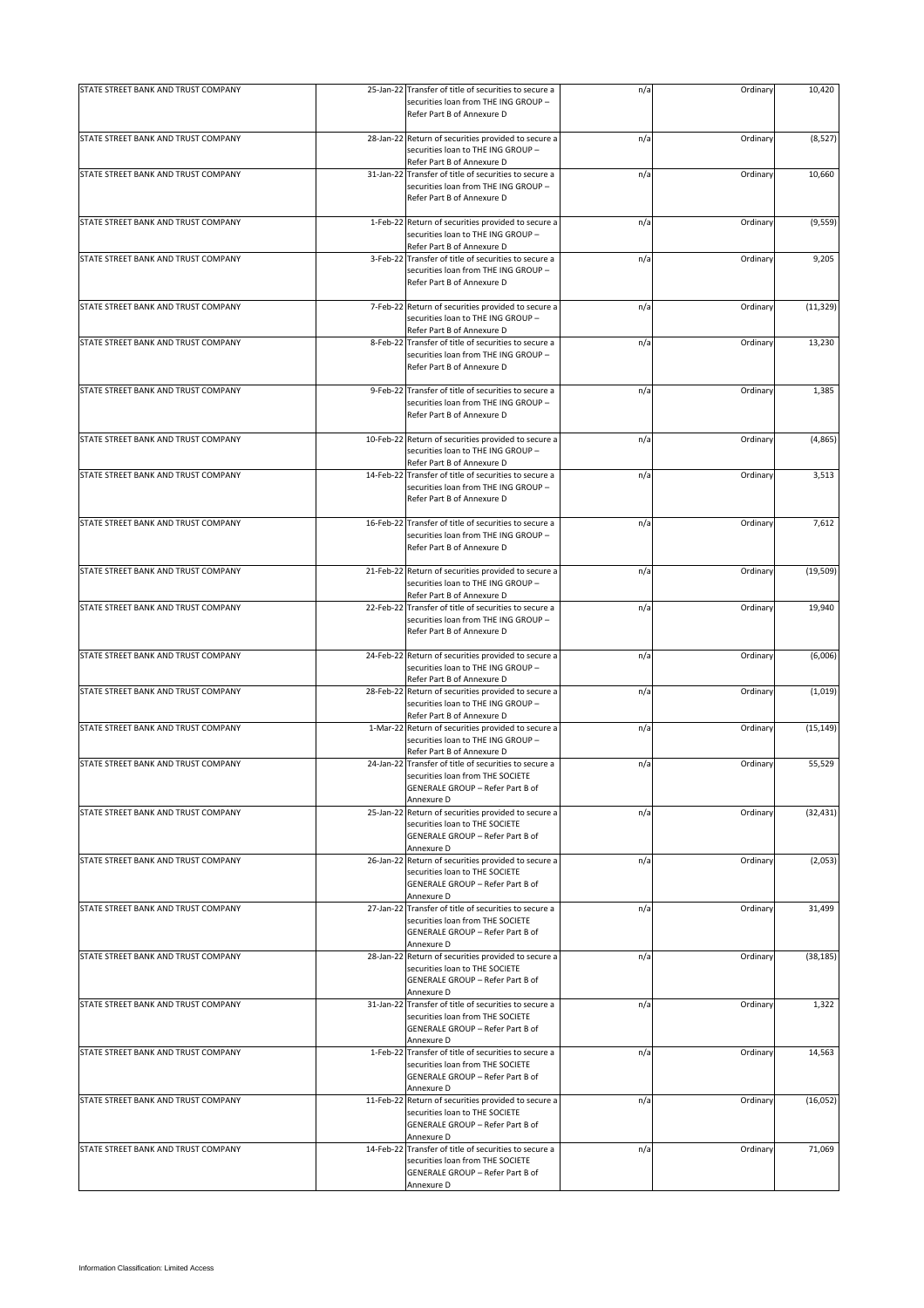| STATE STREET BANK AND TRUST COMPANY | 15-Feb-22 Transfer of title of securities to secure a<br>securities loan from THE SOCIETE<br>GENERALE GROUP - Refer Part B of | n/a | Ordinary | 37,430     |
|-------------------------------------|-------------------------------------------------------------------------------------------------------------------------------|-----|----------|------------|
|                                     | Annexure D                                                                                                                    |     |          |            |
| STATE STREET BANK AND TRUST COMPANY | 1-Mar-22 Return of securities provided to secure a                                                                            | n/a | Ordinary | (122, 201) |
|                                     | securities loan to THE SOCIETE<br>GENERALE GROUP - Refer Part B of                                                            |     |          |            |
|                                     | Annexure D                                                                                                                    |     |          |            |
| STATE STREET BANK AND TRUST COMPANY | 3-Mar-22 Transfer of title of securities to secure a                                                                          | n/a | Ordinary | 133,548    |
|                                     | securities loan from THE SOCIETE                                                                                              |     |          |            |
|                                     |                                                                                                                               |     |          |            |
|                                     | GENERALE GROUP - Refer Part B of                                                                                              |     |          |            |
|                                     | Annexure D                                                                                                                    |     |          |            |
| STATE STREET BANK AND TRUST COMPANY | 4-Mar-22 Transfer of title of securities to secure a                                                                          | n/a | Ordinary | 1,669      |
|                                     | securities loan from THE SOCIETE                                                                                              |     |          |            |
|                                     | GENERALE GROUP - Refer Part B of                                                                                              |     |          |            |
|                                     | Annexure D                                                                                                                    |     |          |            |
| STATE STREET BANK AND TRUST COMPANY | 11-Mar-22 Return of securities provided to secure a                                                                           | n/a | Ordinary | (113, 931) |
|                                     | securities loan to THE SOCIETE                                                                                                |     |          |            |
|                                     | GENERALE GROUP - Refer Part B of                                                                                              |     |          |            |
|                                     | Annexure D                                                                                                                    |     |          |            |
| STATE STREET BANK AND TRUST COMPANY | 14-Mar-22 Transfer of title of securities to secure a                                                                         | n/a | Ordinary | 16,091     |
|                                     | securities loan from THE SOCIETE                                                                                              |     |          |            |
|                                     |                                                                                                                               |     |          |            |
|                                     | GENERALE GROUP - Refer Part B of                                                                                              |     |          |            |
|                                     | Annexure D                                                                                                                    |     |          |            |
| STATE STREET BANK AND TRUST COMPANY | 15-Mar-22 Transfer of title of securities to secure a                                                                         | n/a | Ordinary | 65,737     |
|                                     | securities loan from THE SOCIETE                                                                                              |     |          |            |
|                                     | GENERALE GROUP - Refer Part B of                                                                                              |     |          |            |
|                                     | Annexure D                                                                                                                    |     |          |            |
| STATE STREET BANK AND TRUST COMPANY | 16-Mar-22 Return of securities provided to secure a                                                                           | n/a | Ordinary | (79,065)   |
|                                     |                                                                                                                               |     |          |            |
|                                     | securities loan to THE SOCIETE                                                                                                |     |          |            |
|                                     | GENERALE GROUP - Refer Part B of                                                                                              |     |          |            |
|                                     | Annexure D                                                                                                                    |     |          |            |
| STATE STREET BANK AND TRUST COMPANY | 31-Mar-22 Transfer of title of securities to secure a                                                                         | n/a | Ordinary | 7,525      |
|                                     | securities loan from THE SOCIETE                                                                                              |     |          |            |
|                                     | GENERALE GROUP - Refer Part B of                                                                                              |     |          |            |
|                                     | Annexure D                                                                                                                    |     |          |            |
| STATE STREET BANK AND TRUST COMPANY | 1-Apr-22 Return of securities provided to secure a                                                                            | n/a | Ordinary | (10, 466)  |
|                                     |                                                                                                                               |     |          |            |
|                                     | securities loan to THE SOCIETE                                                                                                |     |          |            |
|                                     | GENERALE GROUP - Refer Part B of                                                                                              |     |          |            |
|                                     | Annexure D                                                                                                                    |     |          |            |
| STATE STREET BANK AND TRUST COMPANY | 6-Apr-22 Return of securities provided to secure a                                                                            | n/a | Ordinary | (21, 593)  |
|                                     | securities loan to THE SOCIETE                                                                                                |     |          |            |
|                                     | GENERALE GROUP - Refer Part B of                                                                                              |     |          |            |
|                                     | Annexure D                                                                                                                    |     |          |            |
|                                     |                                                                                                                               |     |          |            |
| STATE STREET BANK AND TRUST COMPANY | 8-Apr-22 Transfer of title of securities to secure a                                                                          | n/a | Ordinary | 31,421     |
|                                     | securities loan from THE SOCIETE                                                                                              |     |          |            |
|                                     | GENERALE GROUP - Refer Part B of                                                                                              |     |          |            |
|                                     | Annexure D                                                                                                                    |     |          |            |
| STATE STREET BANK AND TRUST COMPANY | 11-Apr-22 Transfer of title of securities to secure a                                                                         | n/a | Ordinary | 115,985    |
|                                     | securities loan from THE SOCIETE                                                                                              |     |          |            |
|                                     | GENERALE GROUP - Refer Part B of                                                                                              |     |          |            |
|                                     |                                                                                                                               |     |          |            |
|                                     | Annexure D                                                                                                                    |     |          |            |
| STATE STREET BANK AND TRUST COMPANY | 18-Apr-22 Return of securities provided to secure a                                                                           | n/a | Ordinary | (17, 544)  |
|                                     | securities loan to THE SOCIETE                                                                                                |     |          |            |
|                                     | GENERALE GROUP - Refer Part B of                                                                                              |     |          |            |
|                                     | Annexure D                                                                                                                    |     |          |            |
| STATE STREET BANK AND TRUST COMPANY | 19-Apr-22 Return of securities provided to secure a                                                                           | n/a | Ordinary | (1,746)    |
|                                     | securities loan to THE SOCIETE                                                                                                |     |          |            |
|                                     | GENERALE GROUP - Refer Part B of                                                                                              |     |          |            |
|                                     | Annexure D                                                                                                                    |     |          |            |
|                                     |                                                                                                                               |     |          |            |
| STATE STREET BANK AND TRUST COMPANY | 20-Apr-22 Return of securities provided to secure a                                                                           | n/a | Ordinary | (48, 920)  |
|                                     | securities loan to THE SOCIETE                                                                                                |     |          |            |
|                                     | GENERALE GROUP - Refer Part B of                                                                                              |     |          |            |
|                                     | Annexure D                                                                                                                    |     |          |            |
| STATE STREET BANK AND TRUST COMPANY | 21-Apr-22 Return of securities provided to secure a                                                                           | n/a | Ordinary | (50, 189)  |
|                                     | securities loan to THE SOCIETE                                                                                                |     |          |            |
|                                     | GENERALE GROUP - Refer Part B of                                                                                              |     |          |            |
|                                     | Annexure D                                                                                                                    |     |          |            |
|                                     |                                                                                                                               |     |          |            |
| STATE STREET BANK AND TRUST COMPANY | 25-Apr-22 Transfer of title of securities to secure a                                                                         | n/a | Ordinary | 18,785     |
|                                     | securities loan from THE SOCIETE                                                                                              |     |          |            |
|                                     | GENERALE GROUP - Refer Part B of                                                                                              |     |          |            |
|                                     | Annexure D                                                                                                                    |     |          |            |
| STATE STREET BANK AND TRUST COMPANY | 3-May-22 Transfer of title of securities to secure a                                                                          | n/a | Ordinary | 20,600     |
|                                     | securities loan from THE SOCIETE                                                                                              |     |          |            |
|                                     | GENERALE GROUP - Refer Part B of                                                                                              |     |          |            |
|                                     | Annexure D                                                                                                                    |     |          |            |
|                                     |                                                                                                                               |     |          |            |
| STATE STREET BANK AND TRUST COMPANY | 4-May-22 Return of securities provided to secure a                                                                            | n/a | Ordinary | (35, 962)  |
|                                     | securities loan to THE SOCIETE                                                                                                |     |          |            |
|                                     | GENERALE GROUP - Refer Part B of                                                                                              |     |          |            |
|                                     | Annexure D                                                                                                                    |     |          |            |
| STATE STREET BANK AND TRUST COMPANY | 9-May-22 Transfer of title of securities to secure a                                                                          | n/a | Ordinary | 95,460     |
|                                     | securities loan from THE SOCIETE                                                                                              |     |          |            |
|                                     |                                                                                                                               |     |          |            |
|                                     | GENERALE GROUP - Refer Part B of                                                                                              |     |          |            |
|                                     | Annexure D                                                                                                                    |     |          |            |
| STATE STREET BANK AND TRUST COMPANY | 10-May-22 Return of securities provided to secure a                                                                           | n/a | Ordinary | (105, 385) |
|                                     | securities loan to THE SOCIETE                                                                                                |     |          |            |
|                                     | GENERALE GROUP - Refer Part B of                                                                                              |     |          |            |
|                                     | Annexure D                                                                                                                    |     |          |            |
| STATE STREET BANK AND TRUST COMPANY | 12-May-22 Transfer of title of securities to secure a                                                                         | n/a | Ordinary | 1,884      |
|                                     | securities loan from THE SOCIETE                                                                                              |     |          |            |
|                                     |                                                                                                                               |     |          |            |
|                                     | GENERALE GROUP - Refer Part B of                                                                                              |     |          |            |
|                                     | Annexure D                                                                                                                    |     |          |            |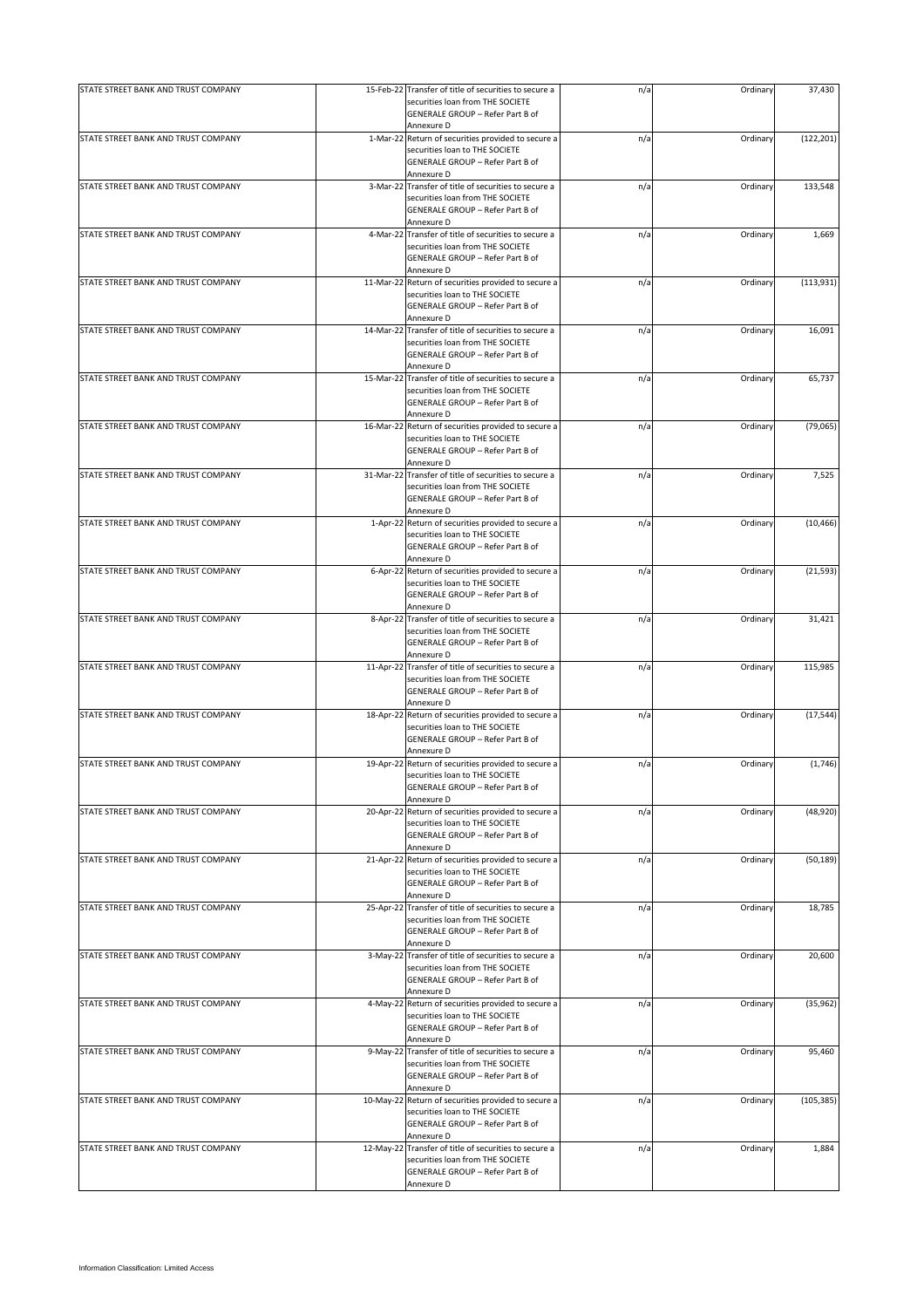| STATE STREET BANK AND TRUST COMPANY |           | 13-May-22 Transfer of title of securities to secure a                                     | n/a | Ordinary | 135,504        |
|-------------------------------------|-----------|-------------------------------------------------------------------------------------------|-----|----------|----------------|
|                                     |           | securities loan from THE SOCIETE<br>GENERALE GROUP - Refer Part B of<br>Annexure D        |     |          |                |
| STATE STREET BANK AND TRUST COMPANY |           | 16-May-22 Return of securities provided to secure a                                       | n/a | Ordinary | (159, 902)     |
|                                     |           | securities loan to THE SOCIETE<br>GENERALE GROUP - Refer Part B of<br>Annexure D          |     |          |                |
| STATE STREET BANK AND TRUST COMPANY |           | 24-Feb-22 Transfer of title of securities to secure a                                     | n/a | Ordinary | 59,321         |
|                                     |           | securities loan from THE UBS GROUP -<br>Refer Part B of Annexure D                        |     |          |                |
| STATE STREET BANK AND TRUST COMPANY |           | 25-Feb-22 Return of securities provided to secure a<br>securities loan to THE UBS GROUP - | n/a | Ordinary | (59, 321)      |
|                                     |           | Refer Part B of Annexure D                                                                |     |          |                |
| STATE STREET BANK AND TRUST COMPANY |           | 11-Mar-22 Transfer of title of securities to secure a<br>securities loan from THE SOCIETE | n/a | Ordinary | 1              |
|                                     |           | GENERALE GROUP - Refer Part B of<br>Annexure D                                            |     |          |                |
| STATE STREET BANK AND TRUST COMPANY |           | 15-Mar-22 Transfer of title of securities to secure a<br>securities loan from THE SOCIETE | n/a | Ordinary | 2              |
|                                     |           | GENERALE GROUP - Refer Part B of<br>Annexure D                                            |     |          |                |
| STATE STREET BANK AND TRUST COMPANY |           | 6-Apr-22 Return of securities provided to secure a<br>securities loan to THE SOCIETE      | n/a | Ordinary | (3)            |
|                                     |           | GENERALE GROUP - Refer Part B of<br>Annexure D                                            |     |          |                |
| STATE STREET BANK AND TRUST COMPANY |           | 11-Apr-22 Transfer of title of securities to secure a                                     | n/a | Ordinary | 2              |
|                                     |           | securities loan from THE SOCIETE<br>GENERALE GROUP - Refer Part B of<br>Annexure D        |     |          |                |
| STATE STREET BANK AND TRUST COMPANY |           | 20-Apr-22 Return of securities provided to secure a                                       | n/a | Ordinary | (1)            |
|                                     |           | securities loan to THE SOCIETE<br>GENERALE GROUP - Refer Part B of<br>Annexure D          |     |          |                |
| STATE STREET BANK AND TRUST COMPANY |           | 21-Apr-22 Return of securities provided to secure a                                       | n/a | Ordinary | (1)            |
|                                     |           | securities loan to THE SOCIETE<br>GENERALE GROUP - Refer Part B of                        |     |          |                |
|                                     |           | Annexure D                                                                                |     |          |                |
| STATE STREET BANK AND TRUST COMPANY |           | 3-May-22 Transfer of title of securities to secure a<br>securities loan from THE SOCIETE  | n/a | Ordinary | $\mathbf{1}$   |
|                                     |           | GENERALE GROUP - Refer Part B of                                                          |     |          |                |
| STATE STREET BANK AND TRUST COMPANY |           | Annexure D<br>4-May-22 Return of securities provided to secure a                          | n/a | Ordinary | (1)            |
|                                     |           | securities loan to THE SOCIETE                                                            |     |          |                |
|                                     |           | GENERALE GROUP - Refer Part B of<br>Annexure D                                            |     |          |                |
| STATE STREET BANK AND TRUST COMPANY |           | 9-May-22 Transfer of title of securities to secure a                                      | n/a | Ordinary | $\overline{2}$ |
|                                     |           | securities loan from THE SOCIETE<br>GENERALE GROUP - Refer Part B of<br>Annexure D        |     |          |                |
| STATE STREET BANK AND TRUST COMPANY |           | 10-May-22 Return of securities provided to secure a                                       | n/a | Ordinary | (2)            |
|                                     |           | securities loan to THE SOCIETE<br>GENERALE GROUP - Refer Part B of<br>Annexure D          |     |          |                |
| STATE STREET BANK AND TRUST COMPANY |           | 13-May-22 Transfer of title of securities to secure a                                     | n/a | Ordinary | 2              |
|                                     |           | securities loan from THE SOCIETE<br>GENERALE GROUP - Refer Part B of<br>Annexure D        |     |          |                |
| STATE STREET BANK AND TRUST COMPANY | 16-May-22 | Return of securities provided to secure a                                                 | n/a | Ordinary | (3)            |
|                                     |           | securities loan to THE SOCIETE<br>GENERALE GROUP - Refer Part B of                        |     |          |                |
| STATE STREET BANK AND TRUST COMPANY |           | Annexure D<br>24-Feb-22 Transfer of title of securities to secure a                       | n/a | Ordinary | 38,705         |
|                                     |           | securities loan from THE ING GROUP -<br>Refer Part B of Annexure D                        |     |          |                |
| STATE STREET BANK AND TRUST COMPANY |           | 25-Feb-22 Return of securities provided to secure a                                       | n/a | Ordinary | (31, 115)      |
|                                     |           | securities loan to THE ING GROUP -<br>Refer Part B of Annexure D                          |     |          |                |
| STATE STREET BANK AND TRUST COMPANY |           | 14-Mar-22 Transfer of title of securities to secure a                                     | n/a | Ordinary | 159,116        |
|                                     |           | securities loan from THE ING GROUP -<br>Refer Part B of Annexure D                        |     |          |                |
| STATE STREET BANK AND TRUST COMPANY |           | 16-Mar-22 Return of securities provided to secure a                                       | n/a | Ordinary | (83, 965)      |
|                                     |           | securities loan to THE ING GROUP -<br>Refer Part B of Annexure D                          |     |          |                |
| STATE STREET BANK AND TRUST COMPANY |           | 22-Mar-22 Return of securities provided to secure a<br>securities loan to THE ING GROUP - | n/a | Ordinary | (67, 747)      |
|                                     |           | Refer Part B of Annexure D                                                                |     |          |                |
| STATE STREET BANK AND TRUST COMPANY |           | 25-Mar-22 Return of securities provided to secure a<br>securities loan to THE ING GROUP - | n/a | Ordinary | (14, 993)      |
| STATE STREET BANK AND TRUST COMPANY |           | Refer Part B of Annexure D<br>30-Mar-22 Transfer of title of securities to secure a       | n/a | Ordinary | 47,089         |
|                                     |           | securities loan from THE ING GROUP -<br>Refer Part B of Annexure D                        |     |          |                |
| STATE STREET BANK AND TRUST COMPANY |           | 8-Apr-22 Return of securities provided to secure a                                        | n/a | Ordinary | (46, 286)      |
|                                     |           | securities loan to THE ING GROUP -<br>Refer Part B of Annexure D                          |     |          |                |
| STATE STREET BANK AND TRUST COMPANY |           | 25-Apr-22 Transfer of title of securities to secure a                                     | n/a | Ordinary | 92,073         |
|                                     |           | securities loan from THE ING GROUP -<br>Refer Part B of Annexure D                        |     |          |                |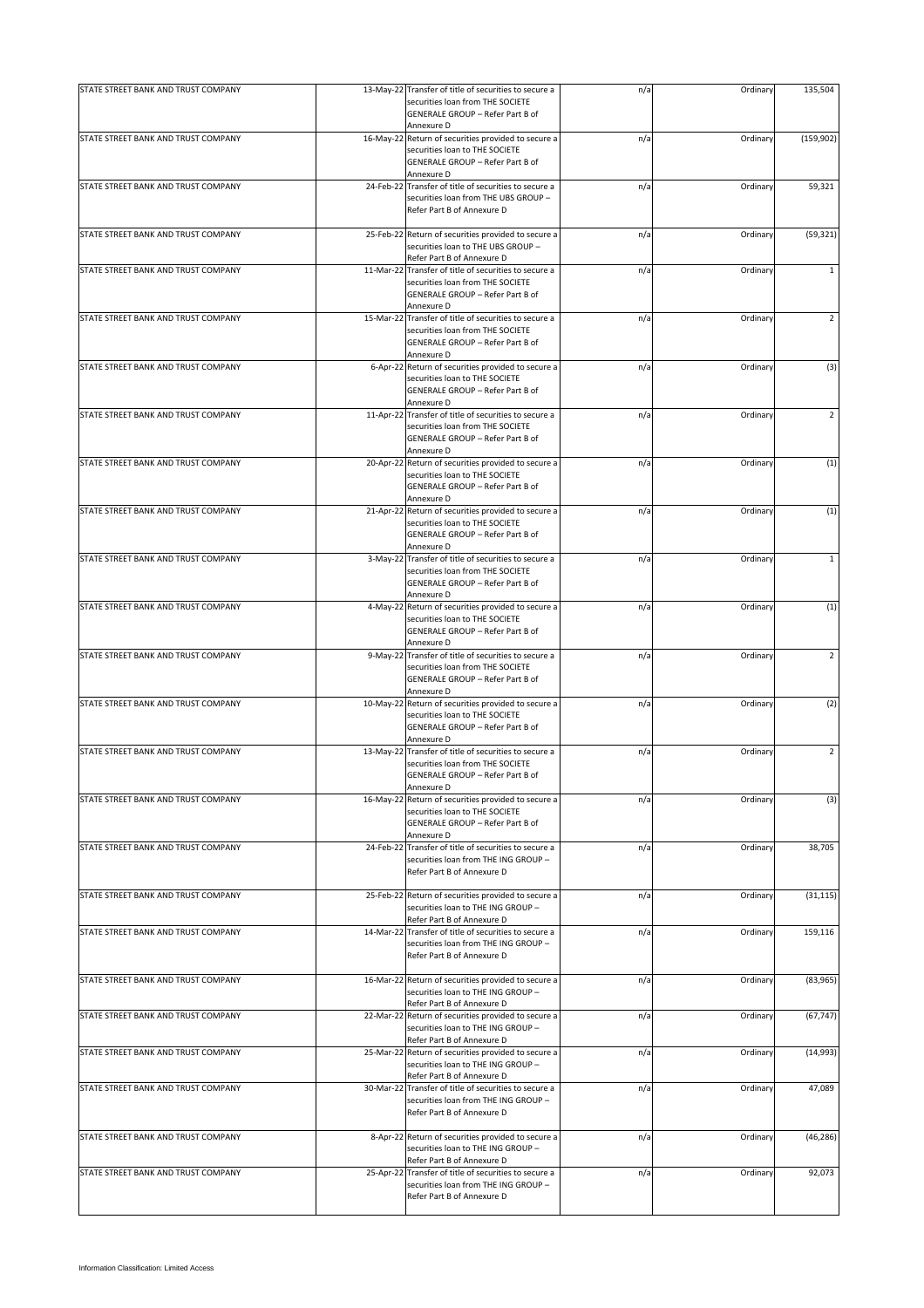| STATE STREET BANK AND TRUST COMPANY | 26-Apr-22 Return of securities provided to secure a<br>securities loan to THE ING GROUP -                                                            | n/a | Ordinary | (67, 042) |
|-------------------------------------|------------------------------------------------------------------------------------------------------------------------------------------------------|-----|----------|-----------|
|                                     | Refer Part B of Annexure D                                                                                                                           |     |          |           |
| STATE STREET BANK AND TRUST COMPANY | 27-Apr-22 Transfer of title of securities to secure a<br>securities loan from THE ING GROUP -<br>Refer Part B of Annexure D                          | n/a | Ordinary | 44,613    |
| STATE STREET BANK AND TRUST COMPANY | 28-Apr-22 Transfer of title of securities to secure a<br>securities loan from THE ING GROUP -<br>Refer Part B of Annexure D                          | n/a | Ordinary | 91,990    |
| STATE STREET BANK AND TRUST COMPANY | 3-May-22 Return of securities provided to secure a<br>securities loan to THE ING GROUP -<br>Refer Part B of Annexure D                               | n/a | Ordinary | (82, 349) |
| STATE STREET BANK AND TRUST COMPANY | 4-May-22 Return of securities provided to secure a<br>securities loan to THE ING GROUP -<br>Refer Part B of Annexure D                               | n/a | Ordinary | (4, 348)  |
| STATE STREET BANK AND TRUST COMPANY | 5-May-22 Return of securities provided to secure a<br>securities loan to THE ING GROUP -<br>Refer Part B of Annexure D                               | n/a | Ordinary | (49, 275) |
| STATE STREET BANK AND TRUST COMPANY | 11-May-22 Transfer of title of securities to secure a<br>securities loan from THE ING GROUP -<br>Refer Part B of Annexure D                          | n/a | Ordinary | 30,806    |
| STATE STREET BANK AND TRUST COMPANY | 12-May-22 Transfer of title of securities to secure a<br>securities loan from THE ING GROUP -<br>Refer Part B of Annexure D                          | n/a | Ordinary | 7,449     |
| STATE STREET BANK AND TRUST COMPANY | 13-May-22 Return of securities provided to secure a<br>securities loan to THE ING GROUP -<br>Refer Part B of Annexure D                              | n/a | Ordinary | (18, 584) |
| STATE STREET BANK AND TRUST COMPANY | 16-May-22 Return of securities provided to secure a<br>securities loan to THE ING GROUP -<br>Refer Part B of Annexure D                              | n/a | Ordinary | (4, 260)  |
| STATE STREET BANK AND TRUST COMPANY | 17-May-22 Return of securities provided to secure a<br>securities loan to THE ING GROUP -<br>Refer Part B of Annexure D                              | n/a | Ordinary | (1, 594)  |
| STATE STREET BANK AND TRUST COMPANY | 18-May-22 Return of securities provided to secure a<br>securities loan to THE ING GROUP -<br>Refer Part B of Annexure D                              | n/a | Ordinary | (40, 283) |
| STATE STREET BANK AND TRUST COMPANY | 19-May-22 Transfer of title of securities to secure a<br>securities loan from THE ING GROUP -<br>Refer Part B of Annexure D                          | n/a | Ordinary | 8,921     |
| STATE STREET BANK AND TRUST COMPANY | 20-May-22 Return of securities provided to secure a<br>securities loan to THE ING GROUP -<br>Refer Part B of Annexure D                              | n/a | Ordinary | (8,921)   |
| STATE STREET BANK AND TRUST COMPANY | 24-Jan-22 Transfer of title of securities to secure a<br>securities loan from THE SOCIETE<br>GENERALE GROUP - Refer Part B of<br>Annexure D          | n/a | Ordinary | 128       |
| STATE STREET BANK AND TRUST COMPANY | 27-Jan-22 Return of securities provided to secure a<br>securities loan to THE SOCIETE<br>GENERALE GROUP - Refer Part B of<br>Annexure D              | n/a | Ordinary | (23)      |
| STATE STREET BANK AND TRUST COMPANY | 28-Jan-22 Transfer of title of securities to secure a<br>securities loan from THE SOCIETE<br>GENERALE GROUP - Refer Part B of<br>Annexure D          | n/a | Ordinary | 6,183     |
| STATE STREET BANK AND TRUST COMPANY | 31-Jan-22 Return of securities provided to secure a<br>securities loan to THE SOCIETE<br>GENERALE GROUP - Refer Part B of                            | n/a | Ordinary | (55)      |
| STATE STREET BANK AND TRUST COMPANY | Annexure D<br>1-Feb-22 Return of securities provided to secure a<br>securities loan to THE SOCIETE<br>GENERALE GROUP - Refer Part B of<br>Annexure D | n/a | Ordinary | (123)     |
| STATE STREET BANK AND TRUST COMPANY | 11-Feb-22 Return of securities provided to secure a<br>securities loan to THE SOCIETE<br>GENERALE GROUP - Refer Part B of<br>Annexure D              | n/a | Ordinary | (6,081)   |
| STATE STREET BANK AND TRUST COMPANY | 14-Feb-22 Transfer of title of securities to secure a<br>securities loan from THE SOCIETE<br>GENERALE GROUP - Refer Part B of<br>Annexure D          | n/a | Ordinary | 139       |
| STATE STREET BANK AND TRUST COMPANY | 15-Feb-22 Transfer of title of securities to secure a<br>securities loan from THE SOCIETE<br>GENERALE GROUP - Refer Part B of<br>Annexure D          | n/a | Ordinary | 28,936    |
| STATE STREET BANK AND TRUST COMPANY | 1-Mar-22 Return of securities provided to secure a<br>securities loan to THE SOCIETE<br>GENERALE GROUP - Refer Part B of<br>Annexure D               | n/a | Ordinary | (29, 104) |
| STATE STREET BANK AND TRUST COMPANY | 3-Mar-22 Transfer of title of securities to secure a<br>securities loan from THE SOCIETE<br>GENERALE GROUP - Refer Part B of<br>Annexure D           | n/a | Ordinary | 158       |
| STATE STREET BANK AND TRUST COMPANY | 4-Mar-22 Transfer of title of securities to secure a<br>securities loan from THE SOCIETE<br>GENERALE GROUP - Refer Part B of<br>Annexure D           | n/a | Ordinary | 4         |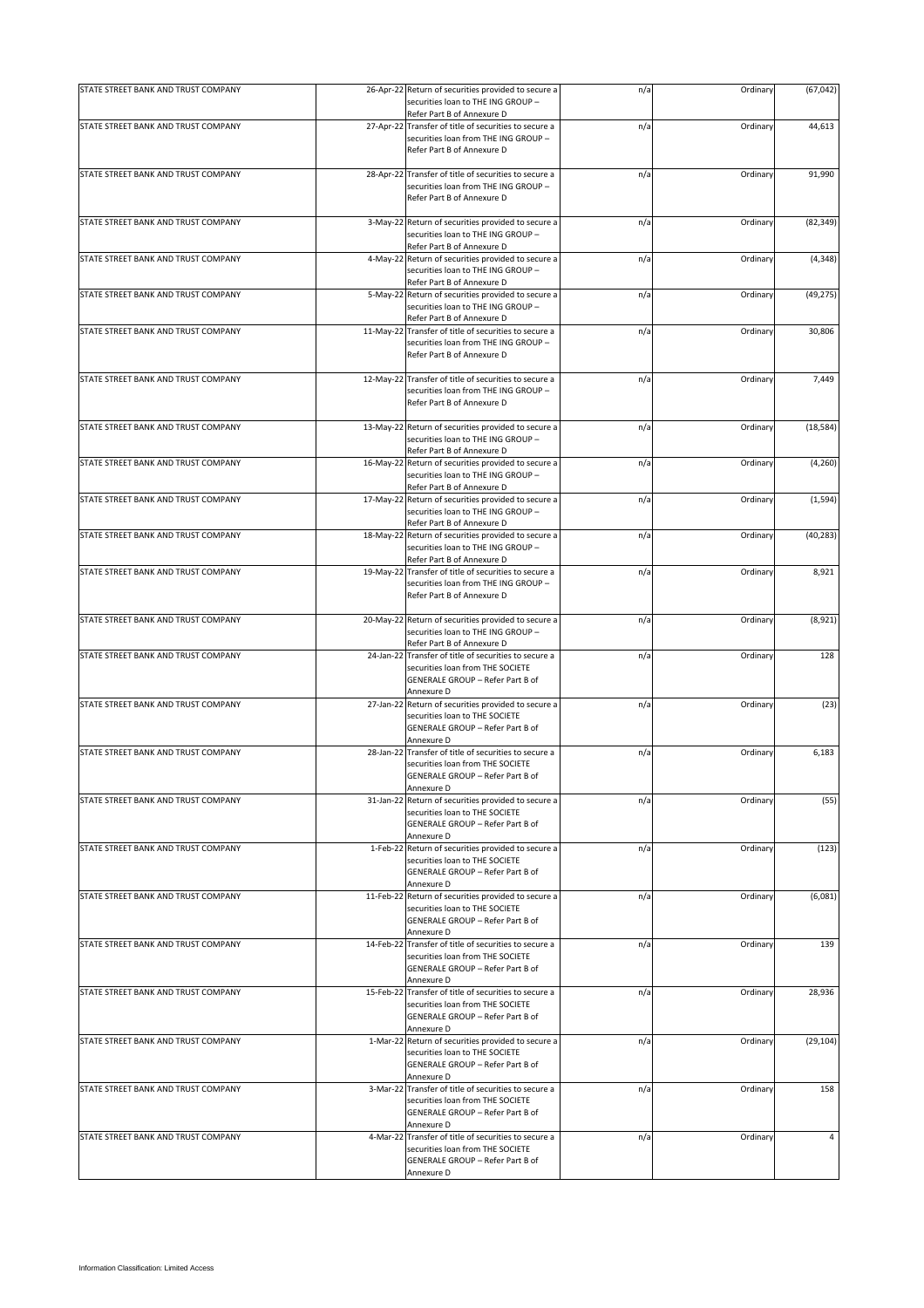| STATE STREET BANK AND TRUST COMPANY |           | 11-Mar-22 Return of securities provided to secure a<br>securities loan to THE SOCIETE<br>GENERALE GROUP - Refer Part B of                   | n/a | Ordinary | (135)     |
|-------------------------------------|-----------|---------------------------------------------------------------------------------------------------------------------------------------------|-----|----------|-----------|
|                                     |           | Annexure D                                                                                                                                  |     |          |           |
| STATE STREET BANK AND TRUST COMPANY |           | 14-Mar-22 Transfer of title of securities to secure a<br>securities loan from THE SOCIETE<br>GENERALE GROUP - Refer Part B of<br>Annexure D | n/a | Ordinary | 3,909     |
| STATE STREET BANK AND TRUST COMPANY | 15-Mar-22 | Return of securities provided to secure a                                                                                                   | n/a | Ordinary | (3,804)   |
|                                     |           | securities loan to THE SOCIETE<br>GENERALE GROUP - Refer Part B of<br>Annexure D                                                            |     |          |           |
| STATE STREET BANK AND TRUST COMPANY |           | 16-Mar-22 Transfer of title of securities to secure a<br>securities loan from THE SOCIETE<br>GENERALE GROUP - Refer Part B of               | n/a | Ordinary | 2,394     |
| STATE STREET BANK AND TRUST COMPANY |           | Annexure D<br>31-Mar-22 Transfer of title of securities to secure a<br>securities loan from THE SOCIETE<br>GENERALE GROUP - Refer Part B of | n/a | Ordinary | 5,571     |
|                                     |           | Annexure D                                                                                                                                  |     |          |           |
| STATE STREET BANK AND TRUST COMPANY |           | 1-Apr-22 Return of securities provided to secure a<br>securities loan to THE SOCIETE<br>GENERALE GROUP - Refer Part B of<br>Annexure D      | n/a | Ordinary | (2, 493)  |
| STATE STREET BANK AND TRUST COMPANY |           | 6-Apr-22 Return of securities provided to secure a<br>securities loan to THE SOCIETE<br>GENERALE GROUP - Refer Part B of<br>Annexure D      | n/a | Ordinary | (5,604)   |
| STATE STREET BANK AND TRUST COMPANY |           | 8-Apr-22 Transfer of title of securities to secure a<br>securities loan from THE SOCIETE<br>GENERALE GROUP - Refer Part B of<br>Annexure D  | n/a | Ordinary | 8,893     |
| STATE STREET BANK AND TRUST COMPANY |           | 11-Apr-22 Return of securities provided to secure a<br>securities loan to THE SOCIETE<br>GENERALE GROUP - Refer Part B of<br>Annexure D     | n/a | Ordinary | (8, 785)  |
| STATE STREET BANK AND TRUST COMPANY |           | 18-Apr-22 Return of securities provided to secure a<br>securities loan to THE SOCIETE<br>GENERALE GROUP - Refer Part B of                   | n/a | Ordinary | (3)       |
| STATE STREET BANK AND TRUST COMPANY |           | Annexure D<br>19-Apr-22 Transfer of title of securities to secure a<br>securities loan from THE SOCIETE<br>GENERALE GROUP - Refer Part B of | n/a | Ordinary | 3         |
|                                     |           | Annexure D                                                                                                                                  |     |          |           |
| STATE STREET BANK AND TRUST COMPANY |           | 20-Apr-22 Return of securities provided to secure a<br>securities loan to THE SOCIETE<br>GENERALE GROUP - Refer Part B of<br>Annexure D     | n/a | Ordinary | (39)      |
| STATE STREET BANK AND TRUST COMPANY |           | 21-Apr-22 Return of securities provided to secure a<br>securities loan to THE SOCIETE<br>GENERALE GROUP - Refer Part B of<br>Annexure D     | n/a | Ordinary | (44)      |
| STATE STREET BANK AND TRUST COMPANY |           | 25-Apr-22 Transfer of title of securities to secure a<br>securities loan from THE SOCIETE<br>GENERALE GROUP - Refer Part B of<br>Annexure D | n/a | Ordinary | 14,627    |
| STATE STREET BANK AND TRUST COMPANY |           | 3-May-22 Return of securities provided to secure a<br>securities loan to THE SOCIETE<br>GENERALE GROUP - Refer Part B of<br>Annexure D      | n/a | Ordinary | (14, 598) |
| STATE STREET BANK AND TRUST COMPANY |           | 4-May-22 Return of securities provided to secure a<br>securities loan to THE SOCIETE<br>GENERALE GROUP - Refer Part B of<br>Annexure D      | n/a | Ordinary | (27)      |
| STATE STREET BANK AND TRUST COMPANY |           | 9-May-22 Transfer of title of securities to secure a<br>securities loan from THE SOCIETE<br>GENERALE GROUP - Refer Part B of<br>Annexure D  | n/a | Ordinary | 86        |
| STATE STREET BANK AND TRUST COMPANY |           | 10-May-22 Return of securities provided to secure a<br>securities loan to THE SOCIETE<br>GENERALE GROUP - Refer Part B of<br>Annexure D     | n/a | Ordinary | (94)      |
| STATE STREET BANK AND TRUST COMPANY |           | 12-May-22 Transfer of title of securities to secure a<br>securities loan from THE SOCIETE<br>GENERALE GROUP - Refer Part B of<br>Annexure D | n/a | Ordinary | 10,516    |
| STATE STREET BANK AND TRUST COMPANY |           | 13-May-22 Return of securities provided to secure a<br>securities loan to THE SOCIETE<br>GENERALE GROUP - Refer Part B of<br>Annexure D     | n/a | Ordinary | (10, 396) |
| STATE STREET BANK AND TRUST COMPANY |           | 16-May-22 Return of securities provided to secure a<br>securities loan to THE SOCIETE<br>GENERALE GROUP - Refer Part B of<br>Annexure D     | n/a | Ordinary | (140)     |
| STATE STREET BANK AND TRUST COMPANY |           | 30-Mar-22 Transfer of title of securities to secure a<br>securities loan from THE CREDIT SUISSE<br>GROUP - Refer Part B of Annexure D       | n/a | Ordinary | 48,212    |
| STATE STREET BANK AND TRUST COMPANY |           | 6-Apr-22 Return of securities provided to secure a<br>securities loan to THE CREDIT SUISSE<br>GROUP - Refer Part B of Annexure D            | n/a | Ordinary | (48, 200) |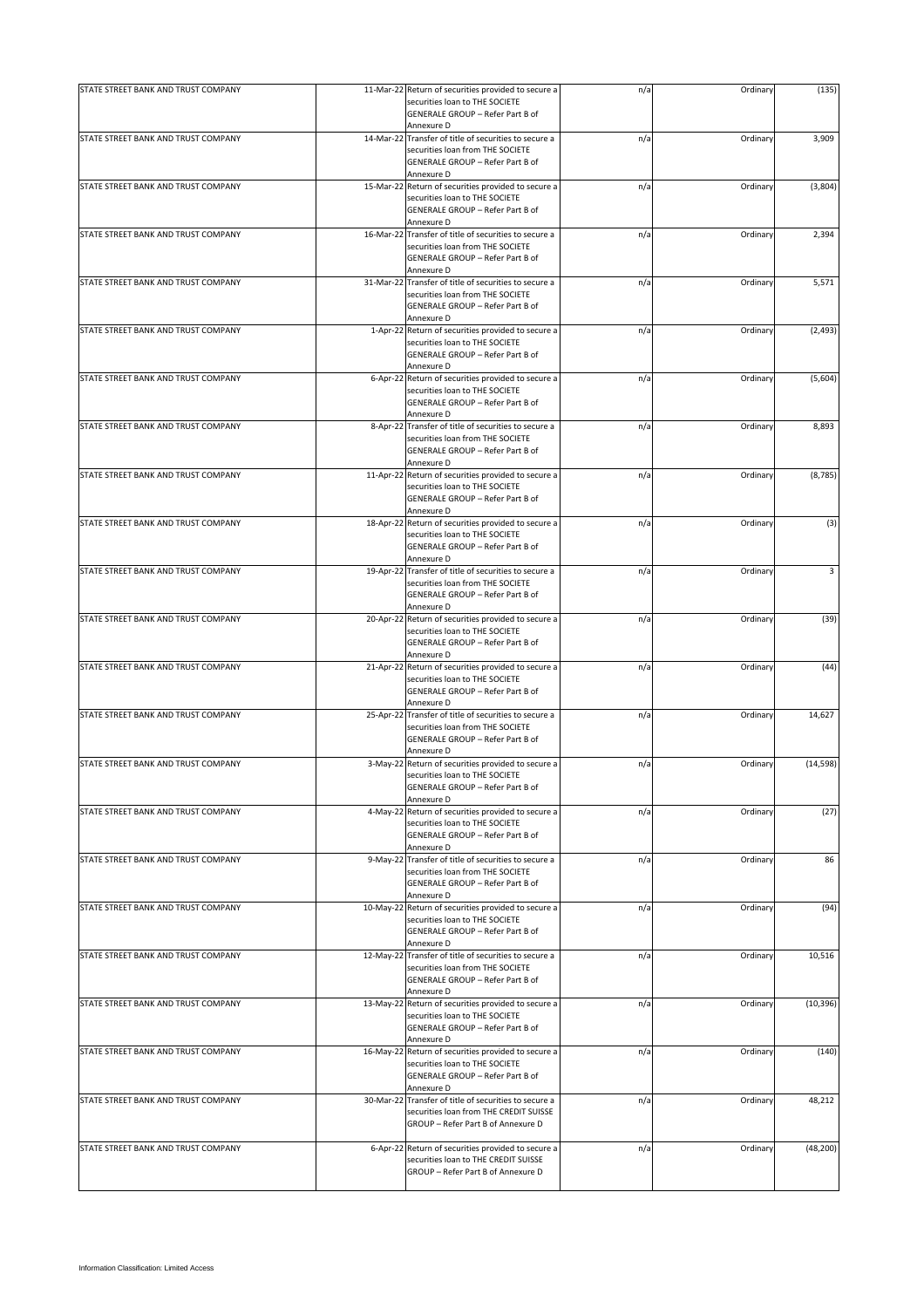| STATE STREET BANK AND TRUST COMPANY | 11-Apr-22 Transfer of title of securities to secure a<br>securities loan from THE CREDIT SUISSE<br>GROUP - Refer Part B of Annexure D | n/a | Ordinary | 10       |
|-------------------------------------|---------------------------------------------------------------------------------------------------------------------------------------|-----|----------|----------|
| STATE STREET BANK AND TRUST COMPANY | 13-Apr-22 Transfer of title of securities to secure a<br>securities loan from THE CREDIT SUISSE<br>GROUP - Refer Part B of Annexure D | n/a | Ordinary | 21       |
| STATE STREET BANK AND TRUST COMPANY | 14-Apr-22 Transfer of title of securities to secure a<br>securities loan from THE CREDIT SUISSE<br>GROUP - Refer Part B of Annexure D | n/a | Ordinary | 5,965    |
| STATE STREET BANK AND TRUST COMPANY | 15-Apr-22 Transfer of title of securities to secure a<br>securities loan from THE CREDIT SUISSE<br>GROUP - Refer Part B of Annexure D | n/a | Ordinary | 41       |
| STATE STREET BANK AND TRUST COMPANY | 18-Apr-22 Transfer of title of securities to secure a<br>securities loan from THE CREDIT SUISSE<br>GROUP - Refer Part B of Annexure D | n/a | Ordinary | 153      |
| STATE STREET BANK AND TRUST COMPANY | 19-Apr-22 Return of securities provided to secure a<br>securities loan to THE CREDIT SUISSE<br>GROUP - Refer Part B of Annexure D     | n/a | Ordinary | (221)    |
| STATE STREET BANK AND TRUST COMPANY | 20-Apr-22 Return of securities provided to secure a<br>securities loan to THE CREDIT SUISSE<br>GROUP - Refer Part B of Annexure D     | n/a | Ordinary | (3,791)  |
| STATE STREET BANK AND TRUST COMPANY | 21-Apr-22 Transfer of title of securities to secure a<br>securities loan from THE CREDIT SUISSE<br>GROUP - Refer Part B of Annexure D | n/a | Ordinary | 37       |
| STATE STREET BANK AND TRUST COMPANY | 22-Apr-22 Return of securities provided to secure a<br>securities loan to THE CREDIT SUISSE<br>GROUP - Refer Part B of Annexure D     | n/a | Ordinary | (1, 544) |
| STATE STREET BANK AND TRUST COMPANY | 25-Apr-22 Transfer of title of securities to secure a<br>securities loan from THE CREDIT SUISSE<br>GROUP - Refer Part B of Annexure D | n/a | Ordinary | 81       |
| STATE STREET BANK AND TRUST COMPANY | 26-Apr-22 Transfer of title of securities to secure a<br>securities loan from THE CREDIT SUISSE<br>GROUP - Refer Part B of Annexure D | n/a | Ordinary | 2,078    |
| STATE STREET BANK AND TRUST COMPANY | 27-Apr-22 Transfer of title of securities to secure a<br>securities loan from THE CREDIT SUISSE<br>GROUP - Refer Part B of Annexure D | n/a | Ordinary | 219      |
| STATE STREET BANK AND TRUST COMPANY | 28-Apr-22 Transfer of title of securities to secure a<br>securities loan from THE CREDIT SUISSE<br>GROUP - Refer Part B of Annexure D | n/a | Ordinary | 62       |
| STATE STREET BANK AND TRUST COMPANY | 29-Apr-22 Return of securities provided to secure a<br>securities loan to THE CREDIT SUISSE<br>GROUP - Refer Part B of Annexure D     | n/a | Ordinary | (87)     |
| STATE STREET BANK AND TRUST COMPANY | 2-May-22 Return of securities provided to secure a<br>securities loan to THE CREDIT SUISSE<br>GROUP - Refer Part B of Annexure D      | n/a | Ordinary | (564)    |
| STATE STREET BANK AND TRUST COMPANY | 3-May-22 Transfer of title of securities to secure a<br>securities loan from THE CREDIT SUISSE<br>GROUP - Refer Part B of Annexure D  | n/a | Ordinary | 2,143    |
| STATE STREET BANK AND TRUST COMPANY | 4-May-22 Transfer of title of securities to secure a<br>securities loan from THE CREDIT SUISSE<br>GROUP - Refer Part B of Annexure D  | n/a | Ordinary | 85       |
| STATE STREET BANK AND TRUST COMPANY | 5-May-22 Transfer of title of securities to secure a<br>securities loan from THE CREDIT SUISSE<br>GROUP - Refer Part B of Annexure D  | n/a | Ordinary | 423      |
| STATE STREET BANK AND TRUST COMPANY | 6-May-22 Return of securities provided to secure a<br>securities loan to THE CREDIT SUISSE<br>GROUP - Refer Part B of Annexure D      | n/a | Ordinary | (1,616)  |
| STATE STREET BANK AND TRUST COMPANY | 9-May-22 Return of securities provided to secure a<br>securities loan to THE CREDIT SUISSE<br>GROUP - Refer Part B of Annexure D      | n/a | Ordinary | (2,940)  |
| STATE STREET BANK AND TRUST COMPANY | 18-May-22 Transfer of title of securities to secure a<br>securities loan from THE CREDIT SUISSE<br>GROUP - Refer Part B of Annexure D | n/a | Ordinary | 3,026    |
| STATE STREET BANK AND TRUST COMPANY | 19-May-22 Return of securities provided to secure a<br>securities loan to THE CREDIT SUISSE<br>GROUP - Refer Part B of Annexure D     | n/a | Ordinary | (3, 592) |
| STATE STREET BANK AND TRUST COMPANY | 24-Feb-22 Transfer of title of securities to secure a<br>securities loan from THE ING GROUP -<br>Refer Part B of Annexure D           | n/a | Ordinary | 1,550    |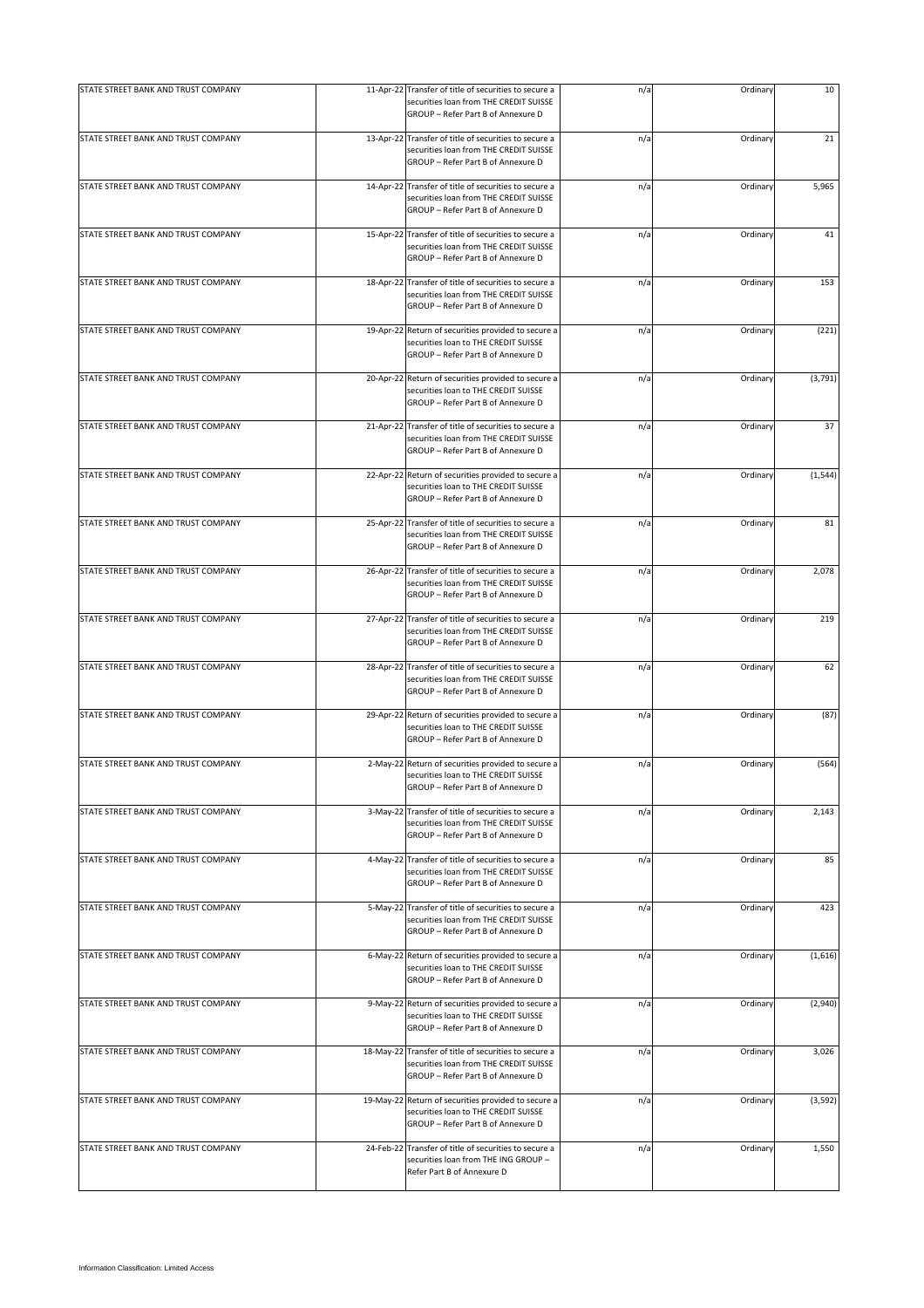| STATE STREET BANK AND TRUST COMPANY | 25-Feb-22 Return of securities provided to secure a<br>securities loan to THE ING GROUP -<br>Refer Part B of Annexure D                     | n/a | Ordinary | (1, 244)   |
|-------------------------------------|---------------------------------------------------------------------------------------------------------------------------------------------|-----|----------|------------|
| STATE STREET BANK AND TRUST COMPANY | 14-Mar-22 Transfer of title of securities to secure a<br>securities loan from THE ING GROUP -<br>Refer Part B of Annexure D                 | n/a | Ordinary | 1,747      |
| STATE STREET BANK AND TRUST COMPANY | 16-Mar-22 Return of securities provided to secure a<br>securities loan to THE ING GROUP -<br>Refer Part B of Annexure D                     | n/a | Ordinary | (1,005)    |
| STATE STREET BANK AND TRUST COMPANY | 22-Mar-22 Return of securities provided to secure a<br>securities loan to THE ING GROUP -<br>Refer Part B of Annexure D                     | n/a | Ordinary | (979)      |
| STATE STREET BANK AND TRUST COMPANY | 25-Mar-22 Return of securities provided to secure a<br>securities loan to THE ING GROUP -<br>Refer Part B of Annexure D                     | n/a | Ordinary | (69)       |
| STATE STREET BANK AND TRUST COMPANY | 30-Mar-22 Transfer of title of securities to secure a<br>securities loan from THE ING GROUP -<br>Refer Part B of Annexure D                 | n/a | Ordinary | 192        |
| STATE STREET BANK AND TRUST COMPANY | 8-Apr-22 Transfer of title of securities to secure a<br>securities loan from THE ING GROUP -<br>Refer Part B of Annexure D                  | n/a | Ordinary | 266        |
| STATE STREET BANK AND TRUST COMPANY | 25-Apr-22 Transfer of title of securities to secure a<br>securities loan from THE ING GROUP -<br>Refer Part B of Annexure D                 | n/a | Ordinary | 115,518    |
| STATE STREET BANK AND TRUST COMPANY | 26-Apr-22 Return of securities provided to secure a<br>securities loan to THE ING GROUP -<br>Refer Part B of Annexure D                     | n/a | Ordinary | (76, 531)  |
| STATE STREET BANK AND TRUST COMPANY | 27-Apr-22 Transfer of title of securities to secure a<br>securities loan from THE ING GROUP -<br>Refer Part B of Annexure D                 | n/a | Ordinary | 89,516     |
| STATE STREET BANK AND TRUST COMPANY | 28-Apr-22 Transfer of title of securities to secure a<br>securities loan from THE ING GROUP -<br>Refer Part B of Annexure D                 | n/a | Ordinary | 144,384    |
| STATE STREET BANK AND TRUST COMPANY | 3-May-22 Transfer of title of securities to secure a<br>securities loan from THE ING GROUP -<br>Refer Part B of Annexure D                  | n/a | Ordinary | 7,628      |
| STATE STREET BANK AND TRUST COMPANY | 4-May-22 Return of securities provided to secure a<br>securities loan to THE ING GROUP -<br>Refer Part B of Annexure D                      | n/a | Ordinary | (4, 739)   |
| STATE STREET BANK AND TRUST COMPANY | 5-May-22 Return of securities provided to secure a<br>securities loan to THE ING GROUP -<br>Refer Part B of Annexure D                      | n/a | Ordinary | (275, 257) |
| STATE STREET BANK AND TRUST COMPANY | 13-May-22 Transfer of title of securities to secure a<br>securities loan from THE ING GROUP -<br>Refer Part B of Annexure D                 | n/a | Ordinary | 42,521     |
| STATE STREET BANK AND TRUST COMPANY | 16-May-22 Transfer of title of securities to secure a<br>securities loan from THE ING GROUP -<br>Refer Part B of Annexure D                 | n/a | Ordinary | 4,535      |
| STATE STREET BANK AND TRUST COMPANY | 17-May-22 Return of securities provided to secure a<br>securities loan to THE ING GROUP -<br>Refer Part B of Annexure D                     | n/a | Ordinary | (63)       |
| STATE STREET BANK AND TRUST COMPANY | 18-May-22 Return of securities provided to secure a<br>securities loan to THE ING GROUP -<br>Refer Part B of Annexure D                     | n/a | Ordinary | (47, 970)  |
| STATE STREET BANK AND TRUST COMPANY | 19-May-22 Transfer of title of securities to secure a<br>securities loan from THE ING GROUP -<br>Refer Part B of Annexure D                 | n/a | Ordinary | 24,656     |
| STATE STREET BANK AND TRUST COMPANY | 20-May-22 Return of securities provided to secure a<br>securities loan to THE ING GROUP -<br>Refer Part B of Annexure D                     | n/a | Ordinary | (24, 656)  |
| STATE STREET BANK AND TRUST COMPANY | 24-Jan-22 Transfer of title of securities to secure a<br>securities loan from THE SOCIETE<br>GENERALE GROUP - Refer Part B of<br>Annexure D | n/a | Ordinary | 33,704     |
| STATE STREET BANK AND TRUST COMPANY | 27-Jan-22 Return of securities provided to secure a<br>securities loan to THE SOCIETE<br>GENERALE GROUP - Refer Part B of<br>Annexure D     | n/a | Ordinary | (6, 642)   |
| STATE STREET BANK AND TRUST COMPANY | 28-Jan-22 Transfer of title of securities to secure a<br>securities loan from THE SOCIETE<br>GENERALE GROUP - Refer Part B of<br>Annexure D | n/a | Ordinary | 10,954     |
| STATE STREET BANK AND TRUST COMPANY | 31-Jan-22 Return of securities provided to secure a<br>securities loan to THE SOCIETE<br>GENERALE GROUP - Refer Part B of<br>Annexure D     | n/a | Ordinary | (656)      |
| STATE STREET BANK AND TRUST COMPANY | 1-Feb-22 Transfer of title of securities to secure a<br>securities loan from THE SOCIETE<br>GENERALE GROUP - Refer Part B of<br>Annexure D  | n/a | Ordinary | 376        |
| STATE STREET BANK AND TRUST COMPANY | 11-Feb-22 Return of securities provided to secure a<br>securities loan to THE SOCIETE<br>GENERALE GROUP - Refer Part B of<br>Annexure D     | n/a | Ordinary | (31, 325)  |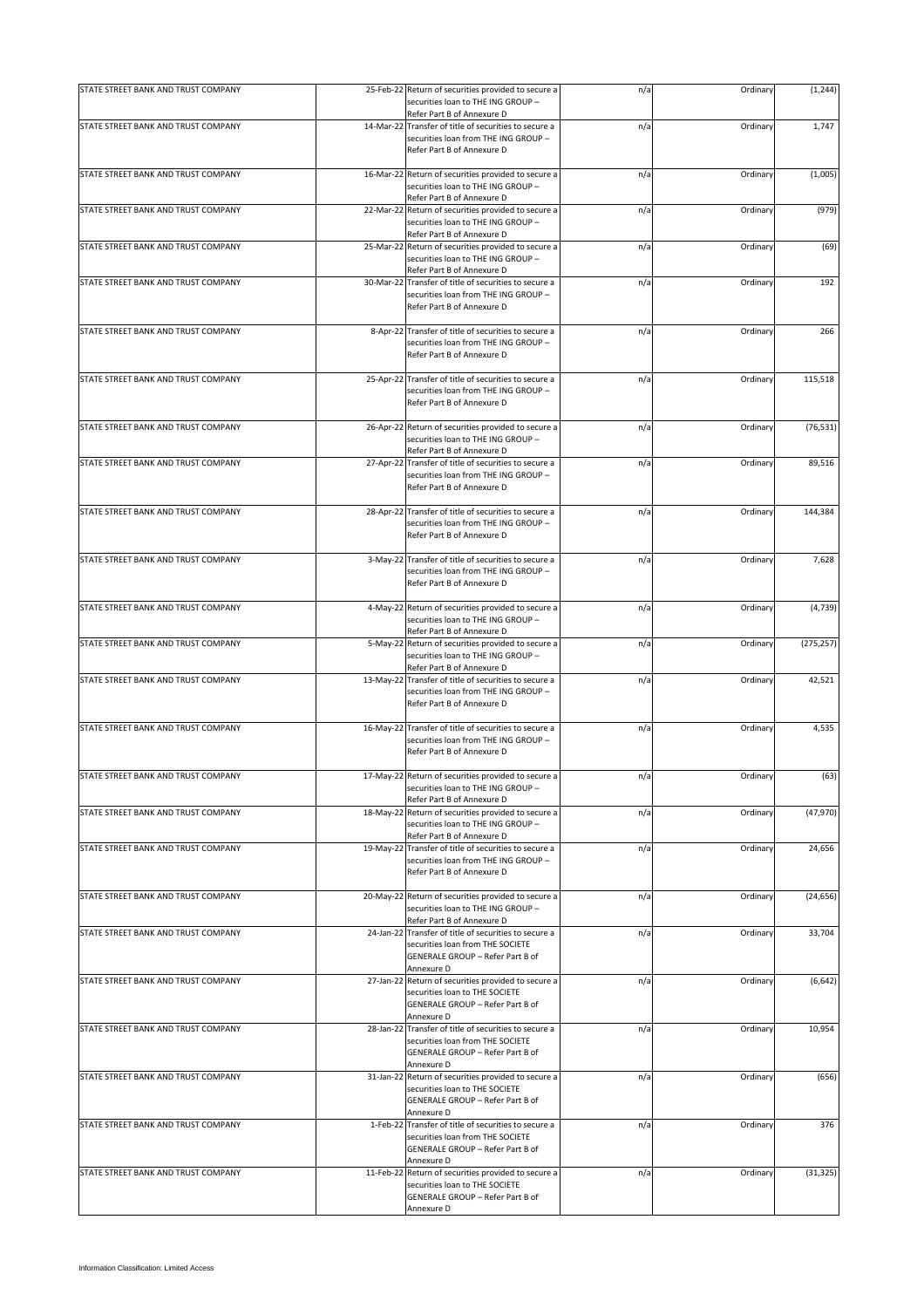| STATE STREET BANK AND TRUST COMPANY |          | 14-Feb-22 Transfer of title of securities to secure a<br>securities loan from THE SOCIETE | n/a | Ordinary | 31,260     |
|-------------------------------------|----------|-------------------------------------------------------------------------------------------|-----|----------|------------|
|                                     |          | GENERALE GROUP - Refer Part B of<br>Annexure D                                            |     |          |            |
| STATE STREET BANK AND TRUST COMPANY |          | 15-Feb-22 Transfer of title of securities to secure a                                     | n/a | Ordinary | 141,315    |
|                                     |          | securities loan from THE SOCIETE<br>GENERALE GROUP - Refer Part B of                      |     |          |            |
|                                     |          | Annexure D                                                                                |     |          |            |
| STATE STREET BANK AND TRUST COMPANY | 1-Mar-22 | Return of securities provided to secure a<br>securities loan to THE SOCIETE               | n/a | Ordinary | (178, 849) |
|                                     |          | GENERALE GROUP - Refer Part B of                                                          |     |          |            |
|                                     |          | Annexure D                                                                                |     |          |            |
| STATE STREET BANK AND TRUST COMPANY |          | 3-Mar-22 Transfer of title of securities to secure a                                      | n/a | Ordinary | 32,862     |
|                                     |          | securities loan from THE SOCIETE                                                          |     |          |            |
|                                     |          | GENERALE GROUP - Refer Part B of<br>Annexure D                                            |     |          |            |
| STATE STREET BANK AND TRUST COMPANY |          | 4-Mar-22 Transfer of title of securities to secure a                                      | n/a | Ordinary | 538        |
|                                     |          | securities loan from THE SOCIETE                                                          |     |          |            |
|                                     |          | GENERALE GROUP - Refer Part B of                                                          |     |          |            |
| STATE STREET BANK AND TRUST COMPANY |          | Annexure D                                                                                |     |          |            |
|                                     |          | 11-Mar-22 Return of securities provided to secure a<br>securities loan to THE SOCIETE     | n/a | Ordinary | (27, 798)  |
|                                     |          | GENERALE GROUP - Refer Part B of                                                          |     |          |            |
|                                     |          | Annexure D                                                                                |     |          |            |
| STATE STREET BANK AND TRUST COMPANY |          | 14-Mar-22 Transfer of title of securities to secure a                                     | n/a | Ordinary | 176,607    |
|                                     |          | securities loan from THE SOCIETE                                                          |     |          |            |
|                                     |          | GENERALE GROUP - Refer Part B of<br>Annexure D                                            |     |          |            |
| STATE STREET BANK AND TRUST COMPANY |          | 15-Mar-22 Return of securities provided to secure a                                       | n/a | Ordinary | (153, 537) |
|                                     |          | securities loan to THE SOCIETE                                                            |     |          |            |
|                                     |          | GENERALE GROUP - Refer Part B of                                                          |     |          |            |
|                                     |          | Annexure D                                                                                |     |          |            |
| STATE STREET BANK AND TRUST COMPANY |          | 16-Mar-22 Transfer of title of securities to secure a                                     | n/a | Ordinary | 94,302     |
|                                     |          | securities loan from THE SOCIETE<br>GENERALE GROUP - Refer Part B of                      |     |          |            |
|                                     |          | Annexure D                                                                                |     |          |            |
| STATE STREET BANK AND TRUST COMPANY |          | 31-Mar-22 Return of securities provided to secure a                                       | n/a | Ordinary | (53, 766)  |
|                                     |          | securities loan to THE SOCIETE                                                            |     |          |            |
|                                     |          | GENERALE GROUP - Refer Part B of                                                          |     |          |            |
|                                     |          | Annexure D                                                                                |     |          |            |
| STATE STREET BANK AND TRUST COMPANY |          | 1-Apr-22 Return of securities provided to secure a<br>securities loan to THE SOCIETE      | n/a | Ordinary | (22, 390)  |
|                                     |          | GENERALE GROUP - Refer Part B of                                                          |     |          |            |
|                                     |          | Annexure D                                                                                |     |          |            |
| STATE STREET BANK AND TRUST COMPANY |          | 6-Apr-22 Return of securities provided to secure a                                        | n/a | Ordinary | (46, 955)  |
|                                     |          | securities loan to THE SOCIETE                                                            |     |          |            |
|                                     |          | GENERALE GROUP - Refer Part B of<br>Annexure D                                            |     |          |            |
| STATE STREET BANK AND TRUST COMPANY |          | 8-Apr-22 Transfer of title of securities to secure a                                      | n/a | Ordinary | 73,976     |
|                                     |          | securities loan from THE SOCIETE                                                          |     |          |            |
|                                     |          | GENERALE GROUP - Refer Part B of                                                          |     |          |            |
|                                     |          | Annexure D                                                                                |     |          |            |
| STATE STREET BANK AND TRUST COMPANY |          | 11-Apr-22 Return of securities provided to secure a                                       | n/a | Ordinary | (48, 755)  |
|                                     |          | securities loan to THE SOCIETE<br>GENERALE GROUP - Refer Part B of                        |     |          |            |
|                                     |          | Annexure D                                                                                |     |          |            |
| STATE STREET BANK AND TRUST COMPANY |          | 18-Apr-22 Return of securities provided to secure a                                       | n/a | Ordinary | (1, 339)   |
|                                     |          | securities loan to THE SOCIETE                                                            |     |          |            |
|                                     |          | GENERALE GROUP - Refer Part B of                                                          |     |          |            |
| STATE STREET BANK AND TRUST COMPANY |          | Annexure D<br>19-Apr-22 Transfer of title of securities to secure a                       | n/a | Ordinary | 448        |
|                                     |          | securities loan from THE SOCIETE                                                          |     |          |            |
|                                     |          | GENERALE GROUP - Refer Part B of                                                          |     |          |            |
|                                     |          | Annexure D                                                                                |     |          |            |
| STATE STREET BANK AND TRUST COMPANY |          | 20-Apr-22 Return of securities provided to secure a<br>securities loan to THE SOCIETE     | n/a | Ordinary | (9, 423)   |
|                                     |          | GENERALE GROUP - Refer Part B of                                                          |     |          |            |
|                                     |          | Annexure D                                                                                |     |          |            |
| STATE STREET BANK AND TRUST COMPANY |          | 21-Apr-22 Return of securities provided to secure a                                       | n/a | Ordinary | (9, 398)   |
|                                     |          | securities loan to THE SOCIETE                                                            |     |          |            |
|                                     |          | GENERALE GROUP - Refer Part B of<br>Annexure D                                            |     |          |            |
| STATE STREET BANK AND TRUST COMPANY |          | 25-Apr-22 Transfer of title of securities to secure a                                     | n/a | Ordinary | 78,432     |
|                                     |          | securities loan from THE SOCIETE                                                          |     |          |            |
|                                     |          | GENERALE GROUP - Refer Part B of                                                          |     |          |            |
|                                     |          | Annexure D                                                                                |     |          |            |
| STATE STREET BANK AND TRUST COMPANY |          | 3-May-22 Return of securities provided to secure a                                        | n/a | Ordinary | (71, 212)  |
|                                     |          | securities loan to THE SOCIETE<br>GENERALE GROUP - Refer Part B of                        |     |          |            |
|                                     |          | Annexure D                                                                                |     |          |            |
| STATE STREET BANK AND TRUST COMPANY |          | 4-May-22 Return of securities provided to secure a                                        | n/a | Ordinary | (6,666)    |
|                                     |          | securities loan to THE SOCIETE                                                            |     |          |            |
|                                     |          | GENERALE GROUP - Refer Part B of                                                          |     |          |            |
|                                     |          | Annexure D                                                                                |     |          |            |
| STATE STREET BANK AND TRUST COMPANY |          | 9-May-22 Transfer of title of securities to secure a<br>securities loan from THE SOCIETE  | n/a | Ordinary | 18,132     |
|                                     |          | GENERALE GROUP - Refer Part B of                                                          |     |          |            |
|                                     |          | Annexure D                                                                                |     |          |            |
| STATE STREET BANK AND TRUST COMPANY |          | 10-May-22 Return of securities provided to secure a                                       | n/a | Ordinary | (19, 985)  |
|                                     |          | securities loan to THE SOCIETE                                                            |     |          |            |
|                                     |          | GENERALE GROUP - Refer Part B of<br>Annexure D                                            |     |          |            |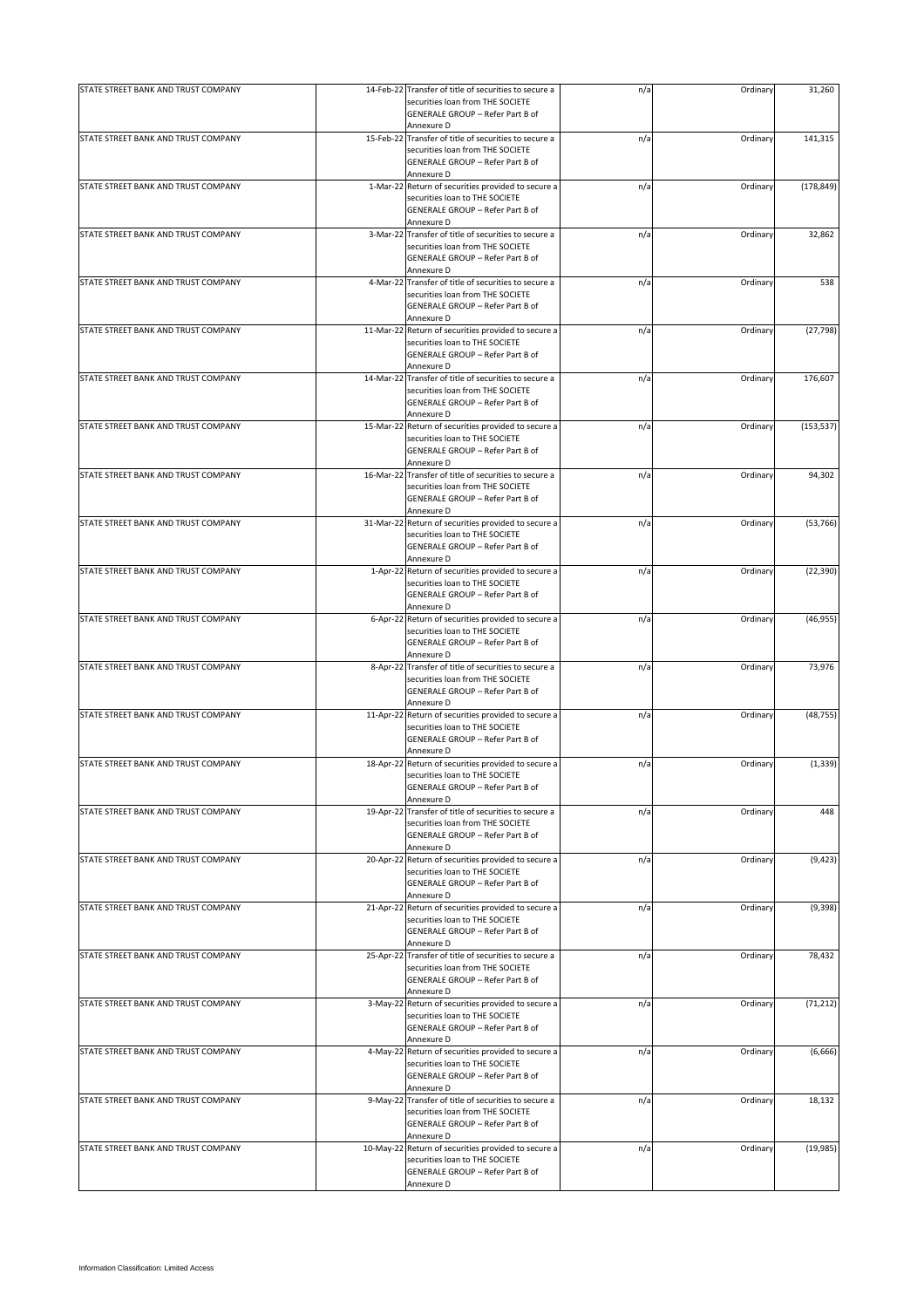| STATE STREET BANK AND TRUST COMPANY | 12-May-22 Transfer of title of securities to secure a<br>securities loan from THE SOCIETE                                               | n/a | Ordinary | 27,049       |
|-------------------------------------|-----------------------------------------------------------------------------------------------------------------------------------------|-----|----------|--------------|
|                                     | GENERALE GROUP - Refer Part B of<br>Annexure D                                                                                          |     |          |              |
| STATE STREET BANK AND TRUST COMPANY | 13-May-22 Return of securities provided to secure a<br>securities loan to THE SOCIETE<br>GENERALE GROUP - Refer Part B of<br>Annexure D | n/a | Ordinary | (687)        |
| STATE STREET BANK AND TRUST COMPANY | 16-May-22 Return of securities provided to secure a<br>securities loan to THE SOCIETE<br>GENERALE GROUP - Refer Part B of<br>Annexure D | n/a | Ordinary | (30, 572)    |
| STATE STREET BANK AND TRUST COMPANY | 4-Feb-22 Transfer of title of securities to secure a<br>securities loan from THE CREDIT SUISSE<br>GROUP - Refer Part B of Annexure D    | n/a | Ordinary | 23,659       |
| STATE STREET BANK AND TRUST COMPANY | 7-Feb-22 Return of securities provided to secure a<br>securities loan to THE CREDIT SUISSE<br>GROUP - Refer Part B of Annexure D        | n/a | Ordinary | (19,700)     |
| STATE STREET BANK AND TRUST COMPANY | 8-Feb-22 Return of securities provided to secure a<br>securities loan to THE CREDIT SUISSE<br>GROUP - Refer Part B of Annexure D        | n/a | Ordinary | (15)         |
| STATE STREET BANK AND TRUST COMPANY | 9-Feb-22 Transfer of title of securities to secure a<br>securities loan from THE CREDIT SUISSE<br>GROUP - Refer Part B of Annexure D    | n/a | Ordinary | 18           |
| STATE STREET BANK AND TRUST COMPANY | 10-Feb-22 Return of securities provided to secure a<br>securities loan to THE CREDIT SUISSE<br>GROUP - Refer Part B of Annexure D       | n/a | Ordinary | (1,007)      |
| STATE STREET BANK AND TRUST COMPANY | 11-Feb-22 Return of securities provided to secure a<br>securities loan to THE CREDIT SUISSE<br>GROUP - Refer Part B of Annexure D       | n/a | Ordinary | (1,460)      |
| STATE STREET BANK AND TRUST COMPANY | 25-Feb-22 Transfer of title of securities to secure a<br>securities loan from THE CREDIT SUISSE<br>GROUP - Refer Part B of Annexure D   | n/a | Ordinary | 175          |
| STATE STREET BANK AND TRUST COMPANY | 28-Feb-22 Return of securities provided to secure a<br>securities loan to THE CREDIT SUISSE<br>GROUP - Refer Part B of Annexure D       | n/a | Ordinary | (6)          |
| STATE STREET BANK AND TRUST COMPANY | 1-Mar-22 Transfer of title of securities to secure a<br>securities loan from THE CREDIT SUISSE<br>GROUP - Refer Part B of Annexure D    | n/a | Ordinary | 3,653        |
| STATE STREET BANK AND TRUST COMPANY | 2-Mar-22 Transfer of title of securities to secure a<br>securities loan from THE CREDIT SUISSE<br>GROUP - Refer Part B of Annexure D    | n/a | Ordinary | 17,533       |
| STATE STREET BANK AND TRUST COMPANY | 3-Mar-22 Return of securities provided to secure a<br>securities loan to THE CREDIT SUISSE<br>GROUP - Refer Part B of Annexure D        | n/a | Ordinary | (22, 847)    |
| STATE STREET BANK AND TRUST COMPANY | 7-Apr-22 Transfer of title of securities to secure a<br>securities loan from THE CREDIT SUISSE<br>GROUP - Refer Part B of Annexure D    | n/a | Ordinary | 49           |
| STATE STREET BANK AND TRUST COMPANY | 8-Apr-22 Transfer of title of securities to secure a<br>securities loan from THE CREDIT SUISSE<br>GROUP - Refer Part B of Annexure D    | n/a | Ordinary | $\mathbf{1}$ |
| STATE STREET BANK AND TRUST COMPANY | 11-Apr-22 Transfer of title of securities to secure a<br>securities loan from THE CREDIT SUISSE<br>GROUP - Refer Part B of Annexure D   | n/a | Ordinary | 43           |
| STATE STREET BANK AND TRUST COMPANY | 13-Apr-22 Transfer of title of securities to secure a<br>securities loan from THE CREDIT SUISSE<br>GROUP - Refer Part B of Annexure D   | n/a | Ordinary | 97           |
| STATE STREET BANK AND TRUST COMPANY | 14-Apr-22 Transfer of title of securities to secure a<br>securities loan from THE CREDIT SUISSE<br>GROUP - Refer Part B of Annexure D   | n/a | Ordinary | 5,579        |
| STATE STREET BANK AND TRUST COMPANY | 15-Apr-22 Transfer of title of securities to secure a<br>securities loan from THE CREDIT SUISSE<br>GROUP - Refer Part B of Annexure D   | n/a | Ordinary | 118          |
| STATE STREET BANK AND TRUST COMPANY | 18-Apr-22 Transfer of title of securities to secure a<br>securities loan from THE CREDIT SUISSE<br>GROUP - Refer Part B of Annexure D   | n/a | Ordinary | 149          |
| STATE STREET BANK AND TRUST COMPANY | 19-Apr-22 Return of securities provided to secure a<br>securities loan to THE CREDIT SUISSE<br>GROUP - Refer Part B of Annexure D       | n/a | Ordinary | (212)        |
| STATE STREET BANK AND TRUST COMPANY | 20-Apr-22 Return of securities provided to secure a<br>securities loan to THE CREDIT SUISSE<br>GROUP - Refer Part B of Annexure D       | n/a | Ordinary | (3, 355)     |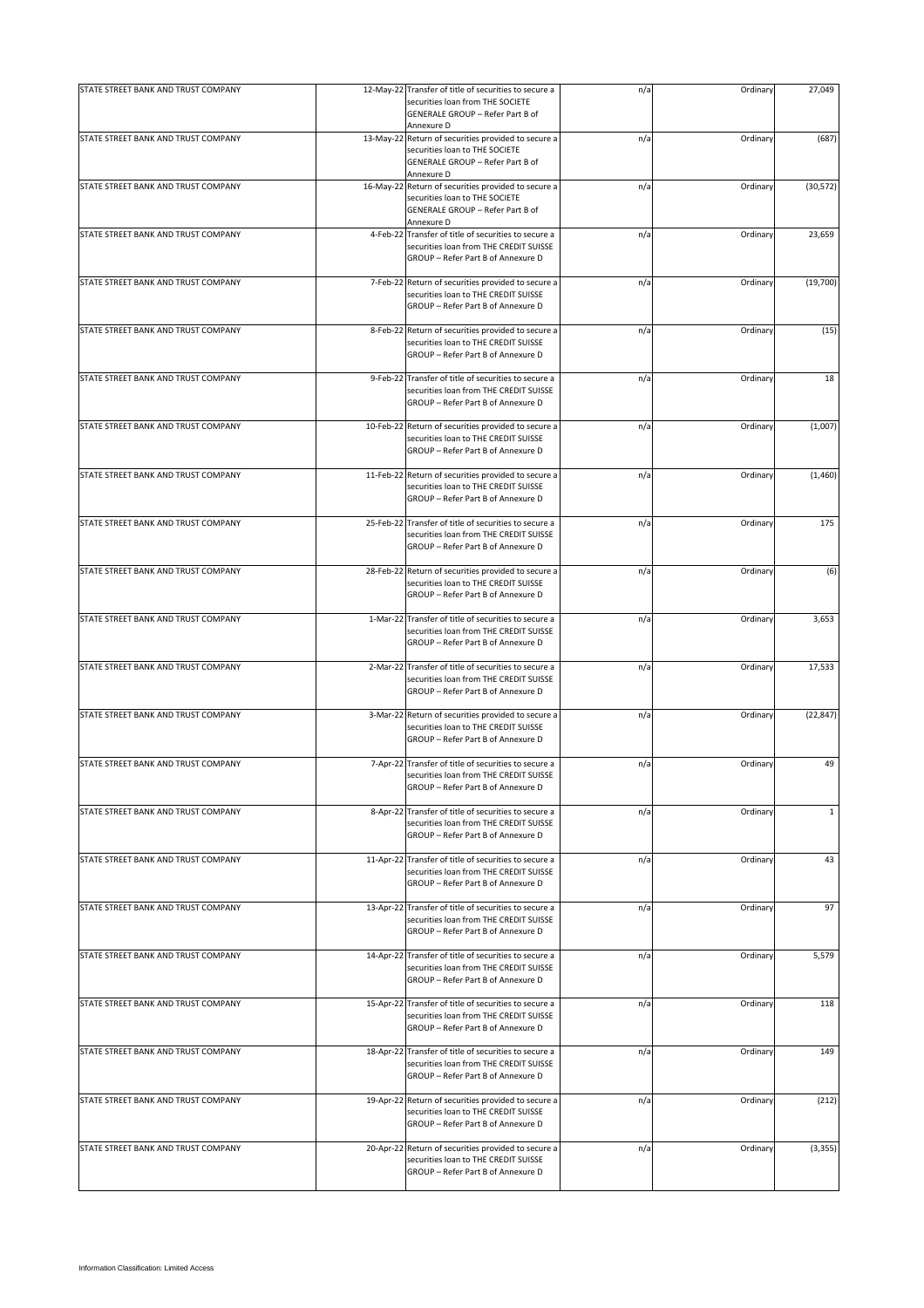| STATE STREET BANK AND TRUST COMPANY |          | 21-Apr-22 Transfer of title of securities to secure a<br>securities loan from THE CREDIT SUISSE<br>GROUP - Refer Part B of Annexure D | n/a | Ordinary | 75        |
|-------------------------------------|----------|---------------------------------------------------------------------------------------------------------------------------------------|-----|----------|-----------|
|                                     |          |                                                                                                                                       |     |          |           |
| STATE STREET BANK AND TRUST COMPANY |          | 22-Apr-22 Transfer of title of securities to secure a<br>securities loan from THE CREDIT SUISSE<br>GROUP - Refer Part B of Annexure D | n/a | Ordinary | 684       |
| STATE STREET BANK AND TRUST COMPANY |          | 25-Apr-22 Transfer of title of securities to secure a<br>securities loan from THE CREDIT SUISSE<br>GROUP - Refer Part B of Annexure D | n/a | Ordinary | 370       |
| STATE STREET BANK AND TRUST COMPANY |          | 26-Apr-22 Transfer of title of securities to secure a<br>securities loan from THE CREDIT SUISSE<br>GROUP - Refer Part B of Annexure D | n/a | Ordinary | 244       |
| STATE STREET BANK AND TRUST COMPANY |          | 27-Apr-22 Transfer of title of securities to secure a<br>securities loan from THE CREDIT SUISSE<br>GROUP - Refer Part B of Annexure D | n/a | Ordinary | 356       |
| STATE STREET BANK AND TRUST COMPANY |          | 28-Apr-22 Transfer of title of securities to secure a<br>securities loan from THE CREDIT SUISSE<br>GROUP - Refer Part B of Annexure D | n/a | Ordinary | 106       |
| STATE STREET BANK AND TRUST COMPANY |          | 29-Apr-22 Return of securities provided to secure a<br>securities loan to THE CREDIT SUISSE<br>GROUP - Refer Part B of Annexure D     | n/a | Ordinary | (114)     |
| STATE STREET BANK AND TRUST COMPANY |          | 2-May-22 Return of securities provided to secure a<br>securities loan to THE CREDIT SUISSE<br>GROUP - Refer Part B of Annexure D      | n/a | Ordinary | (935)     |
| STATE STREET BANK AND TRUST COMPANY |          | 3-May-22 Transfer of title of securities to secure a<br>securities loan from THE CREDIT SUISSE<br>GROUP - Refer Part B of Annexure D  | n/a | Ordinary | 16        |
| STATE STREET BANK AND TRUST COMPANY | 4-May-22 | Transfer of title of securities to secure a<br>securities loan from THE CREDIT SUISSE<br>GROUP - Refer Part B of Annexure D           | n/a | Ordinary | 72        |
| STATE STREET BANK AND TRUST COMPANY |          | 5-May-22 Transfer of title of securities to secure a<br>securities loan from THE CREDIT SUISSE<br>GROUP - Refer Part B of Annexure D  | n/a | Ordinary | 204       |
| STATE STREET BANK AND TRUST COMPANY |          | 6-May-22 Return of securities provided to secure a<br>securities loan to THE CREDIT SUISSE<br>GROUP - Refer Part B of Annexure D      | n/a | Ordinary | (1,089)   |
| STATE STREET BANK AND TRUST COMPANY |          | 9-May-22 Return of securities provided to secure a<br>securities loan to THE CREDIT SUISSE<br>GROUP - Refer Part B of Annexure D      | n/a | Ordinary | (1)       |
| STATE STREET BANK AND TRUST COMPANY |          | 11-May-22 Transfer of title of securities to secure a<br>securities loan from THE CREDIT SUISSE<br>GROUP - Refer Part B of Annexure D | n/a | Ordinary | 5,507     |
| STATE STREET BANK AND TRUST COMPANY |          | 12-May-22 Return of securities provided to secure a<br>securities loan to THE CREDIT SUISSE<br>GROUP - Refer Part B of Annexure D     | n/a | Ordinary | (6, 813)  |
| STATE STREET BANK AND TRUST COMPANY |          | 13-May-22 Transfer of title of securities to secure a<br>securities loan from THE CREDIT SUISSE<br>GROUP - Refer Part B of Annexure D | n/a | Ordinary | 7,280     |
| STATE STREET BANK AND TRUST COMPANY |          | 18-May-22 Return of securities provided to secure a<br>securities loan to THE CREDIT SUISSE<br>GROUP - Refer Part B of Annexure D     | n/a | Ordinary | (2, 139)  |
| STATE STREET BANK AND TRUST COMPANY |          | 19-May-22 Return of securities provided to secure a<br>securities loan to THE CREDIT SUISSE<br>GROUP - Refer Part B of Annexure D     | n/a | Ordinary | (6, 294)  |
| STATE STREET BANK AND TRUST COMPANY |          | 24-Feb-22 Transfer of title of securities to secure a<br>securities loan from THE ING GROUP -<br>Refer Part B of Annexure D           | n/a | Ordinary | 10,627    |
| STATE STREET BANK AND TRUST COMPANY |          | 25-Feb-22 Return of securities provided to secure a<br>securities loan to THE ING GROUP -<br>Refer Part B of Annexure D               | n/a | Ordinary | (8,570)   |
| STATE STREET BANK AND TRUST COMPANY |          | 14-Mar-22 Transfer of title of securities to secure a<br>securities loan from THE ING GROUP -<br>Refer Part B of Annexure D           | n/a | Ordinary | 23,784    |
| STATE STREET BANK AND TRUST COMPANY |          | 16-Mar-22 Return of securities provided to secure a<br>securities loan to THE ING GROUP -<br>Refer Part B of Annexure D               | n/a | Ordinary | (13,091)  |
| STATE STREET BANK AND TRUST COMPANY |          | 22-Mar-22 Return of securities provided to secure a<br>securities loan to THE ING GROUP -<br>Refer Part B of Annexure D               | n/a | Ordinary | (11, 399) |
| STATE STREET BANK AND TRUST COMPANY |          | 25-Mar-22 Return of securities provided to secure a<br>securities loan to THE ING GROUP -<br>Refer Part B of Annexure D               | n/a | Ordinary | (1, 352)  |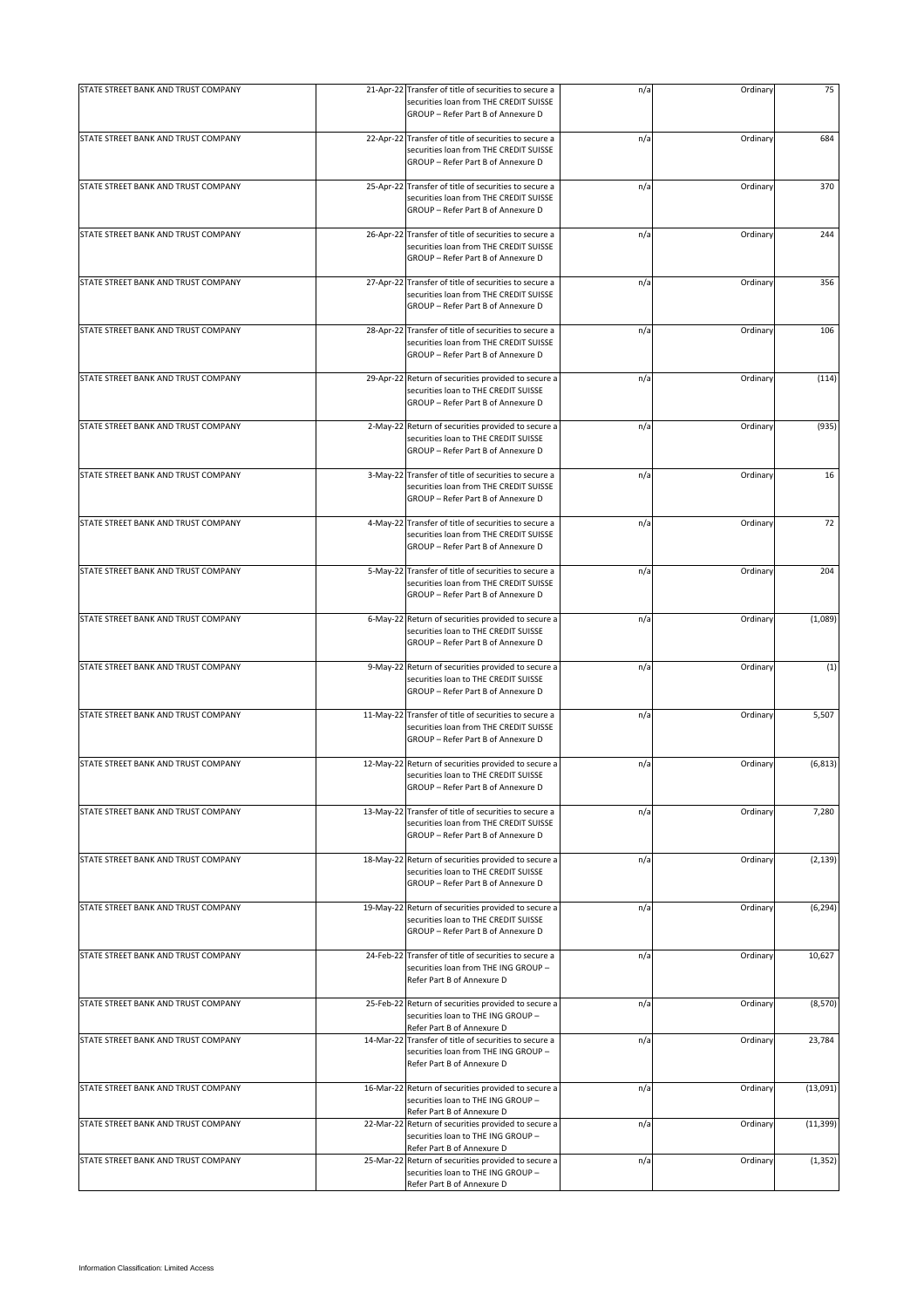| STATE STREET BANK AND TRUST COMPANY | 30-Mar-22 Transfer of title of securities to secure a<br>securities loan from THE ING GROUP -<br>Refer Part B of Annexure D                 | n/a | Ordinary | 74,455     |
|-------------------------------------|---------------------------------------------------------------------------------------------------------------------------------------------|-----|----------|------------|
| STATE STREET BANK AND TRUST COMPANY | 8-Apr-22 Return of securities provided to secure a<br>securities loan to THE ING GROUP -<br>Refer Part B of Annexure D                      | n/a | Ordinary | (74, 375)  |
| STATE STREET BANK AND TRUST COMPANY | 25-Apr-22 Transfer of title of securities to secure a<br>securities loan from THE ING GROUP -<br>Refer Part B of Annexure D                 | n/a | Ordinary | 309,029    |
| STATE STREET BANK AND TRUST COMPANY | 26-Apr-22 Return of securities provided to secure a<br>securities loan to THE ING GROUP -<br>Refer Part B of Annexure D                     | n/a | Ordinary | (221, 314) |
| STATE STREET BANK AND TRUST COMPANY | 27-Apr-22 Transfer of title of securities to secure a<br>securities loan from THE ING GROUP -<br>Refer Part B of Annexure D                 | n/a | Ordinary | 21,956     |
| STATE STREET BANK AND TRUST COMPANY | 28-Apr-22 Return of securities provided to secure a<br>securities loan to THE ING GROUP -<br>Refer Part B of Annexure D                     | n/a | Ordinary | (101, 685) |
| STATE STREET BANK AND TRUST COMPANY | 3-May-22 Return of securities provided to secure a<br>securities loan to THE ING GROUP -<br>Refer Part B of Annexure D                      | n/a | Ordinary | (1, 435)   |
| STATE STREET BANK AND TRUST COMPANY | 4-May-22 Return of securities provided to secure a<br>securities loan to THE ING GROUP -<br>Refer Part B of Annexure D                      | n/a | Ordinary | (313)      |
| STATE STREET BANK AND TRUST COMPANY | 5-May-22 Return of securities provided to secure a<br>securities loan to THE ING GROUP -<br>Refer Part B of Annexure D                      | n/a | Ordinary | (4, 120)   |
| STATE STREET BANK AND TRUST COMPANY | 11-May-22 Transfer of title of securities to secure a<br>securities loan from THE ING GROUP -<br>Refer Part B of Annexure D                 | n/a | Ordinary | 3,668      |
| STATE STREET BANK AND TRUST COMPANY | 12-May-22 Transfer of title of securities to secure a<br>securities loan from THE ING GROUP -<br>Refer Part B of Annexure D                 | n/a | Ordinary | 1,223      |
| STATE STREET BANK AND TRUST COMPANY | 13-May-22 Transfer of title of securities to secure a<br>securities loan from THE ING GROUP -<br>Refer Part B of Annexure D                 | n/a | Ordinary | 465,182    |
| STATE STREET BANK AND TRUST COMPANY | 16-May-22 Return of securities provided to secure a<br>securities loan to THE ING GROUP -<br>Refer Part B of Annexure D                     | n/a | Ordinary | (48, 706)  |
| STATE STREET BANK AND TRUST COMPANY | 17-May-22 Transfer of title of securities to secure a<br>securities loan from THE ING GROUP -<br>Refer Part B of Annexure D                 | n/a | Ordinary | 2,634      |
| STATE STREET BANK AND TRUST COMPANY | 18-May-22 Return of securities provided to secure a<br>securities loan to THE ING GROUP -<br>Refer Part B of Annexure D                     | n/a | Ordinary | (426, 199) |
| STATE STREET BANK AND TRUST COMPANY | 19-May-22 Transfer of title of securities to secure a<br>securities loan from THE ING GROUP -<br>Refer Part B of Annexure D                 | n/a | Ordinary | 99,378     |
| STATE STREET BANK AND TRUST COMPANY | 20-May-22 Return of securities provided to secure a<br>securities loan to THE ING GROUP -<br>Refer Part B of Annexure D                     | n/a | Ordinary | (99, 378)  |
| STATE STREET BANK AND TRUST COMPANY | 28-Jan-22 Transfer of title of securities to secure a<br>securities loan from THE SOCIETE<br>GENERALE GROUP - Refer Part B of<br>Annexure D | n/a | Ordinary | 35,977     |
| STATE STREET BANK AND TRUST COMPANY | 31-Jan-22 Return of securities provided to secure a<br>securities loan to THE SOCIETE<br>GENERALE GROUP - Refer Part B of<br>Annexure D     | n/a | Ordinary | (3,506)    |
| STATE STREET BANK AND TRUST COMPANY | 1-Feb-22 Return of securities provided to secure a<br>securities loan to THE SOCIETE<br>GENERALE GROUP - Refer Part B of<br>Annexure D      | n/a | Ordinary | (910)      |
| STATE STREET BANK AND TRUST COMPANY | 15-Feb-22 Transfer of title of securities to secure a<br>securities loan from THE SOCIETE<br>GENERALE GROUP - Refer Part B of<br>Annexure D | n/a | Ordinary | 125,477    |
| STATE STREET BANK AND TRUST COMPANY | 14-Mar-22 Return of securities provided to secure a<br>securities loan to THE SOCIETE<br>GENERALE GROUP - Refer Part B of<br>Annexure D     | n/a | Ordinary | (113, 679) |
| STATE STREET BANK AND TRUST COMPANY | 16-Mar-22 Return of securities provided to secure a<br>securities loan to THE SOCIETE<br>GENERALE GROUP - Refer Part B of<br>Annexure D     | n/a | Ordinary | (11, 162)  |
| STATE STREET BANK AND TRUST COMPANY | 31-Mar-22 Transfer of title of securities to secure a<br>securities loan from THE SOCIETE<br>GENERALE GROUP - Refer Part B of<br>Annexure D | n/a | Ordinary | 124,897    |
| STATE STREET BANK AND TRUST COMPANY | 1-Apr-22 Return of securities provided to secure a<br>securities loan to THE SOCIETE<br>GENERALE GROUP - Refer Part B of<br>Annexure D      | n/a | Ordinary | (51, 710)  |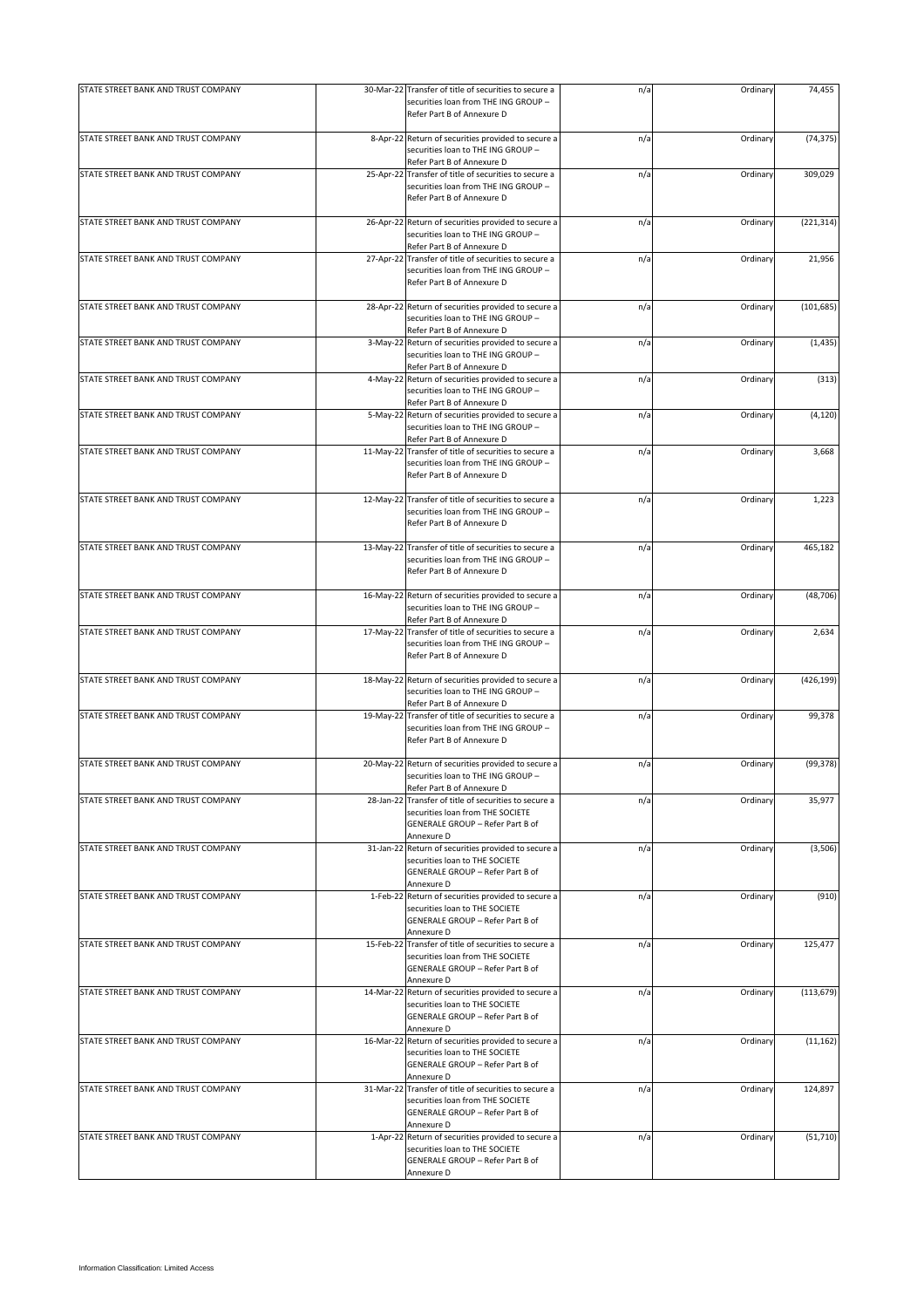| STATE STREET BANK AND TRUST COMPANY | 8-Apr-22 Return of securities provided to secure a<br>securities loan to THE SOCIETE<br>GENERALE GROUP - Refer Part B of | n/a | Ordinary | (21, 428) |
|-------------------------------------|--------------------------------------------------------------------------------------------------------------------------|-----|----------|-----------|
|                                     |                                                                                                                          |     |          |           |
|                                     | Annexure D                                                                                                               |     |          |           |
| STATE STREET BANK AND TRUST COMPANY | 25-Apr-22 Transfer of title of securities to secure a                                                                    | n/a | Ordinary | 42,826    |
|                                     | securities loan from THE SOCIETE                                                                                         |     |          |           |
|                                     | <b>GENERALE GROUP - Refer Part B of</b>                                                                                  |     |          |           |
|                                     | Annexure D                                                                                                               |     |          |           |
| STATE STREET BANK AND TRUST COMPANY | 12-May-22 Return of securities provided to secure a                                                                      | n/a | Ordinary | (82, 265) |
|                                     | securities loan to THE SOCIETE                                                                                           |     |          |           |
|                                     | GENERALE GROUP - Refer Part B of                                                                                         |     |          |           |
|                                     | Annexure D                                                                                                               |     |          |           |
| STATE STREET BANK AND TRUST COMPANY | 13-May-22 Return of securities provided to secure a                                                                      | n/a | Ordinary | (44, 516) |
|                                     | securities loan to THE SOCIETE                                                                                           |     |          |           |
|                                     | GENERALE GROUP - Refer Part B of                                                                                         |     |          |           |
|                                     | Annexure D                                                                                                               |     |          |           |
| STATE STREET BANK AND TRUST COMPANY | 20-Jan-22 Transfer of title of securities to secure a                                                                    | n/a | Ordinary | 10        |
|                                     | securities loan from THE ING GROUP -                                                                                     |     |          |           |
|                                     | Refer Part B of Annexure D                                                                                               |     |          |           |
|                                     |                                                                                                                          |     |          |           |
| STATE STREET BANK AND TRUST COMPANY | 21-Jan-22 Return of securities provided to secure a                                                                      | n/a | Ordinary | (56)      |
|                                     | securities loan to THE ING GROUP -                                                                                       |     |          |           |
|                                     | Refer Part B of Annexure D                                                                                               |     |          |           |
| STATE STREET BANK AND TRUST COMPANY | 25-Jan-22 Transfer of title of securities to secure a                                                                    | n/a | Ordinary | 13,634    |
|                                     | securities loan from THE ING GROUP -                                                                                     |     |          |           |
|                                     | Refer Part B of Annexure D                                                                                               |     |          |           |
|                                     |                                                                                                                          |     |          |           |
| STATE STREET BANK AND TRUST COMPANY | 28-Jan-22 Return of securities provided to secure a                                                                      | n/a | Ordinary | (10, 998) |
|                                     | securities loan to THE ING GROUP -                                                                                       |     |          |           |
|                                     | Refer Part B of Annexure D                                                                                               |     |          |           |
| STATE STREET BANK AND TRUST COMPANY | 31-Jan-22 Transfer of title of securities to secure a                                                                    | n/a | Ordinary | 13,879    |
|                                     | securities loan from THE ING GROUP -                                                                                     |     |          |           |
|                                     | Refer Part B of Annexure D                                                                                               |     |          |           |
|                                     |                                                                                                                          |     |          |           |
| STATE STREET BANK AND TRUST COMPANY | 1-Feb-22 Return of securities provided to secure a                                                                       | n/a | Ordinary | (12, 642) |
|                                     | securities loan to THE ING GROUP -                                                                                       |     |          |           |
|                                     | Refer Part B of Annexure D                                                                                               |     |          |           |
| STATE STREET BANK AND TRUST COMPANY | 2-Feb-22 Return of securities provided to secure a                                                                       | n/a | Ordinary | (3,927)   |
|                                     | securities loan to THE ING GROUP -                                                                                       |     |          |           |
|                                     | Refer Part B of Annexure D                                                                                               |     |          |           |
| STATE STREET BANK AND TRUST COMPANY | 3-Feb-22 Transfer of title of securities to secure a                                                                     |     | Ordinary | 16,051    |
|                                     |                                                                                                                          | n/a |          |           |
|                                     | securities loan from THE ING GROUP -                                                                                     |     |          |           |
|                                     | Refer Part B of Annexure D                                                                                               |     |          |           |
| STATE STREET BANK AND TRUST COMPANY |                                                                                                                          |     |          | (16,061)  |
|                                     | 4-Feb-22 Return of securities provided to secure a                                                                       | n/a | Ordinary |           |
|                                     | securities loan to THE ING GROUP -                                                                                       |     |          |           |
|                                     | Refer Part B of Annexure D                                                                                               |     |          |           |
| STATE STREET BANK AND TRUST COMPANY | 7-Feb-22 Transfer of title of securities to secure a<br>securities loan from THE ING GROUP -                             | n/a | Ordinary | 1,147     |
|                                     | Refer Part B of Annexure D                                                                                               |     |          |           |
|                                     |                                                                                                                          |     |          |           |
| STATE STREET BANK AND TRUST COMPANY | 8-Feb-22 Transfer of title of securities to secure a                                                                     | n/a | Ordinary | 17,456    |
|                                     | securities loan from THE ING GROUP -                                                                                     |     |          |           |
|                                     | Refer Part B of Annexure D                                                                                               |     |          |           |
|                                     |                                                                                                                          |     |          |           |
| STATE STREET BANK AND TRUST COMPANY | 9-Feb-22 Transfer of title of securities to secure a                                                                     | n/a | Ordinary | 2,171     |
|                                     | securities loan from THE ING GROUP -                                                                                     |     |          |           |
|                                     | Refer Part B of Annexure D                                                                                               |     |          |           |
|                                     |                                                                                                                          |     |          |           |
| STATE STREET BANK AND TRUST COMPANY | 10-Feb-22 Return of securities provided to secure a                                                                      | n/a | Ordinary | (6,744)   |
|                                     | securities loan to THE ING GROUP -                                                                                       |     |          |           |
|                                     | Refer Part B of Annexure D                                                                                               |     |          |           |
| STATE STREET BANK AND TRUST COMPANY | 11-Feb-22 Return of securities provided to secure a                                                                      |     |          |           |
|                                     |                                                                                                                          | n/a | Ordinary | (14, 035) |
|                                     | securities loan to THE ING GROUP -<br>Refer Part B of Annexure D                                                         |     |          |           |
|                                     |                                                                                                                          |     |          |           |
| STATE STREET BANK AND TRUST COMPANY | 14-Feb-22 Transfer of title of securities to secure a                                                                    | n/a | Ordinary | 18,741    |
|                                     | securities loan from THE ING GROUP -                                                                                     |     |          |           |
|                                     | Refer Part B of Annexure D                                                                                               |     |          |           |
|                                     |                                                                                                                          |     |          |           |
| STATE STREET BANK AND TRUST COMPANY | 22-Feb-22 Return of securities provided to secure a                                                                      | n/a | Ordinary | (18, 732) |
|                                     | securities loan to THE ING GROUP -                                                                                       |     |          |           |
|                                     | Refer Part B of Annexure D                                                                                               |     |          |           |
| STATE STREET BANK AND TRUST COMPANY | 24-Feb-22 Transfer of title of securities to secure a                                                                    | n/a | Ordinary | 51,524    |
|                                     | securities loan from THE ING GROUP -                                                                                     |     |          |           |
|                                     | Refer Part B of Annexure D                                                                                               |     |          |           |
|                                     |                                                                                                                          |     |          |           |
| STATE STREET BANK AND TRUST COMPANY | 25-Feb-22 Return of securities provided to secure a                                                                      | n/a | Ordinary | (41, 513) |
|                                     | securities loan to THE ING GROUP -                                                                                       |     |          |           |
|                                     | Refer Part B of Annexure D                                                                                               |     |          |           |
| STATE STREET BANK AND TRUST COMPANY | 14-Mar-22 Transfer of title of securities to secure a                                                                    | n/a | Ordinary | 20,595    |
|                                     | securities loan from THE ING GROUP -                                                                                     |     |          |           |
|                                     | Refer Part B of Annexure D                                                                                               |     |          |           |
|                                     |                                                                                                                          |     |          |           |
| STATE STREET BANK AND TRUST COMPANY | 16-Mar-22 Return of securities provided to secure a                                                                      | n/a | Ordinary | (15, 227) |
|                                     | securities loan to THE ING GROUP -                                                                                       |     |          |           |
|                                     | Refer Part B of Annexure D                                                                                               |     |          |           |
| STATE STREET BANK AND TRUST COMPANY | 22-Mar-22 Return of securities provided to secure a                                                                      | n/a | Ordinary | (13,002)  |
|                                     | securities loan to THE ING GROUP -                                                                                       |     |          |           |
|                                     | Refer Part B of Annexure D                                                                                               |     |          |           |
| STATE STREET BANK AND TRUST COMPANY | 25-Mar-22 Return of securities provided to secure a                                                                      | n/a | Ordinary | (2, 385)  |
|                                     | securities loan to THE ING GROUP -                                                                                       |     |          |           |
|                                     | Refer Part B of Annexure D                                                                                               |     |          |           |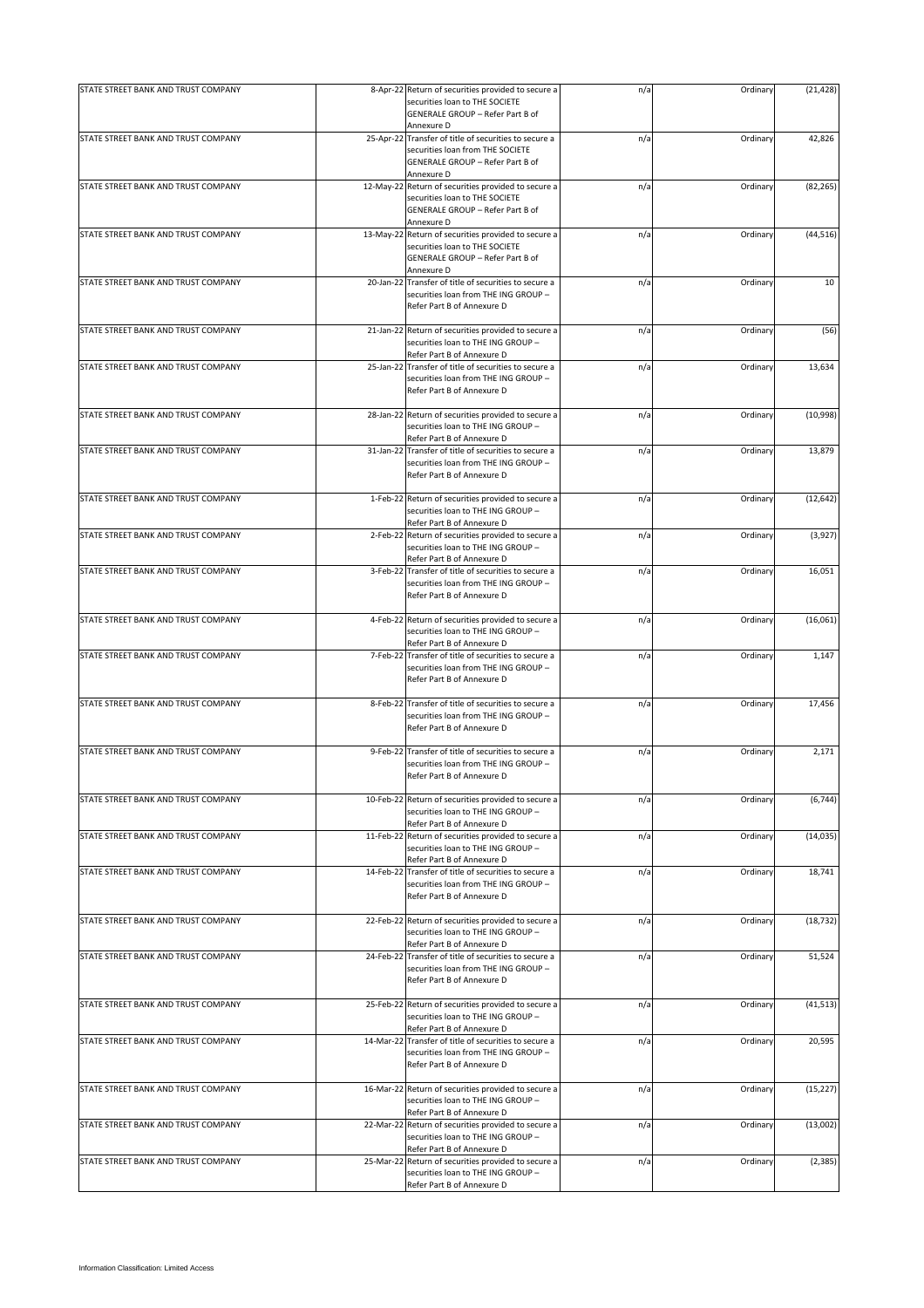| STATE STREET BANK AND TRUST COMPANY | 30-Mar-22 Transfer of title of securities to secure a<br>securities loan from THE ING GROUP -<br>Refer Part B of Annexure D                 | n/a | Ordinary | 6,918     |
|-------------------------------------|---------------------------------------------------------------------------------------------------------------------------------------------|-----|----------|-----------|
| STATE STREET BANK AND TRUST COMPANY | 8-Apr-22 Return of securities provided to secure a<br>securities loan to THE ING GROUP -<br>Refer Part B of Annexure D                      | n/a | Ordinary | (6,886)   |
| STATE STREET BANK AND TRUST COMPANY | 25-Apr-22 Transfer of title of securities to secure a<br>securities loan from THE ING GROUP -<br>Refer Part B of Annexure D                 | n/a | Ordinary | 11,774    |
| STATE STREET BANK AND TRUST COMPANY | 26-Apr-22 Return of securities provided to secure a<br>securities loan to THE ING GROUP -<br>Refer Part B of Annexure D                     | n/a | Ordinary | (8, 482)  |
| STATE STREET BANK AND TRUST COMPANY | 27-Apr-22 Transfer of title of securities to secure a<br>securities loan from THE ING GROUP -<br>Refer Part B of Annexure D                 | n/a | Ordinary | 2,692     |
| STATE STREET BANK AND TRUST COMPANY | 28-Apr-22 Transfer of title of securities to secure a<br>securities loan from THE ING GROUP -<br>Refer Part B of Annexure D                 | n/a | Ordinary | 7,330     |
| STATE STREET BANK AND TRUST COMPANY | 3-May-22 Transfer of title of securities to secure a<br>securities loan from THE ING GROUP -<br>Refer Part B of Annexure D                  | n/a | Ordinary | 493       |
| STATE STREET BANK AND TRUST COMPANY | 4-May-22 Transfer of title of securities to secure a<br>securities loan from THE ING GROUP -<br>Refer Part B of Annexure D                  | n/a | Ordinary | 114       |
| STATE STREET BANK AND TRUST COMPANY | 5-May-22 Return of securities provided to secure a<br>securities loan to THE ING GROUP -<br>Refer Part B of Annexure D                      | n/a | Ordinary | (9, 188)  |
| STATE STREET BANK AND TRUST COMPANY | 11-May-22 Transfer of title of securities to secure a<br>securities loan from THE ING GROUP -<br>Refer Part B of Annexure D                 | n/a | Ordinary | 4,889     |
| STATE STREET BANK AND TRUST COMPANY | 12-May-22 Transfer of title of securities to secure a<br>securities loan from THE ING GROUP -<br>Refer Part B of Annexure D                 | n/a | Ordinary | 1,503     |
| STATE STREET BANK AND TRUST COMPANY | 13-May-22 Return of securities provided to secure a<br>securities loan to THE ING GROUP -<br>Refer Part B of Annexure D                     | n/a | Ordinary | (3, 347)  |
| STATE STREET BANK AND TRUST COMPANY | 16-May-22 Return of securities provided to secure a<br>securities loan to THE ING GROUP -<br>Refer Part B of Annexure D                     | n/a | Ordinary | (723)     |
| STATE STREET BANK AND TRUST COMPANY | 17-May-22 Transfer of title of securities to secure a<br>securities loan from THE ING GROUP -<br>Refer Part B of Annexure D                 | n/a | Ordinary | 51        |
| STATE STREET BANK AND TRUST COMPANY | 18-May-22 Return of securities provided to secure a<br>securities loan to THE ING GROUP -<br>Refer Part B of Annexure D                     | n/a | Ordinary | (7, 138)  |
| STATE STREET BANK AND TRUST COMPANY | 19-May-22 Transfer of title of securities to secure a<br>securities loan from THE ING GROUP -<br>Refer Part B of Annexure D                 | n/a | Ordinary | 1,647     |
| STATE STREET BANK AND TRUST COMPANY | 20-May-22 Return of securities provided to secure a<br>securities loan to THE ING GROUP -<br>Refer Part B of Annexure D                     | n/a | Ordinary | (1,647)   |
| STATE STREET BANK AND TRUST COMPANY | 24-Jan-22 Transfer of title of securities to secure a<br>securities loan from THE SOCIETE<br>GENERALE GROUP - Refer Part B of<br>Annexure D | n/a | Ordinary | 38,398    |
| STATE STREET BANK AND TRUST COMPANY | 25-Jan-22 Return of securities provided to secure a<br>securities loan to THE SOCIETE<br>GENERALE GROUP - Refer Part B of<br>Annexure D     | n/a | Ordinary | (30, 131) |
| STATE STREET BANK AND TRUST COMPANY | 27-Jan-22 Transfer of title of securities to secure a<br>securities loan from THE SOCIETE<br>GENERALE GROUP - Refer Part B of<br>Annexure D | n/a | Ordinary | 77,118    |
| STATE STREET BANK AND TRUST COMPANY | 28-Jan-22 Return of securities provided to secure a<br>securities loan to THE SOCIETE<br>GENERALE GROUP - Refer Part B of<br>Annexure D     | n/a | Ordinary | (74, 343) |
| STATE STREET BANK AND TRUST COMPANY | 31-Jan-22 Transfer of title of securities to secure a<br>securities loan from THE SOCIETE<br>GENERALE GROUP - Refer Part B of<br>Annexure D | n/a | Ordinary | 7,386     |
| STATE STREET BANK AND TRUST COMPANY | 1-Feb-22 Return of securities provided to secure a<br>securities loan to THE SOCIETE<br>GENERALE GROUP - Refer Part B of<br>Annexure D      | n/a | Ordinary | (3, 187)  |
| STATE STREET BANK AND TRUST COMPANY | 8-Feb-22 Return of securities provided to secure a<br>securities loan to THE SOCIETE<br>GENERALE GROUP - Refer Part B of<br>Annexure D      | n/a | Ordinary | (13, 022) |
| STATE STREET BANK AND TRUST COMPANY | 11-Feb-22 Transfer of title of securities to secure a<br>securities loan from THE SOCIETE<br>GENERALE GROUP - Refer Part B of<br>Annexure D | n/a | Ordinary | 13,956    |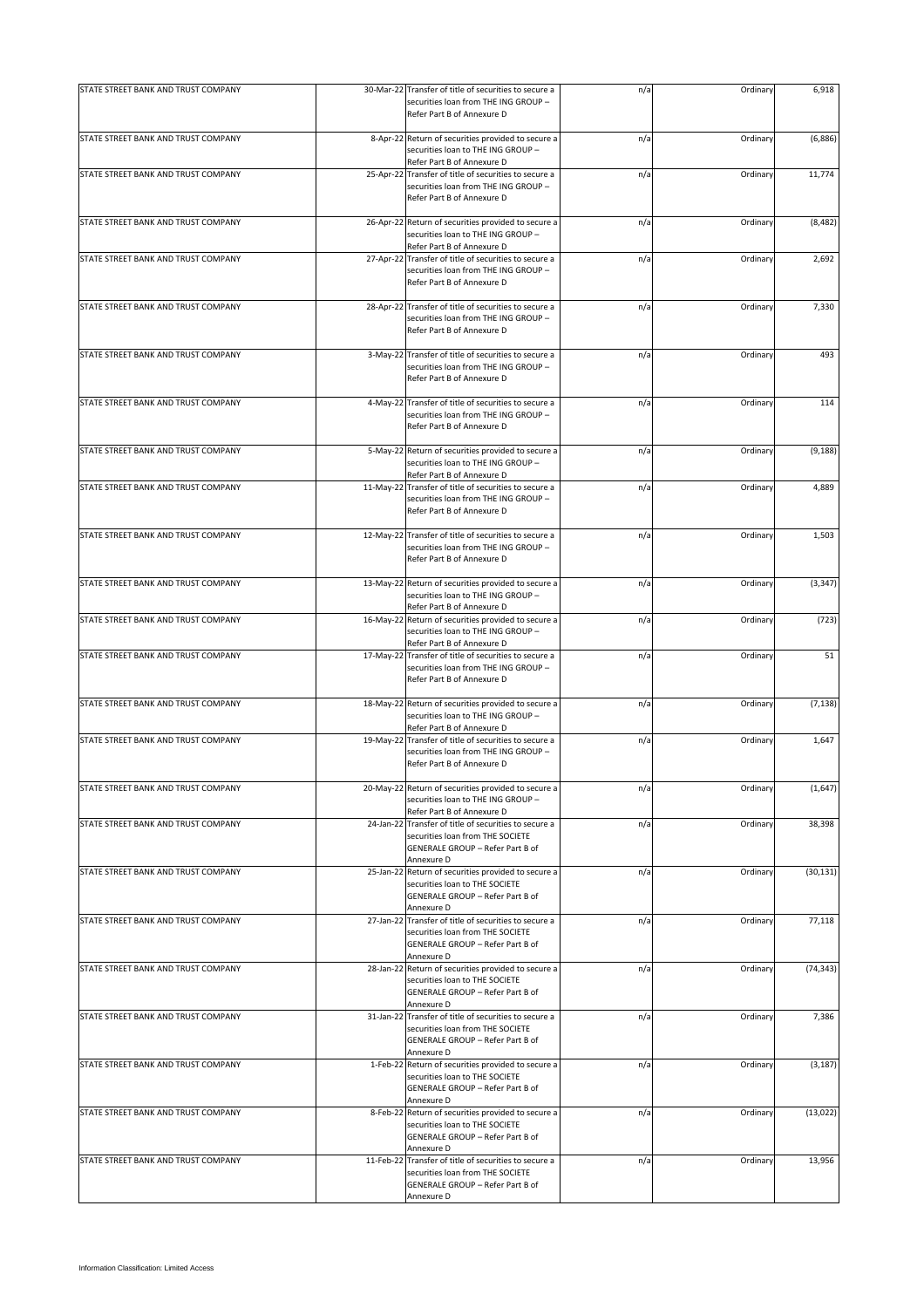| STATE STREET BANK AND TRUST COMPANY | 14-Feb-22 Transfer of title of securities to secure a<br>securities loan from THE SOCIETE | n/a | Ordinary | 26,408    |
|-------------------------------------|-------------------------------------------------------------------------------------------|-----|----------|-----------|
|                                     | GENERALE GROUP - Refer Part B of<br>Annexure D                                            |     |          |           |
| STATE STREET BANK AND TRUST COMPANY | 15-Feb-22 Return of securities provided to secure a                                       | n/a | Ordinary | (32, 935) |
|                                     | securities loan to THE SOCIETE<br>GENERALE GROUP - Refer Part B of                        |     |          |           |
|                                     | Annexure D                                                                                |     |          |           |
| STATE STREET BANK AND TRUST COMPANY | 18-Feb-22 Return of securities provided to secure a<br>securities loan to THE SOCIETE     | n/a | Ordinary | (944)     |
|                                     | GENERALE GROUP - Refer Part B of                                                          |     |          |           |
| STATE STREET BANK AND TRUST COMPANY | Annexure D<br>21-Feb-22 Return of securities provided to secure a                         | n/a | Ordinary | (7, 454)  |
|                                     | securities loan to THE SOCIETE                                                            |     |          |           |
|                                     | GENERALE GROUP - Refer Part B of<br>Annexure D                                            |     |          |           |
| STATE STREET BANK AND TRUST COMPANY | 1-Mar-22 Transfer of title of securities to secure a                                      | n/a | Ordinary | 5,368     |
|                                     | securities loan from THE SOCIETE                                                          |     |          |           |
|                                     | GENERALE GROUP - Refer Part B of<br>Annexure D                                            |     |          |           |
| STATE STREET BANK AND TRUST COMPANY | 2-Mar-22 Transfer of title of securities to secure a                                      | n/a | Ordinary | 2,861     |
|                                     | securities loan from THE SOCIETE<br>GENERALE GROUP - Refer Part B of                      |     |          |           |
|                                     | Annexure D                                                                                |     |          |           |
| STATE STREET BANK AND TRUST COMPANY | 3-Mar-22 Transfer of title of securities to secure a<br>securities loan from THE SOCIETE  | n/a | Ordinary | 56,935    |
|                                     | GENERALE GROUP - Refer Part B of                                                          |     |          |           |
|                                     | Annexure D                                                                                |     |          |           |
| STATE STREET BANK AND TRUST COMPANY | 4-Mar-22 Transfer of title of securities to secure a<br>securities loan from THE SOCIETE  | n/a | Ordinary | 7,106     |
|                                     | GENERALE GROUP - Refer Part B of                                                          |     |          |           |
| STATE STREET BANK AND TRUST COMPANY | Annexure D<br>11-Mar-22 Return of securities provided to secure a                         | n/a | Ordinary | (55, 157) |
|                                     | securities loan to THE SOCIETE                                                            |     |          |           |
|                                     | GENERALE GROUP - Refer Part B of<br>Annexure D                                            |     |          |           |
| STATE STREET BANK AND TRUST COMPANY | 14-Mar-22 Transfer of title of securities to secure a                                     | n/a | Ordinary | 4,285     |
|                                     | securities loan from THE SOCIETE<br>GENERALE GROUP - Refer Part B of                      |     |          |           |
|                                     | Annexure D                                                                                |     |          |           |
| STATE STREET BANK AND TRUST COMPANY | 15-Mar-22 Transfer of title of securities to secure a                                     | n/a | Ordinary | 69,423    |
|                                     | securities loan from THE SOCIETE<br>GENERALE GROUP - Refer Part B of                      |     |          |           |
|                                     | Annexure D                                                                                |     |          |           |
| STATE STREET BANK AND TRUST COMPANY | 16-Mar-22 Return of securities provided to secure a<br>securities loan to THE SOCIETE     | n/a | Ordinary | (80, 817) |
|                                     | GENERALE GROUP - Refer Part B of                                                          |     |          |           |
| STATE STREET BANK AND TRUST COMPANY | Annexure D<br>31-Mar-22 Return of securities provided to secure a                         | n/a | Ordinary | (8,982)   |
|                                     | securities loan to THE SOCIETE                                                            |     |          |           |
|                                     | GENERALE GROUP - Refer Part B of<br>Annexure D                                            |     |          |           |
| STATE STREET BANK AND TRUST COMPANY | 1-Apr-22 Return of securities provided to secure a                                        | n/a | Ordinary | (845)     |
|                                     | securities loan to THE SOCIETE<br>GENERALE GROUP - Refer Part B of                        |     |          |           |
|                                     | Annexure D                                                                                |     |          |           |
| STATE STREET BANK AND TRUST COMPANY | 6-Apr-22 Return of securities provided to secure a                                        | n/a | Ordinary | (1, 422)  |
|                                     | securities loan to THE SOCIETE<br>GENERALE GROUP - Refer Part B of                        |     |          |           |
|                                     | Annexure D                                                                                |     |          |           |
| STATE STREET BANK AND TRUST COMPANY | 8-Apr-22 Transfer of title of securities to secure a<br>securities loan from THE SOCIETE  | n/a | Ordinary | 289       |
|                                     | GENERALE GROUP - Refer Part B of                                                          |     |          |           |
| STATE STREET BANK AND TRUST COMPANY | Annexure D<br>11-Apr-22 Transfer of title of securities to secure a                       | n/a | Ordinary | 81,780    |
|                                     | securities loan from THE SOCIETE                                                          |     |          |           |
|                                     | GENERALE GROUP - Refer Part B of<br>Annexure D                                            |     |          |           |
| STATE STREET BANK AND TRUST COMPANY | 18-Apr-22 Return of securities provided to secure a                                       | n/a | Ordinary | (4, 343)  |
|                                     | securities loan to THE SOCIETE                                                            |     |          |           |
|                                     | GENERALE GROUP - Refer Part B of<br>Annexure D                                            |     |          |           |
| STATE STREET BANK AND TRUST COMPANY | 19-Apr-22 Transfer of title of securities to secure a                                     | n/a | Ordinary | 1,734     |
|                                     | securities loan from THE SOCIETE<br>GENERALE GROUP - Refer Part B of                      |     |          |           |
|                                     | Annexure D                                                                                |     |          |           |
| STATE STREET BANK AND TRUST COMPANY | 20-Apr-22 Return of securities provided to secure a<br>securities loan to THE SOCIETE     | n/a | Ordinary | (30, 755) |
|                                     | GENERALE GROUP - Refer Part B of                                                          |     |          |           |
|                                     | Annexure D                                                                                |     |          |           |
| STATE STREET BANK AND TRUST COMPANY | 21-Apr-22 Return of securities provided to secure a<br>securities loan to THE SOCIETE     | n/a | Ordinary | (30, 814) |
|                                     | GENERALE GROUP - Refer Part B of                                                          |     |          |           |
| STATE STREET BANK AND TRUST COMPANY | Annexure D<br>25-Apr-22 Transfer of title of securities to secure a                       | n/a | Ordinary | 3,934     |
|                                     | securities loan from THE SOCIETE                                                          |     |          |           |
|                                     | GENERALE GROUP - Refer Part B of<br>Annexure D                                            |     |          |           |
| STATE STREET BANK AND TRUST COMPANY | 3-May-22 Transfer of title of securities to secure a                                      | n/a | Ordinary | 22,300    |
|                                     | securities loan from THE SOCIETE<br>GENERALE GROUP - Refer Part B of                      |     |          |           |
|                                     | Annexure D                                                                                |     |          |           |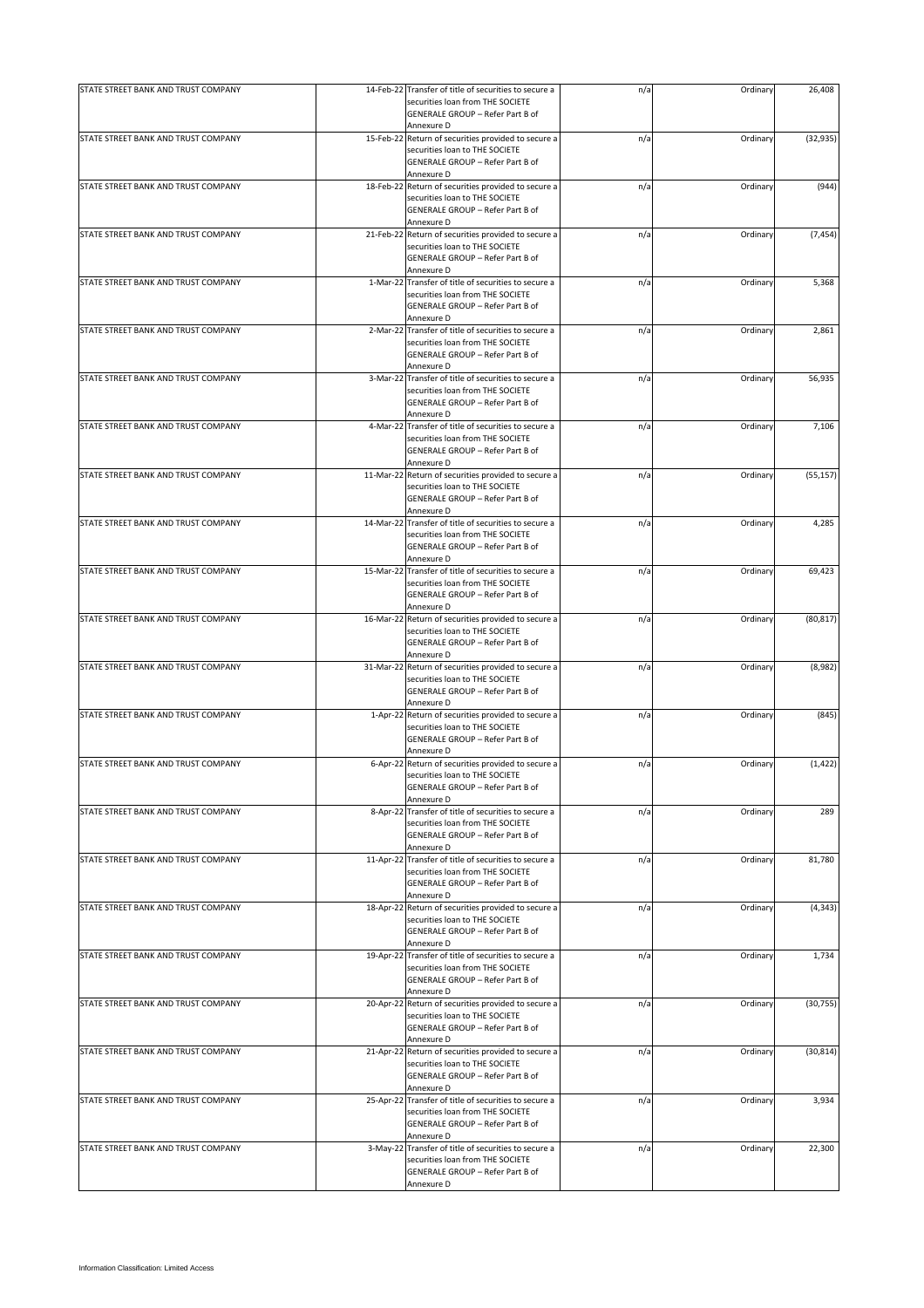| STATE STREET BANK AND TRUST COMPANY |          | 4-May-22 Return of securities provided to secure a<br>securities loan to THE SOCIETE<br>GENERALE GROUP - Refer Part B of<br>Annexure D      | n/a | Ordinary | (23, 103) |
|-------------------------------------|----------|---------------------------------------------------------------------------------------------------------------------------------------------|-----|----------|-----------|
|                                     |          |                                                                                                                                             |     |          |           |
| STATE STREET BANK AND TRUST COMPANY |          | 9-May-22 Transfer of title of securities to secure a<br>securities loan from THE SOCIETE<br>GENERALE GROUP - Refer Part B of<br>Annexure D  | n/a | Ordinary | 62,764    |
| STATE STREET BANK AND TRUST COMPANY |          | 10-May-22 Return of securities provided to secure a<br>securities loan to THE SOCIETE<br>GENERALE GROUP - Refer Part B of<br>Annexure D     | n/a | Ordinary | (69, 177) |
| STATE STREET BANK AND TRUST COMPANY |          | 13-May-22 Transfer of title of securities to secure a<br>securities loan from THE SOCIETE<br>GENERALE GROUP - Refer Part B of<br>Annexure D | n/a | Ordinary | 84,357    |
| STATE STREET BANK AND TRUST COMPANY |          | 16-May-22 Return of securities provided to secure a<br>securities loan to THE SOCIETE<br>GENERALE GROUP - Refer Part B of<br>Annexure D     | n/a | Ordinary | (98, 973) |
| STATE STREET BANK AND TRUST COMPANY |          | 24-Feb-22 Transfer of title of securities to secure a<br>securities loan from THE UBS GROUP -<br>Refer Part B of Annexure D                 | n/a | Ordinary | 22,402    |
| STATE STREET BANK AND TRUST COMPANY |          | 25-Feb-22 Return of securities provided to secure a<br>securities loan to THE UBS GROUP -<br>Refer Part B of Annexure D                     | n/a | Ordinary | (22, 402) |
| STATE STREET BANK AND TRUST COMPANY |          | 25-Apr-22 Transfer of title of securities to secure a<br>securities loan from THE CREDIT SUISSE<br>GROUP - Refer Part B of Annexure D       | n/a | Ordinary | 1,347     |
| STATE STREET BANK AND TRUST COMPANY |          | 26-Apr-22 Transfer of title of securities to secure a<br>securities loan from THE CREDIT SUISSE<br>GROUP - Refer Part B of Annexure D       | n/a | Ordinary | 52        |
| STATE STREET BANK AND TRUST COMPANY |          | 27-Apr-22 Transfer of title of securities to secure a<br>securities loan from THE CREDIT SUISSE<br>GROUP - Refer Part B of Annexure D       | n/a | Ordinary | 74        |
| STATE STREET BANK AND TRUST COMPANY |          | 28-Apr-22 Transfer of title of securities to secure a<br>securities loan from THE CREDIT SUISSE<br>GROUP - Refer Part B of Annexure D       | n/a | Ordinary | 69        |
| STATE STREET BANK AND TRUST COMPANY |          | 29-Apr-22 Return of securities provided to secure a<br>securities loan to THE CREDIT SUISSE<br>GROUP - Refer Part B of Annexure D           | n/a | Ordinary | (23)      |
| STATE STREET BANK AND TRUST COMPANY |          | 2-May-22 Transfer of title of securities to secure a<br>securities loan from THE CREDIT SUISSE<br>GROUP - Refer Part B of Annexure D        | n/a | Ordinary | 99        |
| STATE STREET BANK AND TRUST COMPANY | 3-May-22 | Transfer of title of securities to secure a<br>securities loan from THE CREDIT SUISSE<br>GROUP - Refer Part B of Annexure D                 | n/a | Ordinary | 15,919    |
| STATE STREET BANK AND TRUST COMPANY |          | 4-May-22 Transfer of title of securities to secure a<br>securities loan from THE CREDIT SUISSE<br>GROUP - Refer Part B of Annexure D        | n/a | Ordinary | 537       |
| STATE STREET BANK AND TRUST COMPANY |          | 5-May-22 Transfer of title of securities to secure a<br>securities loan from THE CREDIT SUISSE<br>GROUP - Refer Part B of Annexure D        | n/a | Ordinary | 1,597     |
| STATE STREET BANK AND TRUST COMPANY |          | 6-May-22 Return of securities provided to secure a<br>securities loan to THE CREDIT SUISSE<br>GROUP - Refer Part B of Annexure D            | n/a | Ordinary | (6, 277)  |
| STATE STREET BANK AND TRUST COMPANY |          | 9-May-22 Return of securities provided to secure a<br>securities loan to THE CREDIT SUISSE<br>GROUP - Refer Part B of Annexure D            | n/a | Ordinary | (13,088)  |
| STATE STREET BANK AND TRUST COMPANY |          | 11-May-22 Transfer of title of securities to secure a<br>securities loan from THE CREDIT SUISSE<br>GROUP - Refer Part B of Annexure D       | n/a | Ordinary | 616       |
| STATE STREET BANK AND TRUST COMPANY |          | 12-May-22 Return of securities provided to secure a<br>securities loan to THE CREDIT SUISSE<br>GROUP - Refer Part B of Annexure D           | n/a | Ordinary | (777)     |
| STATE STREET BANK AND TRUST COMPANY |          | 13-May-22 Transfer of title of securities to secure a<br>securities loan from THE CREDIT SUISSE<br>GROUP - Refer Part B of Annexure D       | n/a | Ordinary | 103       |
| STATE STREET BANK AND TRUST COMPANY |          | 18-May-22 Return of securities provided to secure a<br>securities loan to THE CREDIT SUISSE<br>GROUP - Refer Part B of Annexure D           | n/a | Ordinary | (12)      |
| STATE STREET BANK AND TRUST COMPANY |          | 19-May-22 Return of securities provided to secure a<br>securities loan to THE CREDIT SUISSE<br>GROUP - Refer Part B of Annexure D           | n/a | Ordinary | (235)     |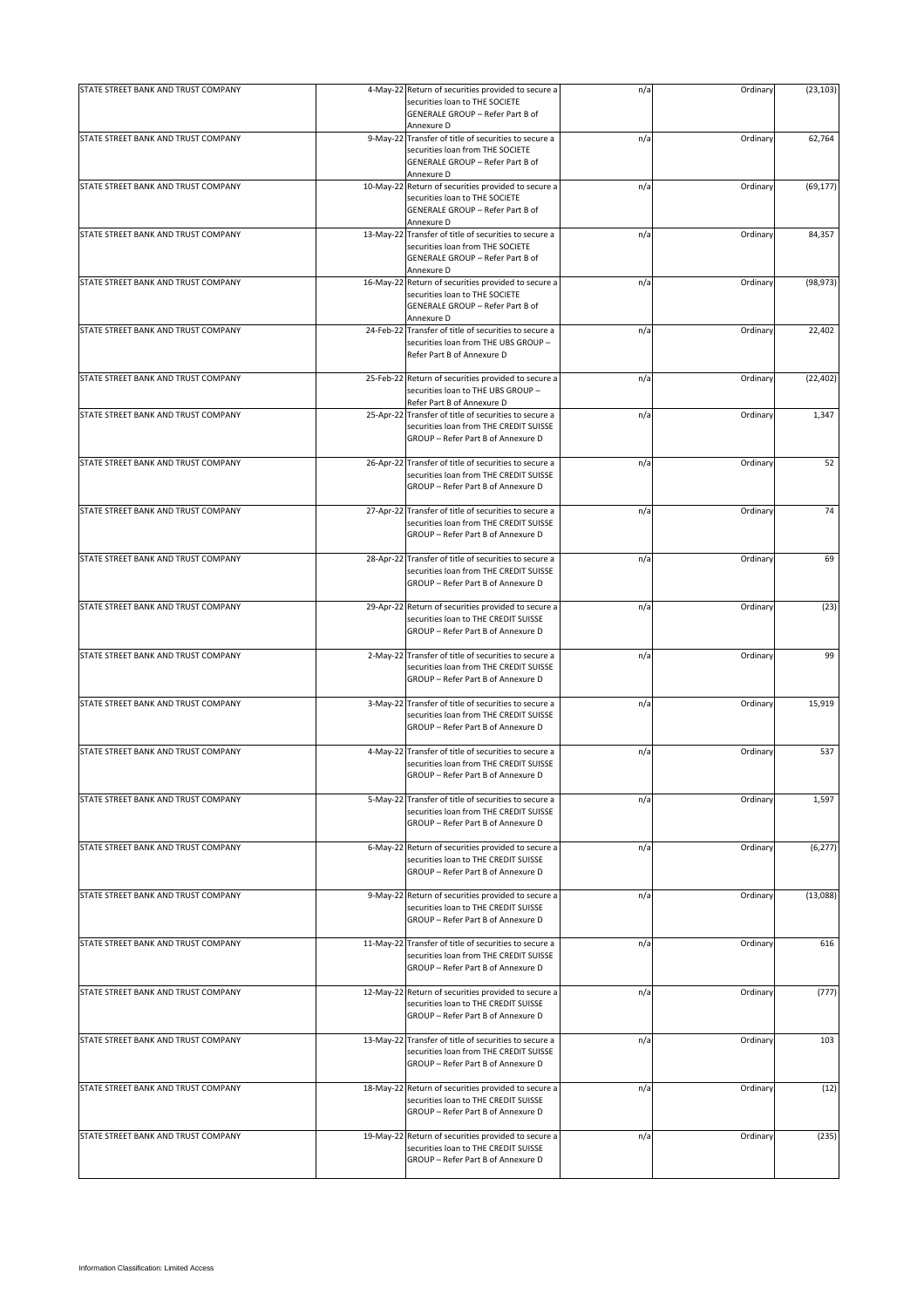| STATE STREET BANK AND TRUST COMPANY | 24-Feb-22 Transfer of title of securities to secure a<br>securities loan from THE ING GROUP -<br>Refer Part B of Annexure D                 | n/a | Ordinary | 4,950     |
|-------------------------------------|---------------------------------------------------------------------------------------------------------------------------------------------|-----|----------|-----------|
| STATE STREET BANK AND TRUST COMPANY | 25-Feb-22 Return of securities provided to secure a<br>securities loan to THE ING GROUP -<br>Refer Part B of Annexure D                     | n/a | Ordinary | (3,994)   |
| STATE STREET BANK AND TRUST COMPANY | 14-Mar-22 Transfer of title of securities to secure a<br>securities loan from THE ING GROUP -<br>Refer Part B of Annexure D                 | n/a | Ordinary | 1,631     |
| STATE STREET BANK AND TRUST COMPANY | 16-Mar-22 Return of securities provided to secure a<br>securities loan to THE ING GROUP -<br>Refer Part B of Annexure D                     | n/a | Ordinary | (1,984)   |
| STATE STREET BANK AND TRUST COMPANY | 22-Mar-22 Transfer of title of securities to secure a<br>securities loan from THE ING GROUP -<br>Refer Part B of Annexure D                 | n/a | Ordinary | 22,906    |
| STATE STREET BANK AND TRUST COMPANY | 25-Mar-22 Return of securities provided to secure a<br>securities loan to THE ING GROUP -<br>Refer Part B of Annexure D                     | n/a | Ordinary | (23, 509) |
| STATE STREET BANK AND TRUST COMPANY | 30-Mar-22 Transfer of title of securities to secure a<br>securities loan from THE ING GROUP -<br>Refer Part B of Annexure D                 | n/a | Ordinary | 56,367    |
| STATE STREET BANK AND TRUST COMPANY | 8-Apr-22 Return of securities provided to secure a<br>securities loan to THE ING GROUP -<br>Refer Part B of Annexure D                      | n/a | Ordinary | (56, 252) |
| STATE STREET BANK AND TRUST COMPANY | 25-Apr-22 Transfer of title of securities to secure a<br>securities loan from THE ING GROUP -<br>Refer Part B of Annexure D                 | n/a | Ordinary | 47,626    |
| STATE STREET BANK AND TRUST COMPANY | 26-Apr-22 Return of securities provided to secure a<br>securities loan to THE ING GROUP -<br>Refer Part B of Annexure D                     | n/a | Ordinary | (34, 204) |
| STATE STREET BANK AND TRUST COMPANY | 27-Apr-22 Transfer of title of securities to secure a<br>securities loan from THE ING GROUP -<br>Refer Part B of Annexure D                 | n/a | Ordinary | 1,802     |
| STATE STREET BANK AND TRUST COMPANY | 28-Apr-22 Return of securities provided to secure a<br>securities loan to THE ING GROUP -<br>Refer Part B of Annexure D                     | n/a | Ordinary | (7,004)   |
| STATE STREET BANK AND TRUST COMPANY | 3-May-22 Transfer of title of securities to secure a<br>securities loan from THE ING GROUP -<br>Refer Part B of Annexure D                  | n/a | Ordinary | 148       |
| STATE STREET BANK AND TRUST COMPANY | 4-May-22 Return of securities provided to secure a<br>securities loan to THE ING GROUP -<br>Refer Part B of Annexure D                      | n/a | Ordinary | (468)     |
| STATE STREET BANK AND TRUST COMPANY | 5-May-22 Return of securities provided to secure a<br>securities loan to THE ING GROUP -<br>Refer Part B of Annexure D                      | n/a | Ordinary | (6,012)   |
| STATE STREET BANK AND TRUST COMPANY | 11-May-22 Transfer of title of securities to secure a<br>securities loan from THE ING GROUP -<br>Refer Part B of Annexure D                 | n/a | Ordinary | 2,091     |
| STATE STREET BANK AND TRUST COMPANY | 12-May-22 Transfer of title of securities to secure a<br>securities loan from THE ING GROUP -<br>Refer Part B of Annexure D                 | n/a | Ordinary | 521       |
| STATE STREET BANK AND TRUST COMPANY | 13-May-22 Return of securities provided to secure a<br>securities loan to THE ING GROUP -<br>Refer Part B of Annexure D                     | n/a | Ordinary | (1, 346)  |
| STATE STREET BANK AND TRUST COMPANY | 16-May-22 Return of securities provided to secure a<br>securities loan to THE ING GROUP -<br>Refer Part B of Annexure D                     | n/a | Ordinary | (248)     |
| STATE STREET BANK AND TRUST COMPANY | 17-May-22 Transfer of title of securities to secure a<br>securities loan from THE ING GROUP -<br>Refer Part B of Annexure D                 | n/a | Ordinary | 29        |
| STATE STREET BANK AND TRUST COMPANY | 18-May-22 Return of securities provided to secure a<br>securities loan to THE ING GROUP -<br>Refer Part B of Annexure D                     | n/a | Ordinary | (3,051)   |
| STATE STREET BANK AND TRUST COMPANY | 19-May-22 Transfer of title of securities to secure a<br>securities loan from THE ING GROUP -<br>Refer Part B of Annexure D                 | n/a | Ordinary | 713       |
| STATE STREET BANK AND TRUST COMPANY | 20-May-22 Return of securities provided to secure a<br>securities loan to THE ING GROUP -<br>Refer Part B of Annexure D                     | n/a | Ordinary | (713)     |
| STATE STREET BANK AND TRUST COMPANY | 24-Jan-22 Transfer of title of securities to secure a<br>securities loan from THE SOCIETE<br>GENERALE GROUP - Refer Part B of<br>Annexure D | n/a | Ordinary | 66,834    |
| STATE STREET BANK AND TRUST COMPANY | 27-Jan-22 Return of securities provided to secure a<br>securities loan to THE SOCIETE<br>GENERALE GROUP - Refer Part B of<br>Annexure D     | n/a | Ordinary | (13,803)  |
| STATE STREET BANK AND TRUST COMPANY | 28-Jan-22 Return of securities provided to secure a<br>securities loan to THE SOCIETE<br>GENERALE GROUP - Refer Part B of<br>Annexure D     | n/a | Ordinary | (41,996)  |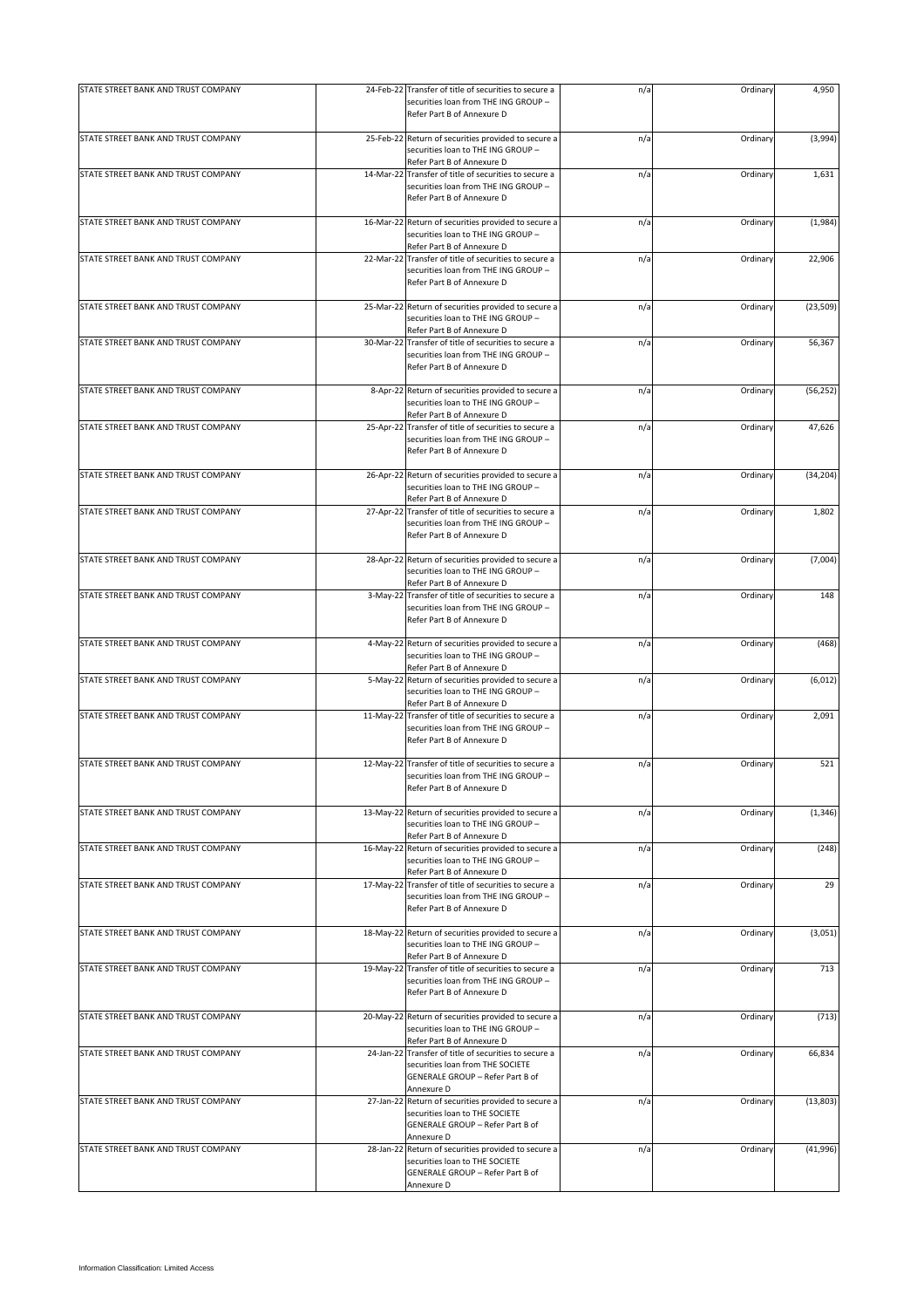| STATE STREET BANK AND TRUST COMPANY | 31-Jan-22 Transfer of title of securities to secure a<br>securities loan from THE SOCIETE | n/a | Ordinary | 1,575     |
|-------------------------------------|-------------------------------------------------------------------------------------------|-----|----------|-----------|
|                                     | GENERALE GROUP - Refer Part B of<br>Annexure D                                            |     |          |           |
| STATE STREET BANK AND TRUST COMPANY | 1-Feb-22 Transfer of title of securities to secure a                                      |     |          | 756       |
|                                     | securities loan from THE SOCIETE                                                          | n/a | Ordinary |           |
|                                     | GENERALE GROUP - Refer Part B of                                                          |     |          |           |
|                                     | Annexure D                                                                                |     |          |           |
| STATE STREET BANK AND TRUST COMPANY | 11-Feb-22 Return of securities provided to secure a                                       | n/a | Ordinary | (1,839)   |
|                                     | securities loan to THE SOCIETE                                                            |     |          |           |
|                                     | GENERALE GROUP - Refer Part B of                                                          |     |          |           |
|                                     | Annexure D                                                                                |     |          |           |
| STATE STREET BANK AND TRUST COMPANY | 14-Feb-22 Transfer of title of securities to secure a                                     | n/a | Ordinary | 55,063    |
|                                     | securities loan from THE SOCIETE                                                          |     |          |           |
|                                     | GENERALE GROUP - Refer Part B of                                                          |     |          |           |
|                                     | Annexure D                                                                                |     |          |           |
| STATE STREET BANK AND TRUST COMPANY | 15-Feb-22 Transfer of title of securities to secure a                                     | n/a | Ordinary | 7,232     |
|                                     | securities loan from THE SOCIETE                                                          |     |          |           |
|                                     | GENERALE GROUP - Refer Part B of                                                          |     |          |           |
|                                     | Annexure D                                                                                |     |          |           |
| STATE STREET BANK AND TRUST COMPANY | 1-Mar-22 Return of securities provided to secure a                                        | n/a | Ordinary | (73, 575) |
|                                     | securities loan to THE SOCIETE                                                            |     |          |           |
|                                     | GENERALE GROUP - Refer Part B of                                                          |     |          |           |
|                                     | Annexure D                                                                                |     |          |           |
| STATE STREET BANK AND TRUST COMPANY | 3-Mar-22 Transfer of title of securities to secure a                                      | n/a | Ordinary | 62,107    |
|                                     | securities loan from THE SOCIETE                                                          |     |          |           |
|                                     | GENERALE GROUP - Refer Part B of                                                          |     |          |           |
|                                     | Annexure D                                                                                |     |          |           |
| STATE STREET BANK AND TRUST COMPANY | 4-Mar-22 Transfer of title of securities to secure a                                      | n/a | Ordinary | 882       |
|                                     | securities loan from THE SOCIETE                                                          |     |          |           |
|                                     | GENERALE GROUP - Refer Part B of                                                          |     |          |           |
|                                     | Annexure D                                                                                |     |          |           |
| STATE STREET BANK AND TRUST COMPANY | 11-Mar-22 Return of securities provided to secure a                                       | n/a | Ordinary | (53,008)  |
|                                     | securities loan to THE SOCIETE                                                            |     |          |           |
|                                     | GENERALE GROUP - Refer Part B of                                                          |     |          |           |
|                                     | Annexure D                                                                                |     |          |           |
| STATE STREET BANK AND TRUST COMPANY | 14-Mar-22 Transfer of title of securities to secure a                                     | n/a | Ordinary | 43,222    |
|                                     | securities loan from THE SOCIETE                                                          |     |          |           |
|                                     | GENERALE GROUP - Refer Part B of                                                          |     |          |           |
|                                     | Annexure D                                                                                |     |          |           |
| STATE STREET BANK AND TRUST COMPANY | 15-Mar-22 Return of securities provided to secure a                                       | n/a | Ordinary | (3, 320)  |
|                                     | securities loan to THE SOCIETE                                                            |     |          |           |
|                                     | GENERALE GROUP - Refer Part B of                                                          |     |          |           |
|                                     | Annexure D                                                                                |     |          |           |
| STATE STREET BANK AND TRUST COMPANY | 16-Mar-22 Return of securities provided to secure a                                       | n/a | Ordinary | (13,780)  |
|                                     | securities loan to THE SOCIETE                                                            |     |          |           |
|                                     | GENERALE GROUP - Refer Part B of                                                          |     |          |           |
|                                     | Annexure D                                                                                |     |          |           |
| STATE STREET BANK AND TRUST COMPANY | 31-Mar-22 Return of securities provided to secure a                                       | n/a | Ordinary | (18, 396) |
|                                     | securities loan to THE SOCIETE                                                            |     |          |           |
|                                     | GENERALE GROUP - Refer Part B of                                                          |     |          |           |
|                                     | Annexure D                                                                                |     |          |           |
| STATE STREET BANK AND TRUST COMPANY | 1-Apr-22 Return of securities provided to secure a                                        | n/a | Ordinary | (4,961)   |
|                                     | securities loan to THE SOCIETE                                                            |     |          |           |
|                                     | GENERALE GROUP - Refer Part B of                                                          |     |          |           |
|                                     | Annexure D                                                                                |     |          |           |
| STATE STREET BANK AND TRUST COMPANY | 6-Apr-22 Return of securities provided to secure a                                        | n/a | Ordinary | (12,988)  |
|                                     | securities loan to THE SOCIETE                                                            |     |          |           |
|                                     | GENERALE GROUP - Refer Part B of                                                          |     |          |           |
|                                     | Annexure D                                                                                |     |          |           |
| STATE STREET BANK AND TRUST COMPANY | 8-Apr-22 Transfer of title of securities to secure a                                      | n/a | Ordinary | 18,719    |
|                                     | securities loan from THE SOCIETE                                                          |     |          |           |
|                                     | GENERALE GROUP - Refer Part B of                                                          |     |          |           |
|                                     | Annexure D                                                                                |     |          |           |
| STATE STREET BANK AND TRUST COMPANY | 11-Apr-22 Transfer of title of securities to secure a                                     | n/a | Ordinary | 27,630    |
|                                     | securities loan from THE SOCIETE                                                          |     |          |           |
|                                     | GENERALE GROUP - Refer Part B of                                                          |     |          |           |
|                                     | Annexure D                                                                                |     |          |           |
| STATE STREET BANK AND TRUST COMPANY | 18-Apr-22 Return of securities provided to secure a                                       | n/a | Ordinary | (1,851)   |
|                                     | securities loan to THE SOCIETE                                                            |     |          |           |
|                                     | GENERALE GROUP - Refer Part B of                                                          |     |          |           |
|                                     | Annexure D                                                                                |     |          |           |
| STATE STREET BANK AND TRUST COMPANY | 19-Apr-22 Return of securities provided to secure a                                       | n/a | Ordinary | (673)     |
|                                     | securities loan to THE SOCIETE                                                            |     |          |           |
|                                     |                                                                                           |     |          |           |
|                                     | GENERALE GROUP - Refer Part B of<br>Annexure D                                            |     |          |           |
|                                     | 20-Apr-22 Return of securities provided to secure a                                       |     |          |           |
| STATE STREET BANK AND TRUST COMPANY |                                                                                           | n/a | Ordinary | (16, 973) |
|                                     | securities loan to THE SOCIETE                                                            |     |          |           |
|                                     | GENERALE GROUP - Refer Part B of                                                          |     |          |           |
|                                     | Annexure D                                                                                |     |          |           |
| STATE STREET BANK AND TRUST COMPANY | 21-Apr-22 Return of securities provided to secure a                                       | n/a | Ordinary | (16,968)  |
|                                     | securities loan to THE SOCIETE                                                            |     |          |           |
|                                     | GENERALE GROUP - Refer Part B of                                                          |     |          |           |
|                                     | Annexure D                                                                                |     |          |           |
| STATE STREET BANK AND TRUST COMPANY | 25-Apr-22 Transfer of title of securities to secure a                                     | n/a | Ordinary | 8,509     |
|                                     | securities loan from THE SOCIETE                                                          |     |          |           |
|                                     | GENERALE GROUP - Refer Part B of                                                          |     |          |           |
|                                     | Annexure D                                                                                |     |          |           |
| STATE STREET BANK AND TRUST COMPANY | 3-May-22 Transfer of title of securities to secure a                                      | n/a | Ordinary | 6,075     |
|                                     | securities loan from THE SOCIETE                                                          |     |          |           |
|                                     | GENERALE GROUP - Refer Part B of                                                          |     |          |           |
|                                     | Annexure D                                                                                |     |          |           |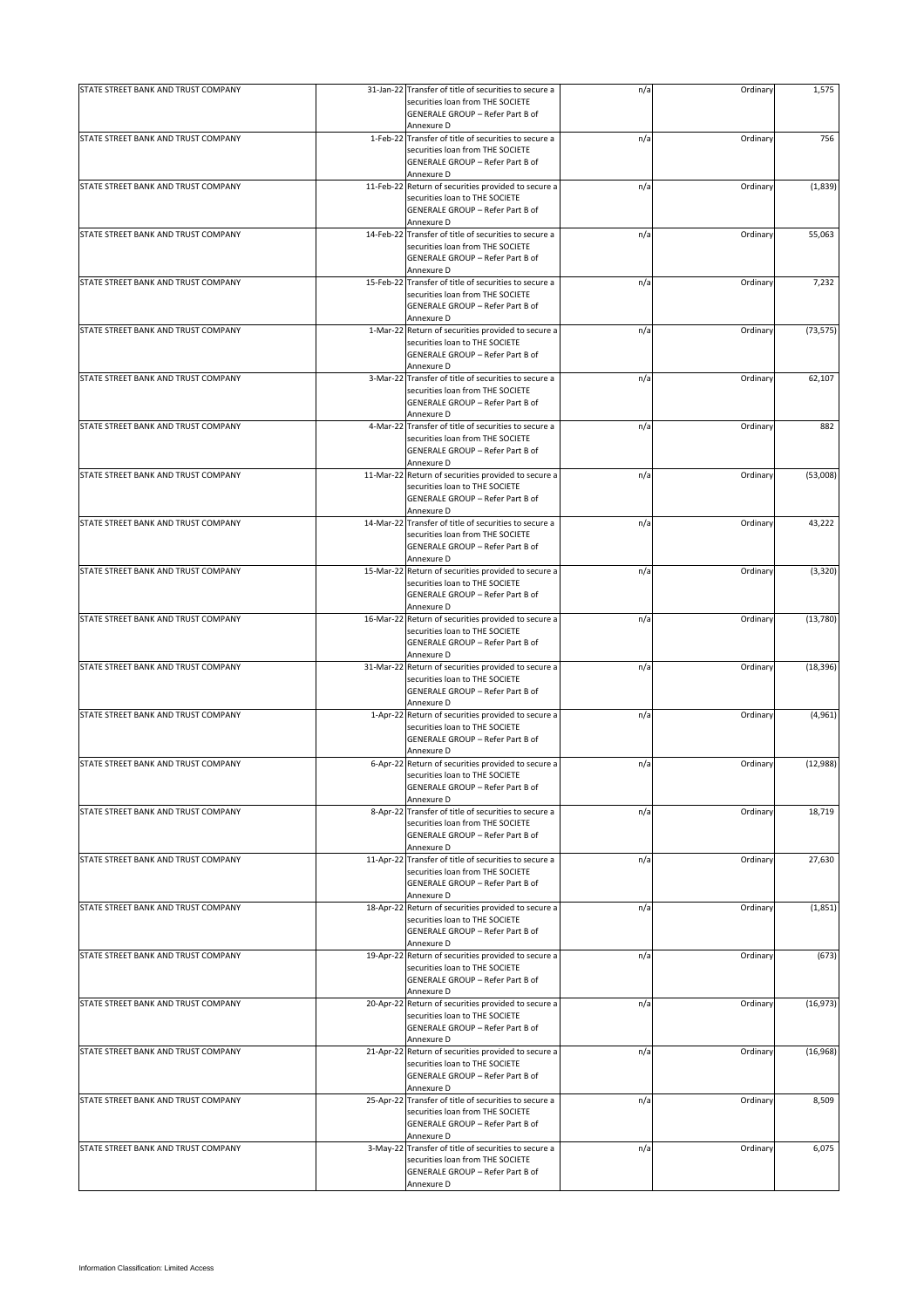| STATE STREET BANK AND TRUST COMPANY |           | 4-May-22 Return of securities provided to secure a<br>securities loan to THE SOCIETE<br>GENERALE GROUP - Refer Part B of | n/a | Ordinary | (12, 792) |
|-------------------------------------|-----------|--------------------------------------------------------------------------------------------------------------------------|-----|----------|-----------|
|                                     |           | Annexure D                                                                                                               |     |          |           |
| STATE STREET BANK AND TRUST COMPANY |           | 9-May-22 Transfer of title of securities to secure a                                                                     | n/a | Ordinary | 34,888    |
|                                     |           | securities loan from THE SOCIETE<br>GENERALE GROUP - Refer Part B of                                                     |     |          |           |
|                                     |           | Annexure D                                                                                                               |     |          |           |
| STATE STREET BANK AND TRUST COMPANY | 10-May-22 | Return of securities provided to secure a                                                                                | n/a | Ordinary | (38, 430) |
|                                     |           | securities loan to THE SOCIETE                                                                                           |     |          |           |
|                                     |           | GENERALE GROUP - Refer Part B of                                                                                         |     |          |           |
|                                     |           | Annexure D                                                                                                               |     |          |           |
| STATE STREET BANK AND TRUST COMPANY |           | 12-May-22 Return of securities provided to secure a                                                                      | n/a | Ordinary | (348)     |
|                                     |           | securities loan to THE SOCIETE                                                                                           |     |          |           |
|                                     |           | GENERALE GROUP - Refer Part B of<br>Annexure D                                                                           |     |          |           |
| STATE STREET BANK AND TRUST COMPANY |           | 13-May-22 Transfer of title of securities to secure a                                                                    | n/a | Ordinary | 51,520    |
|                                     |           | securities loan from THE SOCIETE                                                                                         |     |          |           |
|                                     |           | GENERALE GROUP - Refer Part B of                                                                                         |     |          |           |
|                                     |           | Annexure D                                                                                                               |     |          |           |
| STATE STREET BANK AND TRUST COMPANY |           | 16-May-22 Return of securities provided to secure a                                                                      | n/a | Ordinary | (59, 307) |
|                                     |           | securities loan to THE SOCIETE                                                                                           |     |          |           |
|                                     |           | GENERALE GROUP - Refer Part B of                                                                                         |     |          |           |
|                                     |           | Annexure D                                                                                                               |     |          |           |
| STATE STREET BANK AND TRUST COMPANY |           | 24-Feb-22 Transfer of title of securities to secure a                                                                    | n/a | Ordinary | 18,497    |
|                                     |           | securities loan from THE UBS GROUP -<br>Refer Part B of Annexure D                                                       |     |          |           |
|                                     |           |                                                                                                                          |     |          |           |
| STATE STREET BANK AND TRUST COMPANY |           | 25-Feb-22 Return of securities provided to secure a                                                                      | n/a | Ordinary | (18, 497) |
|                                     |           | securities loan to THE UBS GROUP -                                                                                       |     |          |           |
|                                     |           | Refer Part B of Annexure D                                                                                               |     |          |           |
| STATE STREET BANK AND TRUST COMPANY |           | 4-Feb-22 Transfer of title of securities to secure a                                                                     | n/a | Ordinary | 45,037    |
|                                     |           | securities loan from THE BARCLAYS                                                                                        |     |          |           |
|                                     |           | GROUP - Refer Part B of Annexure D                                                                                       |     |          |           |
|                                     |           |                                                                                                                          |     |          |           |
| STATE STREET BANK AND TRUST COMPANY |           | 7-Feb-22 Return of securities provided to secure a                                                                       | n/a | Ordinary | (45,037)  |
|                                     |           | securities loan to THE BARCLAYS GROUP                                                                                    |     |          |           |
|                                     |           | - Refer Part B of Annexure D                                                                                             |     |          |           |
|                                     |           |                                                                                                                          |     |          |           |
| STATE STREET BANK AND TRUST COMPANY |           | 30-Mar-22 Transfer of title of securities to secure a                                                                    | n/a | Ordinary | 3,777     |
|                                     |           | securities loan from THE CREDIT SUISSE                                                                                   |     |          |           |
|                                     |           | GROUP - Refer Part B of Annexure D                                                                                       |     |          |           |
| STATE STREET BANK AND TRUST COMPANY |           | 14-Apr-22 Return of securities provided to secure a                                                                      | n/a | Ordinary | (2, 393)  |
|                                     |           | securities loan to THE CREDIT SUISSE                                                                                     |     |          |           |
|                                     |           | GROUP - Refer Part B of Annexure D                                                                                       |     |          |           |
|                                     |           |                                                                                                                          |     |          |           |
| STATE STREET BANK AND TRUST COMPANY |           | 15-Apr-22 Transfer of title of securities to secure a                                                                    | n/a | Ordinary | 14        |
|                                     |           | securities loan from THE CREDIT SUISSE                                                                                   |     |          |           |
|                                     |           | GROUP - Refer Part B of Annexure D                                                                                       |     |          |           |
|                                     |           |                                                                                                                          |     |          |           |
| STATE STREET BANK AND TRUST COMPANY |           | 18-Apr-22 Transfer of title of securities to secure a                                                                    | n/a | Ordinary | 35        |
|                                     |           | securities loan from THE CREDIT SUISSE                                                                                   |     |          |           |
|                                     |           | GROUP - Refer Part B of Annexure D                                                                                       |     |          |           |
| STATE STREET BANK AND TRUST COMPANY |           | 19-Apr-22 Return of securities provided to secure a                                                                      | n/a | Ordinary | (50)      |
|                                     |           | securities loan to THE CREDIT SUISSE                                                                                     |     |          |           |
|                                     |           | GROUP - Refer Part B of Annexure D                                                                                       |     |          |           |
|                                     |           |                                                                                                                          |     |          |           |
| STATE STREET BANK AND TRUST COMPANY |           | 20-Apr-22 Return of securities provided to secure a                                                                      | n/a | Ordinary | (795)     |
|                                     |           | securities loan to THE CREDIT SUISSE                                                                                     |     |          |           |
|                                     |           | GROUP - Refer Part B of Annexure D                                                                                       |     |          |           |
|                                     |           |                                                                                                                          |     |          |           |
| STATE STREET BANK AND TRUST COMPANY |           | 21-Apr-22 Transfer of title of securities to secure a                                                                    | n/a | Ordinary | 13        |
|                                     |           | securities loan from THE CREDIT SUISSE                                                                                   |     |          |           |
|                                     |           | GROUP - Refer Part B of Annexure D                                                                                       |     |          |           |
| STATE STREET BANK AND TRUST COMPANY |           | 25-Apr-22 Transfer of title of securities to secure a                                                                    | n/a | Ordinary | 9,935     |
|                                     |           | securities loan from THE CREDIT SUISSE                                                                                   |     |          |           |
|                                     |           | GROUP - Refer Part B of Annexure D                                                                                       |     |          |           |
|                                     |           |                                                                                                                          |     |          |           |
| STATE STREET BANK AND TRUST COMPANY |           | 26-Apr-22 Transfer of title of securities to secure a                                                                    | n/a | Ordinary | 210       |
|                                     |           | securities loan from THE CREDIT SUISSE                                                                                   |     |          |           |
|                                     |           | GROUP - Refer Part B of Annexure D                                                                                       |     |          |           |
|                                     |           |                                                                                                                          |     |          |           |
| STATE STREET BANK AND TRUST COMPANY |           | 27-Apr-22 Return of securities provided to secure a                                                                      | n/a | Ordinary | (10, 746) |
|                                     |           | securities loan to THE CREDIT SUISSE                                                                                     |     |          |           |
|                                     |           | GROUP - Refer Part B of Annexure D                                                                                       |     |          |           |
|                                     |           |                                                                                                                          |     |          |           |
| STATE STREET BANK AND TRUST COMPANY |           | 24-Feb-22 Transfer of title of securities to secure a                                                                    | n/a | Ordinary | 9,400     |
|                                     |           | securities loan from THE ING GROUP -<br>Refer Part B of Annexure D                                                       |     |          |           |
|                                     |           |                                                                                                                          |     |          |           |
| STATE STREET BANK AND TRUST COMPANY |           | 25-Feb-22 Return of securities provided to secure a                                                                      | n/a | Ordinary | (7, 573)  |
|                                     |           | securities loan to THE ING GROUP -                                                                                       |     |          |           |
|                                     |           | Refer Part B of Annexure D                                                                                               |     |          |           |
| STATE STREET BANK AND TRUST COMPANY |           | 14-Mar-22 Transfer of title of securities to secure a                                                                    | n/a | Ordinary | 12,768    |
|                                     |           | securities loan from THE ING GROUP -                                                                                     |     |          |           |
|                                     |           | Refer Part B of Annexure D                                                                                               |     |          |           |
|                                     |           |                                                                                                                          |     |          |           |
| STATE STREET BANK AND TRUST COMPANY |           | 16-Mar-22 Return of securities provided to secure a                                                                      | n/a | Ordinary | (8,035)   |
|                                     |           | securities loan to THE ING GROUP -                                                                                       |     |          |           |
|                                     |           | Refer Part B of Annexure D                                                                                               |     |          |           |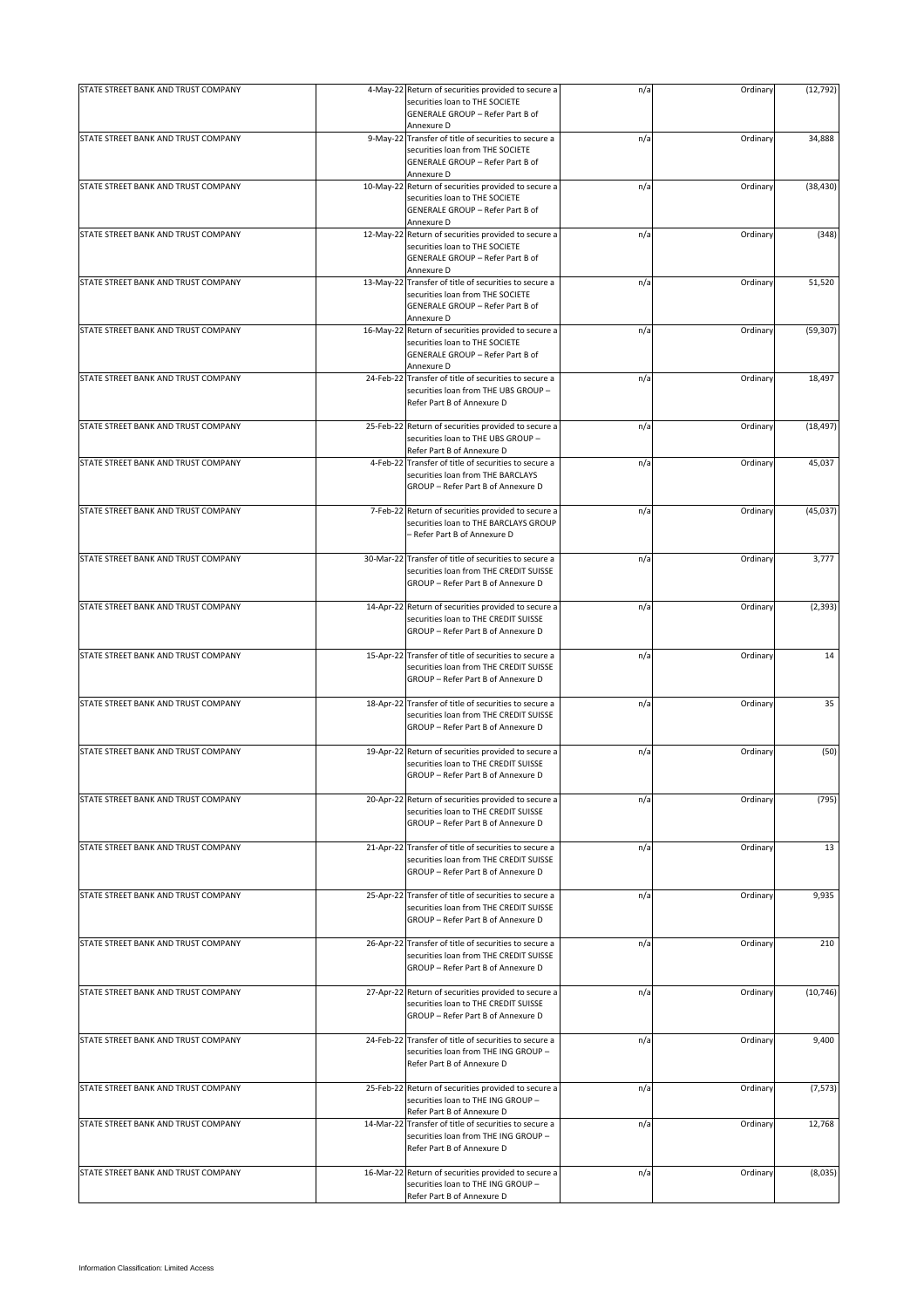| STATE STREET BANK AND TRUST COMPANY |                                                                                                                                             |     |          |            |
|-------------------------------------|---------------------------------------------------------------------------------------------------------------------------------------------|-----|----------|------------|
|                                     | 22-Mar-22 Transfer of title of securities to secure a<br>securities loan from THE ING GROUP -<br>Refer Part B of Annexure D                 | n/a | Ordinary | 8,643      |
| STATE STREET BANK AND TRUST COMPANY | 25-Mar-22 Return of securities provided to secure a<br>securities loan to THE ING GROUP -<br>Refer Part B of Annexure D                     | n/a | Ordinary | (15, 203)  |
| STATE STREET BANK AND TRUST COMPANY | 30-Mar-22 Transfer of title of securities to secure a<br>securities loan from THE ING GROUP -<br>Refer Part B of Annexure D                 | n/a | Ordinary | 47,156     |
| STATE STREET BANK AND TRUST COMPANY | 8-Apr-22 Return of securities provided to secure a<br>securities loan to THE ING GROUP -<br>Refer Part B of Annexure D                      | n/a | Ordinary | (46, 571)  |
| STATE STREET BANK AND TRUST COMPANY | 25-Apr-22 Transfer of title of securities to secure a<br>securities loan from THE ING GROUP -<br>Refer Part B of Annexure D                 | n/a | Ordinary | 223,292    |
| STATE STREET BANK AND TRUST COMPANY | 26-Apr-22 Return of securities provided to secure a<br>securities loan to THE ING GROUP -<br>Refer Part B of Annexure D                     | n/a | Ordinary | (160, 488) |
| STATE STREET BANK AND TRUST COMPANY | 27-Apr-22 Transfer of title of securities to secure a<br>securities loan from THE ING GROUP -<br>Refer Part B of Annexure D                 | n/a | Ordinary | 22,020     |
| STATE STREET BANK AND TRUST COMPANY | 28-Apr-22 Return of securities provided to secure a<br>securities loan to THE ING GROUP -<br>Refer Part B of Annexure D                     | n/a | Ordinary | (8,044)    |
| STATE STREET BANK AND TRUST COMPANY | 3-May-22 Return of securities provided to secure a<br>securities loan to THE ING GROUP -<br>Refer Part B of Annexure D                      | n/a | Ordinary | (28, 524)  |
| STATE STREET BANK AND TRUST COMPANY | 4-May-22 Return of securities provided to secure a<br>securities loan to THE ING GROUP -<br>Refer Part B of Annexure D                      | n/a | Ordinary | (1,928)    |
| STATE STREET BANK AND TRUST COMPANY | 5-May-22 Return of securities provided to secure a<br>securities loan to THE ING GROUP -<br>Refer Part B of Annexure D                      | n/a | Ordinary | (39, 975)  |
| STATE STREET BANK AND TRUST COMPANY | 11-May-22 Return of securities provided to secure a<br>securities loan to THE ING GROUP -<br>Refer Part B of Annexure D                     | n/a | Ordinary | (1,025)    |
| STATE STREET BANK AND TRUST COMPANY | 12-May-22 Transfer of title of securities to secure a<br>securities loan from THE ING GROUP -<br>Refer Part B of Annexure D                 | n/a | Ordinary | 828        |
| STATE STREET BANK AND TRUST COMPANY | 13-May-22 Transfer of title of securities to secure a<br>securities loan from THE ING GROUP -<br>Refer Part B of Annexure D                 | n/a | Ordinary | 881        |
| STATE STREET BANK AND TRUST COMPANY | 16-May-22 Return of securities provided to secure a<br>securities loan to THE ING GROUP -<br>Refer Part B of Annexure D                     | n/a | Ordinary | (56)       |
| STATE STREET BANK AND TRUST COMPANY | 17-May-22 Transfer of title of securities to secure a<br>securities loan from THE ING GROUP -<br>Refer Part B of Annexure D                 | n/a | Ordinary | 1,594      |
| STATE STREET BANK AND TRUST COMPANY | 18-May-22 Return of securities provided to secure a<br>securities loan to THE ING GROUP -<br>Refer Part B of Annexure D                     | n/a | Ordinary | (9, 159)   |
| STATE STREET BANK AND TRUST COMPANY | 19-May-22 Transfer of title of securities to secure a<br>securities loan from THE ING GROUP -<br>Refer Part B of Annexure D                 | n/a | Ordinary | 2,204      |
| STATE STREET BANK AND TRUST COMPANY | 20-May-22 Return of securities provided to secure a<br>securities loan to THE ING GROUP -<br>Refer Part B of Annexure D                     | n/a | Ordinary | (2, 204)   |
| STATE STREET BANK AND TRUST COMPANY | 24-Jan-22 Transfer of title of securities to secure a<br>securities loan from THE SOCIETE<br>GENERALE GROUP - Refer Part B of<br>Annexure D | n/a | Ordinary | 95,864     |
| STATE STREET BANK AND TRUST COMPANY | 27-Jan-22 Return of securities provided to secure a<br>securities loan to THE SOCIETE<br>GENERALE GROUP - Refer Part B of<br>Annexure D     | n/a | Ordinary | (18, 186)  |
| STATE STREET BANK AND TRUST COMPANY | 28-Jan-22 Return of securities provided to secure a<br>securities loan to THE SOCIETE<br>GENERALE GROUP - Refer Part B of<br>Annexure D     | n/a | Ordinary | (53, 151)  |
| STATE STREET BANK AND TRUST COMPANY | 31-Jan-22 Return of securities provided to secure a<br>securities loan to THE SOCIETE<br>GENERALE GROUP - Refer Part B of<br>Annexure D     | n/a | Ordinary | (1, 223)   |
| STATE STREET BANK AND TRUST COMPANY | 1-Feb-22 Return of securities provided to secure a<br>securities loan to THE SOCIETE<br>GENERALE GROUP - Refer Part B of<br>Annexure D      | n/a | Ordinary | (1,490)    |
| STATE STREET BANK AND TRUST COMPANY | 11-Feb-22 Return of securities provided to secure a<br>securities loan to THE SOCIETE<br>GENERALE GROUP - Refer Part B of<br>Annexure D     | n/a | Ordinary | (8,011)    |
| STATE STREET BANK AND TRUST COMPANY | 14-Feb-22 Transfer of title of securities to secure a<br>securities loan from THE SOCIETE<br>GENERALE GROUP - Refer Part B of<br>Annexure D | n/a | Ordinary | 66,019     |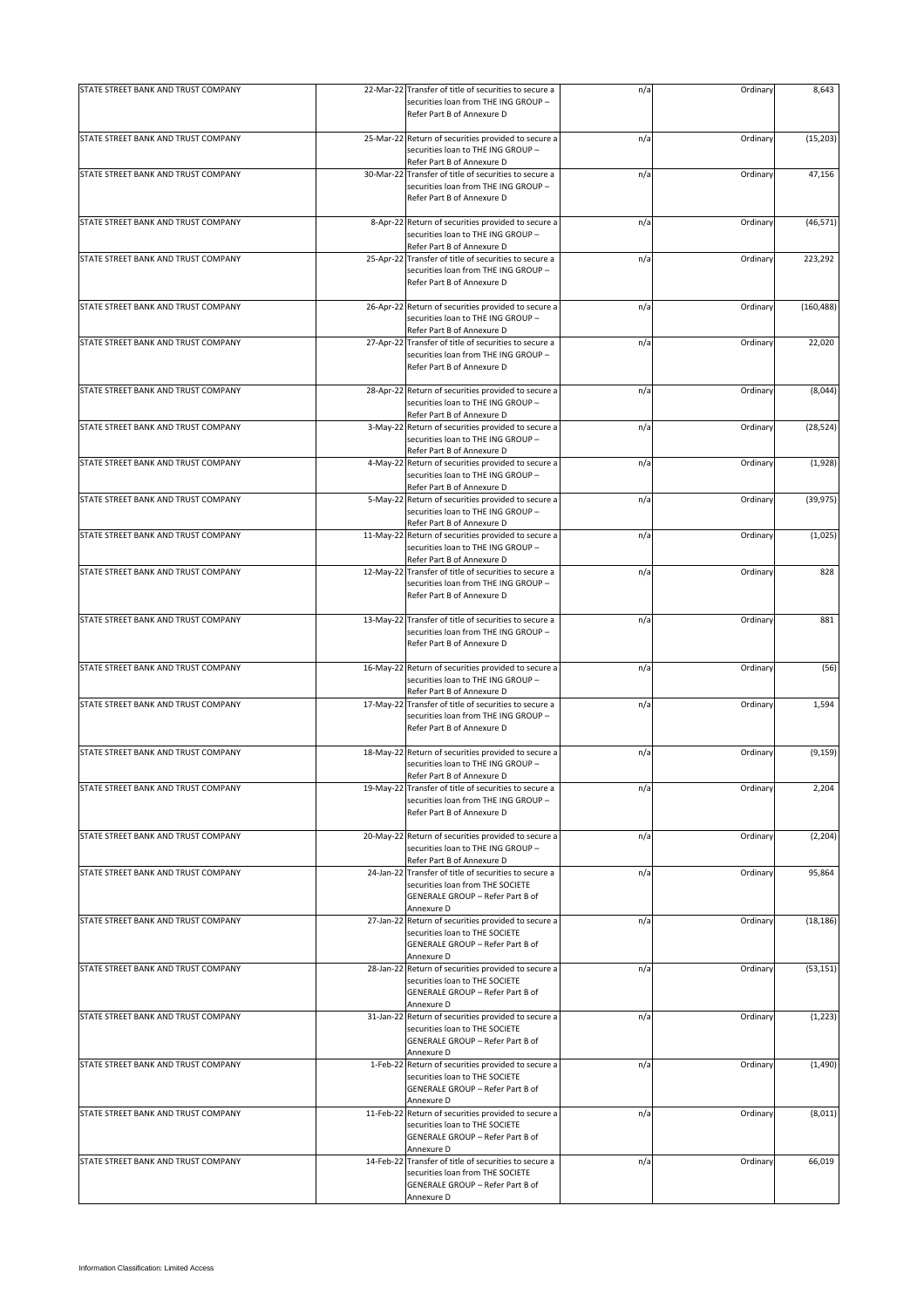| STATE STREET BANK AND TRUST COMPANY | 15-Feb-22 Transfer of title of securities to secure a<br>securities loan from THE SOCIETE | n/a | Ordinary | 30,862     |
|-------------------------------------|-------------------------------------------------------------------------------------------|-----|----------|------------|
|                                     | GENERALE GROUP - Refer Part B of<br>Annexure D                                            |     |          |            |
| STATE STREET BANK AND TRUST COMPANY | 1-Mar-22 Return of securities provided to secure a                                        | n/a | Ordinary | (110, 404) |
|                                     | securities loan to THE SOCIETE<br>GENERALE GROUP - Refer Part B of                        |     |          |            |
|                                     | Annexure D                                                                                |     |          |            |
| STATE STREET BANK AND TRUST COMPANY | 3-Mar-22 Transfer of title of securities to secure a                                      | n/a | Ordinary | 66,720     |
|                                     | securities loan from THE SOCIETE<br>GENERALE GROUP - Refer Part B of                      |     |          |            |
|                                     | Annexure D                                                                                |     |          |            |
| STATE STREET BANK AND TRUST COMPANY | 4-Mar-22 Transfer of title of securities to secure a<br>securities loan from THE SOCIETE  | n/a | Ordinary | 1,039      |
|                                     | GENERALE GROUP - Refer Part B of                                                          |     |          |            |
| STATE STREET BANK AND TRUST COMPANY | Annexure D<br>11-Mar-22 Return of securities provided to secure a                         | n/a | Ordinary | (56, 376)  |
|                                     | securities loan to THE SOCIETE                                                            |     |          |            |
|                                     | <b>GENERALE GROUP - Refer Part B of</b><br>Annexure D                                     |     |          |            |
| STATE STREET BANK AND TRUST COMPANY | 14-Mar-22 Transfer of title of securities to secure a                                     | n/a | Ordinary | 121,989    |
|                                     | securities loan from THE SOCIETE                                                          |     |          |            |
|                                     | GENERALE GROUP - Refer Part B of<br>Annexure D                                            |     |          |            |
| STATE STREET BANK AND TRUST COMPANY | 15-Mar-22 Return of securities provided to secure a                                       | n/a | Ordinary | (75, 274)  |
|                                     | securities loan to THE SOCIETE<br>GENERALE GROUP - Refer Part B of                        |     |          |            |
|                                     | Annexure D                                                                                |     |          |            |
| STATE STREET BANK AND TRUST COMPANY | 16-Mar-22 Transfer of title of securities to secure a<br>securities loan from THE SOCIETE | n/a | Ordinary | 35,246     |
|                                     | GENERALE GROUP - Refer Part B of                                                          |     |          |            |
|                                     | Annexure D                                                                                |     |          |            |
| STATE STREET BANK AND TRUST COMPANY | 31-Mar-22 Transfer of title of securities to secure a<br>securities loan from THE SOCIETE | n/a | Ordinary | 2,566      |
|                                     | GENERALE GROUP - Refer Part B of                                                          |     |          |            |
| STATE STREET BANK AND TRUST COMPANY | Annexure D<br>1-Apr-22 Return of securities provided to secure a                          | n/a | Ordinary | (30, 746)  |
|                                     | securities loan to THE SOCIETE                                                            |     |          |            |
|                                     | GENERALE GROUP - Refer Part B of<br>Annexure D                                            |     |          |            |
| STATE STREET BANK AND TRUST COMPANY | 6-Apr-22 Return of securities provided to secure a                                        | n/a | Ordinary | (65, 440)  |
|                                     | securities loan to THE SOCIETE                                                            |     |          |            |
|                                     | GENERALE GROUP - Refer Part B of<br>Annexure D                                            |     |          |            |
| STATE STREET BANK AND TRUST COMPANY | 8-Apr-22 Transfer of title of securities to secure a                                      | n/a | Ordinary | 138,272    |
|                                     | securities loan from THE SOCIETE<br>GENERALE GROUP - Refer Part B of                      |     |          |            |
|                                     | Annexure D                                                                                |     |          |            |
| STATE STREET BANK AND TRUST COMPANY | 11-Apr-22 Return of securities provided to secure a<br>securities loan to THE SOCIETE     | n/a | Ordinary | (84,908)   |
|                                     | GENERALE GROUP - Refer Part B of                                                          |     |          |            |
| STATE STREET BANK AND TRUST COMPANY | Annexure D<br>18-Apr-22 Transfer of title of securities to secure a                       | n/a | Ordinary | 2          |
|                                     | securities loan from THE SOCIETE                                                          |     |          |            |
|                                     | GENERALE GROUP - Refer Part B of<br>Annexure D                                            |     |          |            |
| STATE STREET BANK AND TRUST COMPANY | 19-Apr-22 Return of securities provided to secure a                                       | n/a | Ordinary | (4, 197)   |
|                                     | securities loan to THE SOCIETE<br>GENERALE GROUP - Refer Part B of                        |     |          |            |
|                                     | Annexure D                                                                                |     |          |            |
| STATE STREET BANK AND TRUST COMPANY | 20-Apr-22 Return of securities provided to secure a                                       | n/a | Ordinary | (19, 043)  |
|                                     | securities loan to THE SOCIETE<br>GENERALE GROUP - Refer Part B of                        |     |          |            |
|                                     | Annexure D                                                                                |     |          |            |
| STATE STREET BANK AND TRUST COMPANY | 21-Apr-22 Return of securities provided to secure a<br>securities loan to THE SOCIETE     | n/a | Ordinary | (18, 952)  |
|                                     | GENERALE GROUP - Refer Part B of                                                          |     |          |            |
| STATE STREET BANK AND TRUST COMPANY | Annexure D<br>25-Apr-22 Transfer of title of securities to secure a                       | n/a | Ordinary | 124,188    |
|                                     | securities loan from THE SOCIETE                                                          |     |          |            |
|                                     | GENERALE GROUP - Refer Part B of                                                          |     |          |            |
| STATE STREET BANK AND TRUST COMPANY | Annexure D<br>3-May-22 Return of securities provided to secure a                          | n/a | Ordinary | (78, 078)  |
|                                     | securities loan to THE SOCIETE                                                            |     |          |            |
|                                     | GENERALE GROUP - Refer Part B of<br>Annexure D                                            |     |          |            |
| STATE STREET BANK AND TRUST COMPANY | 4-May-22 Return of securities provided to secure a                                        | n/a | Ordinary | (27, 208)  |
|                                     | securities loan to THE SOCIETE<br>GENERALE GROUP - Refer Part B of                        |     |          |            |
|                                     | Annexure D                                                                                |     |          |            |
| STATE STREET BANK AND TRUST COMPANY | 9-May-22 Transfer of title of securities to secure a<br>securities loan from THE SOCIETE  | n/a | Ordinary | 89,591     |
|                                     | GENERALE GROUP - Refer Part B of                                                          |     |          |            |
|                                     | Annexure D                                                                                |     |          |            |
| STATE STREET BANK AND TRUST COMPANY | 10-May-22 Return of securities provided to secure a<br>securities loan to THE SOCIETE     | n/a | Ordinary | (100, 156) |
|                                     | GENERALE GROUP - Refer Part B of                                                          |     |          |            |
| STATE STREET BANK AND TRUST COMPANY | Annexure D<br>12-May-22 Return of securities provided to secure a                         | n/a | Ordinary | (6, 945)   |
|                                     | securities loan to THE SOCIETE                                                            |     |          |            |
|                                     | GENERALE GROUP - Refer Part B of<br>Annexure D                                            |     |          |            |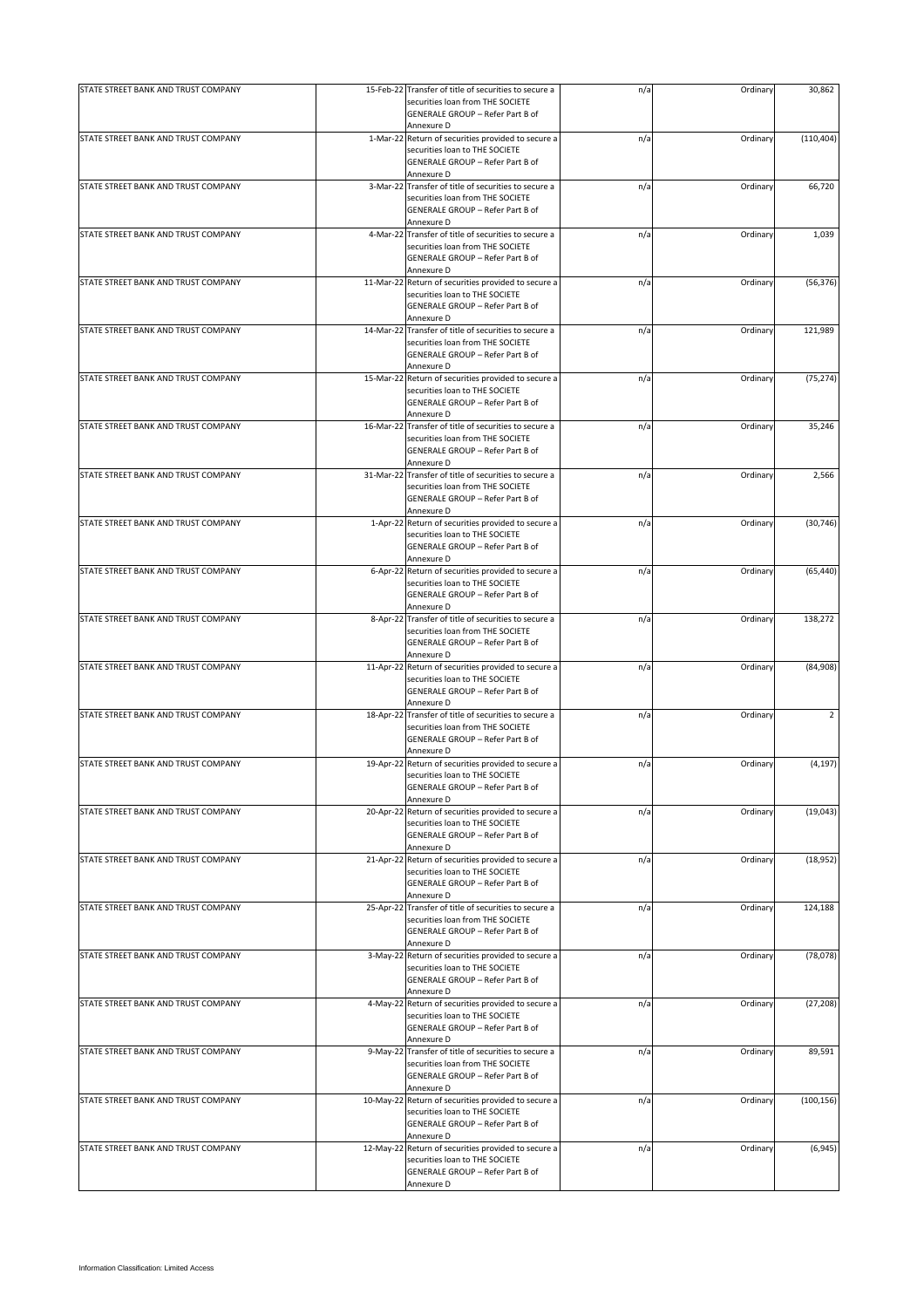| STATE STREET BANK AND TRUST COMPANY | 13-May-22 Transfer of title of securities to secure a<br>securities loan from THE SOCIETE<br>GENERALE GROUP - Refer Part B of           | n/a | Ordinary | 135,639    |
|-------------------------------------|-----------------------------------------------------------------------------------------------------------------------------------------|-----|----------|------------|
|                                     | Annexure D                                                                                                                              |     |          |            |
| STATE STREET BANK AND TRUST COMPANY | 16-May-22 Return of securities provided to secure a<br>securities loan to THE SOCIETE<br>GENERALE GROUP - Refer Part B of<br>Annexure D | n/a | Ordinary | (148, 208) |
| STATE STREET BANK AND TRUST COMPANY | 24-Feb-22 Transfer of title of securities to secure a<br>securities loan from THE UBS GROUP -<br>Refer Part B of Annexure D             | n/a | Ordinary | 330,178    |
| STATE STREET BANK AND TRUST COMPANY | 25-Feb-22 Return of securities provided to secure a<br>securities loan to THE UBS GROUP -<br>Refer Part B of Annexure D                 | n/a | Ordinary | (330, 178) |
| STATE STREET BANK AND TRUST COMPANY | 4-Feb-22 Transfer of title of securities to secure a<br>securities loan from THE BARCLAYS<br>GROUP - Refer Part B of Annexure D         | n/a | Ordinary | 865,461    |
| STATE STREET BANK AND TRUST COMPANY | 7-Feb-22 Return of securities provided to secure a<br>securities loan to THE BARCLAYS GROUP<br>- Refer Part B of Annexure D             | n/a | Ordinary | (865, 461) |
| STATE STREET BANK AND TRUST COMPANY | 20-Jan-22 Return of securities provided to secure a<br>securities loan to THE CREDIT SUISSE<br>GROUP - Refer Part B of Annexure D       | n/a | Ordinary | (21, 543)  |
| STATE STREET BANK AND TRUST COMPANY | 21-Jan-22 Transfer of title of securities to secure a<br>securities loan from THE CREDIT SUISSE<br>GROUP - Refer Part B of Annexure D   | n/a | Ordinary | 24         |
| STATE STREET BANK AND TRUST COMPANY | 24-Jan-22 Transfer of title of securities to secure a<br>securities loan from THE CREDIT SUISSE<br>GROUP - Refer Part B of Annexure D   | n/a | Ordinary | 26,838     |
| STATE STREET BANK AND TRUST COMPANY | 25-Jan-22 Transfer of title of securities to secure a<br>securities loan from THE CREDIT SUISSE<br>GROUP - Refer Part B of Annexure D   | n/a | Ordinary | 32,337     |
| STATE STREET BANK AND TRUST COMPANY | 26-Jan-22 Return of securities provided to secure a<br>securities loan to THE CREDIT SUISSE<br>GROUP - Refer Part B of Annexure D       | n/a | Ordinary | (255, 929) |
| STATE STREET BANK AND TRUST COMPANY | 27-Jan-22 Transfer of title of securities to secure a<br>securities loan from THE CREDIT SUISSE<br>GROUP - Refer Part B of Annexure D   | n/a | Ordinary | 93,221     |
| STATE STREET BANK AND TRUST COMPANY | 28-Jan-22 Transfer of title of securities to secure a<br>securities loan from THE CREDIT SUISSE<br>GROUP - Refer Part B of Annexure D   | n/a | Ordinary | 46,200     |
| STATE STREET BANK AND TRUST COMPANY | 31-Jan-22 Transfer of title of securities to secure a<br>securities loan from THE CREDIT SUISSE<br>GROUP - Refer Part B of Annexure D   | n/a | Ordinary | 29         |
| STATE STREET BANK AND TRUST COMPANY | 1-Feb-22 Return of securities provided to secure a<br>securities loan to THE CREDIT SUISSE<br>GROUP - Refer Part B of Annexure D        | n/a | Ordinary | (30, 841)  |
| STATE STREET BANK AND TRUST COMPANY | 2-Feb-22 Return of securities provided to secure a<br>securities loan to THE CREDIT SUISSE<br>GROUP - Refer Part B of Annexure D        | n/a | Ordinary | (387, 134) |
| STATE STREET BANK AND TRUST COMPANY | 4-Feb-22 Return of securities provided to secure a<br>securities loan to THE CREDIT SUISSE<br>GROUP - Refer Part B of Annexure D        | n/a | Ordinary | (193, 820) |
| STATE STREET BANK AND TRUST COMPANY | 7-Feb-22 Transfer of title of securities to secure a<br>securities loan from THE CREDIT SUISSE<br>GROUP - Refer Part B of Annexure D    | n/a | Ordinary | 46         |
| STATE STREET BANK AND TRUST COMPANY | 8-Feb-22 Return of securities provided to secure a<br>securities loan to THE CREDIT SUISSE<br>GROUP - Refer Part B of Annexure D        | n/a | Ordinary | (14)       |
| STATE STREET BANK AND TRUST COMPANY | 9-Feb-22 Transfer of title of securities to secure a<br>securities loan from THE CREDIT SUISSE<br>GROUP - Refer Part B of Annexure D    | n/a | Ordinary | 33,295     |
| STATE STREET BANK AND TRUST COMPANY | 10-Feb-22 Transfer of title of securities to secure a<br>securities loan from THE CREDIT SUISSE<br>GROUP - Refer Part B of Annexure D   | n/a | Ordinary | 3,822      |
| STATE STREET BANK AND TRUST COMPANY | 11-Feb-22 Transfer of title of securities to secure a<br>securities loan from THE CREDIT SUISSE<br>GROUP - Refer Part B of Annexure D   | n/a | Ordinary | 111,619    |
| STATE STREET BANK AND TRUST COMPANY | 14-Feb-22 Return of securities provided to secure a<br>securities loan to THE CREDIT SUISSE<br>GROUP - Refer Part B of Annexure D       | n/a | Ordinary | (31, 522)  |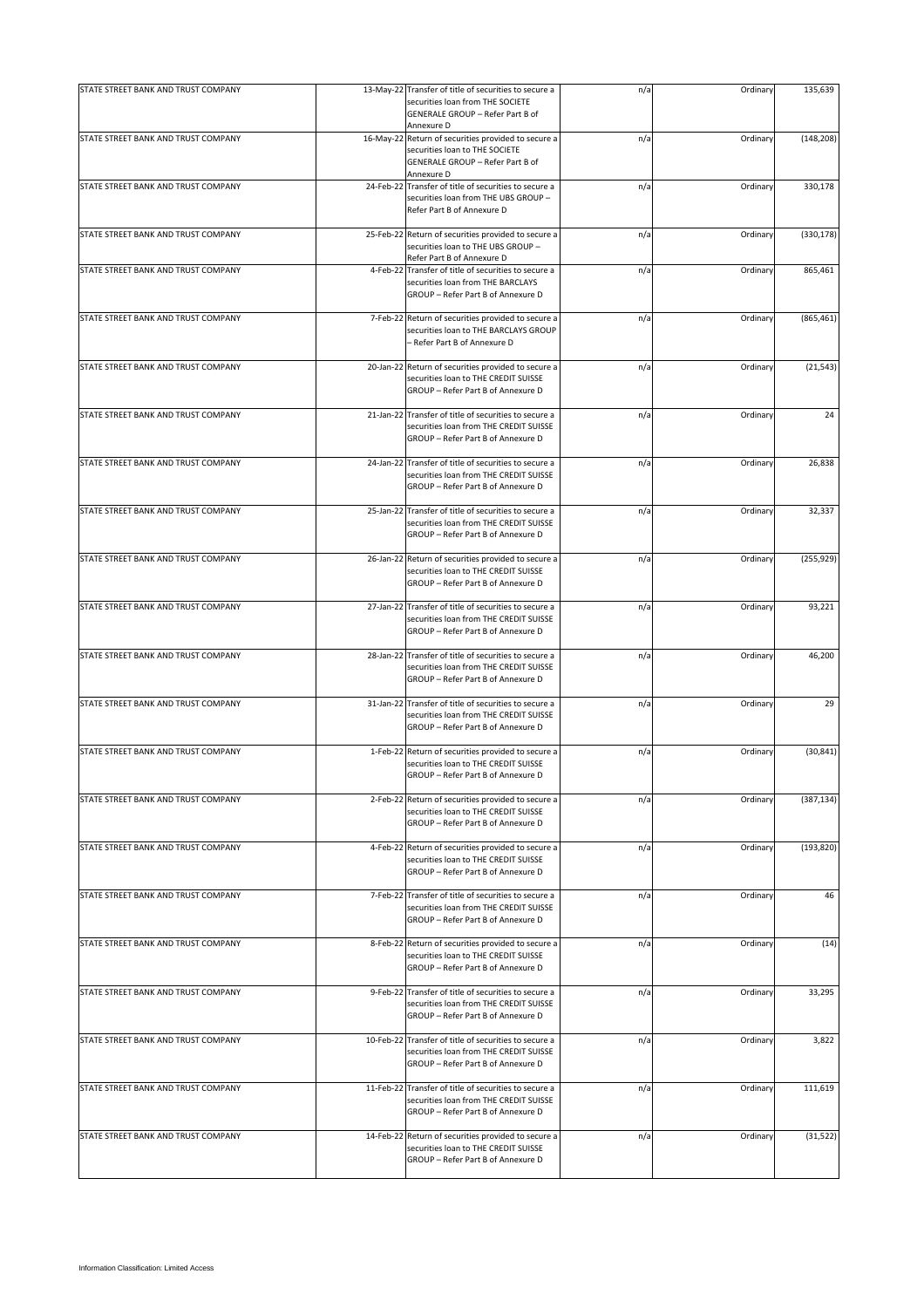| STATE STREET BANK AND TRUST COMPANY | 15-Feb-22 Transfer of title of securities to secure a<br>securities loan from THE CREDIT SUISSE<br>GROUP - Refer Part B of Annexure D    | n/a | Ordinary | 2,755       |
|-------------------------------------|------------------------------------------------------------------------------------------------------------------------------------------|-----|----------|-------------|
| STATE STREET BANK AND TRUST COMPANY | 16-Feb-22 Transfer of title of securities to secure a<br>securities loan from THE CREDIT SUISSE<br>GROUP - Refer Part B of Annexure D    | n/a | Ordinary | 109,920     |
| STATE STREET BANK AND TRUST COMPANY | 17-Feb-22 Return of securities provided to secure a<br>securities loan to THE CREDIT SUISSE<br>GROUP - Refer Part B of Annexure D        | n/a | Ordinary | (18, 230)   |
| STATE STREET BANK AND TRUST COMPANY | 18-Feb-22 Transfer of title of securities to secure a<br>securities loan from THE CREDIT SUISSE<br>GROUP - Refer Part B of Annexure D    | n/a | Ordinary | 3           |
| STATE STREET BANK AND TRUST COMPANY | 21-Feb-22 Transfer of title of securities to secure a<br>securities loan from THE CREDIT SUISSE<br>GROUP - Refer Part B of Annexure D    | n/a | Ordinary | 2,056       |
| STATE STREET BANK AND TRUST COMPANY | 22-Feb-22 Return of securities provided to secure a<br>securities loan to THE CREDIT SUISSE<br>GROUP - Refer Part B of Annexure D        | n/a | Ordinary | (26, 857)   |
| STATE STREET BANK AND TRUST COMPANY | 23-Feb-22 Return of securities provided to secure a<br>securities loan to THE CREDIT SUISSE<br>GROUP - Refer Part B of Annexure D        | n/a | Ordinary | (37)        |
| STATE STREET BANK AND TRUST COMPANY | 24-Feb-22 Transfer of title of securities to secure a<br>securities loan from THE CREDIT SUISSE<br>GROUP - Refer Part B of Annexure D    | n/a | Ordinary | 8,580       |
| STATE STREET BANK AND TRUST COMPANY | 25-Feb-22 Transfer of title of securities to secure a<br>securities loan from THE CREDIT SUISSE<br>GROUP - Refer Part B of Annexure D    | n/a | Ordinary | 25,942      |
| STATE STREET BANK AND TRUST COMPANY | 28-Feb-22 Return of securities provided to secure a<br>securities loan to THE CREDIT SUISSE<br>GROUP - Refer Part B of Annexure D        | n/a | Ordinary | (624)       |
| STATE STREET BANK AND TRUST COMPANY | 2-Mar-22 Return of securities provided to secure a<br>securities loan to THE CREDIT SUISSE<br>GROUP - Refer Part B of Annexure D         | n/a | Ordinary | (589, 687)  |
| STATE STREET BANK AND TRUST COMPANY | 3-Mar-22 Return of securities provided to secure a<br>securities loan to THE CREDIT SUISSE<br>GROUP - Refer Part B of Annexure D         | n/a | Ordinary | (607, 115)  |
| STATE STREET BANK AND TRUST COMPANY | 4-Mar-22 Transfer of title of securities to secure a<br>securities loan from THE CREDIT SUISSE<br>GROUP - Refer Part B of Annexure D     | n/a | Ordinary | 23,655      |
| STATE STREET BANK AND TRUST COMPANY | 7-Mar-22 Transfer of title of securities to secure a<br>securities loan from THE CREDIT SUISSE<br>GROUP - Refer Part B of Annexure D     | n/a | Ordinary | 2,478       |
| STATE STREET BANK AND TRUST COMPANY | 8-Mar-22 Transfer of title of securities to secure a<br>securities loan from THE CREDIT SUISSE<br>GROUP - Refer Part B of Annexure D     | n/a | Ordinary | 465         |
| STATE STREET BANK AND TRUST COMPANY | 9-Mar-22 Return of securities provided to secure a<br>securities loan to THE CREDIT SUISSE<br>GROUP - Refer Part B of Annexure D         | n/a | Ordinary | (667, 722)  |
| STATE STREET BANK AND TRUST COMPANY | 20-Jan-22 Return of securities provided to secure a<br>securities loan to THE GOLDMAN SACHS<br>GROUP - Refer Part B of Annexure D        | n/a | Ordinary | (21, 880)   |
| STATE STREET BANK AND TRUST COMPANY | 21-Jan-22 Return of securities provided to secure a<br>securities loan to THE GOLDMAN SACHS<br>GROUP - Refer Part B of Annexure D        | n/a | Ordinary | (5,615)     |
| STATE STREET BANK AND TRUST COMPANY | 24-Jan-22 Transfer of title of securities to secure a<br>securities loan from THE GOLDMAN<br>SACHS GROUP - Refer Part B of<br>Annexure D | n/a | Ordinary | 55,394      |
| STATE STREET BANK AND TRUST COMPANY | 25-Jan-22 Return of securities provided to secure a<br>securities loan to THE GOLDMAN SACHS<br>GROUP - Refer Part B of Annexure D        | n/a | Ordinary | (16, 177)   |
| STATE STREET BANK AND TRUST COMPANY | 26-Jan-22 Transfer of title of securities to secure a<br>securities loan from THE GOLDMAN<br>SACHS GROUP - Refer Part B of<br>Annexure D | n/a | Ordinary | 78,408      |
| STATE STREET BANK AND TRUST COMPANY | 27-Jan-22 Return of securities provided to secure a<br>securities loan to THE GOLDMAN SACHS<br>GROUP - Refer Part B of Annexure D        | n/a | Ordinary | (1,003,068) |
| STATE STREET BANK AND TRUST COMPANY | 28-Jan-22 Transfer of title of securities to secure a<br>securities loan from THE GOLDMAN<br>SACHS GROUP - Refer Part B of<br>Annexure D | n/a | Ordinary | 1,088,291   |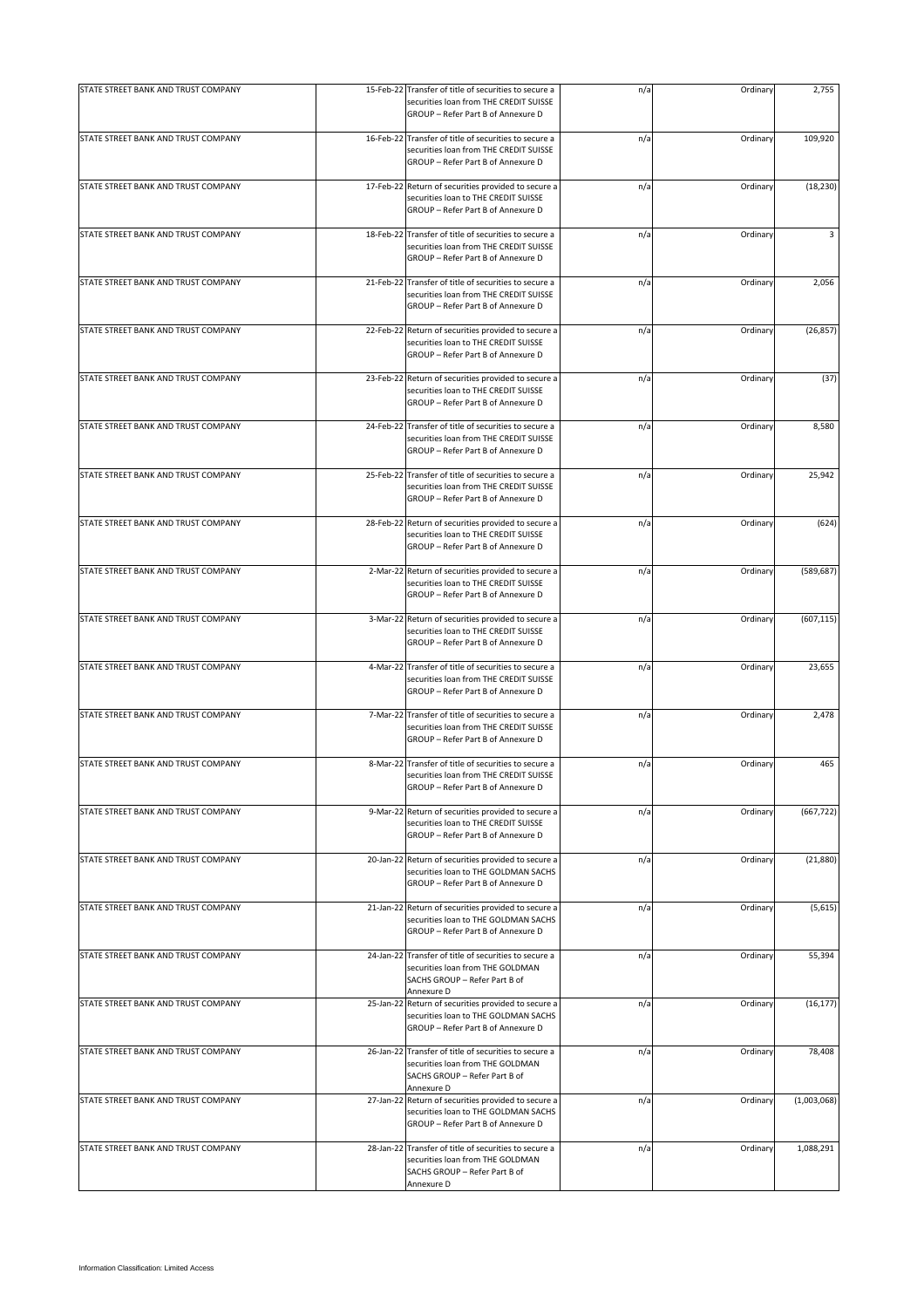| STATE STREET BANK AND TRUST COMPANY | 31-Jan-22 Transfer of title of securities to secure a<br>securities loan from THE GOLDMAN<br>SACHS GROUP - Refer Part B of               | n/a | Ordinary | 58,151        |
|-------------------------------------|------------------------------------------------------------------------------------------------------------------------------------------|-----|----------|---------------|
|                                     | Annexure D                                                                                                                               |     |          |               |
| STATE STREET BANK AND TRUST COMPANY | 1-Feb-22 Return of securities provided to secure a<br>securities loan to THE GOLDMAN SACHS<br>GROUP - Refer Part B of Annexure D         | n/a | Ordinary | (23, 250)     |
| STATE STREET BANK AND TRUST COMPANY | 2-Feb-22 Return of securities provided to secure a<br>securities loan to THE GOLDMAN SACHS<br>GROUP - Refer Part B of Annexure D         | n/a | Ordinary | (12, 763)     |
| STATE STREET BANK AND TRUST COMPANY | 4-Feb-22 Return of securities provided to secure a<br>securities loan to THE GOLDMAN SACHS<br>GROUP - Refer Part B of Annexure D         | n/a | Ordinary | (106, 905)    |
| STATE STREET BANK AND TRUST COMPANY | 9-Feb-22 Return of securities provided to secure a<br>securities loan to THE GOLDMAN SACHS<br>GROUP - Refer Part B of Annexure D         | n/a | Ordinary | (666, 735)    |
| STATE STREET BANK AND TRUST COMPANY | 14-Feb-22 Transfer of title of securities to secure a<br>securities loan from THE GOLDMAN<br>SACHS GROUP - Refer Part B of<br>Annexure D | n/a | Ordinary | 71,348        |
| STATE STREET BANK AND TRUST COMPANY | 15-Feb-22 Return of securities provided to secure a<br>securities loan to THE GOLDMAN SACHS<br>GROUP - Refer Part B of Annexure D        | n/a | Ordinary | (27, 932)     |
| STATE STREET BANK AND TRUST COMPANY | 16-Feb-22 Return of securities provided to secure a<br>securities loan to THE GOLDMAN SACHS<br>GROUP - Refer Part B of Annexure D        | n/a | Ordinary | (222, 426)    |
| STATE STREET BANK AND TRUST COMPANY | 17-Feb-22 Transfer of title of securities to secure a<br>securities loan from THE GOLDMAN<br>SACHS GROUP - Refer Part B of<br>Annexure D | n/a | Ordinary | 573,139       |
| STATE STREET BANK AND TRUST COMPANY | 23-Feb-22 Transfer of title of securities to secure a<br>securities loan from THE GOLDMAN<br>SACHS GROUP - Refer Part B of<br>Annexure D | n/a | Ordinary | 20,822        |
| STATE STREET BANK AND TRUST COMPANY | 25-Feb-22 Transfer of title of securities to secure a<br>securities loan from THE GOLDMAN<br>SACHS GROUP - Refer Part B of<br>Annexure D | n/a | Ordinary | 46,672        |
| STATE STREET BANK AND TRUST COMPANY | 2-Mar-22 Return of securities provided to secure a<br>securities loan to THE GOLDMAN SACHS<br>GROUP - Refer Part B of Annexure D         | n/a | Ordinary | (292,002)     |
| STATE STREET BANK AND TRUST COMPANY | 7-Mar-22 Transfer of title of securities to secure a<br>securities loan from THE GOLDMAN<br>SACHS GROUP - Refer Part B of<br>Annexure D  | n/a | Ordinary | 478,977       |
| STATE STREET BANK AND TRUST COMPANY | 8-Mar-22 Return of securities provided to secure a<br>securities loan to THE GOLDMAN SACHS<br>GROUP - Refer Part B of Annexure D         | n/a | Ordinary | (37, 539)     |
| STATE STREET BANK AND TRUST COMPANY | 9-Mar-22 Return of securities provided to secure a<br>securities loan to THE GOLDMAN SACHS<br>GROUP - Refer Part B of Annexure D         | n/a | Ordinary | (13,958)      |
| STATE STREET BANK AND TRUST COMPANY | 10-Mar-22 Return of securities provided to secure a<br>securities loan to THE GOLDMAN SACHS<br>GROUP - Refer Part B of Annexure D        | n/a | Ordinary | (1, 113, 672) |
| STATE STREET BANK AND TRUST COMPANY | 16-Mar-22 Transfer of title of securities to secure a<br>securities loan from THE GOLDMAN<br>SACHS GROUP - Refer Part B of<br>Annexure D | n/a | Ordinary | 18            |
| STATE STREET BANK AND TRUST COMPANY | 6-Apr-22 Transfer of title of securities to secure a<br>securities loan from THE GOLDMAN<br>SACHS GROUP - Refer Part B of<br>Annexure D  | n/a | Ordinary | 2,006         |
| STATE STREET BANK AND TRUST COMPANY | 13-Apr-22 Transfer of title of securities to secure a<br>securities loan from THE GOLDMAN<br>SACHS GROUP - Refer Part B of<br>Annexure D | n/a | Ordinary | 5,353         |
| STATE STREET BANK AND TRUST COMPANY | 18-Apr-22 Return of securities provided to secure a<br>securities loan to THE GOLDMAN SACHS<br>GROUP - Refer Part B of Annexure D        | n/a | Ordinary | (395)         |
| STATE STREET BANK AND TRUST COMPANY | 19-Apr-22 Transfer of title of securities to secure a<br>securities loan from THE GOLDMAN<br>SACHS GROUP - Refer Part B of<br>Annexure D | n/a | Ordinary | 147           |
| STATE STREET BANK AND TRUST COMPANY | 27-Apr-22 Return of securities provided to secure a<br>securities loan to THE GOLDMAN SACHS<br>GROUP - Refer Part B of Annexure D        | n/a | Ordinary | (7, 126)      |
| STATE STREET BANK AND TRUST COMPANY | 28-Apr-22 Return of securities provided to secure a<br>securities loan to THE GOLDMAN SACHS<br>GROUP - Refer Part B of Annexure D        | n/a | Ordinary | (2)           |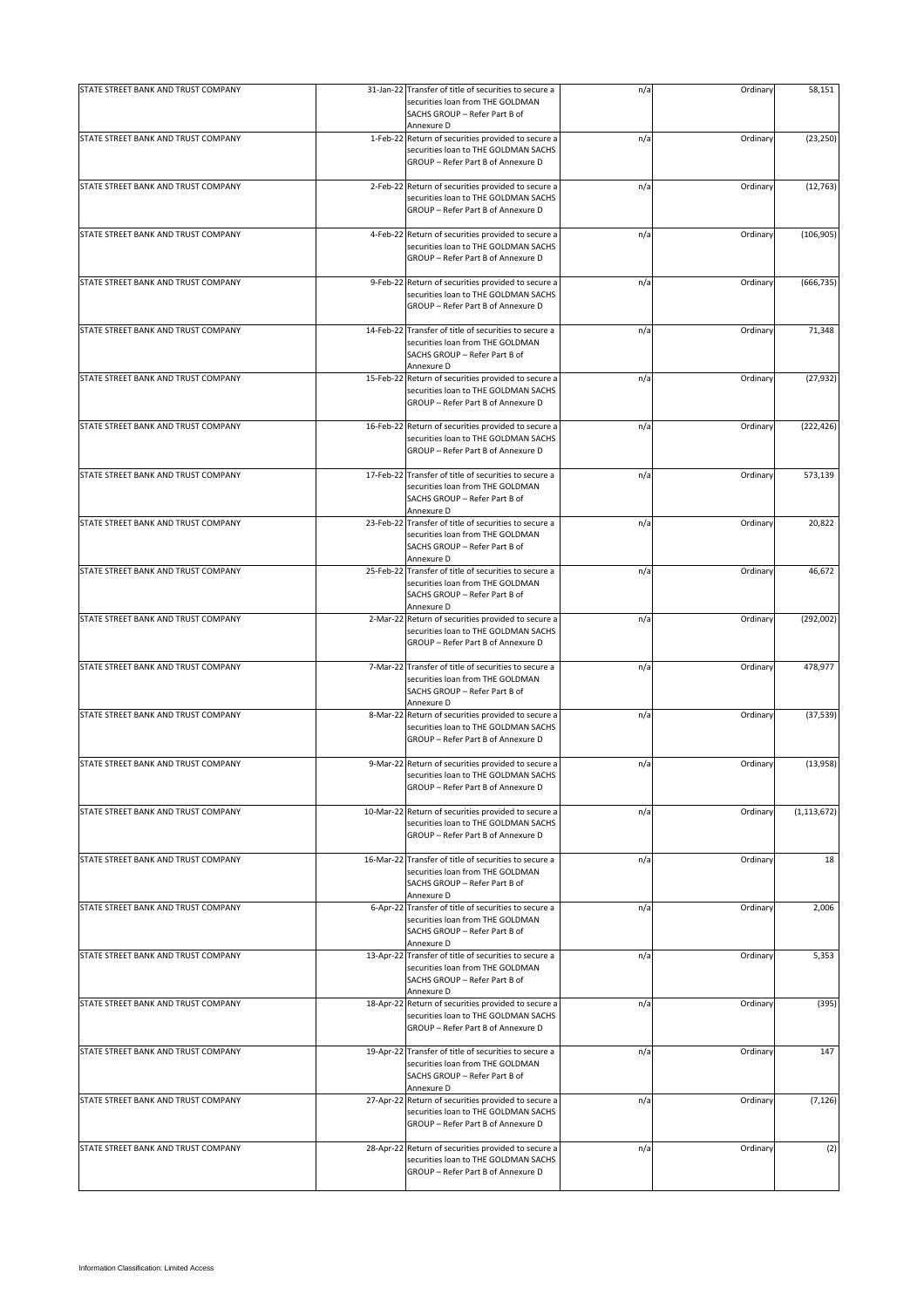| STATE STREET BANK AND TRUST COMPANY | 5-May-22 Transfer of title of securities to secure a                                                                        | n/a | Ordinary | 756,059     |
|-------------------------------------|-----------------------------------------------------------------------------------------------------------------------------|-----|----------|-------------|
|                                     | securities loan from THE GOLDMAN<br>SACHS GROUP - Refer Part B of                                                           |     |          |             |
| STATE STREET BANK AND TRUST COMPANY | Annexure D<br>9-May-22 Transfer of title of securities to secure a                                                          | n/a | Ordinary | 36,620      |
|                                     | securities loan from THE GOLDMAN<br>SACHS GROUP - Refer Part B of<br>Annexure D                                             |     |          |             |
| STATE STREET BANK AND TRUST COMPANY | 11-May-22 Transfer of title of securities to secure a                                                                       | n/a | Ordinary | 46,221      |
|                                     | securities loan from THE GOLDMAN<br>SACHS GROUP - Refer Part B of<br>Annexure D                                             |     |          |             |
| STATE STREET BANK AND TRUST COMPANY | 20-May-22 Transfer of title of securities to secure a                                                                       | n/a | Ordinary | 162,102     |
|                                     | securities loan from THE GOLDMAN<br>SACHS GROUP - Refer Part B of<br>Annexure D                                             |     |          |             |
| STATE STREET BANK AND TRUST COMPANY | 20-Jan-22 Transfer of title of securities to secure a                                                                       | n/a | Ordinary | 73,130      |
|                                     | securities loan from THE ING GROUP -<br>Refer Part B of Annexure D                                                          |     |          |             |
| STATE STREET BANK AND TRUST COMPANY | 21-Jan-22 Return of securities provided to secure a<br>securities loan to THE ING GROUP -<br>Refer Part B of Annexure D     | n/a | Ordinary | (417, 408)  |
| STATE STREET BANK AND TRUST COMPANY | 25-Jan-22 Transfer of title of securities to secure a<br>securities loan from THE ING GROUP -<br>Refer Part B of Annexure D | n/a | Ordinary | 860,790     |
| STATE STREET BANK AND TRUST COMPANY | 28-Jan-22 Transfer of title of securities to secure a<br>securities loan from THE ING GROUP -<br>Refer Part B of Annexure D | n/a | Ordinary | 459,136     |
| STATE STREET BANK AND TRUST COMPANY | 31-Jan-22 Transfer of title of securities to secure a<br>securities loan from THE ING GROUP -<br>Refer Part B of Annexure D | n/a | Ordinary | 201,292     |
| STATE STREET BANK AND TRUST COMPANY | 1-Feb-22 Return of securities provided to secure a<br>securities loan to THE ING GROUP -<br>Refer Part B of Annexure D      | n/a | Ordinary | (1,631,442) |
| STATE STREET BANK AND TRUST COMPANY | 2-Feb-22 Return of securities provided to secure a                                                                          | n/a | Ordinary | (293, 088)  |
|                                     | securities loan to THE ING GROUP -                                                                                          |     |          |             |
|                                     | Refer Part B of Annexure D                                                                                                  |     |          |             |
| STATE STREET BANK AND TRUST COMPANY | 3-Feb-22 Transfer of title of securities to secure a<br>securities loan from THE ING GROUP -<br>Refer Part B of Annexure D  | n/a | Ordinary | 1,540,852   |
| STATE STREET BANK AND TRUST COMPANY | 4-Feb-22 Return of securities provided to secure a<br>securities loan to THE ING GROUP -<br>Refer Part B of Annexure D      | n/a | Ordinary | (1,618,340) |
| STATE STREET BANK AND TRUST COMPANY | 7-Feb-22 Transfer of title of securities to secure a<br>securities loan from THE ING GROUP -<br>Refer Part B of Annexure D  | n/a | Ordinary | 113,119     |
| STATE STREET BANK AND TRUST COMPANY | 8-Feb-22 Transfer of title of securities to secure a<br>securities loan from THE ING GROUP -<br>Refer Part B of Annexure D  | n/a | Ordinary | 1,409,781   |
| STATE STREET BANK AND TRUST COMPANY | 9-Feb-22 Transfer of title of securities to secure a<br>securities loan from THE ING GROUP -<br>Refer Part B of Annexure D  | n/a | Ordinary | 1,485,806   |
| STATE STREET BANK AND TRUST COMPANY | 10-Feb-22 Return of securities provided to secure a<br>securities loan to THE ING GROUP -<br>Refer Part B of Annexure D     | n/a | Ordinary | (1,988,934) |
| STATE STREET BANK AND TRUST COMPANY | 14-Feb-22 Transfer of title of securities to secure a<br>securities loan from THE ING GROUP -<br>Refer Part B of Annexure D | n/a | Ordinary | 1,141,839   |
| STATE STREET BANK AND TRUST COMPANY | 16-Feb-22 Return of securities provided to secure a<br>securities loan to THE ING GROUP -<br>Refer Part B of Annexure D     | n/a | Ordinary | (492, 469)  |
| STATE STREET BANK AND TRUST COMPANY | 21-Feb-22 Return of securities provided to secure a<br>securities loan to THE ING GROUP -<br>Refer Part B of Annexure D     | n/a | Ordinary | (1,531,582) |
| STATE STREET BANK AND TRUST COMPANY | 22-Feb-22 Transfer of title of securities to secure a<br>securities loan from THE ING GROUP -<br>Refer Part B of Annexure D | n/a | Ordinary | 1,597,896   |
| STATE STREET BANK AND TRUST COMPANY | 24-Feb-22 Return of securities provided to secure a<br>securities loan to THE ING GROUP -<br>Refer Part B of Annexure D     | n/a | Ordinary | (955, 257)  |
| STATE STREET BANK AND TRUST COMPANY | 28-Feb-22 Return of securities provided to secure a<br>securities loan to THE ING GROUP -<br>Refer Part B of Annexure D     | n/a | Ordinary | (50, 992)   |
| STATE STREET BANK AND TRUST COMPANY | 2-Mar-22 Transfer of title of securities to secure a<br>securities loan from THE ING GROUP -<br>Refer Part B of Annexure D  | n/a | Ordinary | 970,317     |
| STATE STREET BANK AND TRUST COMPANY | 3-Mar-22 Return of securities provided to secure a<br>securities loan to THE ING GROUP -<br>Refer Part B of Annexure D      | n/a | Ordinary | (106, 082)  |
| STATE STREET BANK AND TRUST COMPANY | 4-Mar-22 Transfer of title of securities to secure a<br>securities loan from THE ING GROUP -<br>Refer Part B of Annexure D  | n/a | Ordinary | 175,942     |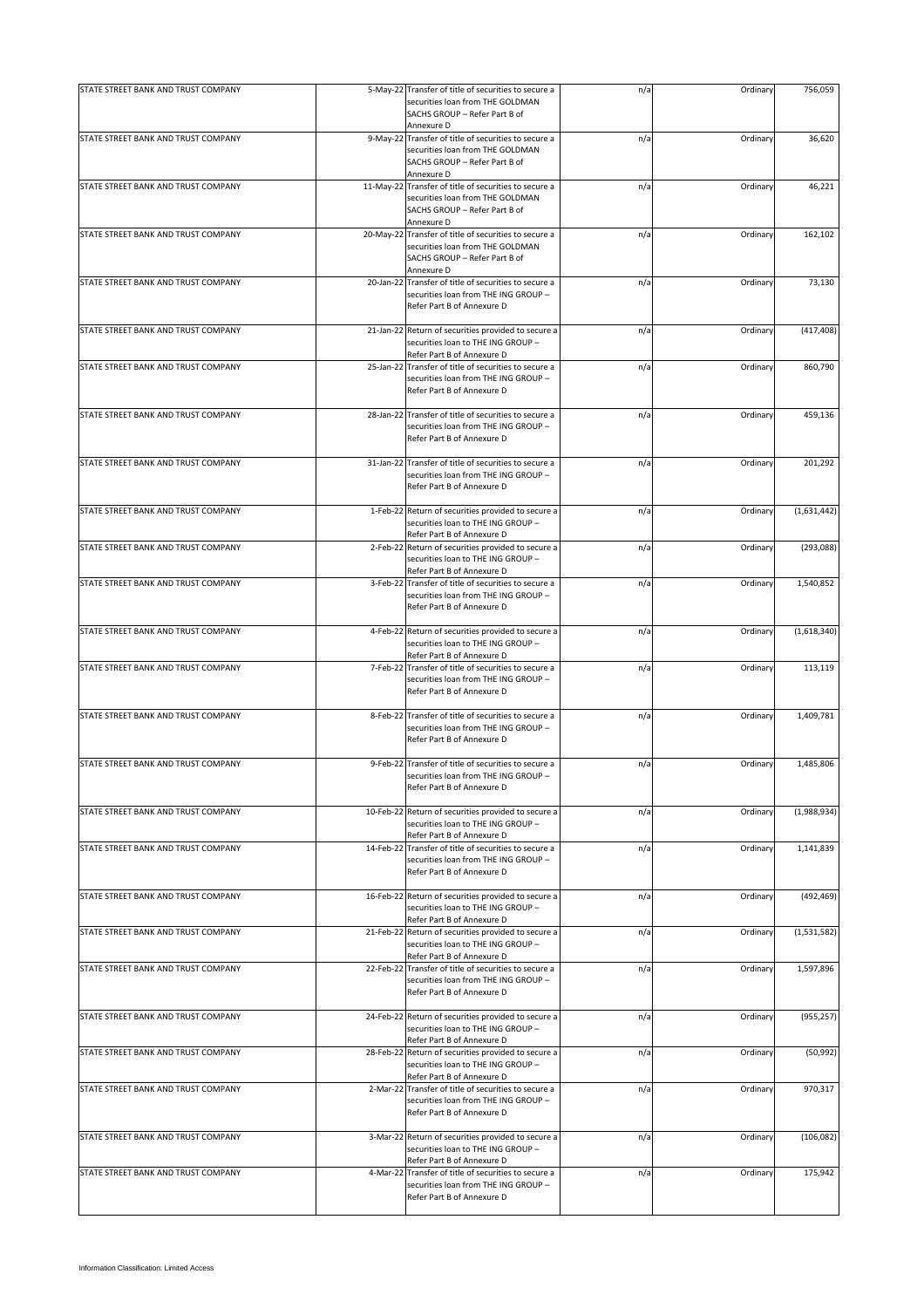| STATE STREET BANK AND TRUST COMPANY |           | 7-Mar-22 Return of securities provided to secure a<br>securities loan to THE ING GROUP -                                                    | n/a | Ordinary | (1,359,997)   |
|-------------------------------------|-----------|---------------------------------------------------------------------------------------------------------------------------------------------|-----|----------|---------------|
|                                     |           | Refer Part B of Annexure D                                                                                                                  |     |          |               |
| STATE STREET BANK AND TRUST COMPANY |           | 8-Mar-22 Transfer of title of securities to secure a<br>securities loan from THE ING GROUP -<br>Refer Part B of Annexure D                  | n/a | Ordinary | 1,342,007     |
| STATE STREET BANK AND TRUST COMPANY |           | 9-Mar-22 Return of securities provided to secure a<br>securities loan to THE ING GROUP -<br>Refer Part B of Annexure D                      | n/a | Ordinary | (5,983)       |
| STATE STREET BANK AND TRUST COMPANY | 10-Mar-22 | Return of securities provided to secure a<br>securities loan to THE ING GROUP -<br>Refer Part B of Annexure D                               | n/a | Ordinary | (34, 336)     |
| STATE STREET BANK AND TRUST COMPANY |           | 11-Mar-22 Return of securities provided to secure a<br>securities loan to THE ING GROUP -<br>Refer Part B of Annexure D                     | n/a | Ordinary | (47, 317)     |
| STATE STREET BANK AND TRUST COMPANY |           | 16-Mar-22 Return of securities provided to secure a<br>securities loan to THE ING GROUP -<br>Refer Part B of Annexure D                     | n/a | Ordinary | (1,554,485)   |
| STATE STREET BANK AND TRUST COMPANY |           | 17-Mar-22 Transfer of title of securities to secure a<br>securities loan from THE ING GROUP -<br>Refer Part B of Annexure D                 | n/a | Ordinary | 1,606,022     |
| STATE STREET BANK AND TRUST COMPANY |           | 18-Mar-22 Return of securities provided to secure a<br>securities loan to THE ING GROUP -<br>Refer Part B of Annexure D                     | n/a | Ordinary | (1, 288, 343) |
| STATE STREET BANK AND TRUST COMPANY |           | 23-Mar-22 Return of securities provided to secure a<br>securities loan to THE ING GROUP -<br>Refer Part B of Annexure D                     | n/a | Ordinary | (253, 716)    |
| STATE STREET BANK AND TRUST COMPANY |           | 24-Mar-22 Return of securities provided to secure a<br>securities loan to THE ING GROUP -<br>Refer Part B of Annexure D                     | n/a | Ordinary | (22, 560)     |
| STATE STREET BANK AND TRUST COMPANY |           | 28-Mar-22 Transfer of title of securities to secure a<br>securities loan from THE ING GROUP -<br>Refer Part B of Annexure D                 | n/a | Ordinary | 1,561,768     |
| STATE STREET BANK AND TRUST COMPANY |           | 29-Mar-22 Transfer of title of securities to secure a<br>securities loan from THE ING GROUP -<br>Refer Part B of Annexure D                 | n/a | Ordinary | 346,493       |
| STATE STREET BANK AND TRUST COMPANY |           | 30-Mar-22 Return of securities provided to secure a<br>securities loan to THE ING GROUP -<br>Refer Part B of Annexure D                     | n/a | Ordinary | (2,089,098)   |
| STATE STREET BANK AND TRUST COMPANY |           | 8-Apr-22 Transfer of title of securities to secure a<br>securities loan from THE ING GROUP -<br>Refer Part B of Annexure D                  | n/a | Ordinary | 22            |
| STATE STREET BANK AND TRUST COMPANY |           | 18-Apr-22 Transfer of title of securities to secure a<br>securities loan from THE ING GROUP -<br>Refer Part B of Annexure D                 | n/a | Ordinary | 200,768       |
| STATE STREET BANK AND TRUST COMPANY |           | 29-Apr-22 Transfer of title of securities to secure a<br>securities loan from THE ING GROUP -<br>Refer Part B of Annexure D                 | n/a | Ordinary | 182,424       |
| STATE STREET BANK AND TRUST COMPANY |           | 2-May-22 Transfer of title of securities to secure a<br>securities loan from THE ING GROUP -<br>Refer Part B of Annexure D                  | n/a | Ordinary | 1,188,656     |
| STATE STREET BANK AND TRUST COMPANY |           | 5-May-22 Return of securities provided to secure a<br>securities loan to THE ING GROUP -<br>Refer Part B of Annexure D                      | n/a | Ordinary | (1, 185, 832) |
| STATE STREET BANK AND TRUST COMPANY |           | 10-May-22 Transfer of title of securities to secure a<br>securities loan from THE ING GROUP -<br>Refer Part B of Annexure D                 | n/a | Ordinary | 183,808       |
| STATE STREET BANK AND TRUST COMPANY |           | 11-May-22 Return of securities provided to secure a<br>securities loan to THE ING GROUP -<br>Refer Part B of Annexure D                     | n/a | Ordinary | (569, 848)    |
| STATE STREET BANK AND TRUST COMPANY |           | 24-Jan-22 Transfer of title of securities to secure a<br>securities loan from THE SOCIETE<br>GENERALE GROUP - Refer Part B of<br>Annexure D | n/a | Ordinary | 284,604       |
| STATE STREET BANK AND TRUST COMPANY |           | 25-Jan-22 Transfer of title of securities to secure a<br>securities loan from THE SOCIETE<br>GENERALE GROUP - Refer Part B of<br>Annexure D | n/a | Ordinary | 1,036,368     |
| STATE STREET BANK AND TRUST COMPANY |           | 26-Jan-22 Transfer of title of securities to secure a<br>securities loan from THE SOCIETE<br>GENERALE GROUP - Refer Part B of<br>Annexure D | n/a | Ordinary | 366,282       |
| STATE STREET BANK AND TRUST COMPANY |           | 27-Jan-22 Return of securities provided to secure a<br>securities loan to THE SOCIETE<br>GENERALE GROUP - Refer Part B of<br>Annexure D     | n/a | Ordinary | (1,349,118)   |
| STATE STREET BANK AND TRUST COMPANY |           | 28-Jan-22 Transfer of title of securities to secure a<br>securities loan from THE SOCIETE<br>GENERALE GROUP - Refer Part B of<br>Annexure D | n/a | Ordinary | 638,382       |
| STATE STREET BANK AND TRUST COMPANY |           | 31-Jan-22 Transfer of title of securities to secure a<br>securities loan from THE SOCIETE<br>GENERALE GROUP - Refer Part B of<br>Annexure D | n/a | Ordinary | 27,245        |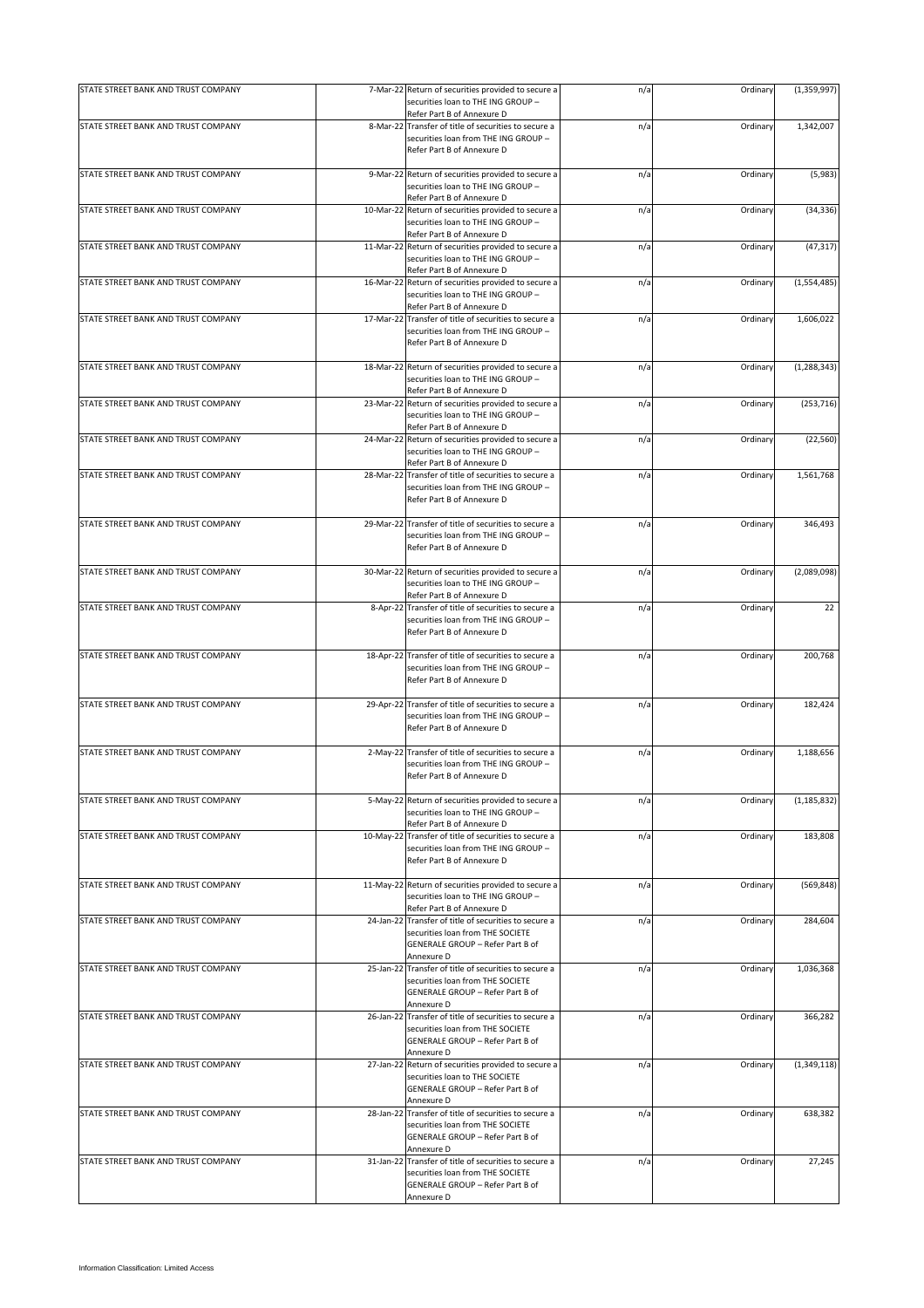| STATE STREET BANK AND TRUST COMPANY | 1-Feb-22 Return of securities provided to secure a<br>securities loan to THE SOCIETE        | n/a | Ordinary | (8, 208)    |
|-------------------------------------|---------------------------------------------------------------------------------------------|-----|----------|-------------|
|                                     | GENERALE GROUP - Refer Part B of<br>Annexure D                                              |     |          |             |
| STATE STREET BANK AND TRUST COMPANY | 4-Feb-22 Transfer of title of securities to secure a                                        | n/a | Ordinary | 282,048     |
|                                     | securities loan from THE SOCIETE                                                            |     |          |             |
|                                     | GENERALE GROUP - Refer Part B of                                                            |     |          |             |
| STATE STREET BANK AND TRUST COMPANY | Annexure D<br>8-Feb-22 Transfer of title of securities to secure a                          | n/a | Ordinary | 229,247     |
|                                     | securities loan from THE SOCIETE                                                            |     |          |             |
|                                     | GENERALE GROUP - Refer Part B of                                                            |     |          |             |
|                                     | Annexure D                                                                                  |     |          |             |
| STATE STREET BANK AND TRUST COMPANY | 11-Feb-22 Return of securities provided to secure a                                         | n/a | Ordinary | (467, 522)  |
|                                     | securities loan to THE SOCIETE                                                              |     |          |             |
|                                     | GENERALE GROUP - Refer Part B of<br>Annexure D                                              |     |          |             |
| STATE STREET BANK AND TRUST COMPANY | 15-Feb-22 Return of securities provided to secure a                                         | n/a | Ordinary | (856, 824)  |
|                                     | securities loan to THE SOCIETE                                                              |     |          |             |
|                                     | GENERALE GROUP - Refer Part B of                                                            |     |          |             |
|                                     | Annexure D                                                                                  |     |          |             |
| STATE STREET BANK AND TRUST COMPANY | 18-Feb-22 Transfer of title of securities to secure a                                       | n/a | Ordinary | 843,804     |
|                                     | securities loan from THE SOCIETE<br>GENERALE GROUP - Refer Part B of                        |     |          |             |
|                                     | Annexure D                                                                                  |     |          |             |
| STATE STREET BANK AND TRUST COMPANY | 21-Feb-22 Transfer of title of securities to secure a                                       | n/a | Ordinary | 447,553     |
|                                     | securities loan from THE SOCIETE                                                            |     |          |             |
|                                     | GENERALE GROUP - Refer Part B of                                                            |     |          |             |
|                                     | Annexure D                                                                                  |     |          |             |
| STATE STREET BANK AND TRUST COMPANY | 1-Mar-22 Return of securities provided to secure a<br>securities loan to THE SOCIETE        | n/a | Ordinary | (695, 729)  |
|                                     | GENERALE GROUP - Refer Part B of                                                            |     |          |             |
|                                     | Annexure D                                                                                  |     |          |             |
| STATE STREET BANK AND TRUST COMPANY | 2-Mar-22 Transfer of title of securities to secure a                                        | n/a | Ordinary | 743,758     |
|                                     | securities loan from THE SOCIETE                                                            |     |          |             |
|                                     | GENERALE GROUP - Refer Part B of                                                            |     |          |             |
|                                     | Annexure D                                                                                  |     |          |             |
| STATE STREET BANK AND TRUST COMPANY | 3-Mar-22 Return of securities provided to secure a<br>securities loan to THE SOCIETE        | n/a | Ordinary | (772, 325)  |
|                                     | GENERALE GROUP - Refer Part B of                                                            |     |          |             |
|                                     | Annexure D                                                                                  |     |          |             |
| STATE STREET BANK AND TRUST COMPANY | 4-Mar-22 Return of securities provided to secure a                                          | n/a | Ordinary | (14, 243)   |
|                                     | securities loan to THE SOCIETE                                                              |     |          |             |
|                                     | GENERALE GROUP - Refer Part B of                                                            |     |          |             |
| STATE STREET BANK AND TRUST COMPANY | Annexure D                                                                                  |     |          |             |
|                                     | 7-Mar-22 Return of securities provided to secure a<br>securities loan to THE SOCIETE        | n/a | Ordinary | (735, 321)  |
|                                     | GENERALE GROUP - Refer Part B of                                                            |     |          |             |
|                                     | Annexure D                                                                                  |     |          |             |
| STATE STREET BANK AND TRUST COMPANY | 24-Feb-22 Transfer of title of securities to secure a                                       | n/a | Ordinary | 1,525,590   |
|                                     | securities loan from THE UBS GROUP -                                                        |     |          |             |
|                                     | Refer Part B of Annexure D                                                                  |     |          |             |
| STATE STREET BANK AND TRUST COMPANY | 4-Mar-22 Return of securities provided to secure a                                          | n/a | Ordinary | (1,525,587) |
|                                     | securities loan to THE UBS GROUP -                                                          |     |          |             |
|                                     | Refer Part B of Annexure D                                                                  |     |          |             |
| STATE STREET BANK AND TRUST COMPANY | 7-Mar-22 Return of securities provided to secure a                                          | n/a | Ordinary | (3)         |
|                                     | securities loan to THE UBS GROUP -                                                          |     |          |             |
| STATE STREET BANK AND TRUST COMPANY | Refer Part B of Annexure D<br>20-Jan-22 Return of securities provided to secure a           | n/a | Ordinary | (3, 496)    |
|                                     | securities loan to THE CREDIT SUISSE                                                        |     |          |             |
|                                     | GROUP - Refer Part B of Annexure D                                                          |     |          |             |
|                                     |                                                                                             |     |          |             |
| STATE STREET BANK AND TRUST COMPANY | 21-Jan-22 Return of securities provided to secure a                                         | n/a | Ordinary | (24)        |
|                                     | securities loan to THE CREDIT SUISSE                                                        |     |          |             |
|                                     | GROUP - Refer Part B of Annexure D                                                          |     |          |             |
| STATE STREET BANK AND TRUST COMPANY | 24-Jan-22 Transfer of title of securities to secure a                                       | n/a | Ordinary | 4,456       |
|                                     | securities loan from THE CREDIT SUISSE                                                      |     |          |             |
|                                     | GROUP - Refer Part B of Annexure D                                                          |     |          |             |
|                                     |                                                                                             |     |          |             |
| STATE STREET BANK AND TRUST COMPANY | 25-Jan-22 Transfer of title of securities to secure a                                       | n/a | Ordinary | 5,304       |
|                                     | securities loan from THE CREDIT SUISSE                                                      |     |          |             |
|                                     | GROUP - Refer Part B of Annexure D                                                          |     |          |             |
| STATE STREET BANK AND TRUST COMPANY | 26-Jan-22 Return of securities provided to secure a                                         | n/a | Ordinary | (41, 972)   |
|                                     | securities loan to THE CREDIT SUISSE                                                        |     |          |             |
|                                     | GROUP - Refer Part B of Annexure D                                                          |     |          |             |
|                                     |                                                                                             |     |          |             |
| STATE STREET BANK AND TRUST COMPANY | 27-Jan-22 Transfer of title of securities to secure a                                       | n/a | Ordinary | 15,537      |
|                                     | securities loan from THE CREDIT SUISSE<br>GROUP - Refer Part B of Annexure D                |     |          |             |
|                                     |                                                                                             |     |          |             |
| STATE STREET BANK AND TRUST COMPANY | 28-Jan-22 Transfer of title of securities to secure a                                       | n/a | Ordinary | 12,718      |
|                                     | securities loan from THE CREDIT SUISSE                                                      |     |          |             |
|                                     | GROUP - Refer Part B of Annexure D                                                          |     |          |             |
|                                     |                                                                                             |     |          |             |
| STATE STREET BANK AND TRUST COMPANY | 31-Jan-22 Return of securities provided to secure a<br>securities loan to THE CREDIT SUISSE | n/a | Ordinary | (29)        |
|                                     | GROUP - Refer Part B of Annexure D                                                          |     |          |             |
|                                     |                                                                                             |     |          |             |
| STATE STREET BANK AND TRUST COMPANY | 1-Feb-22 Return of securities provided to secure a                                          | n/a | Ordinary | (5, 138)    |
|                                     | securities loan to THE CREDIT SUISSE                                                        |     |          |             |
|                                     | GROUP - Refer Part B of Annexure D                                                          |     |          |             |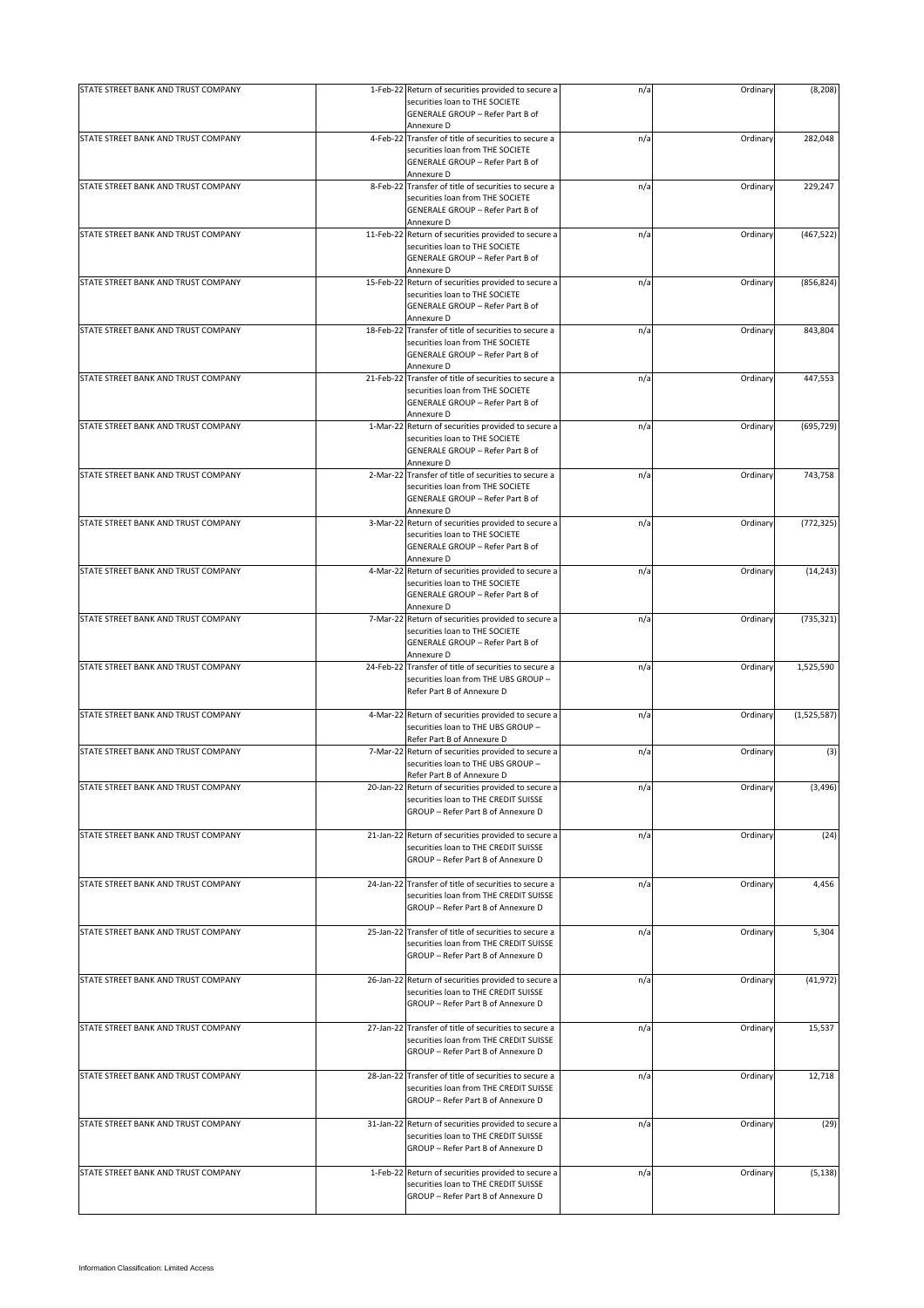| STATE STREET BANK AND TRUST COMPANY | 2-Feb-22 Return of securities provided to secure a                                                                                    | n/a | Ordinary | (64, 374)  |
|-------------------------------------|---------------------------------------------------------------------------------------------------------------------------------------|-----|----------|------------|
|                                     | securities loan to THE CREDIT SUISSE<br>GROUP - Refer Part B of Annexure D                                                            |     |          |            |
| STATE STREET BANK AND TRUST COMPANY | 4-Feb-22 Return of securities provided to secure a<br>securities loan to THE CREDIT SUISSE<br>GROUP - Refer Part B of Annexure D      | n/a | Ordinary | (32, 298)  |
| STATE STREET BANK AND TRUST COMPANY | 7-Feb-22 Return of securities provided to secure a<br>securities loan to THE CREDIT SUISSE<br>GROUP - Refer Part B of Annexure D      | n/a | Ordinary | (46)       |
| STATE STREET BANK AND TRUST COMPANY | 8-Feb-22 Transfer of title of securities to secure a<br>securities loan from THE CREDIT SUISSE<br>GROUP - Refer Part B of Annexure D  | n/a | Ordinary | 14         |
| STATE STREET BANK AND TRUST COMPANY | 9-Feb-22 Transfer of title of securities to secure a<br>securities loan from THE CREDIT SUISSE<br>GROUP - Refer Part B of Annexure D  | n/a | Ordinary | 5,482      |
| STATE STREET BANK AND TRUST COMPANY | 10-Feb-22 Transfer of title of securities to secure a<br>securities loan from THE CREDIT SUISSE<br>GROUP - Refer Part B of Annexure D | n/a | Ordinary | 608        |
| STATE STREET BANK AND TRUST COMPANY | 11-Feb-22 Transfer of title of securities to secure a<br>securities loan from THE CREDIT SUISSE<br>GROUP - Refer Part B of Annexure D | n/a | Ordinary | 18,472     |
| STATE STREET BANK AND TRUST COMPANY | 14-Feb-22 Return of securities provided to secure a<br>securities loan to THE CREDIT SUISSE<br>GROUP - Refer Part B of Annexure D     | n/a | Ordinary | (5, 233)   |
| STATE STREET BANK AND TRUST COMPANY | 15-Feb-22 Transfer of title of securities to secure a<br>securities loan from THE CREDIT SUISSE<br>GROUP - Refer Part B of Annexure D | n/a | Ordinary | 461        |
| STATE STREET BANK AND TRUST COMPANY | 16-Feb-22 Transfer of title of securities to secure a<br>securities loan from THE CREDIT SUISSE<br>GROUP - Refer Part B of Annexure D | n/a | Ordinary | 35,694     |
| STATE STREET BANK AND TRUST COMPANY | 17-Feb-22 Return of securities provided to secure a<br>securities loan to THE CREDIT SUISSE<br>GROUP - Refer Part B of Annexure D     | n/a | Ordinary | (1, 209)   |
| STATE STREET BANK AND TRUST COMPANY | 18-Feb-22 Return of securities provided to secure a<br>securities loan to THE CREDIT SUISSE<br>GROUP - Refer Part B of Annexure D     | n/a | Ordinary | (3)        |
| STATE STREET BANK AND TRUST COMPANY | 21-Feb-22 Transfer of title of securities to secure a<br>securities loan from THE CREDIT SUISSE<br>GROUP - Refer Part B of Annexure D | n/a | Ordinary | 365        |
| STATE STREET BANK AND TRUST COMPANY | 22-Feb-22 Transfer of title of securities to secure a<br>securities loan from THE CREDIT SUISSE<br>GROUP - Refer Part B of Annexure D | n/a | Ordinary | 28,542     |
| STATE STREET BANK AND TRUST COMPANY | 23-Feb-22 Transfer of title of securities to secure a<br>securities loan from THE CREDIT SUISSE<br>GROUP - Refer Part B of Annexure D | n/a | Ordinary | 37         |
| STATE STREET BANK AND TRUST COMPANY | 24-Feb-22 Return of securities provided to secure a<br>securities loan to THE CREDIT SUISSE<br>GROUP - Refer Part B of Annexure D     | n/a | Ordinary | (972)      |
| STATE STREET BANK AND TRUST COMPANY | 25-Feb-22 Transfer of title of securities to secure a<br>securities loan from THE CREDIT SUISSE<br>GROUP - Refer Part B of Annexure D | n/a | Ordinary | 5,243      |
| STATE STREET BANK AND TRUST COMPANY | 28-Feb-22 Transfer of title of securities to secure a<br>securities loan from THE CREDIT SUISSE<br>GROUP - Refer Part B of Annexure D | n/a | Ordinary | 16         |
| STATE STREET BANK AND TRUST COMPANY | 2-Mar-22 Return of securities provided to secure a<br>securities loan to THE CREDIT SUISSE<br>GROUP - Refer Part B of Annexure D      | n/a | Ordinary | (161, 365) |
| STATE STREET BANK AND TRUST COMPANY | 3-Mar-22 Return of securities provided to secure a<br>securities loan to THE CREDIT SUISSE<br>GROUP - Refer Part B of Annexure D      | n/a | Ordinary | (91, 511)  |
| STATE STREET BANK AND TRUST COMPANY | 4-Mar-22 Transfer of title of securities to secure a<br>securities loan from THE CREDIT SUISSE<br>GROUP - Refer Part B of Annexure D  | n/a | Ordinary | 8,043      |
| STATE STREET BANK AND TRUST COMPANY | 7-Mar-22 Transfer of title of securities to secure a<br>securities loan from THE CREDIT SUISSE<br>GROUP - Refer Part B of Annexure D  | n/a | Ordinary | 469        |
| STATE STREET BANK AND TRUST COMPANY | 8-Mar-22 Transfer of title of securities to secure a<br>securities loan from THE CREDIT SUISSE<br>GROUP - Refer Part B of Annexure D  | n/a | Ordinary | 141        |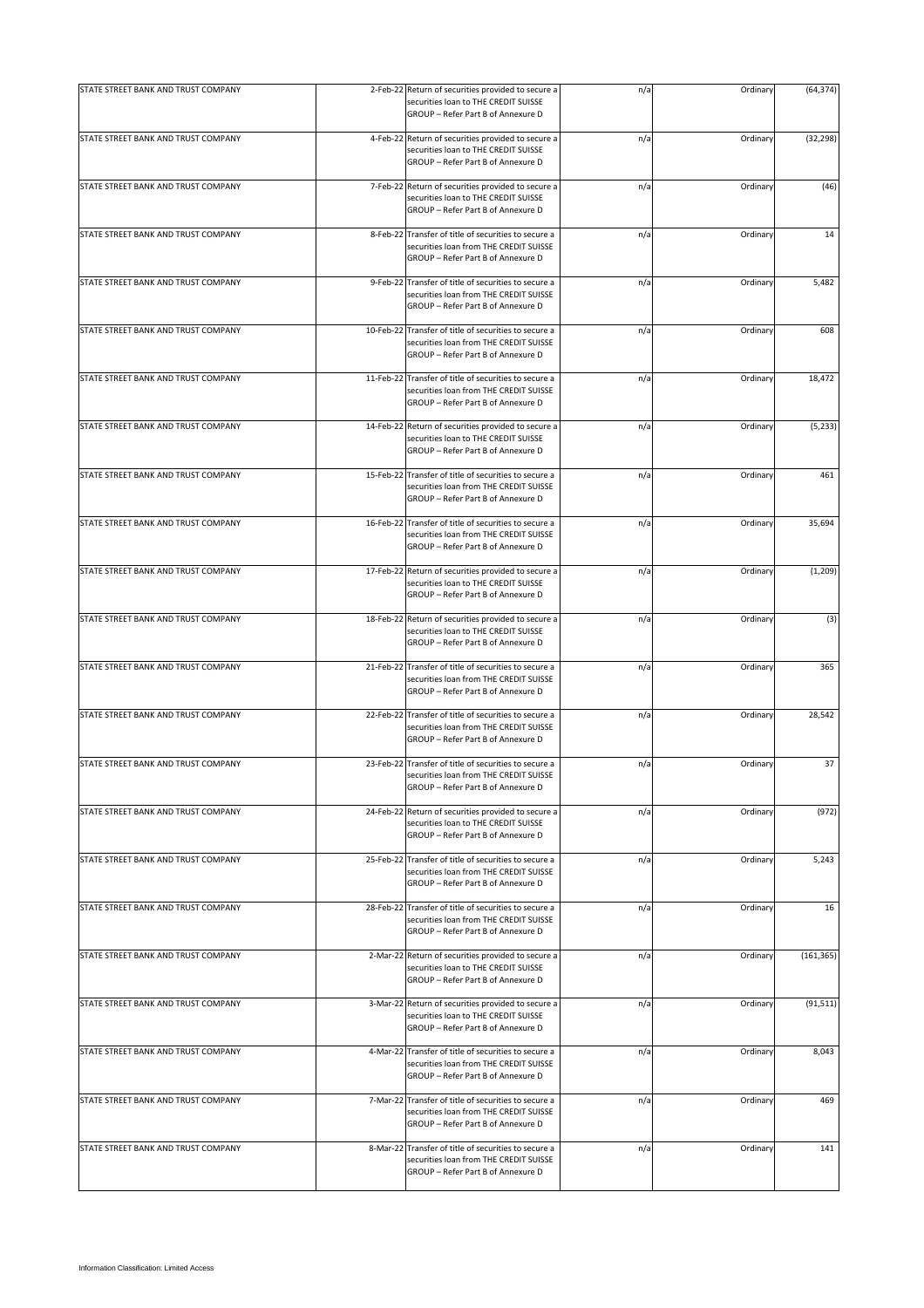|                                     |                                                                                                                                          |     |          | (112,089)  |
|-------------------------------------|------------------------------------------------------------------------------------------------------------------------------------------|-----|----------|------------|
| STATE STREET BANK AND TRUST COMPANY | 9-Mar-22 Return of securities provided to secure a<br>securities loan to THE CREDIT SUISSE<br>GROUP - Refer Part B of Annexure D         | n/a | Ordinary |            |
| STATE STREET BANK AND TRUST COMPANY | 20-Jan-22 Return of securities provided to secure a<br>securities loan to THE GOLDMAN SACHS<br>GROUP - Refer Part B of Annexure D        | n/a | Ordinary | (5,506)    |
| STATE STREET BANK AND TRUST COMPANY | 21-Jan-22 Return of securities provided to secure a<br>securities loan to THE GOLDMAN SACHS<br>GROUP - Refer Part B of Annexure D        | n/a | Ordinary | (1, 428)   |
| STATE STREET BANK AND TRUST COMPANY | 24-Jan-22 Transfer of title of securities to secure a<br>securities loan from THE GOLDMAN<br>SACHS GROUP - Refer Part B of<br>Annexure D | n/a | Ordinary | 13,915     |
| STATE STREET BANK AND TRUST COMPANY | 25-Jan-22 Return of securities provided to secure a<br>securities loan to THE GOLDMAN SACHS<br>GROUP - Refer Part B of Annexure D        | n/a | Ordinary | (3,958)    |
| STATE STREET BANK AND TRUST COMPANY | 26-Jan-22 Transfer of title of securities to secure a<br>securities loan from THE GOLDMAN<br>SACHS GROUP - Refer Part B of<br>Annexure D | n/a | Ordinary | 19,665     |
| STATE STREET BANK AND TRUST COMPANY | 27-Jan-22 Return of securities provided to secure a<br>securities loan to THE GOLDMAN SACHS<br>GROUP - Refer Part B of Annexure D        | n/a | Ordinary | (251, 807) |
| STATE STREET BANK AND TRUST COMPANY | 28-Jan-22 Transfer of title of securities to secure a<br>securities loan from THE GOLDMAN<br>SACHS GROUP - Refer Part B of<br>Annexure D | n/a | Ordinary | 272,960    |
| STATE STREET BANK AND TRUST COMPANY | 31-Jan-22 Transfer of title of securities to secure a<br>securities loan from THE GOLDMAN<br>SACHS GROUP - Refer Part B of<br>Annexure D | n/a | Ordinary | 12,678     |
| STATE STREET BANK AND TRUST COMPANY | 1-Feb-22 Return of securities provided to secure a<br>securities loan to THE GOLDMAN SACHS<br>GROUP - Refer Part B of Annexure D         | n/a | Ordinary | (6,882)    |
| STATE STREET BANK AND TRUST COMPANY | 2-Feb-22 Return of securities provided to secure a<br>securities loan to THE GOLDMAN SACHS<br>GROUP - Refer Part B of Annexure D         | n/a | Ordinary | (3, 176)   |
| STATE STREET BANK AND TRUST COMPANY | 4-Feb-22 Return of securities provided to secure a<br>securities loan to THE GOLDMAN SACHS<br>GROUP - Refer Part B of Annexure D         | n/a | Ordinary | (26, 611)  |
| STATE STREET BANK AND TRUST COMPANY | 9-Feb-22 Return of securities provided to secure a<br>securities loan to THE GOLDMAN SACHS<br>GROUP - Refer Part B of Annexure D         | n/a | Ordinary | (90, 207)  |
| STATE STREET BANK AND TRUST COMPANY | 14-Feb-22 Transfer of title of securities to secure a<br>securities loan from THE GOLDMAN<br>SACHS GROUP - Refer Part B of<br>Annexure D | n/a | Ordinary | 28,197     |
| STATE STREET BANK AND TRUST COMPANY | 15-Feb-22 Return of securities provided to secure a<br>securities loan to THE GOLDMAN SACHS<br>GROUP - Refer Part B of Annexure D        | n/a | Ordinary | (11, 586)  |
| STATE STREET BANK AND TRUST COMPANY | 16-Feb-22 Return of securities provided to secure a<br>securities loan to THE GOLDMAN SACHS<br>GROUP - Refer Part B of Annexure D        | n/a | Ordinary | (87, 570)  |
| STATE STREET BANK AND TRUST COMPANY | 17-Feb-22 Transfer of title of securities to secure a<br>securities loan from THE GOLDMAN<br>SACHS GROUP - Refer Part B of<br>Annexure D | n/a | Ordinary | 225,723    |
| STATE STREET BANK AND TRUST COMPANY | 23-Feb-22 Transfer of title of securities to secure a<br>securities loan from THE GOLDMAN<br>SACHS GROUP - Refer Part B of<br>Annexure D | n/a | Ordinary | 8,323      |
| STATE STREET BANK AND TRUST COMPANY | 25-Feb-22 Transfer of title of securities to secure a<br>securities loan from THE GOLDMAN<br>SACHS GROUP - Refer Part B of<br>Annexure D | n/a | Ordinary | 18,483     |
| STATE STREET BANK AND TRUST COMPANY | 2-Mar-22 Return of securities provided to secure a<br>securities loan to THE GOLDMAN SACHS<br>GROUP - Refer Part B of Annexure D         | n/a | Ordinary | (157, 154) |
| STATE STREET BANK AND TRUST COMPANY | 7-Mar-22 Transfer of title of securities to secure a<br>securities loan from THE GOLDMAN<br>SACHS GROUP - Refer Part B of<br>Annexure D  | n/a | Ordinary | 159,332    |
| STATE STREET BANK AND TRUST COMPANY | 8-Mar-22 Return of securities provided to secure a<br>securities loan to THE GOLDMAN SACHS<br>GROUP - Refer Part B of Annexure D         | n/a | Ordinary | (12, 598)  |
| STATE STREET BANK AND TRUST COMPANY | 9-Mar-22 Return of securities provided to secure a<br>securities loan to THE GOLDMAN SACHS<br>GROUP - Refer Part B of Annexure D         | n/a | Ordinary | (4,870)    |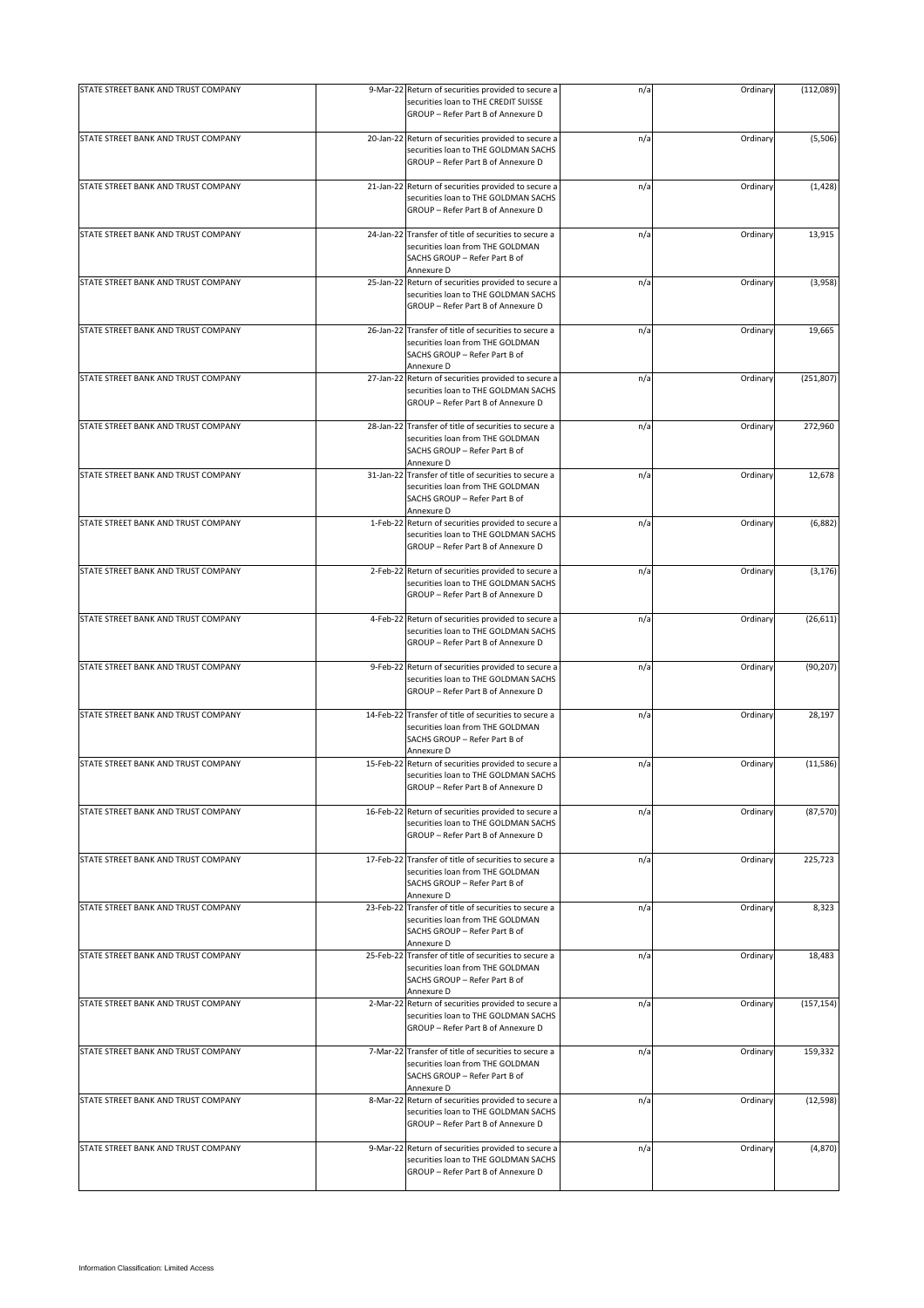| STATE STREET BANK AND TRUST COMPANY | 10-Mar-22 Return of securities provided to secure a<br>securities loan to THE GOLDMAN SACHS<br>GROUP - Refer Part B of Annexure D        | n/a | Ordinary | (370, 156) |
|-------------------------------------|------------------------------------------------------------------------------------------------------------------------------------------|-----|----------|------------|
|                                     |                                                                                                                                          |     |          |            |
| STATE STREET BANK AND TRUST COMPANY | 16-Mar-22 Transfer of title of securities to secure a<br>securities loan from THE GOLDMAN<br>SACHS GROUP - Refer Part B of<br>Annexure D | n/a | Ordinary | 6          |
| STATE STREET BANK AND TRUST COMPANY | 6-Apr-22 Transfer of title of securities to secure a<br>securities loan from THE GOLDMAN<br>SACHS GROUP - Refer Part B of<br>Annexure D  | n/a | Ordinary | 663        |
| STATE STREET BANK AND TRUST COMPANY | 13-Apr-22 Transfer of title of securities to secure a<br>securities loan from THE GOLDMAN<br>SACHS GROUP - Refer Part B of<br>Annexure D | n/a | Ordinary | 1,775      |
| STATE STREET BANK AND TRUST COMPANY | 18-Apr-22 Return of securities provided to secure a<br>securities loan to THE GOLDMAN SACHS<br>GROUP - Refer Part B of Annexure D        | n/a | Ordinary | (132)      |
| STATE STREET BANK AND TRUST COMPANY | 19-Apr-22 Transfer of title of securities to secure a<br>securities loan from THE GOLDMAN<br>SACHS GROUP - Refer Part B of<br>Annexure D | n/a | Ordinary | 48         |
| STATE STREET BANK AND TRUST COMPANY | 27-Apr-22 Return of securities provided to secure a<br>securities loan to THE GOLDMAN SACHS<br>GROUP - Refer Part B of Annexure D        | n/a | Ordinary | (2,360)    |
| STATE STREET BANK AND TRUST COMPANY | 28-Apr-22 Return of securities provided to secure a<br>securities loan to THE GOLDMAN SACHS<br>GROUP - Refer Part B of Annexure D        | n/a | Ordinary | (1)        |
| STATE STREET BANK AND TRUST COMPANY | 5-May-22 Transfer of title of securities to secure a<br>securities loan from THE GOLDMAN<br>SACHS GROUP - Refer Part B of<br>Annexure D  | n/a | Ordinary | 249,536    |
| STATE STREET BANK AND TRUST COMPANY | 9-May-22 Transfer of title of securities to secure a<br>securities loan from THE GOLDMAN<br>SACHS GROUP - Refer Part B of<br>Annexure D  | n/a | Ordinary | 29,969     |
| STATE STREET BANK AND TRUST COMPANY | 11-May-22 Transfer of title of securities to secure a<br>securities loan from THE GOLDMAN<br>SACHS GROUP - Refer Part B of<br>Annexure D | n/a | Ordinary | 16,276     |
| STATE STREET BANK AND TRUST COMPANY | 20-May-22 Transfer of title of securities to secure a<br>securities loan from THE GOLDMAN<br>SACHS GROUP - Refer Part B of<br>Annexure D | n/a | Ordinary | 55,281     |
| STATE STREET BANK AND TRUST COMPANY | 20-Jan-22 Transfer of title of securities to secure a<br>securities loan from THE ING GROUP -<br>Refer Part B of Annexure D              | n/a | Ordinary | 10,252     |
| STATE STREET BANK AND TRUST COMPANY | 21-Jan-22 Return of securities provided to secure a<br>securities loan to THE ING GROUP -<br>Refer Part B of Annexure D                  | n/a | Ordinary | (58, 399)  |
| STATE STREET BANK AND TRUST COMPANY | 25-Jan-22 Transfer of title of securities to secure a<br>securities loan from THE ING GROUP -<br>Refer Part B of Annexure D              | n/a | Ordinary | 42,716     |
| STATE STREET BANK AND TRUST COMPANY | 28-Jan-22 Transfer of title of securities to secure a<br>securities loan from THE ING GROUP -<br>Refer Part B of Annexure D              | n/a | Ordinary | 126,834    |
| STATE STREET BANK AND TRUST COMPANY | 31-Jan-22 Return of securities provided to secure a<br>securities loan to THE ING GROUP -<br>Refer Part B of Annexure D                  | n/a | Ordinary | (50, 525)  |
| STATE STREET BANK AND TRUST COMPANY | 1-Feb-22 Return of securities provided to secure a<br>securities loan to THE ING GROUP -<br>Refer Part B of Annexure D                   | n/a | Ordinary | (157, 694) |
| STATE STREET BANK AND TRUST COMPANY | 2-Feb-22 Return of securities provided to secure a<br>securities loan to THE ING GROUP -<br>Refer Part B of Annexure D                   | n/a | Ordinary | (16, 527)  |
| STATE STREET BANK AND TRUST COMPANY | 3-Feb-22 Transfer of title of securities to secure a<br>securities loan from THE ING GROUP -<br>Refer Part B of Annexure D               | n/a | Ordinary | 122,709    |
| STATE STREET BANK AND TRUST COMPANY | 4-Feb-22 Return of securities provided to secure a<br>securities loan to THE ING GROUP -<br>Refer Part B of Annexure D                   | n/a | Ordinary | (133, 357) |
| STATE STREET BANK AND TRUST COMPANY | 7-Feb-22 Transfer of title of securities to secure a<br>securities loan from THE ING GROUP -<br>Refer Part B of Annexure D               | n/a | Ordinary | 9,765      |
| STATE STREET BANK AND TRUST COMPANY | 8-Feb-22 Transfer of title of securities to secure a<br>securities loan from THE ING GROUP -<br>Refer Part B of Annexure D               | n/a | Ordinary | 58,226     |
| STATE STREET BANK AND TRUST COMPANY | 9-Feb-22 Transfer of title of securities to secure a<br>securities loan from THE ING GROUP -<br>Refer Part B of Annexure D               | n/a | Ordinary | 142,139    |
| STATE STREET BANK AND TRUST COMPANY | 10-Feb-22 Return of securities provided to secure a<br>securities loan to THE ING GROUP -<br>Refer Part B of Annexure D                  | n/a | Ordinary | (171, 072) |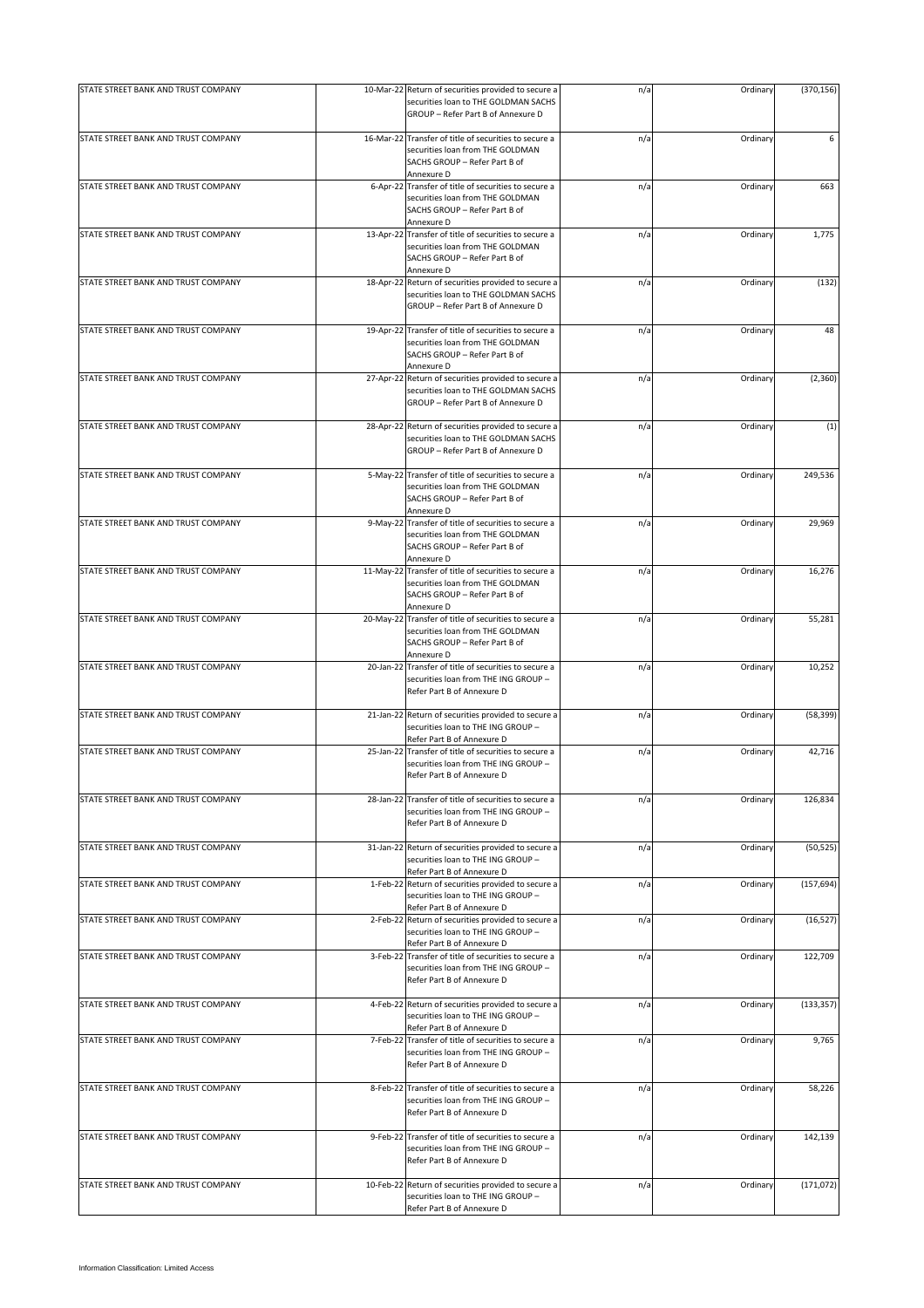| STATE STREET BANK AND TRUST COMPANY |           | 14-Feb-22 Transfer of title of securities to secure a<br>securities loan from THE ING GROUP -<br>Refer Part B of Annexure D                 | n/a | Ordinary | 112,086    |
|-------------------------------------|-----------|---------------------------------------------------------------------------------------------------------------------------------------------|-----|----------|------------|
|                                     |           |                                                                                                                                             |     |          |            |
| STATE STREET BANK AND TRUST COMPANY |           | 16-Feb-22 Return of securities provided to secure a<br>securities loan to THE ING GROUP -<br>Refer Part B of Annexure D                     | n/a | Ordinary | (71, 989)  |
| STATE STREET BANK AND TRUST COMPANY |           | 21-Feb-22 Return of securities provided to secure a<br>securities loan to THE ING GROUP -<br>Refer Part B of Annexure D                     | n/a | Ordinary | (76,085)   |
| STATE STREET BANK AND TRUST COMPANY | 22-Feb-22 | Transfer of title of securities to secure a                                                                                                 | n/a | Ordinary | 91,551     |
|                                     |           | securities loan from THE ING GROUP -<br>Refer Part B of Annexure D                                                                          |     |          |            |
| STATE STREET BANK AND TRUST COMPANY |           | 24-Feb-22 Return of securities provided to secure a                                                                                         | n/a | Ordinary | (37, 160)  |
|                                     |           | securities loan to THE ING GROUP -<br>Refer Part B of Annexure D                                                                            |     |          |            |
| STATE STREET BANK AND TRUST COMPANY |           | 28-Feb-22 Return of securities provided to secure a<br>securities loan to THE ING GROUP -<br>Refer Part B of Annexure D                     | n/a | Ordinary | (3,960)    |
| STATE STREET BANK AND TRUST COMPANY |           | 2-Mar-22 Transfer of title of securities to secure a<br>securities loan from THE ING GROUP -<br>Refer Part B of Annexure D                  | n/a | Ordinary | 113,147    |
| STATE STREET BANK AND TRUST COMPANY |           | 3-Mar-22 Return of securities provided to secure a<br>securities loan to THE ING GROUP -<br>Refer Part B of Annexure D                      | n/a | Ordinary | (10, 723)  |
| STATE STREET BANK AND TRUST COMPANY | 4-Mar-22  | Transfer of title of securities to secure a                                                                                                 | n/a | Ordinary | 17,584     |
|                                     |           | securities loan from THE ING GROUP -<br>Refer Part B of Annexure D                                                                          |     |          |            |
| STATE STREET BANK AND TRUST COMPANY |           | 7-Mar-22 Return of securities provided to secure a<br>securities loan to THE ING GROUP -                                                    | n/a | Ordinary | (135, 368) |
| STATE STREET BANK AND TRUST COMPANY |           | Refer Part B of Annexure D<br>8-Mar-22 Transfer of title of securities to secure a                                                          | n/a | Ordinary | 133,693    |
|                                     |           | securities loan from THE ING GROUP -<br>Refer Part B of Annexure D                                                                          |     |          |            |
| STATE STREET BANK AND TRUST COMPANY |           | 9-Mar-22 Return of securities provided to secure a<br>securities loan to THE ING GROUP -<br>Refer Part B of Annexure D                      | n/a | Ordinary | (638)      |
| STATE STREET BANK AND TRUST COMPANY |           | 10-Mar-22 Return of securities provided to secure a<br>securities loan to THE ING GROUP -<br>Refer Part B of Annexure D                     | n/a | Ordinary | (3,509)    |
| STATE STREET BANK AND TRUST COMPANY |           | 11-Mar-22 Return of securities provided to secure a                                                                                         | n/a | Ordinary | (87, 284)  |
|                                     |           | securities loan to THE ING GROUP -<br>Refer Part B of Annexure D                                                                            |     |          |            |
| STATE STREET BANK AND TRUST COMPANY |           | 16-Mar-22 Return of securities provided to secure a<br>securities loan to THE ING GROUP -<br>Refer Part B of Annexure D                     | n/a | Ordinary | (77, 348)  |
| STATE STREET BANK AND TRUST COMPANY |           | 17-Mar-22 Transfer of title of securities to secure a<br>securities loan from THE ING GROUP -<br>Refer Part B of Annexure D                 | n/a | Ordinary | 100,295    |
| STATE STREET BANK AND TRUST COMPANY |           | 18-Mar-22 Return of securities provided to secure a<br>securities loan to THE ING GROUP -<br>Refer Part B of Annexure D                     | n/a | Ordinary | (80, 493)  |
| STATE STREET BANK AND TRUST COMPANY |           | 23-Mar-22 Return of securities provided to secure a<br>securities loan to THE ING GROUP -                                                   | n/a | Ordinary | (15, 916)  |
| STATE STREET BANK AND TRUST COMPANY |           | Refer Part B of Annexure D<br>24-Mar-22 Return of securities provided to secure a                                                           | n/a | Ordinary | (12, 598)  |
|                                     |           | securities loan to THE ING GROUP -<br>Refer Part B of Annexure D                                                                            |     |          |            |
| STATE STREET BANK AND TRUST COMPANY |           | 24-Jan-22 Transfer of title of securities to secure a                                                                                       | n/a | Ordinary | 109,809    |
|                                     |           | securities loan from THE SOCIETE<br>GENERALE GROUP - Refer Part B of<br>Annexure D                                                          |     |          |            |
| STATE STREET BANK AND TRUST COMPANY |           | 25-Jan-22 Transfer of title of securities to secure a                                                                                       | n/a | Ordinary | 273,678    |
|                                     |           | securities loan from THE SOCIETE<br>GENERALE GROUP - Refer Part B of<br>Annexure D                                                          |     |          |            |
| STATE STREET BANK AND TRUST COMPANY |           | 26-Jan-22 Transfer of title of securities to secure a                                                                                       | n/a | Ordinary | 83,710     |
|                                     |           | securities loan from THE SOCIETE<br>GENERALE GROUP - Refer Part B of<br>Annexure D                                                          |     |          |            |
| STATE STREET BANK AND TRUST COMPANY |           | 27-Jan-22 Return of securities provided to secure a                                                                                         | n/a | Ordinary | (354, 572) |
|                                     |           | securities loan to THE SOCIETE<br>GENERALE GROUP - Refer Part B of<br>Annexure D                                                            |     |          |            |
| STATE STREET BANK AND TRUST COMPANY |           | 28-Jan-22 Transfer of title of securities to secure a<br>securities loan from THE SOCIETE<br>GENERALE GROUP - Refer Part B of<br>Annexure D | n/a | Ordinary | 264,202    |
| STATE STREET BANK AND TRUST COMPANY |           | 31-Jan-22 Transfer of title of securities to secure a<br>securities loan from THE SOCIETE<br>GENERALE GROUP - Refer Part B of<br>Annexure D | n/a | Ordinary | 10,934     |
| STATE STREET BANK AND TRUST COMPANY |           | 1-Feb-22 Transfer of title of securities to secure a<br>securities loan from THE SOCIETE<br>GENERALE GROUP - Refer Part B of<br>Annexure D  | n/a | Ordinary | 7,349      |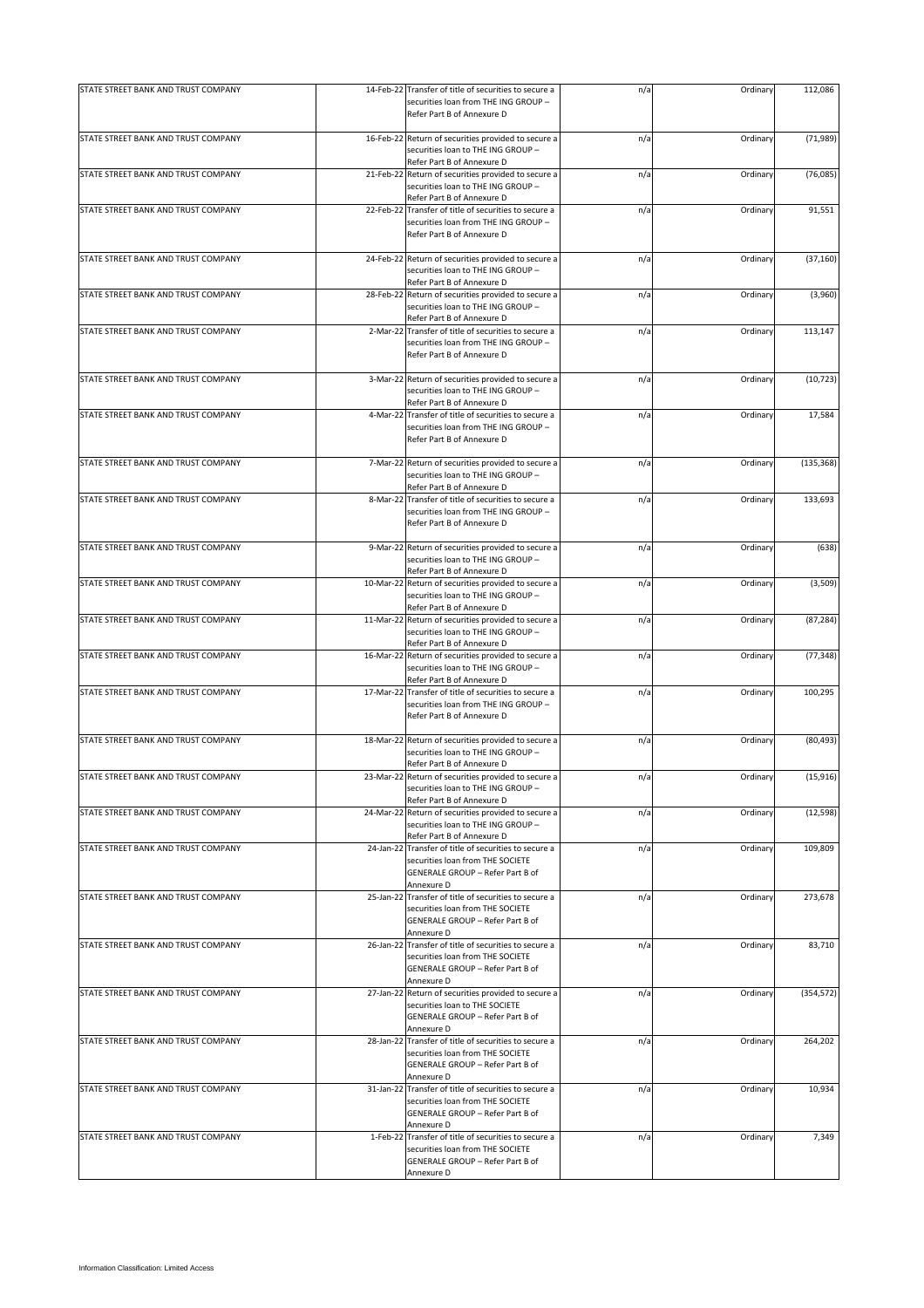| STATE STREET BANK AND TRUST COMPANY | 4-Feb-22 Transfer of title of securities to secure a                                            | n/a | Ordinary | 29,715     |
|-------------------------------------|-------------------------------------------------------------------------------------------------|-----|----------|------------|
|                                     | securities loan from THE SOCIETE<br>GENERALE GROUP - Refer Part B of                            |     |          |            |
| STATE STREET BANK AND TRUST COMPANY | Annexure D<br>8-Feb-22 Transfer of title of securities to secure a                              | n/a | Ordinary | 85,962     |
|                                     | securities loan from THE SOCIETE                                                                |     |          |            |
|                                     | GENERALE GROUP - Refer Part B of                                                                |     |          |            |
|                                     | Annexure D                                                                                      |     |          |            |
| STATE STREET BANK AND TRUST COMPANY | 11-Feb-22 Return of securities provided to secure a                                             | n/a | Ordinary | (128, 516) |
|                                     | securities loan to THE SOCIETE<br>GENERALE GROUP - Refer Part B of                              |     |          |            |
|                                     | Annexure D                                                                                      |     |          |            |
| STATE STREET BANK AND TRUST COMPANY | 15-Feb-22 Return of securities provided to secure a                                             | n/a | Ordinary | (315, 206) |
|                                     | securities loan to THE SOCIETE                                                                  |     |          |            |
|                                     | GENERALE GROUP - Refer Part B of                                                                |     |          |            |
|                                     | Annexure D                                                                                      |     |          |            |
| STATE STREET BANK AND TRUST COMPANY | 18-Feb-22 Transfer of title of securities to secure a                                           | n/a | Ordinary | 310,003    |
|                                     | securities loan from THE SOCIETE<br>GENERALE GROUP - Refer Part B of                            |     |          |            |
|                                     | Annexure D                                                                                      |     |          |            |
| STATE STREET BANK AND TRUST COMPANY | 21-Feb-22 Transfer of title of securities to secure a                                           | n/a | Ordinary | 120,540    |
|                                     | securities loan from THE SOCIETE                                                                |     |          |            |
|                                     | GENERALE GROUP - Refer Part B of                                                                |     |          |            |
|                                     | Annexure D                                                                                      |     |          |            |
| STATE STREET BANK AND TRUST COMPANY | 1-Mar-22 Return of securities provided to secure a                                              | n/a | Ordinary | (163, 020) |
|                                     | securities loan to THE SOCIETE                                                                  |     |          |            |
|                                     | GENERALE GROUP - Refer Part B of<br>Annexure D                                                  |     |          |            |
| STATE STREET BANK AND TRUST COMPANY | 2-Mar-22 Transfer of title of securities to secure a                                            | n/a | Ordinary | 261,217    |
|                                     | securities loan from THE SOCIETE                                                                |     |          |            |
|                                     | GENERALE GROUP - Refer Part B of                                                                |     |          |            |
|                                     | Annexure D                                                                                      |     |          |            |
| STATE STREET BANK AND TRUST COMPANY | 3-Mar-22 Return of securities provided to secure a                                              | n/a | Ordinary | (343, 788) |
|                                     | securities loan to THE SOCIETE                                                                  |     |          |            |
|                                     | <b>GENERALE GROUP - Refer Part B of</b><br>Annexure D                                           |     |          |            |
| STATE STREET BANK AND TRUST COMPANY | 4-Mar-22 Transfer of title of securities to secure a                                            | n/a | Ordinary | 16,878     |
|                                     | securities loan from THE SOCIETE                                                                |     |          |            |
|                                     | GENERALE GROUP - Refer Part B of                                                                |     |          |            |
|                                     | Annexure D                                                                                      |     |          |            |
| STATE STREET BANK AND TRUST COMPANY | 7-Mar-22 Return of securities provided to secure a                                              | n/a | Ordinary | (268, 895) |
|                                     | securities loan to THE SOCIETE                                                                  |     |          |            |
|                                     | GENERALE GROUP - Refer Part B of                                                                |     |          |            |
| STATE STREET BANK AND TRUST COMPANY | Annexure D<br>24-Feb-22 Transfer of title of securities to secure a                             | n/a | Ordinary | 60,919     |
|                                     | securities loan from THE UBS GROUP -                                                            |     |          |            |
|                                     | Refer Part B of Annexure D                                                                      |     |          |            |
|                                     |                                                                                                 |     |          |            |
| STATE STREET BANK AND TRUST COMPANY | 4-Mar-22 Return of securities provided to secure a                                              | n/a | Ordinary | (60, 919)  |
|                                     | securities loan to THE UBS GROUP -                                                              |     |          |            |
| STATE STREET BANK AND TRUST COMPANY | Refer Part B of Annexure D                                                                      |     |          |            |
|                                     | 4-Feb-22 Transfer of title of securities to secure a<br>securities loan from THE BARCLAYS       | n/a | Ordinary | 250,173    |
|                                     | GROUP - Refer Part B of Annexure D                                                              |     |          |            |
|                                     |                                                                                                 |     |          |            |
| STATE STREET BANK AND TRUST COMPANY | 7-Feb-22 Return of securities provided to secure a                                              | n/a | Ordinary | (250, 173) |
|                                     | securities loan to THE BARCLAYS GROUP                                                           |     |          |            |
|                                     | - Refer Part B of Annexure D                                                                    |     |          |            |
| STATE STREET BANK AND TRUST COMPANY | 4-Feb-22 Transfer of title of securities to secure a                                            |     | Ordinary | 4,874      |
|                                     | securities loan from THE CREDIT SUISSE                                                          | n/a |          |            |
|                                     | GROUP - Refer Part B of Annexure D                                                              |     |          |            |
|                                     |                                                                                                 |     |          |            |
| STATE STREET BANK AND TRUST COMPANY | 7-Feb-22 Return of securities provided to secure a                                              | n/a | Ordinary | (4,009)    |
|                                     | securities loan to THE CREDIT SUISSE                                                            |     |          |            |
|                                     | GROUP - Refer Part B of Annexure D                                                              |     |          |            |
| STATE STREET BANK AND TRUST COMPANY | 8-Feb-22 Transfer of title of securities to secure a                                            |     | Ordinary | 32         |
|                                     | securities loan from THE CREDIT SUISSE                                                          | n/a |          |            |
|                                     | GROUP - Refer Part B of Annexure D                                                              |     |          |            |
|                                     |                                                                                                 |     |          |            |
| STATE STREET BANK AND TRUST COMPANY | 9-Feb-22 Return of securities provided to secure a                                              | n/a | Ordinary | (42)       |
|                                     | securities loan to THE CREDIT SUISSE                                                            |     |          |            |
|                                     | GROUP - Refer Part B of Annexure D                                                              |     |          |            |
|                                     |                                                                                                 |     |          |            |
| STATE STREET BANK AND TRUST COMPANY | 10-Feb-22 Return of securities provided to secure a<br>securities loan to THE CREDIT SUISSE     | n/a | Ordinary | (198)      |
|                                     | GROUP - Refer Part B of Annexure D                                                              |     |          |            |
|                                     |                                                                                                 |     |          |            |
| STATE STREET BANK AND TRUST COMPANY | 11-Feb-22 Return of securities provided to secure a                                             | n/a | Ordinary | (333)      |
|                                     | securities loan to THE CREDIT SUISSE                                                            |     |          |            |
|                                     | GROUP - Refer Part B of Annexure D                                                              |     |          |            |
|                                     |                                                                                                 |     |          |            |
| STATE STREET BANK AND TRUST COMPANY | 25-Feb-22 Transfer of title of securities to secure a<br>securities loan from THE CREDIT SUISSE | n/a | Ordinary | 70         |
|                                     | GROUP - Refer Part B of Annexure D                                                              |     |          |            |
|                                     |                                                                                                 |     |          |            |
| STATE STREET BANK AND TRUST COMPANY | 28-Feb-22 Transfer of title of securities to secure a                                           | n/a | Ordinary | 11         |
|                                     | securities loan from THE CREDIT SUISSE                                                          |     |          |            |
|                                     | GROUP - Refer Part B of Annexure D                                                              |     |          |            |
|                                     |                                                                                                 |     |          |            |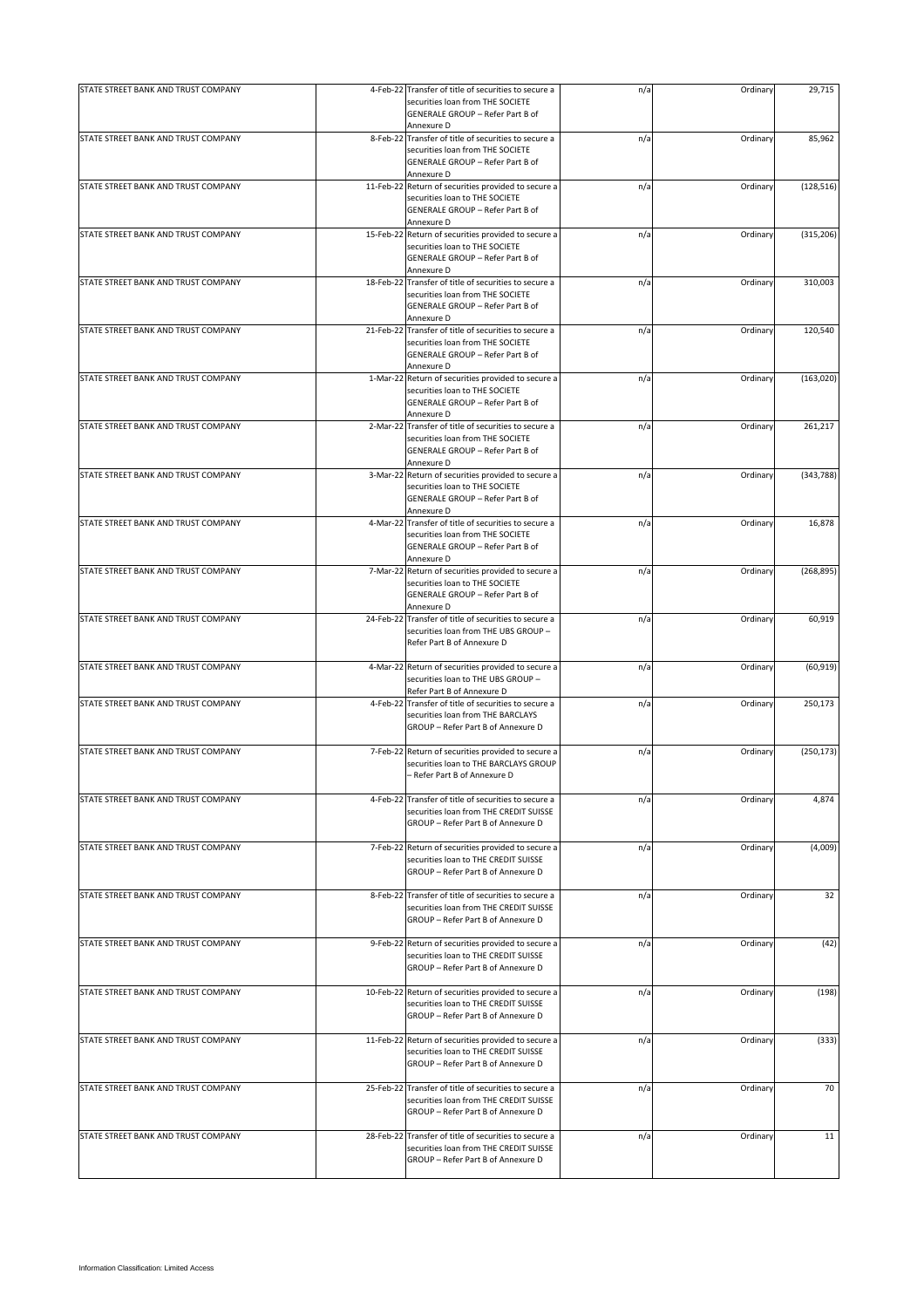| STATE STREET BANK AND TRUST COMPANY | 1-Mar-22 Transfer of title of securities to secure a                                          |     | Ordinary | 1,104     |
|-------------------------------------|-----------------------------------------------------------------------------------------------|-----|----------|-----------|
|                                     | securities loan from THE CREDIT SUISSE<br>GROUP - Refer Part B of Annexure D                  | n/a |          |           |
| STATE STREET BANK AND TRUST COMPANY | 2-Mar-22 Transfer of title of securities to secure a                                          | n/a | Ordinary | 4,679     |
|                                     | securities loan from THE CREDIT SUISSE<br>GROUP - Refer Part B of Annexure D                  |     |          |           |
| STATE STREET BANK AND TRUST COMPANY | 3-Mar-22 Return of securities provided to secure a                                            | n/a | Ordinary | (6, 187)  |
|                                     | securities loan to THE CREDIT SUISSE<br>GROUP - Refer Part B of Annexure D                    |     |          |           |
| STATE STREET BANK AND TRUST COMPANY | 20-Jan-22 Transfer of title of securities to secure a                                         | n/a | Ordinary | 2,174     |
|                                     | securities loan from THE ING GROUP -<br>Refer Part B of Annexure D                            |     |          |           |
| STATE STREET BANK AND TRUST COMPANY | 21-Jan-22 Return of securities provided to secure a                                           | n/a | Ordinary | (12, 476) |
|                                     | securities loan to THE ING GROUP -<br>Refer Part B of Annexure D                              |     |          |           |
| STATE STREET BANK AND TRUST COMPANY | 25-Jan-22 Transfer of title of securities to secure a                                         | n/a | Ordinary | 46,774    |
|                                     | securities loan from THE ING GROUP -<br>Refer Part B of Annexure D                            |     |          |           |
| STATE STREET BANK AND TRUST COMPANY | 28-Jan-22 Return of securities provided to secure a                                           | n/a | Ordinary | (3,653)   |
|                                     | securities loan to THE ING GROUP -<br>Refer Part B of Annexure D                              |     |          |           |
| STATE STREET BANK AND TRUST COMPANY | 31-Jan-22 Transfer of title of securities to secure a                                         | n/a | Ordinary | 27,749    |
|                                     | securities loan from THE ING GROUP -                                                          |     |          |           |
|                                     | Refer Part B of Annexure D                                                                    |     |          |           |
| STATE STREET BANK AND TRUST COMPANY | 1-Feb-22 Return of securities provided to secure a                                            | n/a | Ordinary | (74, 645) |
|                                     | securities loan to THE ING GROUP -                                                            |     |          |           |
|                                     | Refer Part B of Annexure D                                                                    |     |          |           |
| STATE STREET BANK AND TRUST COMPANY | 2-Feb-22 Return of securities provided to secure a<br>securities loan to THE ING GROUP -      | n/a | Ordinary | (7,993)   |
|                                     | Refer Part B of Annexure D                                                                    |     |          |           |
| STATE STREET BANK AND TRUST COMPANY | 3-Feb-22 Transfer of title of securities to secure a                                          | n/a | Ordinary | 44,421    |
|                                     | securities loan from THE ING GROUP -<br>Refer Part B of Annexure D                            |     |          |           |
| STATE STREET BANK AND TRUST COMPANY | 4-Feb-22 Return of securities provided to secure a                                            | n/a | Ordinary | (46, 697) |
|                                     | securities loan to THE ING GROUP -                                                            |     |          |           |
| STATE STREET BANK AND TRUST COMPANY | Refer Part B of Annexure D<br>7-Feb-22 Transfer of title of securities to secure a            | n/a | Ordinary | 3,426     |
|                                     | securities loan from THE ING GROUP -<br>Refer Part B of Annexure D                            |     |          |           |
| STATE STREET BANK AND TRUST COMPANY | 8-Feb-22 Transfer of title of securities to secure a                                          | n/a | Ordinary | 50,789    |
|                                     | securities loan from THE ING GROUP -<br>Refer Part B of Annexure D                            |     |          |           |
| STATE STREET BANK AND TRUST COMPANY | 9-Feb-22 Transfer of title of securities to secure a                                          | n/a | Ordinary | 56,383    |
|                                     | securities loan from THE ING GROUP -<br>Refer Part B of Annexure D                            |     |          |           |
| STATE STREET BANK AND TRUST COMPANY | 10-Feb-22 Return of securities provided to secure a                                           | n/a | Ordinary | (84, 529) |
|                                     | securities loan to THE ING GROUP -<br>Refer Part B of Annexure D                              |     |          |           |
| STATE STREET BANK AND TRUST COMPANY | 11-Feb-22 Return of securities provided to secure a                                           | n/a | Ordinary | (27, 278) |
|                                     | securities loan to THE ING GROUP -                                                            |     |          |           |
|                                     | Refer Part B of Annexure D                                                                    |     |          |           |
| STATE STREET BANK AND TRUST COMPANY | 14-Feb-22 Transfer of title of securities to secure a<br>securities loan from THE ING GROUP - | n/a | Ordinary | 91,221    |
|                                     | Refer Part B of Annexure D                                                                    |     |          |           |
|                                     |                                                                                               |     |          |           |
| STATE STREET BANK AND TRUST COMPANY | 16-Feb-22 Return of securities provided to secure a<br>securities loan to THE ING GROUP -     | n/a | Ordinary | (44, 246) |
|                                     | Refer Part B of Annexure D                                                                    |     |          |           |
| STATE STREET BANK AND TRUST COMPANY | 21-Feb-22 Return of securities provided to secure a<br>securities loan to THE ING GROUP -     | n/a | Ordinary | (42, 117) |
| STATE STREET BANK AND TRUST COMPANY | Refer Part B of Annexure D<br>22-Feb-22 Transfer of title of securities to secure a           | n/a | Ordinary | 49,120    |
|                                     | securities loan from THE ING GROUP -<br>Refer Part B of Annexure D                            |     |          |           |
| STATE STREET BANK AND TRUST COMPANY | 24-Feb-22 Transfer of title of securities to secure a                                         | n/a | Ordinary | 18,363    |
|                                     | securities loan from THE ING GROUP -<br>Refer Part B of Annexure D                            |     |          |           |
| STATE STREET BANK AND TRUST COMPANY | 25-Feb-22 Return of securities provided to secure a                                           | n/a | Ordinary | (65, 032) |
|                                     | securities loan to THE ING GROUP -                                                            |     |          |           |
| STATE STREET BANK AND TRUST COMPANY | Refer Part B of Annexure D<br>28-Feb-22 Transfer of title of securities to secure a           | n/a | Ordinary | 25,597    |
|                                     | securities loan from THE ING GROUP -<br>Refer Part B of Annexure D                            |     |          |           |
| STATE STREET BANK AND TRUST COMPANY | 2-Mar-22 Transfer of title of securities to secure a                                          |     | Ordinary | 101,595   |
|                                     | securities loan from THE ING GROUP -<br>Refer Part B of Annexure D                            | n/a |          |           |
| STATE STREET BANK AND TRUST COMPANY | 3-Mar-22 Return of securities provided to secure a                                            | n/a | Ordinary | (9, 273)  |
|                                     | securities loan to THE ING GROUP -<br>Refer Part B of Annexure D                              |     |          |           |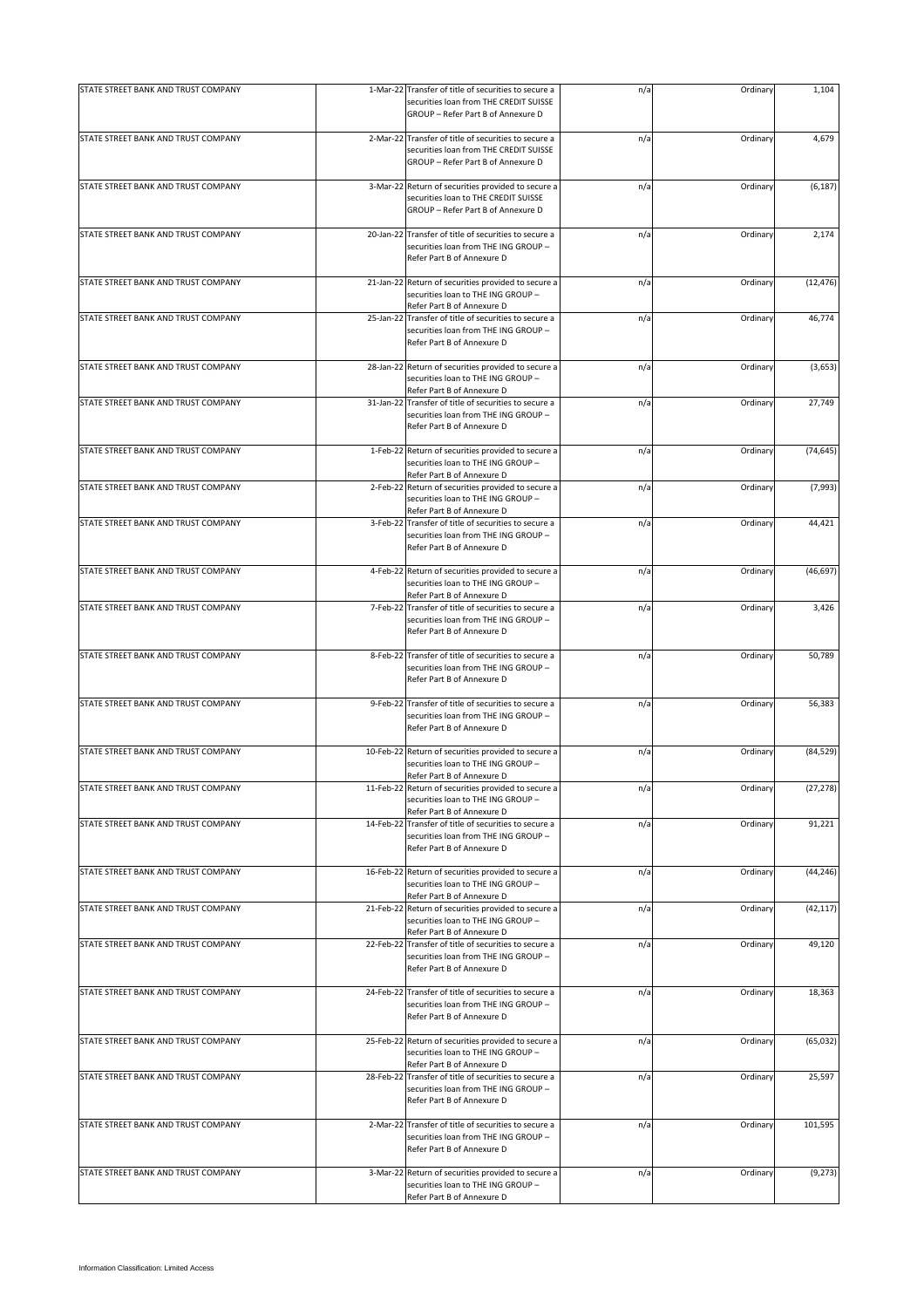| STATE STREET BANK AND TRUST COMPANY | 4-Mar-22 Transfer of title of securities to secure a                                                                                               | n/a | Ordinary | 14,050     |
|-------------------------------------|----------------------------------------------------------------------------------------------------------------------------------------------------|-----|----------|------------|
|                                     | securities loan from THE ING GROUP -<br>Refer Part B of Annexure D                                                                                 |     |          |            |
| STATE STREET BANK AND TRUST COMPANY | 7-Mar-22 Return of securities provided to secure a<br>securities loan to THE ING GROUP -<br>Refer Part B of Annexure D                             | n/a | Ordinary | (105, 037) |
| STATE STREET BANK AND TRUST COMPANY | 8-Mar-22 Transfer of title of securities to secure a<br>securities loan from THE ING GROUP -<br>Refer Part B of Annexure D                         | n/a | Ordinary | 104,230    |
| STATE STREET BANK AND TRUST COMPANY | 9-Mar-22 Return of securities provided to secure a<br>securities loan to THE ING GROUP -<br>Refer Part B of Annexure D                             | n/a | Ordinary | (897)      |
| STATE STREET BANK AND TRUST COMPANY | 10-Mar-22 Return of securities provided to secure a<br>securities loan to THE ING GROUP -<br>Refer Part B of Annexure D                            | n/a | Ordinary | (3, 224)   |
| STATE STREET BANK AND TRUST COMPANY | 11-Mar-22 Transfer of title of securities to secure a<br>securities loan from THE ING GROUP -<br>Refer Part B of Annexure D                        | n/a | Ordinary | 87,837     |
| STATE STREET BANK AND TRUST COMPANY | 14-Mar-22 Return of securities provided to secure a<br>securities loan to THE ING GROUP -<br>Refer Part B of Annexure D                            | n/a | Ordinary | (179, 370) |
| STATE STREET BANK AND TRUST COMPANY | 16-Mar-22 Return of securities provided to secure a<br>securities loan to THE ING GROUP -<br>Refer Part B of Annexure D                            | n/a | Ordinary | (189)      |
| STATE STREET BANK AND TRUST COMPANY | 17-Mar-22 Transfer of title of securities to secure a<br>securities loan from THE ING GROUP -<br>Refer Part B of Annexure D                        | n/a | Ordinary | 238,801    |
| STATE STREET BANK AND TRUST COMPANY | 18-Mar-22 Return of securities provided to secure a<br>securities loan to THE ING GROUP -<br>Refer Part B of Annexure D                            | n/a | Ordinary | (207, 813) |
| STATE STREET BANK AND TRUST COMPANY | 22-Mar-22 Return of securities provided to secure a<br>securities loan to THE ING GROUP -<br>Refer Part B of Annexure D                            | n/a | Ordinary | (71, 153)  |
| STATE STREET BANK AND TRUST COMPANY | 23-Mar-22 Transfer of title of securities to secure a<br>securities loan from THE ING GROUP -<br>Refer Part B of Annexure D                        | n/a | Ordinary | 18,064     |
| STATE STREET BANK AND TRUST COMPANY | 25-Mar-22 Return of securities provided to secure a<br>securities loan to THE ING GROUP -<br>Refer Part B of Annexure D                            | n/a | Ordinary | (20, 526)  |
| STATE STREET BANK AND TRUST COMPANY | 30-Mar-22 Transfer of title of securities to secure a<br>securities loan from THE ING GROUP -<br>Refer Part B of Annexure D                        | n/a | Ordinary | 355        |
| STATE STREET BANK AND TRUST COMPANY | 8-Apr-22 Return of securities provided to secure a<br>securities loan to THE ING GROUP -<br>Refer Part B of Annexure D                             | n/a | Ordinary | (353)      |
| STATE STREET BANK AND TRUST COMPANY | 11-Apr-22 Return of securities provided to secure a<br>securities loan to THE ING GROUP -<br>Refer Part B of Annexure D                            | n/a | Ordinary | (2)        |
| STATE STREET BANK AND TRUST COMPANY | 24-Jan-22 Transfer of title of securities to secure a<br>securities loan from THE SOCIETE<br><b>GENERALE GROUP - Refer Part B of</b><br>Annexure D | n/a | Ordinary | 263,400    |
| STATE STREET BANK AND TRUST COMPANY | 25-Jan-22 Return of securities provided to secure a<br>securities loan to THE SOCIETE<br>GENERALE GROUP - Refer Part B of<br>Annexure D            | n/a | Ordinary | (24, 796)  |
| STATE STREET BANK AND TRUST COMPANY | 27-Jan-22 Return of securities provided to secure a<br>securities loan to THE SOCIETE<br>GENERALE GROUP - Refer Part B of<br>Annexure D            | n/a | Ordinary | (76, 367)  |
| STATE STREET BANK AND TRUST COMPANY | 28-Jan-22 Transfer of title of securities to secure a<br>securities loan from THE SOCIETE<br>GENERALE GROUP - Refer Part B of<br>Annexure D        | n/a | Ordinary | 142,121    |
| STATE STREET BANK AND TRUST COMPANY | 31-Jan-22 Transfer of title of securities to secure a<br>securities loan from THE SOCIETE<br>GENERALE GROUP - Refer Part B of<br>Annexure D        | n/a | Ordinary | 21,521     |
| STATE STREET BANK AND TRUST COMPANY | 1-Feb-22 Return of securities provided to secure a<br>securities loan to THE SOCIETE<br>GENERALE GROUP - Refer Part B of<br>Annexure D             | n/a | Ordinary | (3, 397)   |
| STATE STREET BANK AND TRUST COMPANY | 8-Feb-22 Return of securities provided to secure a<br>securities loan to THE SOCIETE<br>GENERALE GROUP - Refer Part B of<br>Annexure D             | n/a | Ordinary | (257, 270) |
| STATE STREET BANK AND TRUST COMPANY | 11-Feb-22 Transfer of title of securities to secure a<br>securities loan from THE SOCIETE<br>GENERALE GROUP - Refer Part B of<br>Annexure D        | n/a | Ordinary | 225,281    |
| STATE STREET BANK AND TRUST COMPANY | 14-Feb-22 Return of securities provided to secure a<br>securities loan to THE SOCIETE<br>GENERALE GROUP - Refer Part B of<br>Annexure D            | n/a | Ordinary | (129, 190) |
| STATE STREET BANK AND TRUST COMPANY | 15-Feb-22 Transfer of title of securities to secure a<br>securities loan from THE SOCIETE<br>GENERALE GROUP - Refer Part B of<br>Annexure D        | n/a | Ordinary | 39,758     |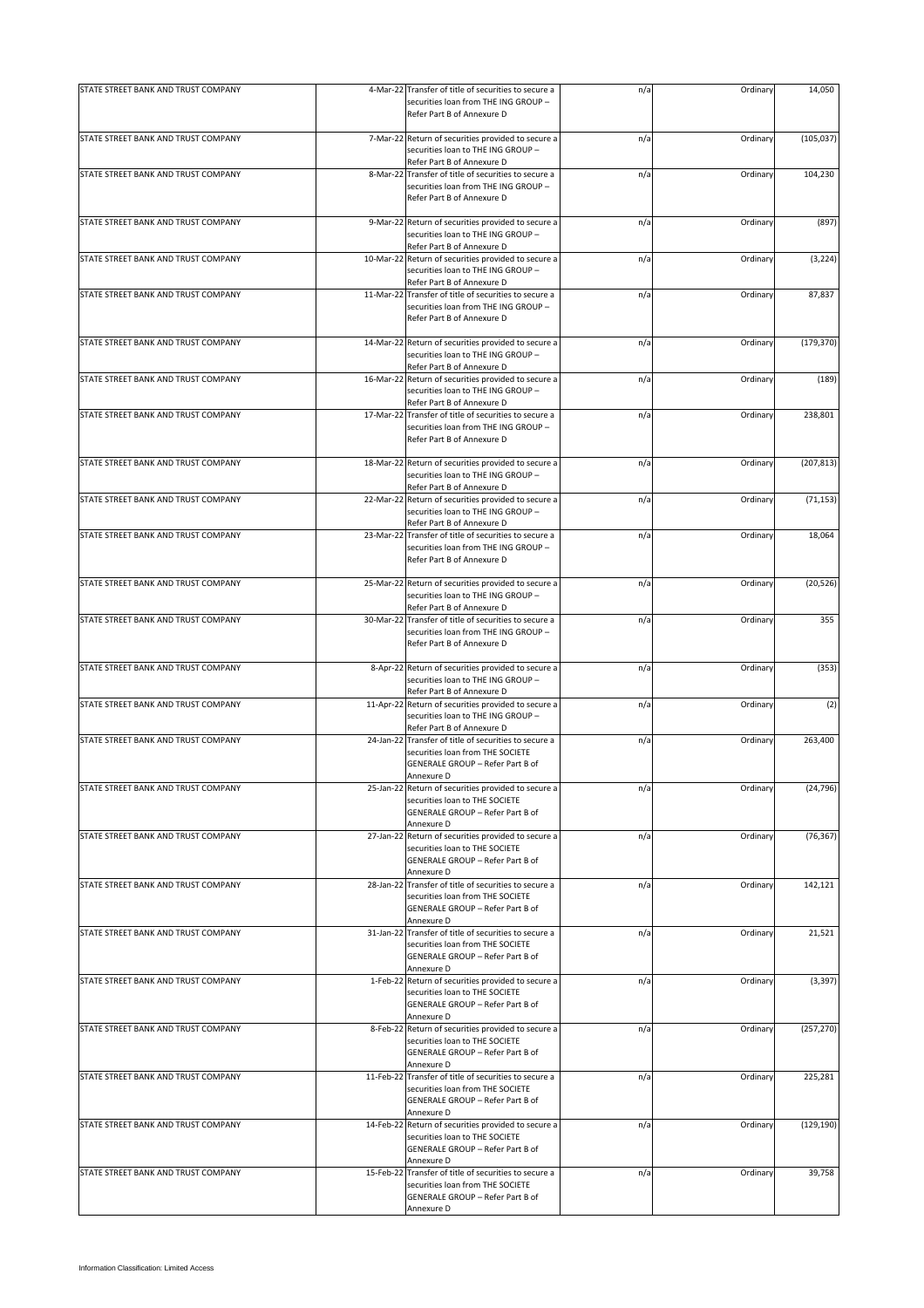| STATE STREET BANK AND TRUST COMPANY | 18-Feb-22 Transfer of title of securities to secure a<br>securities loan from THE SOCIETE | n/a | Ordinary | 55,256     |
|-------------------------------------|-------------------------------------------------------------------------------------------|-----|----------|------------|
|                                     | GENERALE GROUP - Refer Part B of<br>Annexure D                                            |     |          |            |
| STATE STREET BANK AND TRUST COMPANY | 21-Feb-22 Return of securities provided to secure a                                       | n/a | Ordinary | (219, 857) |
|                                     | securities loan to THE SOCIETE<br>GENERALE GROUP - Refer Part B of                        |     |          |            |
|                                     | Annexure D                                                                                |     |          |            |
| STATE STREET BANK AND TRUST COMPANY | 1-Mar-22 Transfer of title of securities to secure a                                      | n/a | Ordinary | 147,790    |
|                                     | securities loan from THE SOCIETE<br>GENERALE GROUP - Refer Part B of                      |     |          |            |
|                                     | Annexure D                                                                                |     |          |            |
| STATE STREET BANK AND TRUST COMPANY | 2-Mar-22 Transfer of title of securities to secure a                                      | n/a | Ordinary | 88,027     |
|                                     | securities loan from THE SOCIETE<br>GENERALE GROUP - Refer Part B of                      |     |          |            |
|                                     | Annexure D                                                                                |     |          |            |
| STATE STREET BANK AND TRUST COMPANY | 3-Mar-22 Return of securities provided to secure a                                        | n/a | Ordinary | (166, 150) |
|                                     | securities loan to THE SOCIETE<br><b>GENERALE GROUP - Refer Part B of</b>                 |     |          |            |
|                                     | Annexure D                                                                                |     |          |            |
| STATE STREET BANK AND TRUST COMPANY | 4-Mar-22 Transfer of title of securities to secure a                                      | n/a | Ordinary | 167,296    |
|                                     | securities loan from THE SOCIETE<br>GENERALE GROUP - Refer Part B of                      |     |          |            |
|                                     | Annexure D                                                                                |     |          |            |
| STATE STREET BANK AND TRUST COMPANY | 11-Mar-22 Return of securities provided to secure a                                       | n/a | Ordinary | (266, 513) |
|                                     | securities loan to THE SOCIETE<br>GENERALE GROUP - Refer Part B of                        |     |          |            |
|                                     | Annexure D                                                                                |     |          |            |
| STATE STREET BANK AND TRUST COMPANY | 14-Mar-22 Transfer of title of securities to secure a                                     | n/a | Ordinary | 20,311     |
|                                     | securities loan from THE SOCIETE<br>GENERALE GROUP - Refer Part B of                      |     |          |            |
|                                     | Annexure D                                                                                |     |          |            |
| STATE STREET BANK AND TRUST COMPANY | 15-Mar-22 Transfer of title of securities to secure a                                     | n/a | Ordinary | 5,189      |
|                                     | securities loan from THE SOCIETE<br>GENERALE GROUP - Refer Part B of                      |     |          |            |
|                                     | Annexure D                                                                                |     |          |            |
| STATE STREET BANK AND TRUST COMPANY | 16-Mar-22 Return of securities provided to secure a                                       | n/a | Ordinary | (15, 423)  |
|                                     | securities loan to THE SOCIETE<br>GENERALE GROUP - Refer Part B of                        |     |          |            |
|                                     | Annexure D                                                                                |     |          |            |
| STATE STREET BANK AND TRUST COMPANY | 31-Mar-22 Return of securities provided to secure a                                       | n/a | Ordinary | (14,808)   |
|                                     | securities loan to THE SOCIETE                                                            |     |          |            |
|                                     | GENERALE GROUP - Refer Part B of<br>Annexure D                                            |     |          |            |
| STATE STREET BANK AND TRUST COMPANY | 1-Apr-22 Return of securities provided to secure a                                        | n/a | Ordinary | (761)      |
|                                     | securities loan to THE SOCIETE                                                            |     |          |            |
|                                     | GENERALE GROUP - Refer Part B of<br>Annexure D                                            |     |          |            |
| STATE STREET BANK AND TRUST COMPANY | 6-Apr-22 Return of securities provided to secure a                                        | n/a | Ordinary | (1, 417)   |
|                                     | securities loan to THE SOCIETE                                                            |     |          |            |
|                                     | GENERALE GROUP - Refer Part B of<br>Annexure D                                            |     |          |            |
| STATE STREET BANK AND TRUST COMPANY | 8-Apr-22 Transfer of title of securities to secure a                                      | n/a | Ordinary | 187        |
|                                     | securities loan from THE SOCIETE                                                          |     |          |            |
|                                     | GENERALE GROUP - Refer Part B of<br>Annexure D                                            |     |          |            |
| STATE STREET BANK AND TRUST COMPANY | 11-Apr-22 Transfer of title of securities to secure a                                     | n/a | Ordinary | 2,230      |
|                                     | securities loan from THE SOCIETE<br>GENERALE GROUP - Refer Part B of                      |     |          |            |
|                                     | Annexure D                                                                                |     |          |            |
| STATE STREET BANK AND TRUST COMPANY | 18-Apr-22 Return of securities provided to secure a                                       | n/a | Ordinary | (255)      |
|                                     | securities loan to THE SOCIETE<br>GENERALE GROUP - Refer Part B of                        |     |          |            |
|                                     | Annexure D                                                                                |     |          |            |
| STATE STREET BANK AND TRUST COMPANY | 19-Apr-22 Transfer of title of securities to secure a                                     | n/a | Ordinary | 50         |
|                                     | securities loan from THE SOCIETE<br>GENERALE GROUP - Refer Part B of                      |     |          |            |
|                                     | Annexure D                                                                                |     |          |            |
| STATE STREET BANK AND TRUST COMPANY | 20-Apr-22 Return of securities provided to secure a                                       | n/a | Ordinary | (878)      |
|                                     | securities loan to THE SOCIETE<br>GENERALE GROUP - Refer Part B of                        |     |          |            |
|                                     | Annexure D                                                                                |     |          |            |
| STATE STREET BANK AND TRUST COMPANY | 21-Apr-22 Return of securities provided to secure a                                       | n/a | Ordinary | (848)      |
|                                     | securities loan to THE SOCIETE                                                            |     |          |            |
|                                     | GENERALE GROUP - Refer Part B of<br>Annexure D                                            |     |          |            |
| STATE STREET BANK AND TRUST COMPANY | 25-Apr-22 Return of securities provided to secure a                                       | n/a | Ordinary | (323)      |
|                                     | securities loan to THE SOCIETE                                                            |     |          |            |
|                                     | GENERALE GROUP - Refer Part B of<br>Annexure D                                            |     |          |            |
| STATE STREET BANK AND TRUST COMPANY | 3-May-22 Transfer of title of securities to secure a                                      | n/a | Ordinary | 862        |
|                                     | securities loan from THE SOCIETE                                                          |     |          |            |
|                                     | GENERALE GROUP - Refer Part B of<br>Annexure D                                            |     |          |            |
| STATE STREET BANK AND TRUST COMPANY | 4-May-22 Return of securities provided to secure a                                        | n/a | Ordinary | (607)      |
|                                     | securities loan to THE SOCIETE                                                            |     |          |            |
|                                     | GENERALE GROUP - Refer Part B of<br>Annexure D                                            |     |          |            |
| STATE STREET BANK AND TRUST COMPANY | 9-May-22 Transfer of title of securities to secure a                                      | n/a | Ordinary | 1,134      |
|                                     | securities loan from THE SOCIETE                                                          |     |          |            |
|                                     | GENERALE GROUP - Refer Part B of<br>Annexure D                                            |     |          |            |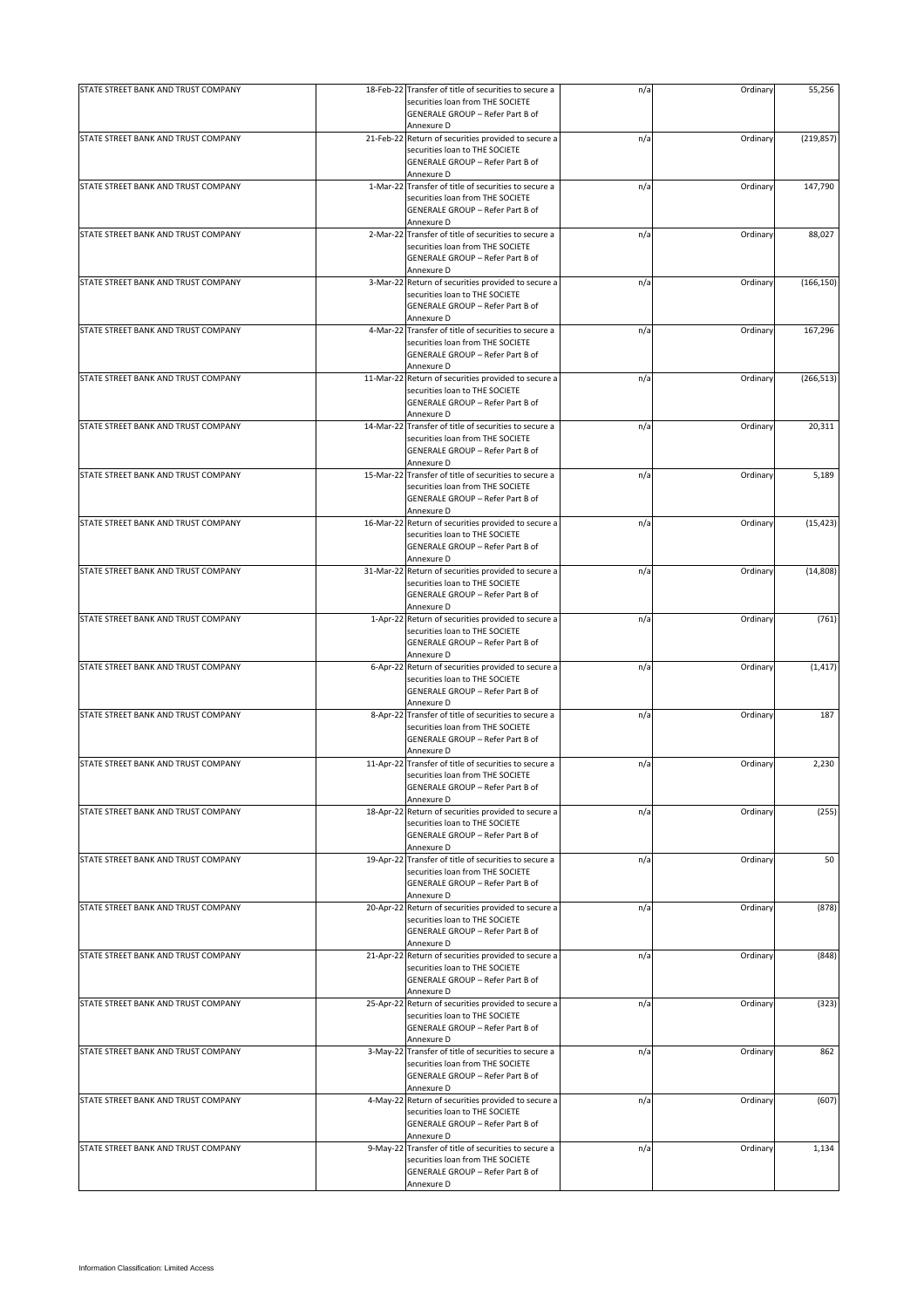| STATE STREET BANK AND TRUST COMPANY | 10-May-22 Return of securities provided to secure a<br>securities loan to THE SOCIETE<br>GENERALE GROUP - Refer Part B of | n/a | Ordinary | (1, 440)   |
|-------------------------------------|---------------------------------------------------------------------------------------------------------------------------|-----|----------|------------|
|                                     | Annexure D                                                                                                                |     |          |            |
| STATE STREET BANK AND TRUST COMPANY | 11-May-22 Return of securities provided to secure a                                                                       | n/a | Ordinary | (112)      |
|                                     | securities loan to THE SOCIETE                                                                                            |     |          |            |
|                                     | GENERALE GROUP - Refer Part B of                                                                                          |     |          |            |
|                                     | Annexure D                                                                                                                |     |          |            |
| STATE STREET BANK AND TRUST COMPANY | 24-Feb-22 Transfer of title of securities to secure a                                                                     | n/a | Ordinary | 30,119     |
|                                     | securities loan from THE UBS GROUP -                                                                                      |     |          |            |
|                                     | Refer Part B of Annexure D                                                                                                |     |          |            |
|                                     |                                                                                                                           |     |          |            |
| STATE STREET BANK AND TRUST COMPANY | 25-Feb-22 Return of securities provided to secure a                                                                       | n/a | Ordinary | (30, 119)  |
|                                     | securities loan to THE UBS GROUP -                                                                                        |     |          |            |
|                                     | Refer Part B of Annexure D                                                                                                |     |          |            |
| STATE STREET BANK AND TRUST COMPANY | 30-Mar-22 Transfer of title of securities to secure a                                                                     | n/a | Ordinary | 13,107     |
|                                     | securities loan from THE ING GROUP -                                                                                      |     |          |            |
|                                     | Refer Part B of Annexure D                                                                                                |     |          |            |
|                                     |                                                                                                                           |     |          |            |
|                                     |                                                                                                                           |     |          |            |
| STATE STREET BANK AND TRUST COMPANY | 8-Apr-22 Return of securities provided to secure a                                                                        | n/a | Ordinary | (13,061)   |
|                                     | securities loan to THE ING GROUP -                                                                                        |     |          |            |
|                                     | Refer Part B of Annexure D                                                                                                |     |          |            |
| STATE STREET BANK AND TRUST COMPANY | 25-Apr-22 Transfer of title of securities to secure a                                                                     | n/a | Ordinary | 23,805     |
|                                     | securities loan from THE ING GROUP -                                                                                      |     |          |            |
|                                     | Refer Part B of Annexure D                                                                                                |     |          |            |
|                                     |                                                                                                                           |     |          |            |
| STATE STREET BANK AND TRUST COMPANY | 26-Apr-22 Return of securities provided to secure a                                                                       | n/a | Ordinary | (21, 176)  |
|                                     | securities loan to THE ING GROUP -                                                                                        |     |          |            |
|                                     | Refer Part B of Annexure D                                                                                                |     |          |            |
| STATE STREET BANK AND TRUST COMPANY | 27-Apr-22 Transfer of title of securities to secure a                                                                     | n/a | Ordinary | 5,767      |
|                                     | securities loan from THE ING GROUP -                                                                                      |     |          |            |
|                                     | Refer Part B of Annexure D                                                                                                |     |          |            |
|                                     |                                                                                                                           |     |          |            |
| STATE STREET BANK AND TRUST COMPANY | 28-Apr-22 Transfer of title of securities to secure a                                                                     | n/a | Ordinary | 11,579     |
|                                     | securities loan from THE ING GROUP -                                                                                      |     |          |            |
|                                     | Refer Part B of Annexure D                                                                                                |     |          |            |
|                                     |                                                                                                                           |     |          |            |
| STATE STREET BANK AND TRUST COMPANY | 3-May-22 Return of securities provided to secure a                                                                        | n/a | Ordinary | (77)       |
|                                     | securities loan to THE ING GROUP -                                                                                        |     |          |            |
|                                     | Refer Part B of Annexure D                                                                                                |     |          |            |
| STATE STREET BANK AND TRUST COMPANY | 4-May-22 Return of securities provided to secure a                                                                        |     | Ordinary | (687)      |
|                                     | securities loan to THE ING GROUP -                                                                                        | n/a |          |            |
|                                     |                                                                                                                           |     |          |            |
|                                     | Refer Part B of Annexure D                                                                                                |     |          |            |
| STATE STREET BANK AND TRUST COMPANY | 5-May-22 Return of securities provided to secure a                                                                        | n/a | Ordinary | (12, 449)  |
|                                     | securities loan to THE ING GROUP -                                                                                        |     |          |            |
|                                     | Refer Part B of Annexure D                                                                                                |     |          |            |
| STATE STREET BANK AND TRUST COMPANY | 11-May-22 Return of securities provided to secure a                                                                       | n/a | Ordinary | (2,761)    |
|                                     | securities loan to THE ING GROUP -                                                                                        |     |          |            |
|                                     | Refer Part B of Annexure D                                                                                                |     |          |            |
| STATE STREET BANK AND TRUST COMPANY | 12-May-22 Transfer of title of securities to secure a                                                                     | n/a | Ordinary | 476        |
|                                     | securities loan from THE ING GROUP -                                                                                      |     |          |            |
|                                     | Refer Part B of Annexure D                                                                                                |     |          |            |
|                                     |                                                                                                                           |     |          |            |
| STATE STREET BANK AND TRUST COMPANY | 13-May-22 Return of securities provided to secure a                                                                       | n/a | Ordinary | (1, 297)   |
|                                     | securities loan to THE ING GROUP -                                                                                        |     |          |            |
|                                     | Refer Part B of Annexure D                                                                                                |     |          |            |
| STATE STREET BANK AND TRUST COMPANY | 16-May-22 Return of securities provided to secure a                                                                       | n/a | Ordinary | (342)      |
|                                     | securities loan to THE ING GROUP -                                                                                        |     |          |            |
|                                     | Refer Part B of Annexure D                                                                                                |     |          |            |
| STATE STREET BANK AND TRUST COMPANY | 17-May-22 Transfer of title of securities to secure a                                                                     | n/a | Ordinary | 10         |
|                                     | securities loan from THE ING GROUP -                                                                                      |     |          |            |
|                                     | Refer Part B of Annexure D                                                                                                |     |          |            |
|                                     |                                                                                                                           |     |          |            |
| STATE STREET BANK AND TRUST COMPANY | 18-May-22 Return of securities provided to secure a                                                                       | n/a | Ordinary | (2,894)    |
|                                     | securities loan to THE ING GROUP -                                                                                        |     |          |            |
|                                     | Refer Part B of Annexure D                                                                                                |     |          |            |
| STATE STREET BANK AND TRUST COMPANY | 19-May-22 Transfer of title of securities to secure a                                                                     | n/a | Ordinary | 683        |
|                                     |                                                                                                                           |     |          |            |
|                                     | securities loan from THE ING GROUP -                                                                                      |     |          |            |
|                                     | Refer Part B of Annexure D                                                                                                |     |          |            |
|                                     |                                                                                                                           |     |          |            |
| STATE STREET BANK AND TRUST COMPANY | 20-May-22 Return of securities provided to secure a                                                                       | n/a | Ordinary | (683)      |
|                                     | securities loan to THE ING GROUP -                                                                                        |     |          |            |
|                                     | Refer Part B of Annexure D                                                                                                |     |          |            |
| STATE STREET BANK AND TRUST COMPANY | 24-Jan-22 Transfer of title of securities to secure a                                                                     | n/a | Ordinary | 127,151    |
|                                     | securities loan from THE SOCIETE                                                                                          |     |          |            |
|                                     | GENERALE GROUP - Refer Part B of                                                                                          |     |          |            |
|                                     | Annexure D                                                                                                                |     |          |            |
| STATE STREET BANK AND TRUST COMPANY | 27-Jan-22 Return of securities provided to secure a                                                                       | n/a | Ordinary | (23, 806)  |
|                                     | securities loan to THE SOCIETE                                                                                            |     |          |            |
|                                     | GENERALE GROUP - Refer Part B of                                                                                          |     |          |            |
|                                     | Annexure D                                                                                                                |     |          |            |
| STATE STREET BANK AND TRUST COMPANY | 28-Jan-22 Return of securities provided to secure a                                                                       | n/a | Ordinary | (102, 243) |
|                                     | securities loan to THE SOCIETE                                                                                            |     |          |            |
|                                     | GENERALE GROUP - Refer Part B of                                                                                          |     |          |            |
|                                     | Annexure D                                                                                                                |     |          |            |
| STATE STREET BANK AND TRUST COMPANY | 31-Jan-22 Transfer of title of securities to secure a                                                                     | n/a | Ordinary | 8,745      |
|                                     | securities loan from THE SOCIETE                                                                                          |     |          |            |
|                                     | GENERALE GROUP - Refer Part B of                                                                                          |     |          |            |
|                                     | Annexure D                                                                                                                |     |          |            |
| STATE STREET BANK AND TRUST COMPANY | 1-Feb-22 Transfer of title of securities to secure a                                                                      | n/a | Ordinary | 1,476      |
|                                     | securities loan from THE SOCIETE                                                                                          |     |          |            |
|                                     | GENERALE GROUP - Refer Part B of                                                                                          |     |          |            |
|                                     | Annexure D                                                                                                                |     |          |            |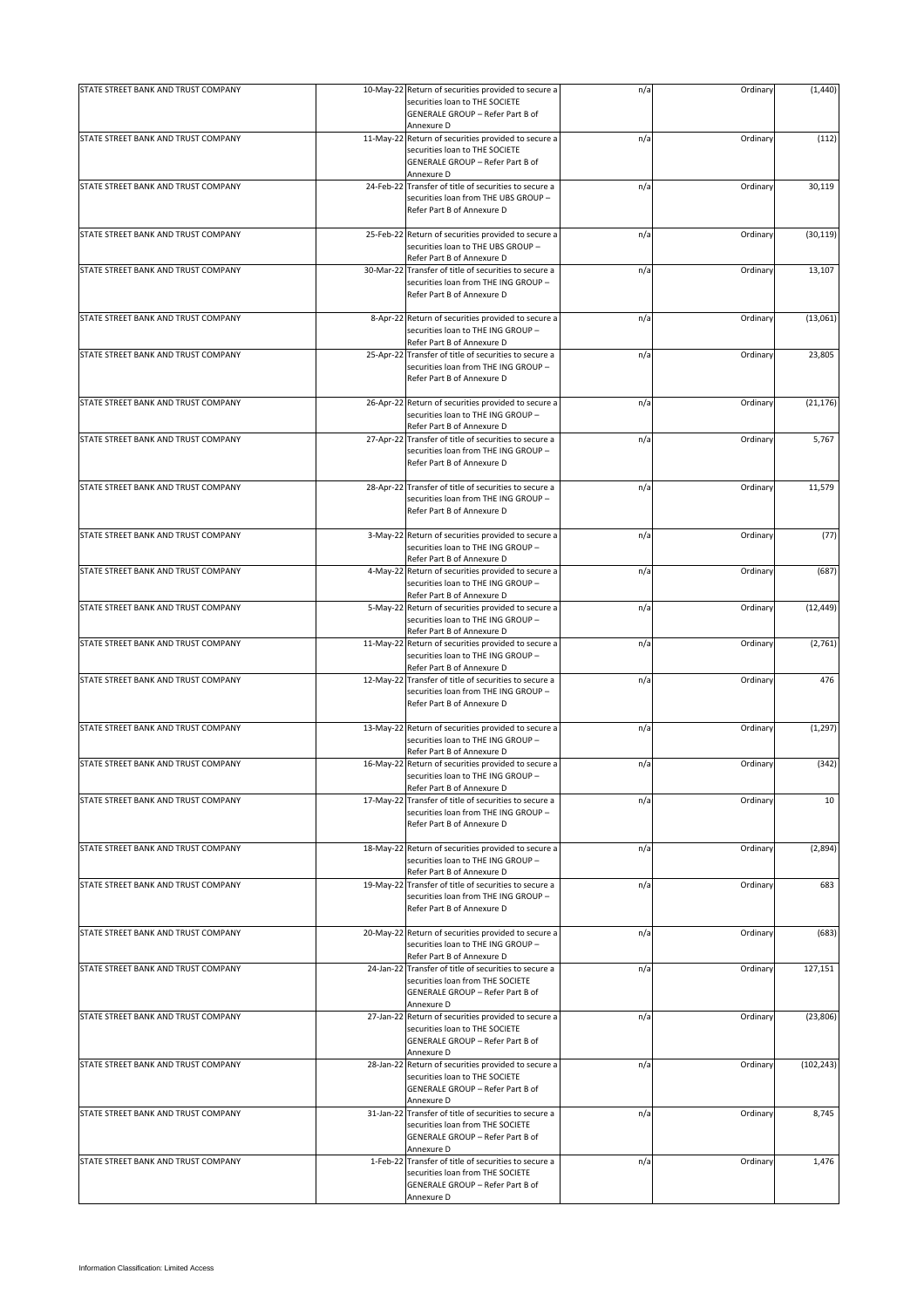| STATE STREET BANK AND TRUST COMPANY | 11-Feb-22 Transfer of title of securities to secure a<br>securities loan from THE SOCIETE | n/a | Ordinary | 13,586     |
|-------------------------------------|-------------------------------------------------------------------------------------------|-----|----------|------------|
|                                     | GENERALE GROUP - Refer Part B of                                                          |     |          |            |
| STATE STREET BANK AND TRUST COMPANY | Annexure D<br>14-Feb-22 Transfer of title of securities to secure a                       |     | Ordinary |            |
|                                     | securities loan from THE SOCIETE                                                          | n/a |          | 119,345    |
|                                     | GENERALE GROUP - Refer Part B of                                                          |     |          |            |
|                                     | Annexure D                                                                                |     |          |            |
| STATE STREET BANK AND TRUST COMPANY | 15-Feb-22 Return of securities provided to secure a                                       | n/a | Ordinary | (139, 283) |
|                                     | securities loan to THE SOCIETE<br>GENERALE GROUP - Refer Part B of                        |     |          |            |
|                                     | Annexure D                                                                                |     |          |            |
| STATE STREET BANK AND TRUST COMPANY | 1-Mar-22 Return of securities provided to secure a                                        | n/a | Ordinary | (4, 449)   |
|                                     | securities loan to THE SOCIETE                                                            |     |          |            |
|                                     | GENERALE GROUP - Refer Part B of                                                          |     |          |            |
|                                     | Annexure D                                                                                |     |          |            |
| STATE STREET BANK AND TRUST COMPANY | 3-Mar-22 Transfer of title of securities to secure a                                      | n/a | Ordinary | 130,469    |
|                                     | securities loan from THE SOCIETE                                                          |     |          |            |
|                                     | GENERALE GROUP - Refer Part B of                                                          |     |          |            |
| STATE STREET BANK AND TRUST COMPANY | Annexure D<br>4-Mar-22 Transfer of title of securities to secure a                        | n/a | Ordinary | 2,114      |
|                                     | securities loan from THE SOCIETE                                                          |     |          |            |
|                                     | GENERALE GROUP - Refer Part B of                                                          |     |          |            |
|                                     | Annexure D                                                                                |     |          |            |
| STATE STREET BANK AND TRUST COMPANY | 11-Mar-22 Return of securities provided to secure a                                       | n/a | Ordinary | (111, 369) |
|                                     | securities loan to THE SOCIETE                                                            |     |          |            |
|                                     | GENERALE GROUP - Refer Part B of                                                          |     |          |            |
|                                     | Annexure D                                                                                |     |          |            |
| STATE STREET BANK AND TRUST COMPANY | 14-Mar-22 Return of securities provided to secure a<br>securities loan to THE SOCIETE     | n/a | Ordinary | (16, 215)  |
|                                     | GENERALE GROUP - Refer Part B of                                                          |     |          |            |
|                                     | Annexure D                                                                                |     |          |            |
| STATE STREET BANK AND TRUST COMPANY | 15-Mar-22 Transfer of title of securities to secure a                                     | n/a | Ordinary | 103,468    |
|                                     | securities loan from THE SOCIETE                                                          |     |          |            |
|                                     | GENERALE GROUP - Refer Part B of                                                          |     |          |            |
|                                     | Annexure D                                                                                |     |          |            |
| STATE STREET BANK AND TRUST COMPANY | 16-Mar-22 Return of securities provided to secure a                                       | n/a | Ordinary | (105, 159) |
|                                     | securities loan to THE SOCIETE                                                            |     |          |            |
|                                     | GENERALE GROUP - Refer Part B of                                                          |     |          |            |
| STATE STREET BANK AND TRUST COMPANY | Annexure D<br>31-Mar-22 Transfer of title of securities to secure a                       | n/a | Ordinary | 1,492      |
|                                     | securities loan from THE SOCIETE                                                          |     |          |            |
|                                     | GENERALE GROUP - Refer Part B of                                                          |     |          |            |
|                                     | Annexure D                                                                                |     |          |            |
| STATE STREET BANK AND TRUST COMPANY | 1-Apr-22 Return of securities provided to secure a                                        | n/a | Ordinary | (1,694)    |
|                                     | securities loan to THE SOCIETE                                                            |     |          |            |
|                                     | GENERALE GROUP - Refer Part B of                                                          |     |          |            |
|                                     | Annexure D                                                                                |     |          |            |
| STATE STREET BANK AND TRUST COMPANY | 6-Apr-22 Return of securities provided to secure a                                        | n/a | Ordinary | (3,622)    |
|                                     | securities loan to THE SOCIETE<br>GENERALE GROUP - Refer Part B of                        |     |          |            |
|                                     | Annexure D                                                                                |     |          |            |
| STATE STREET BANK AND TRUST COMPANY | 8-Apr-22 Transfer of title of securities to secure a                                      | n/a | Ordinary | 5,493      |
|                                     | securities loan from THE SOCIETE                                                          |     |          |            |
|                                     | GENERALE GROUP - Refer Part B of                                                          |     |          |            |
|                                     | Annexure D                                                                                |     |          |            |
| STATE STREET BANK AND TRUST COMPANY | 11-Apr-22 Transfer of title of securities to secure a                                     | n/a | Ordinary | 94,016     |
|                                     | securities loan from THE SOCIETE                                                          |     |          |            |
|                                     | GENERALE GROUP - Refer Part B of<br>Annexure D                                            |     |          |            |
| STATE STREET BANK AND TRUST COMPANY | 18-Apr-22 Return of securities provided to secure a                                       | n/a | Ordinary | (3, 109)   |
|                                     | securities loan to THE SOCIETE                                                            |     |          |            |
|                                     | GENERALE GROUP - Refer Part B of                                                          |     |          |            |
|                                     | Annexure D                                                                                |     |          |            |
| STATE STREET BANK AND TRUST COMPANY | 19-Apr-22 Transfer of title of securities to secure a                                     | n/a | Ordinary | 684        |
|                                     | securities loan from THE SOCIETE                                                          |     |          |            |
|                                     | GENERALE GROUP - Refer Part B of                                                          |     |          |            |
| STATE STREET BANK AND TRUST COMPANY | Annexure D                                                                                |     | Ordinary | (39,095)   |
|                                     | 20-Apr-22 Return of securities provided to secure a<br>securities loan to THE SOCIETE     | n/a |          |            |
|                                     | GENERALE GROUP - Refer Part B of                                                          |     |          |            |
|                                     | Annexure D                                                                                |     |          |            |
| STATE STREET BANK AND TRUST COMPANY | 21-Apr-22 Return of securities provided to secure a                                       | n/a | Ordinary | (36, 509)  |
|                                     | securities loan to THE SOCIETE                                                            |     |          |            |
|                                     | GENERALE GROUP - Refer Part B of                                                          |     |          |            |
|                                     | Annexure D                                                                                |     |          |            |
| STATE STREET BANK AND TRUST COMPANY | 25-Apr-22 Return of securities provided to secure a                                       | n/a | Ordinary | (17, 970)  |
|                                     | securities loan to THE SOCIETE<br>GENERALE GROUP - Refer Part B of                        |     |          |            |
|                                     | Annexure D                                                                                |     |          |            |
| STATE STREET BANK AND TRUST COMPANY | 3-May-22 Transfer of title of securities to secure a                                      | n/a | Ordinary | 46,545     |
|                                     | securities loan from THE SOCIETE                                                          |     |          |            |
|                                     | GENERALE GROUP - Refer Part B of                                                          |     |          |            |
|                                     | Annexure D                                                                                |     |          |            |
| STATE STREET BANK AND TRUST COMPANY | 4-May-22 Return of securities provided to secure a                                        | n/a | Ordinary | (26, 263)  |
|                                     | securities loan to THE SOCIETE                                                            |     |          |            |
|                                     | GENERALE GROUP - Refer Part B of                                                          |     |          |            |
| STATE STREET BANK AND TRUST COMPANY | Annexure D<br>9-May-22 Transfer of title of securities to secure a                        | n/a | Ordinary | 70,463     |
|                                     | securities loan from THE SOCIETE                                                          |     |          |            |
|                                     | GENERALE GROUP - Refer Part B of                                                          |     |          |            |
|                                     | Annexure D                                                                                |     |          |            |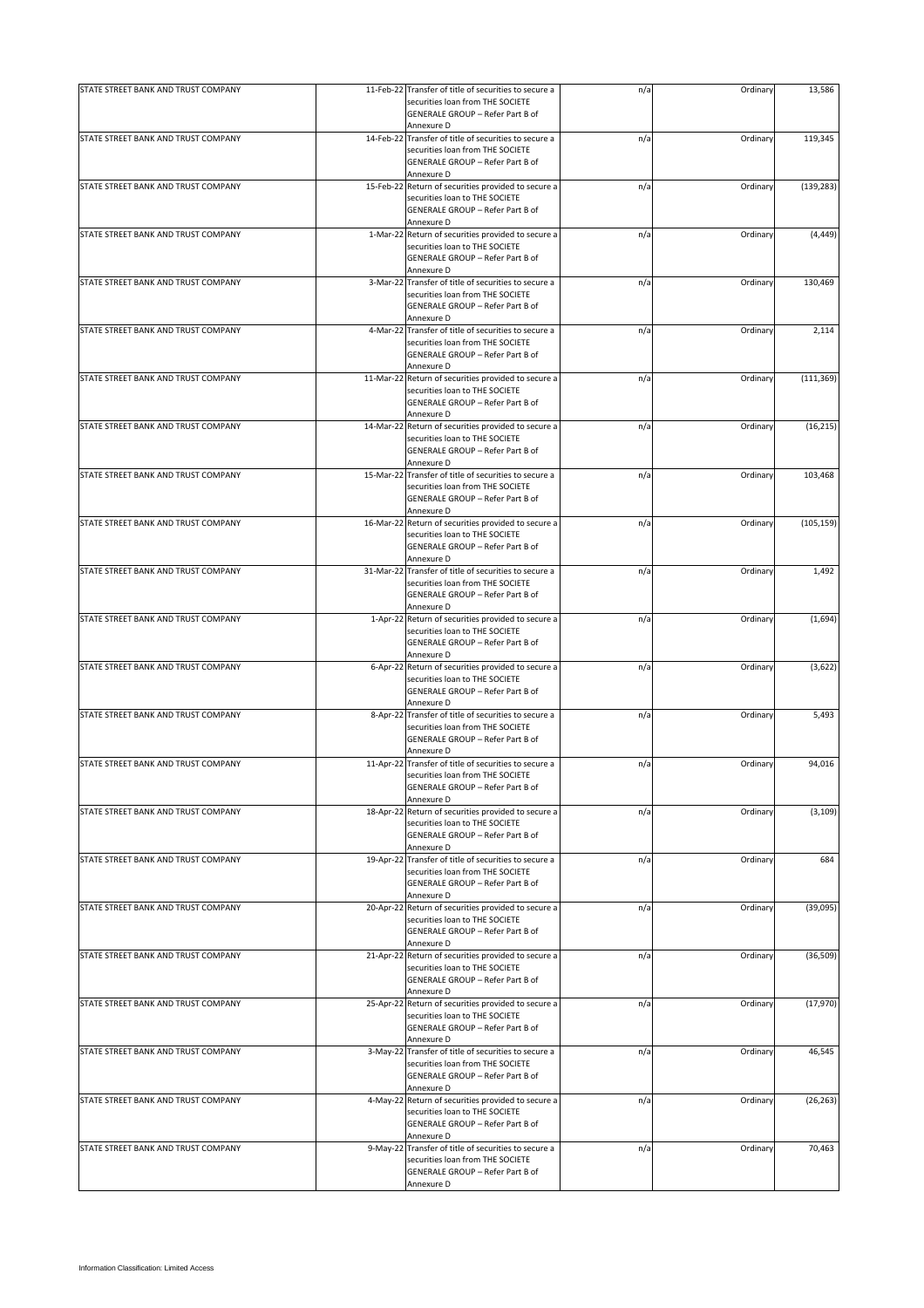| STATE STREET BANK AND TRUST COMPANY | 10-May-22 Return of securities provided to secure a<br>securities loan to THE SOCIETE<br>GENERALE GROUP - Refer Part B of | n/a | Ordinary | (77, 827)  |
|-------------------------------------|---------------------------------------------------------------------------------------------------------------------------|-----|----------|------------|
|                                     | Annexure D                                                                                                                |     |          |            |
| STATE STREET BANK AND TRUST COMPANY | 12-May-22 Return of securities provided to secure a                                                                       | n/a | Ordinary | (14, 669)  |
|                                     | securities loan to THE SOCIETE                                                                                            |     |          |            |
|                                     | GENERALE GROUP - Refer Part B of                                                                                          |     |          |            |
|                                     | Annexure D                                                                                                                |     |          |            |
| STATE STREET BANK AND TRUST COMPANY | 13-May-22 Transfer of title of securities to secure a                                                                     | n/a | Ordinary | 115,941    |
|                                     | securities loan from THE SOCIETE                                                                                          |     |          |            |
|                                     | GENERALE GROUP - Refer Part B of                                                                                          |     |          |            |
|                                     |                                                                                                                           |     |          |            |
|                                     | Annexure D                                                                                                                |     |          |            |
| STATE STREET BANK AND TRUST COMPANY | 16-May-22 Return of securities provided to secure a                                                                       | n/a | Ordinary | (117, 705) |
|                                     | securities loan to THE SOCIETE                                                                                            |     |          |            |
|                                     | GENERALE GROUP - Refer Part B of                                                                                          |     |          |            |
|                                     | Annexure D                                                                                                                |     |          |            |
| STATE STREET BANK AND TRUST COMPANY | 14-Mar-22 Transfer of title of securities to secure a                                                                     | n/a | Ordinary | 412        |
|                                     | securities loan from THE ING GROUP -                                                                                      |     |          |            |
|                                     |                                                                                                                           |     |          |            |
|                                     | Refer Part B of Annexure D                                                                                                |     |          |            |
|                                     |                                                                                                                           |     |          |            |
| STATE STREET BANK AND TRUST COMPANY | 16-Mar-22 Return of securities provided to secure a                                                                       | n/a | Ordinary | (202)      |
|                                     | securities loan to THE ING GROUP -                                                                                        |     |          |            |
|                                     | Refer Part B of Annexure D                                                                                                |     |          |            |
| STATE STREET BANK AND TRUST COMPANY | 22-Mar-22 Transfer of title of securities to secure a                                                                     | n/a | Ordinary | 17,542     |
|                                     | securities loan from THE ING GROUP -                                                                                      |     |          |            |
|                                     |                                                                                                                           |     |          |            |
|                                     | Refer Part B of Annexure D                                                                                                |     |          |            |
|                                     |                                                                                                                           |     |          |            |
| STATE STREET BANK AND TRUST COMPANY | 25-Mar-22 Return of securities provided to secure a                                                                       | n/a | Ordinary | (17, 752)  |
|                                     | securities loan to THE ING GROUP -                                                                                        |     |          |            |
|                                     | Refer Part B of Annexure D                                                                                                |     |          |            |
| STATE STREET BANK AND TRUST COMPANY | 30-Mar-22 Transfer of title of securities to secure a                                                                     | n/a | Ordinary | 9,200      |
|                                     |                                                                                                                           |     |          |            |
|                                     | securities loan from THE ING GROUP -                                                                                      |     |          |            |
|                                     | Refer Part B of Annexure D                                                                                                |     |          |            |
|                                     |                                                                                                                           |     |          |            |
| STATE STREET BANK AND TRUST COMPANY | 8-Apr-22 Return of securities provided to secure a                                                                        | n/a | Ordinary | (9, 126)   |
|                                     | securities loan to THE ING GROUP -                                                                                        |     |          |            |
|                                     | Refer Part B of Annexure D                                                                                                |     |          |            |
| STATE STREET BANK AND TRUST COMPANY | 25-Apr-22 Transfer of title of securities to secure a                                                                     |     |          | 16,012     |
|                                     |                                                                                                                           | n/a | Ordinary |            |
|                                     | securities loan from THE ING GROUP -                                                                                      |     |          |            |
|                                     | Refer Part B of Annexure D                                                                                                |     |          |            |
|                                     |                                                                                                                           |     |          |            |
| STATE STREET BANK AND TRUST COMPANY | 26-Apr-22 Transfer of title of securities to secure a                                                                     | n/a | Ordinary | 11,388     |
|                                     | securities loan from THE ING GROUP -                                                                                      |     |          |            |
|                                     |                                                                                                                           |     |          |            |
|                                     | Refer Part B of Annexure D                                                                                                |     |          |            |
|                                     |                                                                                                                           |     |          |            |
| STATE STREET BANK AND TRUST COMPANY | 27-Apr-22 Transfer of title of securities to secure a                                                                     | n/a | Ordinary | 56,817     |
|                                     | securities loan from THE ING GROUP -                                                                                      |     |          |            |
|                                     | Refer Part B of Annexure D                                                                                                |     |          |            |
|                                     |                                                                                                                           |     |          |            |
| STATE STREET BANK AND TRUST COMPANY | 28-Apr-22 Transfer of title of securities to secure a                                                                     |     |          | 100,549    |
|                                     |                                                                                                                           | n/a | Ordinary |            |
|                                     | securities loan from THE ING GROUP -                                                                                      |     |          |            |
|                                     | Refer Part B of Annexure D                                                                                                |     |          |            |
|                                     |                                                                                                                           |     |          |            |
| STATE STREET BANK AND TRUST COMPANY | 3-May-22 Transfer of title of securities to secure a                                                                      | n/a | Ordinary | 7,857      |
|                                     | securities loan from THE ING GROUP -                                                                                      |     |          |            |
|                                     |                                                                                                                           |     |          |            |
|                                     | Refer Part B of Annexure D                                                                                                |     |          |            |
|                                     |                                                                                                                           |     |          |            |
| STATE STREET BANK AND TRUST COMPANY | 4-May-22 Return of securities provided to secure a                                                                        | n/a | Ordinary | (665)      |
|                                     | securities loan to THE ING GROUP -                                                                                        |     |          |            |
|                                     | Refer Part B of Annexure D                                                                                                |     |          |            |
| STATE STREET BANK AND TRUST COMPANY | 5-May-22 Return of securities provided to secure a                                                                        | n/a | Ordinary | (189,004)  |
|                                     | securities loan to THE ING GROUP -                                                                                        |     |          |            |
|                                     |                                                                                                                           |     |          |            |
|                                     | Refer Part B of Annexure D                                                                                                |     |          |            |
| STATE STREET BANK AND TRUST COMPANY | 13-May-22 Transfer of title of securities to secure a                                                                     | n/a | Ordinary | 113,069    |
|                                     | securities loan from THE ING GROUP -                                                                                      |     |          |            |
|                                     | Refer Part B of Annexure D                                                                                                |     |          |            |
|                                     |                                                                                                                           |     |          |            |
| STATE STREET BANK AND TRUST COMPANY | 16-May-22 Return of securities provided to secure a                                                                       | n/a | Ordinary | (12, 719)  |
|                                     |                                                                                                                           |     |          |            |
|                                     | securities loan to THE ING GROUP -                                                                                        |     |          |            |
|                                     | Refer Part B of Annexure D                                                                                                |     |          |            |
| STATE STREET BANK AND TRUST COMPANY | 17-May-22 Return of securities provided to secure a                                                                       | n/a | Ordinary | (351)      |
|                                     | securities loan to THE ING GROUP -                                                                                        |     |          |            |
|                                     | Refer Part B of Annexure D                                                                                                |     |          |            |
| STATE STREET BANK AND TRUST COMPANY | 18-May-22 Return of securities provided to secure a                                                                       | n/a | Ordinary | (103, 026) |
|                                     | securities loan to THE ING GROUP -                                                                                        |     |          |            |
|                                     |                                                                                                                           |     |          |            |
|                                     | Refer Part B of Annexure D                                                                                                |     |          |            |
| STATE STREET BANK AND TRUST COMPANY | 19-May-22 Transfer of title of securities to secure a                                                                     | n/a | Ordinary | 24,684     |
|                                     | securities loan from THE ING GROUP -                                                                                      |     |          |            |
|                                     | Refer Part B of Annexure D                                                                                                |     |          |            |
|                                     |                                                                                                                           |     |          |            |
| STATE STREET BANK AND TRUST COMPANY | 20-May-22 Return of securities provided to secure a                                                                       |     |          |            |
|                                     |                                                                                                                           | n/a | Ordinary | (24, 684)  |
|                                     | securities loan to THE ING GROUP -                                                                                        |     |          |            |
|                                     | Refer Part B of Annexure D                                                                                                |     |          |            |
| STATE STREET BANK AND TRUST COMPANY | 24-Jan-22 Transfer of title of securities to secure a                                                                     | n/a | Ordinary | 35,766     |
|                                     | securities loan from THE SOCIETE                                                                                          |     |          |            |
|                                     | GENERALE GROUP - Refer Part B of                                                                                          |     |          |            |
|                                     |                                                                                                                           |     |          |            |
|                                     | Annexure D                                                                                                                |     |          |            |
| STATE STREET BANK AND TRUST COMPANY | 27-Jan-22 Return of securities provided to secure a                                                                       | n/a | Ordinary | (6, 129)   |
|                                     | securities loan to THE SOCIETE                                                                                            |     |          |            |
|                                     | GENERALE GROUP - Refer Part B of                                                                                          |     |          |            |
|                                     | Annexure D                                                                                                                |     |          |            |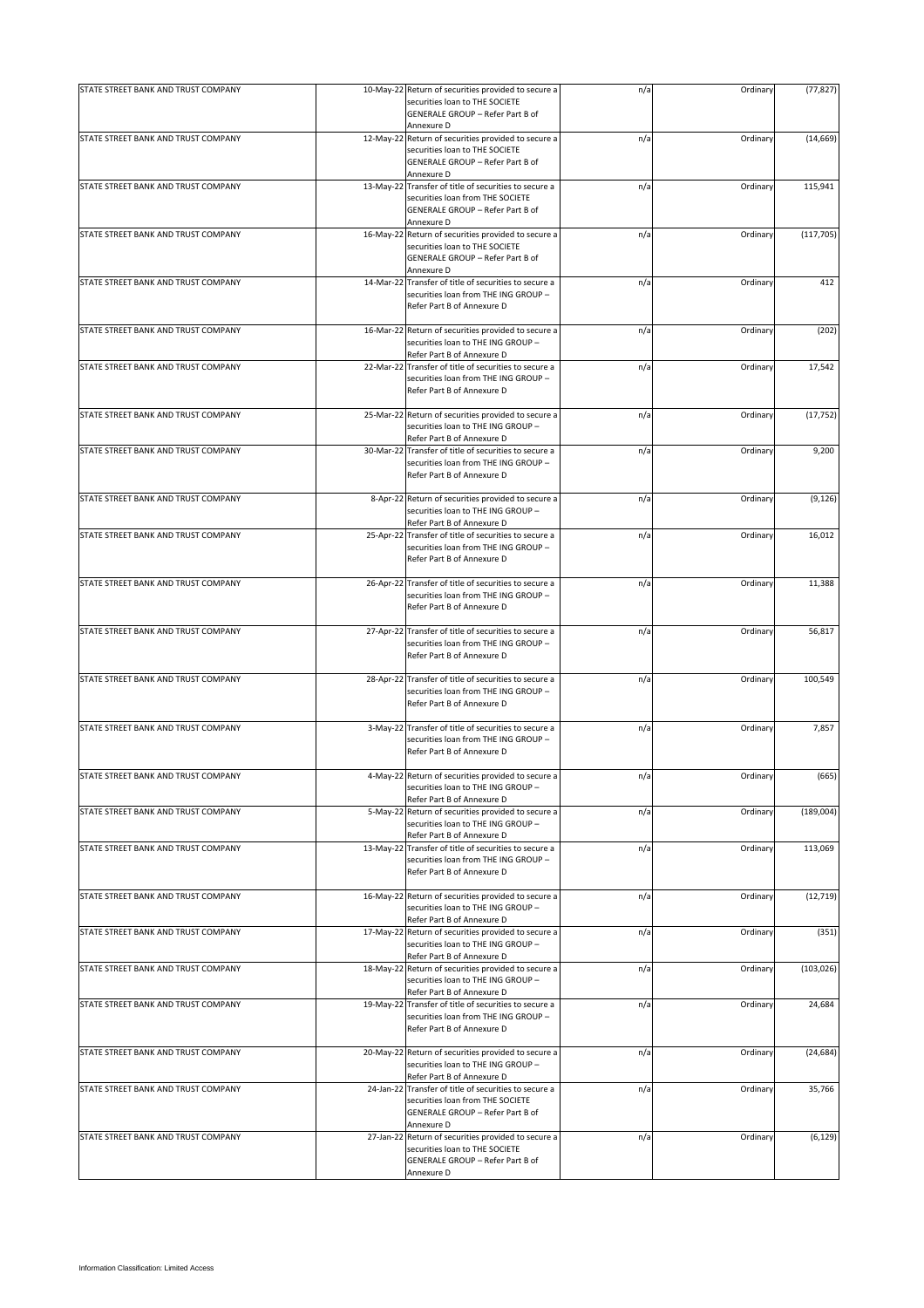| STATE STREET BANK AND TRUST COMPANY | 28-Jan-22 Return of securities provided to secure a<br>securities loan to THE SOCIETE<br>GENERALE GROUP - Refer Part B of              | n/a | Ordinary | (47)       |
|-------------------------------------|----------------------------------------------------------------------------------------------------------------------------------------|-----|----------|------------|
|                                     | Annexure D                                                                                                                             |     |          |            |
| STATE STREET BANK AND TRUST COMPANY | 31-Jan-22 Return of securities provided to secure a<br>securities loan to THE SOCIETE<br>GENERALE GROUP - Refer Part B of              | n/a | Ordinary | (8,710)    |
|                                     | Annexure D                                                                                                                             |     |          |            |
| STATE STREET BANK AND TRUST COMPANY | 1-Feb-22 Transfer of title of securities to secure a<br>securities loan from THE SOCIETE                                               | n/a | Ordinary | 1,208      |
|                                     | GENERALE GROUP - Refer Part B of                                                                                                       |     |          |            |
| STATE STREET BANK AND TRUST COMPANY | Annexure D<br>11-Feb-22 Return of securities provided to secure a                                                                      | n/a | Ordinary | (15, 132)  |
|                                     | securities loan to THE SOCIETE<br>GENERALE GROUP - Refer Part B of                                                                     |     |          |            |
| STATE STREET BANK AND TRUST COMPANY | Annexure D<br>14-Feb-22 Transfer of title of securities to secure a                                                                    | n/a | Ordinary | 33,271     |
|                                     | securities loan from THE SOCIETE<br>GENERALE GROUP - Refer Part B of<br>Annexure D                                                     |     |          |            |
| STATE STREET BANK AND TRUST COMPANY | 15-Feb-22 Transfer of title of securities to secure a                                                                                  | n/a | Ordinary | 200,406    |
|                                     | securities loan from THE SOCIETE<br>GENERALE GROUP - Refer Part B of<br>Annexure D                                                     |     |          |            |
| STATE STREET BANK AND TRUST COMPANY | 1-Mar-22 Return of securities provided to secure a                                                                                     | n/a | Ordinary | (240, 461) |
|                                     | securities loan to THE SOCIETE<br>GENERALE GROUP - Refer Part B of<br>Annexure D                                                       |     |          |            |
| STATE STREET BANK AND TRUST COMPANY | 3-Mar-22 Transfer of title of securities to secure a                                                                                   | n/a | Ordinary | 40,711     |
|                                     | securities loan from THE SOCIETE<br>GENERALE GROUP - Refer Part B of<br>Annexure D                                                     |     |          |            |
| STATE STREET BANK AND TRUST COMPANY | 4-Mar-22 Transfer of title of securities to secure a                                                                                   | n/a | Ordinary | 238        |
|                                     | securities loan from THE SOCIETE<br>GENERALE GROUP - Refer Part B of<br>Annexure D                                                     |     |          |            |
| STATE STREET BANK AND TRUST COMPANY | 11-Mar-22 Return of securities provided to secure a                                                                                    | n/a | Ordinary | (34, 218)  |
|                                     | securities loan to THE SOCIETE<br>GENERALE GROUP - Refer Part B of<br>Annexure D                                                       |     |          |            |
| STATE STREET BANK AND TRUST COMPANY | 14-Mar-22 Transfer of title of securities to secure a                                                                                  | n/a | Ordinary | 387,733    |
|                                     | securities loan from THE SOCIETE<br>GENERALE GROUP - Refer Part B of<br>Annexure D                                                     |     |          |            |
| STATE STREET BANK AND TRUST COMPANY | 15-Mar-22 Return of securities provided to secure a                                                                                    | n/a | Ordinary | (360, 912) |
|                                     | securities loan to THE SOCIETE<br>GENERALE GROUP - Refer Part B of                                                                     |     |          |            |
| STATE STREET BANK AND TRUST COMPANY | Annexure D                                                                                                                             |     |          |            |
|                                     | 16-Mar-22 Transfer of title of securities to secure a<br>securities loan from THE SOCIETE<br>GENERALE GROUP - Refer Part B of          | n/a | Ordinary | 252,913    |
| STATE STREET BANK AND TRUST COMPANY | Annexure D<br>31-Mar-22 Return of securities provided to secure a                                                                      | n/a | Ordinary | (19, 302)  |
|                                     | securities loan to THE SOCIETE<br>GENERALE GROUP - Refer Part B of                                                                     |     |          |            |
| STATE STREET BANK AND TRUST COMPANY | Annexure D<br>1-Apr-22 Return of securities provided to secure a                                                                       | n/a | Ordinary | (84, 191)  |
|                                     | securities loan to THE SOCIETE                                                                                                         |     |          |            |
|                                     | GENERALE GROUP - Refer Part B of                                                                                                       |     |          |            |
|                                     | Annexure D                                                                                                                             |     |          |            |
| STATE STREET BANK AND TRUST COMPANY | 6-Apr-22 Return of securities provided to secure a<br>securities loan to THE SOCIETE<br>GENERALE GROUP - Refer Part B of<br>Annexure D | n/a | Ordinary | (183, 142) |
| STATE STREET BANK AND TRUST COMPANY | 8-Apr-22 Transfer of title of securities to secure a                                                                                   | n/a | Ordinary | 309,118    |
|                                     | securities loan from THE SOCIETE<br>GENERALE GROUP - Refer Part B of<br>Annexure D                                                     |     |          |            |
| STATE STREET BANK AND TRUST COMPANY | 11-Apr-22 Return of securities provided to secure a                                                                                    | n/a | Ordinary | (276, 587) |
|                                     | securities loan to THE SOCIETE<br>GENERALE GROUP - Refer Part B of<br>Annexure D                                                       |     |          |            |
| STATE STREET BANK AND TRUST COMPANY | 18-Apr-22 Return of securities provided to secure a                                                                                    | n/a | Ordinary | (1, 235)   |
|                                     | securities loan to THE SOCIETE<br>GENERALE GROUP - Refer Part B of<br>Annexure D                                                       |     |          |            |
| STATE STREET BANK AND TRUST COMPANY | 19-Apr-22 Return of securities provided to secure a                                                                                    | n/a | Ordinary | (826)      |
|                                     | securities loan to THE SOCIETE<br>GENERALE GROUP - Refer Part B of<br>Annexure D                                                       |     |          |            |
| STATE STREET BANK AND TRUST COMPANY | 20-Apr-22 Return of securities provided to secure a                                                                                    | n/a | Ordinary | (11, 643)  |
|                                     | securities loan to THE SOCIETE<br>GENERALE GROUP - Refer Part B of<br>Annexure D                                                       |     |          |            |
| STATE STREET BANK AND TRUST COMPANY | 21-Apr-22 Return of securities provided to secure a                                                                                    | n/a | Ordinary | (11, 753)  |
|                                     | securities loan to THE SOCIETE<br>GENERALE GROUP - Refer Part B of<br>Annexure D                                                       |     |          |            |
| STATE STREET BANK AND TRUST COMPANY | 25-Apr-22 Transfer of title of securities to secure a                                                                                  | n/a | Ordinary | 313,173    |
|                                     | securities loan from THE SOCIETE<br>GENERALE GROUP - Refer Part B of<br>Annexure D                                                     |     |          |            |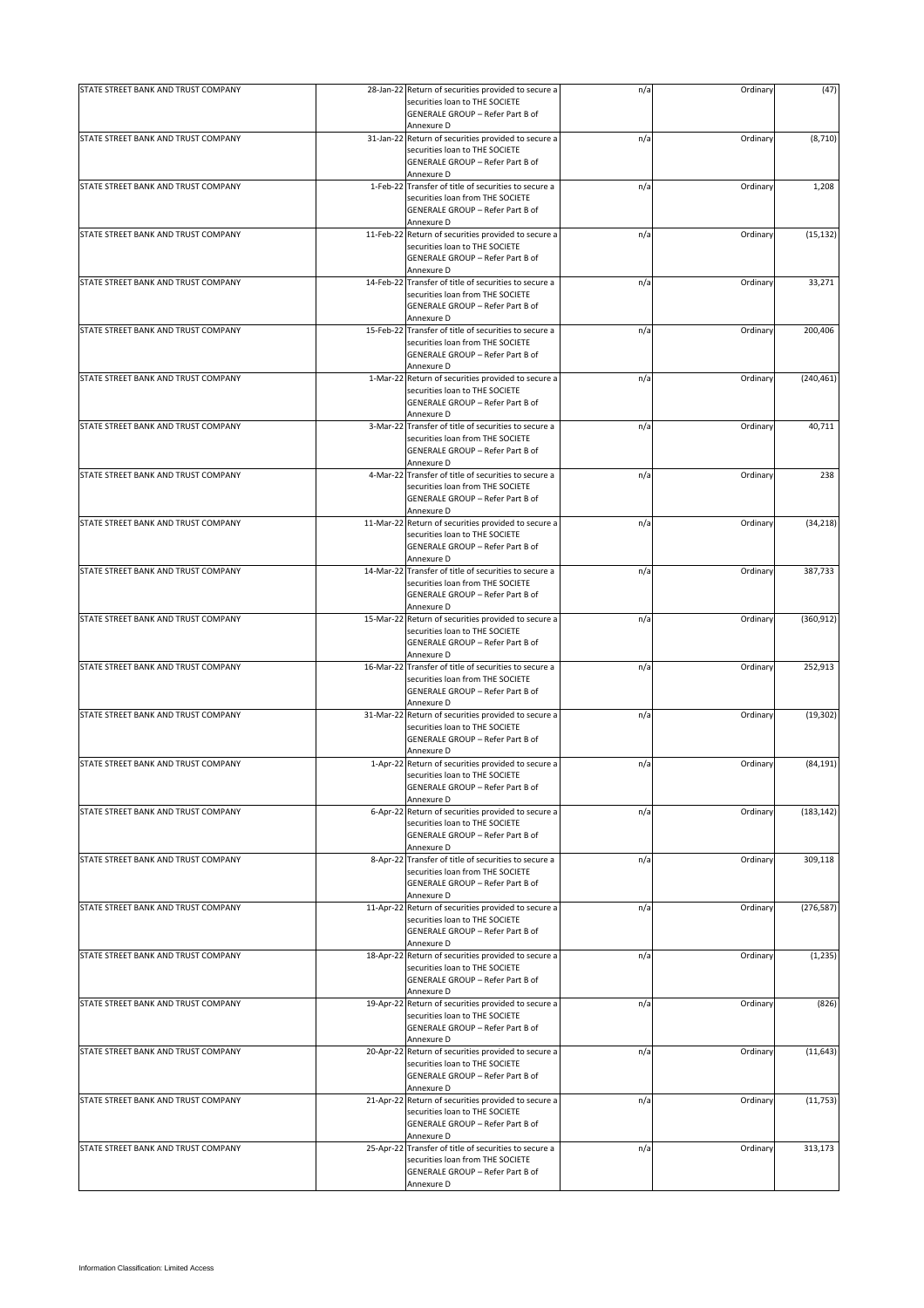| STATE STREET BANK AND TRUST COMPANY | 3-May-22 Return of securities provided to secure a<br>securities loan to THE SOCIETE<br>GENERALE GROUP - Refer Part B of                    | n/a | Ordinary | (303, 011) |
|-------------------------------------|---------------------------------------------------------------------------------------------------------------------------------------------|-----|----------|------------|
|                                     | Annexure D                                                                                                                                  |     |          |            |
| STATE STREET BANK AND TRUST COMPANY | 4-May-22 Return of securities provided to secure a<br>securities loan to THE SOCIETE<br><b>GENERALE GROUP - Refer Part B of</b>             | n/a | Ordinary | (9,047)    |
|                                     |                                                                                                                                             |     |          |            |
| STATE STREET BANK AND TRUST COMPANY | Annexure D<br>9-May-22 Transfer of title of securities to secure a<br>securities loan from THE SOCIETE                                      | n/a | Ordinary | 23,930     |
|                                     | GENERALE GROUP - Refer Part B of                                                                                                            |     |          |            |
|                                     | Annexure D                                                                                                                                  |     |          |            |
| STATE STREET BANK AND TRUST COMPANY | 10-May-22 Return of securities provided to secure a<br>securities loan to THE SOCIETE<br>GENERALE GROUP - Refer Part B of                   | n/a | Ordinary | (26, 401)  |
|                                     |                                                                                                                                             |     |          |            |
|                                     | Annexure D                                                                                                                                  |     |          |            |
| STATE STREET BANK AND TRUST COMPANY | 12-May-22 Transfer of title of securities to secure a<br>securities loan from THE SOCIETE<br>GENERALE GROUP - Refer Part B of<br>Annexure D | n/a | Ordinary | 50,645     |
|                                     |                                                                                                                                             |     |          |            |
| STATE STREET BANK AND TRUST COMPANY | 13-May-22 Return of securities provided to secure a<br>securities loan to THE SOCIETE<br>GENERALE GROUP - Refer Part B of<br>Annexure D     | n/a | Ordinary | (14, 162)  |
|                                     |                                                                                                                                             |     |          |            |
| STATE STREET BANK AND TRUST COMPANY | 16-May-22 Return of securities provided to secure a<br>securities loan to THE SOCIETE<br>GENERALE GROUP - Refer Part B of<br>Annexure D     | n/a | Ordinary | (42, 204)  |
|                                     |                                                                                                                                             |     |          |            |
| STATE STREET BANK AND TRUST COMPANY | 25-Jan-22 Transfer of title of securities to secure a<br>securities loan from THE ING GROUP -<br>Refer Part B of Annexure D                 | n/a | Ordinary | 246        |
| STATE STREET BANK AND TRUST COMPANY | 28-Jan-22 Return of securities provided to secure a                                                                                         |     |          | (201)      |
|                                     | securities loan to THE ING GROUP -<br>Refer Part B of Annexure D                                                                            | n/a | Ordinary |            |
| STATE STREET BANK AND TRUST COMPANY | 31-Jan-22 Transfer of title of securities to secure a<br>securities loan from THE ING GROUP -<br>Refer Part B of Annexure D                 | n/a | Ordinary | 251        |
|                                     |                                                                                                                                             |     |          |            |
| STATE STREET BANK AND TRUST COMPANY | 1-Feb-22 Return of securities provided to secure a<br>securities loan to THE ING GROUP -                                                    | n/a | Ordinary | (225)      |
|                                     | Refer Part B of Annexure D                                                                                                                  |     |          |            |
| STATE STREET BANK AND TRUST COMPANY | 3-Feb-22 Transfer of title of securities to secure a                                                                                        | n/a | Ordinary | 217        |
|                                     | securities loan from THE ING GROUP -<br>Refer Part B of Annexure D                                                                          |     |          |            |
| STATE STREET BANK AND TRUST COMPANY | 7-Feb-22 Return of securities provided to secure a                                                                                          | n/a | Ordinary | (267)      |
|                                     | securities loan to THE ING GROUP -<br>Refer Part B of Annexure D                                                                            |     |          |            |
| STATE STREET BANK AND TRUST COMPANY | 8-Feb-22 Transfer of title of securities to secure a<br>securities loan from THE ING GROUP -<br>Refer Part B of Annexure D                  | n/a | Ordinary | 311        |
| STATE STREET BANK AND TRUST COMPANY | 9-Feb-22 Transfer of title of securities to secure a                                                                                        | n/a | Ordinary | 32         |
|                                     | securities loan from THE ING GROUP -<br>Refer Part B of Annexure D                                                                          |     |          |            |
| STATE STREET BANK AND TRUST COMPANY | 10-Feb-22 Return of securities provided to secure a                                                                                         | n/a | Ordinary | (114)      |
|                                     | securities loan to THE ING GROUP -<br>Refer Part B of Annexure D                                                                            |     |          |            |
| STATE STREET BANK AND TRUST COMPANY | 14-Feb-22 Transfer of title of securities to secure a<br>securities loan from THE ING GROUP -<br>Refer Part B of Annexure D                 | n/a | Ordinary | 83         |
|                                     |                                                                                                                                             |     |          |            |
| STATE STREET BANK AND TRUST COMPANY | 16-Feb-22 Transfer of title of securities to secure a<br>securities loan from THE ING GROUP -<br>Refer Part B of Annexure D                 | n/a | Ordinary | 184        |
|                                     |                                                                                                                                             |     |          |            |
| STATE STREET BANK AND TRUST COMPANY | 21-Feb-22 Return of securities provided to secure a<br>securities loan to THE ING GROUP -<br>Refer Part B of Annexure D                     | n/a | Ordinary | (463)      |
| STATE STREET BANK AND TRUST COMPANY | 22-Feb-22 Transfer of title of securities to secure a                                                                                       | n/a | Ordinary | 474        |
|                                     | securities loan from THE ING GROUP -<br>Refer Part B of Annexure D                                                                          |     |          |            |
| STATE STREET BANK AND TRUST COMPANY | 24-Feb-22 Return of securities provided to secure a                                                                                         | n/a | Ordinary | (143)      |
|                                     | securities loan to THE ING GROUP -<br>Refer Part B of Annexure D                                                                            |     |          |            |
| STATE STREET BANK AND TRUST COMPANY | 28-Feb-22 Return of securities provided to secure a<br>securities loan to THE ING GROUP -<br>Refer Part B of Annexure D                     | n/a | Ordinary | (24)       |
| STATE STREET BANK AND TRUST COMPANY | 21-Mar-22 Transfer of title of securities to secure a                                                                                       | n/a | Ordinary | 1,039      |
|                                     | securities loan from THE ING GROUP -<br>Refer Part B of Annexure D                                                                          |     |          |            |
| STATE STREET BANK AND TRUST COMPANY | 28-Apr-22 Return of securities provided to secure a                                                                                         | n/a | Ordinary | (698)      |
|                                     | securities loan to THE ING GROUP -<br>Refer Part B of Annexure D                                                                            |     |          |            |
| STATE STREET BANK AND TRUST COMPANY | 3-May-22 Return of securities provided to secure a                                                                                          | n/a | Ordinary | (6)        |
| STATE STREET BANK AND TRUST COMPANY | securities loan to THE ING GROUP -<br>Refer Part B of Annexure D<br>4-May-22 Return of securities provided to secure a                      |     | Ordinary | (42)       |
|                                     | securities loan to THE ING GROUP -<br>Refer Part B of Annexure D                                                                            | n/a |          |            |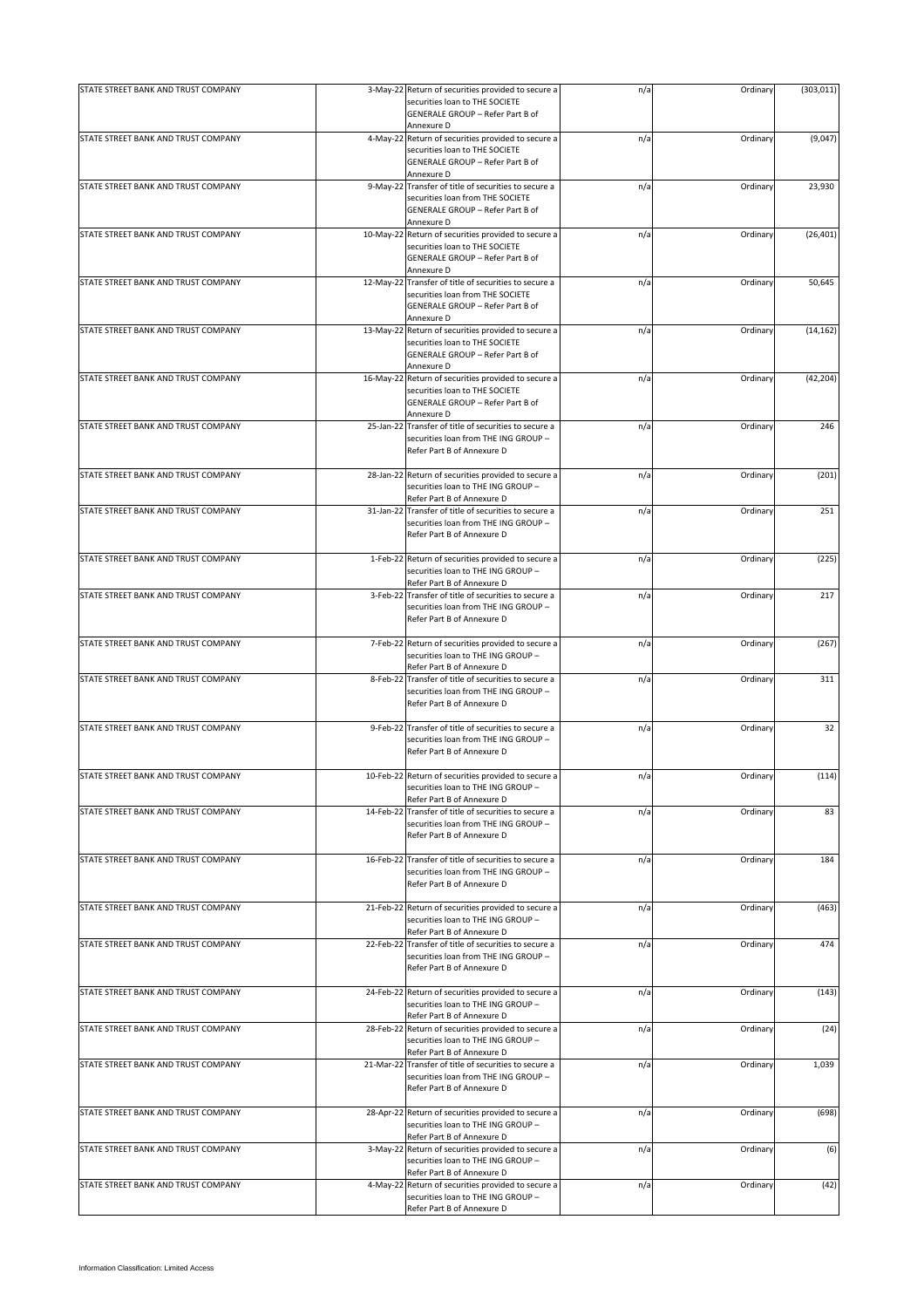| STATE STREET BANK AND TRUST COMPANY |                                                                                                                             | n/a | Ordinary | (423)      |
|-------------------------------------|-----------------------------------------------------------------------------------------------------------------------------|-----|----------|------------|
|                                     | 5-May-22 Return of securities provided to secure a<br>securities loan to THE ING GROUP -<br>Refer Part B of Annexure D      |     |          |            |
| STATE STREET BANK AND TRUST COMPANY | 11-May-22 Transfer of title of securities to secure a                                                                       | n/a | Ordinary | 268        |
|                                     | securities loan from THE ING GROUP -<br>Refer Part B of Annexure D                                                          |     |          |            |
| STATE STREET BANK AND TRUST COMPANY | 12-May-22 Transfer of title of securities to secure a<br>securities loan from THE ING GROUP -<br>Refer Part B of Annexure D | n/a | Ordinary | 74         |
| STATE STREET BANK AND TRUST COMPANY | 13-May-22 Return of securities provided to secure a<br>securities loan to THE ING GROUP -<br>Refer Part B of Annexure D     | n/a | Ordinary | (167)      |
| STATE STREET BANK AND TRUST COMPANY | 16-May-22 Return of securities provided to secure a<br>securities loan to THE ING GROUP -<br>Refer Part B of Annexure D     | n/a | Ordinary | (33)       |
| STATE STREET BANK AND TRUST COMPANY | 17-May-22 Return of securities provided to secure a<br>securities loan to THE ING GROUP -<br>Refer Part B of Annexure D     | n/a | Ordinary | (2)        |
| STATE STREET BANK AND TRUST COMPANY | 18-May-22 Return of securities provided to secure a<br>securities loan to THE ING GROUP -<br>Refer Part B of Annexure D     | n/a | Ordinary | (370)      |
| STATE STREET BANK AND TRUST COMPANY | 19-May-22 Transfer of title of securities to secure a<br>securities loan from THE ING GROUP -<br>Refer Part B of Annexure D | n/a | Ordinary | 89         |
| STATE STREET BANK AND TRUST COMPANY | 20-May-22 Return of securities provided to secure a<br>securities loan to THE ING GROUP -<br>Refer Part B of Annexure D     | n/a | Ordinary | (89)       |
| STATE STREET BANK AND TRUST COMPANY | 24-Feb-22 Transfer of title of securities to secure a<br>securities loan from THE UBS GROUP -<br>Refer Part B of Annexure D | n/a | Ordinary | 5,810      |
| STATE STREET BANK AND TRUST COMPANY | 4-Mar-22 Return of securities provided to secure a<br>securities loan to THE UBS GROUP -<br>Refer Part B of Annexure D      | n/a | Ordinary | (5,810)    |
| STATE STREET BANK AND TRUST COMPANY | 17-Mar-22 Lending securities under a securities<br>loan to THE BANK OF AMERICA GROUP-<br>Refer Part A of Annexure D         | n/a | Ordinary | 200,000    |
| STATE STREET BANK AND TRUST COMPANY | 20-May-22 Return of securities under a securities<br>loan by THE BANK OF AMERICA GROUP-<br>Refer Part A of Annexure D       | n/a | Ordinary | (90,000)   |
| STATE STREET BANK AND TRUST COMPANY | 27-Jan-22 Return of securities under a securities<br>loan by THE CREDIT SUISSE GROUP-<br>Refer Part A of Annexure D         | n/a | Ordinary | (287)      |
| STATE STREET BANK AND TRUST COMPANY | 17-May-22 Lending securities under a securities<br>loan to THE BANK OF AMERICA GROUP-<br>Refer Part A of Annexure D         | n/a | Ordinary | 5,000      |
| STATE STREET BANK AND TRUST COMPANY | 29-Apr-22 Lending securities under a securities<br>loan to THE J.P. MORGAN CHASE<br>GROUP-Refer Part A of Annexure D        | n/a | Ordinary | 194,237    |
| STATE STREET BANK AND TRUST COMPANY | 4-Mar-22 Lending securities under a securities<br>loan to THE MACQUARIE GROUP- Refer<br>Part A of Annexure D                | n/a | Ordinary | 275        |
| STATE STREET BANK AND TRUST COMPANY | 23-Mar-22 Return of securities under a securities<br>loan by THE MACQUARIE GROUP- Refer<br>Part A of Annexure D             | n/a | Ordinary | (275)      |
| STATE STREET BANK AND TRUST COMPANY | 24-Mar-22 Return of securities under a securities<br>loan by THE MACQUARIE GROUP- Refer<br>Part A of Annexure D             | n/a | Ordinary | (34, 614)  |
| STATE STREET BANK AND TRUST COMPANY | 30-Mar-22 Return of securities under a securities<br>loan by THE MACQUARIE GROUP- Refer<br>Part A of Annexure D             | n/a | Ordinary | (250, 162) |
| STATE STREET BANK AND TRUST COMPANY | 6-Apr-22 Return of securities under a securities<br>loan by THE MACQUARIE GROUP- Refer<br>Part A of Annexure D              | n/a | Ordinary | (304, 082) |
| STATE STREET BANK AND TRUST COMPANY | 11-Apr-22 Lending securities under a securities<br>loan to THE MACQUARIE GROUP- Refer<br>Part A of Annexure D               | n/a | Ordinary | 5,000      |
| STATE STREET BANK AND TRUST COMPANY | 14-Apr-22 Lending securities under a securities<br>loan to THE MACQUARIE GROUP- Refer<br>Part A of Annexure D               | n/a | Ordinary | 6,000      |
| STATE STREET BANK AND TRUST COMPANY | 19-Apr-22 Lending securities under a securities<br>loan to THE MACQUARIE GROUP- Refer<br>Part A of Annexure D               | n/a | Ordinary | 5,000      |
| STATE STREET BANK AND TRUST COMPANY | 20-Apr-22 Lending securities under a securities<br>loan to THE MACQUARIE GROUP- Refer<br>Part A of Annexure D               | n/a | Ordinary | 18,000     |
| STATE STREET BANK AND TRUST COMPANY | 21-Apr-22 Lending securities under a securities<br>loan to THE MACQUARIE GROUP- Refer<br>Part A of Annexure D               | n/a | Ordinary | 11,000     |
| STATE STREET BANK AND TRUST COMPANY | 28-Apr-22 Lending securities under a securities<br>loan to THE MACQUARIE GROUP- Refer<br>Part A of Annexure D               | n/a | Ordinary | 9,000      |
| STATE STREET BANK AND TRUST COMPANY | 29-Apr-22 Lending securities under a securities<br>loan to THE MACQUARIE GROUP- Refer<br>Part A of Annexure D               | n/a | Ordinary | 9,000      |
| STATE STREET BANK AND TRUST COMPANY | 2-May-22 Lending securities under a securities<br>loan to THE MACQUARIE GROUP- Refer<br>Part A of Annexure D                | n/a | Ordinary | 9,000      |
|                                     |                                                                                                                             |     |          |            |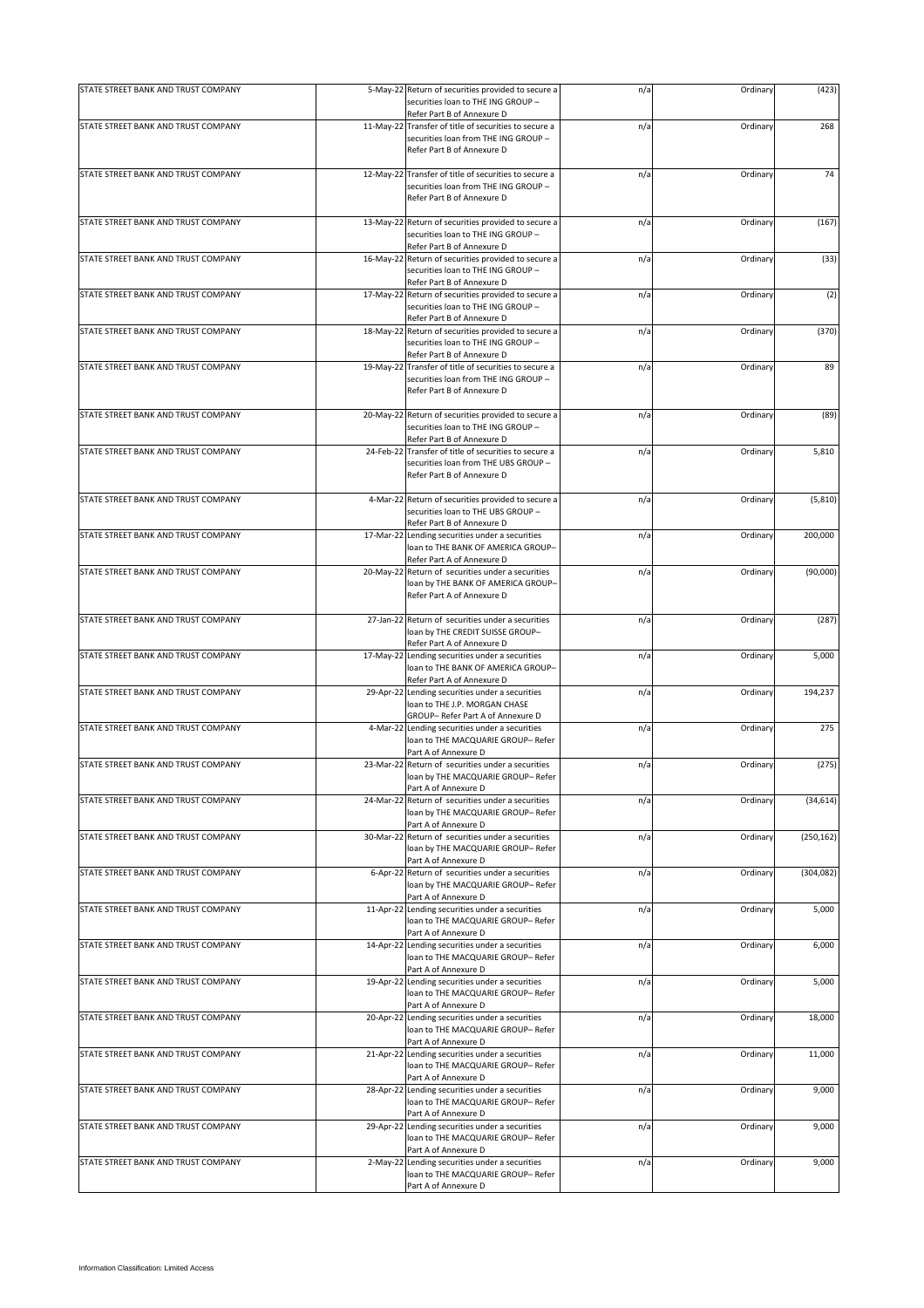| STATE STREET BANK AND TRUST COMPANY | 3-May-22 Lending securities under a securities<br>loan to THE MACQUARIE GROUP- Refer                                  | n/a | Ordinary | 975,000    |
|-------------------------------------|-----------------------------------------------------------------------------------------------------------------------|-----|----------|------------|
|                                     | Part A of Annexure D                                                                                                  |     |          |            |
| STATE STREET BANK AND TRUST COMPANY | 4-May-22 Return of securities under a securities<br>loan by THE MACQUARIE GROUP- Refer<br>Part A of Annexure D        | n/a | Ordinary | (13,900)   |
| STATE STREET BANK AND TRUST COMPANY | 5-May-22 Lending securities under a securities<br>loan to THE MACQUARIE GROUP- Refer<br>Part A of Annexure D          | n/a | Ordinary | 5,000      |
| STATE STREET BANK AND TRUST COMPANY | 6-May-22 Lending securities under a securities<br>loan to THE MACQUARIE GROUP- Refer                                  | n/a | Ordinary | 112,000    |
| STATE STREET BANK AND TRUST COMPANY | Part A of Annexure D<br>10-May-22 Lending securities under a securities<br>loan to THE MACQUARIE GROUP- Refer         | n/a | Ordinary | 5,000      |
| STATE STREET BANK AND TRUST COMPANY | Part A of Annexure D<br>11-May-22 Return of securities under a securities<br>loan by THE MACQUARIE GROUP- Refer       | n/a | Ordinary | (1,000)    |
|                                     | Part A of Annexure D                                                                                                  |     |          |            |
| STATE STREET BANK AND TRUST COMPANY | 16-May-22 Return of securities under a securities<br>loan by THE MACQUARIE GROUP- Refer<br>Part A of Annexure D       | n/a | Ordinary | (9, 100)   |
| STATE STREET BANK AND TRUST COMPANY | 17-May-22 Return of securities under a securities<br>loan by THE MACQUARIE GROUP- Refer<br>Part A of Annexure D       | n/a | Ordinary | (21,040)   |
| STATE STREET BANK AND TRUST COMPANY | 18-May-22 Lending securities under a securities<br>loan to THE MACQUARIE GROUP- Refer<br>Part A of Annexure D         | n/a | Ordinary | 4,090      |
| STATE STREET BANK AND TRUST COMPANY | 12-May-22 Lending securities under a securities<br>loan to THE MORGAN STANLEY GROUP-<br>Refer Part A of Annexure D    | n/a | Ordinary | 9,946      |
| STATE STREET BANK AND TRUST COMPANY | 16-May-22 Return of securities under a securities                                                                     | n/a | Ordinary | (9,946)    |
|                                     | loan by THE MORGAN STANLEY GROUP-<br>Refer Part A of Annexure D                                                       |     |          |            |
| STATE STREET BANK AND TRUST COMPANY | 20-Jan-22 Lending securities under a securities<br>loan to THE BANK OF AMERICA GROUP-<br>Refer Part A of Annexure D   | n/a | Ordinary | 17,099     |
| STATE STREET BANK AND TRUST COMPANY | 21-Jan-22 Lending securities under a securities<br>loan to THE BANK OF AMERICA GROUP-<br>Refer Part A of Annexure D   | n/a | Ordinary | 12,222     |
| STATE STREET BANK AND TRUST COMPANY | 24-Jan-22 Lending securities under a securities<br>loan to THE BANK OF AMERICA GROUP-<br>Refer Part A of Annexure D   | n/a | Ordinary | 227        |
| STATE STREET BANK AND TRUST COMPANY | 27-Jan-22 Return of securities under a securities<br>loan by THE BANK OF AMERICA GROUP-<br>Refer Part A of Annexure D | n/a | Ordinary | (36, 675)  |
| STATE STREET BANK AND TRUST COMPANY | 31-Jan-22 Lending securities under a securities<br>loan to THE BANK OF AMERICA GROUP-<br>Refer Part A of Annexure D   | n/a | Ordinary | 55,679     |
| STATE STREET BANK AND TRUST COMPANY | 14-Feb-22 Return of securities under a securities<br>loan by THE BANK OF AMERICA GROUP-<br>Refer Part A of Annexure D | n/a | Ordinary | (19, 525)  |
| STATE STREET BANK AND TRUST COMPANY | 16-Feb-22 Lending securities under a securities<br>loan to THE BANK OF AMERICA GROUP-<br>Refer Part A of Annexure D   | n/a | Ordinary | 1,916      |
| STATE STREET BANK AND TRUST COMPANY | 22-Feb-22 Return of securities under a securities<br>loan by THE BANK OF AMERICA GROUP-<br>Refer Part A of Annexure D | n/a | Ordinary | (38, 126)  |
| STATE STREET BANK AND TRUST COMPANY | 5-Apr-22 Lending securities under a securities<br>loan to THE BANK OF AMERICA GROUP-<br>Refer Part A of Annexure D    | n/a | Ordinary | 7,566      |
| STATE STREET BANK AND TRUST COMPANY | 6-Apr-22 Lending securities under a securities<br>loan to THE BANK OF AMERICA GROUP-<br>Refer Part A of Annexure D    | n/a | Ordinary | 20,000     |
| STATE STREET BANK AND TRUST COMPANY | 7-Apr-22 Lending securities under a securities<br>loan to THE BANK OF AMERICA GROUP-<br>Refer Part A of Annexure D    | n/a | Ordinary | 2,278      |
| STATE STREET BANK AND TRUST COMPANY | 19-Apr-22 Return of securities under a securities<br>loan by THE BANK OF AMERICA GROUP-<br>Refer Part A of Annexure D | n/a | Ordinary | (27, 604)  |
| STATE STREET BANK AND TRUST COMPANY | 27-Apr-22 Lending securities under a securities<br>loan to THE BANK OF AMERICA GROUP-<br>Refer Part A of Annexure D   | n/a | Ordinary | 17,975     |
| STATE STREET BANK AND TRUST COMPANY | 2-May-22 Lending securities under a securities<br>loan to THE BANK OF AMERICA GROUP-<br>Refer Part A of Annexure D    | n/a | Ordinary | 185,203    |
| STATE STREET BANK AND TRUST COMPANY | 6-May-22 Lending securities under a securities<br>loan to THE BANK OF AMERICA GROUP-<br>Refer Part A of Annexure D    | n/a | Ordinary | 7,500      |
| STATE STREET BANK AND TRUST COMPANY | 10-May-22 Lending securities under a securities<br>loan to THE BANK OF AMERICA GROUP-<br>Refer Part A of Annexure D   | n/a | Ordinary | 78,863     |
| STATE STREET BANK AND TRUST COMPANY | 12-May-22 Return of securities under a securities<br>loan by THE BANK OF AMERICA GROUP-<br>Refer Part A of Annexure D | n/a | Ordinary | (137, 810) |
| STATE STREET BANK AND TRUST COMPANY | 13-May-22 Lending securities under a securities<br>loan to THE BANK OF AMERICA GROUP-<br>Refer Part A of Annexure D   | n/a | Ordinary | 17,604     |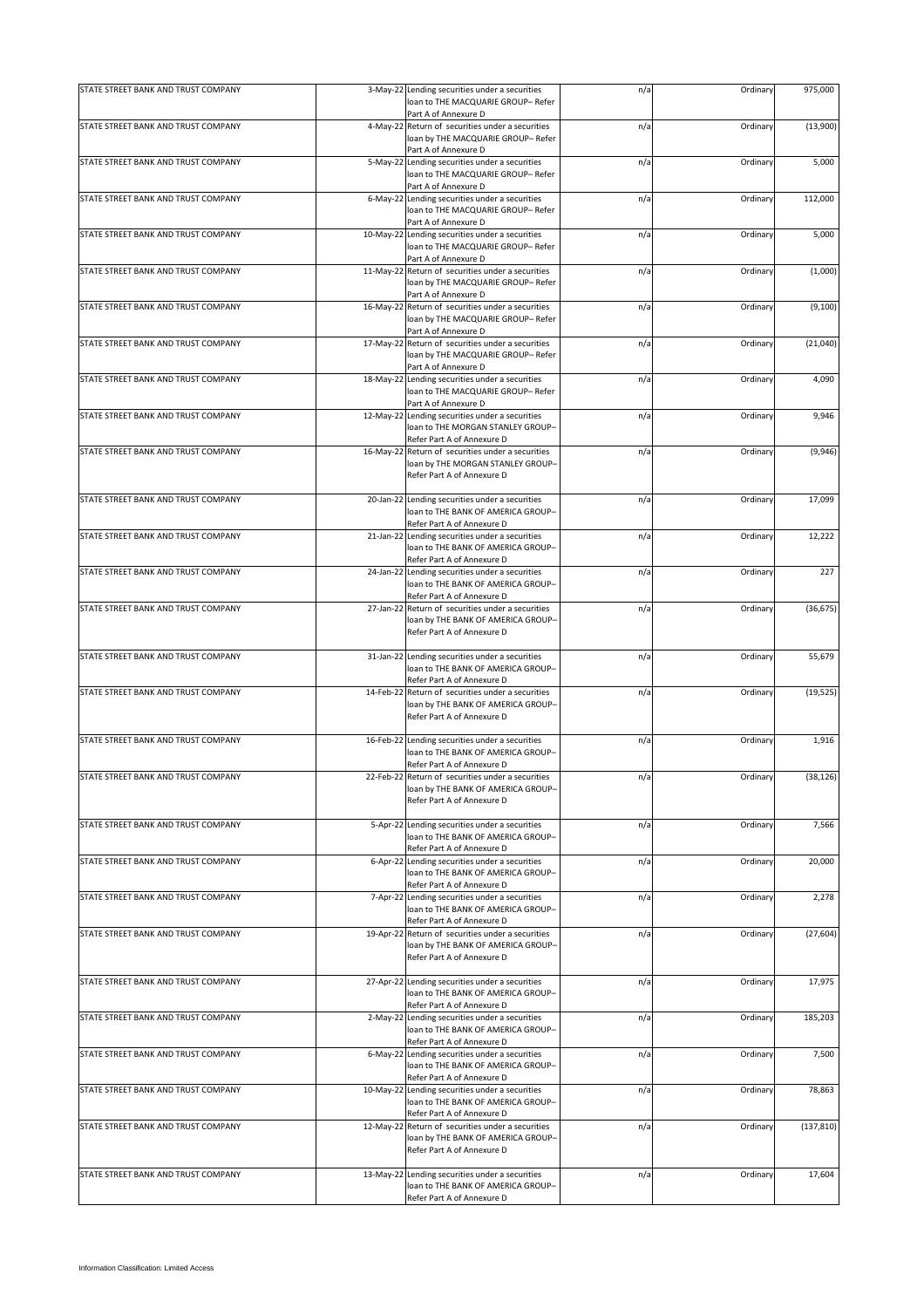| STATE STREET BANK AND TRUST COMPANY |           | 18-May-22 Lending securities under a securities                                                                                                    | n/a | Ordinary | 2,649        |
|-------------------------------------|-----------|----------------------------------------------------------------------------------------------------------------------------------------------------|-----|----------|--------------|
|                                     |           | loan to THE BANK OF AMERICA GROUP-                                                                                                                 |     |          |              |
|                                     |           | Refer Part A of Annexure D                                                                                                                         |     |          |              |
| STATE STREET BANK AND TRUST COMPANY |           | 12-May-22 Lending securities under a securities<br>loan to THE CITIGROUP GROUP- Refer<br>Part A of Annexure D                                      | n/a | Ordinary | 10,000       |
| STATE STREET BANK AND TRUST COMPANY |           | 18-May-22 Return of securities under a securities<br>loan by THE CITIGROUP GROUP- Refer                                                            | n/a | Ordinary | (10,000)     |
| STATE STREET BANK AND TRUST COMPANY |           | Part A of Annexure D<br>8-Mar-22 Lending securities under a securities<br>loan to THE J.P. MORGAN CHASE                                            | n/a | Ordinary | 6,409        |
| STATE STREET BANK AND TRUST COMPANY |           | GROUP- Refer Part A of Annexure D<br>26-Apr-22 Lending securities under a securities<br>loan to THE MORGAN STANLEY GROUP-                          | n/a | Ordinary | 9,629        |
| STATE STREET BANK AND TRUST COMPANY |           | Refer Part A of Annexure D<br>28-Apr-22 Return of securities under a securities<br>loan by THE MORGAN STANLEY GROUP-<br>Refer Part A of Annexure D | n/a | Ordinary | (2, 415)     |
| STATE STREET BANK AND TRUST COMPANY |           | 29-Apr-22 Return of securities under a securities<br>loan by THE MORGAN STANLEY GROUP-<br>Refer Part A of Annexure D                               | n/a | Ordinary | (2,808)      |
| STATE STREET BANK AND TRUST COMPANY |           | 10-May-22 Return of securities under a securities<br>loan by THE MORGAN STANLEY GROUP-<br>Refer Part A of Annexure D                               | n/a | Ordinary | (4, 406)     |
| STATE STREET BANK AND TRUST COMPANY |           | 31-Jan-22 Lending securities under a securities<br>loan to THE BANK OF AMERICA GROUP-<br>Refer Part A of Annexure D                                | n/a | Ordinary | $\mathbf{1}$ |
| STATE STREET BANK AND TRUST COMPANY |           | 1-Feb-22 Lending securities under a securities<br>loan to THE BANK OF AMERICA GROUP-<br>Refer Part A of Annexure D                                 | n/a | Ordinary | 8,747        |
| STATE STREET BANK AND TRUST COMPANY |           | 10-Feb-22 Lending securities under a securities<br>loan to THE BANK OF AMERICA GROUP-<br>Refer Part A of Annexure D                                | n/a | Ordinary | 19,144       |
| STATE STREET BANK AND TRUST COMPANY | 14-Feb-22 | Return of securities under a securities<br>loan by THE BANK OF AMERICA GROUP-<br>Refer Part A of Annexure D                                        | n/a | Ordinary | (8, 748)     |
| STATE STREET BANK AND TRUST COMPANY |           | 16-Feb-22 Lending securities under a securities<br>loan to THE BANK OF AMERICA GROUP-<br>Refer Part A of Annexure D                                | n/a | Ordinary | 11,918       |
| STATE STREET BANK AND TRUST COMPANY |           | 8-Apr-22 Lending securities under a securities<br>loan to THE BANK OF AMERICA GROUP-<br>Refer Part A of Annexure D                                 | n/a | Ordinary | 23,136       |
| STATE STREET BANK AND TRUST COMPANY |           | 11-Apr-22 Lending securities under a securities<br>loan to THE BANK OF AMERICA GROUP-<br>Refer Part A of Annexure D                                | n/a | Ordinary | 22,920       |
| STATE STREET BANK AND TRUST COMPANY | 19-Apr-22 | Return of securities under a securities<br>loan by THE BANK OF AMERICA GROUP-<br>Refer Part A of Annexure D                                        | n/a | Ordinary | (77, 017)    |
| STATE STREET BANK AND TRUST COMPANY |           | 27-Apr-22 Lending securities under a securities<br>loan to THE BANK OF AMERICA GROUP-<br>Refer Part A of Annexure D                                | n/a | Ordinary | 77,017       |
| STATE STREET BANK AND TRUST COMPANY |           | 6-May-22 Return of securities under a securities<br>loan by THE BANK OF AMERICA GROUP-<br>Refer Part A of Annexure D                               | n/a | Ordinary | (7,500)      |
| STATE STREET BANK AND TRUST COMPANY |           | 18-May-22 Return of securities under a securities<br>loan by THE BANK OF AMERICA GROUP-<br>Refer Part A of Annexure D                              | n/a | Ordinary | (19, 799)    |
| STATE STREET BANK AND TRUST COMPANY |           | 3-Feb-22 Lending securities under a securities<br>loan to THE MORGAN STANLEY GROUP-<br>Refer Part A of Annexure D                                  | n/a | Ordinary | 8,729        |
| STATE STREET BANK AND TRUST COMPANY | 24-Feb-22 | Return of securities under a securities<br>loan by THE MORGAN STANLEY GROUP-<br>Refer Part A of Annexure D                                         | n/a | Ordinary | (8, 729)     |
| STATE STREET BANK AND TRUST COMPANY |           | 27-Jan-22 Return of securities under a securities<br>loan by THE BANK OF AMERICA GROUP-<br>Refer Part A of Annexure D                              | n/a | Ordinary | (11, 200)    |
| STATE STREET BANK AND TRUST COMPANY |           | 1-Feb-22 Lending securities under a securities<br>loan to THE BANK OF AMERICA GROUP-<br>Refer Part A of Annexure D                                 | n/a | Ordinary | 11,679       |
| STATE STREET BANK AND TRUST COMPANY |           | 21-Feb-22 Return of securities under a securities<br>loan by THE BANK OF AMERICA GROUP-<br>Refer Part A of Annexure D                              | n/a | Ordinary | (8,000)      |
| STATE STREET BANK AND TRUST COMPANY |           | 22-Feb-22 Return of securities under a securities<br>loan by THE BANK OF AMERICA GROUP-<br>Refer Part A of Annexure D                              | n/a | Ordinary | (63, 400)    |
| STATE STREET BANK AND TRUST COMPANY |           | 11-Apr-22 Lending securities under a securities<br>loan to THE BANK OF AMERICA GROUP-<br>Refer Part A of Annexure D                                | n/a | Ordinary | 48,378       |
| STATE STREET BANK AND TRUST COMPANY |           | 27-Apr-22 Return of securities under a securities<br>loan by THE BANK OF AMERICA GROUP-<br>Refer Part A of Annexure D                              | n/a | Ordinary | (24, 654)    |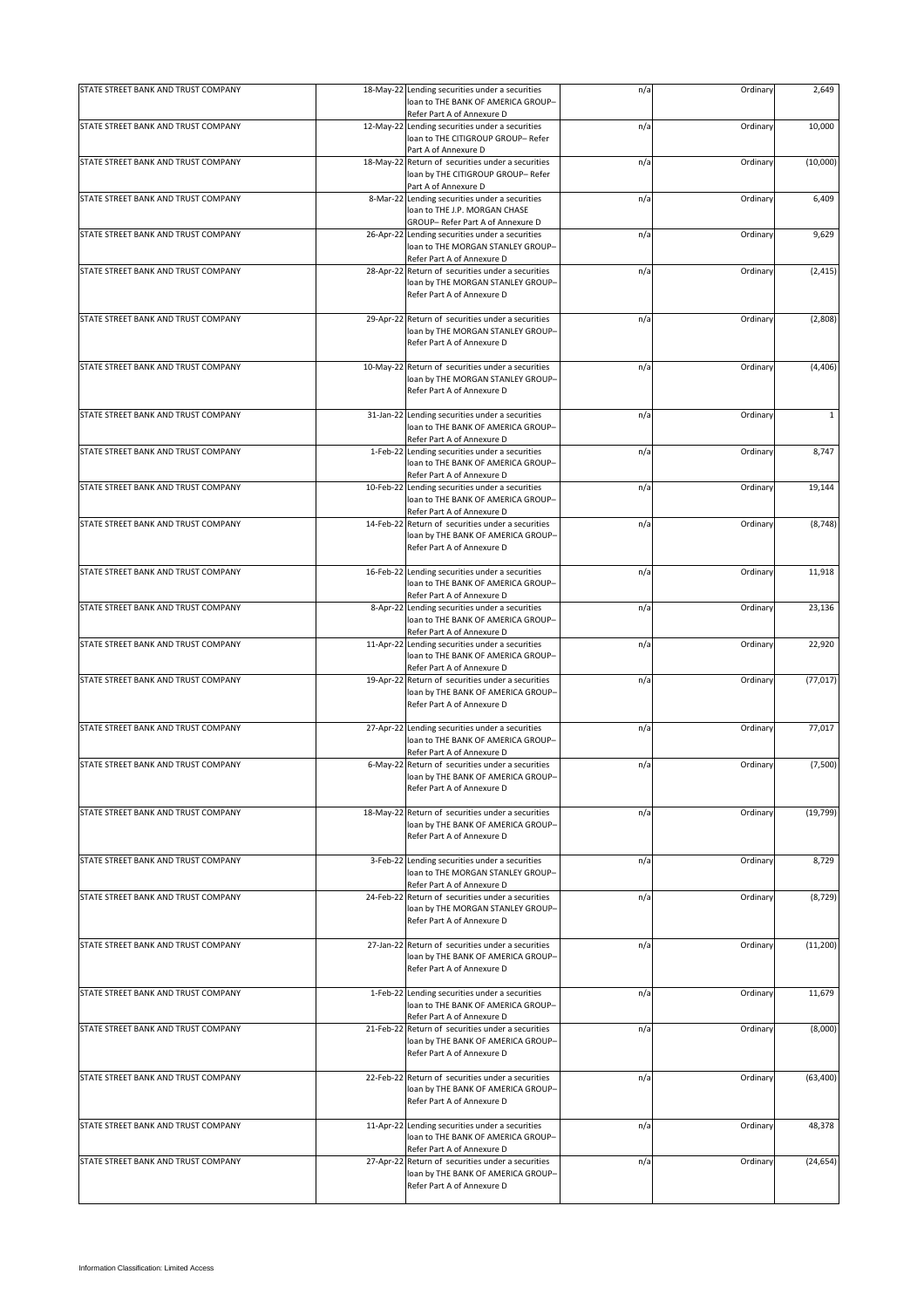| STATE STREET BANK AND TRUST COMPANY | 2-May-22 Lending securities under a securities                                                                                          | n/a | Ordinary | 26,991     |
|-------------------------------------|-----------------------------------------------------------------------------------------------------------------------------------------|-----|----------|------------|
|                                     | loan to THE BANK OF AMERICA GROUP-                                                                                                      |     |          |            |
|                                     | Refer Part A of Annexure D                                                                                                              |     |          |            |
| STATE STREET BANK AND TRUST COMPANY | 12-May-22 Return of securities under a securities<br>loan by THE BANK OF AMERICA GROUP-<br>Refer Part A of Annexure D                   | n/a | Ordinary | (23, 955)  |
| STATE STREET BANK AND TRUST COMPANY | 27-Apr-22 Lending securities under a securities<br>loan to THE CITIGROUP GROUP- Refer<br>Part A of Annexure D                           | n/a | Ordinary | 10,000     |
| STATE STREET BANK AND TRUST COMPANY | 2-May-22 Lending securities under a securities<br>loan to THE CITIGROUP GROUP- Refer                                                    | n/a | Ordinary | 11,300     |
| STATE STREET BANK AND TRUST COMPANY | Part A of Annexure D<br>11-May-22 Return of securities under a securities<br>loan by THE CITIGROUP GROUP- Refer<br>Part A of Annexure D | n/a | Ordinary | (10,000)   |
| STATE STREET BANK AND TRUST COMPANY | 12-May-22 Lending securities under a securities<br>loan to THE CITIGROUP GROUP- Refer<br>Part A of Annexure D                           | n/a | Ordinary | 10,000     |
| STATE STREET BANK AND TRUST COMPANY | 18-May-22 Return of securities under a securities<br>loan by THE CITIGROUP GROUP- Refer<br>Part A of Annexure D                         | n/a | Ordinary | (500)      |
| STATE STREET BANK AND TRUST COMPANY | 4-Mar-22 Lending securities under a securities<br>loan to THE MACQUARIE GROUP- Refer<br>Part A of Annexure D                            | n/a | Ordinary | 5,725      |
| STATE STREET BANK AND TRUST COMPANY | 23-Mar-22 Lending securities under a securities<br>loan to THE MACQUARIE GROUP- Refer<br>Part A of Annexure D                           | n/a | Ordinary | 275        |
| STATE STREET BANK AND TRUST COMPANY | 24-Mar-22 Lending securities under a securities<br>loan to THE MACQUARIE GROUP- Refer<br>Part A of Annexure D                           | n/a | Ordinary | 15,000     |
| STATE STREET BANK AND TRUST COMPANY | 4-May-22 Return of securities under a securities<br>loan by THE MACQUARIE GROUP- Refer<br>Part A of Annexure D                          | n/a | Ordinary | (21,000)   |
| STATE STREET BANK AND TRUST COMPANY | 20-Jan-22 Return of securities under a securities<br>loan by THE BANK OF AMERICA GROUP-<br>Refer Part A of Annexure D                   | n/a | Ordinary | (227)      |
| STATE STREET BANK AND TRUST COMPANY | 24-Jan-22 Return of securities under a securities<br>loan by THE BANK OF AMERICA GROUP-<br>Refer Part A of Annexure D                   | n/a | Ordinary | (227)      |
| STATE STREET BANK AND TRUST COMPANY | 27-Jan-22 Return of securities under a securities<br>loan by THE BANK OF AMERICA GROUP-<br>Refer Part A of Annexure D                   | n/a | Ordinary | (1, 725)   |
| STATE STREET BANK AND TRUST COMPANY | 31-Jan-22 Lending securities under a securities<br>loan to THE BANK OF AMERICA GROUP-<br>Refer Part A of Annexure D                     | n/a | Ordinary | 1,839      |
| STATE STREET BANK AND TRUST COMPANY | 9-Feb-22 Lending securities under a securities<br>loan to THE BANK OF AMERICA GROUP-<br>Refer Part A of Annexure D                      | n/a | Ordinary | 18         |
| STATE STREET BANK AND TRUST COMPANY | 16-Feb-22 Lending securities under a securities<br>loan to THE BANK OF AMERICA GROUP-<br>Refer Part A of Annexure D                     | n/a | Ordinary | 56,128     |
| STATE STREET BANK AND TRUST COMPANY | 18-Feb-22 Lending securities under a securities<br>loan to THE BANK OF AMERICA GROUP-<br>Refer Part A of Annexure D                     | n/a | Ordinary | 14,580     |
| STATE STREET BANK AND TRUST COMPANY | 22-Feb-22 Return of securities under a securities<br>loan by THE BANK OF AMERICA GROUP-<br>Refer Part A of Annexure D                   | n/a | Ordinary | (58,000)   |
| STATE STREET BANK AND TRUST COMPANY | 1-Mar-22 Return of securities under a securities<br>loan by THE BANK OF AMERICA GROUP-<br>Refer Part A of Annexure D                    | n/a | Ordinary | (14, 500)  |
| STATE STREET BANK AND TRUST COMPANY | 5-Apr-22 Lending securities under a securities<br>loan to THE BANK OF AMERICA GROUP-<br>Refer Part A of Annexure D                      | n/a | Ordinary | 1,603      |
| STATE STREET BANK AND TRUST COMPANY | 12-Apr-22 Lending securities under a securities<br>loan to THE BANK OF AMERICA GROUP-<br>Refer Part A of Annexure D                     | n/a | Ordinary | 109,877    |
| STATE STREET BANK AND TRUST COMPANY | 13-Apr-22 Lending securities under a securities<br>loan to THE BANK OF AMERICA GROUP-<br>Refer Part A of Annexure D                     | n/a | Ordinary | 21,000     |
| STATE STREET BANK AND TRUST COMPANY | 19-Apr-22 Return of securities under a securities<br>loan by THE BANK OF AMERICA GROUP-<br>Refer Part A of Annexure D                   | n/a | Ordinary | (67, 583)  |
| STATE STREET BANK AND TRUST COMPANY | 20-Apr-22 Return of securities under a securities<br>loan by THE BANK OF AMERICA GROUP-<br>Refer Part A of Annexure D                   | n/a | Ordinary | (64,900)   |
| STATE STREET BANK AND TRUST COMPANY | 26-Apr-22 Lending securities under a securities<br>loan to THE BANK OF AMERICA GROUP-<br>Refer Part A of Annexure D                     | n/a | Ordinary | 1,683      |
| STATE STREET BANK AND TRUST COMPANY | 27-Apr-22 Lending securities under a securities<br>loan to THE BANK OF AMERICA GROUP-<br>Refer Part A of Annexure D                     | n/a | Ordinary | 136,582    |
| STATE STREET BANK AND TRUST COMPANY | 13-May-22 Return of securities under a securities<br>loan by THE BANK OF AMERICA GROUP-<br>Refer Part A of Annexure D                   | n/a | Ordinary | (136, 659) |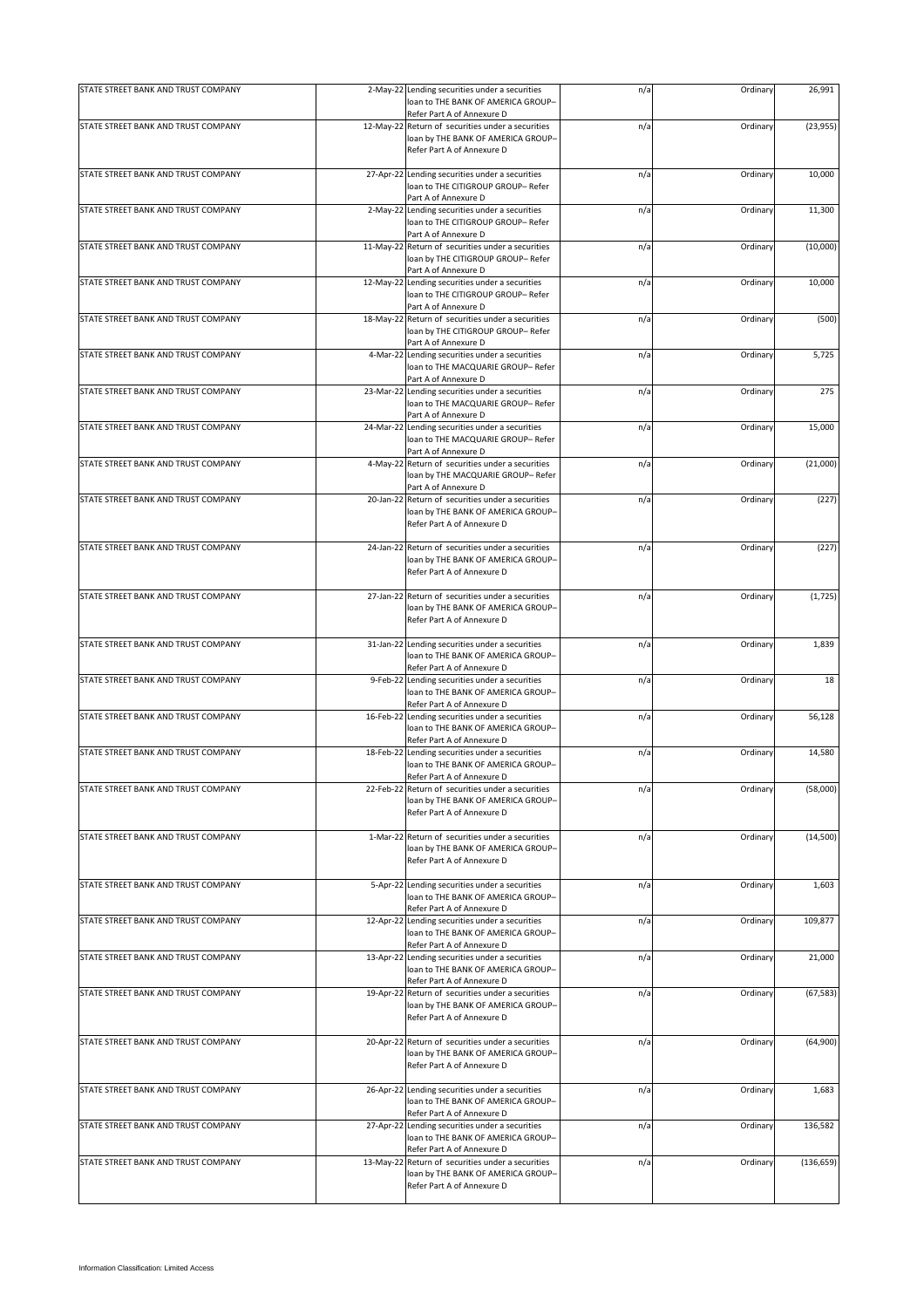| STATE STREET BANK AND TRUST COMPANY | 18-May-22 Lending securities under a securities<br>loan to THE BANK OF AMERICA GROUP-                                                             | n/a | Ordinary | 10,836    |
|-------------------------------------|---------------------------------------------------------------------------------------------------------------------------------------------------|-----|----------|-----------|
| STATE STREET BANK AND TRUST COMPANY | Refer Part A of Annexure D<br>31-Jan-22 Lending securities under a securities<br>loan to THE BANK OF AMERICA GROUP-<br>Refer Part A of Annexure D | n/a | Ordinary | 6,227     |
| STATE STREET BANK AND TRUST COMPANY | 9-Feb-22 Lending securities under a securities<br>loan to THE BANK OF AMERICA GROUP-<br>Refer Part A of Annexure D                                | n/a | Ordinary | 18,982    |
| STATE STREET BANK AND TRUST COMPANY | 10-Feb-22 Lending securities under a securities<br>loan to THE BANK OF AMERICA GROUP-<br>Refer Part A of Annexure D                               | n/a | Ordinary | 2,856     |
| STATE STREET BANK AND TRUST COMPANY | 14-Feb-22 Return of securities under a securities<br>loan by THE BANK OF AMERICA GROUP-<br>Refer Part A of Annexure D                             | n/a | Ordinary | (6, 227)  |
| STATE STREET BANK AND TRUST COMPANY | 16-Feb-22 Lending securities under a securities<br>loan to THE BANK OF AMERICA GROUP-<br>Refer Part A of Annexure D                               | n/a | Ordinary | 55,176    |
| STATE STREET BANK AND TRUST COMPANY | 5-Apr-22 Return of securities under a securities<br>loan by THE BANK OF AMERICA GROUP-<br>Refer Part A of Annexure D                              | n/a | Ordinary | (73, 301) |
| STATE STREET BANK AND TRUST COMPANY | 7-Apr-22 Lending securities under a securities<br>loan to THE BANK OF AMERICA GROUP-<br>Refer Part A of Annexure D                                | n/a | Ordinary | 22,722    |
| STATE STREET BANK AND TRUST COMPANY | 8-Apr-22 Lending securities under a securities<br>loan to THE BANK OF AMERICA GROUP-<br>Refer Part A of Annexure D                                | n/a | Ordinary | 5,343     |
| STATE STREET BANK AND TRUST COMPANY | 11-Apr-22 Lending securities under a securities<br>loan to THE BANK OF AMERICA GROUP-<br>Refer Part A of Annexure D                               | n/a | Ordinary | 63,631    |
| STATE STREET BANK AND TRUST COMPANY | 19-Apr-22 Return of securities under a securities<br>loan by THE BANK OF AMERICA GROUP-<br>Refer Part A of Annexure D                             | n/a | Ordinary | (77, 687) |
| STATE STREET BANK AND TRUST COMPANY | 26-Apr-22 Lending securities under a securities<br>loan to THE BANK OF AMERICA GROUP-<br>Refer Part A of Annexure D                               | n/a | Ordinary | 5,317     |
| STATE STREET BANK AND TRUST COMPANY | 27-Apr-22 Lending securities under a securities<br>loan to THE BANK OF AMERICA GROUP-<br>Refer Part A of Annexure D                               | n/a | Ordinary | 72,370    |
| STATE STREET BANK AND TRUST COMPANY | 13-May-22 Return of securities under a securities<br>loan by THE BANK OF AMERICA GROUP-<br>Refer Part A of Annexure D                             | n/a | Ordinary | (91, 696) |
| STATE STREET BANK AND TRUST COMPANY | 18-May-22 Lending securities under a securities<br>loan to THE BANK OF AMERICA GROUP-<br>Refer Part A of Annexure D                               | n/a | Ordinary | 91,696    |
| STATE STREET BANK AND TRUST COMPANY | 24-Jan-22 Lending securities under a securities<br>loan to THE MORGAN STANLEY GROUP-<br>Refer Part A of Annexure D                                | n/a | Ordinary | 13,497    |
| STATE STREET BANK AND TRUST COMPANY | 28-Jan-22 Return of securities under a securities<br>loan by THE MORGAN STANLEY GROUP-<br>Refer Part A of Annexure D                              | n/a | Ordinary | (13, 497) |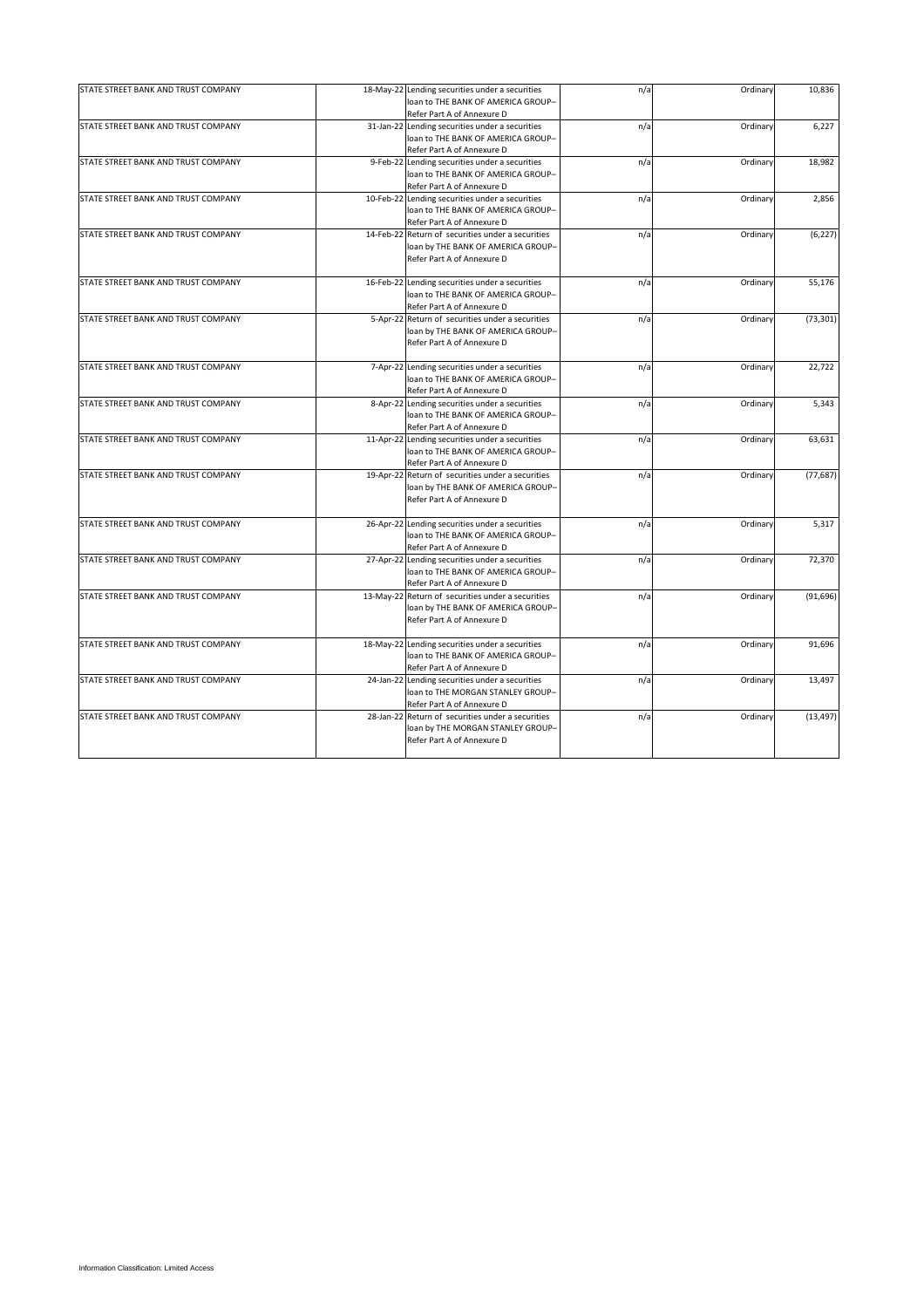## **This is Annexure C referred to in Form 603 Notice of initial substantial holder**

**Annexure C**

|                                                                                        | Digitally signed by<br>Elizabeth Schaefer<br>Date: 2022.05.23<br>16:48:27 -04'00' |                                                                                                                |                |
|----------------------------------------------------------------------------------------|-----------------------------------------------------------------------------------|----------------------------------------------------------------------------------------------------------------|----------------|
| <b>Elizabeth Schaefer</b><br><b>Authorised Signatory</b>                               | 24 May 2022                                                                       |                                                                                                                |                |
| 7. Addresses                                                                           |                                                                                   |                                                                                                                |                |
| STATE STREET GLOBAL ADVISORS TRUST COMPANY                                             | Name                                                                              | 1 Iron Street, Boston MA 02210, United States                                                                  | <b>Address</b> |
| SSGA FUNDS MANAGEMENT, INC.                                                            |                                                                                   | Channel Center, 1 Iron Street, Boston MA 02210, United States                                                  |                |
| STATE STREET GLOBAL ADVISORS EUROPE LIMITED<br>STATE STREET GLOBAL ADVISORS LIMITED    |                                                                                   | 78 Sir John Rogerson's Quay, Dublin 2, Ireland<br>20 Churchill Place, London, England, E14 5HJ, United Kingdom |                |
| STATE STREET GLOBAL ADVISORS, AUSTRALIA, LIMITED<br>STATE STREET GLOBAL ADVISORS, INC. |                                                                                   | Level 15, 420 George Street, Sydney NSW 2000, Australia<br>1 Iron Street, Boston MA 02210, United States       |                |
| STATE STREET BANK AND TRUST COMPANY                                                    |                                                                                   | 1 Lincoln Street, Boston MA 02111-2900, United States                                                          |                |
|                                                                                        |                                                                                   |                                                                                                                |                |
|                                                                                        |                                                                                   |                                                                                                                |                |
|                                                                                        |                                                                                   |                                                                                                                |                |
|                                                                                        |                                                                                   |                                                                                                                |                |
|                                                                                        |                                                                                   |                                                                                                                |                |
|                                                                                        |                                                                                   |                                                                                                                |                |
|                                                                                        |                                                                                   |                                                                                                                |                |
|                                                                                        |                                                                                   |                                                                                                                |                |
|                                                                                        |                                                                                   |                                                                                                                |                |
|                                                                                        |                                                                                   |                                                                                                                |                |
|                                                                                        |                                                                                   |                                                                                                                |                |
|                                                                                        |                                                                                   |                                                                                                                |                |
|                                                                                        |                                                                                   |                                                                                                                |                |
|                                                                                        |                                                                                   |                                                                                                                |                |
|                                                                                        |                                                                                   |                                                                                                                |                |
|                                                                                        |                                                                                   |                                                                                                                |                |
|                                                                                        |                                                                                   |                                                                                                                |                |
|                                                                                        |                                                                                   |                                                                                                                |                |
|                                                                                        |                                                                                   |                                                                                                                |                |
|                                                                                        |                                                                                   |                                                                                                                |                |
|                                                                                        |                                                                                   |                                                                                                                |                |
|                                                                                        |                                                                                   |                                                                                                                |                |
|                                                                                        |                                                                                   |                                                                                                                |                |
|                                                                                        |                                                                                   |                                                                                                                |                |
|                                                                                        |                                                                                   |                                                                                                                |                |
|                                                                                        |                                                                                   |                                                                                                                |                |
|                                                                                        |                                                                                   |                                                                                                                |                |
|                                                                                        |                                                                                   |                                                                                                                |                |
|                                                                                        |                                                                                   |                                                                                                                |                |
|                                                                                        |                                                                                   |                                                                                                                |                |
|                                                                                        |                                                                                   |                                                                                                                |                |
|                                                                                        |                                                                                   |                                                                                                                |                |
|                                                                                        |                                                                                   |                                                                                                                |                |
|                                                                                        |                                                                                   |                                                                                                                |                |
|                                                                                        |                                                                                   |                                                                                                                |                |
|                                                                                        |                                                                                   |                                                                                                                |                |
|                                                                                        |                                                                                   |                                                                                                                |                |
|                                                                                        |                                                                                   |                                                                                                                |                |
|                                                                                        |                                                                                   |                                                                                                                |                |
|                                                                                        |                                                                                   |                                                                                                                |                |
|                                                                                        |                                                                                   |                                                                                                                |                |
|                                                                                        |                                                                                   |                                                                                                                |                |
|                                                                                        |                                                                                   |                                                                                                                |                |
|                                                                                        |                                                                                   |                                                                                                                |                |
|                                                                                        |                                                                                   |                                                                                                                |                |
| Information Classification: Limited Access                                             |                                                                                   |                                                                                                                |                |